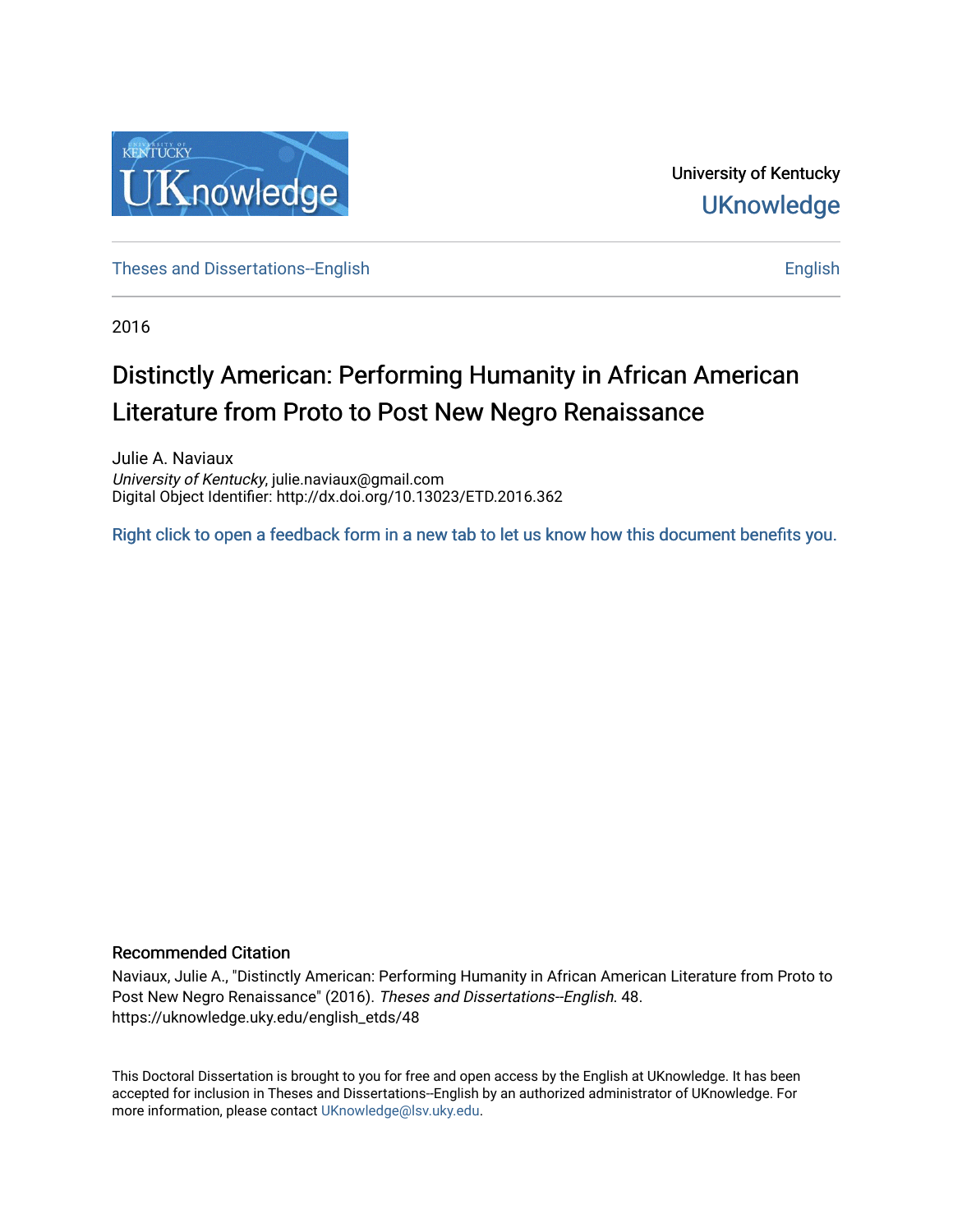# STUDENT AGREEMENT:

I represent that my thesis or dissertation and abstract are my original work. Proper attribution has been given to all outside sources. I understand that I am solely responsible for obtaining any needed copyright permissions. I have obtained needed written permission statement(s) from the owner(s) of each third-party copyrighted matter to be included in my work, allowing electronic distribution (if such use is not permitted by the fair use doctrine) which will be submitted to UKnowledge as Additional File.

I hereby grant to The University of Kentucky and its agents the irrevocable, non-exclusive, and royalty-free license to archive and make accessible my work in whole or in part in all forms of media, now or hereafter known. I agree that the document mentioned above may be made available immediately for worldwide access unless an embargo applies.

I retain all other ownership rights to the copyright of my work. I also retain the right to use in future works (such as articles or books) all or part of my work. I understand that I am free to register the copyright to my work.

# REVIEW, APPROVAL AND ACCEPTANCE

The document mentioned above has been reviewed and accepted by the student's advisor, on behalf of the advisory committee, and by the Director of Graduate Studies (DGS), on behalf of the program; we verify that this is the final, approved version of the student's thesis including all changes required by the advisory committee. The undersigned agree to abide by the statements above.

> Julie A. Naviaux, Student Dr. Vershawn Ashanti Young, Major Professor Dr. Andrew Doolen, Director of Graduate Studies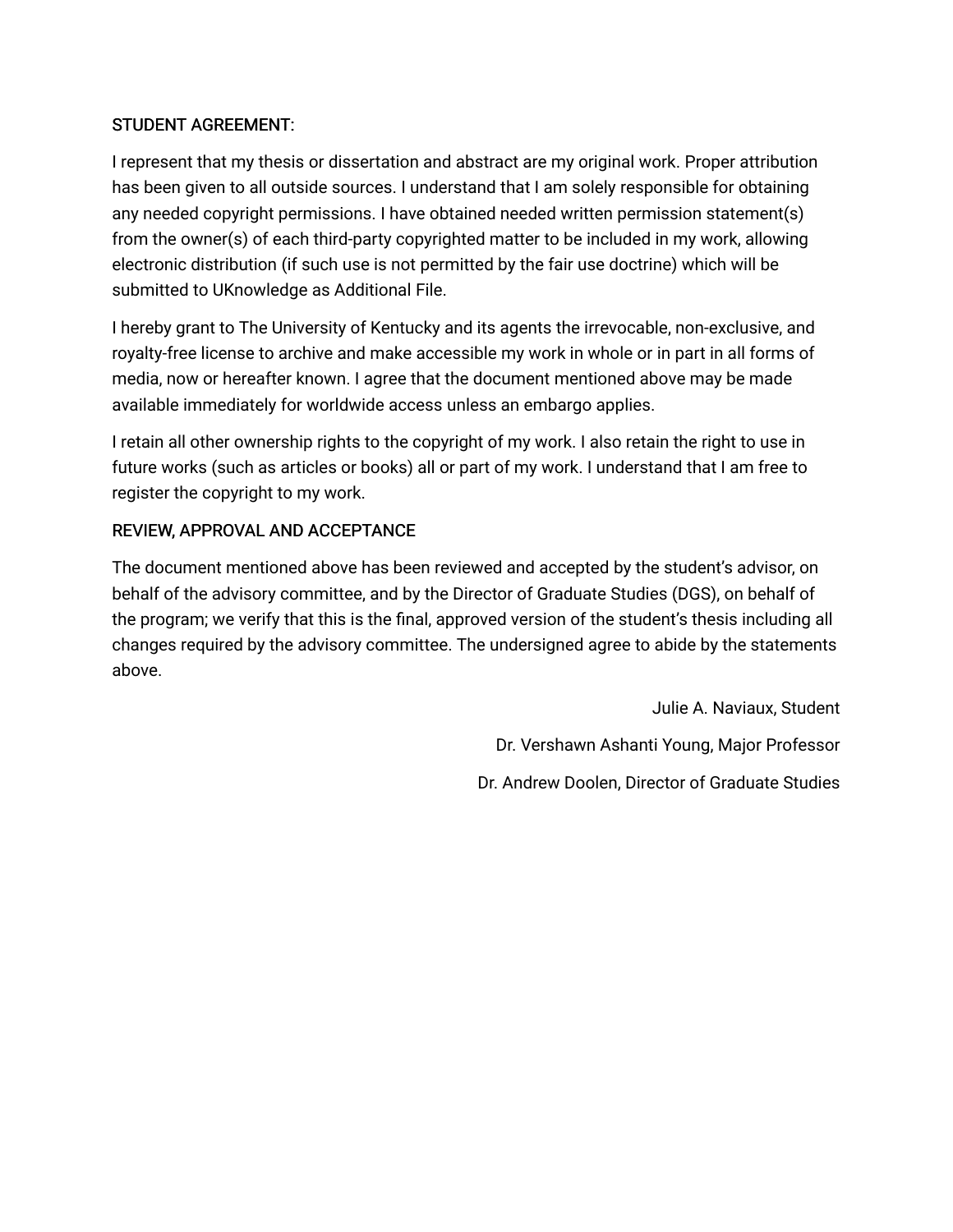# DISTINCTLY AMERICAN: PERFORMING HUMANITY IN AFRICAN AMERICAN LITERATURE FROM PROTO TO POST NEW NEGRO RENAISSANCE

### DISSERTATION  $\mathcal{L}_\text{max}$  , and the contract of the contract of the contract of the contract of the contract of the contract of the contract of the contract of the contract of the contract of the contract of the contract of the contr

 $\mathcal{L}_\text{max}$  , and the contract of the contract of the contract of the contract of the contract of the contract of the contract of the contract of the contract of the contract of the contract of the contract of the contr

A dissertation submitted in partial fulfillment of the Requirements for the degree of Doctor of Philosophy in the College of Arts and Sciences At the University of Kentucky

> By Julie Anne Navaiux

#### Lexington, Kentucky

Director: Dr. Vershawn Ashanti Young, Associate Professor of Drama and Speech Communication, University of Waterloo

Lexington, Kentucky

2016

Copyright © Julie Anne Naviaux 2016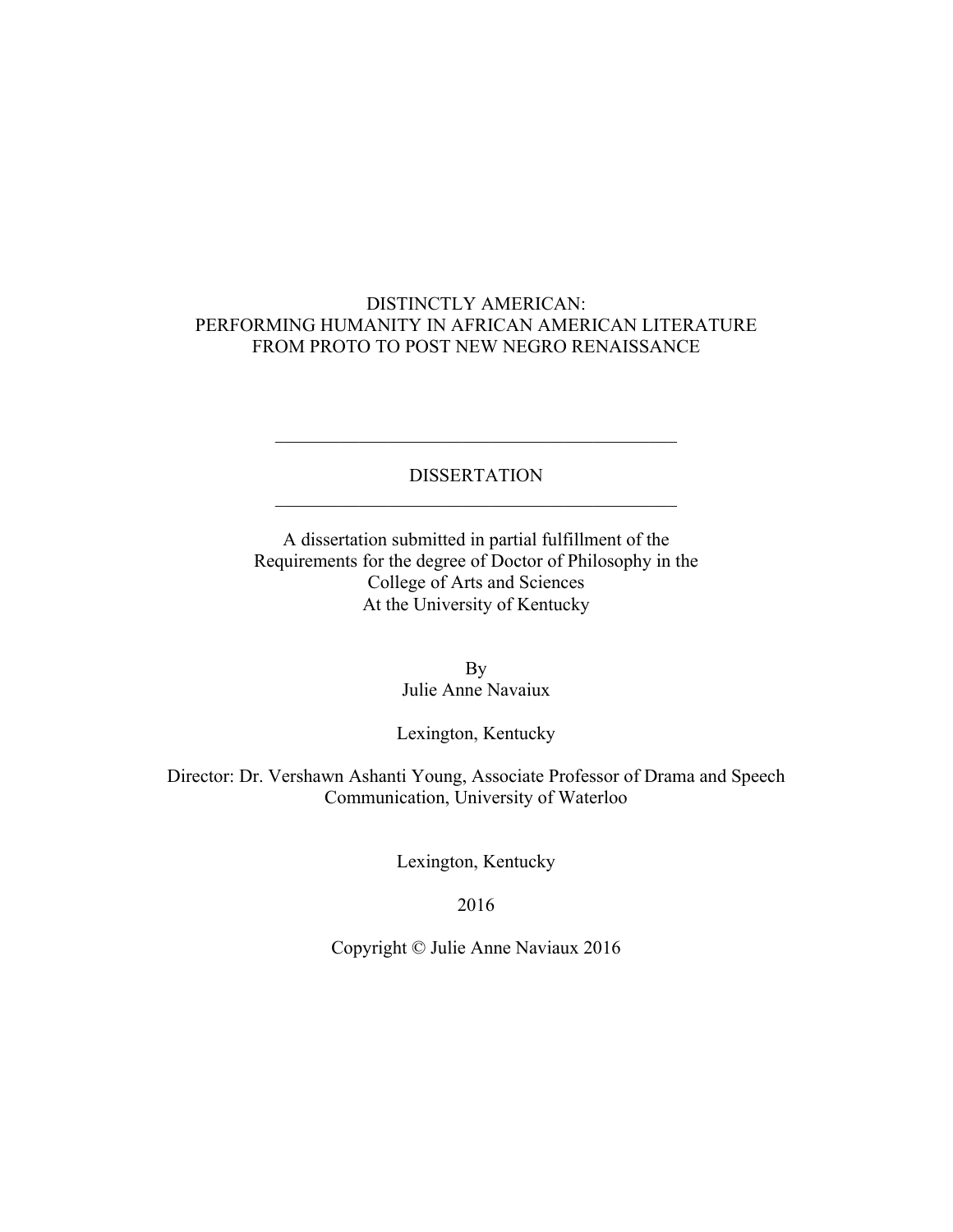# ABSTRACT OF DISSERTATION

# DISTINCTLY AMERICAN: PERFORMING HUMANITY IN AFRICAN AMERICAN LITERATURE FROM PROTO TO POST NEW NEGRO RENAISSANCE

This project demonstrates how African American literature from the 1910s through the 1940s uses performance in order to stage debates within African American identity and American culture. Drawing on recent literary scholarship, performance studies, and early critical writing on African American art and performance, the project examines scenes of public performance in order to show how these literary scenes create space to investigate social and cultural constructions. The project investigates the ways performances within the texts also critique performances of race, gender, and class. Within these performance scenes, the literary texts also critique the audiences' reactions to the artistic product against the audience's and performer's racial identity. This layering of spectator and performer can only occur because of the space created by the stage. The texts of this project reveal the problematic nature of being both "American" and "African American" cultural productions.

The literature examined in this dissertation includes "scenes of performance," where both an explicit audience and an explicit performer are present. In these scenes, the performer and their performance represent an embodiment of black cultural products. These "cultural products" include public speeches and musical displays in James Weldon Johnson's *Autobiography of an Ex-Colored Man* (1912), classical and modern dance as seen in Jessie Fauset's *There is Confusion* (1924), variety show stages in Walter White's *Flight* (1926), and vocal concerts in Ann Petry's *The Street* (1946). The project argues that these literary texts engage with historical theater and create scenes with stage performance to show problems with binary racial lines and class distinctions. These texts in turn provide a historical lens for examining black theater, but also demonstrate why this time period would have been receptive to black theater and performance, and the circumstances that permitted its development.

KEYWORDS: performance studies, James Weldon Johnson, Jessie Fauset, Walter White, Ann Petry

Julie Anne Naviaux

July 14, 2016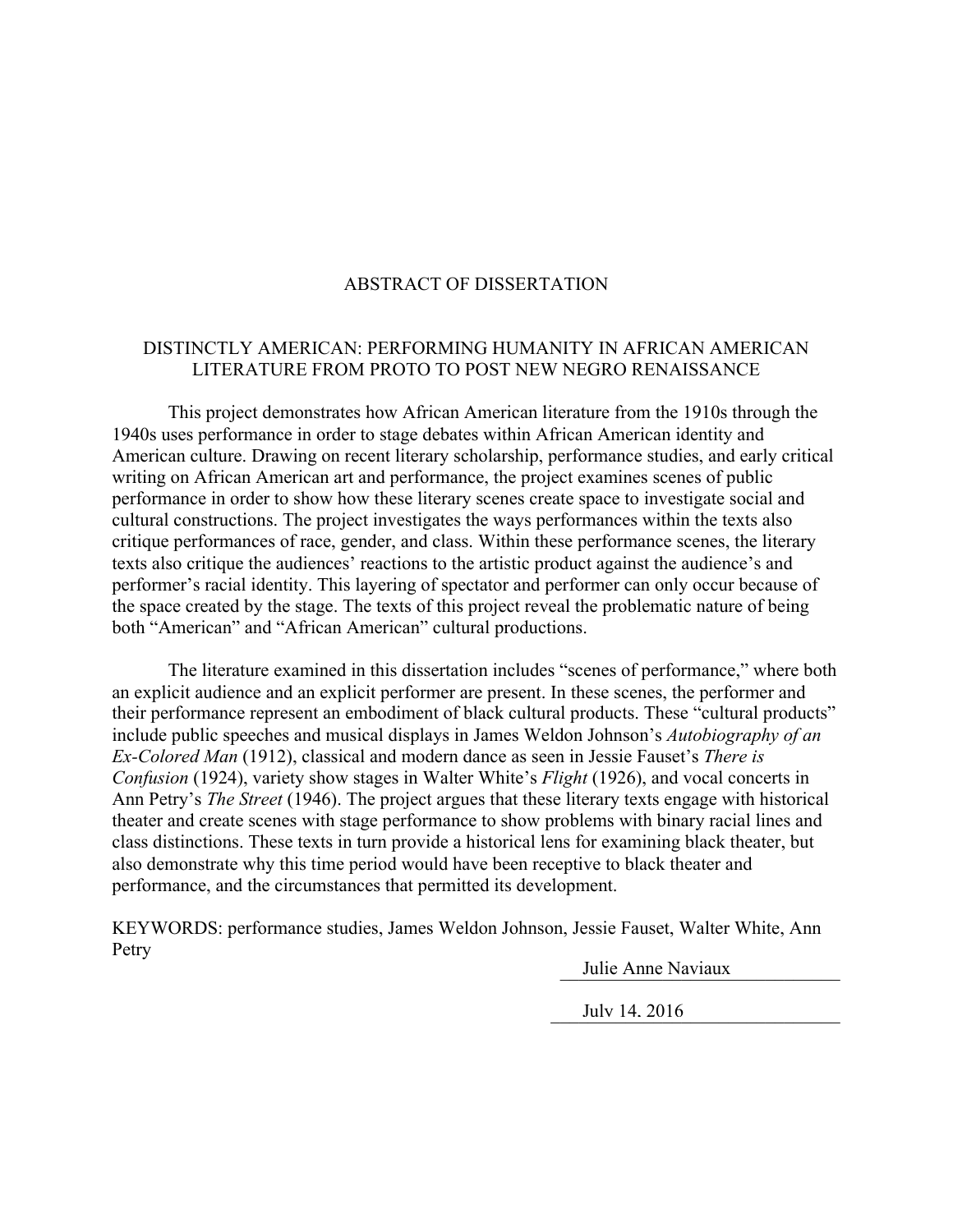# DISTINCTLY AMERICAN: PERFORMING HUMANITY IN AFRICAN AMERICAN LITERATURE FROM PROTO TO POST NEW NEGRO RENAISSANCE

By

Julie Anne Naviaux

Vershawn Ashanti Young

Director of Dissertation

Andrew Doolen

Director of Graduate Studies

July 14, 2016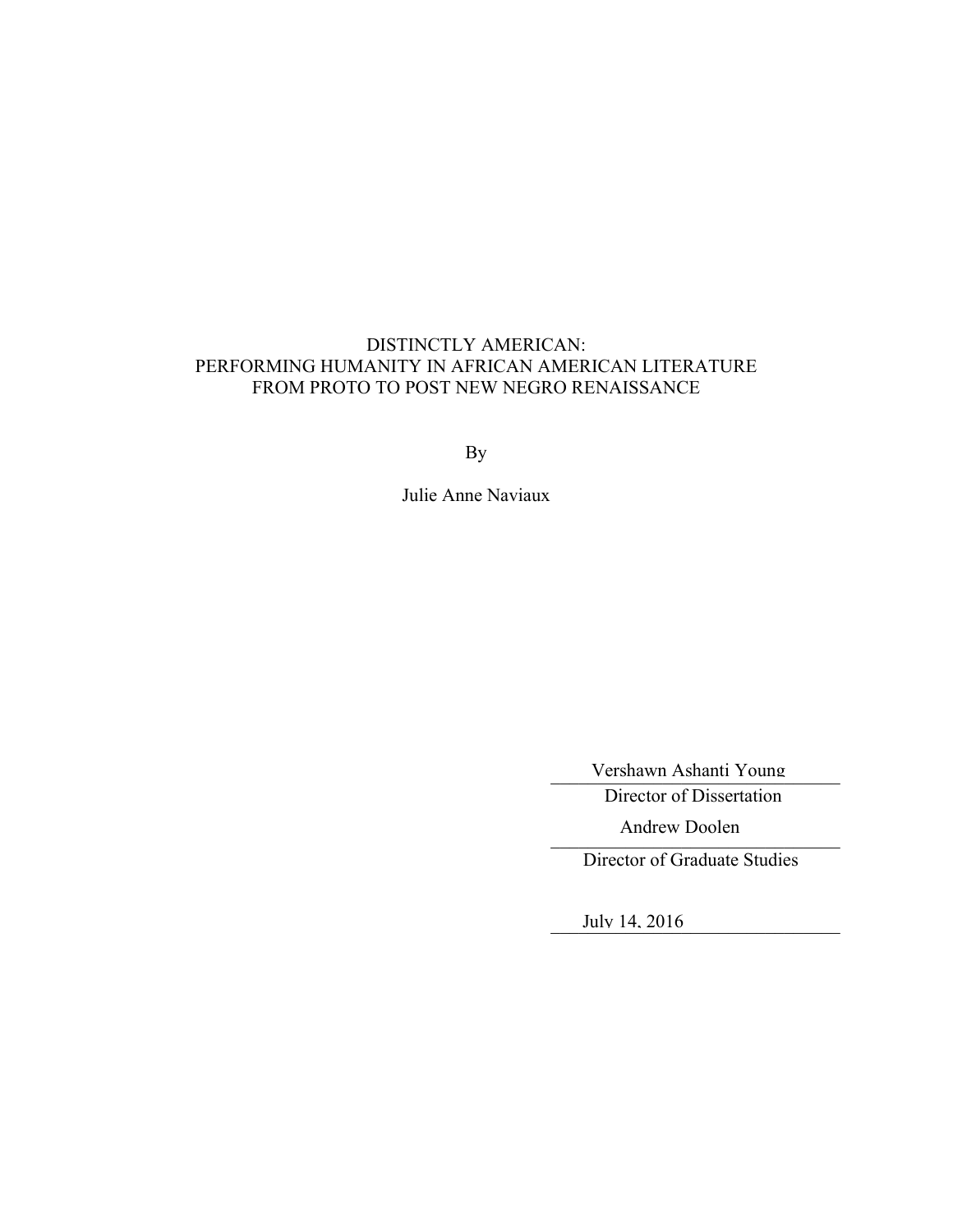To artists and critics who believe in cultural art's ability to change minds and reshape our world.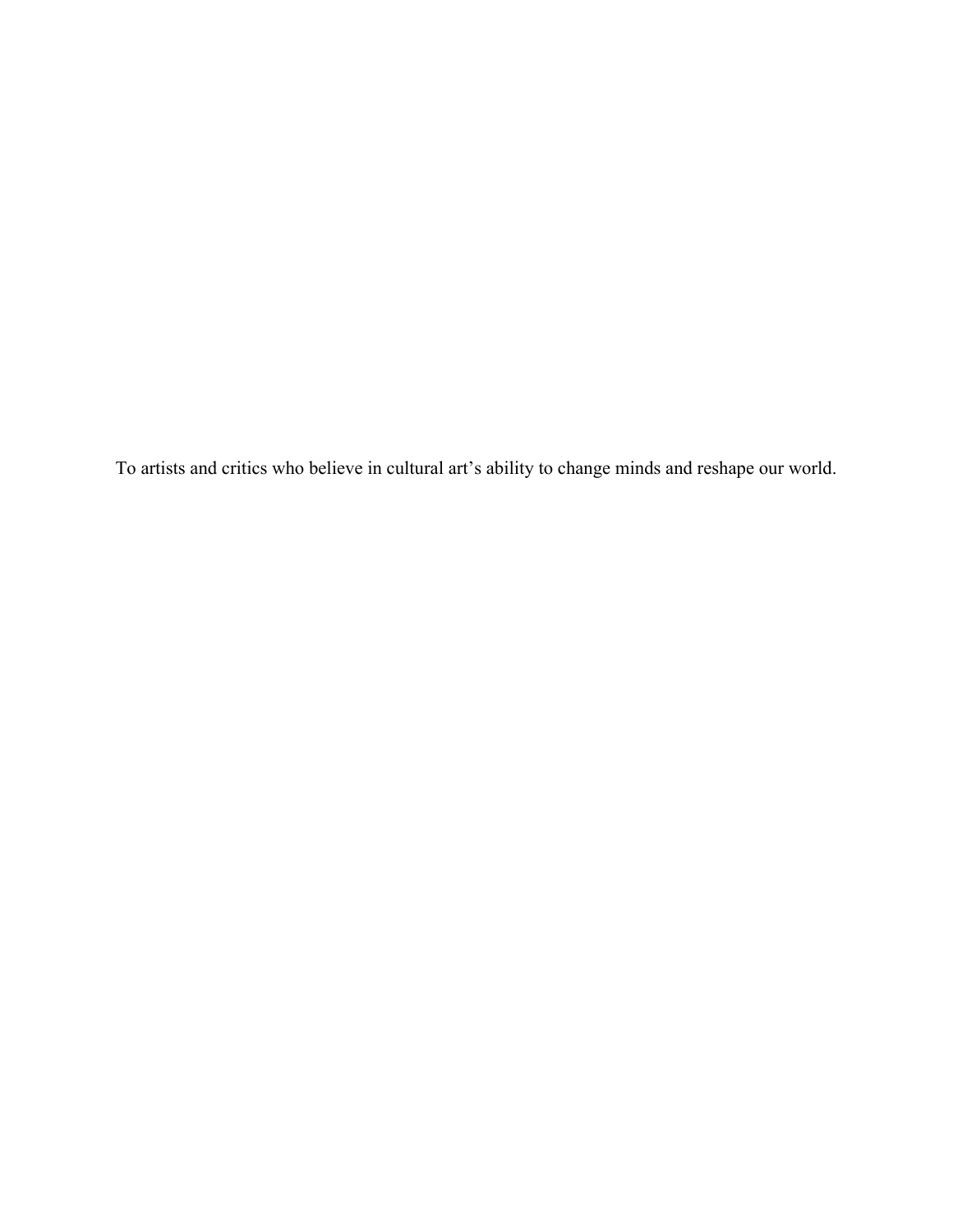#### ACKNOWLEDGEMENTS

This project would not have come to completion without both professional and personal support. Thank you to my dissertation advisor, Dr. Vershawn Ashanti Young. My four years working as his research assistant gave me confidence as a professional academic and allowed me to apprentice to one of my field's well-respected professionals. The project would not have had its broadened scope of theoretical and cultural lenses without his valuable insight.

Thank you to my family and my husband, Seth Lee, who have been with me through it all. Thanks also to my cohort at University of Kentucky: Andrea Holliger, Allison Palumbo, Ashley Bourgeois, Leah Toth, Craig Crowder, John Barbour, and Heather Chacon. They gave me the strength to survive the PhD process (from the first day of classes through the end of the dissertation defense and also my first days of college teaching) and gave me invaluable support navigating the dissertation writing and the job market. I couldn't have asked for better graduate school friends. To Heather, as a fellow Walter White critic, thank you for feedback and ideas for the Walter White chapter.

Finally, I want to thank the institutions in Memphis, Tennessee who made it possible for me to complete my project during my dissertation fellowship. Benjamin L. Hooks Central Memphis Public Library and the University of Memphis Ned R. McWherter library provided resources on Memphis' and the United States' legacy in African American music that proved extensive and invaluable to completing my chapter on Ann Petry. Cabana Café and Muddy's Grind House provided good coffee and lovely places to draft and revise my project. They are all wonderful parts of the Midtown community.

iii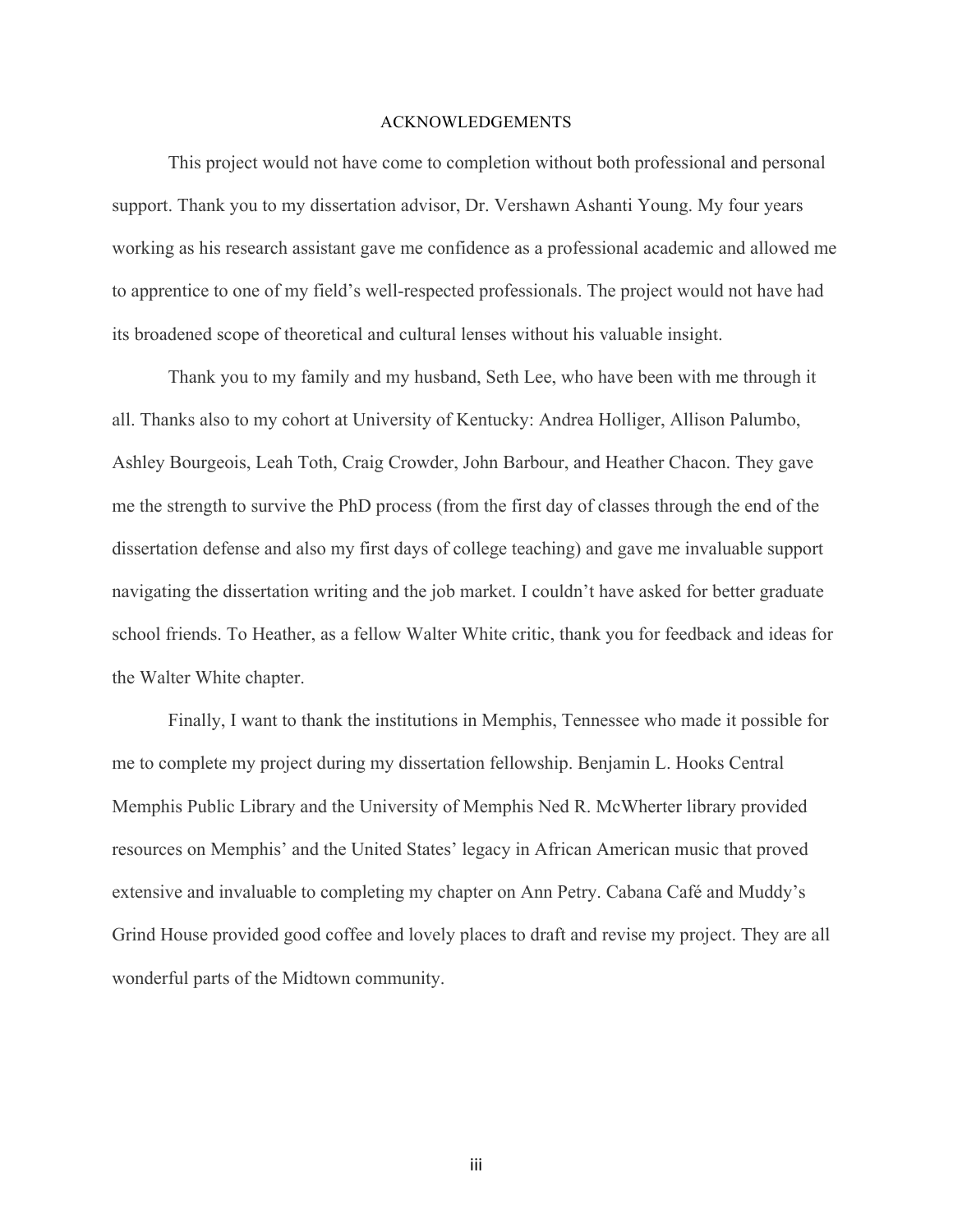| Chapter One: Introduction to American Culture in New Negro Literary Performances  1    |  |
|----------------------------------------------------------------------------------------|--|
| Chapter Two: Distinctly American Performance in Autobiography of an Ex-Colored Man  18 |  |
|                                                                                        |  |
|                                                                                        |  |
|                                                                                        |  |
|                                                                                        |  |
|                                                                                        |  |
|                                                                                        |  |
|                                                                                        |  |
|                                                                                        |  |
|                                                                                        |  |
|                                                                                        |  |
|                                                                                        |  |
|                                                                                        |  |
|                                                                                        |  |
|                                                                                        |  |
|                                                                                        |  |
|                                                                                        |  |
|                                                                                        |  |
|                                                                                        |  |
|                                                                                        |  |
|                                                                                        |  |
|                                                                                        |  |
|                                                                                        |  |

# TABLE OF CONTENTS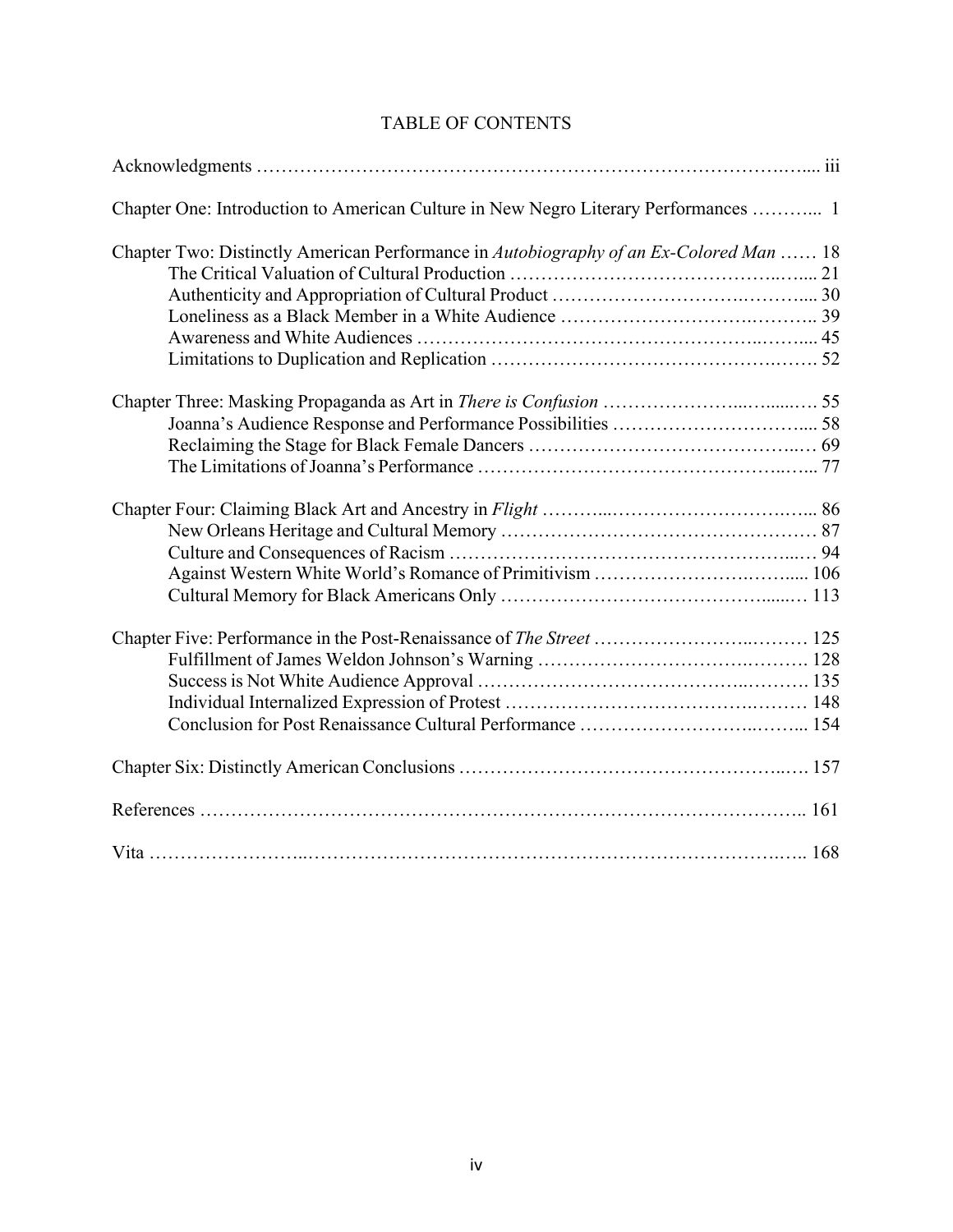#### **CHAPTER ONE: INTRODUCTION TO AMERICAN CULTURE IN NEW NEGRO LITERARY PERFORMANCES**

In James Weldon Johnson's *Autobiography of an Ex-Colored Man* (1912), the unnamed narrator watches a black pianist perform ragtime at a New York club. The narrator describes the black pianist as "master of a good deal of technique" and describes his playing as "music of a kind I had never heard before…The barbaric harmonies, the audacious resolutions, often consisting of an abrupt jump from one key to another, the intricate rhythms in which the accents fell in the most unexpected places" (*AECM* 98-99). The narrator goes on to explain that, "This was rag-time music, then a novelty in New York…It was originated in the questionable resorts about Memphis and St. Louis by Negro piano-players" and comments that "several of these improvisations were taken down by white men, the words slightly altered, and published under the names of the arrangers…They sprang into immediate popularity and earned small fortunes, of which the Negro originators got only a few dollars" (*AECM* 99-100). The scene includes a depiction of the musical performance, the narrator's reaction to the performance as an audience member and a claim for artistic value in the art, and social commentary regarding white artists present in the audience who would appropriate the music and go on to perform ragtime music without crediting the original black artist. This scene and others examined in the project include both spectators and performers and occur in scenes that include spaces created by stages.

Broadly speaking, my research applies both historical African American theatrical performances and performance theory to study African American literature of 1910-1940s in order to understand the developing assimilation and appropriation of African American art into American culture and the problems that this assimilation or appropriation creates. By including what I call "scenes of cultural performance," the literature demonstrates possible outcomes for African American artists and their interactions with racially different audiences and how the audience's race and reactions determine the success and roles of the artistic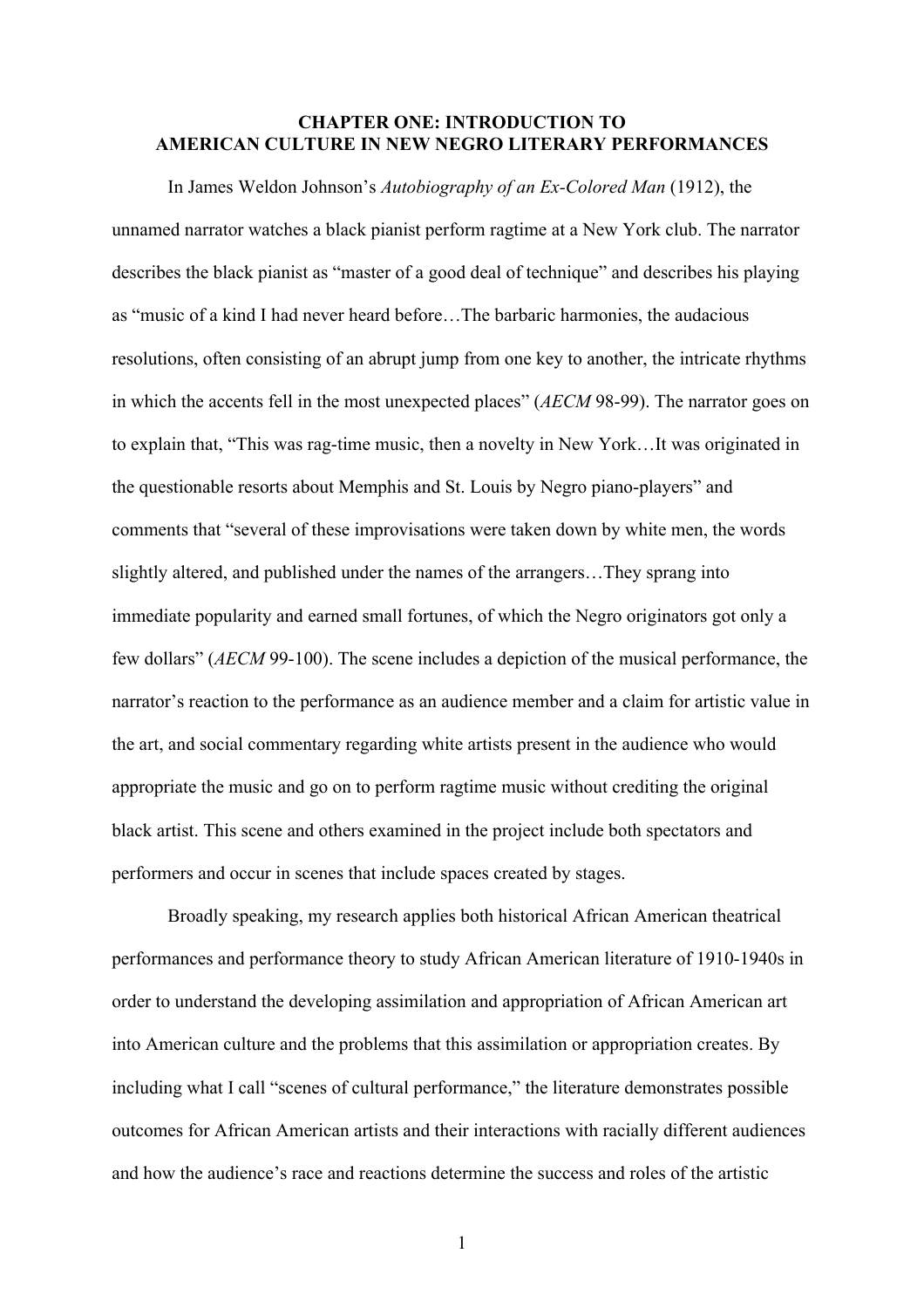product. I expand the definition of "performance" beyond the formal theater in order to apply my analysis to studies of receptions and consumptions of all types of black American performance, allowing for a larger and more fluid project. Applying performance studies theory to the literature allows for a larger study of the literature across time periods as a way of showing the evolution of African American culture within America and the growing concerns of its role in mainstream American culture. Within these performance scenes, the texts also critique the audiences' reactions to the artistic product against the audience's and performer's racial identity. Beginning at the turn of the twentieth century, African American literature frequently contains scenes involving stages and public performances. Previous critics have written about the history of African American theatre, about historical black performers and performances, and about the dramas and plays written from 1900 through the 1940s, but a lack of scholarship exists on the artistic performances and the theatrical moments in the contemporaneous literature. The texts of this project reveal the problematic nature of being both "American" and "African American" cultural productions.

My project takes a similar critical approach as current performance studies, black studies, and African American literary criticism. Daphne Brooks' *Bodies in Dissent* studies what she calls "performative acts" in African American literature and theater of 1850-1910 to argue how these acts undo and complicate "American" categories. Koretha Mitchell's *Living with Lynching* analyzes public stagings, receptions, and close readings of lynching plays from 1890-1930 to argue for how the plays reinterpret black America's presence in the United States and present lynching victims as respectable members of their communities. David Krasner's *Resistance, Parody, and Double Consciousness* argues for social value in public performances (both theater and public) of the New Negro Renaissance. In a time before television, the theatre and radio were the American public's access to cultural performances, and African American stage performers were the visual public displays of blackness for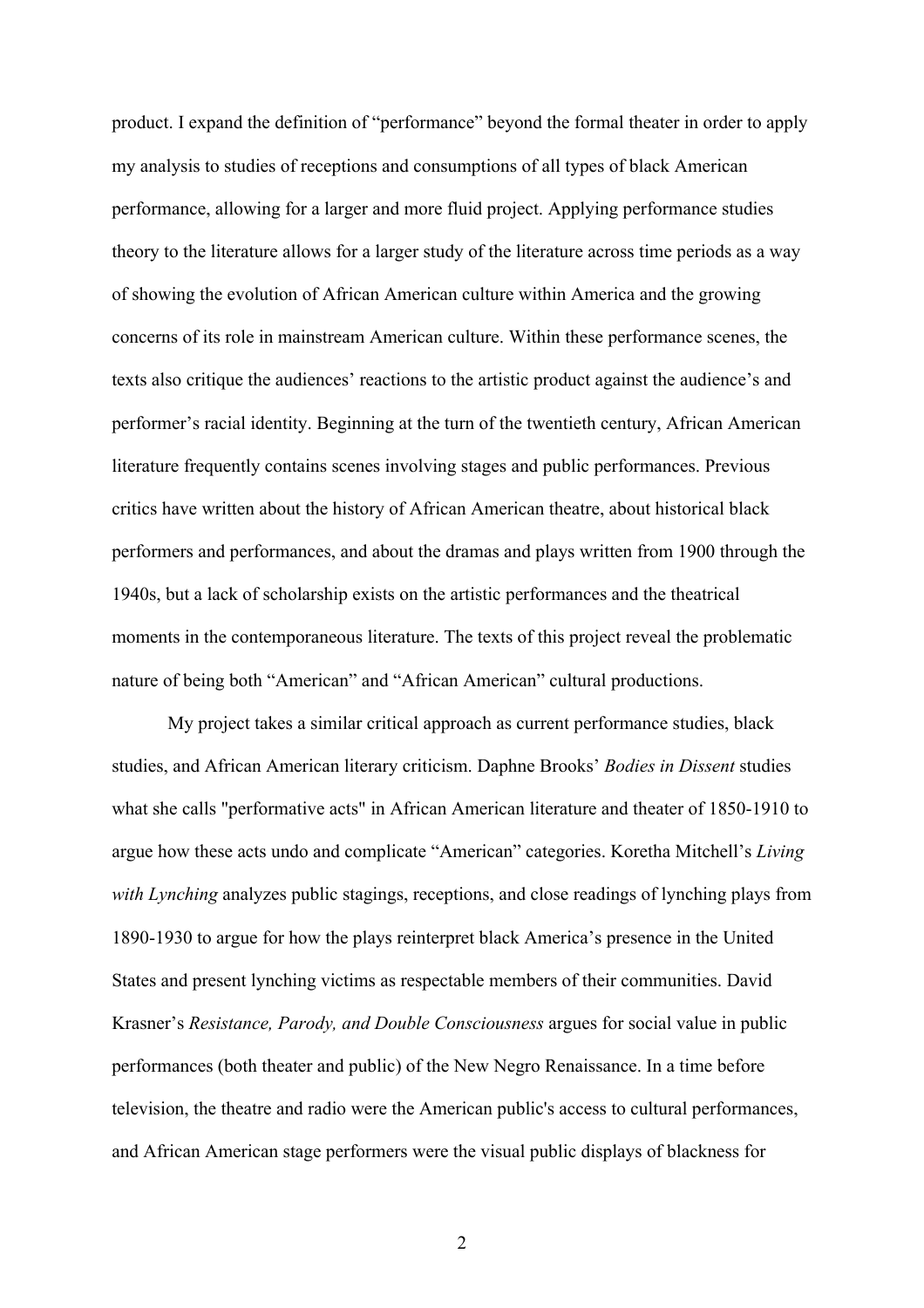American audiences and, therefore, performance theory works well to provide a theoretical backdrop for this project. My research in performance studies began with Richard Schechner as a framework for understanding how artistic performances could be used to study socially acceptable behaviors and representations of the physical body. I expand my use of performance studies to include Harvey Young, E. Patrick Johnson, and Manthai Diawara who study race as a performance and examine how acceptable public behaviors for black people are based on preconceptions and stereotypes of how people should act (and perform) based on social categorizations. Additionally, Diawara and Young's theoretical work was especially useful for connecting concepts of blackness as a public performance to theater spaces where both the theater and public are spaces for audiences/spectators to judge "correct" forms of behavior and cultural artistry. I use Brooks' writing on presentations of black bodies on fictional and historical stages to draw comparisons and connections between my own examinations of historical performers and their fictional counterparts.

This project originated when I observed the repeated use of singing, dancing, live music, speeches and more throughout African American literature, but these performances are most prominent in the first half of the twentieth century. The Harlem Renaissance has long been acknowledged as a time of increased artistic recognition for black artists in mainstream America, and this includes literature as an art form. In addition to the increased artistic production, the literature of the New Negro Renaissance incorporates performative art types and uses performance as a way to critique the performer's feelings and the audience's reactions to the performance. In this project I use two schools of performance studies: 1) basic theory for defining words and explaining the importance of the performance scene, and 2) black performance theory for working through presentations of black bodies on stages and how visual blackness (and whiteness) can influence audience reception *and* audience understanding for the role of the art. The literature examined in this dissertation includes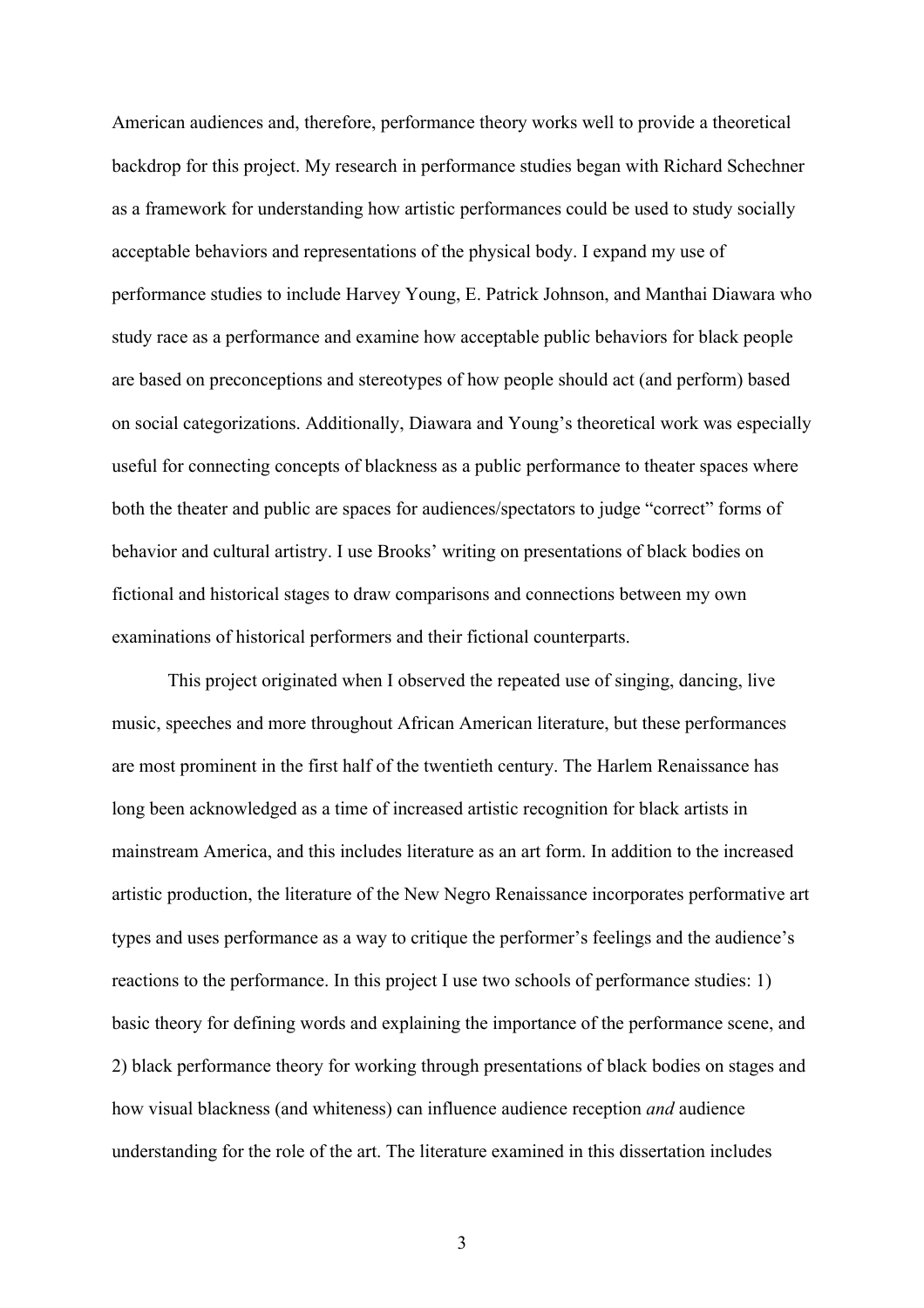"scenes of performance" where both an explicit audience and an explicit performer are present. In these scenes the performer and their performance represent an embodiment of African American cultural products. These "cultural products" include public speeches and musical displays in Johnson's *Autobiography of an Ex-Colored Man* (1912), classical and modern dance as seen in Jessie Fauset's *There is Confusion* (1924), musical show stages in Walter White's *Flight* (1926), and vocal concerts in Ann Petry's *The Street* (1946). The project argues that these literary texts engage with their respective contemporaneous historical theater and include scenes with stage performance to show problems with binary racial lines and class distinctions. These texts in turn provide a historical lens for examining African American theater, demonstrate why this time period would have been receptive to black theater and performance, and the circumstances that permitted its development. The four central texts allow me to examine performance in African American literature from just before the beginning of the Harlem Renaissance, during the Renaissance and through the growing popularity of African American stage performances, and then after the end of the Harlem Renaissance. I use the terms "proto" and "post" to expand this project, and its historical underpinnings, outside of the "Harlem Renaissance proper." I argue that these performance scenes predict the rising influence of the New Negro Renaissance as Johnson shows, examine the use of cultural performance throughout the Renaissance as Fauset and White detail, and then reflect on the changes and outcomes brought forth after the end of the Renaissance as Petry examines. Additionally, the project studies the texts themselves as literary performances of African American art where the scenes of artistic performance serve as prompts for questioning the roles of African American art within American culture.

When the actors in this literature perform, they are displaying and commenting on cultural performances, both in historical theaters and contemporaneous culture. I use Richard Schechner's explanation of performance as "aesthetic genres" such as theatre, music, and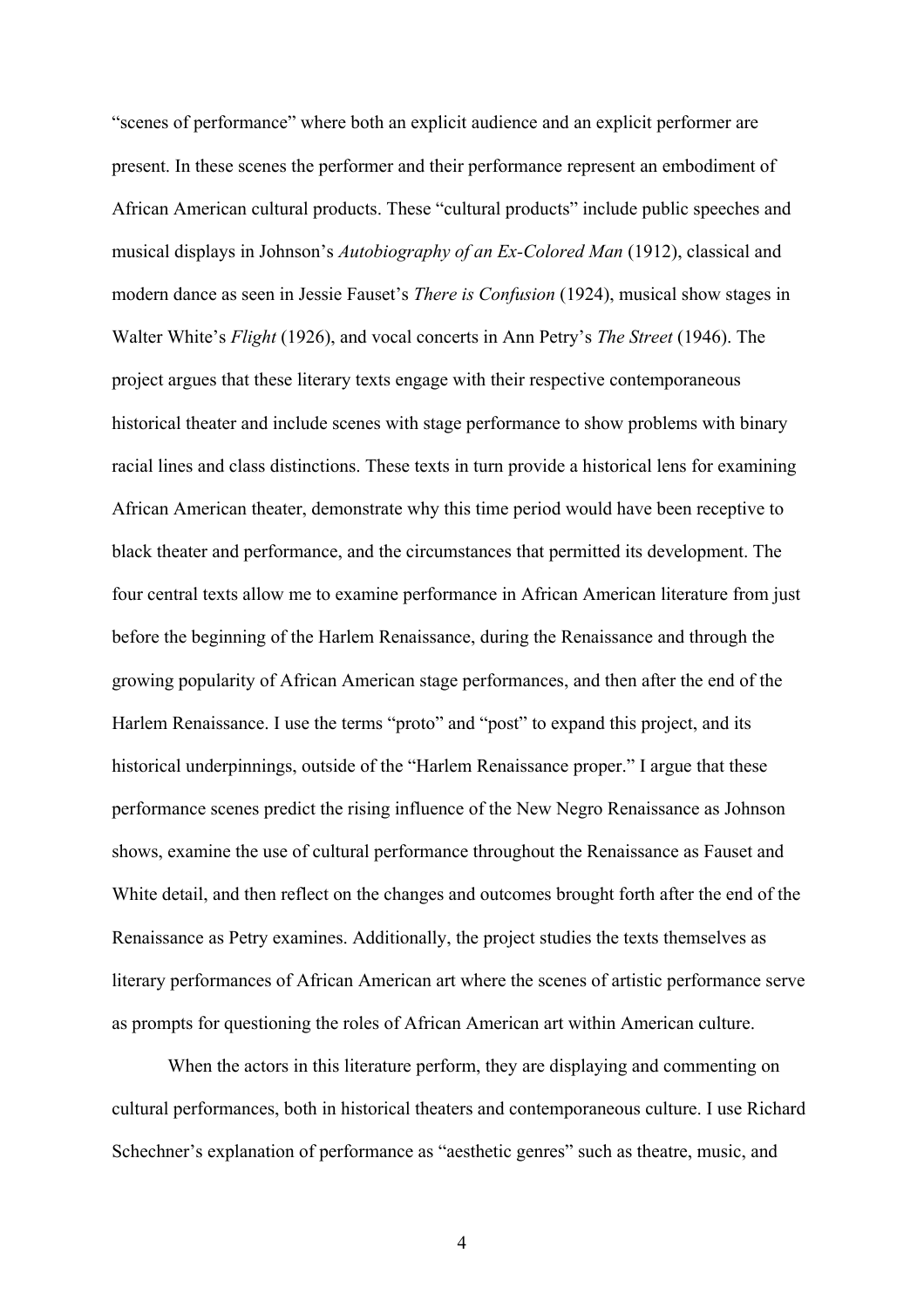dance but also his expanded definition that includes "performative behavior" as a way to examine constructed identities and different selves for diverse situations (521). Schechner claims that, "The underlying notion is that any action that is framed, enacted, presented, highlighted, or displayed is a performance" (2). For this project I define performance as moments in the texts involving a stage, audience/spectators, and an acknowledged performer. This understanding comes in part from Diawara's definition of performance where he explains that a performance must include an audience and a tradition, where the spectators understand the actions as a performance. When I describe a moment in the literature as a performance, I use Diawara's definition that the audience (whether the protagonist or another defined group of people) understand that the actions in the scene are a performance (209). For example, Walter White's protagonist Mimi in *Flight* observes black dancers in an urban club and describes the experience as "[b]lack and brown and yellow faces flitted by, some carefree, some careworn. Mimi sensed again the essential rhythm, the oneness of these variegated colors and moods. It was all vivid, colorful, of a pattern distinctive and apart, and she warned to the friendliness of it all…" (186). These scenes are constructed within the literature to include commentary from those watching the performance, thereby defining a separation from the audience/spectator and the performer.

My project relies on performance studies and discussions of theater and performance to define key words such as "theater," "stage," "performance," and "audience." Some critics limit these terms to mean formal stages and theater performance. My definition of theater is much broader. "Theater" in this project encompasses any audience with a performer set apart physically. This physical separation I call a "stage" which notes a distinction made between a group gazing upon the performer and the performer him/herself. This is distinctly different from "theatre" limited to formal plays. My use of "theater" refers not only to the formal theater of plays but also the physical space where the performance is contained. For example,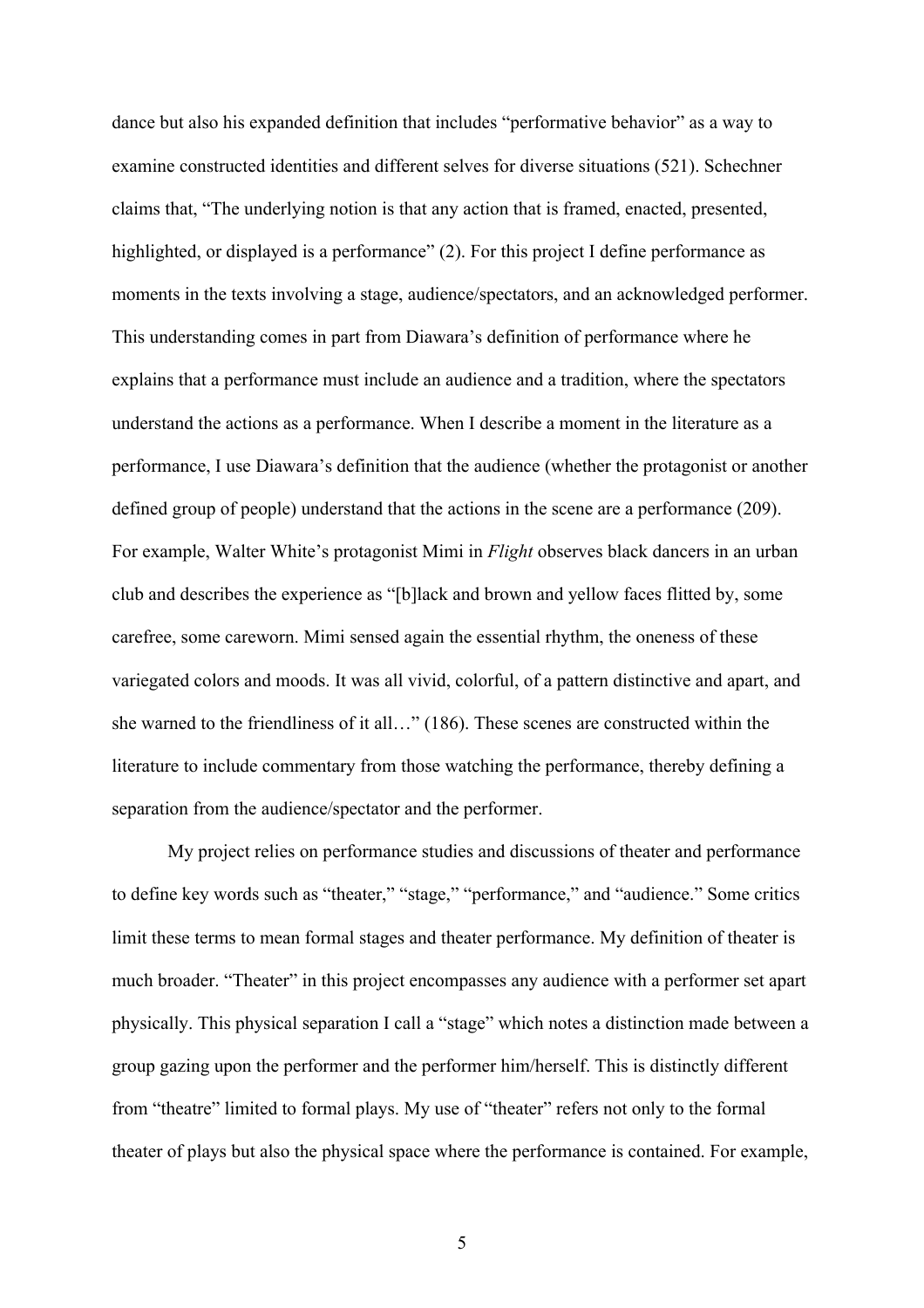Fauset's Joanna in *There is Confusion* performs an impromptu dance for her family and friends when she recreates the African American children's dance. One of the friends compares Joanna's performance to a show she saw at a matinee and tells Joanna: "It was vaudeville, Joanna, and there was an actress who took off different people…but she couldn't hold a candle to you" (50). The space Joanna dances in this scene is a theater, even though it does not occur in a formal theatre. The presence of a performance, a performer, and an audience in the scene creates a "theater space." For my purposes, the scenes I use in the literature must include a space functioning as a stage. Shane Vogel's work on cabarets explains that a performance turns a group of people into an audience when there is a "common point of reference," (42) i.e., the performance. The stage becomes a "common point of reference" where characters watch/witness another character perform.

The scenes selected from these texts imitate their contemporary historical performances and, more importantly, the scenes include both introspection by the performer and his/her contemporaneous audience's reactions to the performances. My project demonstrates how African American literature from 1910 through the 1940s uses artistic performance in order to stage debates within African American identity and American culture. James Weldon Johnson's *Black Manhattan* (1930) specifically notes the transition from the nineteen to twentieth century as the years of change in black Americans' presence on American stages. He argues for Sam T. Jack as the first successful departure from minstrelsy in 1890 with his development of "The Creole Show" although Johnson does explain: "It had none of the features of plantation days; nevertheless, it was cast in the traditional minstrel pattern" (92). He then notes that "The summer of 1898 marked another great step forward" when Will Marion Cook composed *Clorindy* using Paul Lawrence Dunbar's lyrics (102) explaining, "It was the first demonstration of the possibilities of syncopated Negro music. Cook was the first competent composer to take what was then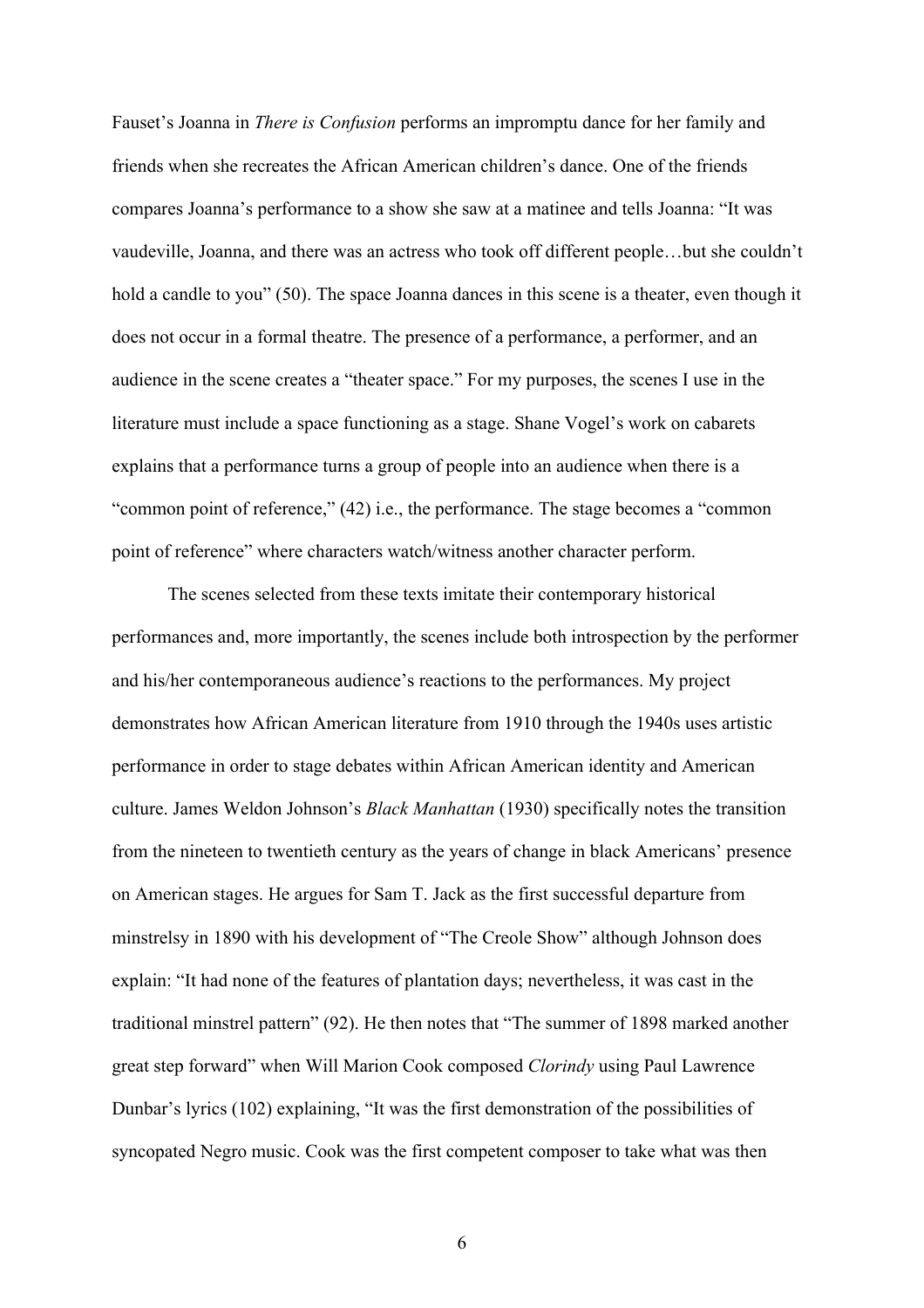known as rag-time and work it out in a musicianly way" (103). This was quickly followed by Cook and Paul Lawrence Dunbar's show *Jes Lak White Folks* the next summer. Karen Sotiropoulos, like Johnson, argues that the decade of the 1890s meant for black artists, "a path on the popular stage—a forum made lucrative by the rise of commercial culture. Urban industrial America had brought about an unprecedented expansion of nightlife and offered entertainers numerous possibilities—possibilities that black artists were ready to exploit" (1- 2). Fraden marks 1915 at the start of change in theater with Anita Bush forming her own company at the Lincoln and Lafayette Theatre in Harlem. From 1900 to 1910 black ownership of independent theaters increased and the first black syndicates formed. Even outside of New York, the Gilpin Players wrote and staged shows in Cleveland and the Pekin Theatre developed in Chicago (Fraden 58).

The significance of early twentieth century stage pieces such as *In Dahomey* (1903) credited as "the first full-length musical written and played by blacks to be performed at a major Broadway house" (Bordman)—and *Shuffle Along* (1921) created by black Americans show a more in-depth exploration of black characters than earlier theater shows and theater shows on the Great White Way of Broadway. Langston Hughes and Milton Meltzer explain that *Shuffle Along* was "a smash hit" when the show arrived in New York and it "began the vogue for Negro singing and dancing that lasted throughout the Twenties. Thereafter for a decade colored musicals on Broadway were top box-office attractions" (97). Arna Bontemps explains that in 1921, "*Shuffle Along,* an all-black musical comedy, became a smash on Broadway at about the same time Cullen and Hughes were making their initial bows." Bontemps calls this "a happier conjunction" than "could scarcely have been imagined" (5). As Hill and Hatch explain, beginning with the team of James Weldon, J. Rosamond Johnson, and Bob Cole, black Americans began writing, composing music, and performing blackauthored pieces in formal theater. These first pieces included Dunbar's *In Dahomey* with Bert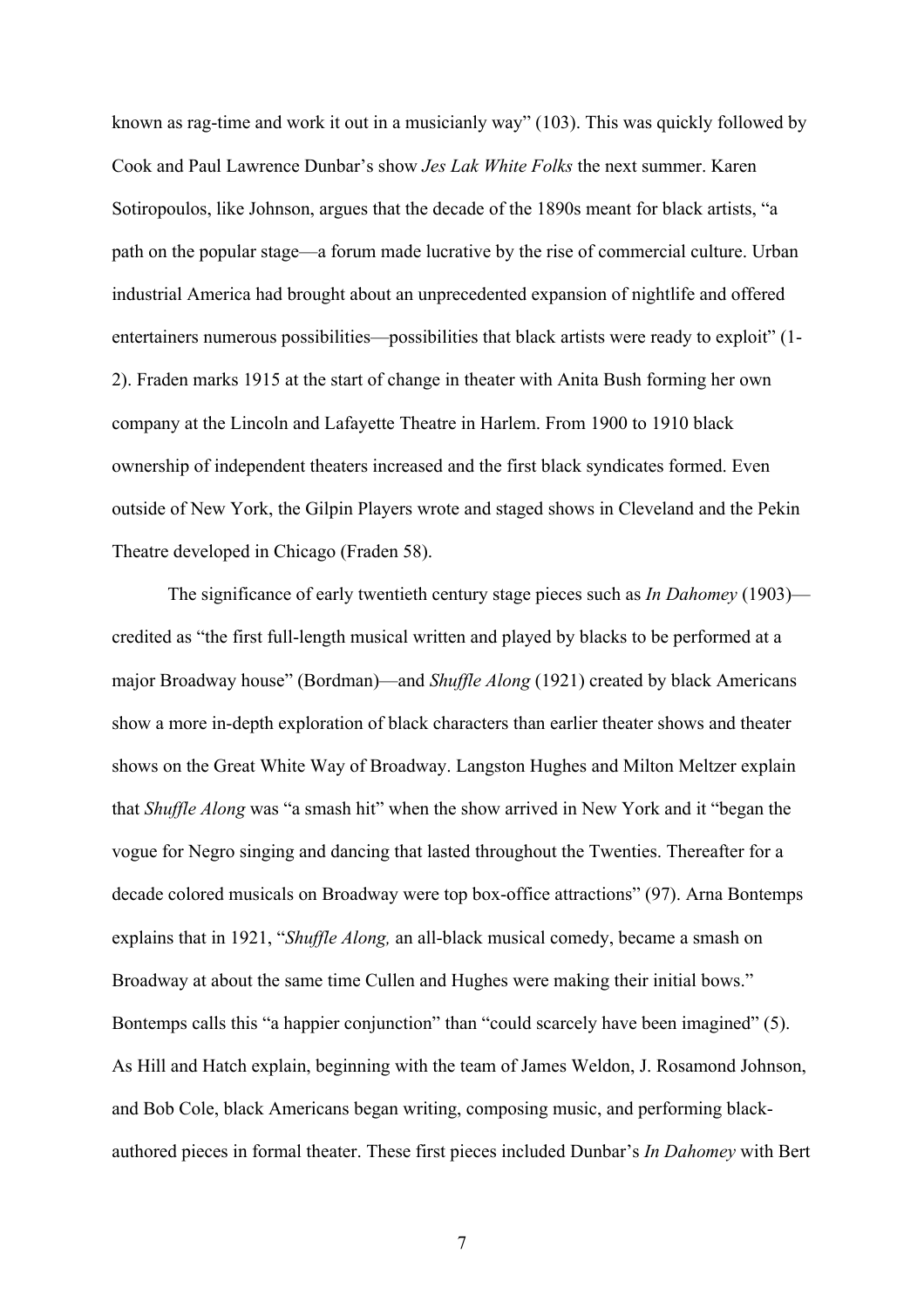Williams and Bob Walker, whose performances gained positive audience responses and favorable reviews with critics. In 1923 Roland Hayes made his concert debut in the U.S., and "Hayes promptly became a national symbol, if not a legend, the first of his color ever to invade the closed precincts of top-level concert music in this nation" (Bontemps 10). Despite the crescendoing of black American talent on American stages, Christina Ruotolo does note that, "This is not to say that white defenders of ragtime and 'plantation' symphonies necessarily supported equal rights and opportunities for black musicians…" However, as Ruotolo continues, "the fact that mainstream America began to consider African American music as a possible basis for a national culture created an important opening for a generation of musicians who could themselves transcribe—and thus publish and market— 'black' music" (254). This opening to "transcribe black music" as Ruotolo writes creates the junction of a historical rise of African American culture into mainstage American culture with black critics' voicing concerns regarding the roles black artists would play as American artists and how African American cultural heritage would be either preserved or erased. The performance scenes in the literature studied in this project work through these very concerns and provide space in the fictional world to act out iterations of cultural roles and purpose.

Using historical critiques of African American culture, the physical space of the performance scenes in the literature permits critical space to discuss and evaluate African American art's role in American culture. For example, Fauset's novel critiques the division of "high" and "low" art through Joanna Marshall's performance as a ballerina ("high art") and her use of African American children's dance ("low art") in a single performance. Hill, Hatch, and other critics repeatedly note a class system of "formal theatre" related to the upper class and considered "high art" whereas other public performances such as bars, juke joints, and cabarets were considered lower class and "low art" forms. Historical black theater underwent a change from the 1910s and through the 1920s. Regarding The Art Theatre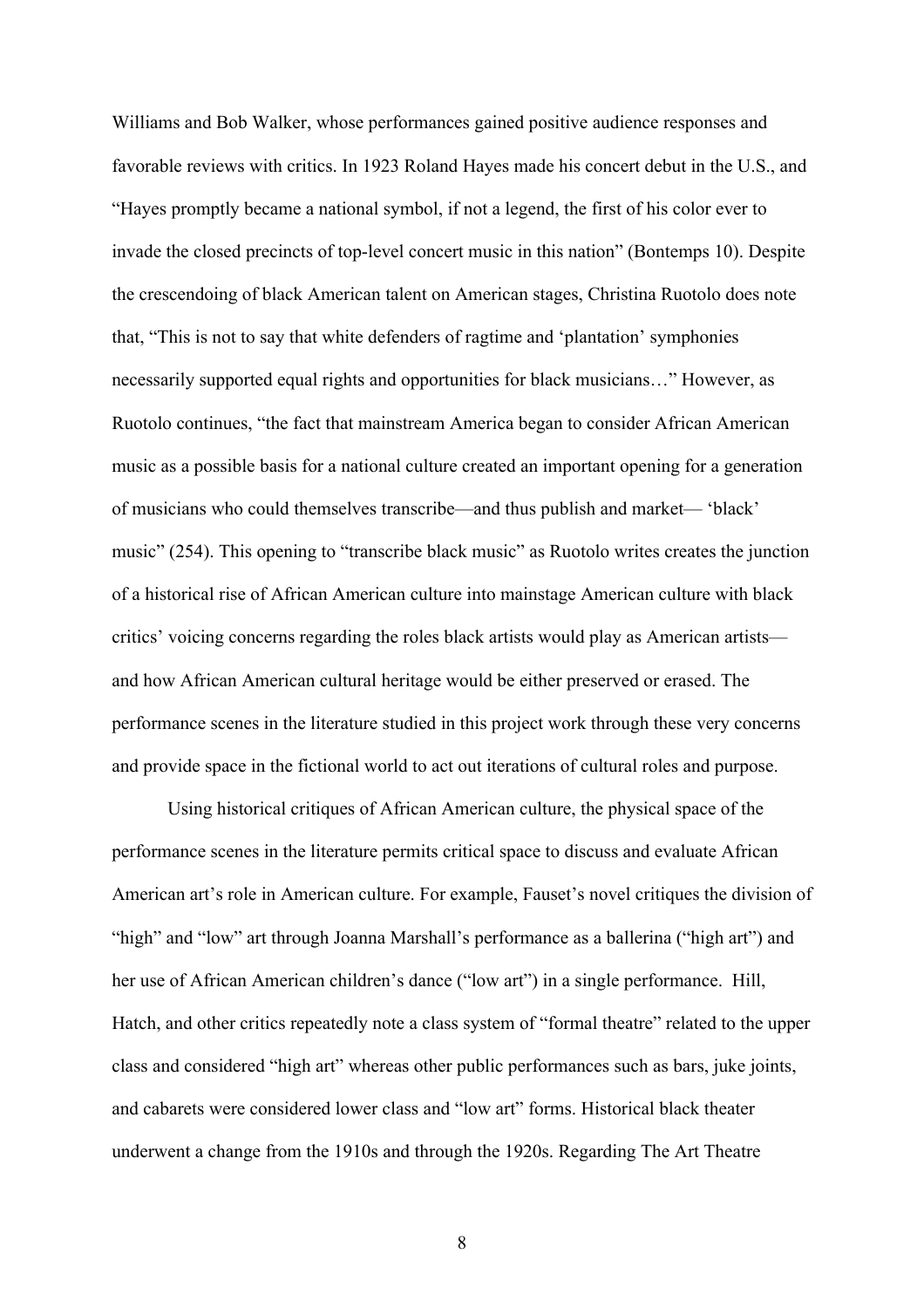Movement (or Little Theatre Movement) specifically, Hatch explains that it originiated with intellectuals such as W.E.B. DuBois, Alain Locke, Jessie Fauset, and James Weldon Johnson, and a "general feeling prevailed that the folk plays, by dignifying the people's struggles, extended a kind of egalitarian democracy to the rural people, and that the simple lives of these oppressed people offered a deep expression of an abiding spirit" (216). Theophilus Lewis, drama critic and writer, "encouraged a Negro theatre that would rival the energy and talent of the Elizabethan" (Hatch 240). The performance scenes in the literature "perform" as sites providing opportunities to question performances of race, gender, and class, not only of the character/performer but of the audience watching the performance and of the audience reading the text—in this way, the literature itself becomes a performance. In an historical stage performance, Heywood Broun witnessed as an audience member and then reviewed a Hayes performance: "I saw a miracle in Town Hall. Half of the people were black and half were white and while the mood of the song held, they were all the same. They shared together the close silence. One emotion wrapped them. And at the end it was a single sob" (Bontemps 10). This historical rendering meets a fictional account when Fauset's Joanna dances for black and white audiences. Joanna's dance combines classically trained European dance with informal, "folk" dance of the neighborhood children, while on a formal theatre stage. Like Hayes, Joanna's performance moves her audience to silence. While both Joanna's scene and Hayes' review present these performances as successful because of positive audience responses, I argue and the literature demonstrates that a single successful performance does not overcome racial boundaries and overturn prejudices.

As Hatch notes, a split occurred during the Harlem Renaissance, specifically between New York (Northern Blacks and Caribbean immigrants) and Chicago (Southern migrants).<sup>1</sup>

<sup>&</sup>lt;sup>1</sup> This divide can clearly be witnessed in W.E.B. DuBois's "Criteria for Negro Art" published in *The Crisis* (1926) and his 1926 symposium essay "The Negro in Art: How Shall He Be Portrayed." Other critics and authors published responses supporting or disagreeing with him.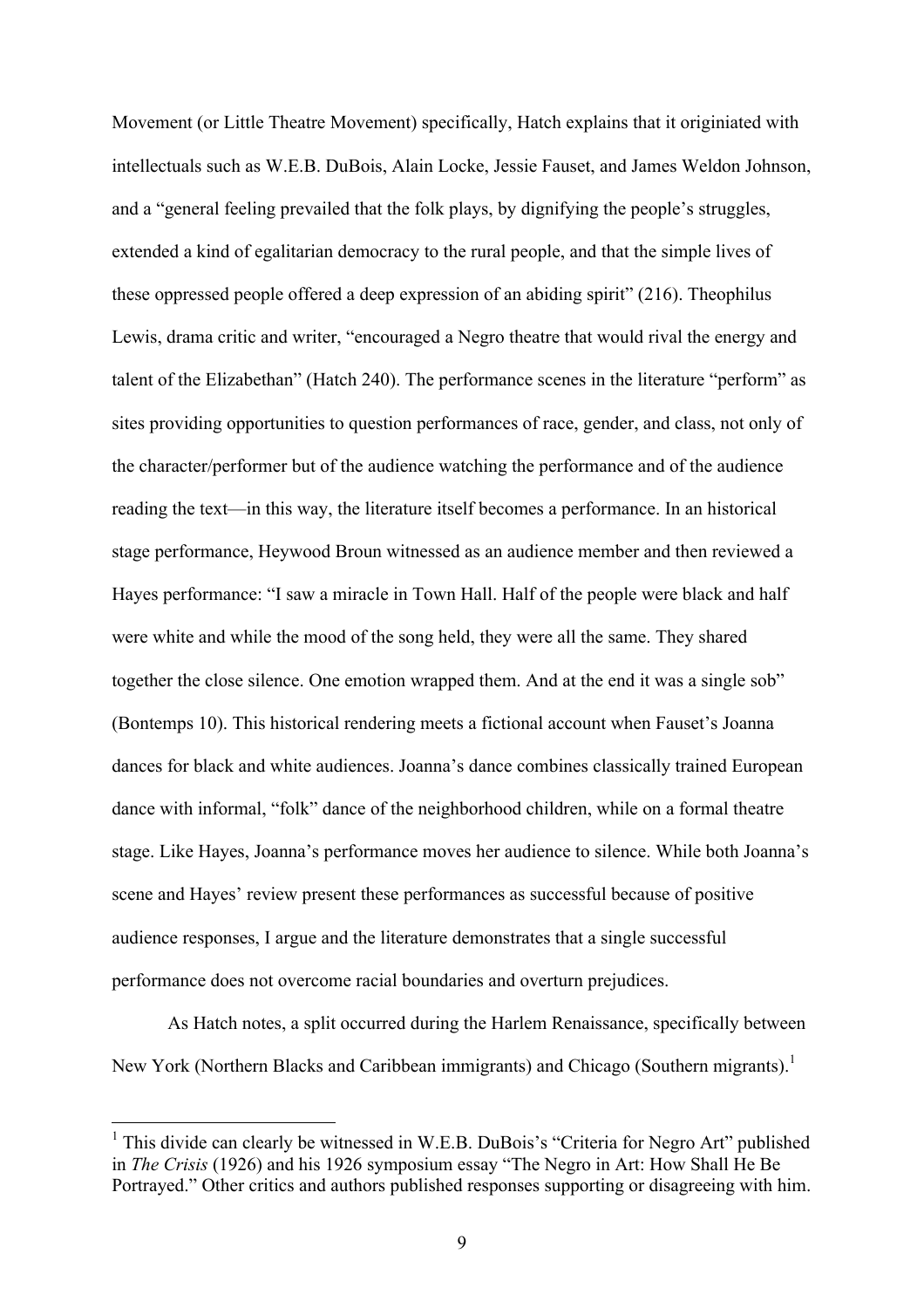The divide for "What is Art?" during the Renaissance included not only claiming African American art as legitimate American art but claiming how folk and mass African American art also "qualified" as "high art." This split and attempts to find reconciliation can be found in both White's *Flight* and Johnson's *Autobiography*. White's Mimi feels an emotional connection to both the lower dancing of the club and also the "high" art performance at the theater. Johnson's unnamed narrator claims the black preacher and black gospel singer as performers who induced overwhelming emotional connections with their audiences. In her study of New Negro Renaissance authors, Christine Gray writes that Alain Locke, W.E.B. DuBois, and others "realized the potential drama held…Through the stage, African Americans would find a means of giving voice to the culture, of preserving the folk culture, of destroying stereotypes, and of speaking to African Americans about their experience on American soil" (xvii). This "change" and overcoming racial prejudices lies in changing white America's perceptions of black artists—but also in changing black America's prejudices against African American folk culture. Gray argues that "the stage was the ideal medium for reaching the African American audience; communal and public, it gathered people together by its very nature" (xvii). As this project argues, both the unnamed narrator of *Autobiography* and *Mimi* in Flight experience something as black audience members that the white audience cannot understand. Both novels use folk or "low class" art forms and spaces to claim the emotion connections between black performers and their black audiences via shared experiences of racism as Americans.

African American literature prior to the twentieth century may include theater scenes or clubs with black characters but these earlier texts do not examine the performance as a scene itself. It is simply a backdrop in the scene without internal examination of either audience or performer. For example, Paul Lawrence Dunbar's *Sport of the Gods* (1902) and

DuBois's essay and the responses to his symposium can be found in *The New Negro,* edited by Henry Louis Gates Jr. and Gene Andrew Jarrett.

 $\overline{a}$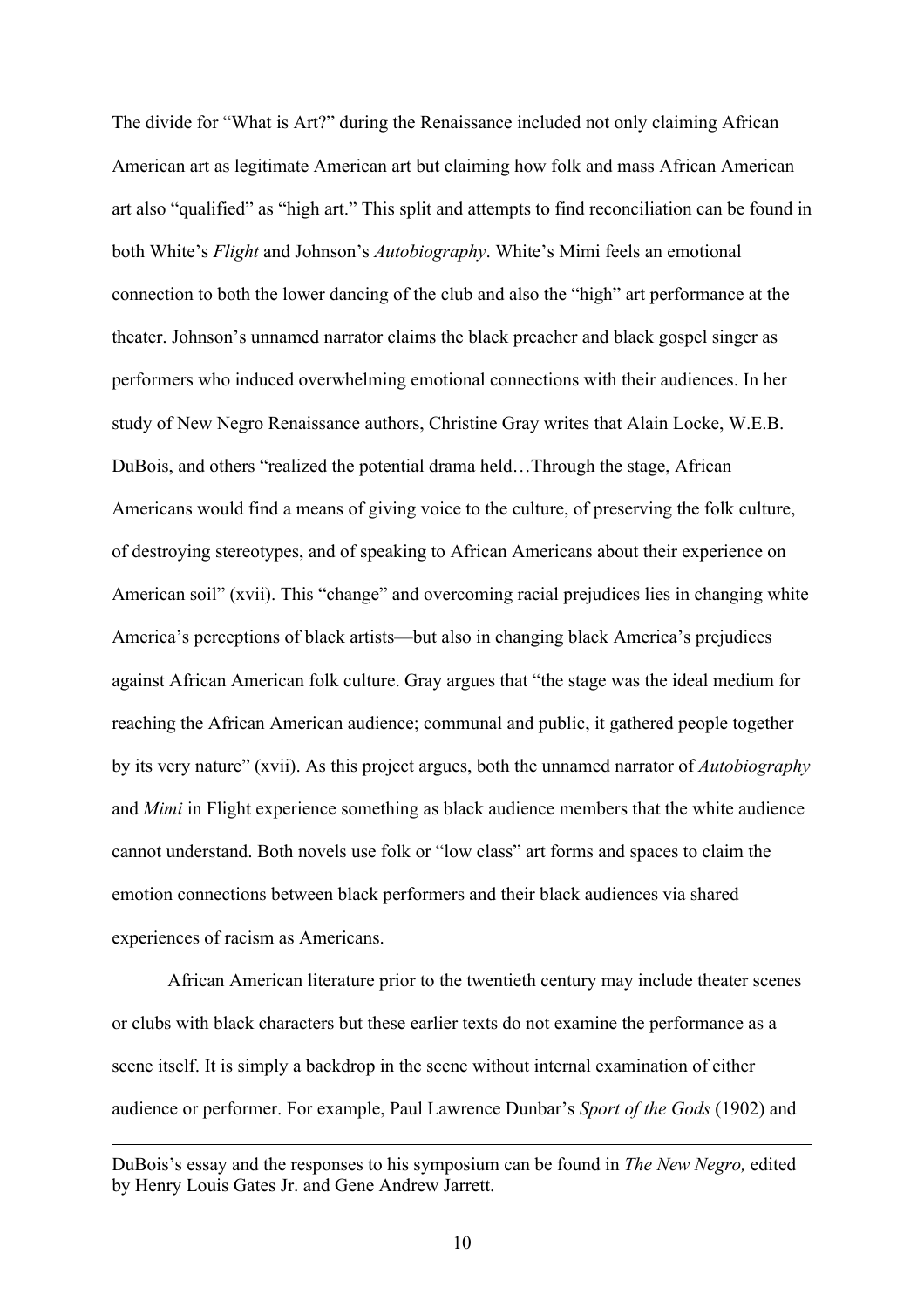Pauline Hopkins' *Of One Blood* (1903) both involve theater performances. However, in these and other earlier texts the scene neither questions the performer's role as a cultural artist nor the audience's role as a consumer of the art. These texts lack moments of introspection concerning black America's artistic role in mainstream America. *Sport of the Gods* and *Of One Blood's* publications at the very cusp of the twentieth century do begin the use of theater scenes within the novels, but the scenes from the earlier texts do not serve as the climax for moment of transformation for either performer or audience.

Johnson's use of theater scenes in *Autobiography* (1912/1927) ten years later is much more developed and strategic. First published in 1912, Johnson's fictional *Autobiography*  highlights the importance of theater and performance and its interconnection with his narrator's evolving racial experiences from the informal performances he gives, to formal theater he watches, and then to his attempts to transcribe and record African American musical performances. The narrator describes his experiences as a black man and comments how his experience as a black audience member functions differently from the experience of the white audience. I use this novel as the starting point for my dissertation and argue how the novel both foresees the development of African American culture into mainstream American culture and also posits concerns for cultural assimilation and appropriation something reviewers of the novel's 1927 republication also noted that Johnson foresaw. Johnson's concerns relate to white performers' denying black people credit for their art by erasing the visual black performer (and thereby blackness) from the art. This removes race and racial concerns from the art, allowing them to "seamlessly" assimilate into American culture. The performance scenes Johnson uses in his novel reflect historical black performers on the stage. For example, Sotiropoulos explains that Williams and Walker "were at the forefront of this generation of performers who sought to entertain" but they, and other black artists, "also saw the popular stage as an arena where they could push against stereotypes,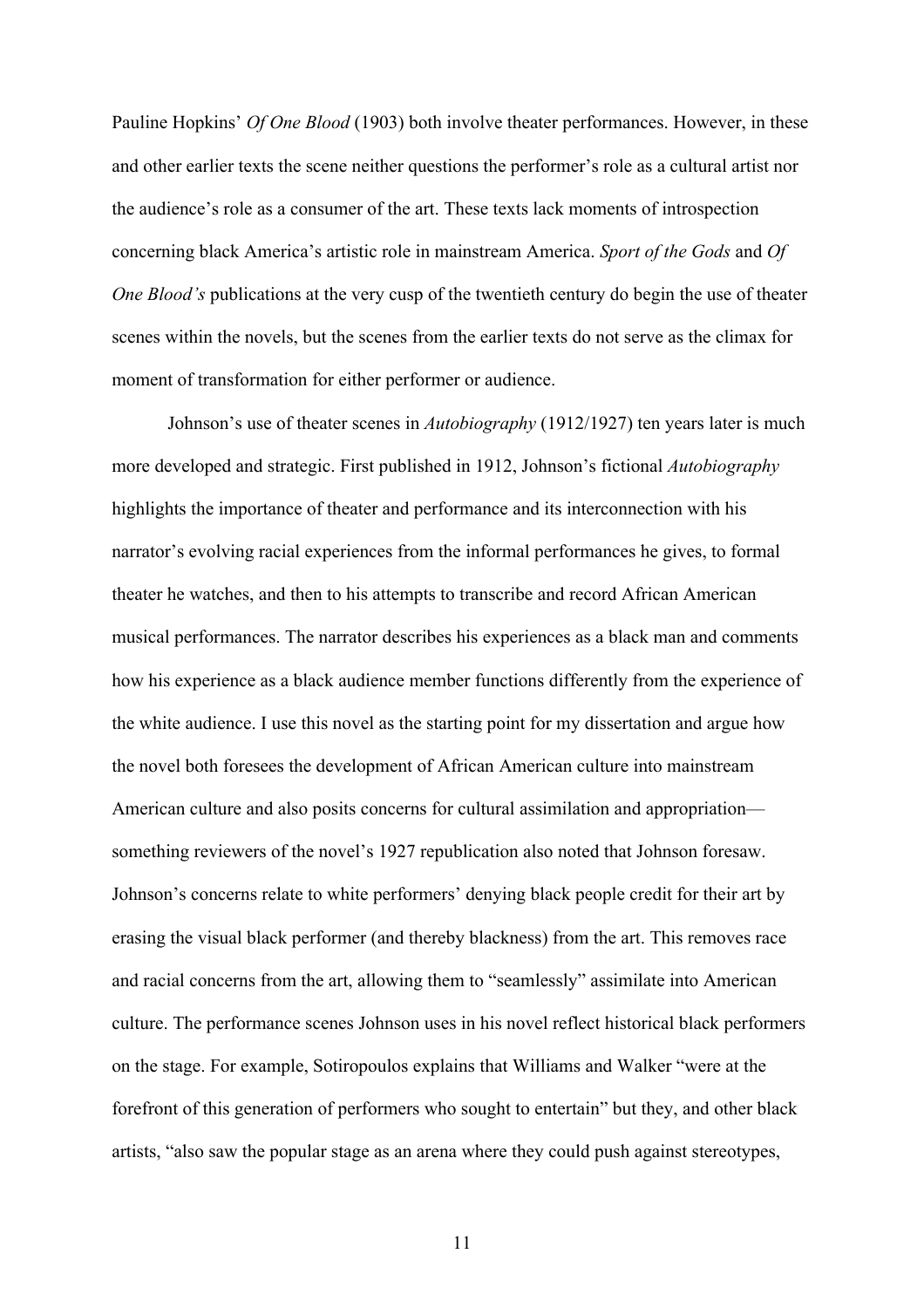something largely impossible—and fairly dangerous—to do on the street" (46-47). Like Williams and Walker working against racial stereotypes in their performances, Johnson's use of black folk artists works to claim cultural value in African American art separate from traditional American art forms while also tearing down stereotypes of black performers—and by extension stereotypes of black people.

My chapter on Johnson's novel, "Distinctly American Performance in *Autobiography of an Ex-Colored Man*," re-contextualizes the novel as a key proto-New Negro Renaissance text by examining the novel's first publication in 1912 in connection with Johnson's critical essays on African American theater and literary performances. By looking at this novel in conversation with historical black performers such as Bert Williams and Bob Walker, as well as Johnson's own personal experiences in turn of the century African American theater, I argue that the novel's unnamed narrator questions the dichotomy of the color-line via his encounters with stage performances throughout the novel. The chapter opens with Johnson's statement from the "Preface" to *The Book of Negro Poetry* that black Americans are "the creator[s] of the only things artistic that have yet sprung from American soil and been universally acknowledged as distinctive American products" and explores Johnson's argument, via his novel, that African American art and culture are legitimate both as high art as well as American art and culture. The novel's unnamed narrator demonstrates the power of performance to change the status quo but also the depth of fear in both black and white audiences that this possibility of change can entail. This fear I define as "loneliness" regarding the support or lack thereof of the audience and who has the ability (and the right) to understand the cultural performance. My "theory of loneliness" analyzes W.E.B. DuBois's "Coming of John" from his *The Souls of Black Folk* and Nella Larsen's *Quicksand* for comparable textual analyses of loneliness as a symptom of the struggle with what the unnamed narrator calls "double audience," echoing DuBois's "double consciousness." The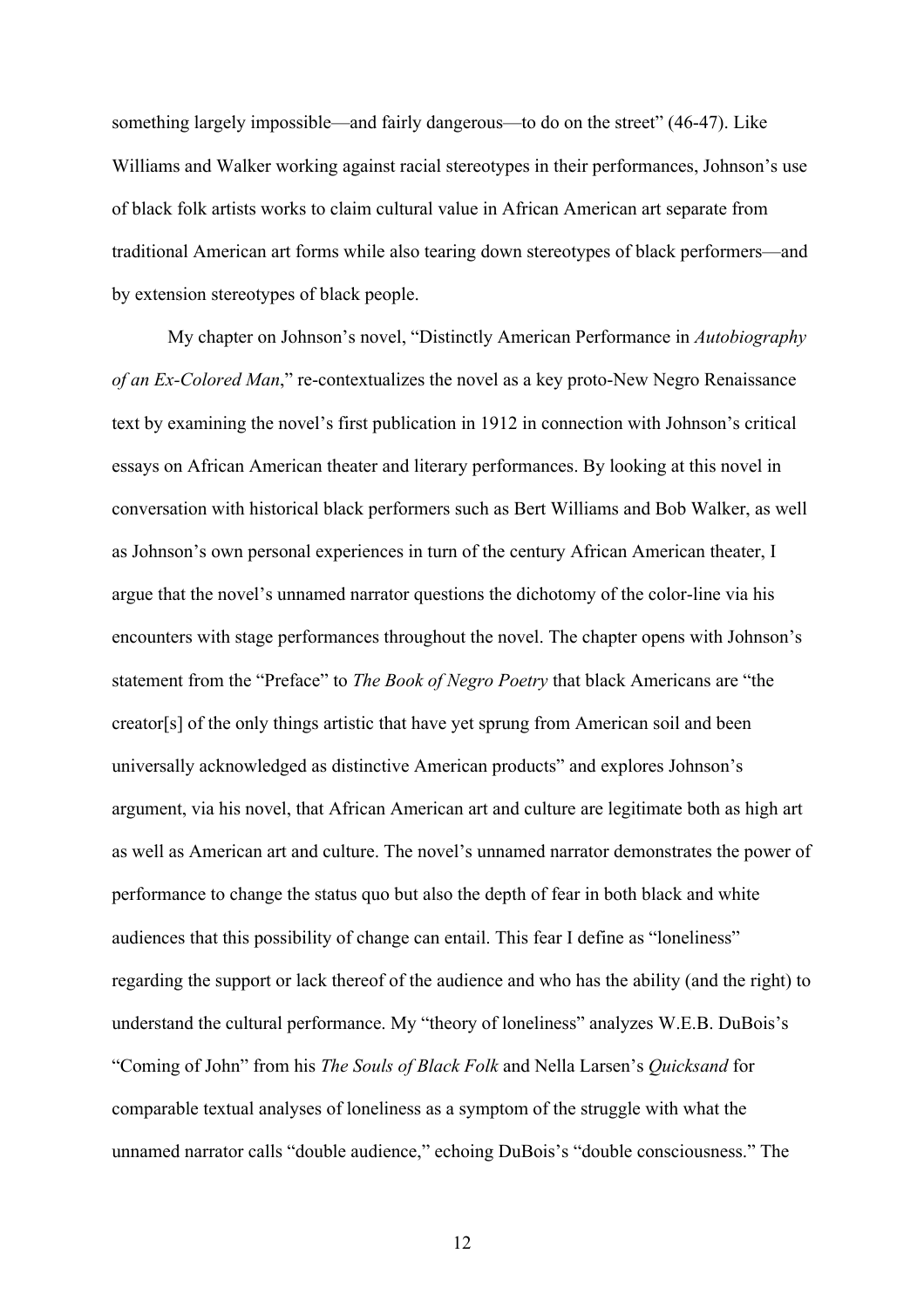double audience creates a schism for black audience members when the white audience's reaction to the performers uncovers the powerlessness of African American culture and art to create substantive change in racial prejudices.

I argue for Johnson's text as the proto- or pre-Harlem Renaissance example of the use of performer and audience space because, when first published in 1912, his novel is one of the first to recognize of the centrality of the theater and the aspect of performance as a way to question and to explore the roles of race and culture in early twentieth century America. While Johnson does make some changes in the 1927 edition—primarily in how the unnamed narrator meets his future wife—the cultural scenes and performances remain the same in both the 1912 and 1927 editions. In the novel Johnson writes that African American art forms "refute the oft-advanced theory that they [black Americans] are an absolutely inferior race, which demonstrate that they have originality and artistic conception, and, what is more, the power of creating that which can influence and appeal universally" (*AECM* 88). I argue here that what Johnson says about African American art is correct—*it is* the only true American art, as demonstrated in the novel and the novel itself as an artistic performance. This chapter argues that Johnson's 1912 argument for African American art as the fountain of American art is true and that he is the first to claim this. Other critical arguments do not recognize the importance of the novel's earlier publication date and do not recognize Johnson as one of the first to make this claim. Others will make this argument later, such as LeRoi Jones in *Blues People*. The mistake made by current scholarship is the assumption of *Autobiography* as a Harlem Renaissance text and not what it actually is: a Pre- or Proto- Renaissance text. By accepting African American art as authentically and legitimately American, black people are also accepted as much as any respected white American.

The dissertation's other chapters pivot from the chapter on *Autobiography* in arguing that what is understood as American culture is actually African American culture or that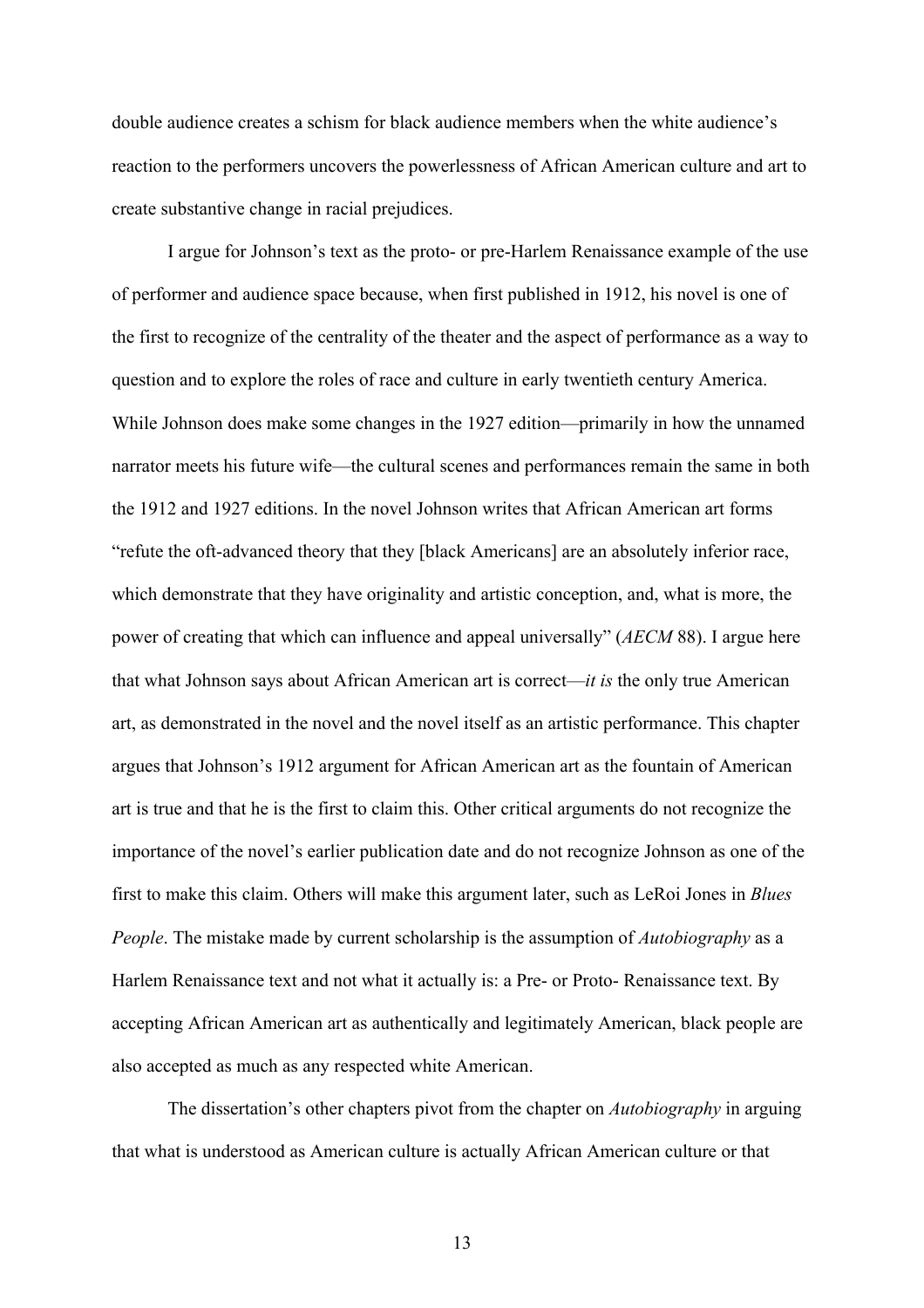American culture is black culture. My project works not only with a central novel in each chapter but also with the texts' contemporary critical nonfiction essays related to their claims. The chapter on Fauset's novel, "Masking Propaganda as Art in *There is Confusion,"* argues that the central character, Joanna, demonstrates masking and unmasking during her stage performance to represent the masking of African American culture as *the* American culture. I argue masking as a trope central to the fractured relationship between African American art and its centrality to American culture. Joanna's successful stage performance destabilizes white audience's (and her critics') perceptions of black femininity and historical female performers. Central to the chapter's argument is Fauset's commentary on the historical stage performer Bert Williams and W.E.B. DuBois's dictum that "all art should be propaganda."<sup>2</sup> These early critics' writings on historical performers and cultural products demonstrate the significance Joanna's performance has as a black woman claiming American art to a white audience. The chapter concludes with an examination of the commodification of black performers and an examination of black audiences (and their reactions) against the larger "American" audience in Joanna's performances.

The chapter on Walter White, "Claiming Black Art and Ancestry in *Flight*," argues that the novel connects the solitary black protagonist, Mimi, with a larger, ongoing black historical memory accessible to black people through exposure to African American culture. This cultural memory is only accessible to black audiences and thus simultaneously excludes white audiences. Through witnessing the performances, Mimi demonstrates the dissonance experienced by black people when required to prove their Americanness even though they are already quintessential American. The incorporation of African American stage performances throughout the novel shows that, by the mid 1920s, black artists were already an inseparable mainstay in American popular culture. The fractured sense of race and self, demonstrated by

 $2$  DuBois makes this claim in his 1926 essay "Criteria for Negro Art."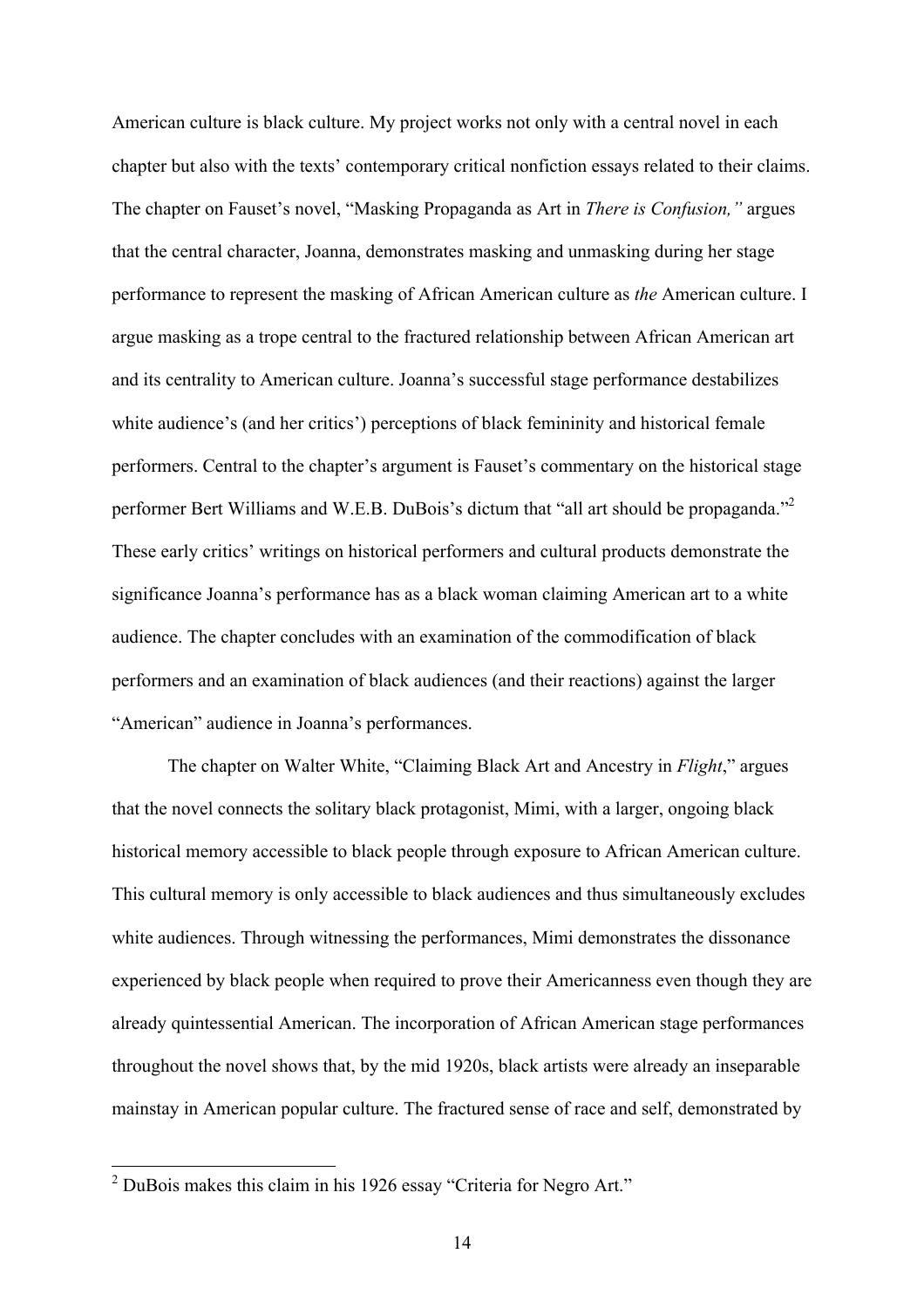the lightly-complexioned Mimi, comes together in performance scenes that allow the protagonist to come to terms with racial identity. Mimi's connection to African American history and an ancestral past always occurs via witnessing performances. Working from Langston Hughes' argument that black Americans' cultural products have been subsumed into white America,<sup>3</sup> I demonstrate how *Flight* investigates this claim from the unique point of view of Mimi's experience. Where *Autobiography* leaves the unnamed narrator unsatisfied with his choice to live as white but still doing so, *Flight* concludes with Mimi reclaiming her black racial identity and her right to African America's culture and history.

The project concludes with "Performance in the Post-Renaissance of *The Street*" and its protagonist, Lutie, a stage performer whose performances demonstrate the legacy of performative culture present in White's *Flight* and its power to evoke an ancestral past. During the New Negro Renaissance, art was a place for possibility, a claim to a cultural heritage and legacy. In this novel of the post-Renaissance, art is established a means of escape from current life rather than a salvation or a place of change. The performances serve as an escape from the reality of the after-effects of World War II, the Great Depression, and the legacy of Jim Crow laws. The novel's location between the Renaissance and the Black Arts and Civil Rights movements highlights the changing sentiments of black Americans and growing dissention against racial prejudice and class bias—experienced as, in Richard Wright's words, the "white hot iron of exclusion."<sup>4</sup> The exclusion demonstrated within the novel's stage performances draws black audiences and performers together in shared histories and emphasizes the individual's frustration with discrimination. As well, African American art becomes a conduit for the emotions caused by these exclusions and frustrations. Although published several years after the other texts in this project, many critics compare Petry's

<sup>&</sup>lt;sup>3</sup> This chapter works with Hughes' claim in his 1926 essay "The Negro Artist and the Racial Mountain<sup>"</sup>

<sup>4</sup> This quote and Wright's argument used in this chapter are taken from his 1937 essay "Blueprint for Negro Writing."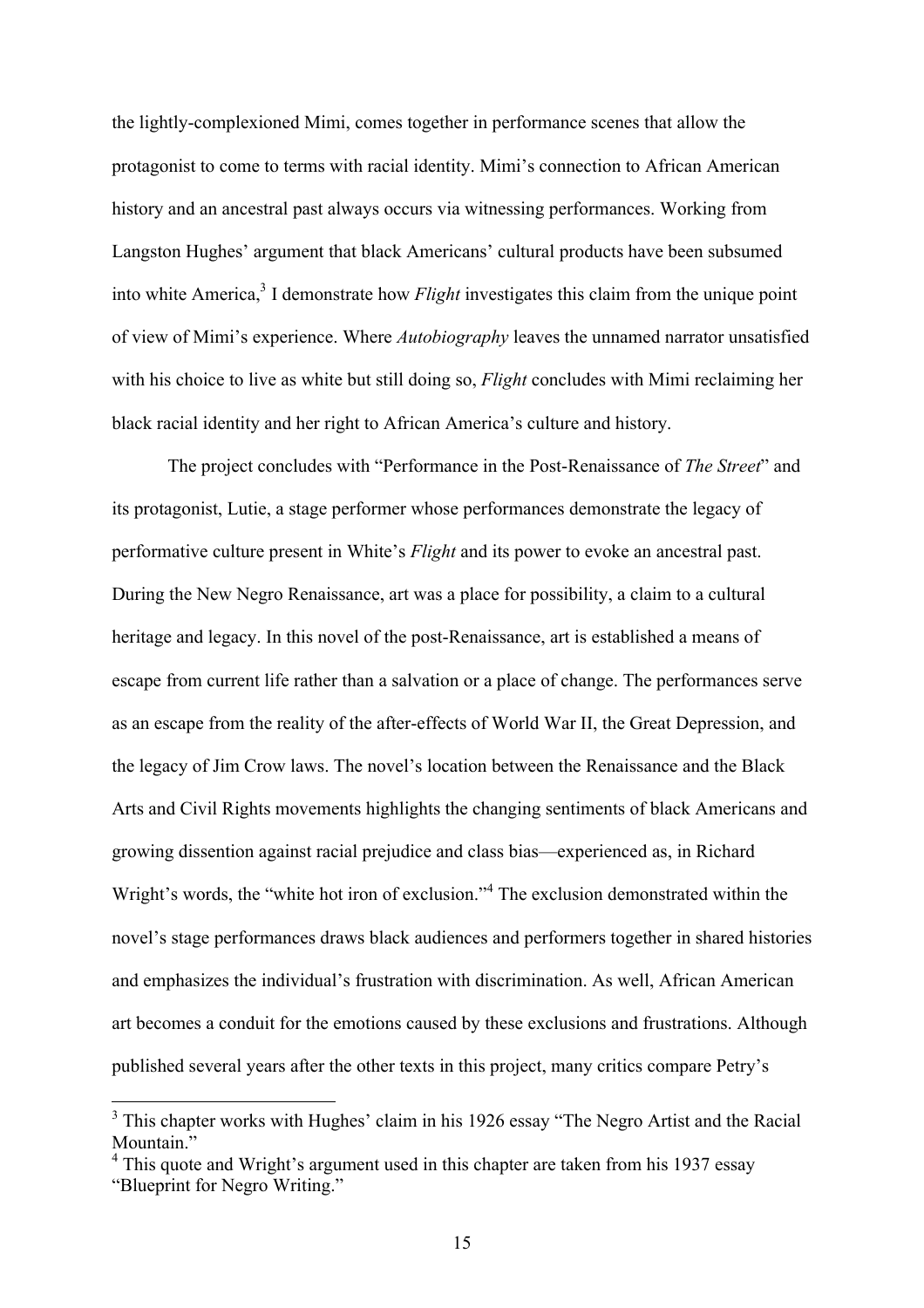Lutie to earlier historical blues performers of the 1920s and 1930s such as Ma Rainey and Bessie Smith. The novel's publication also fits within an argument for an extension of blues music beyond the Harlem Renaissance proper. Brenda Dixon Gottschild defines the "swing era" as the late 1920s through the 1940s. She claims that "these broader parameters embrace the substantial and significant overlap between Dixieland and swing on the early end, and bebop and swing in the post-World War II era" (17). *The Street* serves as a fruition of Johnson's warnings—where African American art has been subsumed into American culture and has been appropriated by white Americans for economic gain.

Both Johnson's *Autobiography* and Petry's *The Street* examine public performances of black masculinity, and Fauset's *There is Confusion*, White's *Flight*, and Petry's *The Street* each examine public perceptions of black womanhood. However, in the project, I concentrate on *There is Confusion* and *The Street* to study how issues of black femininity are portrayed in stage performance. I use Nadine George-Graves' analysis of black female vaudeville performers, specifically the Whitman sisters, to understand how historical black female performers worked to overcome stereotypes from their contemporary audiences. George-Graves argues that "by destabilizing fictions of race and gender identity while upholding high-class images and challenging audience members, producers, and theater owners to reevaluate their expectations and accepted norms, these women succeeded in claiming a degree of agency over their bodies and transforming the vaudeville stage into a site of resistance" (11). Fauset uses this "site of resistance" explicitly via Johanna's stage performance as a black dancer. However, her successful stage performance undermines prejudicial perceptions of black female performers when the audience positively responds to her performance—both dancing with the mask and after she unmasks—disrupting preconceptions of black female performers. When Lutie takes the stage in Petry's 1946 novel the audience doubts her ability and view her as an object of desire. But when she performs, the audience's gaze changes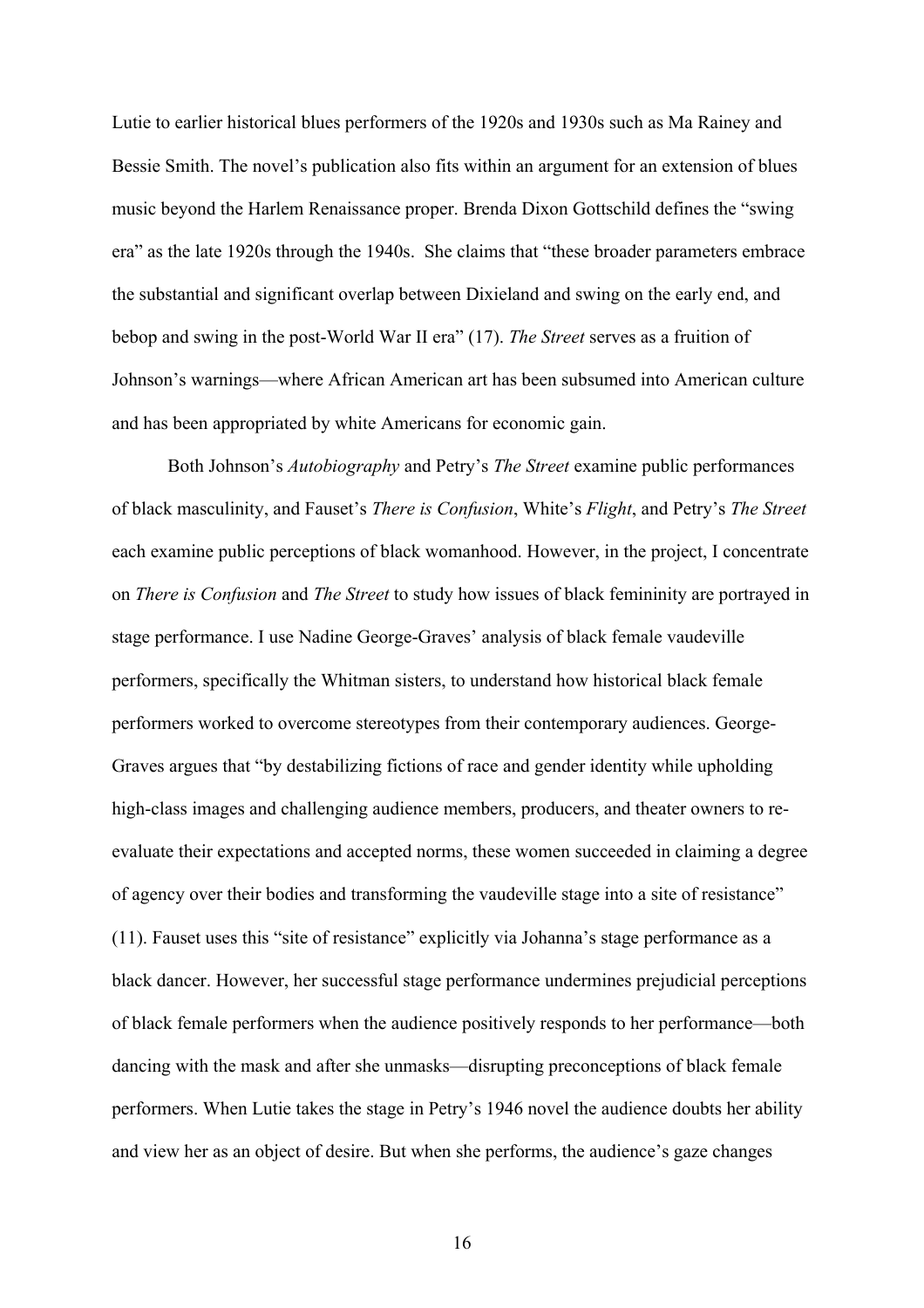from Lutie's physical appearance to an emotional connection with her. The chapters on both Joanna and Lutie contrast these fictional black women to historical counterparts, including Josephine Baker and Bessie Smith, to understand the roles black women played in the century's cultural development as well as how both historical and fictional black women used their cultural performances to confront stereotypes.

Analyzing moments of the stage in these texts captures the intersection of historical black theater with performances of race, gender, class and permits commentary on how these performances are scripted and created. These literary texts demonstrate specific historical relationships, various types of artistic performances, and racial influences of the audiences and the performers. Schechner explains that, "The performance process can be studied not only as a multiphased time-space sequence, but also as the dynamic relationship among four categories of players" which he defines as the sourcers (authors), the producers (directors), the performers, and the partakers (spectators). My central texts demonstrate not only an ongoing legacy of performance culture in African American early twentieth century literature and the literature's connection to historical theater and performance, but the texts also use what Schechner calls the "four categories" of players to question black America's role in the formation of twentieth century American art and culture, as well as to demonstrate the stage as a cultural space to interrogate African American—and American—performances in the twentieth century United States.

Copyright © Julie Anne Naviaux 2016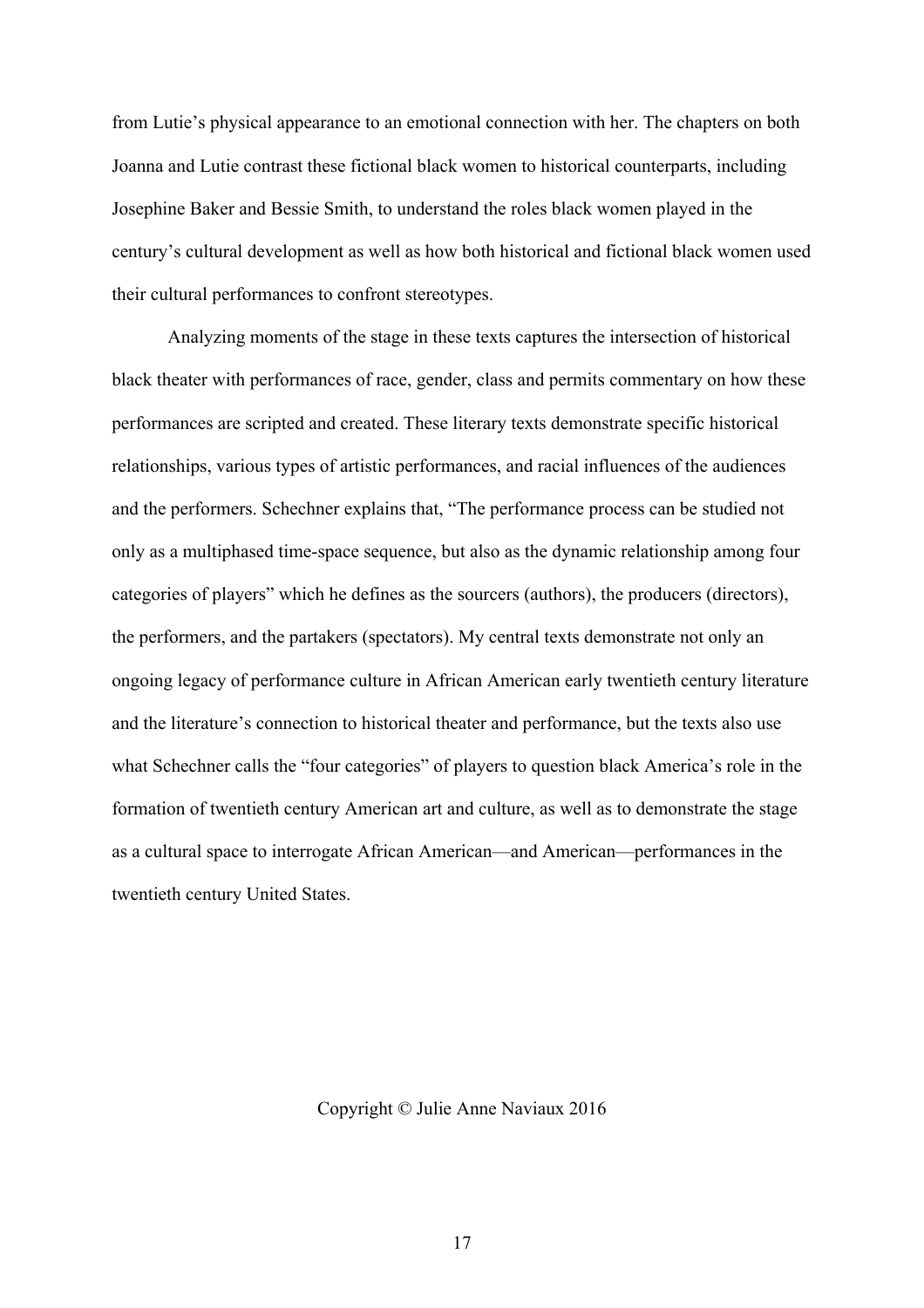#### **CHAPTER TWO: DISTINCTLY AMERICAN PERFORMANCE IN AUTOBIOGRAPHY OF AN EX-COLORED MAN**

"I am coming to believe that nothing can go farther to destroy race prejudice than the recognition of the Negro as a creator and a contributor to American civilization." *–James Weldon Johnson letter to Carl Van Vechten, March 6, 1927*

"I make here what may appear to be a more startling statement by saying that the Negro has already proved the possession of these powers by being the creator of the only things artistic that have yet sprung from American soil and been universally acknowledged as distinctive American products." --James Weldon Johnson, "Preface" to *The Book of Negro Poetry,* 1922

James Weldon Johnson makes his "more startling statement" in the "Preface" to *The Book of American Negro Poetry* that black Americans have created the only original American cultural products. However, prior to "Preface," Johnson demonstrates African American cultural products as original and claims these products as legitimate American culture in his novel *Autobiography of an Ex-Colored Man,* first published in 1912. Although a foregone conclusion in the twenty-first century, Johnson's claim for legitimizing African American culture was revolutionary in 1912.<sup>5</sup> The novel's first publication date occurs at the beginning of the New Negro Renaissance, when African American art first takes center stage on the American cultural landscape. Johnson makes this claim at the very beginning of the Renaissance, not in the midst of it when the novel was republished in 1927. As a proto- New Negro Renaissance text, the novel works from the black unnamed narrator's perspective as both performer and audience, permitting space within the text for a commentary on the support (or lack thereof) of the audience for black art and observations on who has the ability (and the right) to determine the authenticity of cultural products. The novel incorporates examples of African American stage performances to claim black people as original creators

<sup>&</sup>lt;sup>5</sup> He makes this same claim again six years later in his essay "Race Prejudice and the Negro" Artist" in a 1928 issue of *Harper's* that, "Indeed, I dare say it is now more or less generally acknowledged that the only things artistic that have sprung from American soil and out of American life, and have been universally recognized as distinctively American products, are the folk creations of the Negro" (Andrews 755). In this 1928 publication, Johnson notes that his claim is now no longer revolutionary and instead is "generally acknowledged."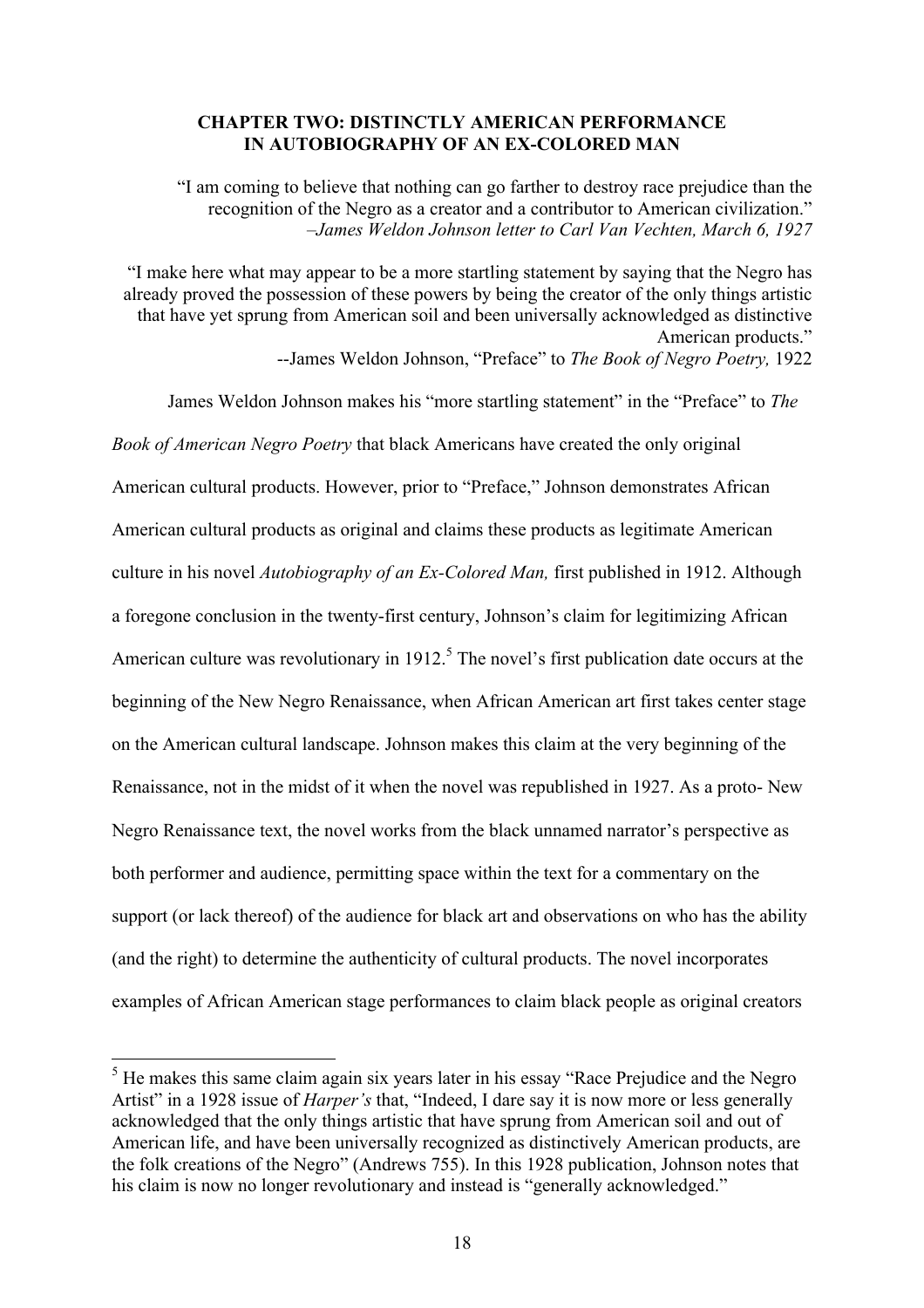in order to examine the color and class divides between black performers and their audiences—both black and white audiences. In this way, the novel itself becomes a performance of black artistic production as American culture, and Johnson persuasively presents black Americans as its original artistic creators. He is one of the first to consistently and repeatedly offer evidence of this. However, Johnson in his essay and the narrator in the novel leave unanswered if space exists—in America and in the novel— to protect African American art from white appropriation while simultaneously creating a legacy of African American art as American culture.

The novel's ending provides an object lesson in the fine line between legacy value and appropriation. In the novel's closing lines, the unnamed narrator reflects to the reader on his decision to pass as white and to relinquish recording Southern black music, explaining, "I sometimes open a little box in which I still keep my fast yellowing manuscripts, the only tangible remnants of a vanished dream, a dead ambition, a sacrificed talent, I cannot repress the thought, that, after all, I have chosen the lesser part, that I have sold my birthright for a mess of pottage" (*AECM*, 1960 211). The yellowing music manuscripts of the narrator's vanished dream represent the birthright of African American culture as the only original American art. The image leaves readers a warning of what could happen if black performers are not embraced as American cultural creators or if their creations are not accepted as original and legitimate American culture. The narrator's choice to identify as white for economic gain and material comforts aligns with concerns of African American culture "identifying" as only American creations. The novel includes many performance scenes involving stages, such as ragtime club music, cakewalk dancing, piano concerts, opera, preaching, and gospel singing. Analyzing these performance scenes makes useful cultural observations and historical claims, specifically as art is often created in performative mediums. For example, Harvey Young in *Theatre & Race* uses theater as a way to examine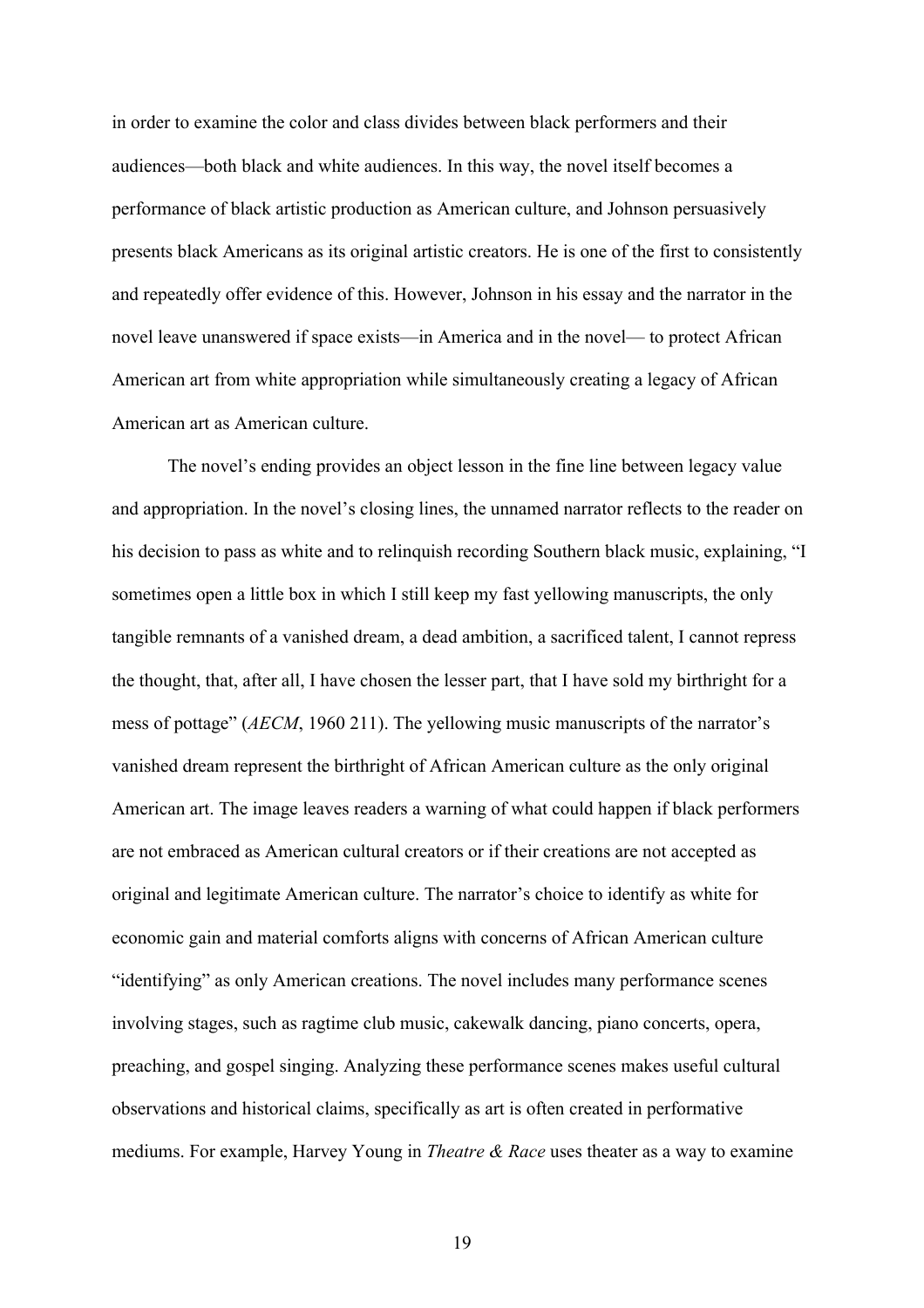race because the theater is the "most consistently popular form of community engagement in human history" and as such it "serves as the ideal medium through which to study the fascination, anxieties, and concerns related to cultural difference and race" (17). In Young's writing he focuses only on theater whereas I broaden this into performance spaces outside of the theater. In this analysis, the term "theater" includes all stages—both literal and figurative—involving a performance as a public demonstration; specifically, the performance of an artistic creation and an audience witnessing this performance.

The word "performances" as used to describe scenes from the novel works with Richard Schechner's definition that, "The underlying notion is that any action that is framed, enacted, presented, highlighted, or displayed is a performance" (2). When the narrator in the novel comments on performances of black artistic creations, he both displays the performance for his readers and creates space within the novel to comment on these cultural performances, both in historical theaters and contemporaneous culture. The physical space of the "theater" involves a stage area separating a performer and audience, permitting the audience to gaze at and view the performer. The theater is situated as the ideal medium to study both performer and audience because of this gazing/viewing space. Public performance serves as a recognizable form of community engagement to readers, both contemporary and contemporaneous, in that readers are familiar with theater spaces. Performances in *Autobiography* include black performers who perform to black, white, and somewhere inbetween audiences. The performances demonstrate a legacy of a performative culture and cultural commentary. This concept of cultural memory works with Joseph Roach's explanation of performance as "restored" behavior or behavior that is "twice-behaved" because it is "repeated, reinstated, or rehearsed." His definition fits "theatrical performances, sacred and secular rituals, and social displays of many kinds," (12) which expands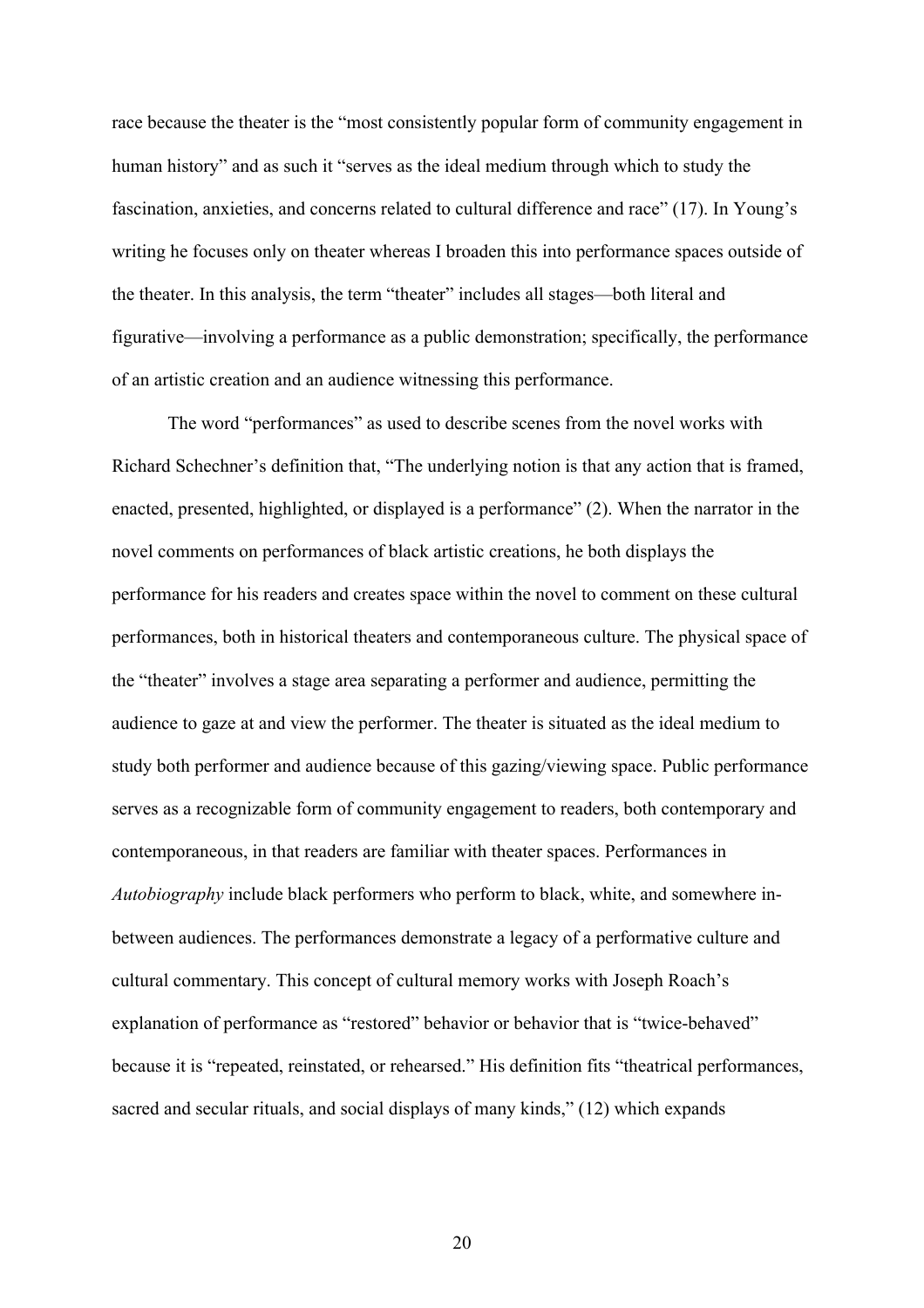performance from the space of the theatrical stage into larger societal applications.<sup>6</sup> This definition includes performances existing both inside and outside the "theater proper" in Johnson's *Autobiography*, such as the following scene of Singing Johnson and John Brown.

#### THE CRITICAL VALUATION OF CULTURAL PRODUCTION

In mid-narrative, the unnamed narrator travels to the Southern United States to record Southern black music. In his travels, he encounters a "Big Meeting," and the novel spends over *thirteen hundred* words describing John Brown's preaching performance and "Singing Johnson's" hymn singing style. While watching the performances, the narrator comments:

I sat often with the tears rolling down my cheeks and my heart melted within me. Any musical person who has never heard a Negro congregation under the spell of religious fervor sing these old songs, has missed one of the most thrilling emotions which the human heart may experience. Anyone who can listen to Negroes sing, "Nobody knows de trouble I see, Nobody knows but Jesus," without shedding tears, must indeed have a heart of stone. (*AECM*, 1960 181)

By including both the lengthy description of the performances *and* the narrator's reaction to and commentary on them, the text places attention and value on African American creative art. The section highlights the main elements of the artwork including audience participation in the preaching, the training required to perform the hymns, how hymns and preaching work in tandem as a single performance, and the musical stylization of hymns. The section demonstrates the value of the art via the narrator's explanation of his emotional reaction to the performance and his claim that anyone who does not react to and understand the power of the emotion caused by the performance "must indeed have a heart of stone."

 <sup>6</sup> Roach's analysis is taken from the "Introduction to Cultural Studies" in *Critical Theory and Performance.* His explanation builds on concepts from Richard Schechner and Dwight Conquergood.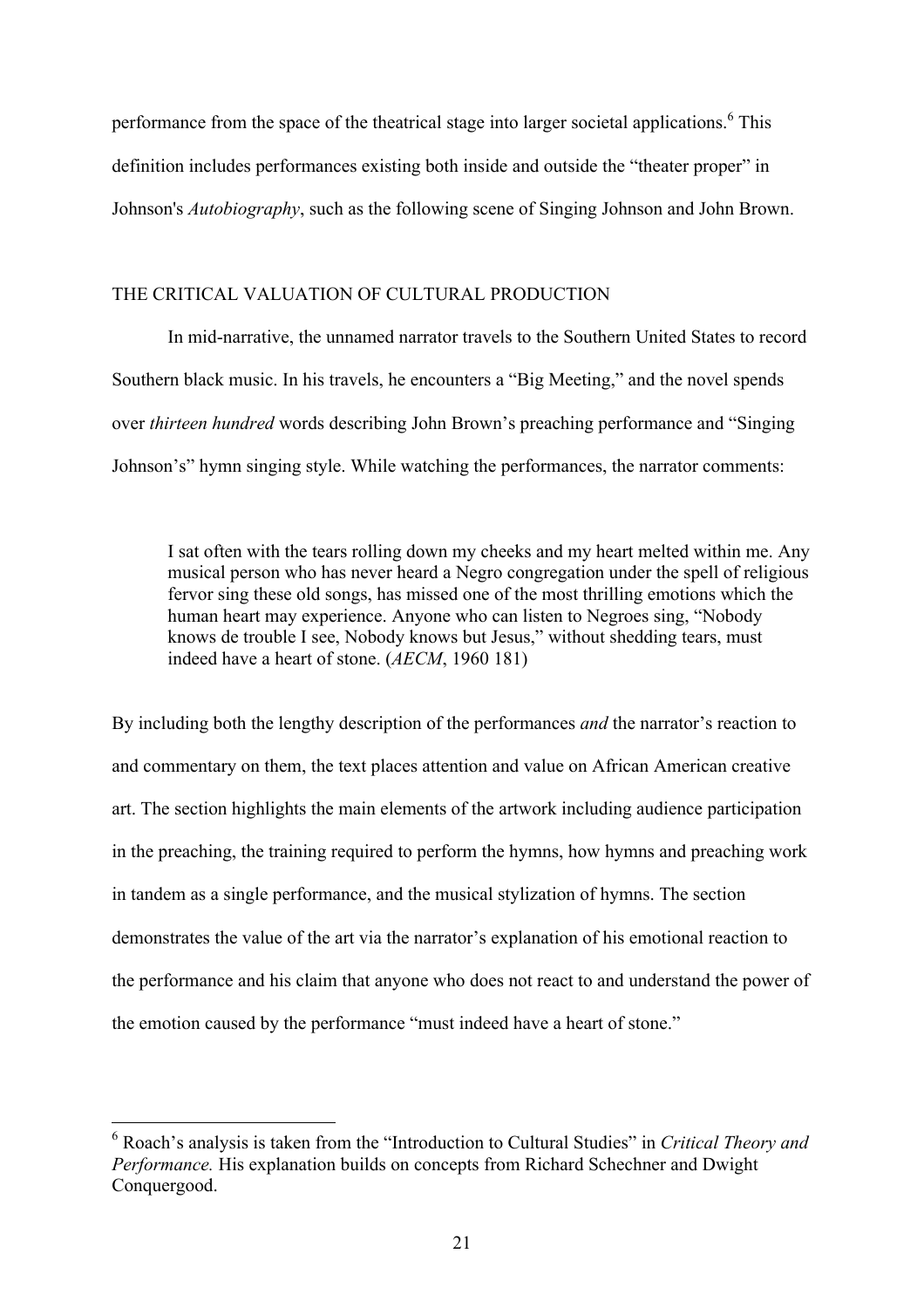The text places importance—by its lengthy inclusion—on African American artistic production because, as Johnson writes in his "Preface", "The final measure of the greatness of all peoples is the amount and standard of the literature and art they have produced…No people that has produced great literature and art has ever been looked upon by the world as distinctly inferior…" ("Preface"). By demonstrating the production's greatness, the text—via performances such as these—demonstrates black America's claim to cultural greatness. The scene of cultural performance is important both for demonstrating that black Americans are capable of artistic creation and, as well, that black Americans have culture independent and separate from "white America." Johnson continues in his essay, "And nothing will do more to change that mental attitude and raise his status than a demonstration of intellectual parity by the Negro through the production of literature and art." The novel exemplifies Johnson's argument through its demonstration of artistic production by black performers. Because, as Johnson's essay continues, "Through his artistic efforts the Negro is smashing this immemorial stereotype faster than he has ever done through any other method he has been able to use." Johnson's "Race Prejudice and the Negro Artist" claims that "The common idea is that the Negro reached America intellectually, culturally, and morally empty, and that he is here to be filled...In a word, the stereotype is that the Negro is nothing more than a beggar at the gate of the nation, waiting to be thrown the crumbs of civilization" (Andrews 350). Not only does the demonstration of artistic talent in the novel crush stereotypes of black people's intellectual aptitude, but the demonstration destroys the belief that black people are without culture. As Johnson writes, a black artist is not only a contributor to America's artistic creation but also "He is impressing upon the national mind the conviction that he is an active and important force in American life; that he is a creator as well as a creature…" ("Race Prejudice" 350). What *Autobiography* demonstrates in the scene with John Brown and Singing Johnson are artistic and cultural products created without the intervention, influence,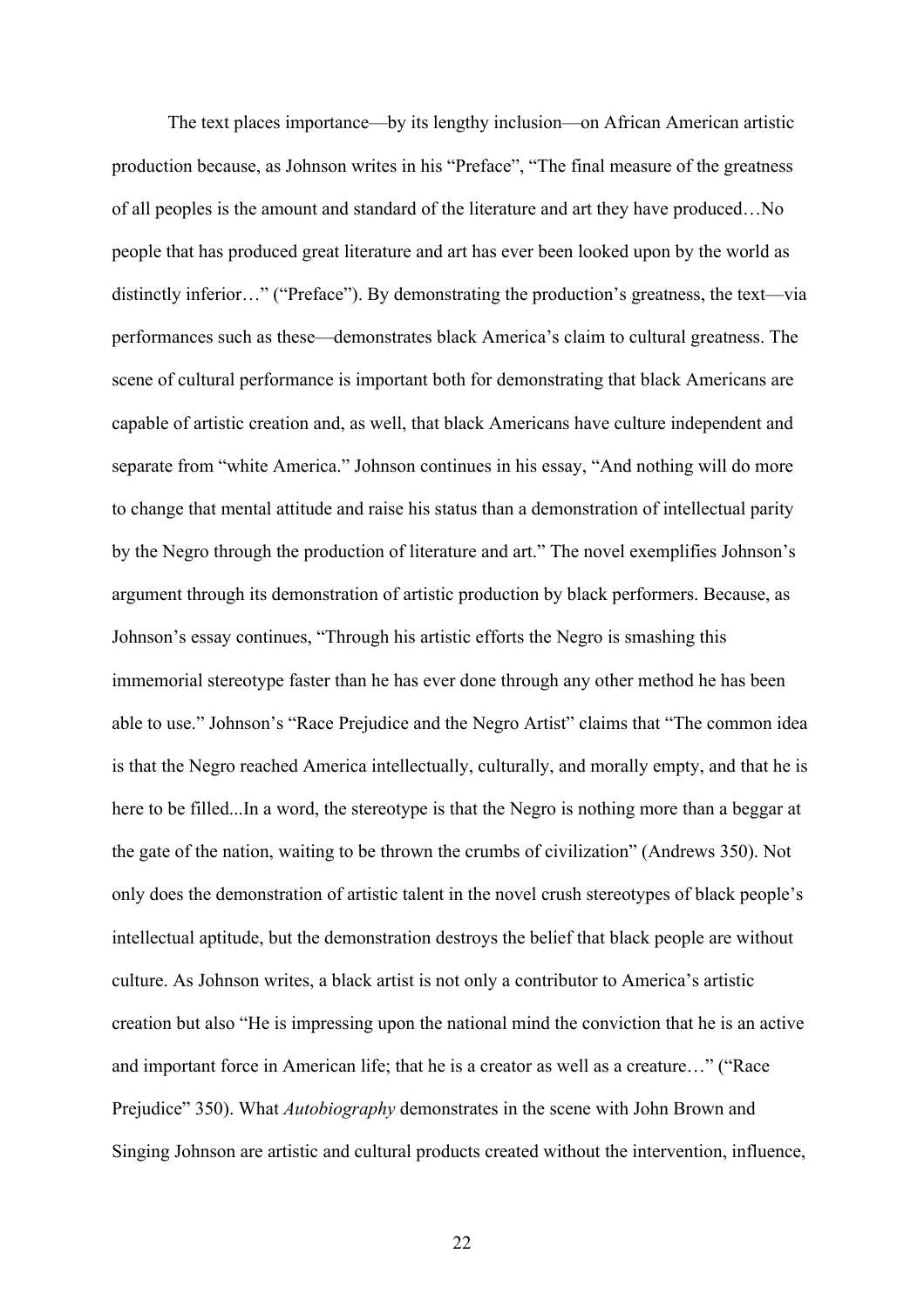or presence of white America. Therefore, these performances show culture created by black Americans as distinctly different from mainstream America and culture created independently from white America.

In this same scene, the narrator also comments on the depth of fear and possibility of change that witnessing such a performance can entail. Performers can be admired, as Richard Bauman claims, "for their artistic skill and power and for the enhancement of experience they provide," and simultaneously feared because "of the potential they represent for subverting and transforming the status quo" (45). This performance scene accomplishes both. The unnamed narrator states that no one can witness these performances without experiencing "thrilling emotion" thereby claiming power in the performances and making an emotional connection with the audience. The narrator also claims that anyone not affected by the performance must have a heart of stone—highlighting appeal for these performances across racial divides and subverting stereotypes that African American art is inferior to American (or white European) art. This idea of stereotyped inferiority is supported in E. Patrick Johnson's analysis of Dwight Conquergood's concepts regarding performance theory. Johnson explains that people "enact" and "transact" cultural value every day through valuing their own and other people's social performances and the premises of these values (17-18). In the cultural performance transactions, E. Patrick Johnson theorizes that subordinate groups, such as black people, cannot have "the privilege of explicitness, the luxury of transparency, the presumptive norm of clear and direct communication" with the same level of freedom privileged to and taken for granted by white people (34). Internalizing this privileged versus subordinate dichotomy into the premise of cultural value creates a status of inferiority for the subordinate group's culture. Accordingly, a statement alone that African American art produces the ability to show "the Negro as a creator and contributor to American civilization" as Johnson writes in a letter to Carl Van Vectchen, would be ineffective because American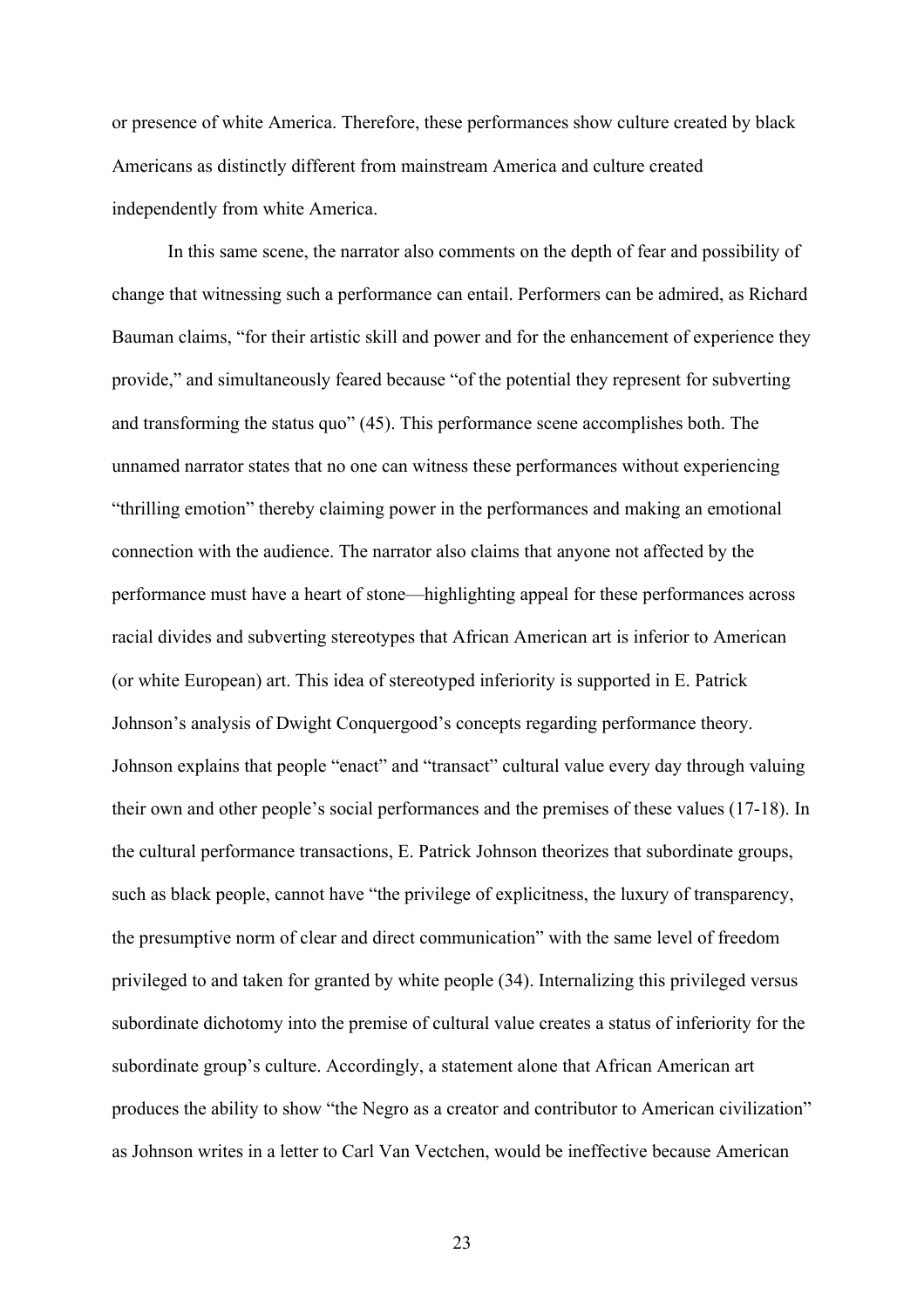citizens determine cultural value by their own experiences—and the experiences of subordinate groups of people are undervalued. Therefore, Johnson employs the stage performances of Singing Johnson and John Brown to redefine what constitutes valuable culture via his claim that anyone who does not shed a tear must have a heart of stone.

This scene also pinpoints a specific moment in the American history of theater and stage development coinciding with deeply entrenched racial stereotypes. The novel's historical significance in 1912 is supported by Miriam Thaggert's argument for valuing Johnson's claim for African American literature and art in order to "gain national acceptance and respect" but also "for active remembering of what would become a crucial period, for such art memorializes that period in objects of lasting importance and reshapes historically entrenched ideas about blackness" (178). The novel's earlier 1912 publication and use of examples of black artistic productions preserves these historical productions and memorializes how the productions shaped the American cultural landscape. Just prior to the "Big Meeting" scene, the narrator comments on American stereotypes of the Negro as he travels in the South: "His character has been established as a happy-go-lucky, laughing, shuffling, banjo-picking being, and the reading public has not yet been prevailed upon to take him seriously. His efforts to elevate himself socially are looked upon as a sort of absurd caricature of 'white civilization'" (*AECM*, 1960 168). The emotionally involved and highly developed performances of Singing Johnson and the preacher work against these stereotypes. The text's examples fall directly in line with what early critics such as Johnson and more recent critics such as Britt Rusert argue that, in the 1800s and into the turn of the twentieth century, "Mass entertainments regularly played upon the drama of appearance" and public shows were "staging grounds for exhibiting human difference" thereby "making the supposedly deep and essential differences of African American bodies hypervisible on the antebellum stage" (292). The novel uses this hypervisibility of the stage to work against the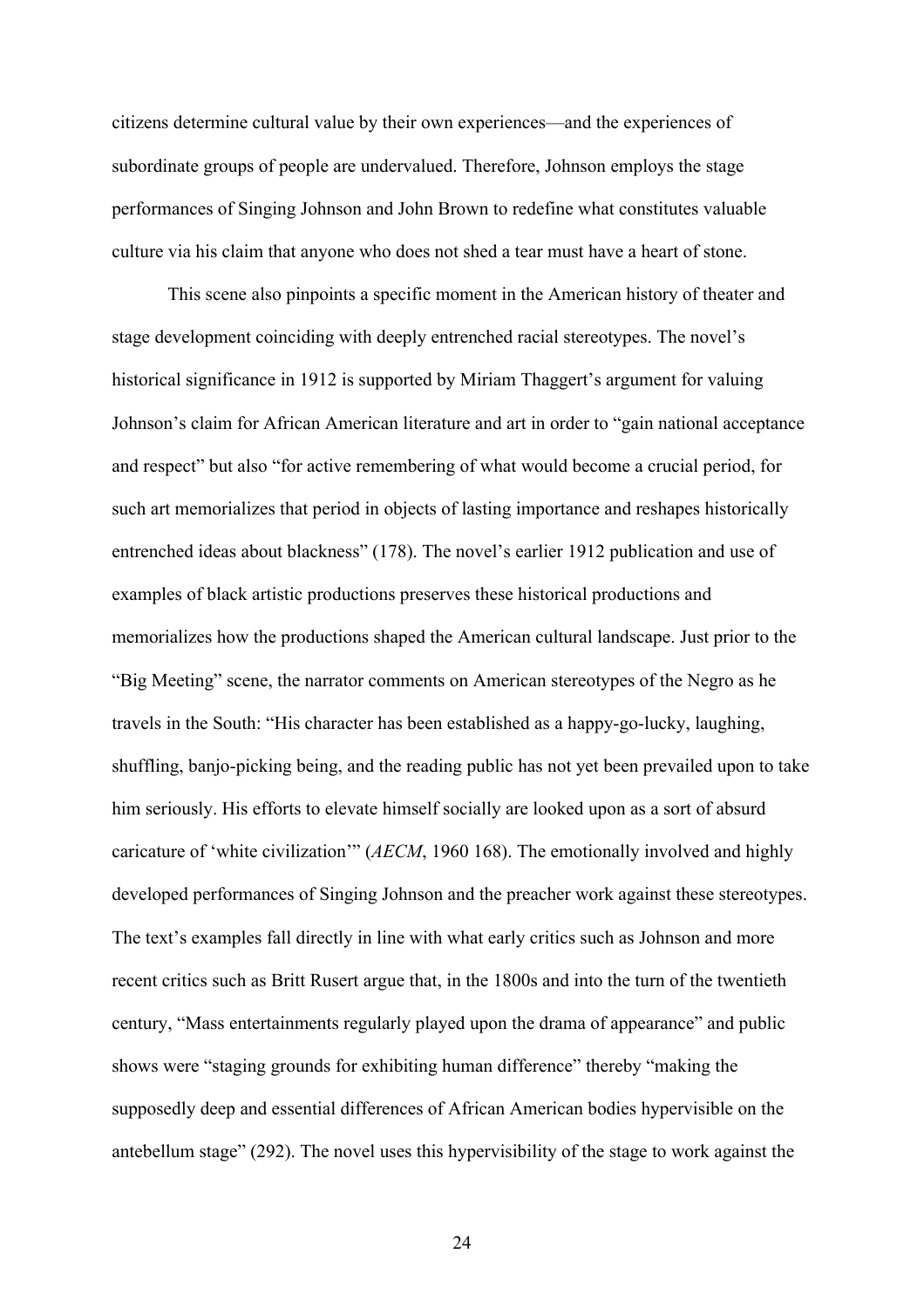very stereotypes previously reinforced by stage productions. As well as demonstrating value in the art, the text works to reclaim the performance space. John Brown and Singing Johnson, on stage in front of an audience, depict a respectable art form *and* a respectable presentation of black bodies on that stage. The scene, by reclaiming the space of the stage, dispels and undermines entrenched negative depictions of black bodies.

Immediately before this performance scene, the narrator comments on white audiences' stereotypes and their limitations placed on black performers. He tells the reader:

A novel dealing with coloured people who lived in respectable homes and amidst a fair degree of culture and who naturally acted 'just like white folks' would be taken in a comic-opera sense…No matter how well he may portray the deeper passions, the public is loath to give him up in his old character; they even conspire to make him a failure in serious work, in order to force him back into comedy. (*AECM*, 1960 168)

The text acknowledges contemporaneous racial stereotypes of black Americans and works to dispel these and the limitations on black artists through inclusions of black artists. And the novel achieves some success in its attempts, as a review in the *Cleveland Gazette* of the 1912 edition demonstrates: "This book is of further interest because it reveals the thoughts and feelings of a negro as he is brought into relation with the white race. In a word, he puts himself so effectually in the negro's place that we see the negro as he actually is, rather than as somebody imagines he is" (Goldsby 283).<sup>7</sup> From the viewpoint of white readers, this scene "reveals the thoughts and feelings" of the black narrator and also places the white reader "in the place" of the black narrator so that the white reader understands the experience of black performances from the viewpoint of "the negro's place." Additionally, as the review points out, the scene shows two black artists as they "really are" rather than as people the white reader "imagines them to be."

 <sup>7</sup> "Review of 1912 Edition," June 15, 1912, *Cleveland Gazette,* from *The Autobiography of an Ex-Colored Man* (2015) edited by Jacqueline Goldsby. Special thanks to Goldsby for her edited collection of the novel's first and second editions, Johnson's related writings on the novel and subject, letters to and from Johnson, reviews of both the 1912 and 1927 editions, and notable scholarly articles on the novel.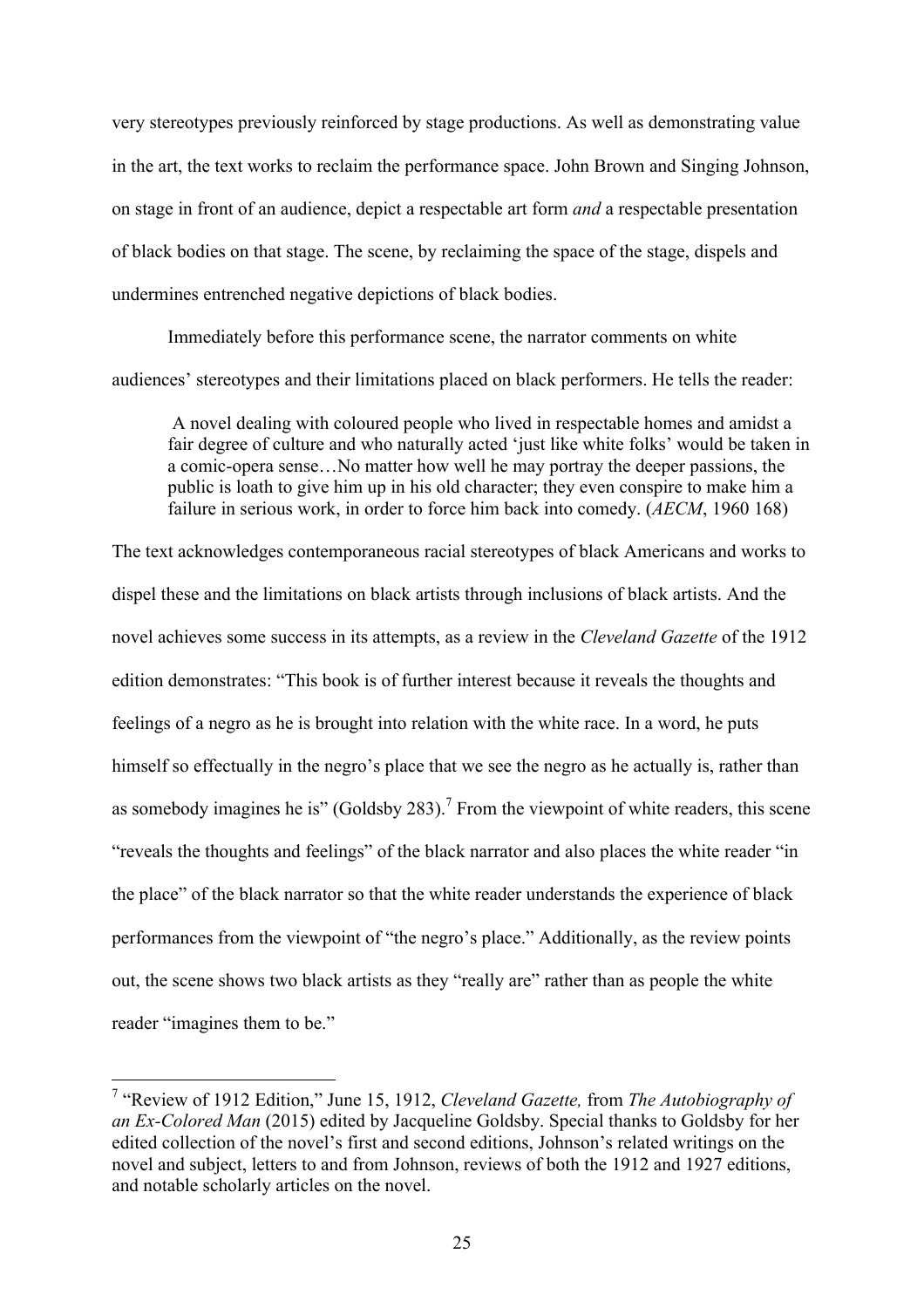Additionally, the scene of Singing Johnson and the preacher complicates issues of race. Related to the "one drop rule," contemporary popular understandings believed in the ability to absolutely determine a white person from a black person. This is explicitly part of the novel in the unnamed narrator's experience as a light complexioned black man. Even the title of the novel itself, *Autobiography of an Ex-Colored Man*, focuses on issues of race and of the narrator becoming an ex-black man. A review of the 1912 publication of *Autobiography* claims that "The publisher's assertion that the mistreatment of the negroes by white persons in American... is based upon ignorance of the fact that it is not by complexion alone that race is ascertainable. Only ignorance can see any possibility of a mixture of Anglo-Saxon to distinguish between a North American mixed blood and a white person" (Goldsby  $289$ <sup>8</sup>. The reviewer assumes clear distinction between the races, and that it is obviously possible to distinguish black from white—only "ignorant" people believe racial "mixing" as a possibility. However, the Singing Johnson scene overturns stereotypes of black performers at the turn of the century. As Aldon Nielsen argues, "the nameless narrator's critique of literary stereotype has also revealed a type of discursive passing that white writing has unknowingly perpetrated upon itself" because, if the pervasiveness of stereotyping of black people is true, "then it must be the case that our literature is a national literature, a cultural product of our national life, to the extent that it is a white construction of blackness" (177). And because of this the novel is "at least in part, a cognitive mapping of a world in which 'white' does not 'know' the truth of its own blackness" (178). Claiming African American art as American culture and claiming visual presentations of black bodies on an American stage leads to claiming black people as Americans and therefore indistinguishable in their Americanness.

Prejudices regarding African American culture existed within the black community as well as the larger American community. Located between the explanation of white

 <sup>8</sup> Review of the 1912 Edition, July 27, 1912 from the *Louisville Courier-Journal.*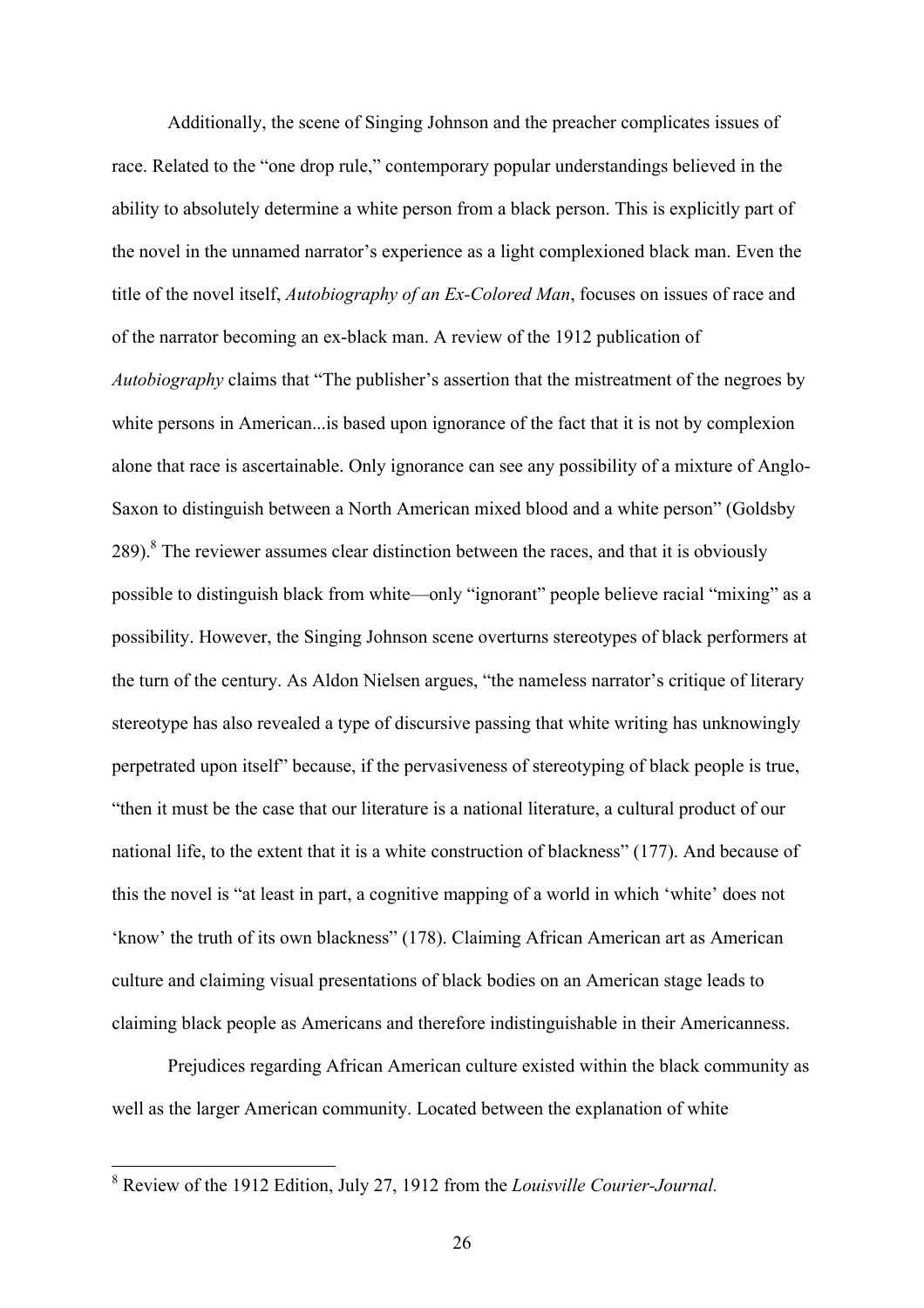stereotyping and the novel's depiction the "Big Meeting," the narrator comments that, "Both these types are now looked upon generally with condescension or contempt by the progressive element among the coloured people; but it should never be forgotten that it was they who led the race from paganism and kept it steadfast to Christianity through all the long, dark years of slavery" (*AECM* 1960, 175). Directly after the performance the narrator repeats this claim that the black community does not appreciate its own culture and offers reasons why: "This feeling is natural; they are still too close to the conditions under which the songs were produced; but the day will come when this slave music will be the most treasured heritage of the American Negro" (*AECM* 1960, 181). Because of the historical proximity to slavery, Johnson's 1912 readers would have associated art and culture with European and white values. What the narrator posits here is supported by multiple scholarly critics, including LeRoi Jones' argument regarding publications at the turn of the twentieth century. Jones and the novel comment on the black community being "too close" to the legacy of slavery. Jones calls this a "kind of hideous attitude in a Negro" and explains it "could only stem from an acceptance of the idea of the superiority of the white man, or at least the proposition that the Negro, somehow, must completely lose himself within the culture and social order of the master." Jones dubs this "another aspect of the slave mentality" (59). The narrator comments explicitly on the historical connection of African American culture to slavery, giving not just artistic value to the performance, but also historical and cultural claiming that performers such as Brown and Johnson created a cultural legacy going back for generations. The generations of legacy, the novel claims, gives cultural weight to the art because of its long and unbroken lineage.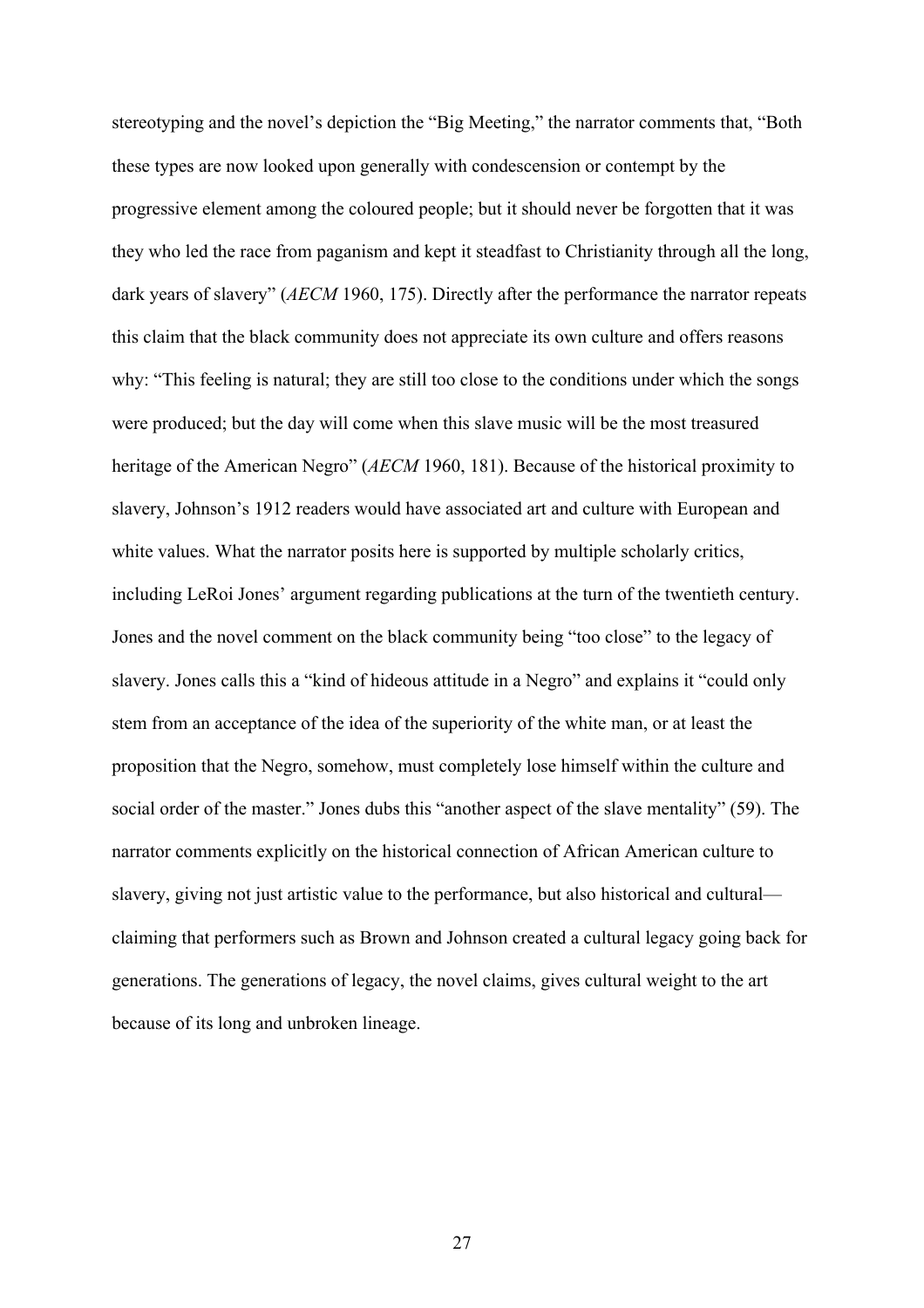Critics have praised Johnson's novel specifically for its depictions of black Americans and his work against stereotypical depictions of African American art.<sup>9</sup> Coinciding with this artistic development, many of the novel's contemporaries, such as W.E.B. DuBois, Langston Hughes, Alain Locke, and Johnson himself, commented on African American theater's developing presence at this same time.<sup>10</sup> W.E.B. DuBois' "Krigwa Players Little Negro Theatre $^{\prime\prime}$ <sup>11</sup> explains that the Negro has long been involved in the theater, but his predominantly white audience required him to perform to an "alien" group. And, as DuBois claims, "Only recently has he begun tentatively to emerge as an ordinary human being with everyday reactions" (447). The turning point that DuBois writes of begins with the New Negro Renaissance, and the 1912 publication of this novel sits at the cusp of the Renaissance's beginning. Johnson's own experiences working in theater ideally situated him to comment on the significance black art's developing presence on the American cultural scene. Johnson's experiences with historical theater are covered in Eric Sundquist's work on the historical theater projects of Johnson, his brother Rosamond, and Bob Cole, who "belonged to the generation of musicians whose work for the black stage significantly transcended the crudest coon song stereotypes of the day" (14). (Johnson himself commented that he originally published the novel anonymously so that the story could have more "truth" in the story, as so many of the narrator's experiences follow Johnson's own biography.) *Autobiography's* unnamed narrator serves as an example character meeting scenes of resistance via his participation in and witnessing of stage performances throughout the novel. Rather than rely on white cultural standards of value, the narrator argues that black people should create their own standards to value culture. The narrator demonstrates this when he

 <sup>9</sup> See Robert Fleming's 1971 article "Irony as a Key" and Howard Faulkner's 1985 "JWJ Portrait of the Artist."

<sup>&</sup>lt;sup>10</sup> See Robert Stepto's article on *Autobiography* and his comparison of the novel to the contemporary Negro cabaret.

<sup>&</sup>lt;sup>11</sup> This essay, originally published in *The Crisis* (June 1926), can be found in James Hatch and Leo Hamalian's *Lost Plays of the Harlem Renaissance*.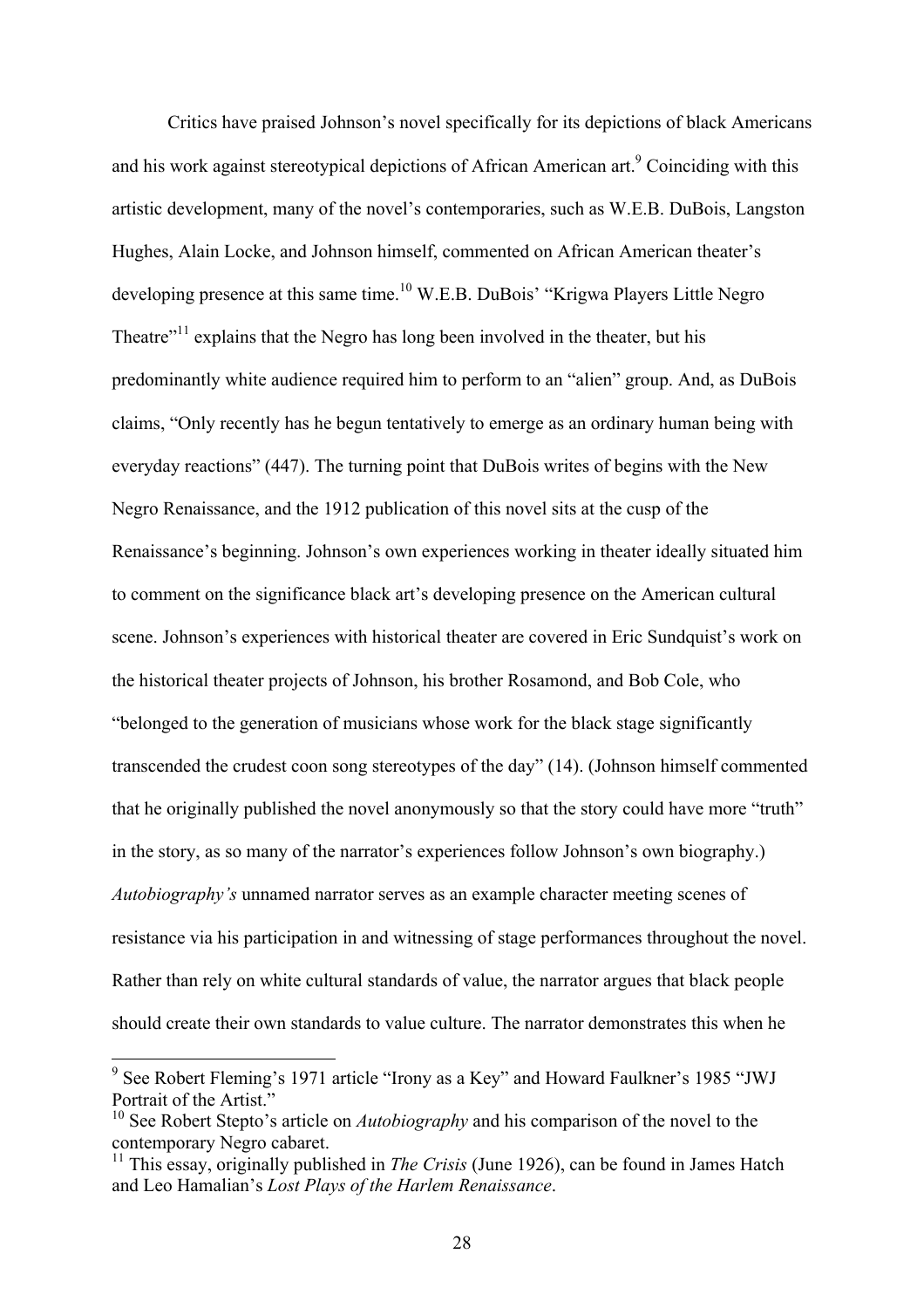claims: "I was a more or less sophisticated and non-religious man of the world, but the torrent of the preacher's words, moving with the rhythm and glowing with the eloquence of primitive poetry, swept me along, and I, too, felt like joining in the shouts of 'Amen! Hallelujah!" (*AECM*, 1960 177). Johnson explains in "Race Prejudice" that this attempt to critically value African American art was one approach to addressing the race problem: "Today a newer approach is being tried, an approach which discards most of the older methods. It requires a minimum of pleas, or propaganda, or philanthropy" and "It depends more upon what the Negro himself does than upon what someone does for him. It is the approach along the line of intellectual and artistic achievement by Negroes, and may be called the art approach to the Negro problem" (Andrews 344). By situating the performance scene within a black community event, the novel establishes artistic valuation with the space of the black community and not with outsider white spectators.

As well, if this art, with roots in slavery, is a quintessentially American cultural product, as Johnson and the novel demonstrate, then the former "slave music" has value *as* American culture. Alain Locke's "The Negro's Contribution to American Culture" supports this in his writing that what is "Negro" quickly passes into what is "American" and what is now "American" was historically "English or Anglo-Saxon." Locke writes that this logic "destroys completely the 'nation within a nation' analogy which has been so overworked a parallel, and makes Negro literature and art a vital, integral part of American cultural expression." (242). While this makes defining African American art difficult, it also shows value in these "slave songs" through demonstrating their value as part of American culture. Locke does find fault with Johnson's definition of African American art, which he claims Johnson categorizes solely according to race, however, in his writing Locke does support Johnson's connections of black art to American culture. This points to both an uninterrupted legacy of black culture existing as far back as slavery and also a cultural value lying not just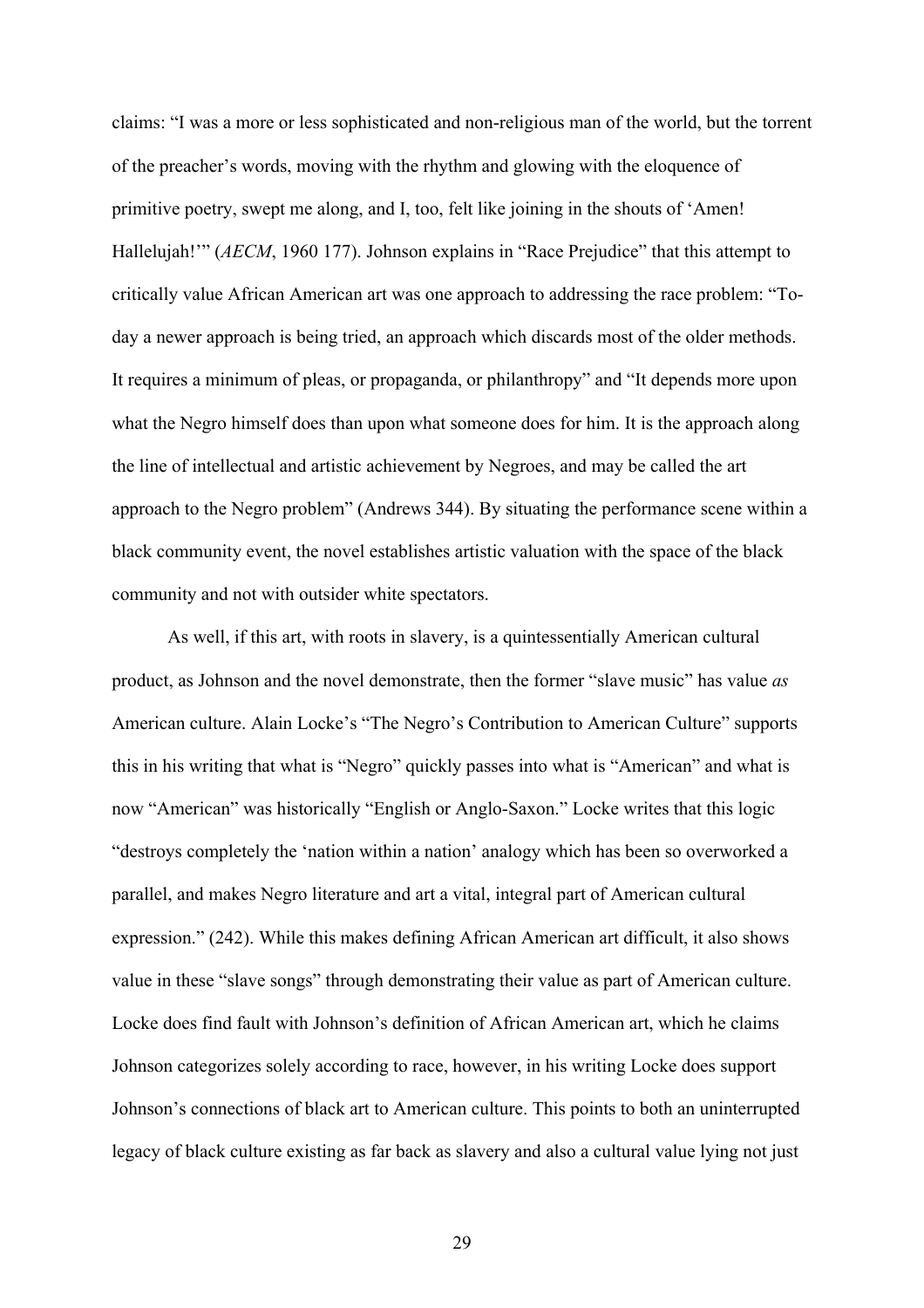with the inventor of the art but with the producer—with the person performing the art. This valuation argument follows Sundquist's analysis of Singing Johnson's "ancestral memory and racial history." Sundquist points out that he is not the creator of these songs but serves as "an emblem of the spirituals' creators, who may have been strong individual personalities but were nonetheless immersed in the communal act of creation" and the absence of a creator "is a sign of both historical community and the precious survival of cultural forms throughout the duress of slavery" (38). While the preacher and singer are not necessarily creators of the songs or sermons, as Sundquist points out, their presence throughout slavery, Reconstruction, and Post Reconstruction shows a legacy of cultural memory. The performance legacy of gospel music and preaching becomes the means by which black artistic creations demonstrate a historical presence.

# AUTHENTICITY & APPROPRIATION OF CULTURAL PRODUCT

Throughout the novel, the narrator questions the dichotomy of the color-line in his own performances and as an audience member for both black and white audiences. One moment of questioning occurs in the novel's depiction of a cakewalk dance, which is almost as in-depth as the description of the "Big Meeting." In the novel the narrator explains that "This was the cakewalk in its original form, and it is what the coloured performers on the theatrical stage developed into the prancing movements now known all over the world" (*AECM*, 1960 86-87). Although a fictional account Johnson based his description in the novel from historical performances such as Williams and Walker who, as he describes in *Black Manhattan*, "made the cake-walk not only popular, but fashionable" (104-106). The text immediately follows the cakewalk description with Johnson's now well-known line: "It is my opinion that the coloured people of this country have done four things which refute the oftadvanced theory that they are an absolutely inferior race, which demonstrate that they have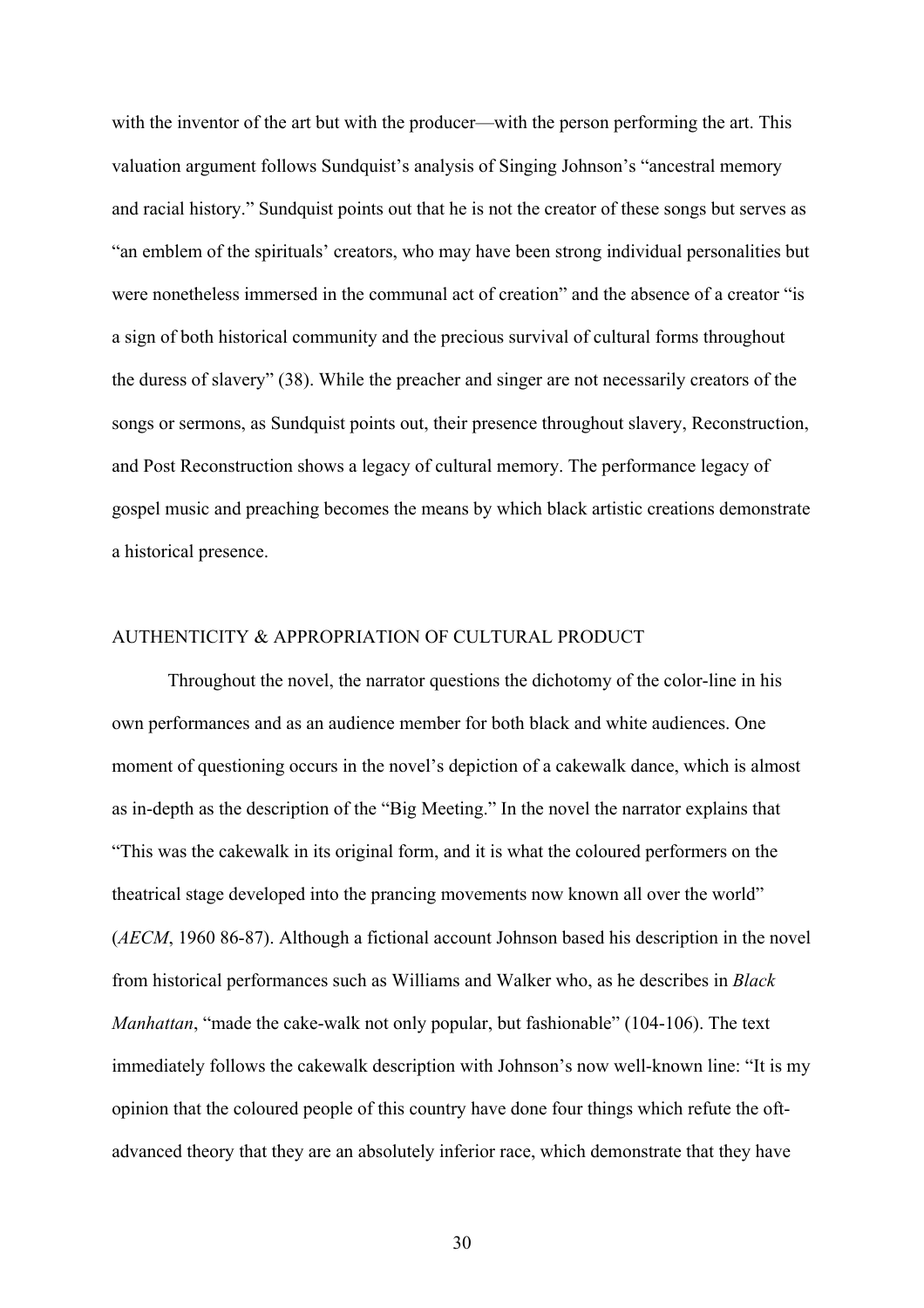originality and artistic conception, and, what is more, the power of creating that which can influence and appeal universally" (*AECM*, 1960 87). This commentary continues extoling the centrality of African American art, both as American art and even beyond the country's borders. As many critics and historians have previously demonstrated, turn of the century United States had little respect for black artists and performers. One early reviewer of the novel states "I do not think that in 1912 there were any great number of persons who considered Negro music any more seriously than as one of the art used by a clown to entertain the people he must entertain"  $(313)$ .<sup>12</sup> But Johnson notes in "Race Prejudice" a historical change was occurring in public acceptance of black performers: "There is a coming to light and notice of efforts that have been going on for a long while, and a public appreciation of their results" (344). The narrator's claims for African American art supports experiences readers would have witnessed historically regarding these artistic productions. In fact, Errol Hill and James Hatch's archival work on African American theater unearthed over one hundred black shows from the decade of 1900. Performances from this decade were, "popular spectacle, dance, and music—black vaudeville whose history affords us almost no scripts" (211). The novel reflects its contemporaneous types of artistic performances to make its claims authentic. The demonstration of the art and the explanation of its importance places value in black art. This, in turn, leads to questioning the validity of audience discrimination of black performers.

The novel strikes down discriminatory depictions of black performers in the United States and presents African American art as successfully performed in Europe. Mid-narrative the narrator travels to Europe and plays ragtime for a German audience. One German musician follows the narrator's ragtime and converts it into classical music: "He seated himself at the piano, and, taking the theme of my rag-time, played it through first in straight

 <sup>12</sup> Alfred L. S. Wood, from "Agates and Migs," Sept 21, 1927, *Springfield Union* (*AECM* 2015).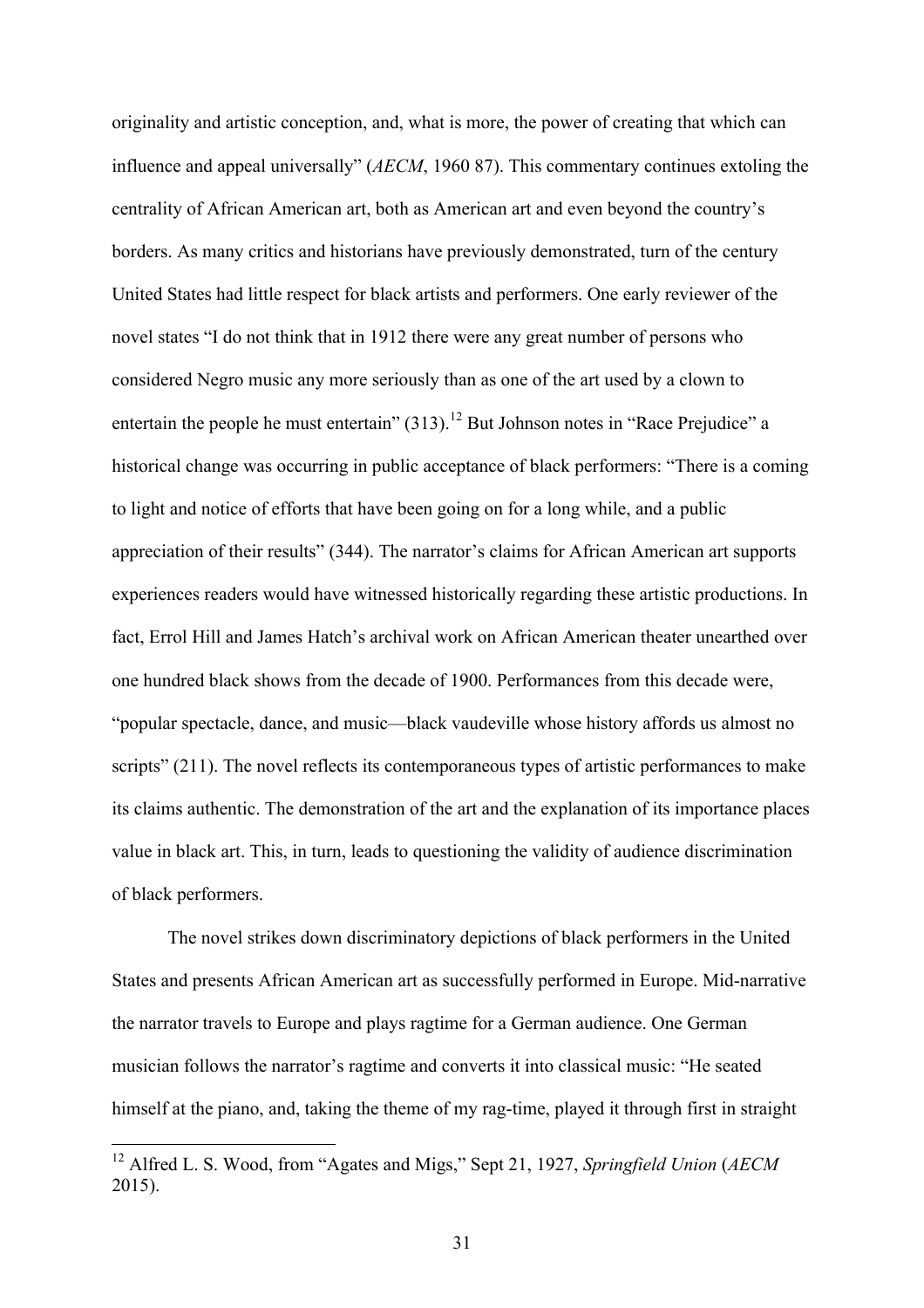chords; then varied and developed it through every known musical form. I sat amazed. I had been turning classic music into rag-time, a comparatively easy task, and this man had taken rag-time and made it classic" (*AECM*, 1960 142). If ragtime music can be converted into classical music, then ragtime becomes a legitimate musical genre and not a bastardization of classical music. This scene claims ragtime as an authentic art form no longer limited to the lower or less important arts. By extension African American art becomes legitimate culture instead of a lower form of American culture. And this is how *Autobiography* differs from earlier texts—through claiming black cultural history via the art's depiction within African American literature.

The scene also legitimizes African American art to audiences by describing the art's connection to European culture in a way that the audience (including readers) have been trained to value culture. The novel plays to a cross-racial reading audience, one that viewed European cultural as high art and therefore valuable. Part of *Autobiography*'s significance is its attempt to "walk the color-line" for both white and black audiences, specifically by using ragtime, an art form that large numbers of readership would know. A rising push for change with the "Negro problem" was arising in the American consciousness, and it coincided with growing theatrical performance space for black Americans. Noelle Morrissette's study of the Johnson brothers' theater work acknowledges that, "While it may seem unlikely that Johnson pursued civil rights through the musical comedies he subsequently authored with his brother," his experience in the artistic world, "made him a unique leader for the cause while affording him the opportunity to shape a new, modern self" (6). In *Autobiography* Johnson crafted a fictional novel using his very real experiences. The scenes of performance in the novel deal directly with historical race problems because, as Morrissette writes, "Accustomed to blackface stereotypes of the minstrel and vaudeville stage, American audiences did not usually align musical theater with dignity" and she credits Johnson as breaking this "mold of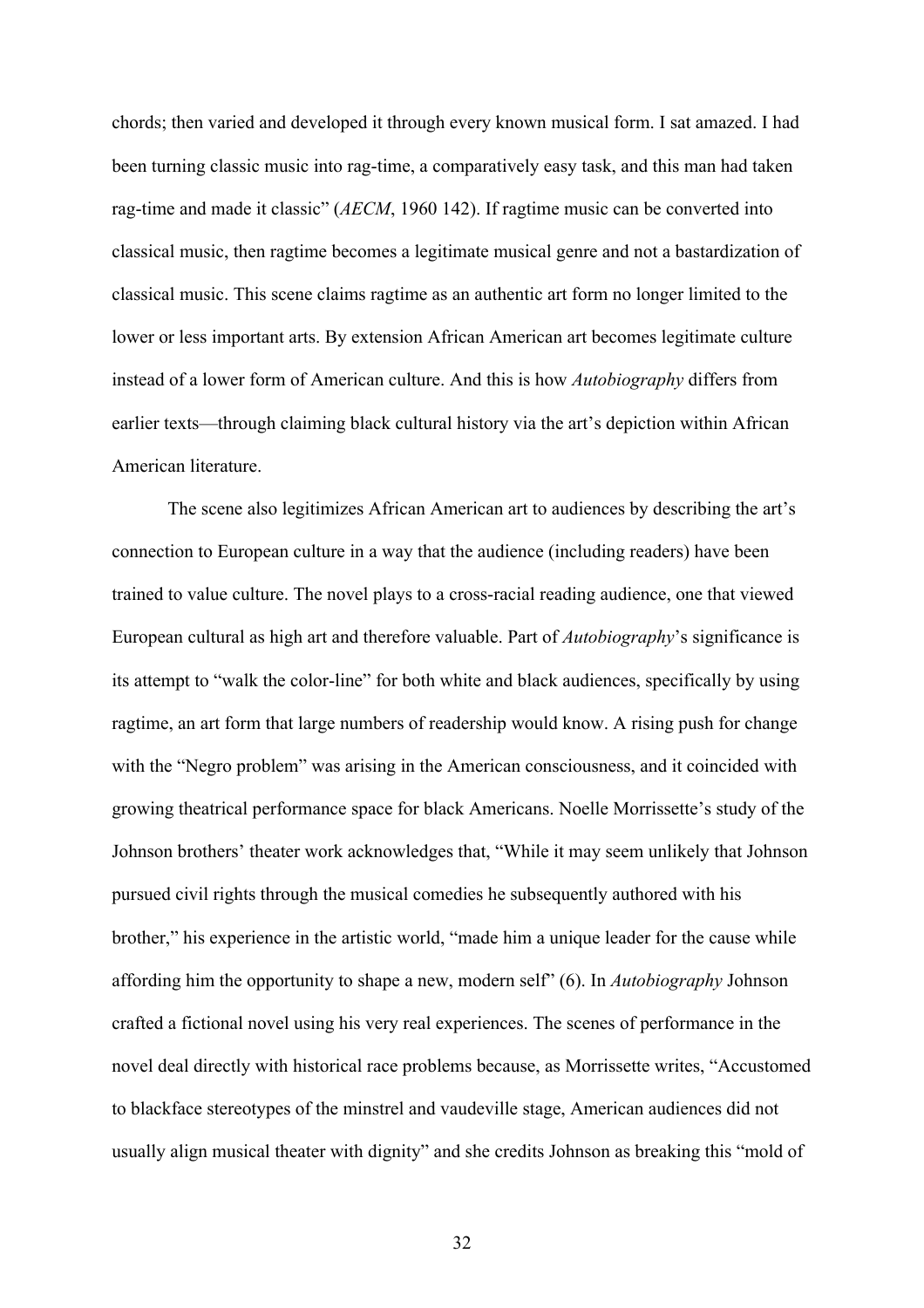expectations" through his use in the novel of a variety of black artists (6). Johnson's own experience with theater "enabled him to develop a new discourse on race in tandem with a new theory of literary composition afforded by his exposure to musical composition" (6). Johnson himself states that, "A startling truth is that America would not be precisely the America it is except for the silent power the Negro has exerted upon it" (Andrews 738). Johnson terms "silent power" to mean the legitimacy of cultural value in black performers and performances. *Autobiography* demonstrates this claim when the narrator visits a New York club. He witnesses as an audience member a black pianist's performance:

[T]he stout man at the piano began to run his fingers up and down the keyboard. This he did in a manner which indicated that he was master of a good deal of technique. Then he began to play; and such playing! I stopped talking to listen. It was music of a kind I had never heard before…The barbaric harmonies, the audacious resolutions, often consisting of an abrupt jump from one key to another, the intricate rhythms in which the accents fell in the most unexpected places, but in which the beat was never lost, produced a most curious effect. (*AECM*, 1960 98-99)

The earlier performance scenes of Singing Johnson, the preacher, and the German composer work to claim originality and authenticity of black American culture. This scene adds an additional claim—the black performer creates original art never previously experienced. The music is an intricate and highly developed art form, demonstrating that the creator is highly skilled.

This concept of originality and skill is especially significant, revealed through the novel's devotion of considerable space explaining the cultural background and historical legacy of ragtime music. This explanation is quoted in length to demonstrate the depth of historical underpinnings connected to the scene:

This was rag-time music, then a novelty in New York, and just growing to be a rage, which has not yet subsided. It was originated in the questionable resorts about Memphis and St. Louis by Negro piano-players who knew no more of the theory of music than they did of the theory of the universe, but were guided by natural musical instinct and talent. It made its way to Chicago, where it was popular some time before it reached New York…This was the beginning of the rag-time song. Several of these improvisations were taken down by white men, the words slightly altered, and published under the names of the arrangers…They sprang into immediate popularity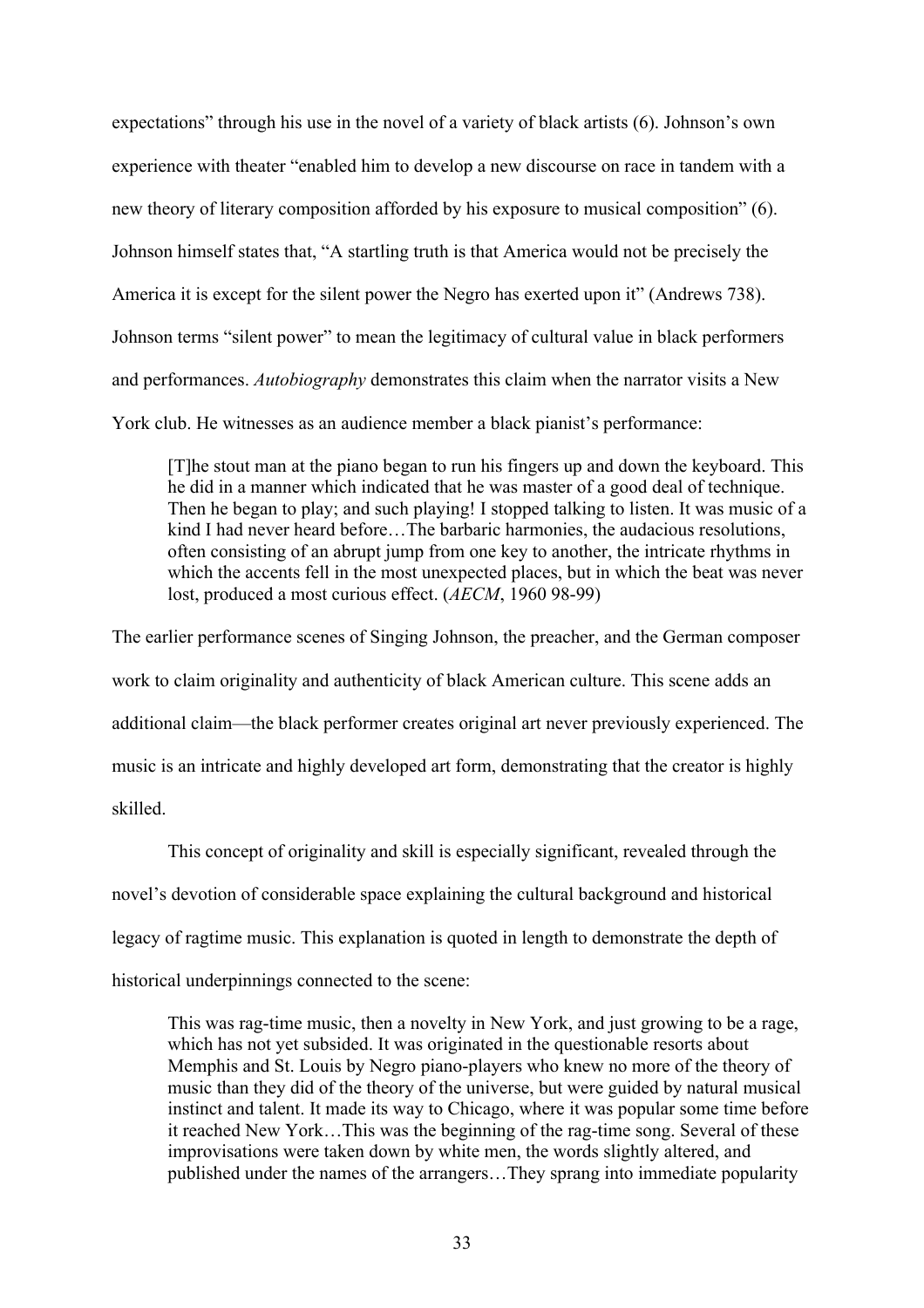and earned small fortunes, of which the Negro originators got only a few dollars. But I have learned that since that time a number of coloured men, of not only musical talent, but training, are writing out their own melodies and words and reaping the reward of their work. I have learned also that they have a large number of white imitators and adulterators. (*AECM*, 1960 99-100)

The relationship of these two sections—the black pianist and the narrator's commentary on ragtime—is twofold. First, the scene actually *shows* the black performer enacting the performance and therefore his skill, forcing the reader to become a witness to the art's creation as well as its physical demonstration by the black artist. Thaggert explains that the physical black body and the visual of a black body are "inevitably intertwined" because "blackness readily connotes bodiliness" whereas "whiteness assumes the values of rationality and intellect" (7). By placing the physical body of a black musician on stage, the novel reclaims the space previously occupied by metaphorical negative assumptions of black bodies and places a successful black artist in that space. The black performer's creation of ragtime reclaims that art form from white appropriation and profiting of black art.<sup>13</sup> The novel's inclusion of the ragtime scene demonstrates black culture producers authentically creating the art, thereby laying claim to that creation.

Johnson addresses white appropriation in "The Poor White Musician." In the essay he responds to a *Globe* article that questions why people prefer black ragtime music over white musicians. Johnson writes, "[Black musicians] may not have spent 'as many fortunes or as many years of painstaking study' as the white musicians, but what has that to do with natural musical ability? Nothing. It only goes to show that white men need to spend fortunes and years of study in order to play music as well, or almost as well, as Negroes do naturally" (Andrews 618). While he does not use the term "white appropriation," Johnson's response directly points to the authenticity of black artists' work because they do not have to study

<sup>&</sup>lt;sup>13</sup> Previous critics have written on white appropriation of black art forms. For example, Sundquist writes of ragtime specifically where "black ragtime composers frequently saw their work appropriated, or stolen outright, by white artists and publishers" (20).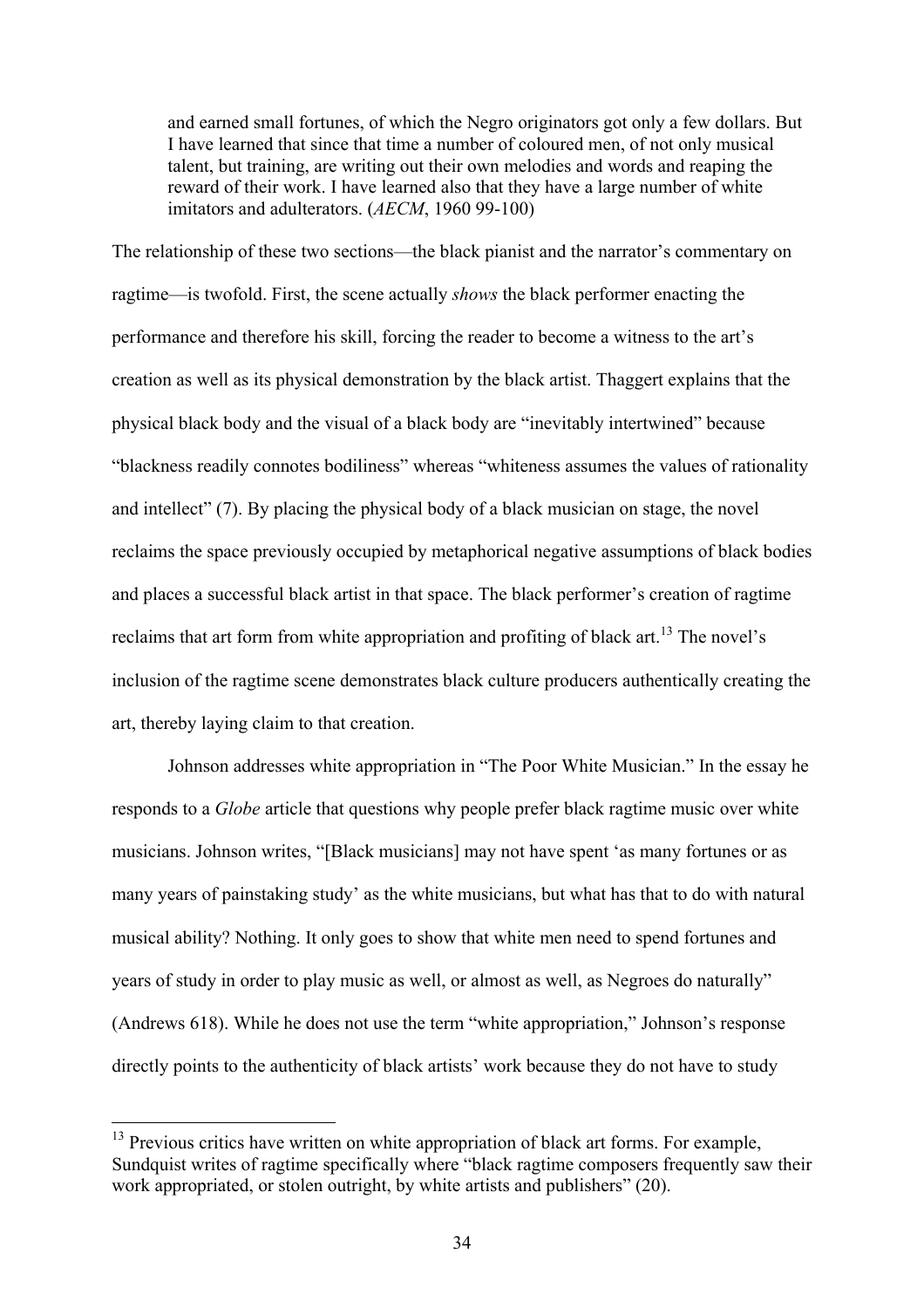music to play it but do so naturally. In contrast, white musicians must spend "fortunes" and "years of painstaking study" to master a similar quality of art. Or, as Wallace Thurman writes more succinctly, "For as the overfed child gags when forced to swallow an extra spoonful of half-sour milk, so will the gullible American public gag when too much of this fervid fetish known as negro art is shoveled into its gaping minds and mouths, and the Afro-American artist will find himself as unchampioned and as unimpressive"  $(315)$ .<sup>14</sup> Both these statements claim an innate authenticity in black artistic performance and contrast it with learned white appropriation of these art forms.

The novel's inclusion of the scene demonstrates black America's creation of this art form predating white America's use of this musical style in the 1920s. Placing the critical conversation on the 1912 publication date shows yet again how the novel predicts American appropriation of African American performance. Reading the text as a novel published in 1912, rather than when it was republished in 1927, uncovers how the scenes foresee the popularity of ragtime in the 1920s and white artists' adoption of the form. In 1926, fourteen years after the novel's first publication, Johnson reminds the American public of the origins of this music: "before the Negro succeeded fully in establishing his title as creator of his secular music the form was taken away from him and made national instead of racial. It has been developed into the distinct musical idiom by which America expresses itself popularly, and by which it is known universally" ("Preface," Andrews 736). When the novel was republished, Alice Dunbar Nelson and other reviewers of the 1927 edition note these very predictions the novel presents. In a letter written to Johnson in 1925, Carl Van Vechten comments on Johnson's vision for the future of African American culture, and he writes specifically regarding this scene. The letter states, "I was particularly interested to discover that you were apparently the first to sense the musical possibilities of ragtime and to predict

 <sup>14</sup> Wallace Thurman review of *The Autobiography*, Sept 24, 1927, *The Independent* (Goldsby 2015).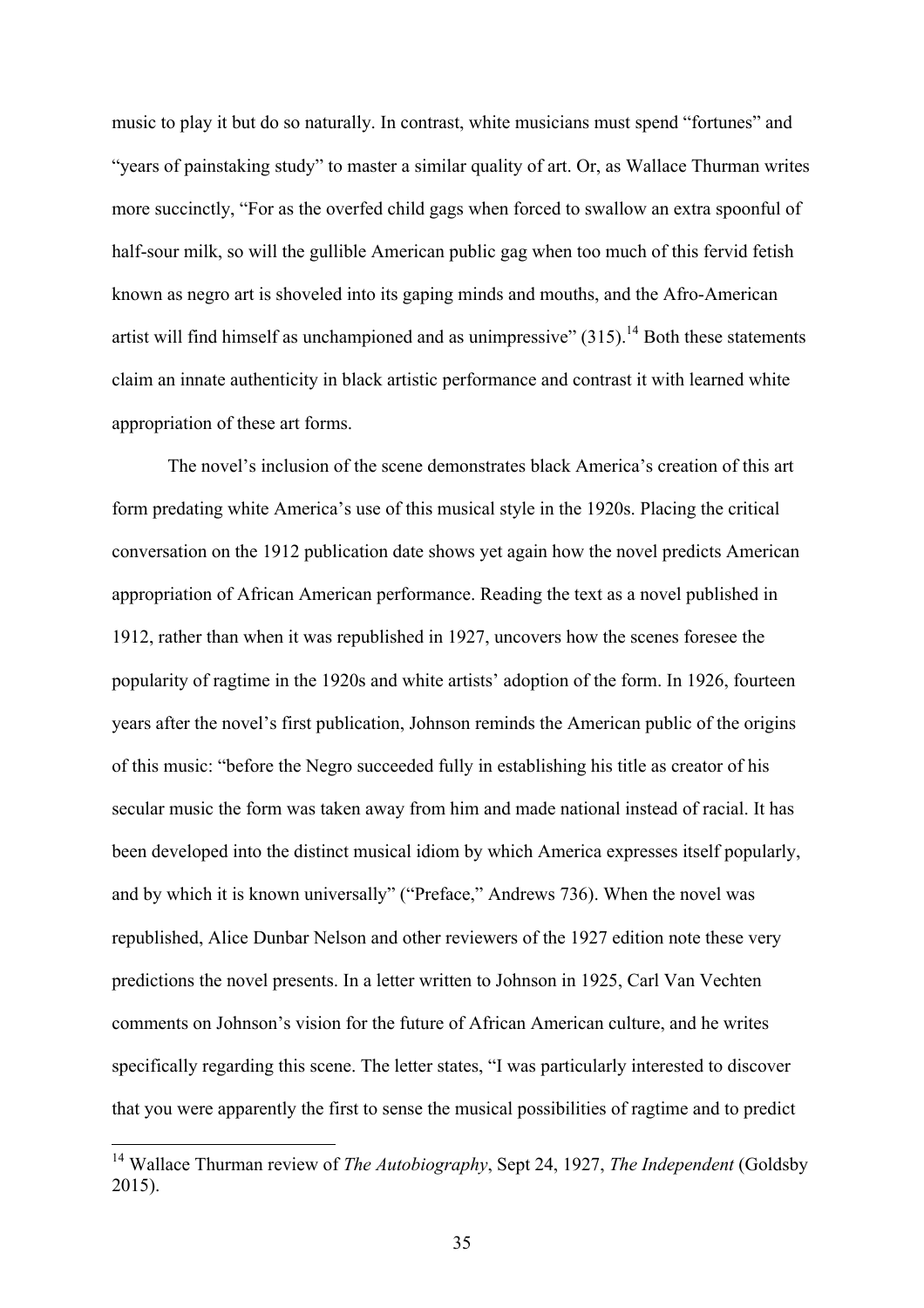for it a future as an art-form" (Goldsby 237). Dunbar Nelson's article specifically shows how *Autobiography* was able to predict changes to the artistic world brought on by the New Negro Renaissance:

Fifteen years ago, when the book appeared, there was no Harlem, as we know it now…The child of mysterious parentage, such as the author describes himself in the earlier chapters, was common enough in the South of thirty or forty years ago, but fortunately no more…Jazz was unknown, but Lottie Collins had glorified rag-time, and the big Negro shows of the time were making it classic. Cabarets were 'Clubs' and vice was gilded, not painted. Life was a bubble and froth in the cup of pleasure, but its bubbles were perhaps caused by real champagne, and not by bootleg substitutes.  $(325)$ <sup>15</sup>

Dunbar Nelson's review echoes the words of Johnson's novel. She goes on to comment on Johnson's scene regarding the Southern black music's future as cultural heritage and Dunbar Nelson claims that Johnson made, "A bold prophecy, but that day has come, and more than that, for this slave music is the biggest thing in the modern musical world" (326). Dunbar Nelson's statements reflect the same connection to slavery's legacy as the novel but, as with Johnson and Jones, she writes positively that "slave music" has become so successful in the musical world. By resituating the critical conversation on *Autobiography* to its first publication, the novel becomes a "proto" Renaissance text and one that highlights the changing world of American culture. At the same time it "reclaims" African American culture as separate from mainstream America and authentically created by black artists.

The "reclaim" is significant because, at the time of the first publication, African American art had not yet become a fixture of the mainstage of American culture. Even so the novel stresses the importance of the narrator witnessing the live performances by black artists. While staying in New York the narrator and his friends go to the "Club" one night after gambling. Here, for the first time, the narrator (and the novel's readers) gain insight into the complexities ragtime music: "I took a seat at once by the side of the piano-player, and was soon lost to everything except the novel charm of the music. I watched the performer

 <sup>15</sup> Alice Dunbar Nelson, "Our Book Shelf," Nov 1927, *Opportunity (*Goldsby 2015).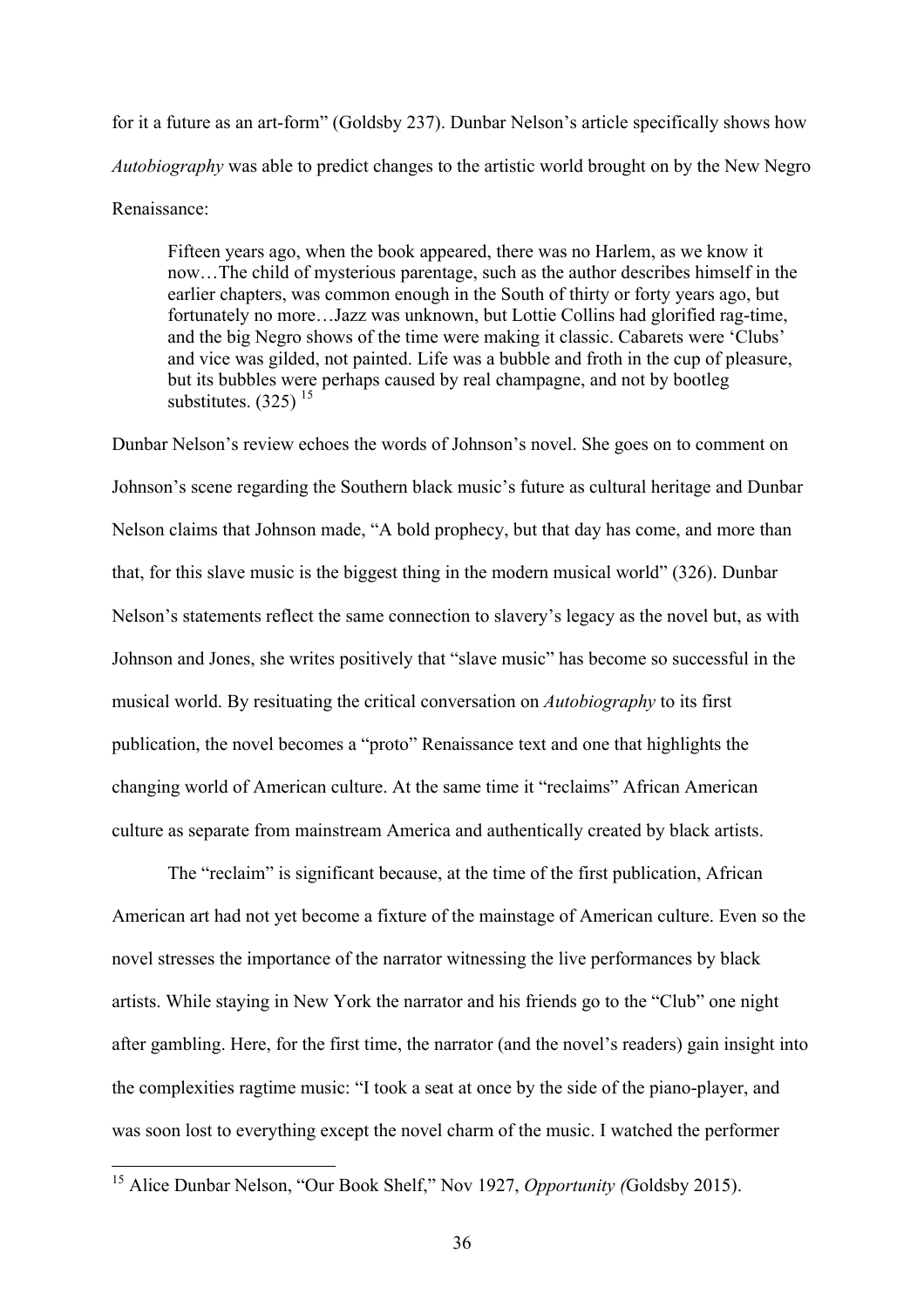with the idea of catching the trick, and during one of his intermissions I took his place at the piano and made an attempt to imitate him, but even my quick ear and ready fingers were unequal to the task on first trial" (*AECM*, 1960 112). This commentary reminds readers, yet again, that black artists are the creators of ragtime music; it is also the first time the narrator admits to being unequal to the performer. The narrator is a classically trained pianist; his admission that he is "unequal" to the black artists signifies the complicated nature of the music despite its apparent simplicity. More importantly, the performance occurs in a space permitted to black artists. Robert Stepto terms the club a "symbolic space" and calls it "an Afro-American ritual ground where responses to oppressing social structures are made and in some measure sustained by 'tribal' bonds" (366). While calling the club a "tribal space" does have problematic connotations, Stepto's argument highlights the space of the club as important. In a world that largely barred black musicians, and even more often barred black audiences, the club permits an actual physical space for black performers to perform ragtime music and for a black audience to witness it.

The scene explicitly describes white appropriation of ragtime when the narrator explains that "There was also another set of white people who came frequently; it was made up of variety performers and others who delineated 'darky characters'; they came to get their imitations first-hand from the Negro entertainers they saw there" (*AECM*, 1960 107). In this scene the "white imitators" must come to the source (the black Club) to learn how to mimic the artist. Here the novel uncovers the truth; that white America is in love with black art. This inverts assumptions in early twentieth century America that African American art is inferior to white art. Instead, it is superior, and not only is the black art form superior, but white artists must enter black artists' performance spaces to learn the art form.

Johnson uses his personal experiences writing ragtime to argue in "Preface" that, "Now, the colored composers, even in this particular field, are greatly outnumbered by the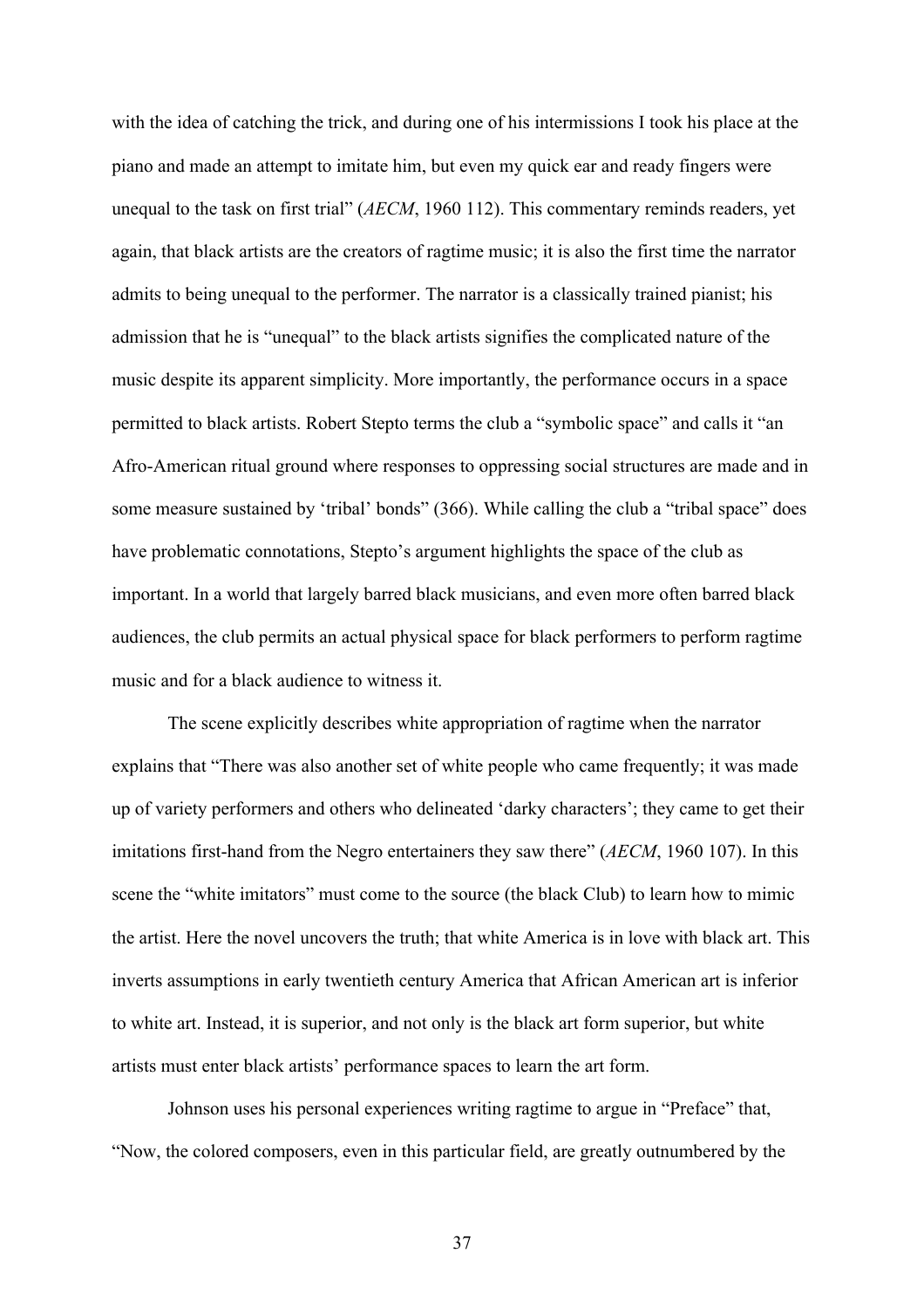white...But there is a great hope for the development of this music...there will yet come great Negro composers who will take this music and voice through it not only the soul of their race, but the soul of America..." The novel makes use of the genre of autobiography to show possibilities for African American art and artists in America and the narrator's experiences are based in historical truth.<sup>16</sup> Thomas Morgan supports this claim in his argument that the personal decisions of the narrator place events in front of readers and force the readers to "question their previous presuppositions about blackness in light of what they have learned about African Americans from the narrator" (224). The use of the first person unnamed narrator "blurs" fact and fiction, presenting what the narrator relates and commentaries he provides to become first-hand experience, rather than a fictional tale. As Gayle Wald explains, the novel involves "the manipulation of conventions of literary realism to fool readers, to assure them of the essential trustworthiness of autobiography even as the text itself undermines such notions of trustworthiness" (149). And Morgan argues that, "these examples explicitly counter the existing pastoral codes that had constructed black identity" (226). In addition to the use of the autobiographical form to "fool audiences," inclusion of the white appropriation of ragtime in the novel also serves to critique white use of black art. Historically, white performers donned blackface and appropriated black artistic performance. In the novel the narrator's viewpoint forces readers—specifically here white readers—to understand perspective of the black performer and audience. This "forced consciousness" of white readers into black perspective is what Morgan calls "a white-face performance" of the novel that "inverts the operational logic of the minstrelsy tradition Johnson had been forced

<sup>&</sup>lt;sup>16</sup> Some critics have analyzed Johnson's use of autobiography as a technique to work into the tradition of previous black authors. For an example see Donald Goellnicht's "Passing as Autobiography" where he claims that, "Johnson seems to have attempted to gain credibility and a market for his text by trading on the importance of autobiography in early African American writing" (18) because, "black autobiography had been immensely successful, gaining support for the abolition cause in particular and sympathy for the plight of African Americans in general" (19). The novel's structure, based on an already successful model, permitted ease of access for readers.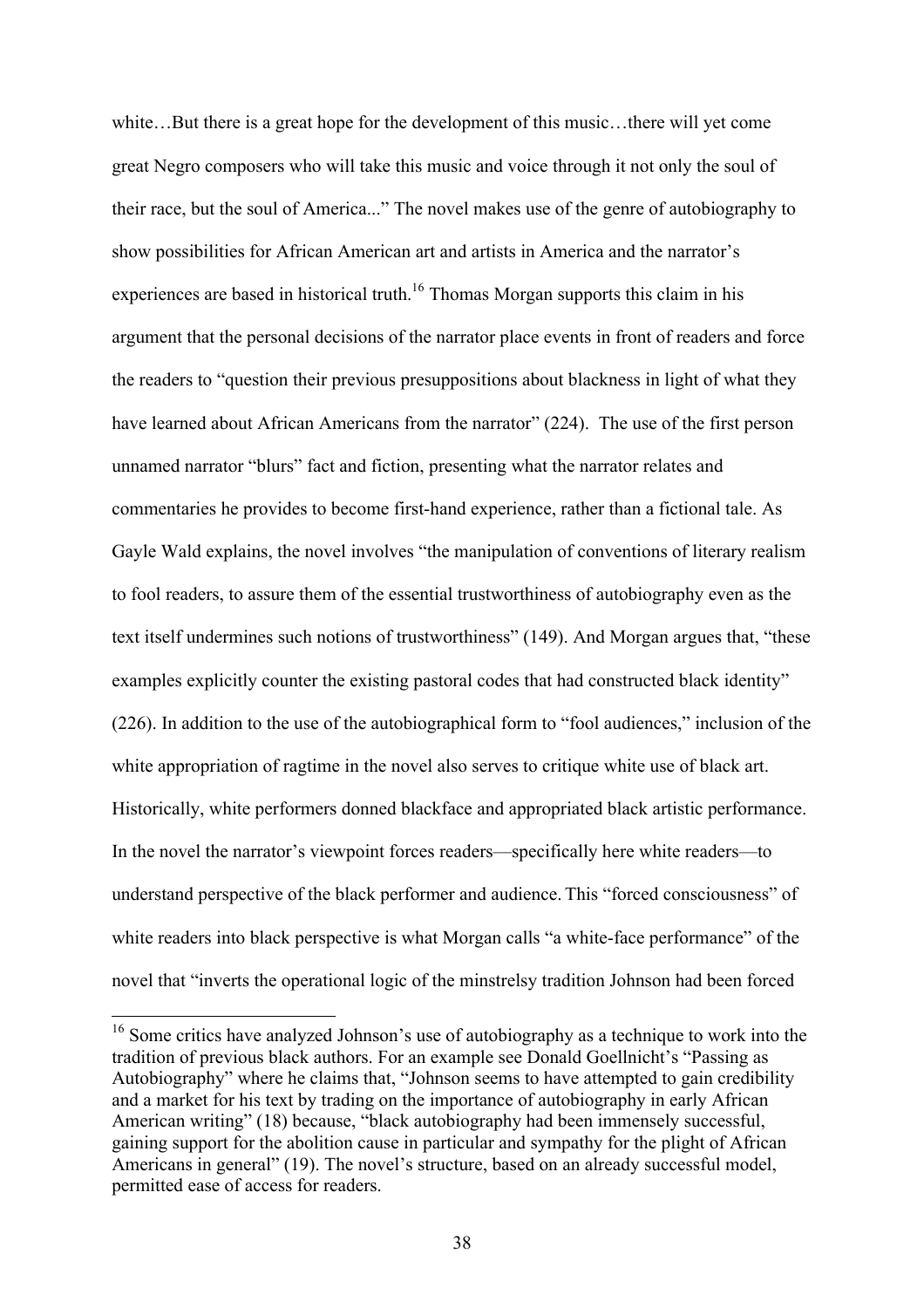to use during his song-writing days" (224). As Zora Neale Hurston writes, "Speaking of the use of Negro material by white performers, it is astonishing that so many are trying it, and I have never seen one yet entirely realistic... Every one seems to think that the Negro is easily imitated when nothing is further from the truth" (1060).<sup>17</sup> For black artists and those "in the know" on "authentic" ragtime, white impersonation of ragtime artists is evident in its failure to master the art form. The novel's club scene stages this claim through the originality and proficiency of the black artist, as well as the narrator's witnessing white performers in the audience who will leave to the club and mimic the art form.

## LONELINESS AS A BLACK MEMBER IN A WHITE AUDIENCE

*Autobiography* deals in part with perspectives of white readership, but it largely concerns black audiences and their responses to African American art. Specifically, the novel stages scenes from the perspective of the narrator as a black audience member who feels disconnected from the white audience that surrounds him. In the first he witnesses his friend, Shiny, give an oration. The narrator comments that Shiny, the black man on stage, must feel a separation from the largely white crowd. He imagines Shiny experiences what the narrator defines as "loneliness." The narrator reflects to his readers:

What were his thoughts when he stepped forward and looked into that crowd of faces, all white with the exception of a score or so that were lost to view? I do not know, but I fancy he felt his loneliness. I think there must have rushed over him a feeling akin to that of a gladiator tossed into the arena and bade to fight for his life. I think that solitary little black figure standing there felt that for the particular time and place he bore the weight and responsibility of his race; that for him to fail meant general defeat; but he won, and nobly. (*AECM*, 1960 44)

This projected loneliness and image of a solitary black figure invokes Shiny as a representation of blackness for all audiences. He holds the "weight and responsibility of his race." The narrator acknowledges the loneliness that Shiny as a black performer must feel in

<sup>&</sup>lt;sup>17</sup> From Hurston's 1934 "Characteristics of Negro Expression," republished in the  $3<sup>rd</sup>$  edition of *The Norton Anthology of African American Literature.*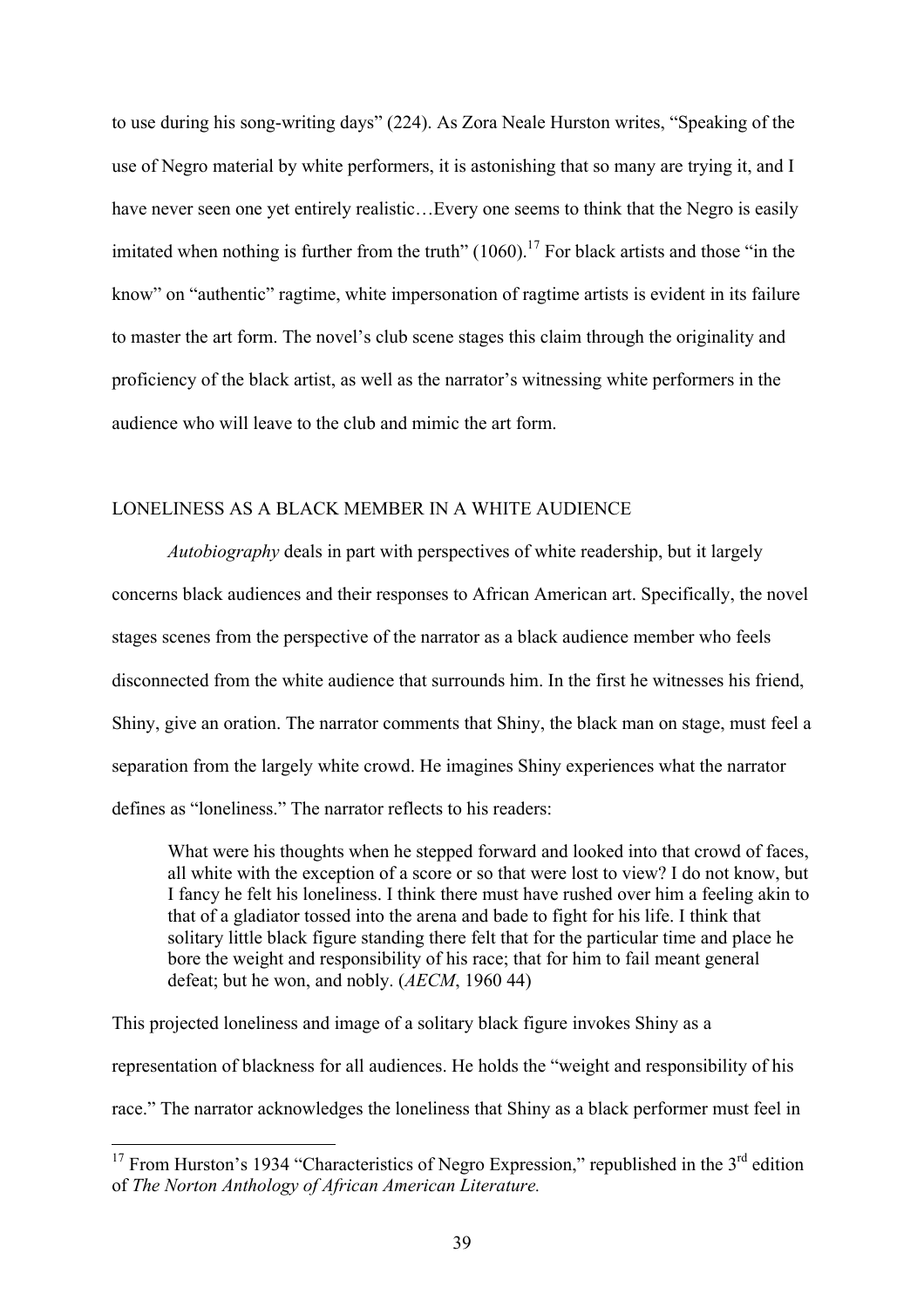front of a sea of white audience members and the narrator, as a fellow black performer, understands Shiny's position in a way that the white audience cannot. Young's analysis of black theatre performances helps explain this scene from the perspective of a white audience viewing a black performer. Young writes, "To conjure a racial label and project it across another person in an effort to categorize that person is an exercise of power. It is a demonstration of the capacity to control and manipulate others: to divide them, to sort them, to mark them, and, even, to name them" (11). Using Young's analysis the narrator's commentary on Shiny as a black man separate from the white audience places the expectation of power with the larger masses, the white audience. This scene acknowledges difficulties faced by black performers, most significantly in the audience's composition as overwhelmingly white. As *the* representation of blackness, Shiny would need to portray the white audience's expectations of blackness. The narrator acknowledges this by comparing Shiny to a gladiator, a performer who must battle for his audience's approval.

The narrator counters the gladiator image by explaining his response as a black audience member: "the effect upon me of 'Shiny's' speech was double; I not only shared the enthusiasm of his audience, but he imparted to me some of his own enthusiasm. I felt leap within me pride that I was coloured; and I began to form wild dreams of bringing glory and honour to the Negro race" (*AECM*, 1960 46). Young calls the identification between two people a "hail" and claims that, "Through [the hail], an individual can be recognized as—and therefore, can be transformed into (in the eyes of others as well as her own)—an insider or outsider, ally or enemy, friend or foe" (12). Young's argument of the "hail" or the recognition supports the narrator's response, which Young explains is "authorized by the community within that individual dwells." (11). The control of the situation, in Young's theory, lies not just in those who label but also those who find like-minded recognition of the hail. In the novel the narrator's recognition of Shiny's loneliness and his identification with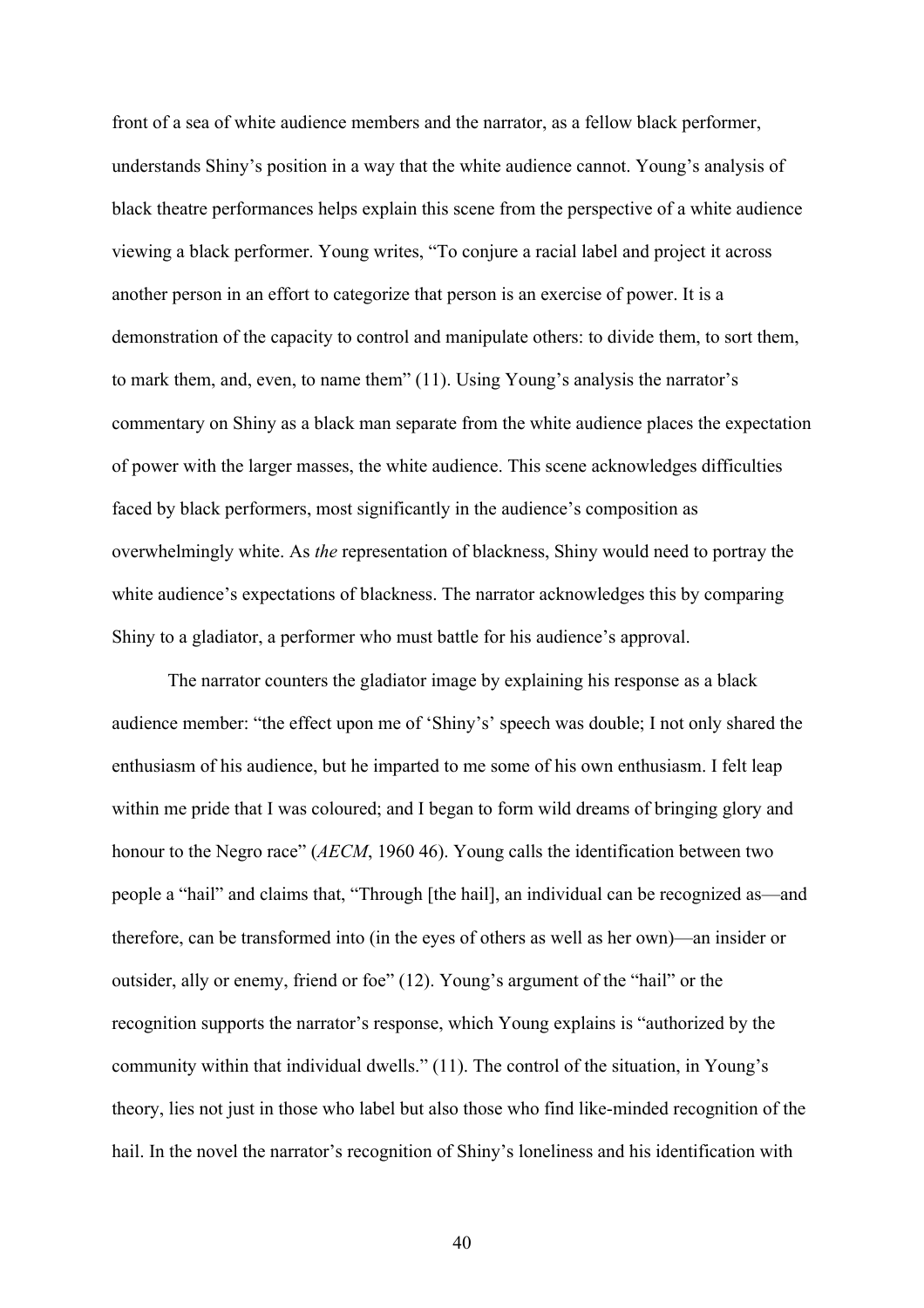Shiny signal the power of the hail. By recognizing the power of Shiny's performance in its ability to share enthusiasm and racial pride, the performer (Shiny) and his audience (the narrator) transform the performance. The narrator's perspective lends the reader insight into a black man's experience in a largely white audience. In a letter to Sherman, French & Company, Johnson writes "My object in writing the book was not to raise a special plea for the Negro but to present in a sympathetic yet dispassionate manner" (AECM 2015 222). As Young also writes, "Using the theatre as a tool to engage black communities...playwrights among other artists could articulate the experience of blackness. Audiences could gather to see themselves, their stories, their culture, and their lives represented on stage" ("Introduction" 7). Young refers only to theater as in plays, but this same concept of mirroring with performer and audience applies outside of the formal theater as well. When Shiny performs he is a figure set apart physically from the audience—the space of the stage creates a separation between the group gazing upon the performer and the performer himself. Despite the separation, the narrator identifies with Shiny.

Helga Crane from Nella Larsen's 1928 *Quicksand* experiences a similar sense of loneliness represented in Shiny, but her reaction starkly contrasts with the narrator's reaction. While visiting with her white relatives in Denmark, Helga attends a vaudeville show. At the theater she "was filled with a fierce hatred for the cavorting Negroes on the stage. She felt shamed, betrayed, as if these pale pink and white people among whom she lived had suddenly been invited to look upon something in her which she had hidden away and wanted to forget" (85). The difference between the narrator's positive viewpoint and Helga's negative one lies in the black audience member's understanding of the performance's purpose for the white audience. In *Autobiography* the narrator views Shiny's performance as a demonstration of black artistic accomplishment; Helga views the performance as staging black inferiority. This feeling of inferiority fits Charles Scruggs argument that, to Helga, this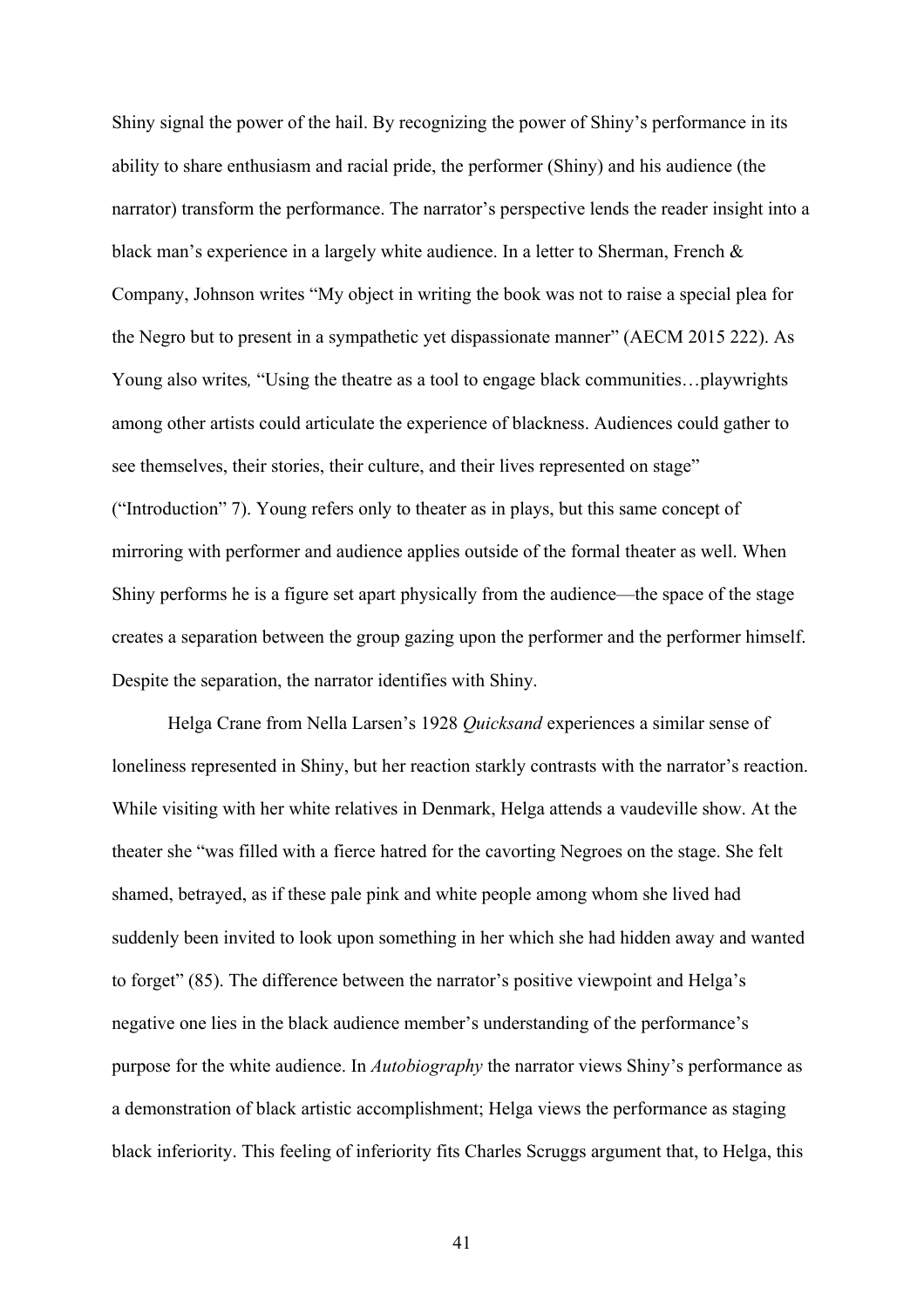performance in *Quicksand* "reveal[s] something that should be concealed. The spectacle recalls a racialized past that embarrasses her…" (158). For Helga the feeling of loneliness occurs when she acknowledges her difference, due to race, from the rest of the audience. She experiences isolation through her inability to be like the rest of the audience—the white audience. Helga's experience fits Lazare Mijuskovic's definition of psychological isolation: "The peculiar characteristic in this type of felt separation is constituted by 'the rational recognition that men face conditions of existence in their relation to others which they do not know how to change'" (51).<sup>18</sup> While *Quicksand* demonstrates Helga's racial color-line awareness throughout the novel, the performance scene centers around Helga's inability to ever cross that divide. The theater space of the theater's stage permits Helga to view performances of blackness—through the vaudeville actors—and white audience's reaction to blackness. Mijuskovic explains that "a black man may feel isolated by professional, political, legal, economic, and social barriers. i.e., by *real* obstructions, from participating in certain activities which are simply guaranteed to other white members within a community" (51). To the white audience the vaudeville performance is solely entertainment; in contrast, Helga is unable to participate in the entertainment of the performance because she recognizes shared past (or racial experience) with the performers. Her shared racial identification leads Helga to understand that the audience's views of the black performers correlates with how those same people view her. Helga identifies with the black performers through her recognition that the song they perform is one she knows from her childhood. With this identification comes the knowledge that she could also be laughed at by the white audience.

The narrator in *Autobiography* faces his own negative moment of racial consciousness. While in Europe he attends a performance of *Faust*. From the audience he recognizes his father with his half-sister, but his own father does not recognize him, which

<sup>&</sup>lt;sup>18</sup> In the section of the article referenced here, Mijuskovic cites Rubin Gotesky's work on psychological isolation.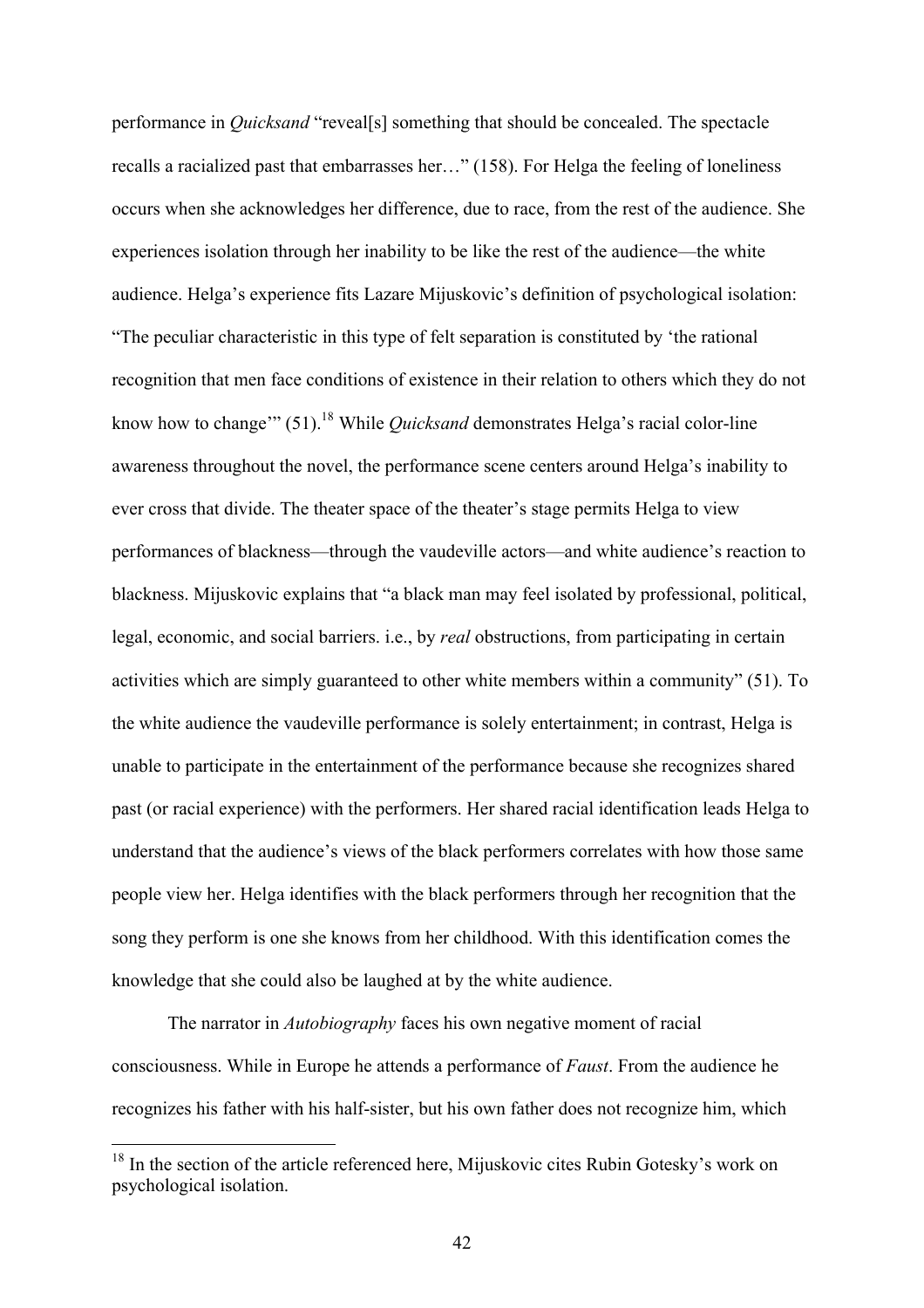leads the narrator to feel "Slowly the desolate loneliness of my position" (134) and "I felt that I was suffering" (135). Previously the narrator projected loneliness onto Shiny but here the narrator experiences it personally, despite being surrounded by a crowd of other audience members. He explains to the reader, "Valentine's love seemed like mockery, and I felt an almost uncontrollable impulse to rise up and scream to the audience: 'Here, here in your very midst, is a tragedy, a real tragedy!'" (134). The scene's tragedy is the ever present divide of the color-line where the black narrator cannot claim his white family. By extension the narrator, as a black audience member and black performer, cannot claim his American heritage. Despite the praise the novel builds for African American art and black artists, the novel then demonstrates how the black audience member will never feel as one with the white audience and addresses concerns that black artists will not be fully recognized as American artists. Sundquist explains that "in the America of Jim Crow, to be black was always to wear the distorted mask of blackness before the white world and to be, in legal and political terms, 'nobody.' To be black, in relation to the dominant white culture, was to be 'anonymous'" (9). In this moment the narrator becomes a nobody, even to his own father and sister. Both Helga and the unnamed narrator find themselves struggling for agency in these scenes. This moment watching *Faust* is, for the narrator, what Dwight Conquergood calls "macrostructures of political economy" which E. Patrick Johnson explains as "how macrostructures impinge on micro-textures of subjugated peoples' experience and how individuals caught within forbidding structures struggle for agency and resist" (8). Internalizing the color-line divide creates a schism for the black audience members where their experience in a predominantly white audience uncovers the powerlessness of black art to create substantive change. Because American (white) audiences are not even aware of the divide, black artists can be erased from white American consciousness without observation. The isolation and racial divide serves as part of the novel's warning; the clash of African American art with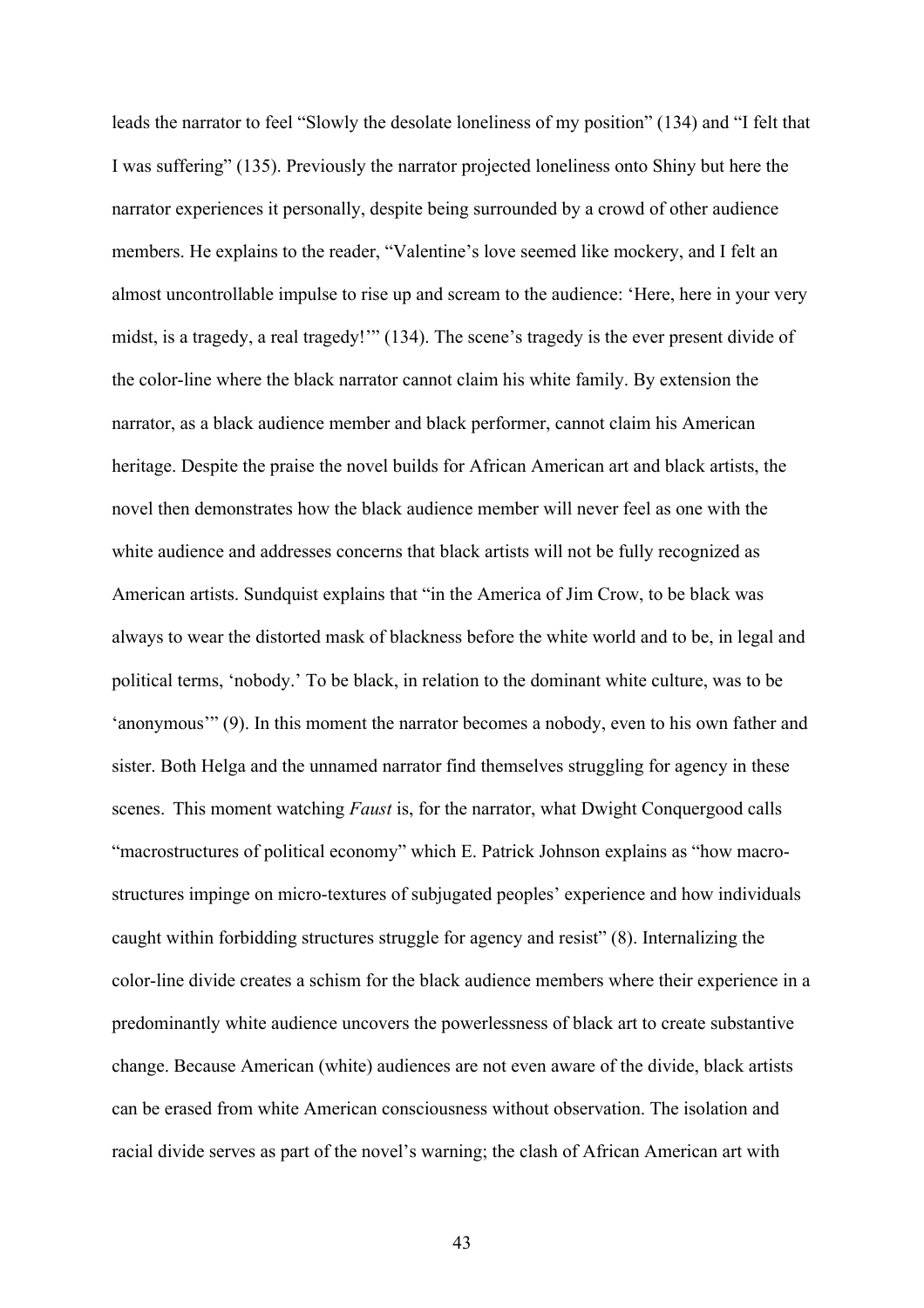white audiences will leave the art and performers powerless to change white audience's perceptions regarding race and could even cause the art to be consumed by white American culture.

White audiences become aware of the color-divide only when black audience members are perceived as trespassing as in the case of DuBois's "Of the Coming of John." Many critics have written comparisons of *Autobiography* with DuBois's 1903 *The Souls of black Folk* but have overlooked similarities between the narrator's viewing of *Faust* and Black John's theater experience in the Northern city.<sup>19</sup> During the movie showing Black John examines the white audience members and "wondered why the beautiful gray-haired woman looked so listless, and what the little man could be whispering about. He would not like to be listless and idle, he thought, for he felt with the music the movement of power within him" (158). As does the unnamed narrator, John feels an emotional connection with the artistic performance. Both John and the narrator note the white audience's lack of emotional response to the respective performances. During the movie an usher (named "White" John from the same childhood town as Black John) asks Black John to leave because the theater is segregated. As with the narrator a white figure from Black John's past reappears in the present as a haunting reminder of racial difference and the inequality it creates. The narrator's loneliness and the separation Helga and Black John feel from the white audience connects to a sense of isolation. In all three scenes the black figures are physically and psychologically separated from the white figures. In these instances the white audiences serve as representations for white America. The black audience members within the predominantly white audiences feel location-less, outside of the identification with America, and therefore experience loneliness.

 <sup>19</sup> For example, see Robert Stepto's work on *Autobiography.*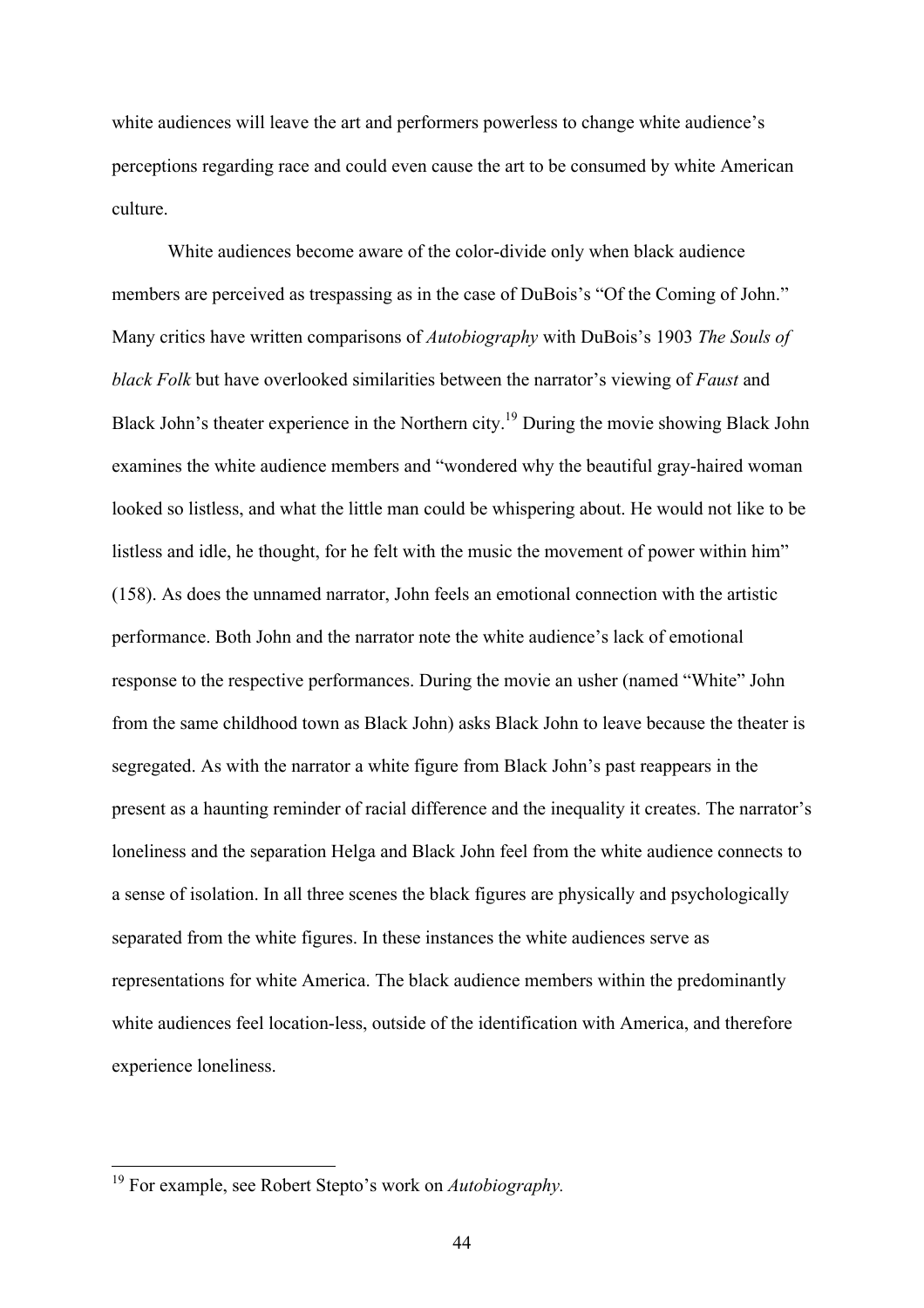In contrast to these scenes of loneliness, *Autobiography* also includes a scene of a supportive black audience. As a young man the narrator plays the piano at a benefit to raise money after his mother dies. He looks into the audience and sees "the faces of the several hundreds of people who were there solely on account of love or sympathy for me, emotions swelled in my heart which enabled me to play the 'Pathetique' as I could never again play it" (51). This scene plays sharply against Shiny's performance located just a few pages earlier. In this scene the narrator performs for a black audience versus Shiny's white audience. Not only does the narrator comment on the supportive audience, he explains that these people "were there solely on account of love or sympathy," thereby removing the visible yet invisible presence of racial color-divides from the audience. At the end of the performance, "When the last tone died away, the few who began to applaud were hushed by the silence of the others; and for once I played without receiving an encore" (51). Where Shiny's lonely performance is greeted with empty applause, the narrator's supported performance is greeted with positive silence because of the shared emotion between the performer and the audience. In the scene with Shiny's performance, the white audience responds positively to the performance, as they also do in *Quicksand* with Helga, but none of the white audience comprehends the depth of emotion experienced by the black audiences and communicated by the black performers. In this scene, the black audience fully connects with the black performer and his artistic performance.

# AWARENESS AND WHITE AUDIENCES

Toward the beginning of *Autobiography*, the narrator reflects to readers: "It is a difficult thing for a white man to learn what a coloured man really thinks; because…his thoughts are often influenced by considerations so delicate and subtle that it would be impossible for him to confess or explain them to one of the opposite race. This gives to every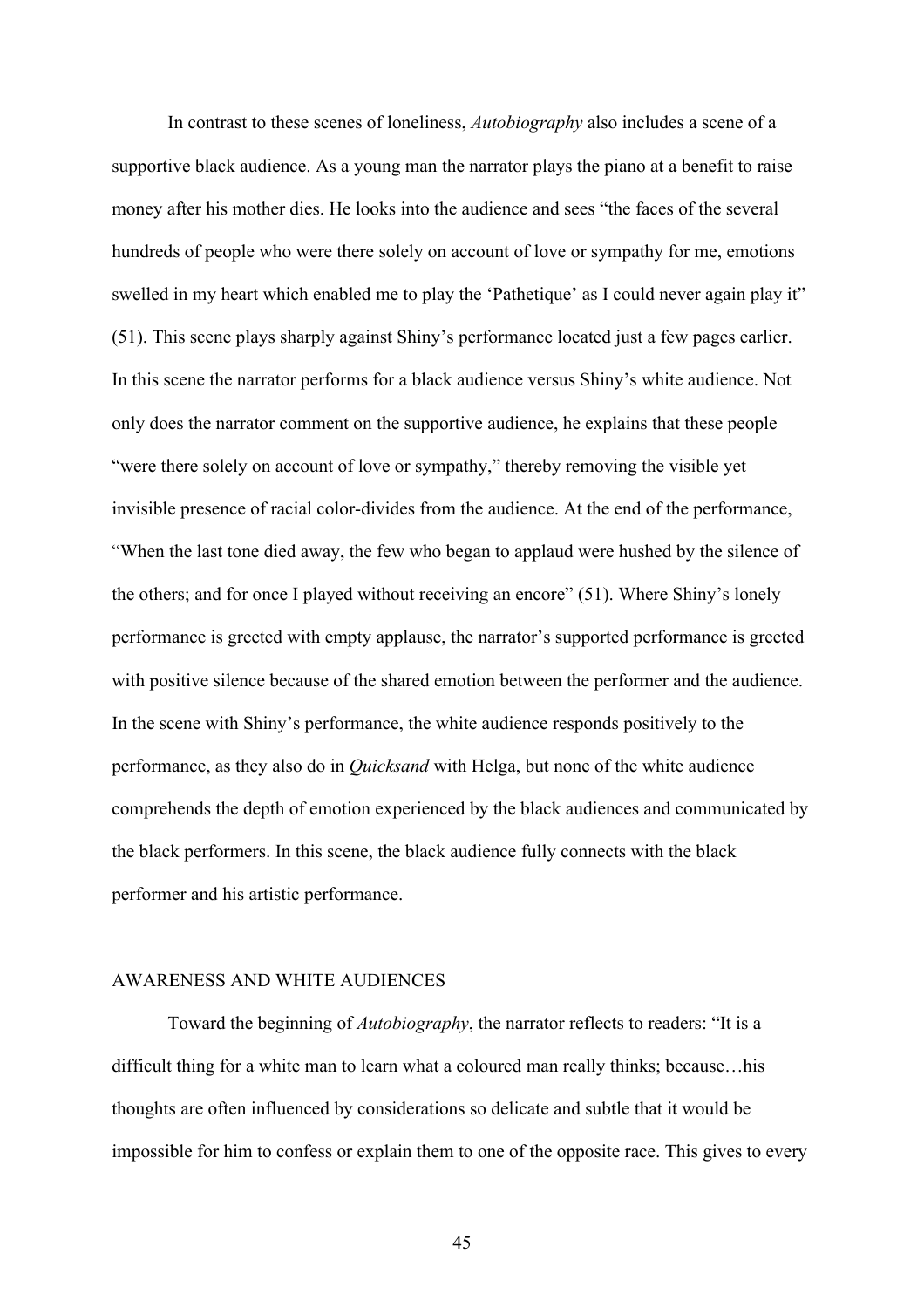coloured man, in proportion to his intellectuality, a sort of dual personality; there is one phase of him which is disclosed only in the freemasonry of his own race" (*AECM*, 1960 21-22). The narrator attempts to explain the severe loneliness and sense of separation experienced by black people within white audiences. The novel echoes DuBois's concept of double consciousness from *The Souls of Black Folk*, "this sense of always looking at one's self through the eyes of others…One ever feels his two-ness—an American, a Negro; two souls, two thoughts, two unreconciled strivings…" (8) The narrator uses "dual personality," but the sentiment is the same. The novel reiterates the struggle of being both African and American. Unlike DuBois's explanation, which places the struggle and emphasis on black Americans, the novel posits that the difficulty lies for white Americans. The struggle, in the novel's logic, is that white Americans cannot truly understand black American perspective due to "considerations" or internalized stereotypes of black Americans.

Using this logic, white audiences are unable to truly understand black American cultural creations. In "The Dilemma of the Negro Author" (1928), Johnson claims the African American author faces a "special problem" that the "plain" (to use his word) American author doesn't even know about: "the problem of the double audience. It is more than a double audience; it is a divided audience, an audience made up of two elements with differing and often opposite and antagonistic points of view. His audience is always both white America and black America." Johnson argues that this is a difficulty even in the conception of the artistic process because, "The moment a Negro writer takes up his pen or sits down to his typewriter he is immediately called upon to solve, consciously or unconsciously, this problem of the double audience. To whom shall he address himself, to his own black group or to white America?" (Andrews 745).<sup>20</sup> Johnson's sentiment reflects the loneliness of the previous section, questioning the anxiety this causes in the black artist: is

 $20$  For a more in depth study of Johnson's concerns with the doubled audience, see George Hutchinson and John Young's work on the novel.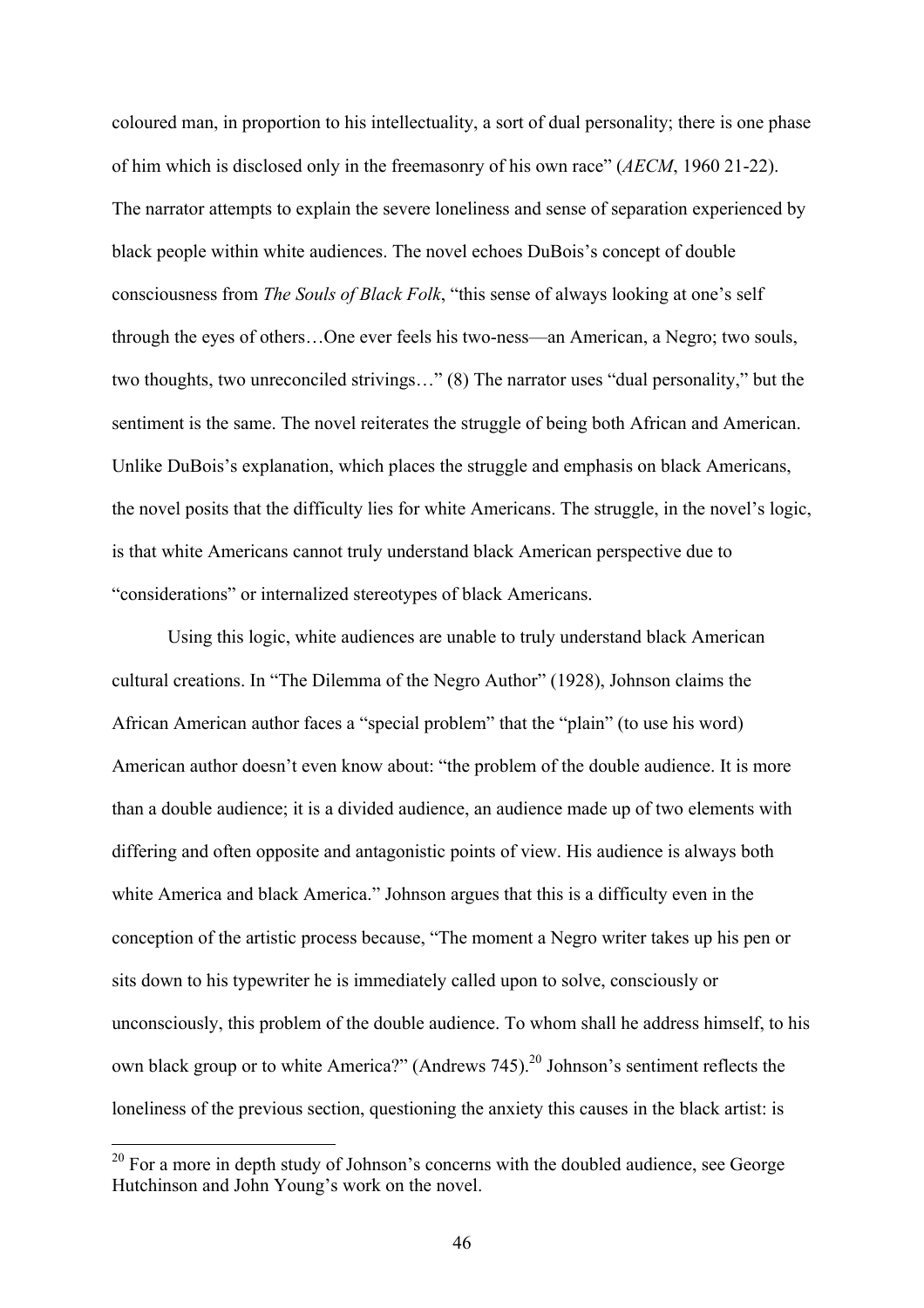African American art authentic to the white audience, the black audience, or the creator? The statements question the purpose of black artistic production: to accommodate white expectations, to support the black community, to play into European artistic traditions, or to demonstrate originality? Johnson's essay comments on this by explaining that "He must intentionally or unintentionally choose a black audience or a white audience or a combination of the two; and each of them presents peculiar difficulties" (Andrews 745). Black performers were the originators of the art form that was then appropriated by white performers, as shown in the earlier New York club scene. In a twist white audiences complain that black musicals are too much like white musicals—when it is white performers who mimic black performers. This entanglement and the novel's note of "peculiar difficulties" questions whether black performers should perform authentically or in-authentically for white audiences.

This divided audience that Johnson hypotheses has real-world evidence. Daphne Brooks works with Williams & Walker's *In Dahomey* and claims that "Rather than reasserting the domination of (white) spectatorial desire" the musical "waged a unique battle against the circumscription of black corporeality as well as narrativity" (239). Despite the musical's success with white audiences, Brooks notes the appeal to black audiences and how the musical provides interest to white audiences while simultaneously appealing to black community concerns. The narrator's portrayal and commentary on performing "black music" for a white audience in Johnson's novel aligns with Brooks' analysis of Williams and Walker's cakewalk, where she argues for understanding how the dance became, "not merely an expressive act" but became "*constitutive* of African American identity in the early twentieth century" (272). In a similar way the music the narrator plays becomes a representation of black identity—not merely a product produced by a black man, but a defining part of blackness in early twentieth century America. Brooks claims that the cakewalk becomes "a performative practice which, through the dance itself, establishes and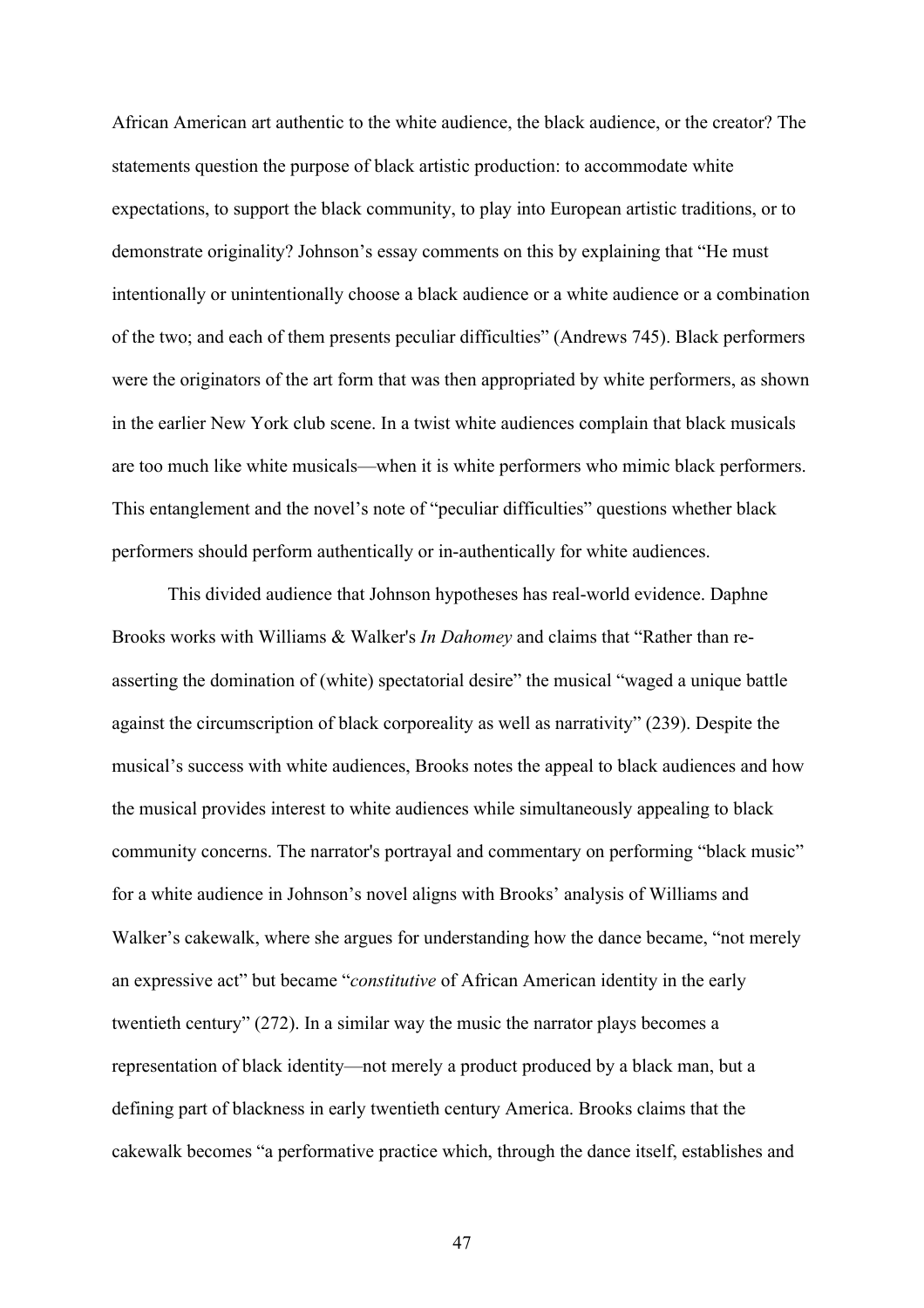continuously re-assesses DuBois's legendary formulation of an identity constantly in contestation with itself" (272). Both Brooks and *Autobiography* assert that the performance space of the stage permits space in readers' and audiences' minds for social commentary on the duality of American audiences.

When the narrator passes for white at the novel's end, he becomes an ex-black man both racially and in terms of cultural production. Combined with the loneliness experienced with white audiences and the impossibility of performing authentically to please white audiences, the representation of the narrator's passing signifies on black performers who perform only to white audiences. Their whites-only audiences create a strain on artistic authenticity that can lead to artistic passing. The novel posits the danger in black artists becoming too aligned white audience, represented in the agreement the narrator's white millionaire friend and patron requires from him: "He told me that he would give me lots of work, his only stipulation being that I should not play any engagements such as I had just filled for him, except by his instructions" (120). Relying too closely on white audience approval can cause black artists to become caricatures of black artists. In other words, the artistic originality becomes lost in the effort to make it accessible to white audiences, or, as Donald Goellnicht notes, living entirely within European culture "may constitute the ultimate act of cultural and racial mimicry" and that "While the role-playing may have subversive potential, it also has the ability to contain and transform the actor" (26). In this way, the narrator as an artist becomes transformed to meet his white audiences' demands, performing the way they request, in the style they demand, in the medium they want. Goellnicht points to a problem: "The text implicitly asks whether ex-slaves were also forced to re-enslave themselves to the values of white society" (25) through valuing white audience demands on black performances.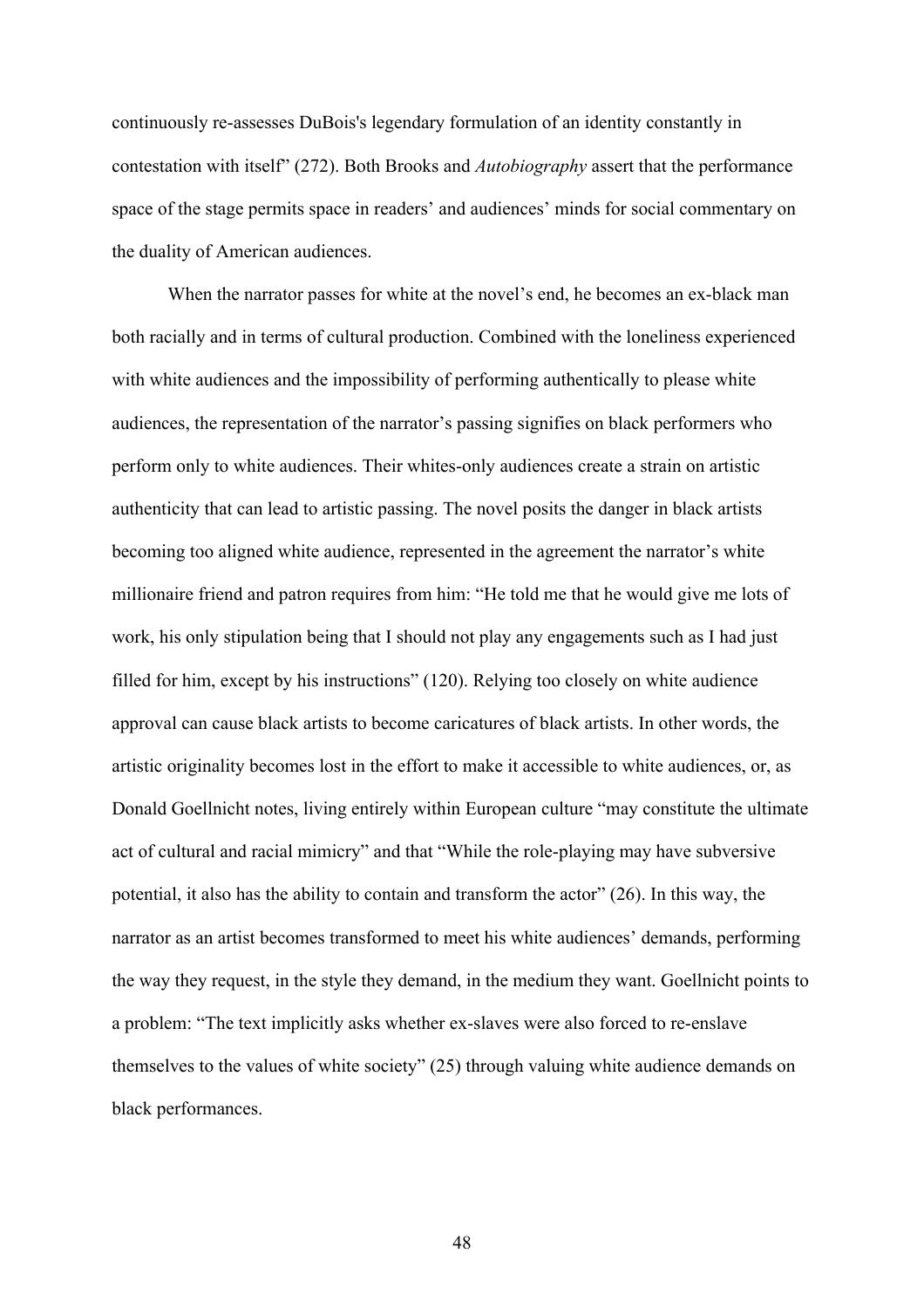The narrator describes the white audience's reaction: "In leaving, the guests were enthusiastic in telling the host that he had furnished them *the most unusual entertainment they had ever enjoyed*. When they had gone, my millionaire friend...said to me with a smile: 'Well, I have given them something *they've never had before'*" (120, emphasis added). The white people's statement about the "unusual entertainment" and the patron's claim that "they'd never seen before" emphasizes the originality of the narrator's artistic production. Furthermore, the statements show the white audience's desire with and preoccupation finding "unusual entertainments" that they have never previously experienced. This desire for something new fits Mijuskovic definition of "extroflecting," which is the mind "anxiously trying to keep itself occupied with various forms of diversion...lest it should be driven back into a confrontation with the nothingness that haunts each individual human psyche" (20). The white characters' search for something new attempts to fill the haunting of boredom. But this boredom (including the patron) differs than the loneliness the narrator comments feeling at *Faust*. In this scene white audience cannot understand the creation of art, not because of loneliness of isolation but of the haunting of nothingness—of never having been cultural creators. Johnson himself wrote that, "The truth is, the pure white race has not originated a single one of the great, fundamental intellectual achievements which has raised man in the scale of civilization" (Andrews 619). Separation and isolation from identification as American caused the narrator's loneliness. The white characters (by virtue of being white) feel not un-American, but instead experience the lack of truly experiencing art and therefore having to face inward, turning and acknowledging feeling nothingness. This serves as the mirror or inverted image of the loneliness the narrator feels at the opera *Faust.*

The novel also critiques the locations where white audiences experience African American art. The narrator performs for the patron's friends at a dinner party hosted by the patron rather than performing for white audiences in a club or another public space. The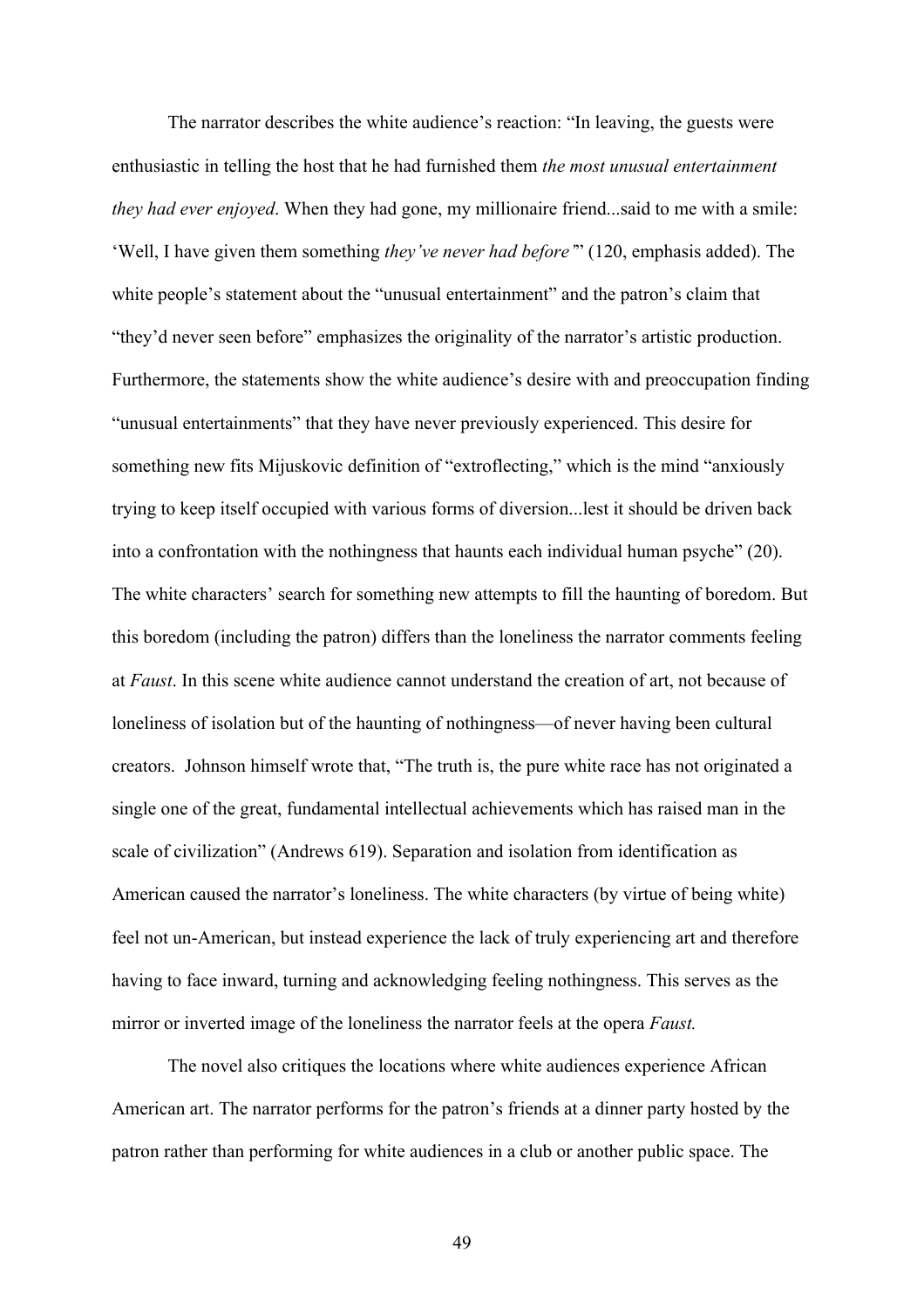scene highlights the juxtaposition between the narrator's performance to the white audience, located in the safety of the white patron's apartment, with the authentic black performers and a black audience, located within a Southern black community and the Club. Siobhan Somerville argues that the narrator (and through him the black artist) becomes a modern symbolic slave to white desires in his performances for the white patron. The narrator describes the white audience as "expecting to find happiness in novelty, each day restlessly exploring and exhausting every resource of this great city that might possibly furnish a new sensation or awaken a fresh emotion, and who were always grateful to anyone who aided them in their quest" (*AECM*, 1960 119). As soon as the narrator switches from classical music and begins playing ragtime "the conversation suddenly stopped. It was a pleasure to me to watch the expression of astonishment and delight that grew on the faces of everybody" (*AECM*, 1960 119). When the narrator plays a version of Mendelssohn's Wedding March, it "raised everybody's spirits to the highest point of gaiety, and the whole company involuntarily and unconsciously did an impromptu cake-walk" (120) thereby combining two art forms that the novel previously claims (and demonstrates) as black artistic creations. The white audience not only shows appreciation for the art, but appropriates it through their connection of rag-time music to the cake-walk and enacting the dance. Addtionally, the white audience is comfortable recreating African American culture (the cake-walk) within the safety of an all-white audience. The scene also critiques acceptance of black persons within white spaces. The patron welcomes the narrator because of his identity as a performer. However, he is welcome only as a solitary figure, apart from a black community.

The narrator's blackness limits the spaces in and audiences to whom he is permitted to perform, but, at the same time, his performance gains him entry that would otherwise be denied to him as a black man via his ability to perform African American art. The narrator, after a time touring Europe, comments on the opportunities and tells readers that "By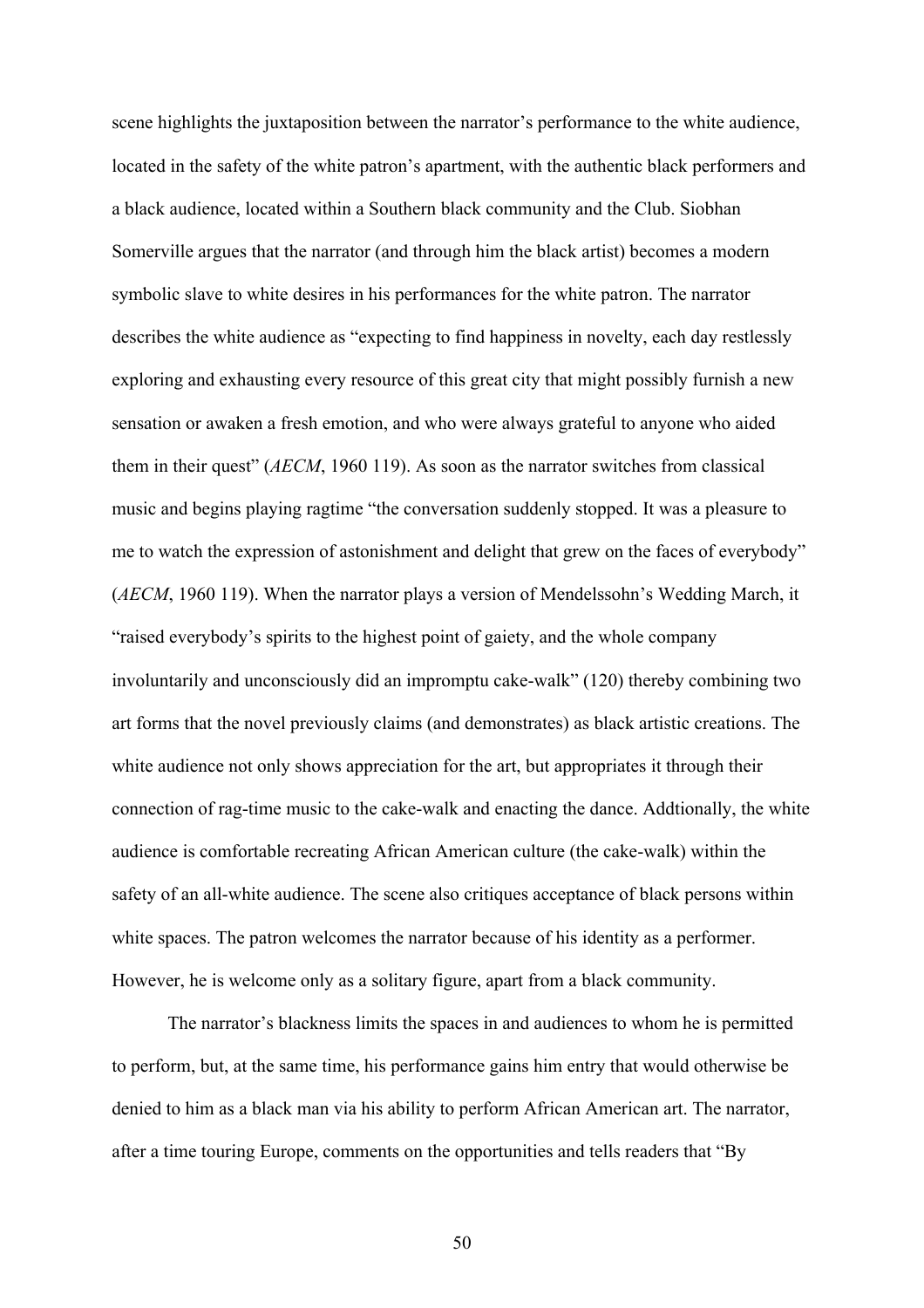mastering rag-time I gained several things…I secured a wedge which has opened to me more doors and made me a welcome guest than my playing of Beethoven and Chopin could ever have done" (*AECM*, 1960 115). As a black man performing European music, the narrator would have been in competition with white performers, and measured against classical artistic standards. Instead the narrator performs black artistic productions separate from European tradition. This grants him greater opportunities and "opened more doors." But the doors opened are ones playing for white audiences. Goellnicht explains that the narrator "becomes absorbed into the role of white musician, exploiting black music can be seen by the fact that he later seeks to earn a handsome profit from recording black music in the South, the very thievery he had been critical of white musicians for" (27). The only commercial success for black art in the novel is through white audiences, both performed to and approved by. When the narrator decides to return to the United States to work for racial uplift and record Southern black music, his white patron cannot understand his motivation. The patron finds no value in returning to the U.S. for the narrator because there is no monetary value. Barnhart writes that, "When the patron speaks, he speaks the language of capital; art is attached only to those who can appreciate and pay for its value. The possibility of art functioning as an expression of national or racial ideals is as meaningless to him as the narrator's plan to 'make a Negro' out of himself" (555). Sundquist explains, however, that both the patron and the narrator support the language of capital—that recording the music to disseminate to a wide audience is in the best interest of the art. The novel and Johnson demonstrate an anxiety about "the decay of African-American expressive forms at the hands of those, like himself, who had transfigured them into commercial success" (Sundquist 19). The scene serves as a warning to both audiences and performers: limiting black art to white audience approval may gain monetary and commercial success, but the art can become transformed to meet only white audience expectations.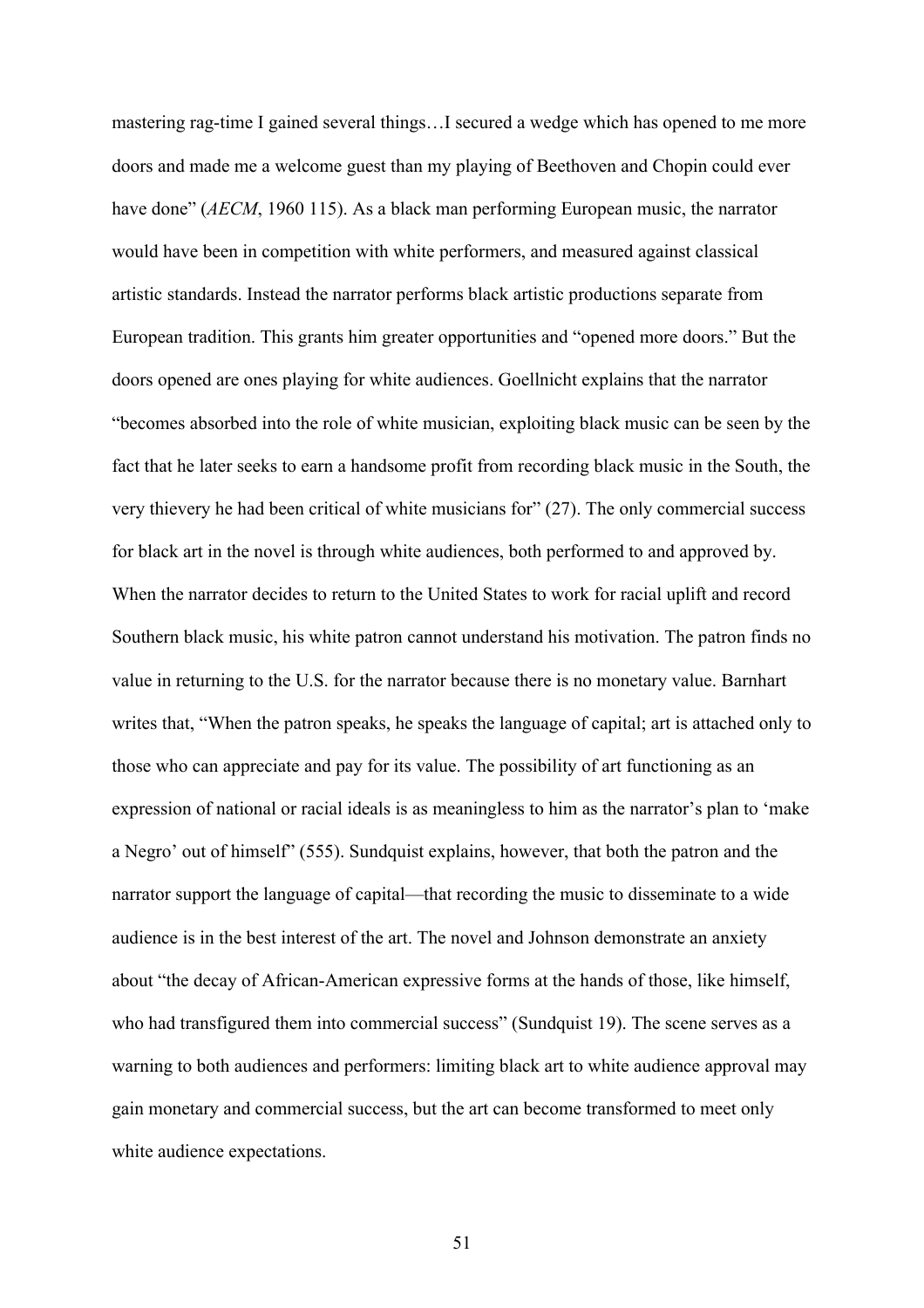#### LIMITATIONS TO DUPLICATION & REPLICATION

In the novel's closing lines, the unnamed narrator reflects to the reader on his decision to pass as white and to relinquish recording Southern black music, explaining, "I sometimes open a little box in which I still keep my fast yellowing manuscripts, the only tangible remnants of a vanished dream, a dead ambition, a sacrificed talent, I cannot repress the thought, that, after all, I have chosen the lesser part, that I have sold my birthright for a mess of pottage" (*AECM*, 1960 211). The narrator fails to capture the true value of black music and, by attempting to record it, he also gives it form and shape thereby turning it into standardized music. The novel displays the loss that occurs when that music is appropriated and turned into mainstream music by standardizing and forcing it onto written sheet music. Barnhart claims that the narrator cannot record the "truth" of the music much like Johnson writes in *Book of American Negro Poetry*. Barnhart explains that, "What the narrator puts into his notebooks are just those aspects of music ('themes and melodies') that fit into the notation and conceptual scheme of western classical music, while left out are all the elements that contribute to the power and beauty of performances such as Singing Johnson's..." (558- 559). The standardized musical scale of European art does not reflect the free-spirited, calland-response form of Singing Johnson and the improvisation of the ragtime pianist. The narrator's decision to give up recording African American music occurs when he witnesses a lynching. He describes his own reaction to seeing the victim as, "I was fixed to the spot where I stood, powerless to take my eyes from what I did not want to see" (*AECM*, 1960 187). The narrator explains that this is the moment he chose to forsake his black racial identity. As the narrator writes it is his "Shame that I belonged to a race that could be so dealt with; and shame for my country..." (187-188) and that, in the end, "I finally made up my mind that I would neither disclaim the black race nor claim the white race;…that it was not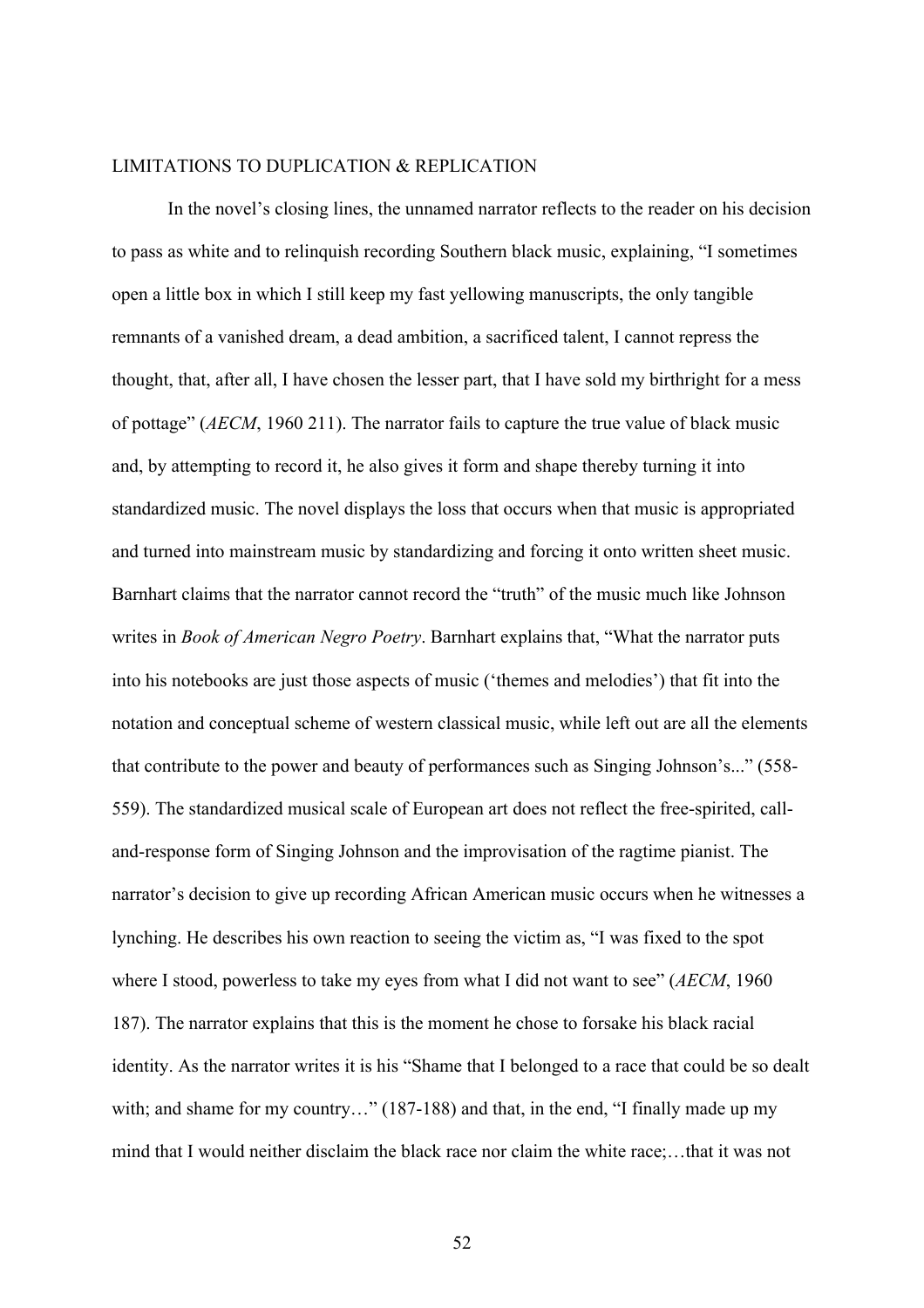necessary for me to go about with a label of inferiority pasted across my forehead" (*AECM*  1960 190). His inability to define a workable role as artist who represents both African American and American is, as Johnson wrote in "Preface," due to the fact that, "No other group encompasses in its actual history and experiences in this country so wide and varied an emotional sweep as the Negro" (Andrews 741). If recording African American music into a reproducible or replicable form "strangles" its creativity and originality, then the art becomes accessible only in its live state, in the presence of the creator and black artist. If the art is not transferable and cannot be recorded to be reproduced, then the art cannot cross racial lines.

When the unnamed narrator passes for white, Johnson's novel does something different from other passing novels. M. Giulla Fabi argues that the unnamed narrator "presents passing for white as the result, rather than the *cause*, of cultural alienation and divided racial loyalties," (374, emphasis original) as though the inability to successfully translate African American art into a reproducible American product results in him leaving the cultural struggle. Cristina Ruotolo claims the ending demonstrates that, "Standing in the way of a truly cross-cultural musical expression, Johnson implies, are obstacles not only of racism but also of an American 'culture industry' that reifies racial difference as it depends on the repeatability, marketability, and novelty of its products, separates performer and audience into commodity and consumer, and erases the social history of musical styles and forms" (268). The narrator himself reflects at the novel's end that, "It is difficult for me to analyze my feelings concerning my present position in the world. Sometimes it seems to me that I have never really been a Negro, that I have been only a privileged spectator of their inner life; at other times I feel that I have been a coward, a deserter, and I am possessed by a strange longing for my mother's people" (*AECM*, 1960 210). Both the narrator and African American art are unable to fit into a form and structure of America not designed by it. Themes related to blackness and black experience are impossible in an American cultural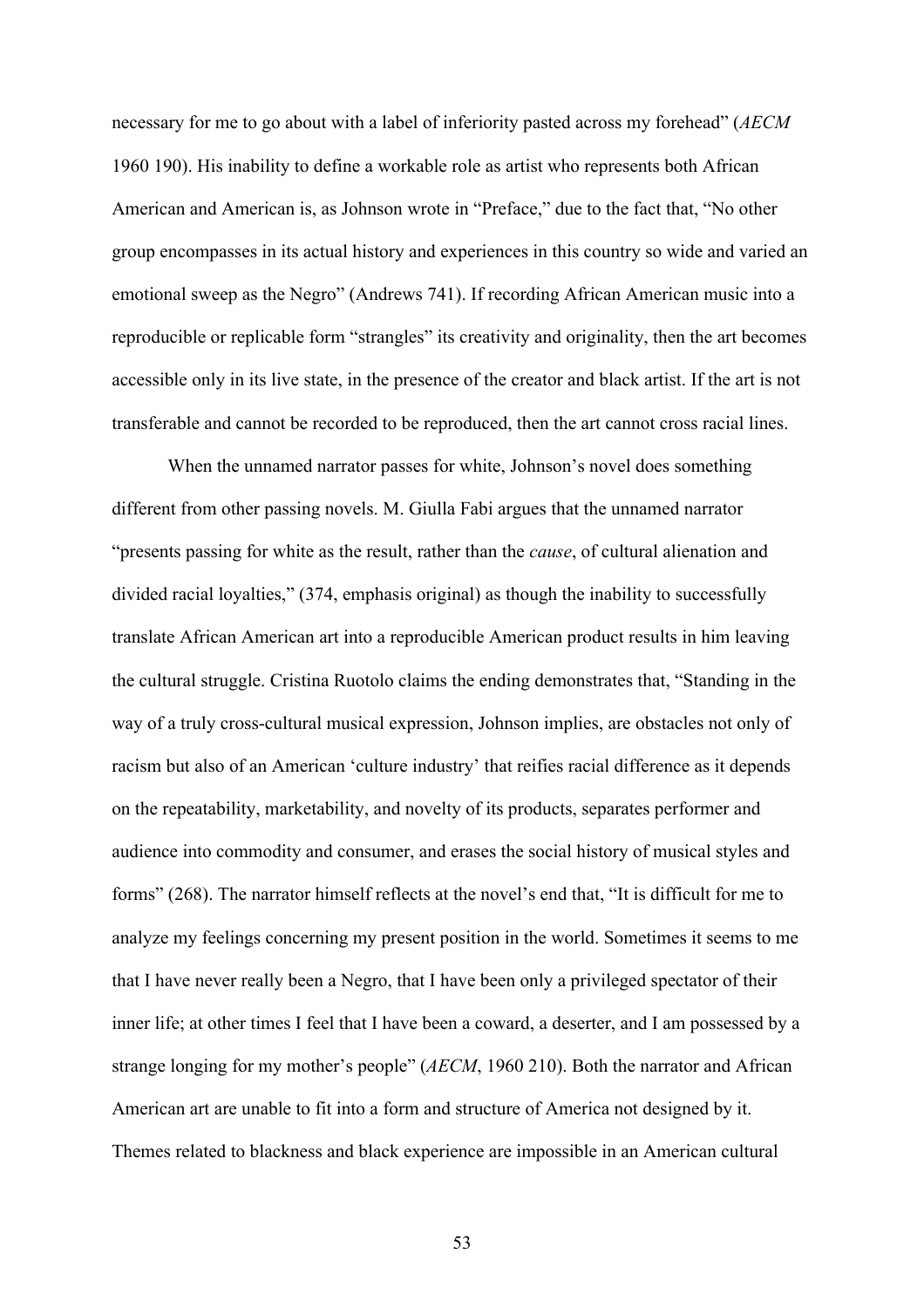space not constructed to include the African American art and artist. In "Steps toward the Negro Theatre," Locke writes specifically about African American theatre, but his sentiments cover the breadth of African American art: "Our art in this field must not only be rescued from the chance opportunity and the haphazard growth of native talent, the stock must be cultivated beyond the demands and standards of the market-place, or must be safe somewhere from the exploitation and ruthlessness of the commercial" (93). Locke warns of the potential for negative influences on African American art from both "the market-place" (white audiences) and "the commercial." *Autobiography of an Ex-colored Man* demonstrates Johnson's proclamations for African American art: that it has the ability to destroy racial prejudice and also that African American art is both original and distinctly American. The novel also introduces warnings concerning cultural appropriation, the inability of art to cross racial lines, the racial divides of audiences and the inability of African American art to fit into European cultural molds. In the end Johnson's 1912 novel predicts the very concerns that would arise in the historical New Negro Renaissance artistic landscape.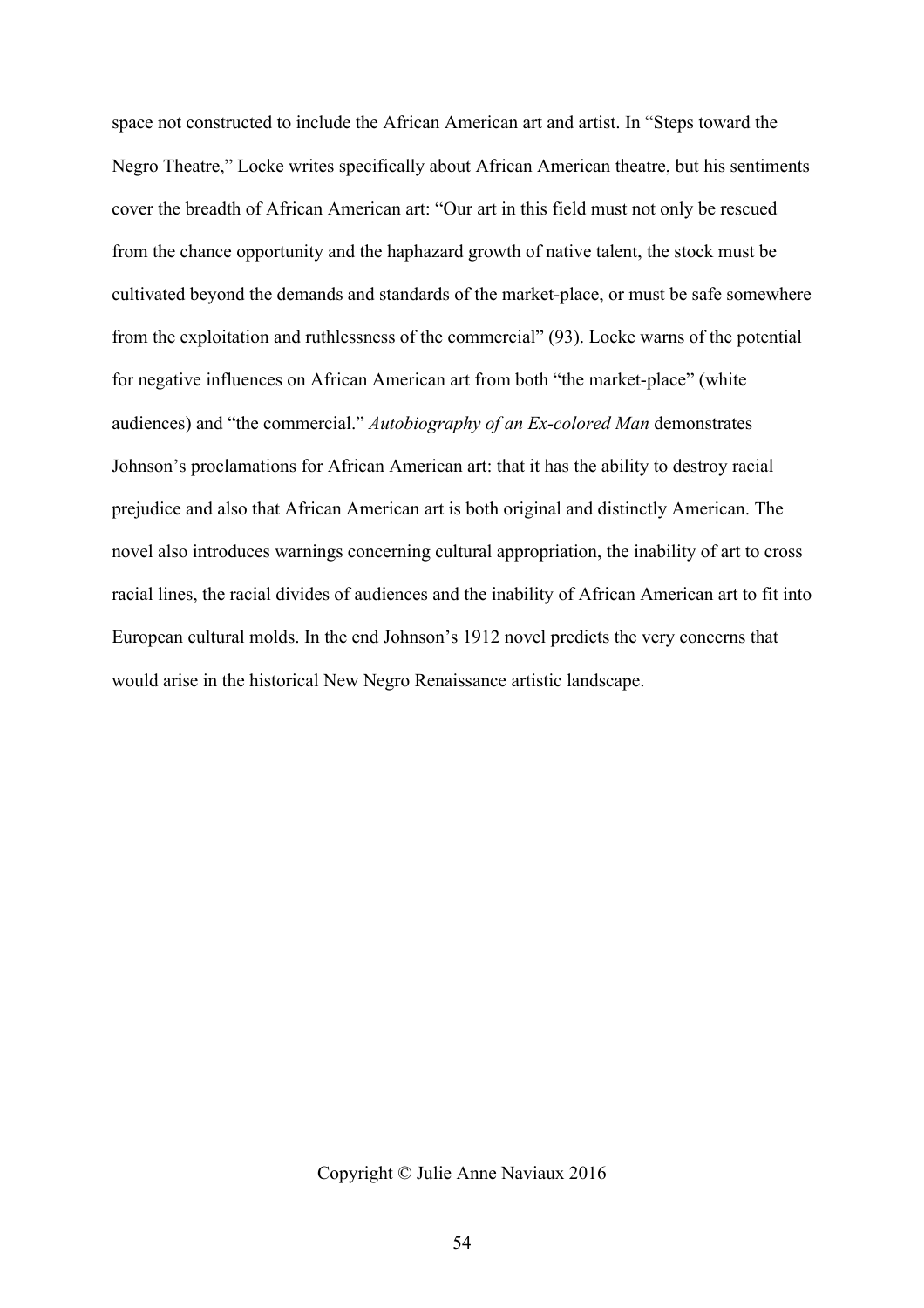### **CHAPTER THREE: MASKING PROPAGANDA AS ART IN** *THERE IS CONFUSION*

"Night after night, when the performance was over, she appeared, splendid, glowing, symbolic before those huge dark masses in some uptown hall...She was indeed for them 'Miss America'" -Jessie Fauset, *There is Confusion*

"Thus all Art is propaganda and ever must be, desipte the wailing of the purists. I stand in utter shamelessness and say that whatever art I have for writing has been used always for propaganda for gaining the right of black folk to love and enjoy. I do not care a damn for any art that is not used for propaganda." -W.E.B. DuBois, "Criteria for Negro Art"

When Jessie Fauset's protagonist Joanna Marshall dances for the District Line Theater in Fauset's 1924 novel *There is Confusion*, Joanna is allowed to perform the colored and Indian America roles in the theater's "Dance of Nations," but not the white America role. Her sister, Sylvia, who assists Joanna as she prepares for the performance, devises a scheme for Joanna to also perform as white America. Sylvia suggests having Joanna where a mask so that "[Joanna] could then be made as typically American as anyone could wish and no one need know the difference" (232). The mask is important here since it's only by concealing her blackness that Joanna can be considered "typically American." Sylvia's stage note recalls Paul Laurence Dunbar's famous poem about African American performativity "We Wear the Mask" (1896). Dunbar published "We Wear the Mask" the same year the Supreme Court's ruling legalized segregation via *Plessy v Ferguson*. The poem, then, presents how such a legal decision becomes internalized and performed by those most vulnerable to it. Just as the Supreme Court ruled "separate but equal," Dunbar illustrates the separation between the "we" and "the world" in his poem, demonstrating the application of a separation of his "we" of black people and "the world" of the courts (read: white people). As Dunbar's poem shows, the Court's "separation" of race is baseless in biology and is more of a performance or social interactive by making race, understood performatively, as the way to separate and thereby categorize Americans. Fauset's novel echoes this performative separation of white and black.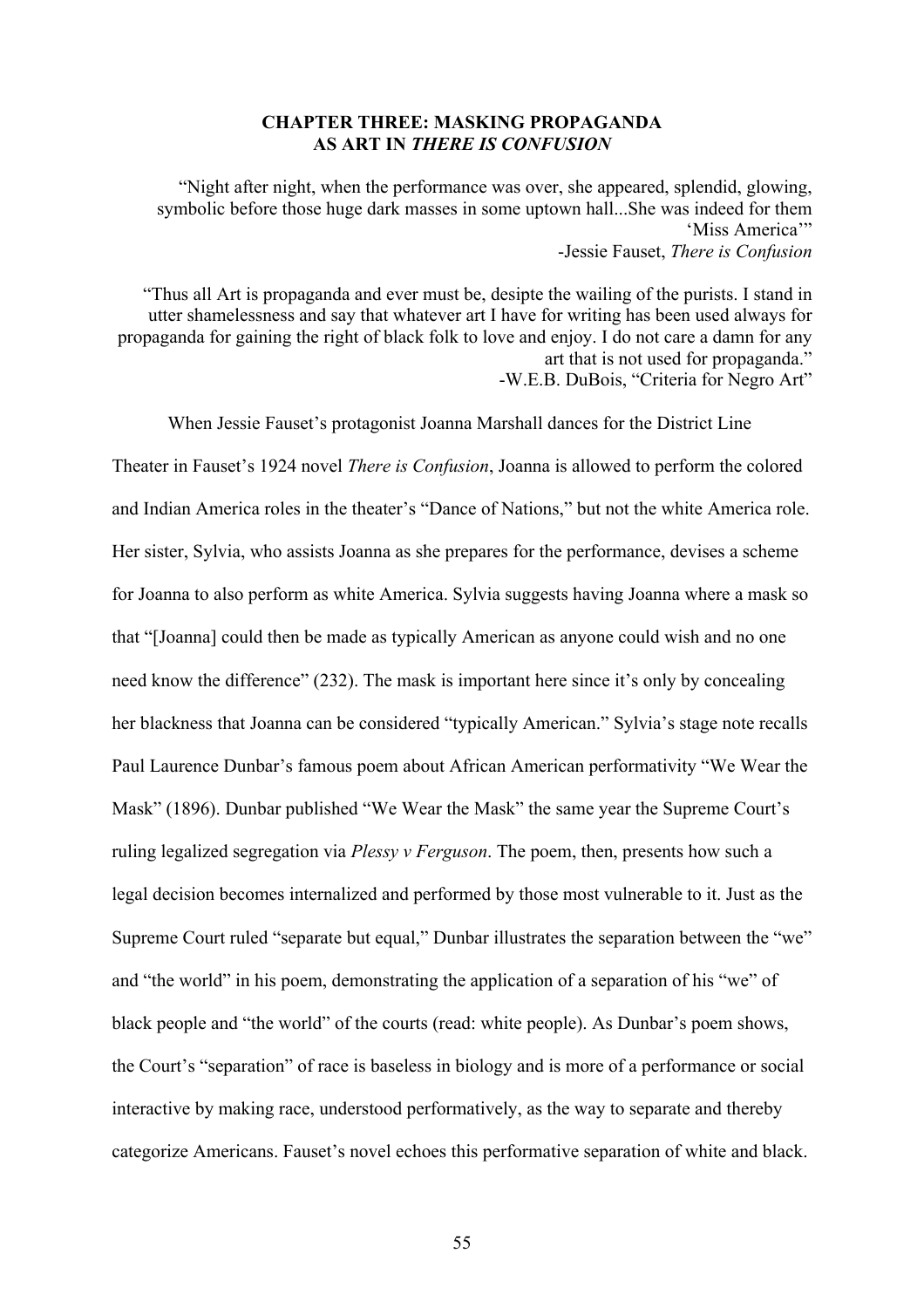Rereading Dunbar's masking also addresses performing whiteness during Jim Crow. Using the voice of a collective "we," Dunbar explains that black people don different masks of performance in everyday life as a way of concealing their true personas from "the world" of white people. In this way Joanna represents the masked "we" against "the world" of her audience. Perhaps unwittingly then, Sylvia participates in the requirement of masking, both as a necessity for Joanna to perform for the white audience and as a problem that Joanna must mask her blackness. Fauset performs Dunbar's poem on stage via the tension with Joanna's masking. In response Joanna's performance as a masked white "America" meets with wild success: "On the first night on which the new 'America' was introduced, an inveterate theater-goer in the first row of the orchestra insisted on encoring her. Joanna returned, bowed and bowed, was encored" (232); however, when the audience demands for her to take off the mask during their ovation, the reader wonders: What are the risks for Joanna as a black American woman? Why should black Americans be required to wear the masks in order to be considered "typically American"? And what are the racial risks for the audience, understood as white? Will the audience cheer and accept the now unmasked black dancer?

The narrative answers: "There was a moment's silence, a moment's tenseness." Then Joanna smiles and speaks the lines: "I hardly need to tell you that there is no one in the audience more American that I am. My great-grandfather fought in the Revolution, my uncle fought in the Civil War and my brother is 'over there' now." And immediately following Joanna's lines the narrator writes, "Perhaps it would not have succeeded anywhere else but in New York, and perhaps not even there but in Greenwich Village." The audience accepts Joanna's unmasking and "took up the applause again and Joanna was a star" (232). Not as a masked star but as a black star who could perform America unmasked. What is deeply ironic and what makes this unbelievable is that the same audience, which comprises the public that requires Joanna to wear the mask not only on stage but in segregated race relations off stage,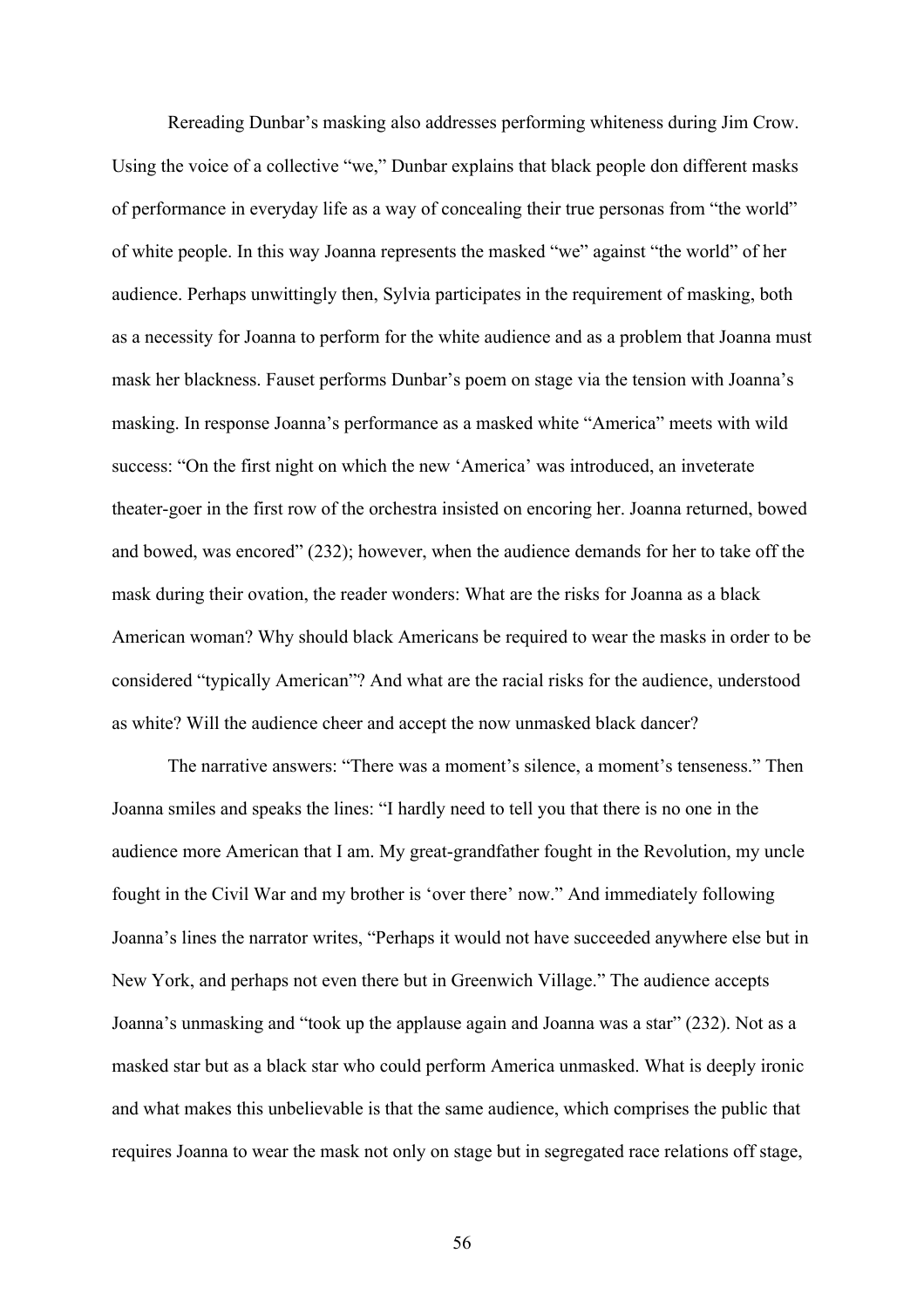requires that she now remove it—after she's danced so beautifully in the white mask. Fauset's narrative is far too hopeful in this regard as real life African American performers (such as Bert Williams, Aida Overton Walker, and Josephine Baker) were consistently subject to segregation. But even more is that the performance of race, in connection with Dunbar's poem, is heightened by—not quelled by—everyday racial performance. So when Fauset's narrator states that Joanna's unmasking and successful reception of the audience could only occur in a Northern cosmopolitan city, this is a vision of hope not a fact.

In understanding the connection of Joanna's literal stage performance with the performance of race, I work with Erving Goffman's definition of performance that "all the activity of a given participant on a given occasion which serves to influence in any way any of the other participants" (8). Goffman further explains that a performer requests that the audience "believe that the character they see actually possesses the attributes he appears to possess, that the task he performs will have the consequences that are implicitly claimed for it, and that, in general, matters are what they appear to be" (10). Using Goffman's definition Joanna dances successfully as America because the audience accepts her depiction—she *is* the America that she appears to be. Manthai Diawara defines racial performance as recording "the way in which black people, through a communicative action, engender themselves within the American experience" and that "black agency" involves "the redefinition of the tools of Americanness" (209). Joanna's performance includes both her dance and also her presentation of her bodily self. In this instance the "performance" includes both a description of the actions as well as the "interaction" with the audience. Through her successful performance Joanna redefines "Americanness"—and American culture—to include black people and African American art.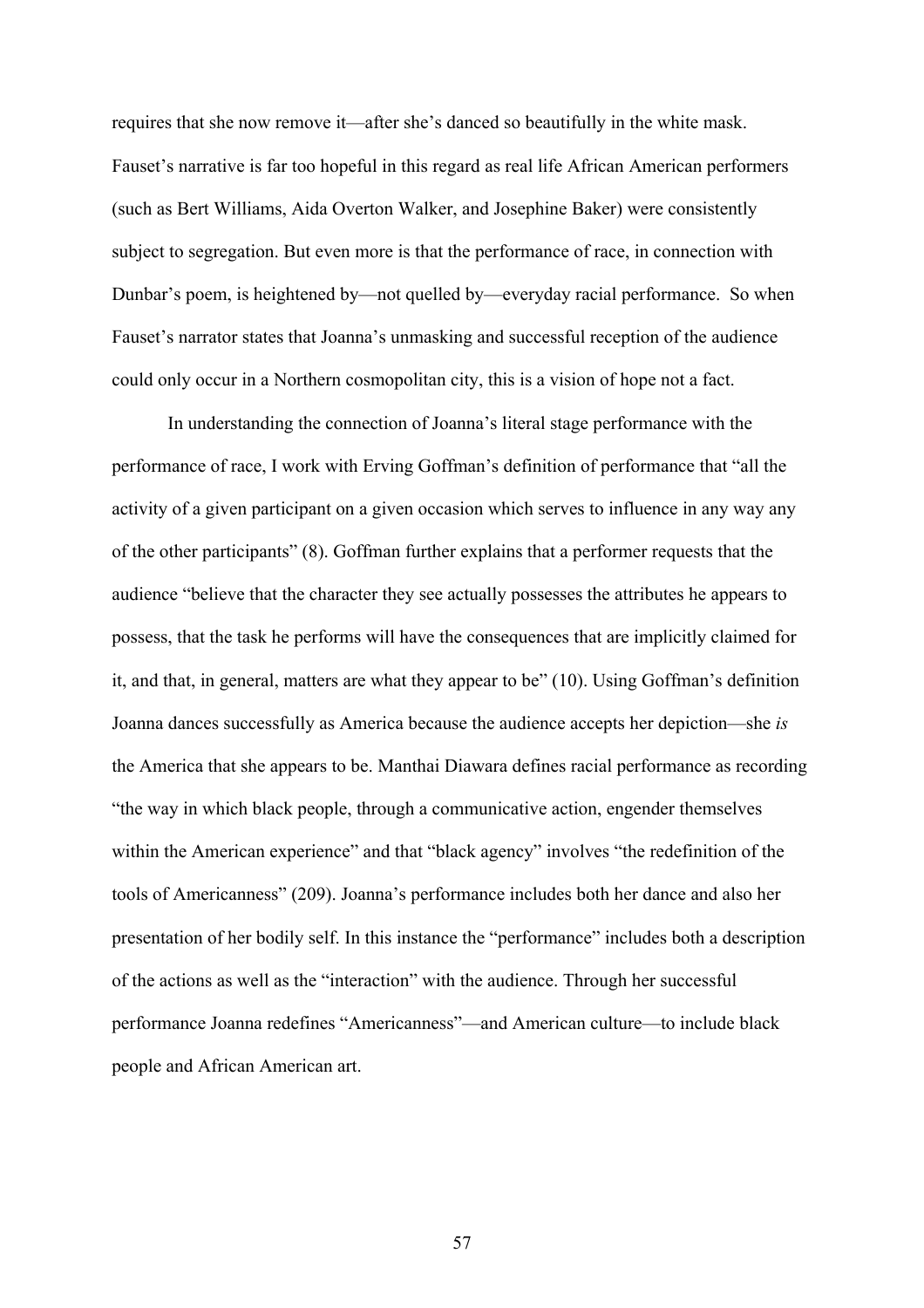#### JOANNA'S AUDIENCE RESPONSE AND PERFORMANCE POSSIBILITIES

Essential to understanding the importance of Joanna's successful performance in the dance scene is James Weldon Johnson's argument in his "Preface" to *The Book of American Negro Poetry* (1922). Johnson claims that:

A startling truth is that America would not be precisely the America it is except for the silent power the Negro has exerted upon it, both positive and negative…the Negro has already proved the possession of these powers by being the creator of the only things artistic that have yet sprung from American soil and been universally acknowledged as distinctive American products. ("Preface")

In this instance Joanna reflects Johnson's major point that the Negro is "the creator of the only things artistic that have yet sprung from American soil and been universally acknowledged as distinctive American products." Caroline Joan Picart's work on copyright in dance demonstrates the significance of Johnson's claim and the novel's scene when she explains that "'whiteness' is really about having property (both tangible and intangible)" as well as "being privileged enough to be considered an 'artist' (i.e., one having the 'genius' necessary to create something 'original' as opposed to something merely 'derivative')" (5). In contrast to privileges of whiteness, Brit Rusert analyzes black performers on Antebellum stages and explains that when black performers (which she defines as "musicians, dancers, lecturers, and other performers") entered the stage, "they occupied a space that was routinely used to visually assess the physiological capabilities and limits of blackness" via "both 'legitimate' performances of race science and various nonscientific dissections of black character and anatomy in popular entertainments, particularly on the minstrel stage" (295). Joanna's dance as America in front of a white audience claims privilege to the title of "artist" as well as laying claim to the property that is original art. What "succeeds," to use Fauset's word, in this scene is not simply a black dancer performing in front of a white audience, but a black dancer representing white "America" in a performance titled the "Dance of Nations" where the black dancer becomes the representative figure for all of America, not just the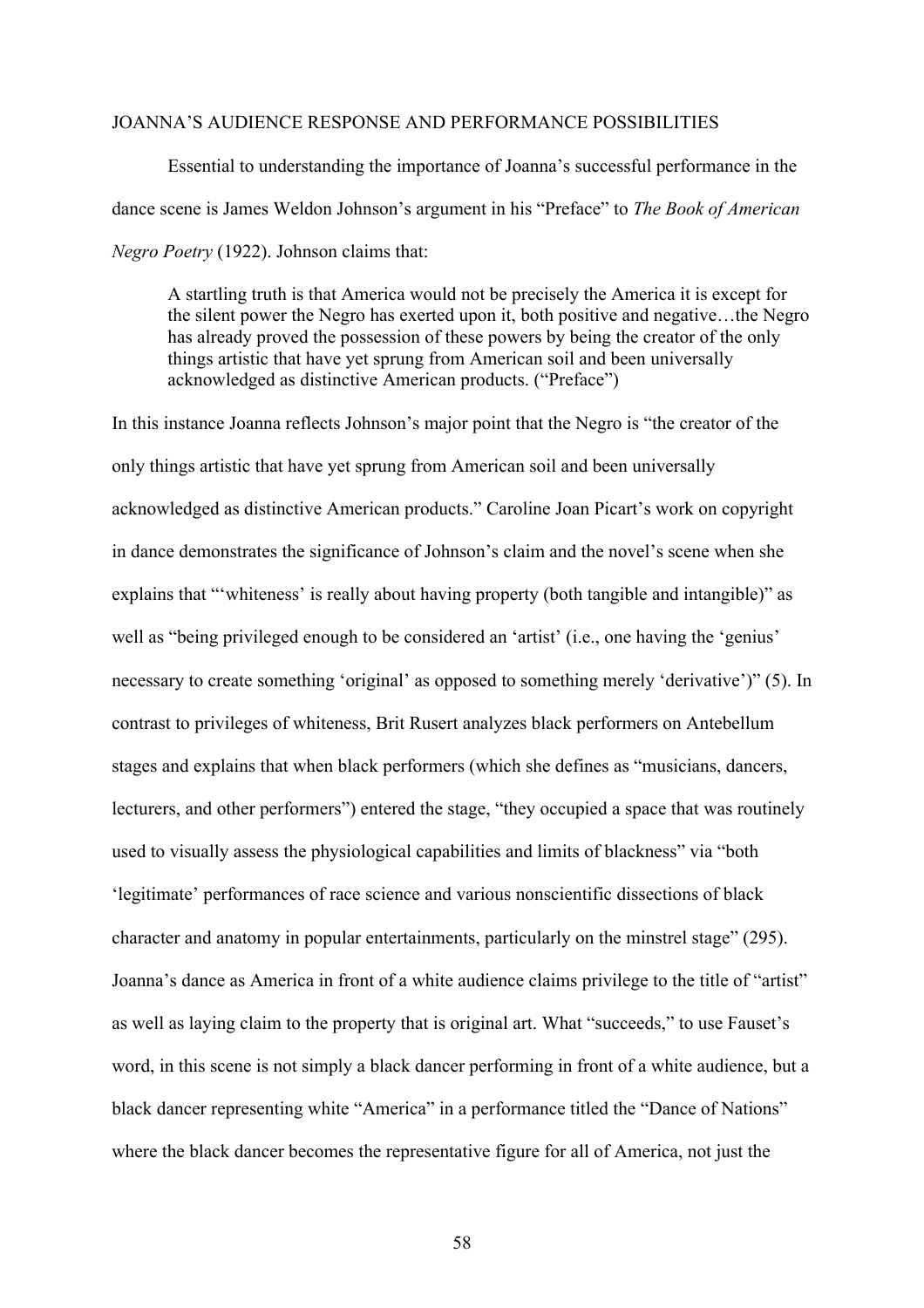colored and Indian "version" of the role. In her unmasking she shows to her audience that a black woman could have the intangible property of successfully demonstrating "America" and she also fulfills the audience expectations for that role. Joanna's dance, as a representation of African American art, enacts Johnson's argument that African American art is *the* American art. As a black woman masked to play the role America, Joanna becomes African American art masked (and then unmasked) as American art.

Joanna's performance requires spectators because, without spectators or an audience, the dance is not a performance. Only the audience's presence and reaction to the dance can determine if Joanna successfully embodies the American role. However, Joanna's performance and success with her audience is not without problems. As the novel acknowledges, anywhere else the removal of separation between Joanna as a masked black dancer and the artist representing white "America" could not have succeeded or been accepted by the audience when she removes the mask. Joanna's speech following her unmasking is very important in relation to Johnson's argument about "Negroes" creating the only things artistic. When she unmasks for the audience, she becomes visually black to her white audience. Joanna's claim that "there is no one in the audience more American than I am" (232) allows her to show her American-ness, not just her visual blackness, after unmasking. Eva Federmayer's close reading of Joanna's iteration of her family's history argues that Joanna must "*relegitimate* herself by black patrilineal patriotism." She does this after "Realizing that she can no longer present herself as a black woman on account of her skin color," and therefore "makes her male kin represent her in conformity with the prevailing spirit of war-time patriotism in America" (98, emphasis original). Although she successfully performs America when masked, Joanna's unmasking requires her to lay claim to American identity through her ancestry. On her own as a black woman, Joanna does not have legitimate claim to the title of America in front of her white audience. Goffman's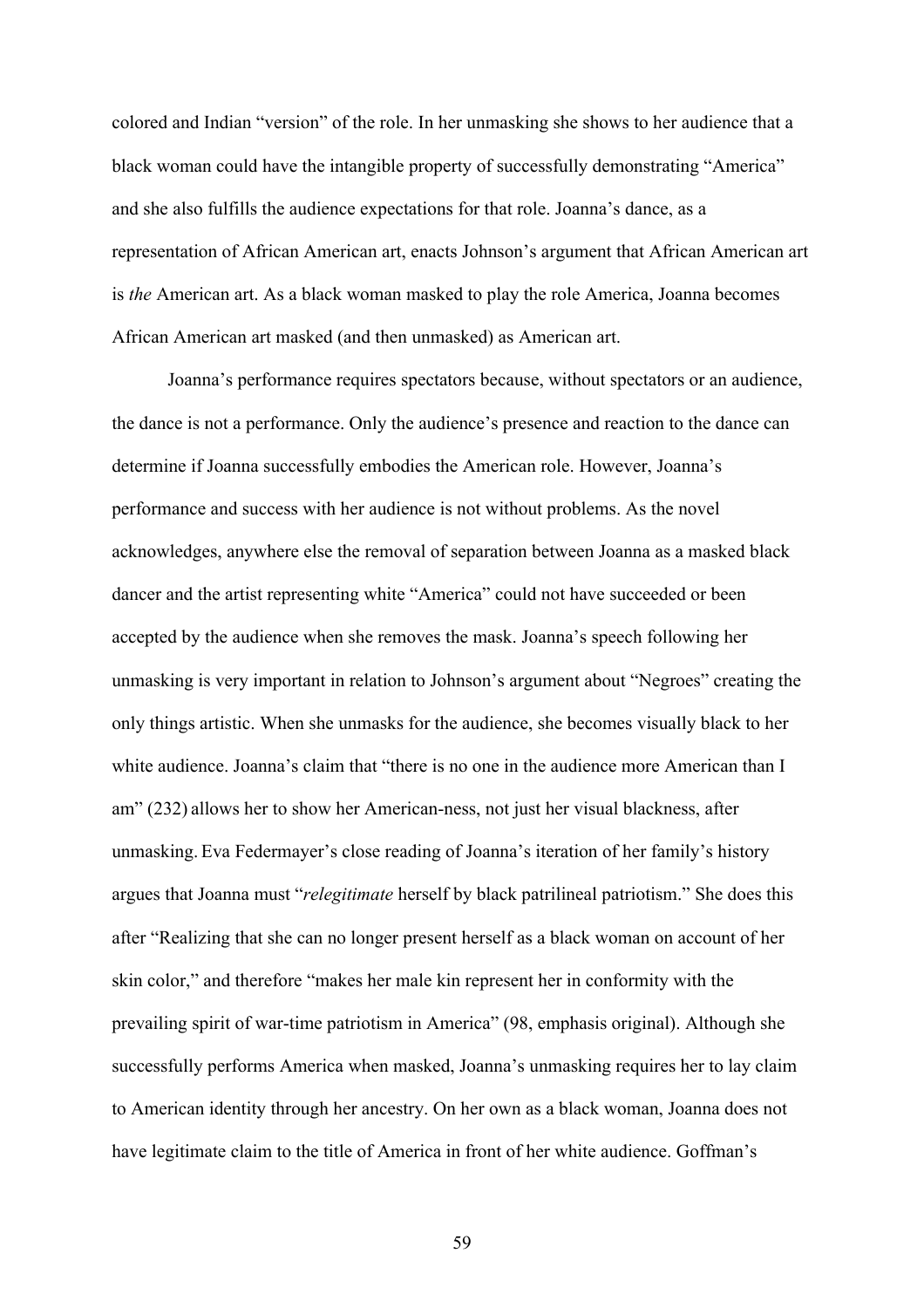analysis of a performance explains why Joanna as a black artist would work to align herself with her white audience, explaining that "a performer often engenders in his audience the belief that he is related *to them* in a more ideal way than is always the case" (30). In other words, Joanna argues for the audience to see her primarily in likeness with them, as American, and secondarily as black and different from them.

It might seem as if Johnson's claim and Joanna's performance reconcile, but the audience's acknowledgement of this information can only occur via their acceptance of Joanna as a black woman and the artist of the America role. The applause following Joanna's unmasking does not occur until *after* she claims three generations of male family's involvement in the United States military. Instead, reading Joanna's dance during her presentation on stage as representative of African American art and culture, we are forced to recognize this as patriarchal and white nonetheless. This point is crucial for understanding the novel and its comment on a vision of race and gender in America. By erasing Joanna's visual race via the mask, the white audience (and the world) are able to appropriate Joanna's dance and African American art as their own art. Understanding Joanna as a presentation or illustration is not new. Leah Ahlin explains that the masking of Joanna "evokes the tradition of blackface-masking in minstrelsy" and also "the whole existence of the black population in American" (119). Jane Kuenz argues that the novel seeks to redefine both what it means to be black and what it means to be American (90), and argues that the stage scene of Joanna's masking and unmasking can be read as a reversal of a minstrel show. Joanna's white mask and the removal of it "questions the stability of whiteness as an invisible referent for American national identity at the same time as it positions African Americans at the center of it" (99). Because Kuenz reads the mask as white, her argument bases the mask as a representation of whiteness. Reading this masking not only in relation to minstrelsy but as a racial performance, the mask (that makes Joanna as "typically American as anyone could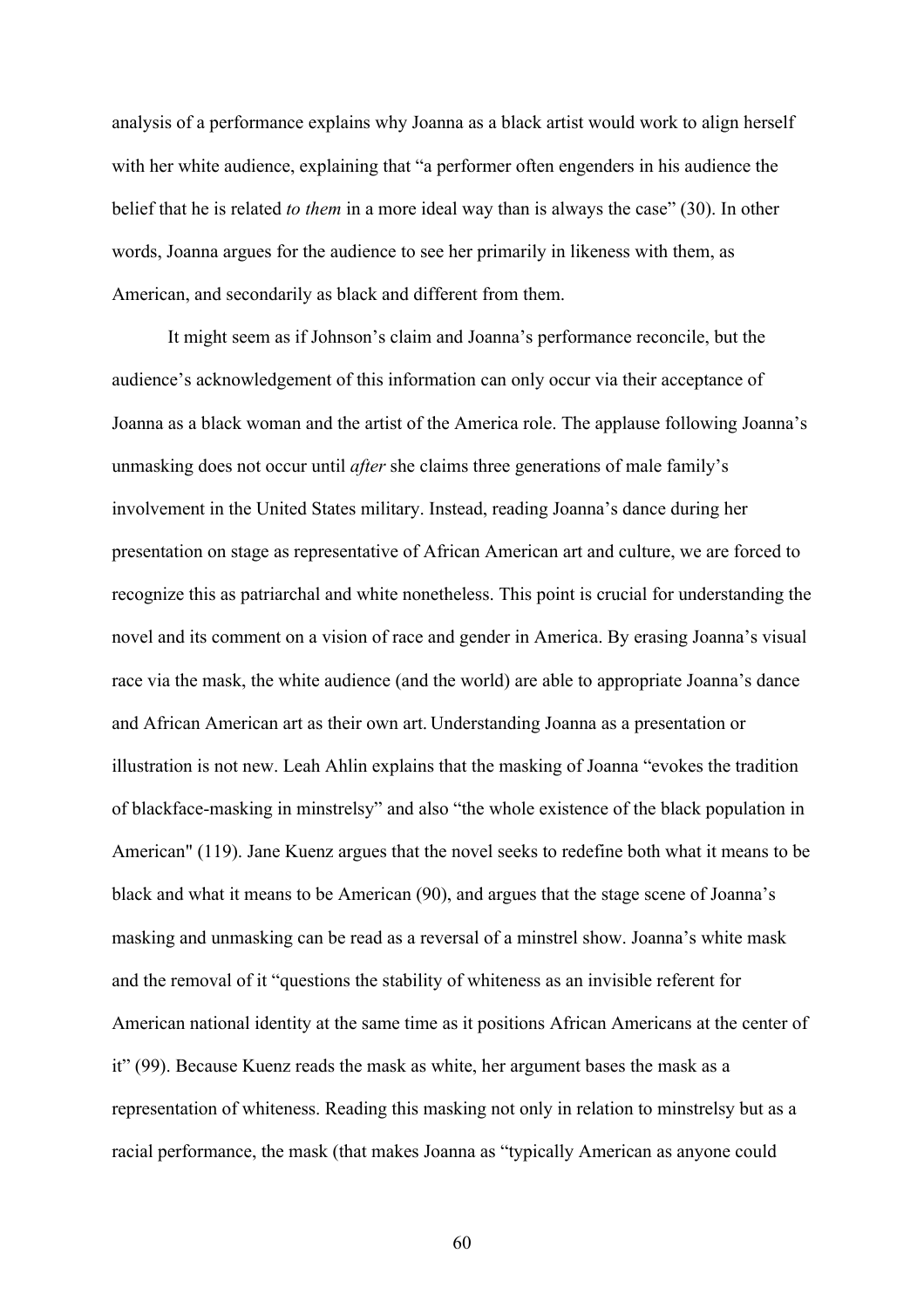wish") becomes representative of not explicitly white but explicitly American. This is an important distinction since Joanna never claims whiteness but does claim Americanness. And through her claim to an American identity after the removal of her mask, Joanna demonstrates that the "America" role is simultaneously both American and black. Ahlin addresses this concept through the lens of deconstructing white performance rather than from perspective of black performance. She explains that Joanna's appearance "indicates that whiteness is a mask, to be put on and performed in accordance with the audience's expectations. Thus, it is a construction similar to that of blackness" (120). Joanna's performance as "America" demonstrates not a substitution of black culture and art for Western (read "white) culture, as previous critics have argued, but America has already claimed black culture and art as American. Joanna's dance exposes this claim and the audience accepts the claim. The audience visually sees Joanna as black when she unmasks and accepts her as an artist and her dance as "successfully American" *after* her unmasking. Therefore, at least visually for the audience, Joanna is black upon her unmasking and and yet her art is still successfully American.

Arguing that the novel exemplifies Johnson's argument through performance may cause some consternation since Fauset was adamant against propaganda. However, as a student of W.E.B. DuBois and editor of his magazine, *The Crisis*, Fauset internalized many of DuBois' ideas, including his concept of art as propaganda. Joanna's stage performance functions an example of art as a political/cultural statement. In his "Criteria for Negro Art," published in the 1926 volume of *The Crisis*, DuBois asks readers if black people "want to be simply Americans" and if his audience is "satisfied with [America's] present goals." DuBois explains:

Thus all Art is propaganda and ever must be, desipte the wailing of the purists. I stand in utter shamelessness and say that whatever art I have for writing has been used always for propaganda for gaining the right of black folk to love and enjoy. I do not care a damn for any art that is not used for propaganda. ("Criteria")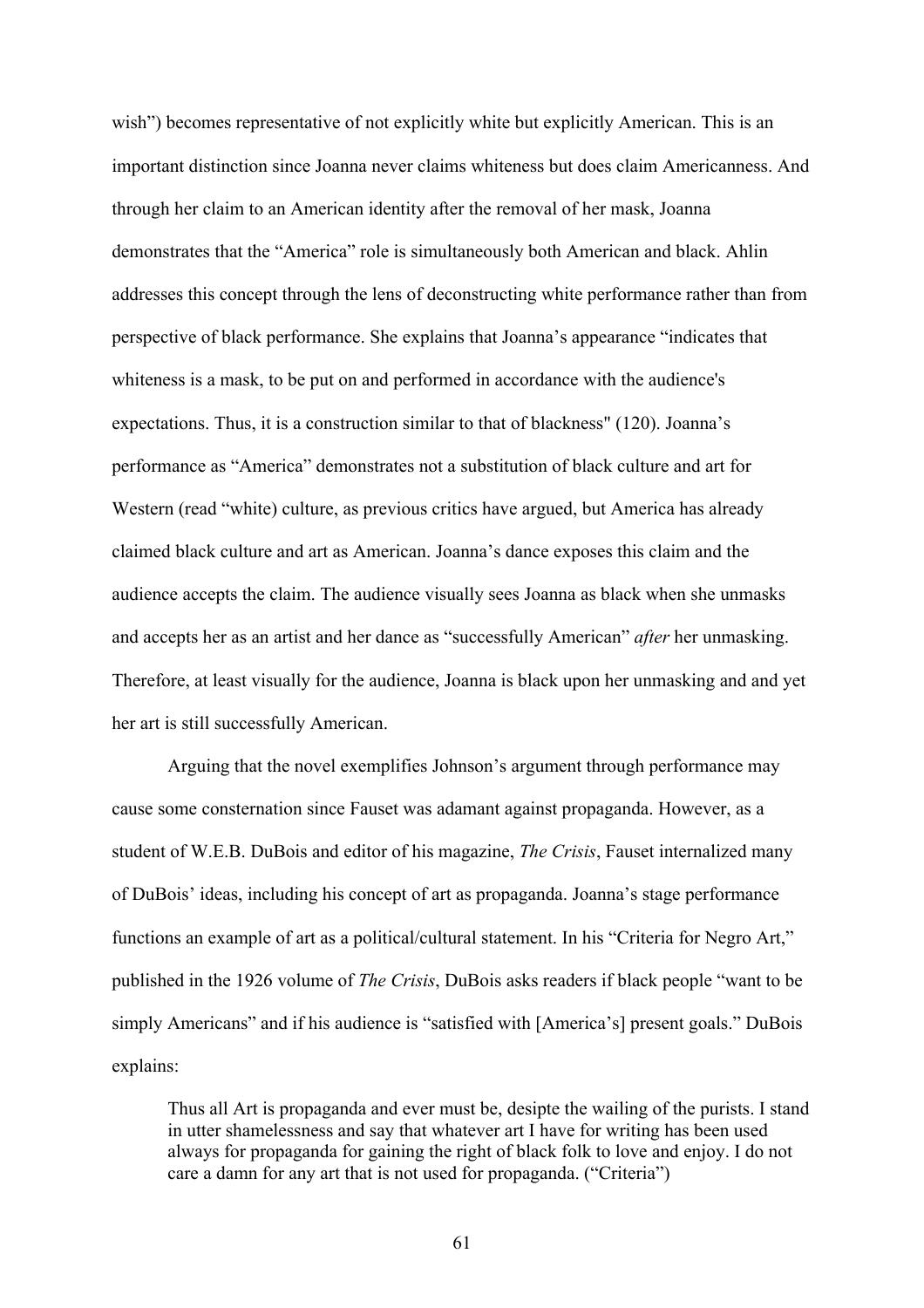DuBois' statement claims legitimacy for African American art, arguing that it is not only entertainment but also a means to social progress—and that, in fact, it *should* be constructed with social progress (or propaganda) in mind. Much of the Northern black leadership of the early twentieth-century were against popular entertainment because of its identification as a lower-art form and therefore lower-class amusement unworthy of middle-class and "respectable" attention. Eric King Watts analyzes contemporaneous black intelligentsia, noting that they "presented as white-like—as a class for which race does not matter" in order to combat "images of the 'exotic' folk (composed largely by white artists)" that were "projected as representations of 'real' blackness since folk lifestyles were deemed more 'natural' and free of social imposition." Working from this point of view, "racial *difference* signified racial *primitivism*, establishing stereotypes about black promiscuity and violence as 'universal truths'" (182). Watts also summarizes DuBois' stance on African American art in his analysis of DuBois' "Criteria of Negro Art" speech on June 29th at the Spingarn Medal Award Night, explaining that DuBois "constituted distinct norms of African American culture and expression, affiliating them with the moral capacity of America to reinvent the civic good" and argued that "black culture makes available alternative epistemologies to American social knowledge." However, Watts notes that DuBois critiqued certain practices in the African American art industry, "exposing them as impediments to genuine public deliberation necessary for the constitution of meaningful civic life." Watts credits DuBois for "inventing a race" that "authorized black speech and posited it as essential to the capacity for America to realize the universal (pure artistic) ideals of democracy" (187). It's important to note that the novel works against both white and black America's questioning of Joanna's motives. Her brother, Brian, tells her that "While you with your singing and dancing and your wildcat schemes of getting on the stage! Better stick to your own Janna, and build up colored art." Joanna responds, "Why I am..." with astonishment, "You don't think I want to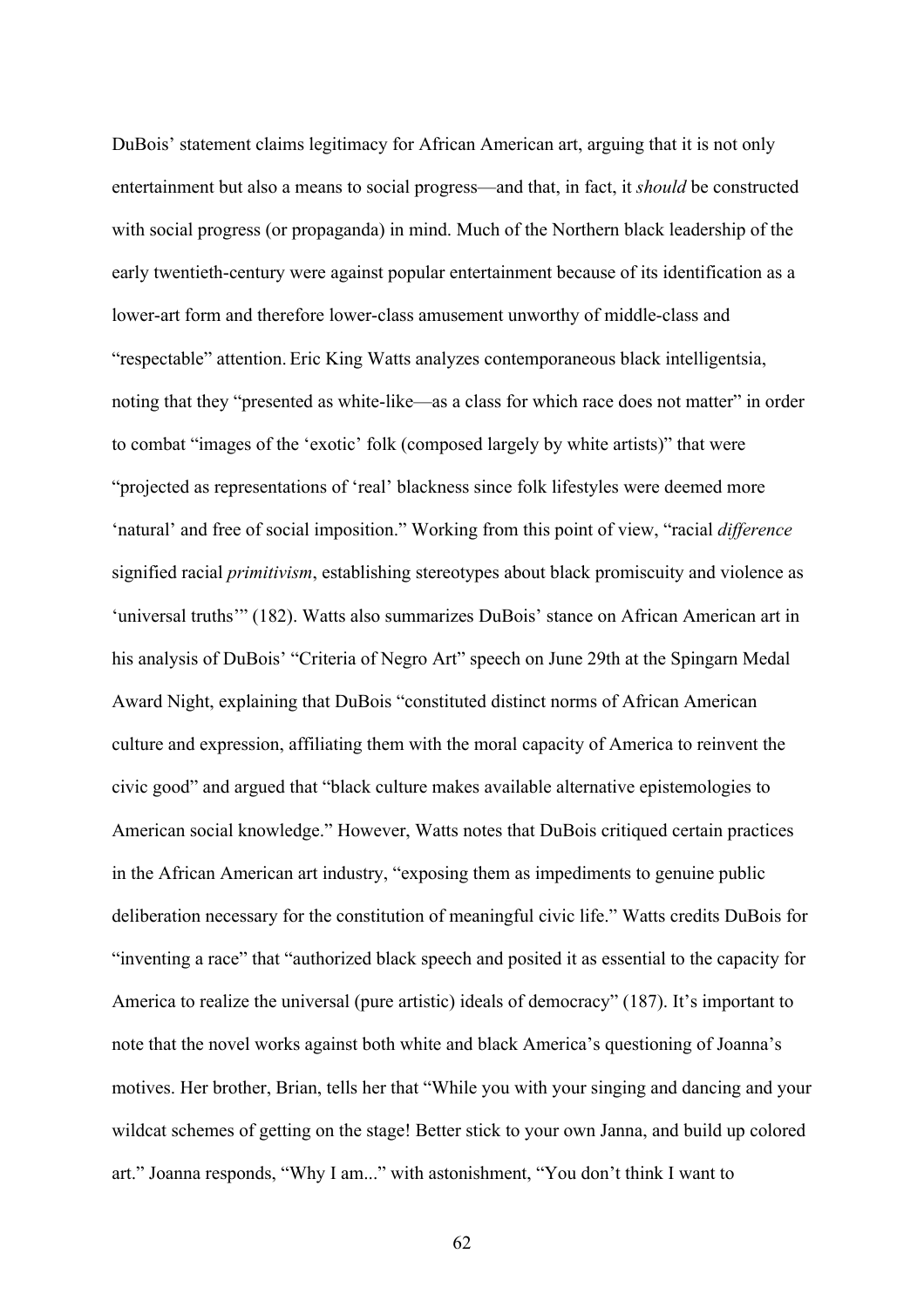forsake—*us.* Not at all. But I want to show *us* to the world. I am colored, of course, but American first. Why shouldn't I speak to all America?" (76, emphasis original). Here Joanna explicitly claims the unification of both African American and American art. In this scene she attempts to overcome the color line (to use DuBois' term) and claim African American art her dance—as American art. To Joanna they are one in the same. She fulfills Johnson's statement that the original pieces of American art are created by African Americans.

In another scene Vera Staples, a white director at the District Line Theater, explains that she initially witnessed Joanna dance at a school recital, and Joanna is needed for the "Dance of Nations" because "art to my eye is art, and there's no sense in letting a foolish prejudice interfere with it." Staples advocates against the white dancer who, before Joanna, was dancing the America role. The previous (white) dancer "won't darken her face and hasn't a notion, so far as dancing like colored people is concerned, beyond the cake-walk. Well, I told my Board I didn't believe that was either adequate or accurate" (227). Staples, a white woman and member of the board, serves as embodiment of "the critics" of American art. Staples' statement critiques the white dancer's performance of the "Negro" America role. According to Staples, the while dancer, and through her other white Americans who would attempt to fill the "Negro" America role "hasn't a notion" for what African American art and culture truly is. The white Staples explains that she had seen Joanna dance and her way must be the right way "because you [Joanna] were colored" (227). From the utopian viewpoint of the novel, Joanna's visual blackness legitimizes her claim to perform the "Negro" America role on stage—something the white dancer's whiteness does not permit. Daphne Brooks's concept of "Afro-alienation" serves well to explain how this scene works. Brooks explains that DuBois's concept of double-consciousness (for black Americans, always seeing oneself through the eyes of other) led to hypervisibility of racial blackness. Afro-alienation, in reaction to this, offered a "rehearsed way to render racial and gender categories 'strange' and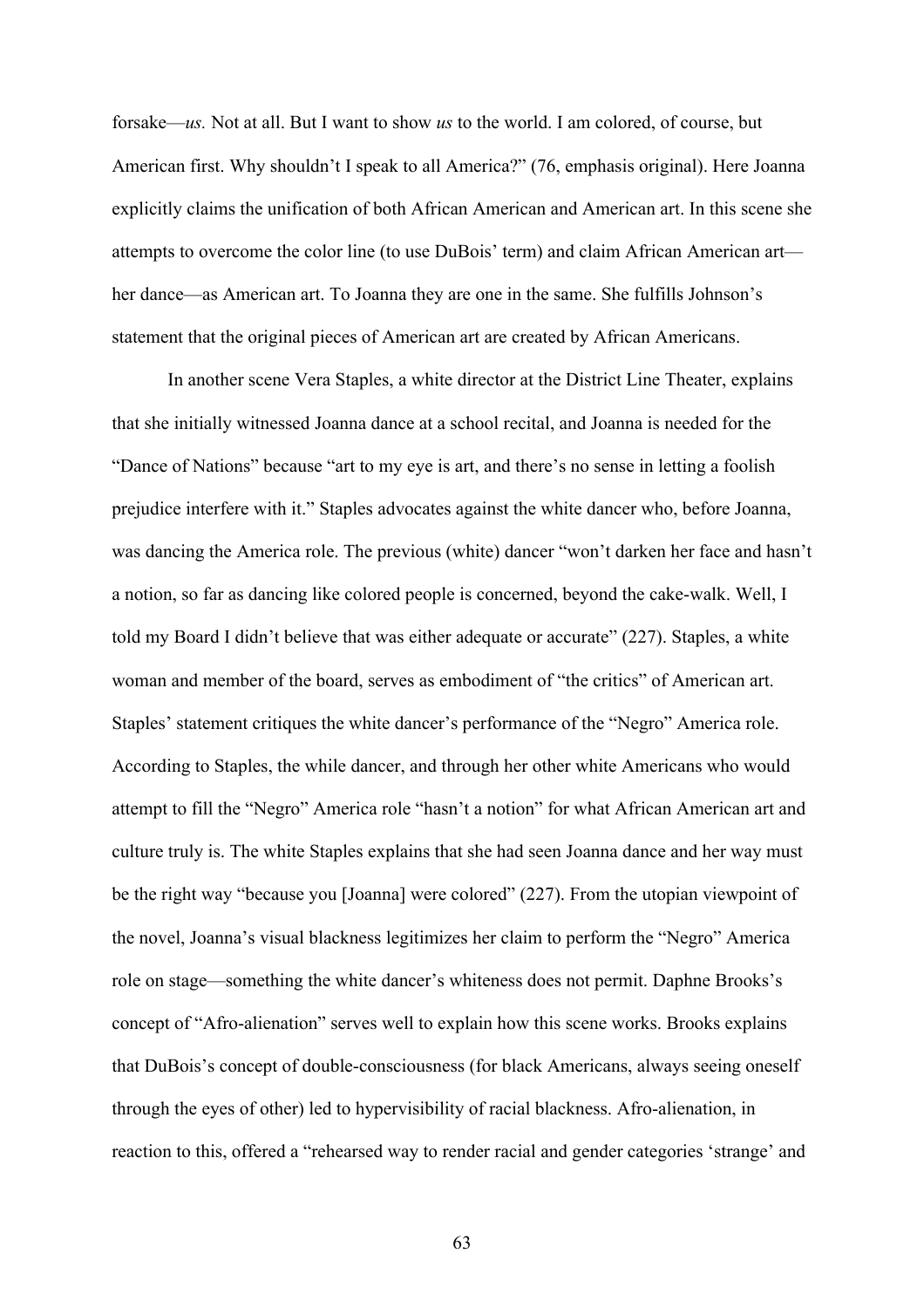to thus 'disturb' cultural perceptions of identity formation" (5). Instead of relying on "conventional realist methods to convey the humanity and value of black subjectivity," Brooks claims that this technique "opens up a field where black cultural producers might perform narratives of black culture that resist the narrow constraints of realist representation" (6). Joanna's donning of the mask for her dance, the performance, permits the white audience/spectators to view Joanna as a "raceless" performer representing *all* of America. This fulfills Staples' definition that "art is art" and not permitting "foolish prejudice to interfere." Sharon Jones's argument for Fauset's "inclusion of folk, bourgeois, and proletarian aesthetics in her fiction" lies in "an attempt to revamp and redefine the predominant images of African Americans in American fiction…More importantly, it reveals the social, political, and economic politics of literary production of the 1920s and earlier" (22). Yet this omits Joanna's dance in the "Negro" America role because she performs this role unmasked. And while Joanna, albeit masked, can perform the role of white America, the white dancer—even masked—is unable to authentically perform blackness. Without the necessary racial appearance, Joanna would have no claim to African American culture according to "the critic" represented by the white Staples.

In contrast the "typically American" role—not the Negro role—can be portrayed by anyone. While the scene is not "realistic" in the sense of its possibility for actually occurring in early twentieth century America, the scene does occur "realistically;" it could theoretically happen. The narrative and its inclusions of comments from characters such as Staples regarding the spaces available to Joanna allow for the possibility. Not only is Joanna able to claim the dance of white America, but, by the success of her dance as a masked black woman, it is whiteness (not blackness) that becomes erased and is therefore the artificial construction. As the novel demonstrates, blackness cannot be successfully performed by a white dancer, but America can be performed by a black dancer. When Joanna auditions for the directors,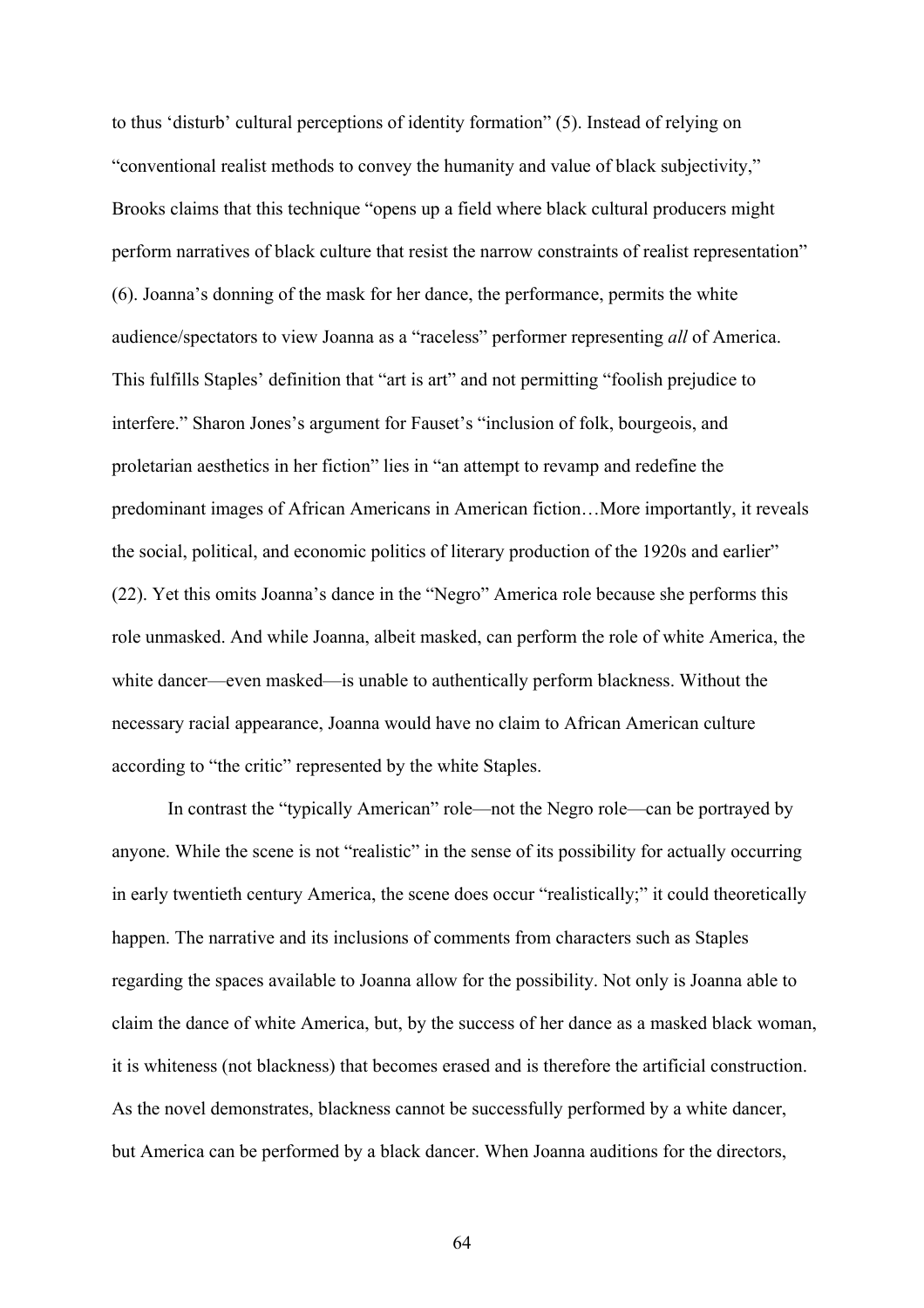"Her voice rang out, her slender flaming body turned and twinkled, her lovely graceful limbs flashed and darted and pirouetted. She was everywhere at once" and one of the members of the board cries, "Oh, but that's great, that's genius" (229). Several critics have noted the echoes of minstrelsy in Joanna's performance, and Susan Levison's analysis of Joanna's stage scene argues that, "Like the minstrels in blackface, [Joanna] appropriates her culture's production in order to arrogate power to herself." By doing this "she inverts the minstrel show's paradigm of white spectators exploiting black performers and culture for 'sport and profit'" (834). And yes, she performs as an inverted minstrel by wearing a "whiteface" mask instead of "blackface." However, Joanna performs *without* claiming whiteness, as evidenced in this audition. She performs without a mask and is proclaimed by the white directors as "genius." Her mask creates a race-less-ness that can be read as white, but this statement overlooks the fact that Joanna is performing the role of "America," thereby for the audience representing not a black performer but an "American" performer. The irony is not in the inverted blackface but that Joanna's performance represents *the* America.

The narrative prepares the reader for this presentation of Joanna (the black performer) as America early in the novel. Before dancing professionaly, Joanna first begins performing by singing in her church. During these early performances, "Always in her mind's eye she was far, far away from the church, in a great hall, in a crowded theater. There would be tier on tier of faces rising, rising above her." In the line that follows Joanna notes, "And tomorrow there would be the critics..." (74). Joanna's visualizing of future critics is one of several points in the novel where she comments or makes the reader aware of a larger purpose to her performance. Even as a child singing in the church she understands that stage performance will lead to a greater purpose for her art. Previous critics such as Levison have commented that Joanna's performances are such that always require an audience "so that the critics will betsow honors upon her" (831). But this scene is perhaps less troubling than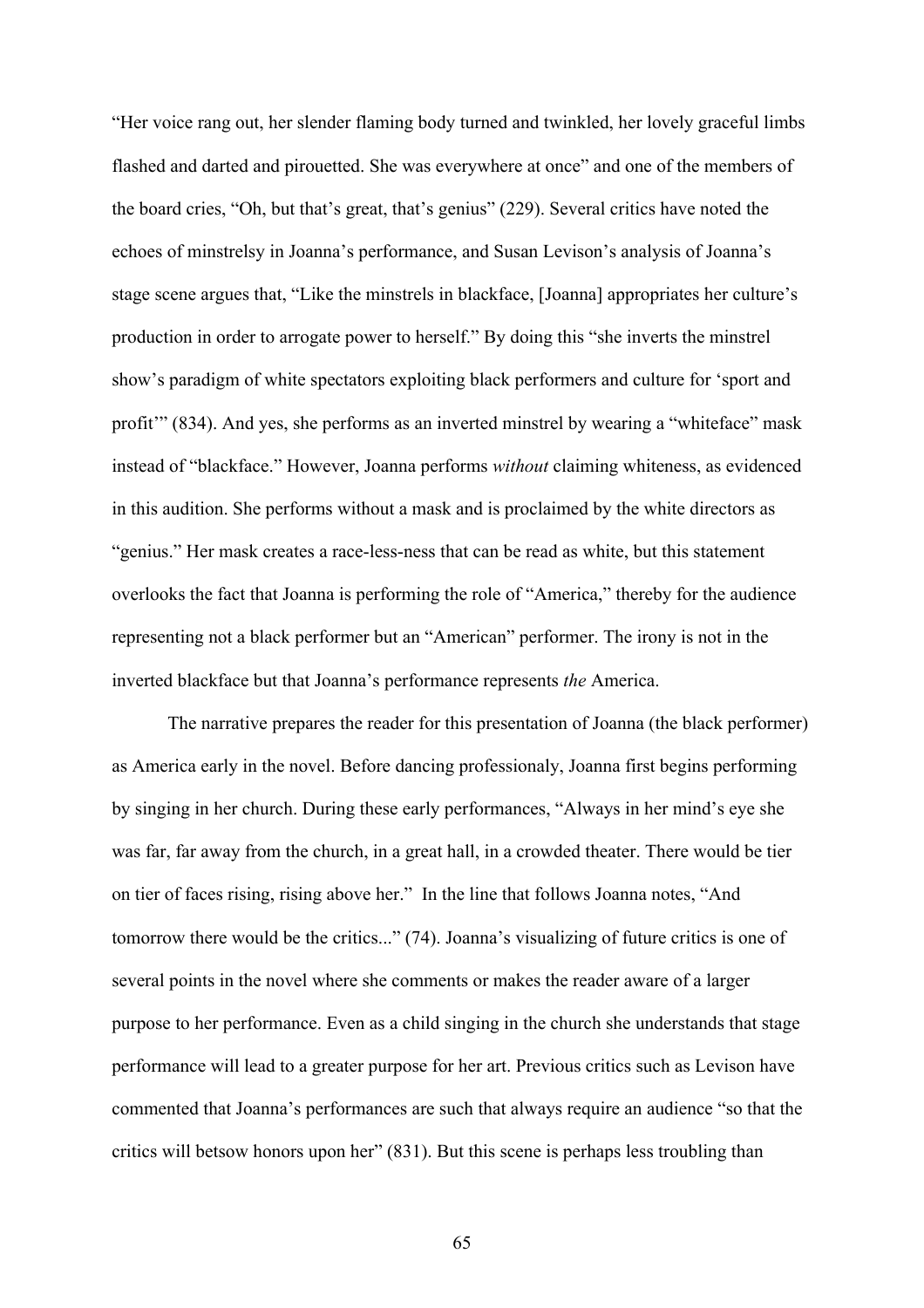Levison presents. Instead, the performances require an audience because a performance cannot exist without an audience. A performance requires both a performer (or artist) and an audience (or viewer). Joanna's need for spectators (or audience) is related to Joanna's goals as a dancer; the reason she views her art as higher form than others is because of the purpose she gives it. Not art for art's sake, but art for the sake of making a difference. As well, for art to serve as propaganda for "critics" as Joanna calls them, who are needed in the audience to witness the performance. Even early in the novel Joanna performs with an end goal of the performance having meaning outside the context of the present stage. So whether it's Fauset's aim or not, her art is propagandistic in that the art Joanna creates is intended for performance and therefore intended for an audience. To support this argument, I use Watts' explanation that the novel "was criticized for having 'the usual faults of the propaganda story' because it spoke of black middle-class struggles against racism." He notes that, at the time, "One could speak a 'propagandist' and be sanctioned (and potentially silenced) by the literary elite or one could give in." Because of this, "during the Harlem Renaissance, black speech was increasingly delivered through a mode of public expression that either rendered it 'inauthentic' (propagandistic) or bound some speakers to (pure artistic) practices that negated their *voices as black* intellectuals" (182, emphasis original). The presence of the audience thus makes the performance public and open to critics. The purpose of Joanna's performance is propagandist to claim artistic space on the American cultural stage for black artists.

When speaking to her friend, Peter Bye, of her dancing, Joanna states that her dance instructor, Bertully believes "that if there's anything that will break down prejudice it will be equality or perhaps even superiority on the part of colored people in the arts. And I agree with him" (97). DuBois' argument relates to this when he expounds:

Just as soon as true Art emerges; just as soon as the black artist appears, someone touches the race on the shoulder and says, "He did that because he was an American, and not because he was a Negro; he was born here; he was trained here; he is not a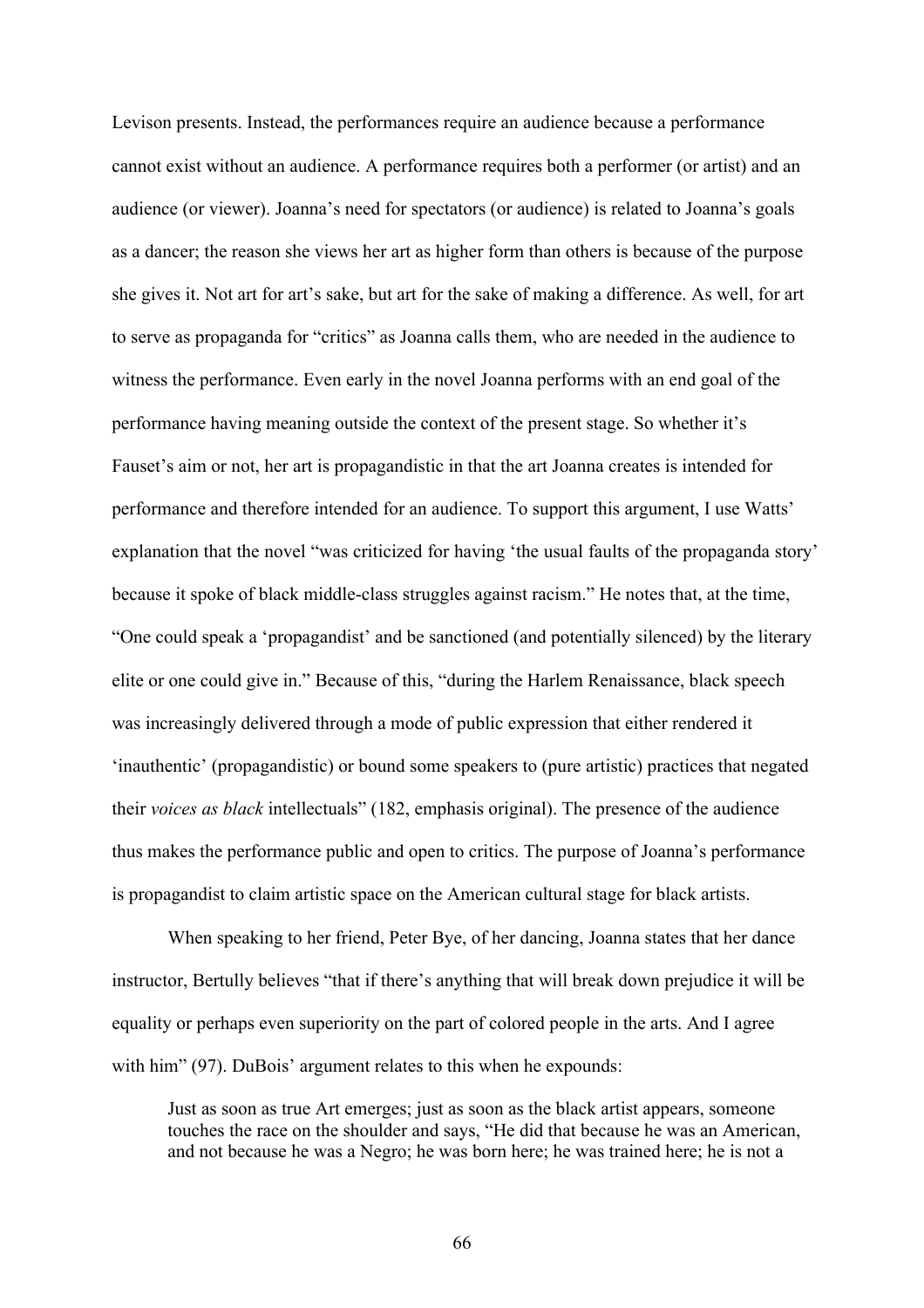Negro—what is a Negro anyhow? He is just human; it is the kind if thing you ought to expect. ("Criteria")

By this line of reasoning, Joanna is the embodiment of an American Art that is "born here" and "trained here." Both Joanna and DuBois argue that artistic presentations reviewed by "unfettered judgments" are the means for making/achieving racial progress. DuBois' statement that "he is not a Negro…he is just a human" aligns with Joanna's America performance where she is "just" an American dancer, rather than only a "Negro" dancer with the limitations that entails.

The scene with Peter demonstrates this complicated relationship of being "just an American" while also being a black performer. Joanna notes that the difficulty is not in mastery of the art form because she tells Peter, "The way I figure it is this. If all I needed to get on the stage was the mastery of a difficult step, I'd get there, wouldn't I? For somehow, sometime, I'd learn how to overcome that difficulty" (99). Instead the complication is, in Joanna's words, "how to master how to get around prejudice. It *is* an awful nuisance; in some parts of this country it is more than a nuisance, it's a veritable menace" (98). And directly after this, when learning a Spanish dance, Joanna tells Peter, "I'm going to do a dance representing all the nations, some day" (100) foreshadowing her own performance in "Dance of Nations." DuBois too writes of the presence of prejudice in artistic performance when he explains that, "We can go on the stage; we can be just as funny as white Americans wish us to be; we can play all the sordid parts that America likes to assign to Negroes; but for any thing else there is still small place for us" ("Criteria"). Joanna does not offer a solution outside the confines of approval by mainstream America or white audiences. For both, success occurs when the performance transcends race and becomes not a Negro performing for white audiences, but an American artist performing.

The novel stages Joanna's goals as a dancer and her art as a higher form of artistic expression than others in the novel due to the purpose she gives it. The reason Joanna views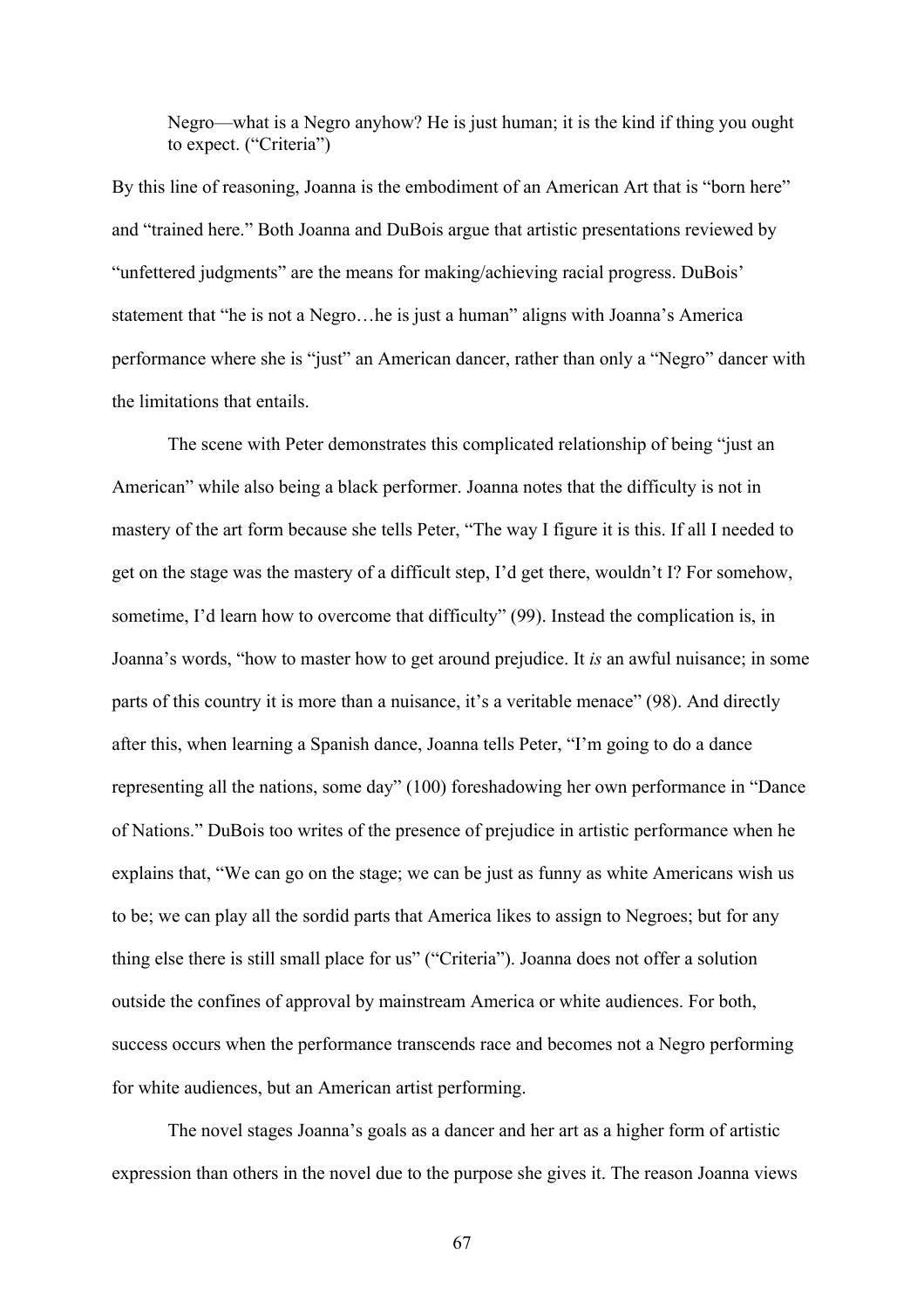her art as a higher form of art is because *it is*. As I have already argued, this novel supports Johnson's claims that African American art is the only true American art. Joanna's dance accomplishes two things: 1) her African dance is valued as innovative and receives the best praise, and 2) in this role as a black woman she receives the accolades before unmasking, even though, as Fauset writes, some of the audience "guessed the truth" (232). Joanna's sense of purpose regarding her art contrasts sharply with another character's performance in the novel, her friend Peter's piano playing. While the narrative references his music, the story awards his performances much less weight and value than Joanna's performances, not just in terms of importance of the central character, but in terms of the types of performance itself. Previous critics, such as Federmayer and Levison, mention Peter Bye's connection as a pianist as well, but the narrative marks an important distinction between the two characters, Joanna's dance claims high art; the purpose in the novel of her desire to dance and the dancing itself is to illuminate and create something great. In contrast, Peter's music is simply for entertainment.

The distinct difference in Peter's music is expressed in a letter he writes to Joanna. Peter tells her: "I'm making a lot of money right now—guess how?—with my music, playing for 'grand white folks' at the swell society functions" and Joanna swiftly writes back, "I don't want and won't have a husband who is just an ordinary strumming accompanist" (145). In fact Peter's friend offers him the piano job explaining that the job would be for "white folks" (140). Not only does Peter perform "only" as an accompanist, the text suggests that his music panders to white interests. Nina Miller's argument supports this "lesser value" point about Peter's art, noting that "musicianship in Peter's case being equated with voluntary racial servitude (playing for white parties) and moral degradation (playing in black cabarets)" (214). The novel's judgment against Peter's art form supports other critics' work concerning the black community of the early twentieth century and its judgment of black art. Karen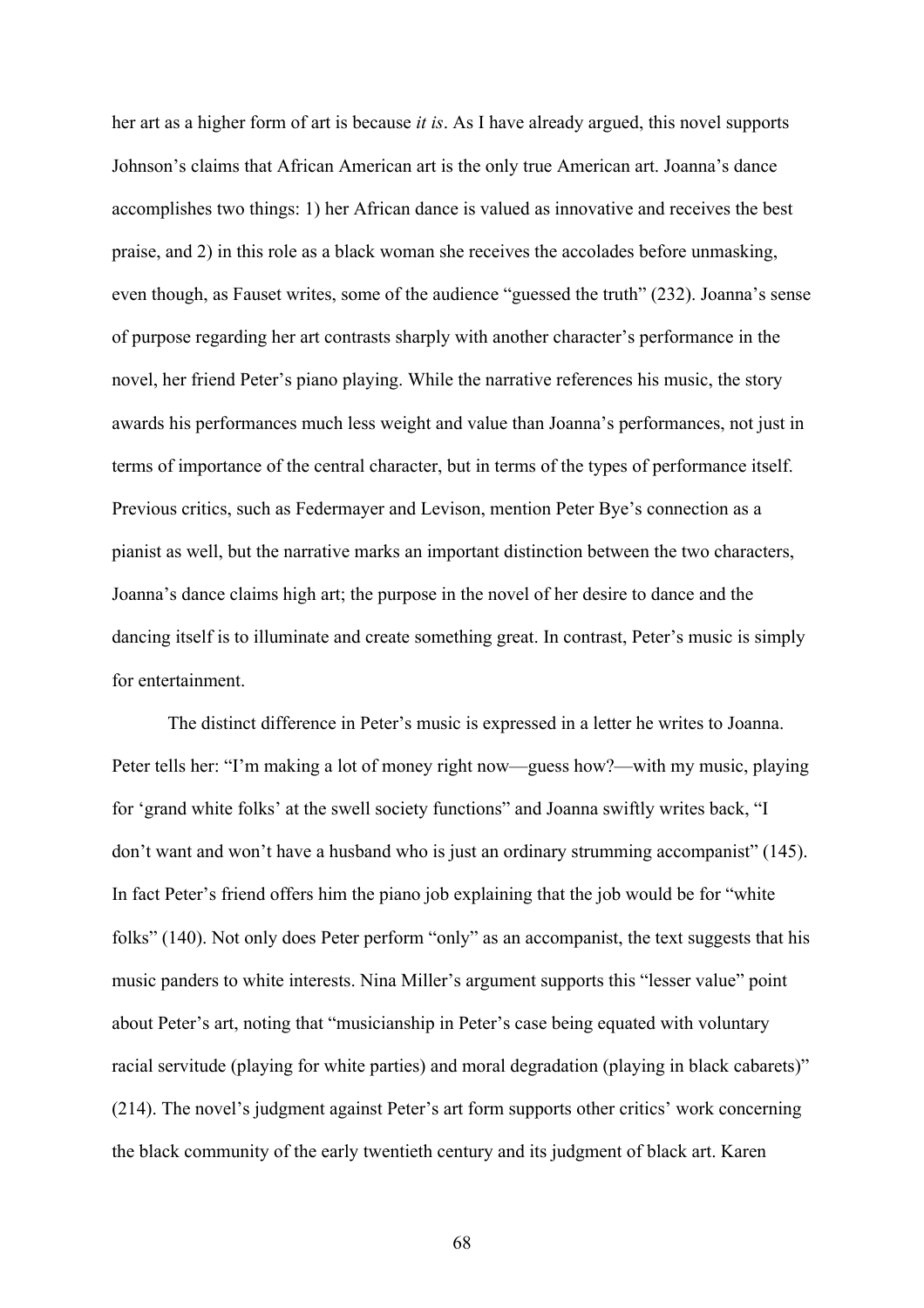Sotiropoulos explains that, "Often proponents of racial uplift distanced themselves from public leisure activities deemed 'too black,' like ragtime music and dance, in an effort to present the race as respectable to white eyes" (10). The novel foregrounds Joanna's dance experience and classical training, aligning it with traditional Western and European values of dance. The novel thus makes not only a distinction between the types of performance in a sense of high versus low art, and the audience and purpose of the art are equally important. Peter's purpose regarding his art is, as he states, to entertain "grand white folks" and "making a lot of money." Joanna rejects this comparison of Peter's art to her own. To use DuBois' words, Joanna "does not give a damn" for any art that does not have an agenda. Joanna notes a problematic situation with Peter Bye's performance for wealthy white people. Performance becomes a means of cultural uplift. By performing only for white audience's pleasure, the narrative positions Peter as a sell out and contrasts sharply with Joanna, who notes that mastering the art form is easy but that she also has the greater goal to overcome racial prejudice. Johnson's "Preface" claims music as one of black America's four original art forms, yet Fauset shows it as not being respected because of its purpose—in Peter, it is reconstructed simply for white audience enjoyment and lacks the purpose of racial progress. Without a purpose Peter's music is solely entertainment and not truly original art.

# RECLAIMING THE STAGE FOR BLACK FEMALE DANCERS

When auditioning for professional dance roles and attempting to find a manager, Joanna encounters multiple instances of prejudice and racism. The first manager "kindly" tells Joanna that, "I'm sure of your ability, my dear girl, and you ought to go. You're young. I can see you could be made into a beauty." However, "the white American public ain't ready for you yet, they won't have you." After a few minutes' thought he continues, "I know the day is coming, but not for some time yet" (148), announcing the utopianism of the novel's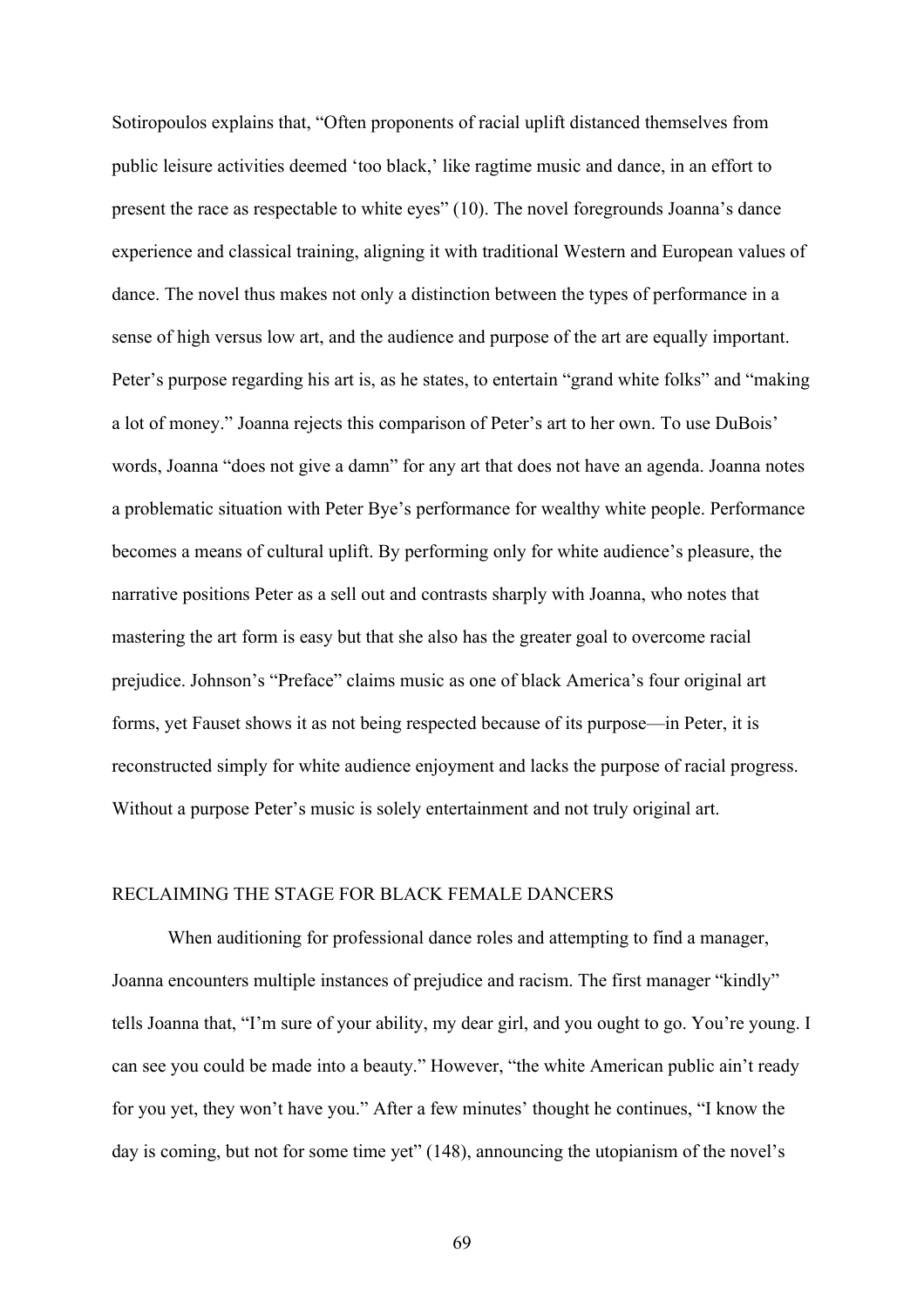idea. Then the second manager explains he will not include her as a dancer because he "Couldn't make any money out of you. American doesn't want to see a colored dancer in the role of a *premiere danseuse*" (148). Picart notes this occurrence in historical ballets, explaining that dance companies gave the reason to exclude black female dancers, "especially those with dark complexions…especially during the 1920's-1930's, no matter how skilled they were because their skin color would 'break the uniformity' of the *corps de ballet*" (39). But the manager does not leave it at Joanna's inability to play the main dance parts. He tells her, "you couldn't consider being corked up—you're brown but you're too light as you are and doing a break-down?" (148). The scene references two types of racial discrimination: first, the manager rejects Joanna because she is black and "the public ain't ready." Second, the manager rejects her because she is not the correct "shade" of blackness. Here Joanna's talent as a dancer/performer is not questioned (the first manager even tells her, "you ought to go"), but the difficulty of Joanna appearing on a mainstream American stage is regarding her color. And not just that she is black, because the second manager would permit her as a "corked up" character, but because she wants to play the part of the prima ballerina and not the "break down" dances.

Joanna's staged presentation as a black female dancer references historical black female dancers and the Western world's appropriation of black folk art into stereotyped primitive casts. Specifically, Joanna's portrayal directly aligns with early twentieth century presentations of black female dancers as the embodiment of this stereotype. Jayna Brown's work on black female stage performers during the time period 1890-1945 studies dancers. She explains that, "The 'native' dancing girls were key figurations of primitivist rejuvenation in the white American and European imagination, the primitive infusing the modern with its resilience" (190-191). Walter White writes of his own daughter, Jane, who wanted to be in theater. But for Jane, "the disadvantage of skin color was greater even than that faced by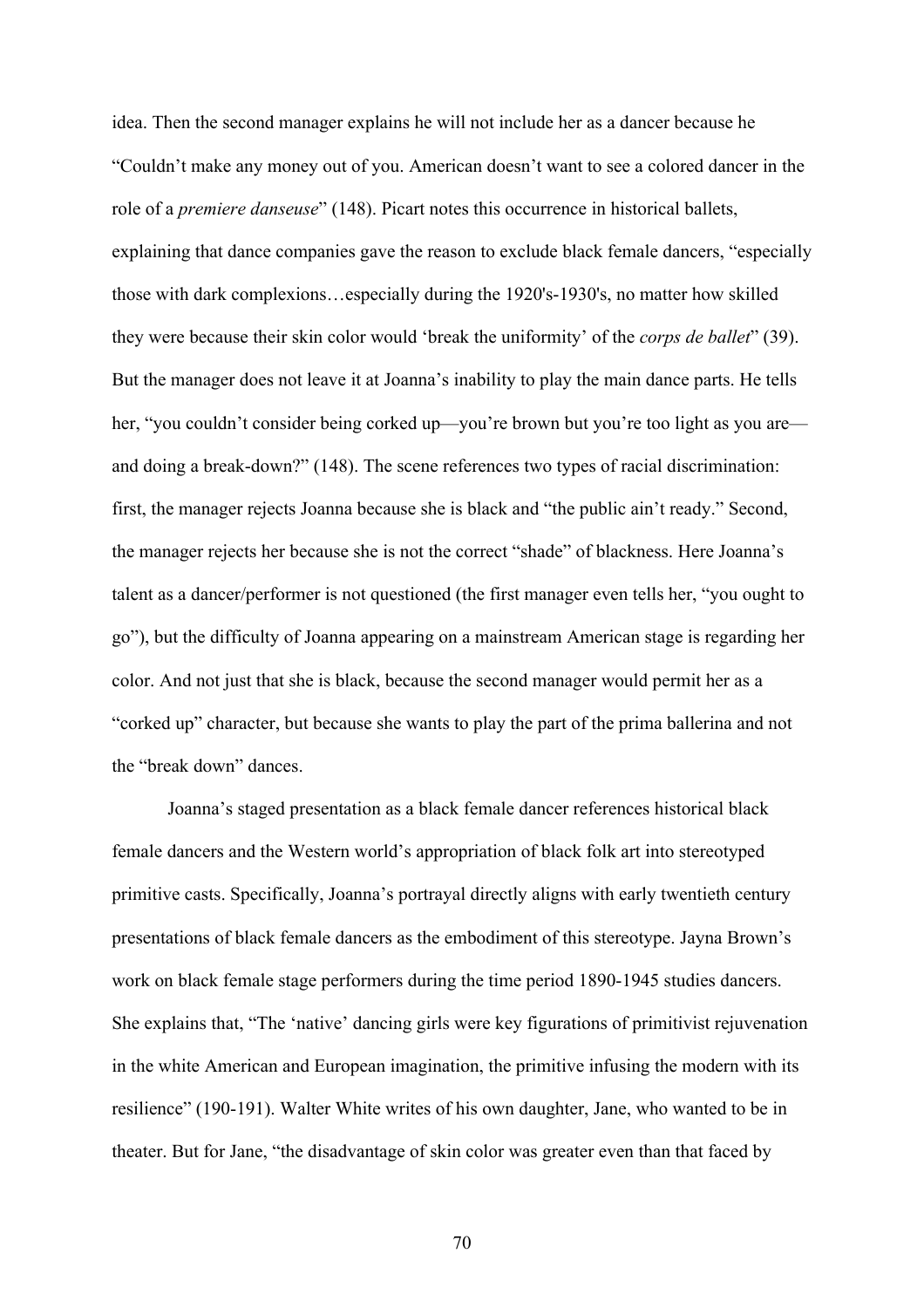dark-skinned Negroes." He writes that, "If her skin had been darker" then "she could have secured (assuming that her ability were great enough) so-called Negro roles in the increasing number of Broadway plays in which there were Negro characters." Unfortunately, her pale skin "caused her to appear un-Negro behind the footlights even with the use of dark makeup. And the stage was not yet ready to permit a Negro actor or actress to portray any except Negro roles" (338). The novel even uses the same language, "America ain't ready for you yet" from Joanna's experience and "the stage was not yet ready" from White's autobiography.

The encroachment of white America into black cultural spaces—such as primitivism—poses a problem for black artists. Brenda Dixon Gottschild's theoretical work on the female black dancing body explains that, "In general, the black dancing body has been scrutinized by the dominant culture through the lens and theory of difference…differences in the dancing body of an oppressed people were occasionally valued but frequently scrutinized for signs of inferiority." Consequently, in the world of dance, "dancing bodies were measured against white ideals that ran counter to the aesthetic criteria of 'inferior' Africanist cultures, even though the dances performed by white dancing bodies were either solely or partly based on Africanist elements" (*The Black Dancing Body*, 27). If white artists appropriate African American art forms, and white audiences are not ready for black dancers, then what stage space remains for black dancers outside of stereotyped, white-approved spaces? The novel's performance scene displays a way to claim stage space by demonstrating that black artists are both proficient performers of African American culture *and* successful performers of American culture.

Joanna's value in her dance ability comes from her abilities as a classical dancer and her innovation on classical dance and incorporation of cultural dance styles. Brown argues that "Dance occupies a specific place in black expressive arts. The utopian primitivism of the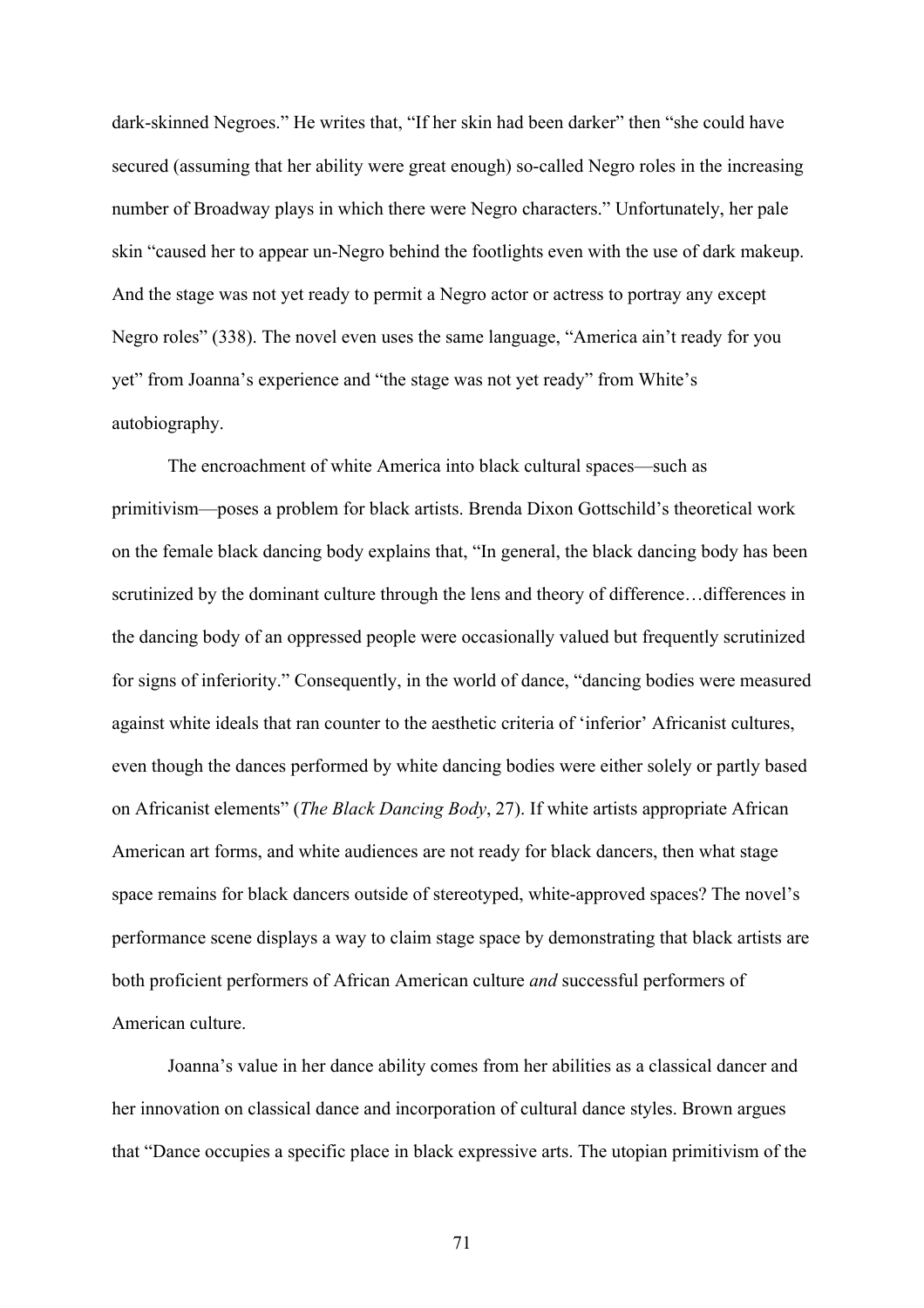1920s saw dance as the most direct access to the primal original energies of humankind" (230). The novel reconnects the trained dancer, Joanna, with her roots outside of formal training. Joanna is out running errands with her sister, Sylvia, when they come upon groups of children described as, "Italians, Jews, colored Americans, white Americans" who were playing games "according to their peculiar temperament" (47). Joanna joins them and "She outdid them all in the fervor and grace of her acting" (48.) Levison notes that, "Fauset describes the dance with precise detail, recounting the movements and manner of the children with care, as if to suggest that this scene deserves as much attention as any performance of high art" (832). In other words the organic, "found" art of the children carries the same cultural weight as the formal classical dance. The children may have no thought of performing, but it becomes a performance because of Joanna as a spectator. Having the spectator or audience creates the separation of the children from audience, a division in the actors present in the scene between the performers (children) and the audience (Joanna). The dance *becomes* moving because the audience, Joanna, perceives it this way. When she begins dancing with the children, "two white settlement workers stopped and looked at her" (48). Although not a formal stage, both the children and Joanna create a performance space because of their enactment of cultural art and the presence of audience members watching them—both the white workers and Sylvia.

Later, Joanna reenacts the singing and dancing for friends and family, demonstrating all the various parts. One of the friends, Brian Spencer, exclaims, "Can't you see it all just as plainly? Really, Jan, you ought to go on the stage as an impersonator," and another friend, Maggie Ellersley, compares Joanna's performance to one she saw at a matinee and tells her, "It was vaudeville, Joanna, and there was an actress who took off different people and then she did some Irish folk dances, but she couldn't hold a candle to you. Too bad we're colored" (50). Early Fauset critics working on *There is Confusion* focused mainly on Fauset's work as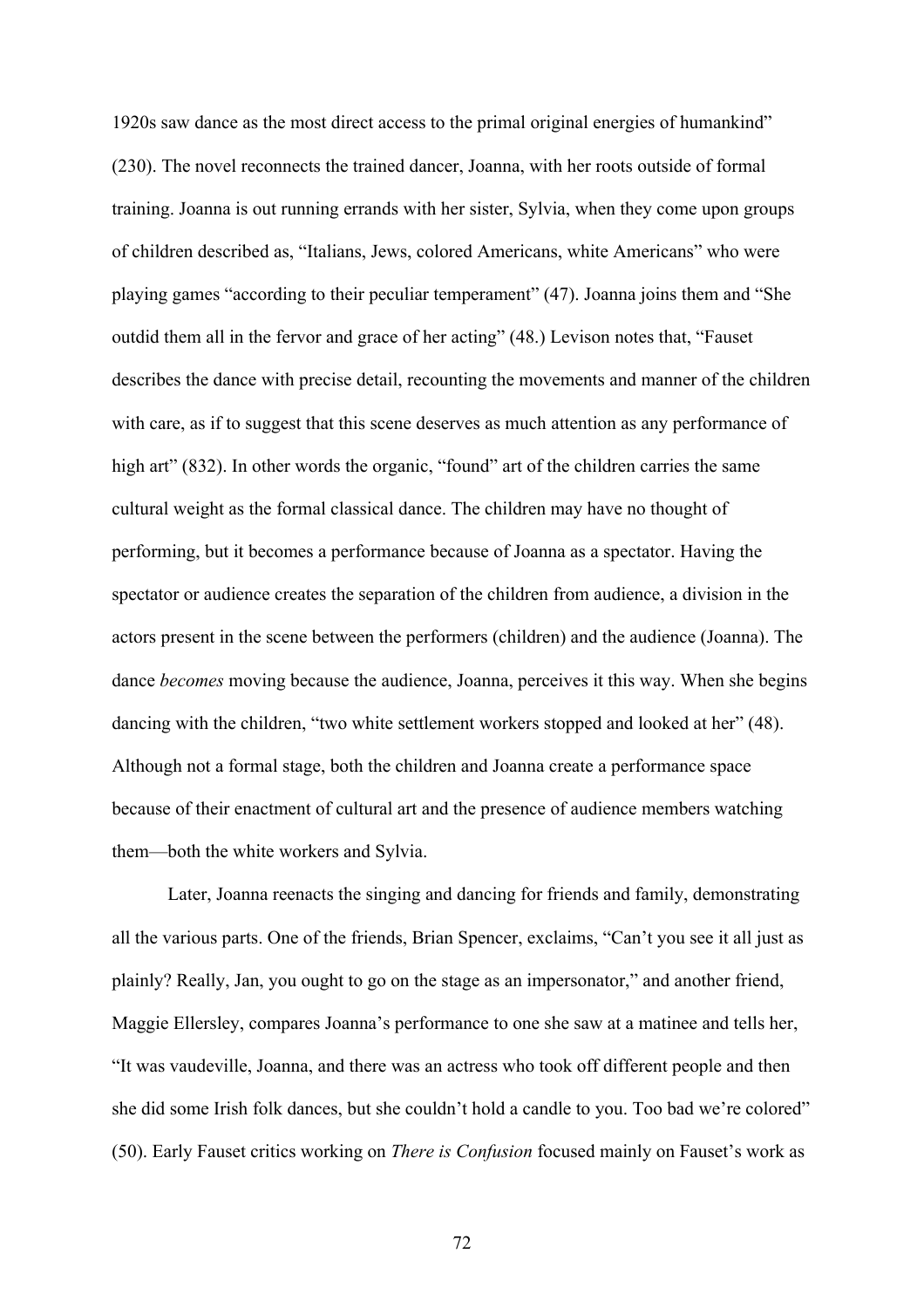a feminist text.<sup>21</sup> But critics who fault Fauset for writing "yet another" Victorian-styled novel with a marriage plot overlook the cultural work that the novel performs. Sotiropoulos explains that even though acceptance of women in public spaces was growing at the time, "Perhaps self-possessed white New Women could act out a public sexuality, but black New Women needed to exhibit wholesomeness, grace, and beauty" (105). The scene's use of language such as "impersonator" and "vaudeville" speak directly to the novel's contemporaneous historical theater and dance scene. Paula Marie Seniors examines Bob Cole and James Weldon Johnson's Gibson Girls, and she argues that the show's black female performers, "By performing on stage as cosmopolitan women dressed exquisitely and at the height of fashion" demonstrated, "a dignified image on stage of African American femininity. They communicated that African American women exuded beauty, politesse, and sophisticated fashion sensibilities" in sharp contrast to, "common representations of African American women as the asexual Mammy, the oversexed Jezebel, the wild, childlike, dancing Pickanniny, and the Tragic Mulatto" (161). Seniors explains that the Gibson Gals' performance "worked as a lesson to audience members and specifically to white people about the decorum of African American women, their womanhood, and their moral character." She also compares the historical Gibson Gals to Joanna, arguing:

Just as black writers like Jessie Fauset presented extremely conservative depictions of African American female virtue, fidelity, and chastity in order to make credible arguments for citizenship and marriage rights for African American women, the Whitman Sisters and Cole and Johnson deployed portrayals of black respectability as part of a broader strategy of uplift. (161)

<sup>&</sup>lt;sup>21</sup> For example, Cheryl Wall praises Fauset as a prolific writier but faults her for "melodramatic plots" (36). Sandra Gilbert and Susan Gubar claim that Fauset's work is an example of "Exploiting the novel of manners to critique American racism" but that "Fauset viewed the New Woman as a white woman, whose feminism the black woman must repudiate in order to reinvent the masculinity of black men" (135). Although these critics worked to add Jessie Fauset's novel into the African American canon as a representation of black women writers and black female characters of the New Negro Renaissance, discussing the text solely within these constrains misses the larger cultural arugments and social implications that Fauset makes through Joanna.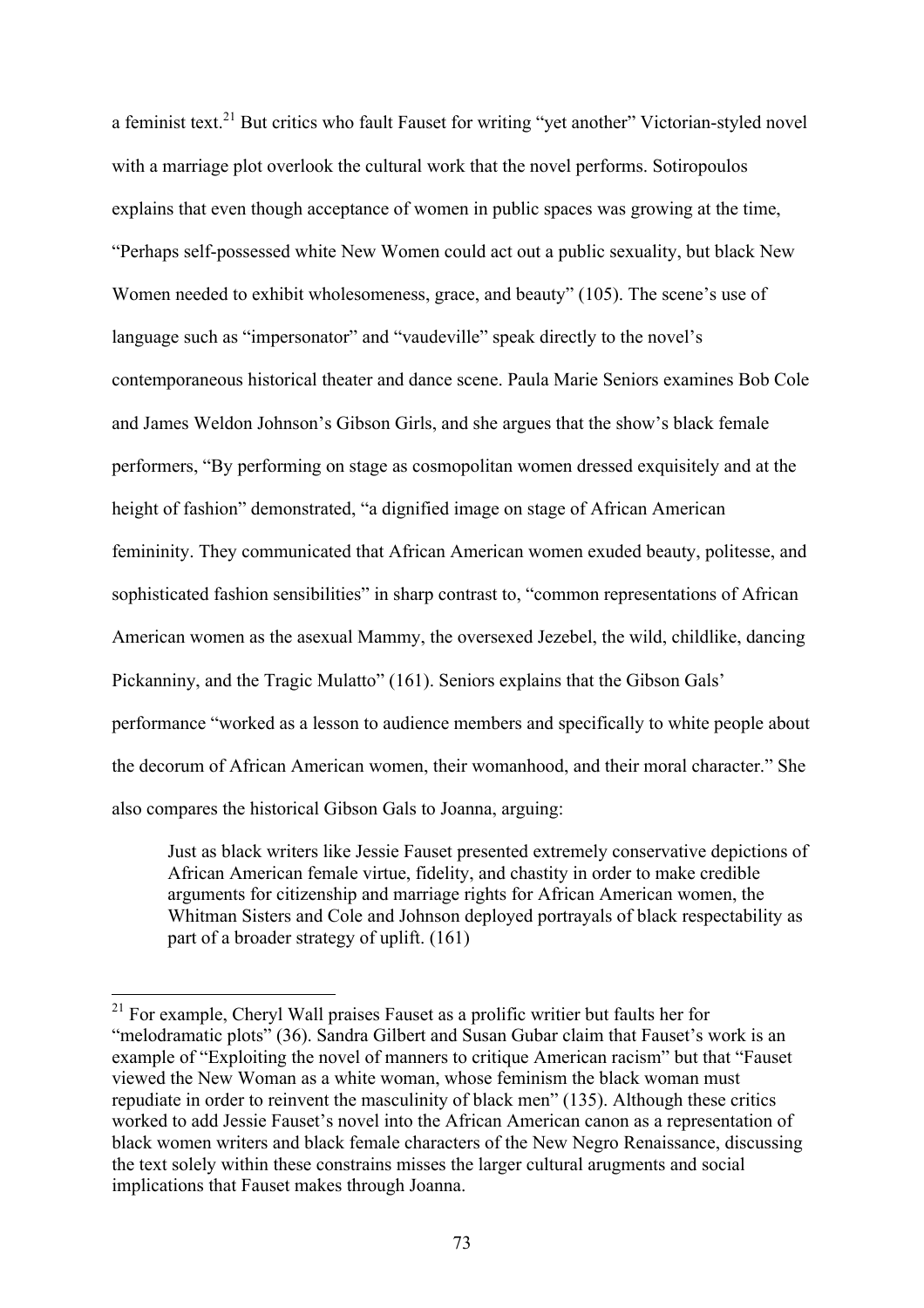Sotiropoulos's research on historical black female performers such as Aida Walker explores how they influenced white acceptance of black dancers as high art while also maintaining a sense of propriety. She explains that "pervasive racism left black performers with the problem of presenting a respectable and professional—and modern—black identity in a culture that saw everything black as laughable and primitive, and everything respectable, civilized, and modern as white" (9). Joanna's middle-class sensibilities are exactly what permits her to transgress into the American stage scene.

Joanna is both accepted as a dancer and denied as a black woman space on the stage, until she masks her blackness. Ahlin explains that Joanna, and by extension historical black female dancers, cannot dance as America because "of the political import of a black dancer performing a western, 'high' cultural art form." If Joanna was to dance in such as performance, it would implicate an "equalization between black and white" (119). Without the visual signifier of race, Joanna becomes as American as any white dancer. Joanna as a cultural producer is accepted by the audience—and not only Joanna, but the cultural product she places on stage in the form of her dance. Joanna's masking in combination with her middle-class behaviors makes her indistinguishable from any white American—and, therefore, her dance is as American as any white dancer's performance. As Ahlin notes, Joanna's audience assumes that behind her mask she is a white dancer and therefore "equal" to the role of America. Brooks explains that historical "political activists, stage performers, and writers" used their art "to interrogate the ironies of black identity formation" (3). Joanna's dance is accepted both in its role as "Negro" America, but also the quintessential white "America" as well. To support this Brooks explains, "These cultural innovators managed their alienation by turning the disorienting condition of marginality and subjection into dense performances" (4). Joanna embraces dance as a classical art form but works to reinterpret it as a cultural product of a black performer. Therefore, Joanna the "black cultural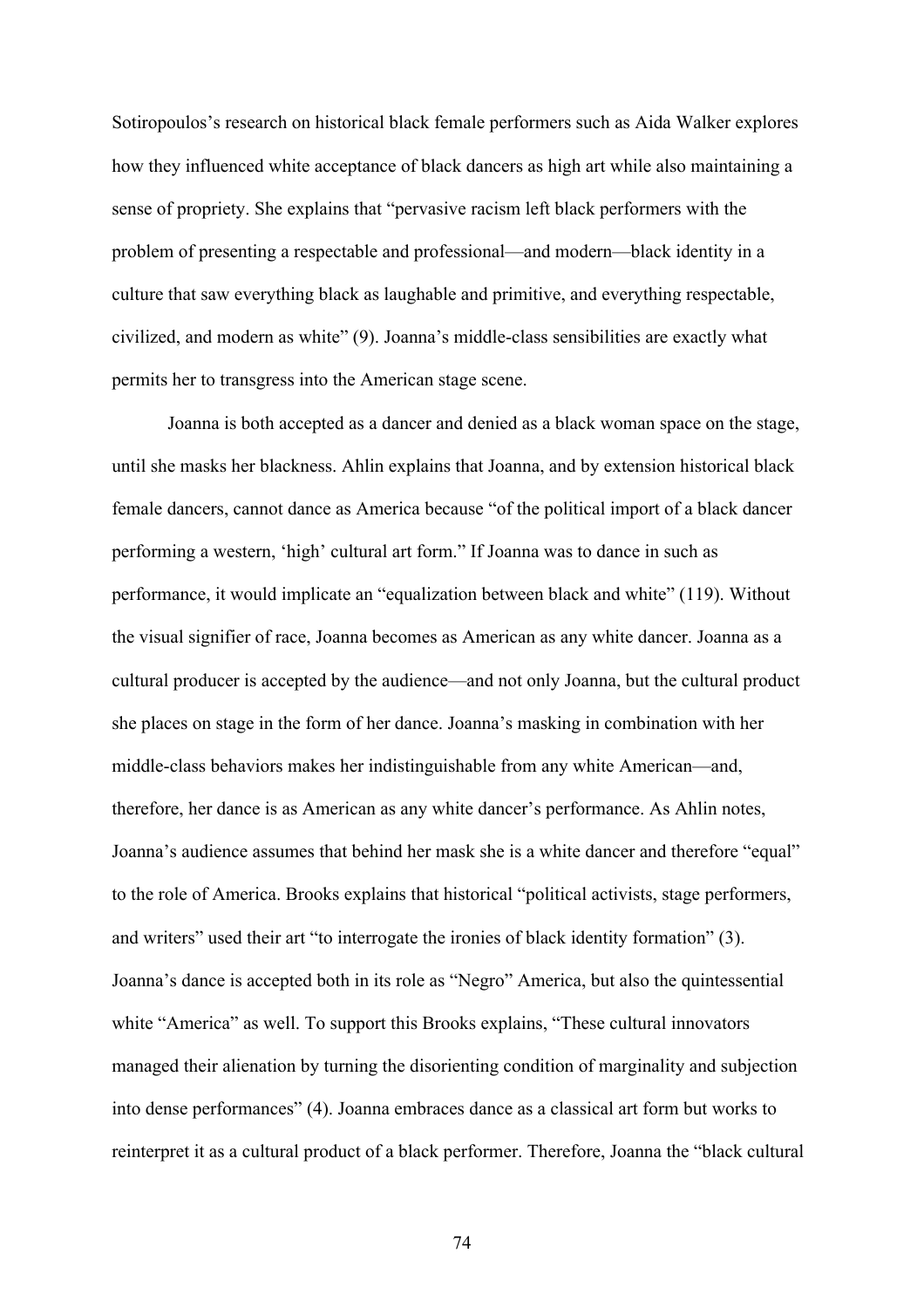producer," to use Brooks' phrase, resists classical ballet and instead liberates black art from primitivism and stereotypes via her dance's appreciation and success in front of the white audience. Joanna also disorients the clear division between white and black spaces as well as white and black cultural art.

Her disorienting location occurs not just when she dances as America but also through the dance style itself. When Joanna auditions for the "Dance of Nations," she recreates the scene with the children dancing in the city street. In her audition, "Her voice rang out, her slender flaming body turn and twinkled, her lovely graceful limbs flashed and darted and pirouetted. She was everywhere at once, acting the part of the leader, of individual children, of the whole, singing, stamping circle." Then the Board "applauded" and one of the board members cries, "Oh, but that's great, that's genius" (229). Joanna's audition reclaims the primitive into the performance space of black dancers because she auditions without the mask. The cultural judges of the board accept this performance as a successful high art form—even calling it "genius." Mae Henderson's work on Josephine Baker supports this analysis of Joanna's dance. Baker's performance, like Joanna's, is "a complex ethnic and cultural femininity fused the primitivism associated with African and the modernism associated with 1920s American jazz" (186). Both the historical Baker and the fictional Joanna reclaim the performance space of the primitive from white performers and relocate it in the realm for black artists. Jocelyn Buckner examines the Hyers Sisters and their ability to sing both "traditional European concert music and "black musical traditions, such as spirituals," identifying them "as versatile performers capable of performing well beyond the narrow stereotypes of minstrelsy" while also "underscore[ing] their identity as African Americans" (311). This paradox of traditional European versus black tradition, when demonstrated by the Hyers Sisters and Joanna, loses its contradiction. Instead, the two groups of black female dancers show how the dichotomy can be one and the same. They do not just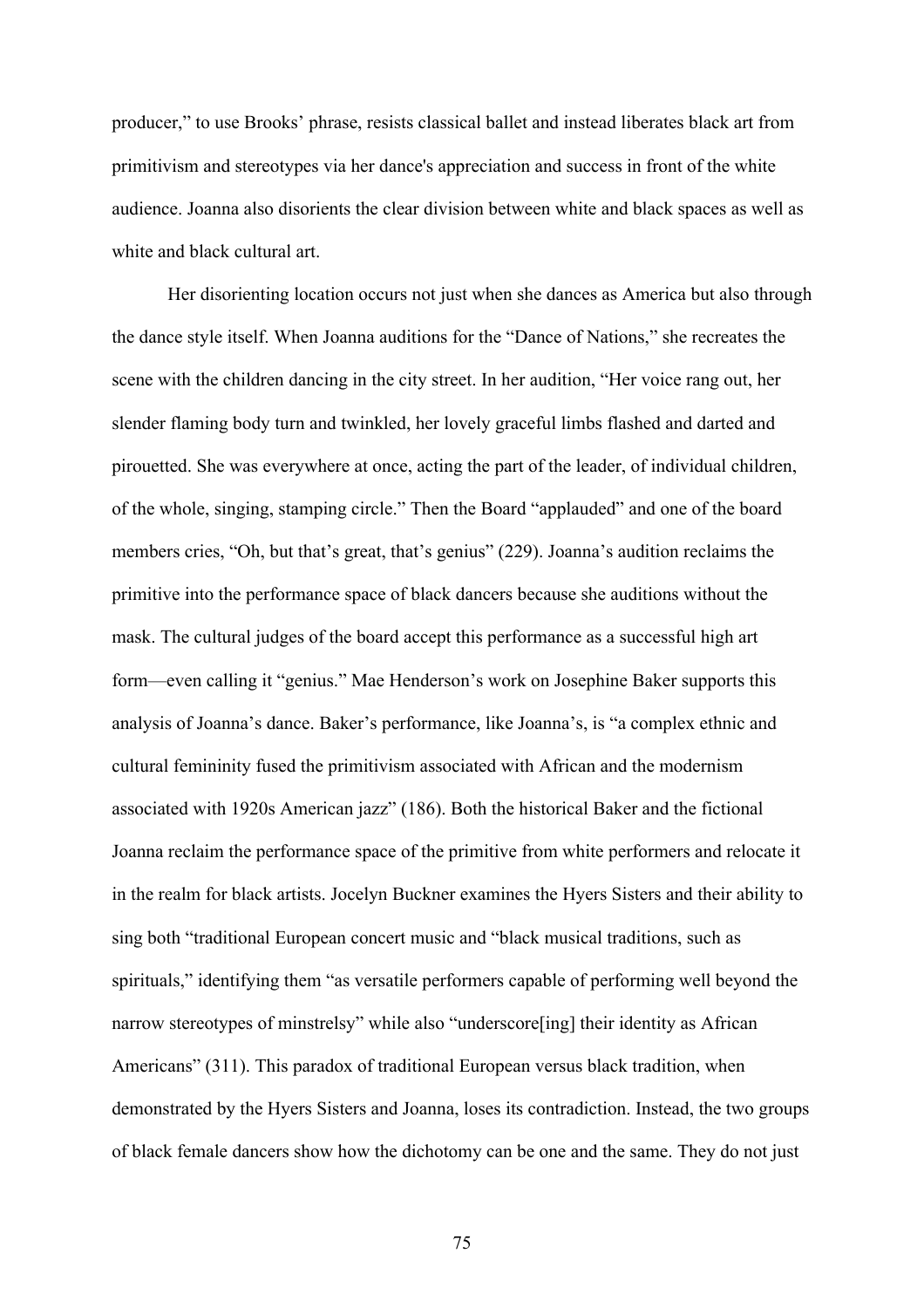appear the same, but they are the same in terms of claiming the label "high art." An African American art form such as Joanna's dance is high art.

At the end of her audition, Joanna suggests that the dance could be even better with "real children…colored children," and two people run to find the children, coming back "with ten colored children, of every type and shade, black and brown and yellow." The children do not need to be taught the dance because, "Most of them knew the game already, all of them took to Joanna and threw themselves with radiant, eager good nature into the spirit of what she was trying to display" (229). After the impromptu group performance, one of the board members tells Joanna, "You're all right, Miss Marshall, if you're willing, we'll try you. America's got some foolish prejudices, but we'll try her with a sensation, and you'll be all of that" (230). The concept of using a black female dancer as a representation of Art is not unique to Fauset's novel, but black female dancers in the 1920s were not universally viewed as respectable artists. Therefore, the additional key requirement for Joanna's performance to work as an unmasking of African American art as *the* American art is the acceptance of Joanna's dance as a legitimate cultural art form by the audience. At the turn of the twentieth century, mainstream American culture moved away from or rejected Victorian notions of culture and embraced African American art forms and culture. Joanna's ballet is white European dance style, but what actually grants her space on the stage is the "primitive" America via the Negro and Indian characters she portrays that the white dancer cannot. Through these characterizations of "America," the novel comments on America's historical fascination with the primitive during the 1920s. What Joanna brings to the America role is not just the "primal" through her reenactment of the children's dance, but she performs culturally, too, via her European training with the French Bertually. Even if social and political leaders such as DuBois may not have valued African American dance styles as high art, Joanna's dance can be read as a symbol of cultural inspiration.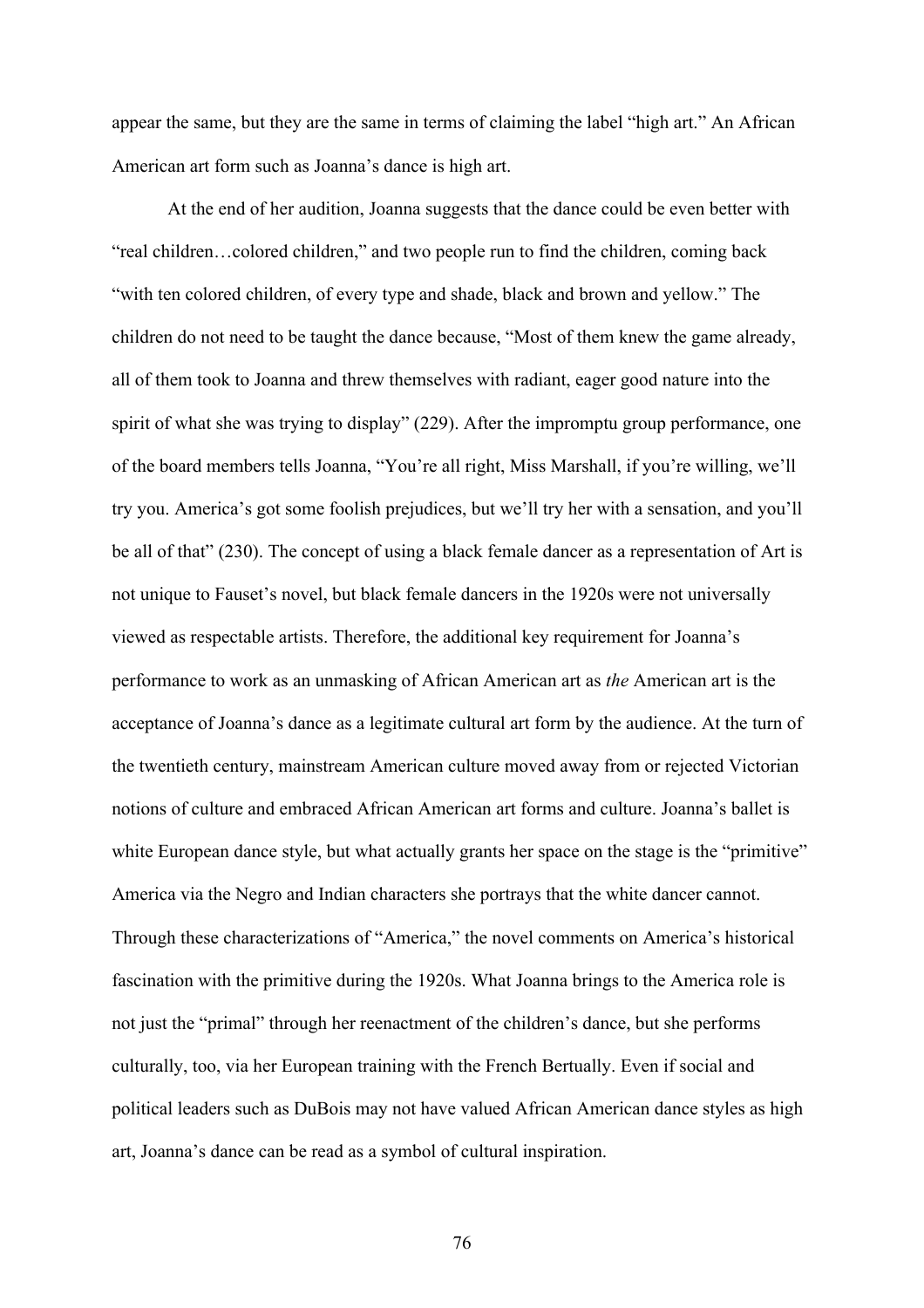### THE LIMITATIONS OF JOANNA'S PERFORMANCE

Fauset's obituary for Bert Williams, published in the 1922 *The Crisis,* shows the importance she places on performance as well as commentary on the limitations placed on black performers. Fauset works to substantiate William's contributions to black presence on American stages despite his performances in blackface by explaining how audiences would have permitted no other presentation. She calls Bert Williams a "symbol" because he made people laugh at his sorrows and explains, "I have tried jealously to keep Bert Williams with his struggles, his triumphs, his heartbreaks and his consolations as the symbol of our own struggling race" (13). Fauset incorporates her thoughts regarding Bert Williams into Joanna, and the novel situates Joanna in the same historical world in which Bert Williams performed. Joanna too serves as a symbol from Fauset about the struggles faced by black Americans in the American cultural landscape. Toward the novel's end Joanna laments, "If her gift were only something useful!" (274). Even after breaking the racial barrier and appearing unmasked in the role of America, Joanna reflects that, "of course it did mean something to prove to a skeptical world the artistry of a too little understood people—but she could do that only in New York." Even in Boston, Philadelphia, and Chicago, "she would have to appear in independent theaters. The big theatrical trusts refused her absolutely—one had even said frankly: 'We'll try a colored man in a white company but we won't have any colored women.'" (275). Elsewhere "there was money in the South, but the southern newspapers had started to editorialize against her already" and, in the narrative, Joanna's reputation at this point extended across multiple states, where a Georgia newspaper wrote of her: "A negress…in the role of America. Shameful!" Her manager suggests working in a "highclass vaudeville house" (275). Despite her success as America at the District Line Theater, Joanna cannot replicate this success to other performance roles.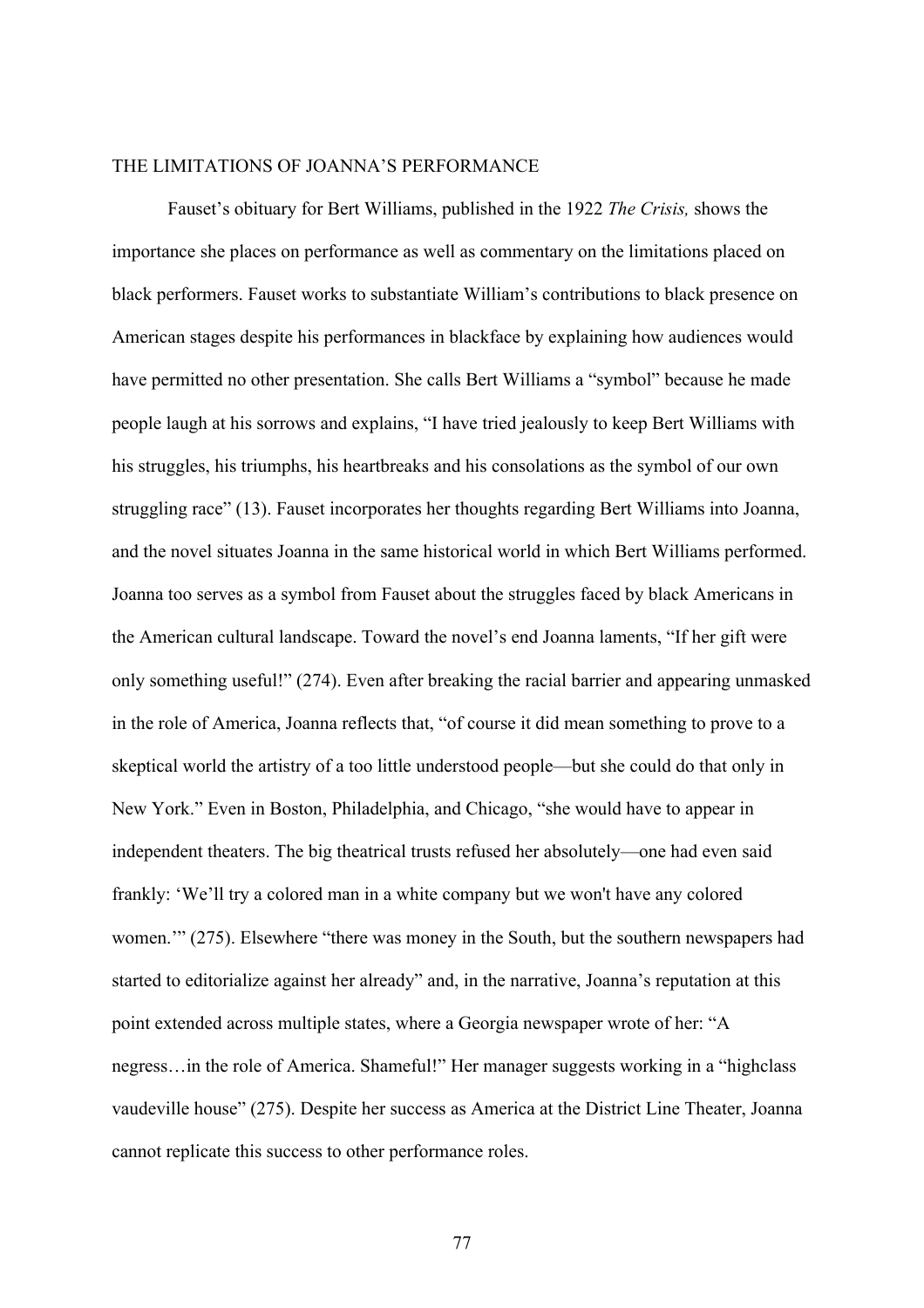However, in her inverted masked performance, Joanna's white mask demonstrates how black performers are capable of performing successful American cultural performances. In an examination of Bert Williams' blackface performances, Louis Chude-Sokei explains that Williams' use of blackface can be read as a mask where the performance becomes a representation of a character (in this case, the character of the black stereotype) and not a representation of the actual black performer or blackness itself. Chude-Sokei argues, "Bert Williams appropriated from whites the very right to perform and symbolically possess 'the Negro.'" In the novel Joanna appropriates the role of America and the right of the performance space from white America. Williams' historical performances, according to Chude-Sokei, "claimed the right to command the symbolic arena of the Broadway stage, a space of enormous importance and power in the years before cinema and sound recording became dominant sites of cultural and political representation for a nascent American imperial sprawl" (5). Joanna's fictional performances also claims the right to Broadway stage and shows to readers that black performers on American stages is a feasible possibility and makes a convincing demonstration of how black people (and African American art) fulfill all expectations for true artists and cultural performers. The prejudice Williams and other 1920s black stage performers experience are witnessed in Joanna's experiences auditioning for main-stage theaters. The stage was *the* site of cultural performance, as Chude-Sokei writes, and therefore a site of cultural influence and power. Joanna reaches mass audiences and becomes the cultural icon.

After she has success as a dancer on the American stage, Joanna reflects that, "Sometimes she felt like a battle-scarred veteran among all these successful, happy, chattering people, who, no matter how seriously, how deeply they took their success, yet never regarded it with the same degree of wonder, almost of awe with which she regarded hers" (235). The successful, happy, chattering people Joanna references are the other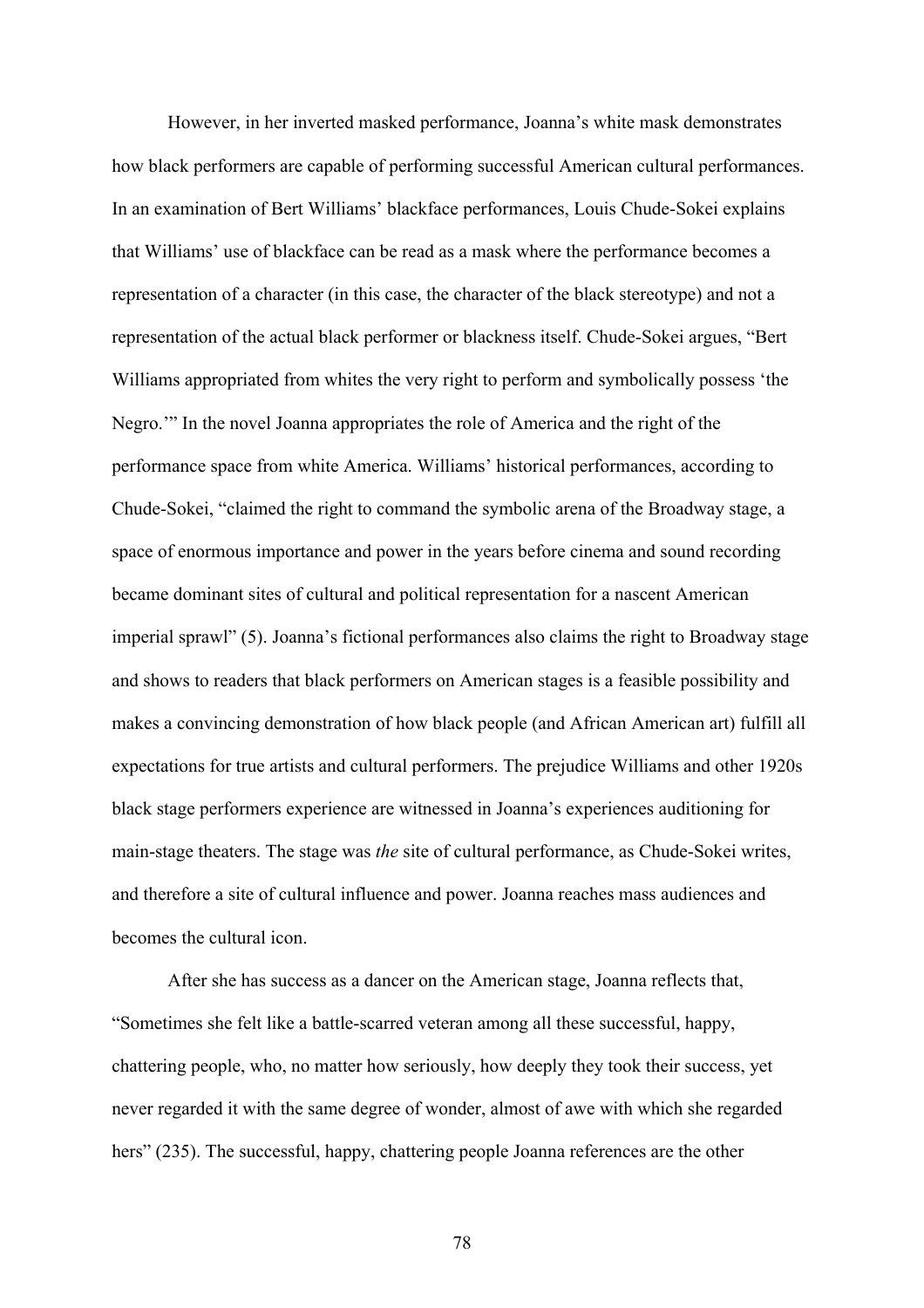dancers—all white. And these dancers, unlike Joanna, "had not been compelled to endure her long, heartrending struggle against color" (235). She immediately compares the white dancers to black Americans: "She realized for the first time how completely colored Americans were mere on-lookers at the possibilities of life." Even though, "She spent a few happy months with these people; they made pleasant and stimulating company for her; she herself suspected that she had made good 'copy' for some of them," Joanna realizes that, "Yet she was not happy" (234). As the token black dancer, Joanna suffers from what Kobena Mercer calls the "burden of representation" in tokenism and explains that the "visibility of a few token black public figures serves to legitimate, and reproduce, the invisibility, and lack of access to public discourse, of the community as a whole" (240). The limitations on Joanna's success, both in her inability to perform outside of New York and her own isolation as the token black dancer, critiques assumptions that simply because one black dancer has success that problems associated with prejudiced performances and limitations on black art are over. Just as Williams did not actually portray black people through his stereotyped caricatures, Joanna's performance is not in actuality America. Instead, both are representations.

Ultimately, Joanna's success is limited. The novel explains that Joanna's success could only have occurred in this time and space. It will not transfer to a larger cultural shirt of public representations of black people in America. Joanna's own entry to mainstream American stages relies on her masking and embodying caricatures of America to gain entry to the stage. Both Joanna and Williams are limited to the periphery of the American stage. Fauset explains of Williams that, "If the world knew of his great possibilities why had it doomed this stalwart, handsome creature, his beautiful, sensitive hands under the hideousness of the eternal black make-up." Fauset then expands her reflection to the larger black artistic community, writing "Why should he and we obscure our talents forever under the bushel of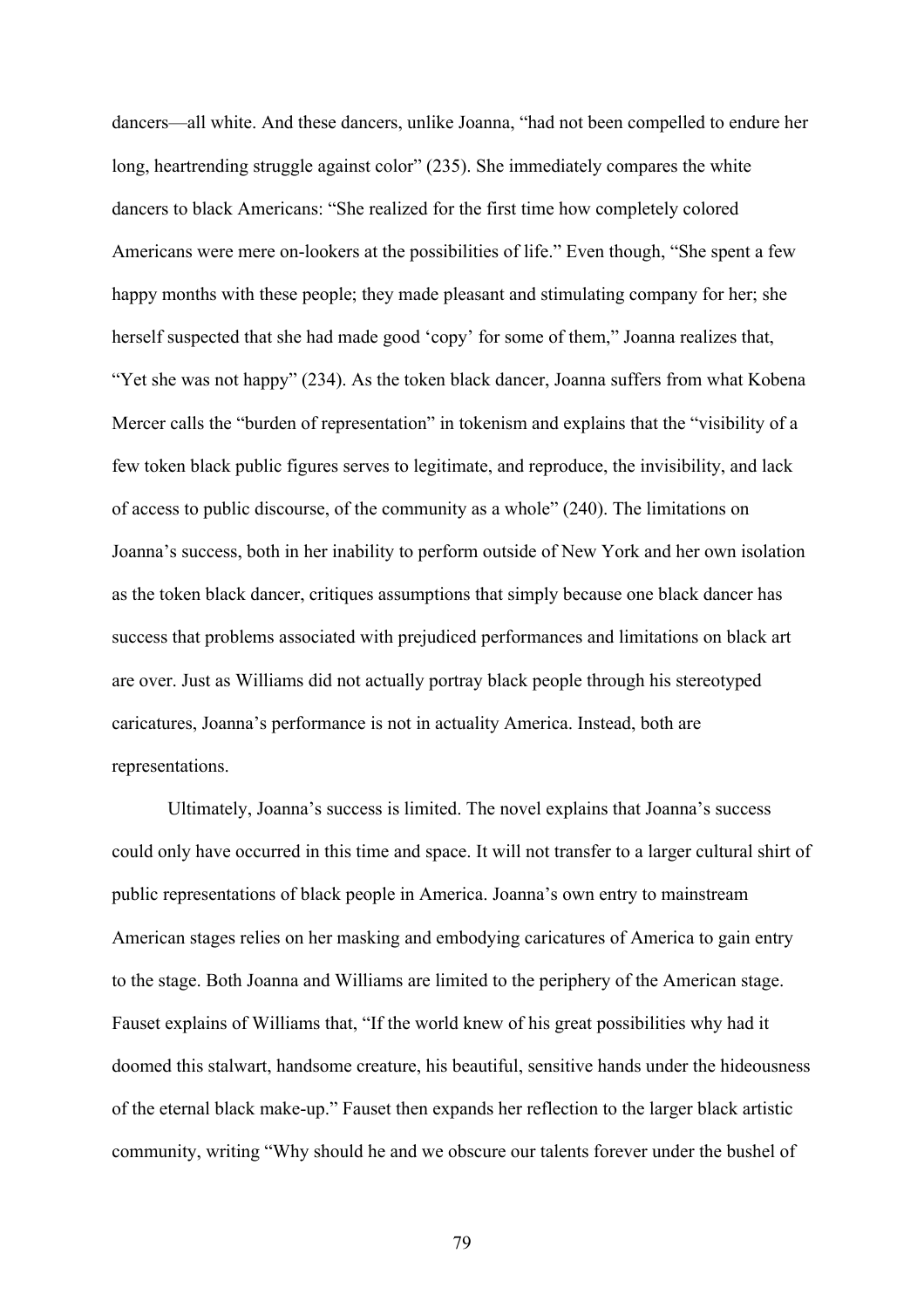prejudice, jealousy, stupidity—whatever it is that makes the white world say: 'No genuine colored artist; coons, clowns, end-men, claptrap, but no undisguisedly beautiful presentation of Negro ability" (14). Fauset uses her character Joanna to explore the possibilities and limitations available to black artists who challenge these stereotypes and who are able to embody the title of "genuine colored artist." However, the novel also explores the negative side of successful black artists—and white America's prejudices even while enjoying and supporting the artwork.

After Joanna performs in "Dance of Nations" as the colored American (but before she dons the role of Indian and American), the novel explains that the public is "surprisingly loyal to this new and original plaything, never varied in the expression of its enjoyment of Joanna" (231). Joanna the "colored American" is a sensation:

The newspapers featured her, the "colymists" wrote her up, her face appeared with other members of the cast, but never alone, on the billboards outside the little ramshackle theater. Special writers came to see her, took snapshots of herself and of Sylvia which they never published, and speculated on the amount of white blood which she had in her veins. (231).

Joanna's audiences love her performance; however, the novel speaks of her fame strictly as the audience enjoys and responds to her. Beth McCoy's work analyzes the presentation of a middle-class black woman and the performance space of the stage. McCoy argues that, in this scene, "The press does everything it can to suppress the public bodily image of the new black woman star and still be able to 'enjoy' her in private" (109). Even though Joanna is the star performer, she is not permitted solo recognition—only recognition within the context of the show and other performers. The pictures taken of Joanna and her sister are not published for public recognition but instead are used for private pleasures about the sisters' personal identities. While Joanna claims a space, both on the figurative space of American culture and the literal stage of a Northern theater stage, she cannot assimilate into American culture. Although Joanna breaks racial barriers (by performing unmasked, out of caricature, on stage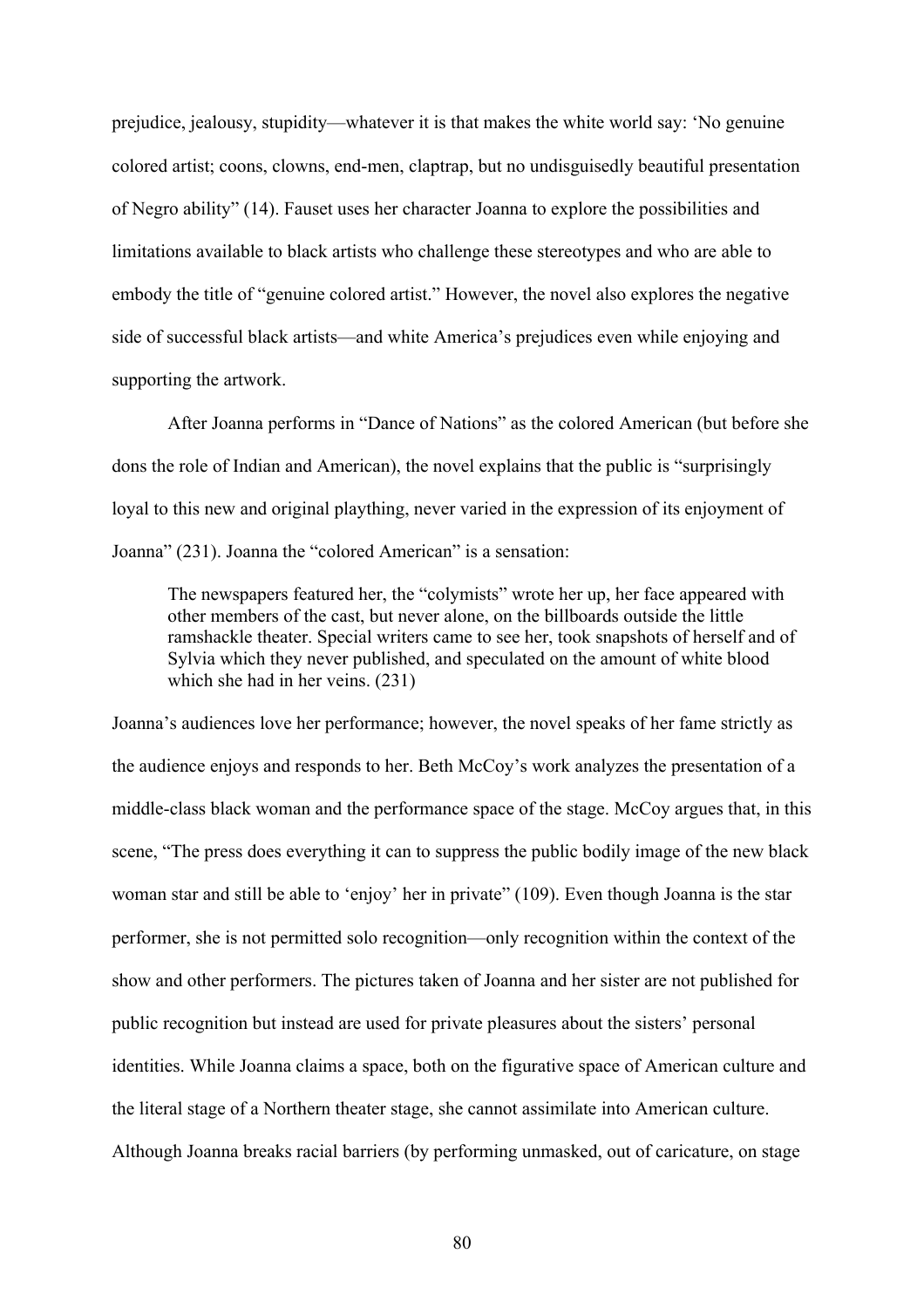to white audiences) once her blackness is known she becomes remasked as a caricature of herself—the successful black female dancer. So while the individual black person can break through the color-line, this individual success cannot destroy prejudice. Although she has accomplished all her goals, the performance leaves Joanna unfulfilled.

After Joanna's superior success as America (black, Indian, and "just America") on the stage, Joanna begins to "[see] life as a ghastly skeleton and herself feverishly trying to cover up its bare bones with the garish trappings of her art, her lessons, her practice, her press clips" (233). But the limitations the white audience places on her success, and the lack of personal achievement Joanna herself feels, contrasts with the experiences of her black audiences. For them Joanna's performance offers a space of relief from constraints of the world, if not a solution. When black men return from The War, Joanna appears on the stage and, "Night after night, when the performance was over, she appeared, splendid, glowing, symbolic before those huge dark masses in some uptown hall...She was indeed for them 'Miss America,' making them forget to-night the ingratitude which their country would meet them tomorrow" (269). The narrative's comment regarding the African American servicemen occurs only briefly and does not provide an in-depth explanantion. Brooks, analyzing Aida Overton Walker's performances, writes that her "emotionally fulfilling stage performance" provided to Walker's black audiences "a source of cathartic 'pleasure' for African Americans facing the traumas of migration and resettlement, relentless economic hardships, and the Southern horrors of mob terror" (283). This echoes the sentiments of Joanna's black servicemen who "forget to-night" for the duration of Joanna's performance the "ingratitude" America gives to black servicemen. The scene offers readers an inside glimpse into the differences between white and black audiences situated as it is between Joanna's successful performances of America for white audiences and her disillusionment from the limitations of that performance.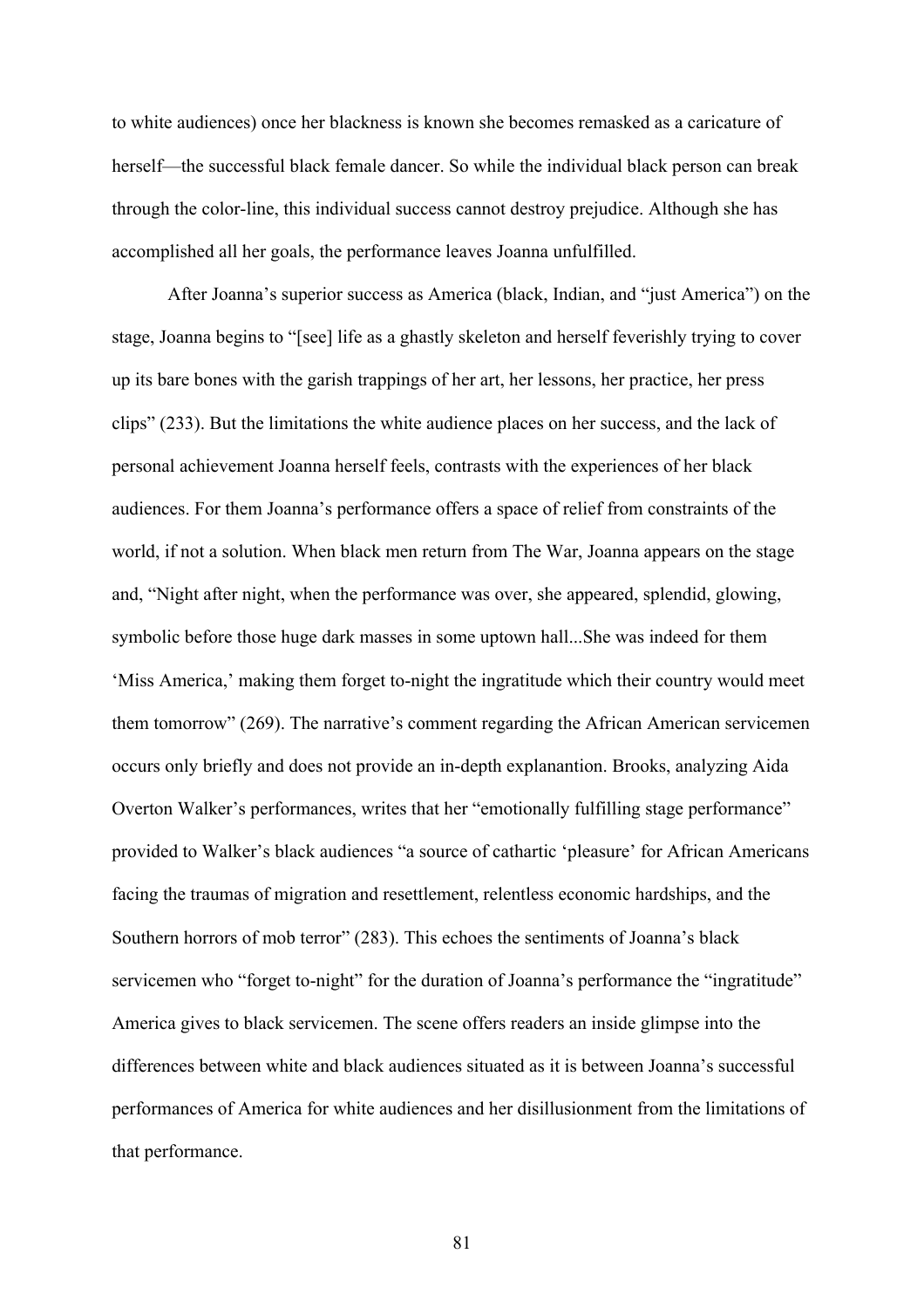The contrasting experience of the black audience to the white recalls DuBois's concept of "the veil" from his *The Souls of Black Folk*. DuBois describes his dawning racial consciousness as "a certain suddenness that I was different from the others…shut out from their world by a vast veil" and also calls the divide between white Americans and African Americans the "Veil of Race." The novel's demonstration of difference between the two audiences "lifts the veil" and permits readers—especially white readers—to glimpse behind the veil. Related to this lifting of the veil, Gottschild explains that, "African Americans disguised themselves, were hardly ever allowed to be themselves, masked their blackness, wore their blackness as a disguise" (*African American Vaudeville*, 4) in a way similar to how Joanna is a "good copy" for the theater audiences and board members yet "she herself was not happy." Joanna's reaction to her (limited) success and Gottschild's statement call to mind Langston Hughes' poem "The Jester,"<sup>22</sup> which opens, "In one hand / I hold tragedy / And in the other / Comedy." Both Hughes' poem and Joanna's performances remind the reader that the power of masking lies in the power of the performer to successfully fulfill audience expectations of the character. Joanna succeeds in her ability to win audience approval via her claiming the role of America—both Negro and white. Even after performing, when Joanna experiences a lack of fulfillment in the role, her audience (and the reader) remains unaware of this lack until Joanna voices it. This echoes again Dunbar's "We Wear the Mask": "let them only see us, while / We wear the mask." All three pieces express how (white) audiences are othered from the performer and lack awareness of this masking.

The masking signals a separation between the black performer and the white audience—including the reader. Therefore, the black performer understands that she must always perceive herself as separate from the American reader or audience and understand this separation as mainstream America's coding as white. James Edward Smethurst's writing on

 $\overline{a}$ 

<sup>22</sup> From his collection "The Weary Blues" and also published in *The Opportunity*.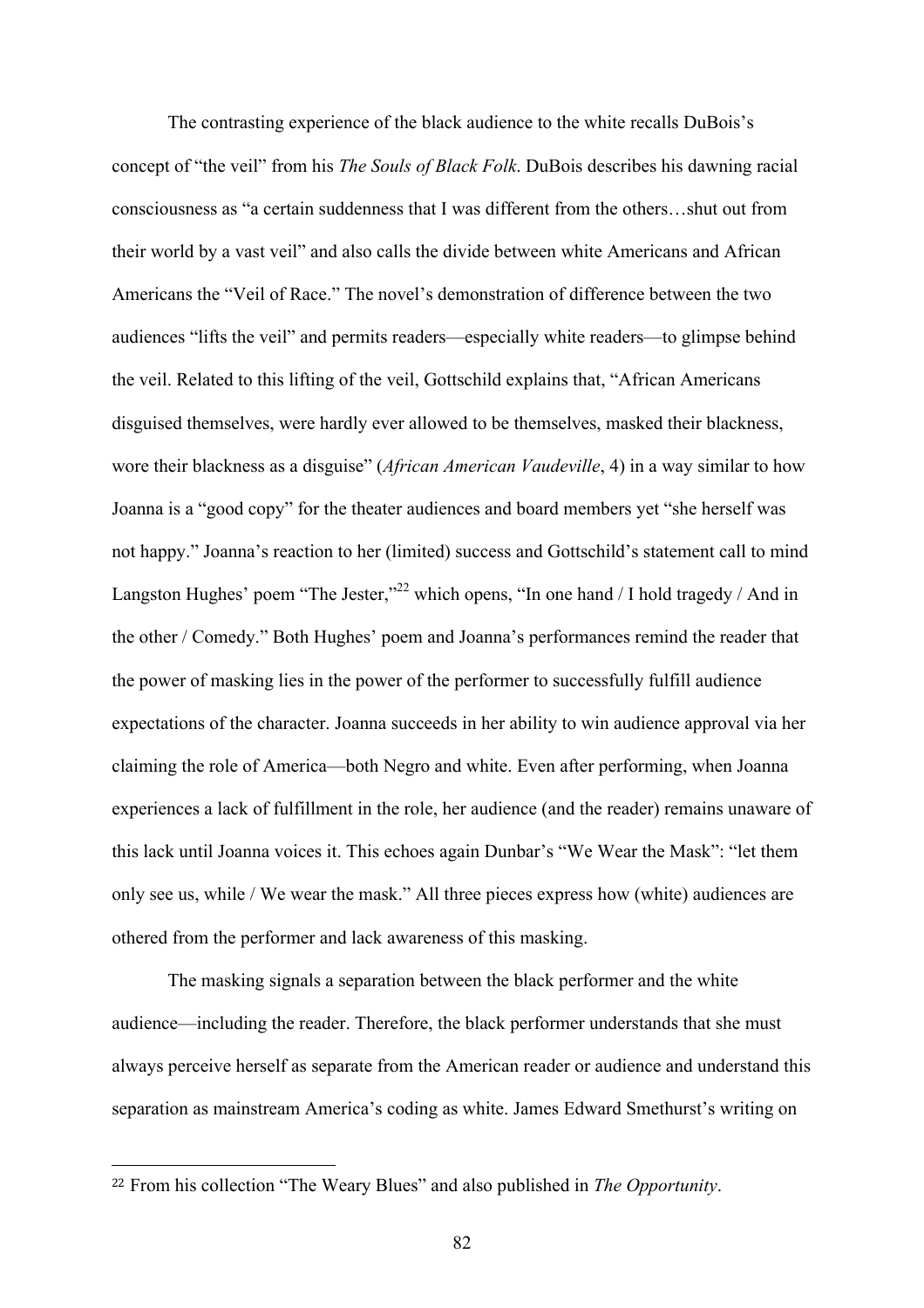Dunbar's "We Wear the Mask" calls this the "inescapable connection of the metaphor to the masking practices of minstrelsy and the vaudeville stage (and the traditional doubled opposites of the comic and tragic masks of the European state)." Smethurst also notes the masking trope's resemblance to DuBois' "the veil," which "prevents or inhibits genuine African American self-reflection and self-consciousness, while provoking endless introspection about the nature of the self and identity" (33). Despite her breakthrough performance and demonstration of a black cultural performance as a distinctly American product, in the end Joanna cannot tear down the black-white veil between the performer and her audience. The white audience's inability to overcome prejudice also causes them to miss value in cultural art and to miss experiencing the catharsis that the black servicemen experience. Smethurst explains using Dunbar's poem that the veil "allows Dunbar to indirectly assert his superiority of understanding to white readers—it signifies on them, so to speak" (34). In the same vein, Joanna's performance for the black servicemen points to what white audiences miss about her performance—an inability to truely accept her as America and thereby accept African American art as true American art. Sotiropoulos' work on historical black performers explains a difference between white audience responses and black audience responses to the blackface performances. Her research demonstrates that theater critics identified the distinctions in audience responses where "white critics were particularly attentive to moments when black audiences in the balcony laughed but whites remained silent. These moments made all too clear that black performers had told jokes that went literally and figuratively over the heads of their white audiences" (6). In a way similar to the critics, the novel highlights the differences of experiences for white and black audiences.

Near the novel's end Joanna passes a girl while walking down the street. The girl is dressed much like Joanna's costumes in her America role. She desribes the girl as a "dark colored girl wearing Russian boots and a hat with three feathers sticking up straight, Indian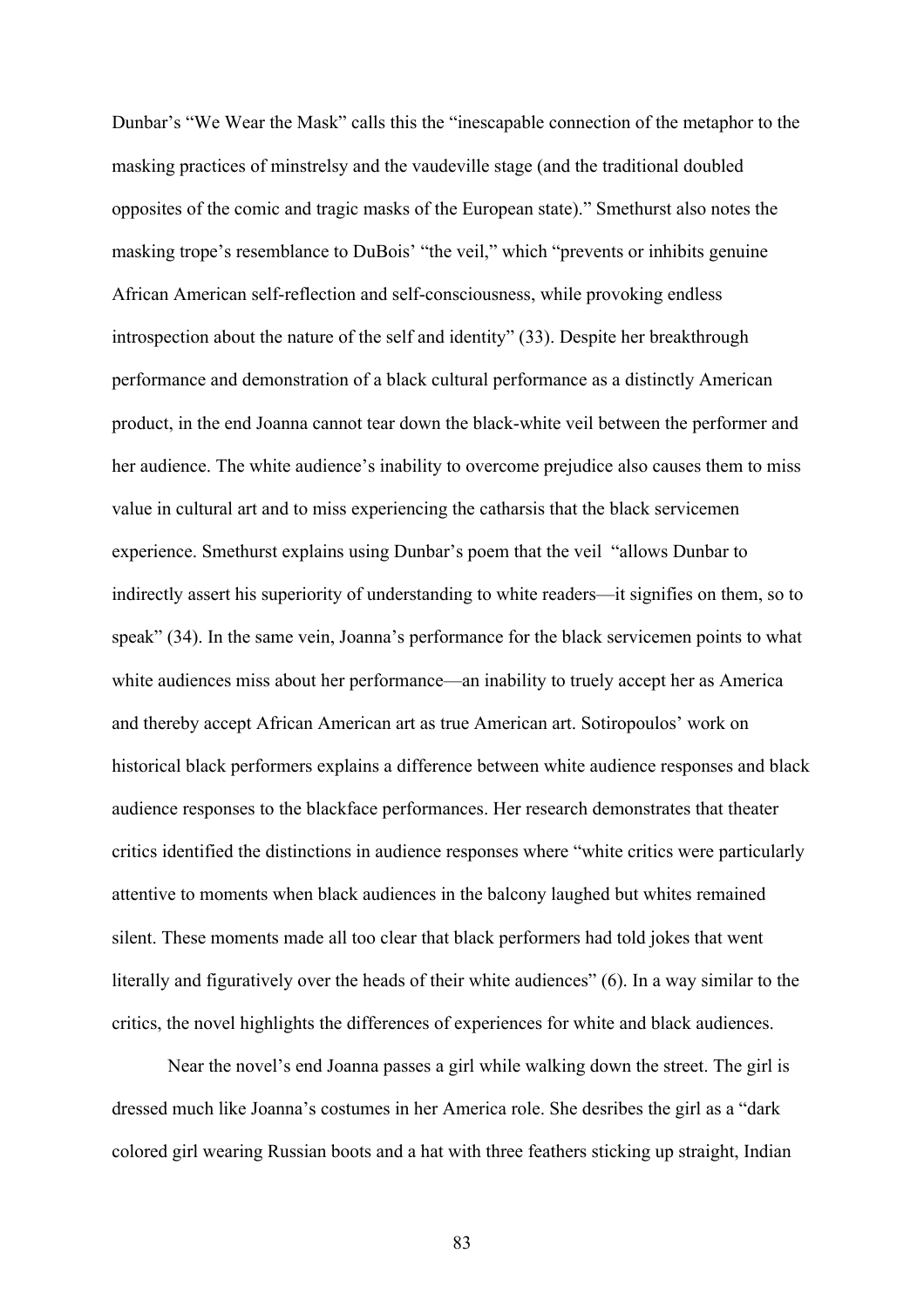fashion" while the rest of the people on the street "stared, pointed, laughed and enjoyed itself" (274). Joanna thinks to herself, "This, this was fame—to be shared with any girl who chose to stick feathers, Indian fashion, in her hat. An empty thing—different, so different from what she had expected it to be" (274). Joanna comes face-to-face with a reflection of herself in her America costume and realizes that she has been consumed by American culture into a caricature of herself. Joanna's realization extends to an understanding that, while people have applauded her performance, they have also "laughed and enjoyed themselves" in the same way people on the street "stare and point" at the dark colored girl. Levison argues that, "Whatever power Joanna may have gained as a performer has been transferred to the spectators; they speak of her as if she cannot hear them, as if she does not exist as an individual but as an entity to be regarded onstage and therefore freely critiqued" (830). Where earlier in the novel Joanna's performance and its successful acceptance by white audiences reads as utopian, the novel ends by showing how even the successful demonstration of African American art as *the* true American art will suffer shortcomings. Regarding historical performers Fauset writes in "The Gift of Laughter" (1925) that the African Americans are surrounded by "the pressure of white opinion" that leads to "his true character is almost submerged." She claims that, "For years the Caucasian in America has persisted in dragging to the limelight merely one aspect of Negro characteristics, by which the whole race has been glimpsed" (515). The novel's demonstration of Joanna as successfully dancing the role of America and claiming the title of American culture works to dismantle white control of the limelight and to show instead how the black performer can successfully fill American cultural roles. However, by having only the token Joanna in the limelight, the novel simultaneously shows the limitations of single-representations of black performers on American stages and the inability of the single performer's presence to overcome entrenched stereotypes.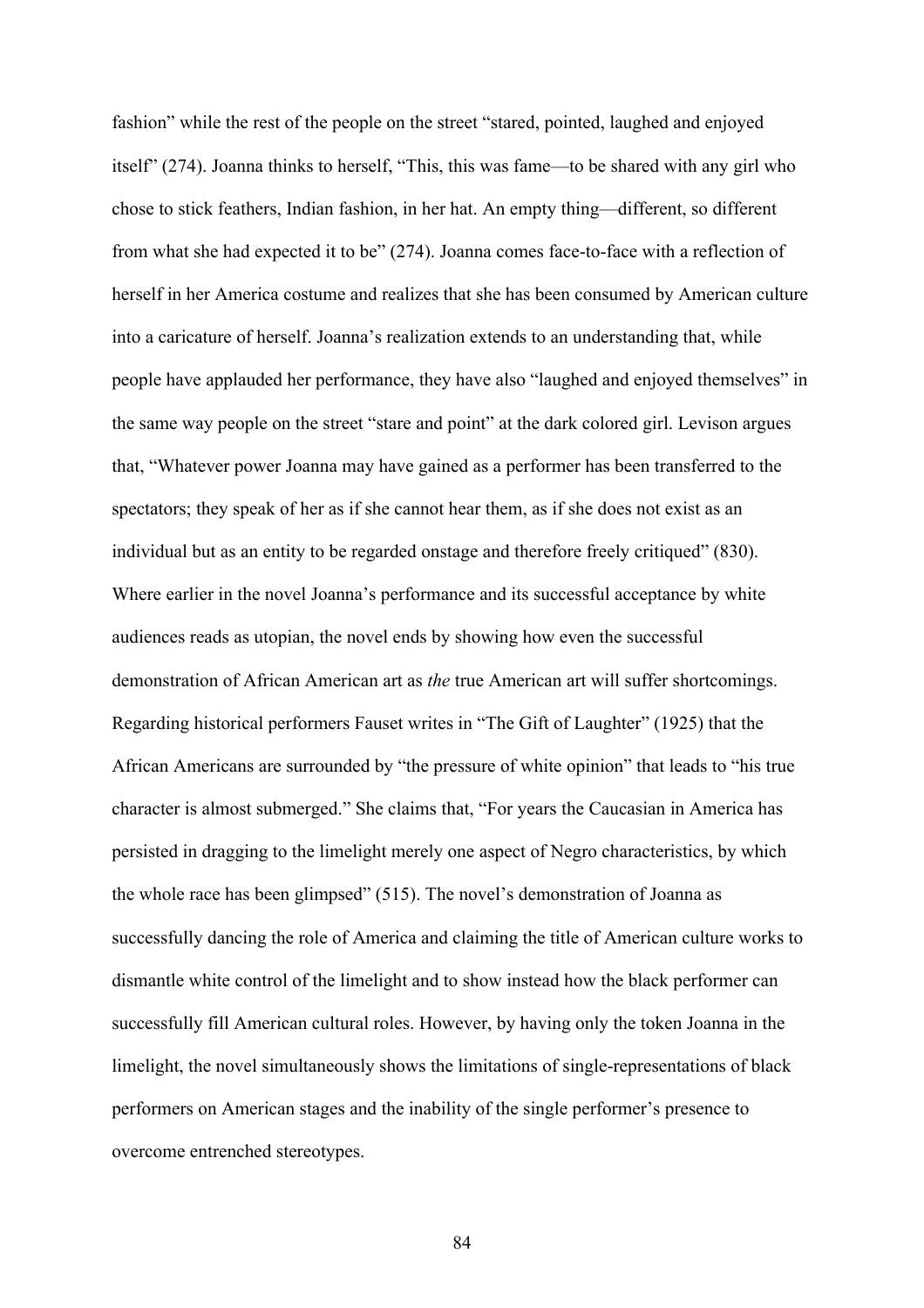Fauset calls for recognition of Bert William's work in the same way that DuBois calls for propaganda art to claim true equality and recognition of the Negro performer. Fauset ends her piece on Williams, "we hope that his death and the stream of appreciation which it evoked—alas too tardily—will teach this silly, suffering old world to lay aside its prejudices, its traditions, its petty reserves and to bestow honor where it is due—when it is due. Thus at length shall we all be free" (15). Fauset uses Joanna's stage performance to problematize the clear distinction made by her critics and her audience that she is "only" a black dancer. But Joanna's cultural representation draws a fine line between civilized and primitive, and it is not without risks. Kuenz calls it a "perilous endeavor" that: "the black folk culture on which New Negro artists will base their work and finally their claim to full recognition by white America" can be "easily appropriated and redefined by a hegemonic mass culture over which they have little control" (90). At the end, the novel recognizes how even after fruitful artistic performance African American performers and art are still limited in changing American consciousness.

In conclusion, Joanna is a fulfillment of Johnson's call for representation of African American art revealed—via the representation of her performance as America and her unmasking on stage—as the true American art. Joanna's dance fulfills W.E.B. DuBois's call in his "Criteria for Negro Art" for all Art to be propaganda and to lead toward appreciation for black artists and art not because it is extraordinary for a black artist to create it, but simply because it is high art. Joanna's dance also successfully demonstrates Johnson's claim that all American art is, unmasked, actually African American art. However, the novel shows that while isolated American audiences may accept Joanna in the role of America and by extension African American art as the true American art, this success is limited.

Copyright © Julie Anne Naviaux 2016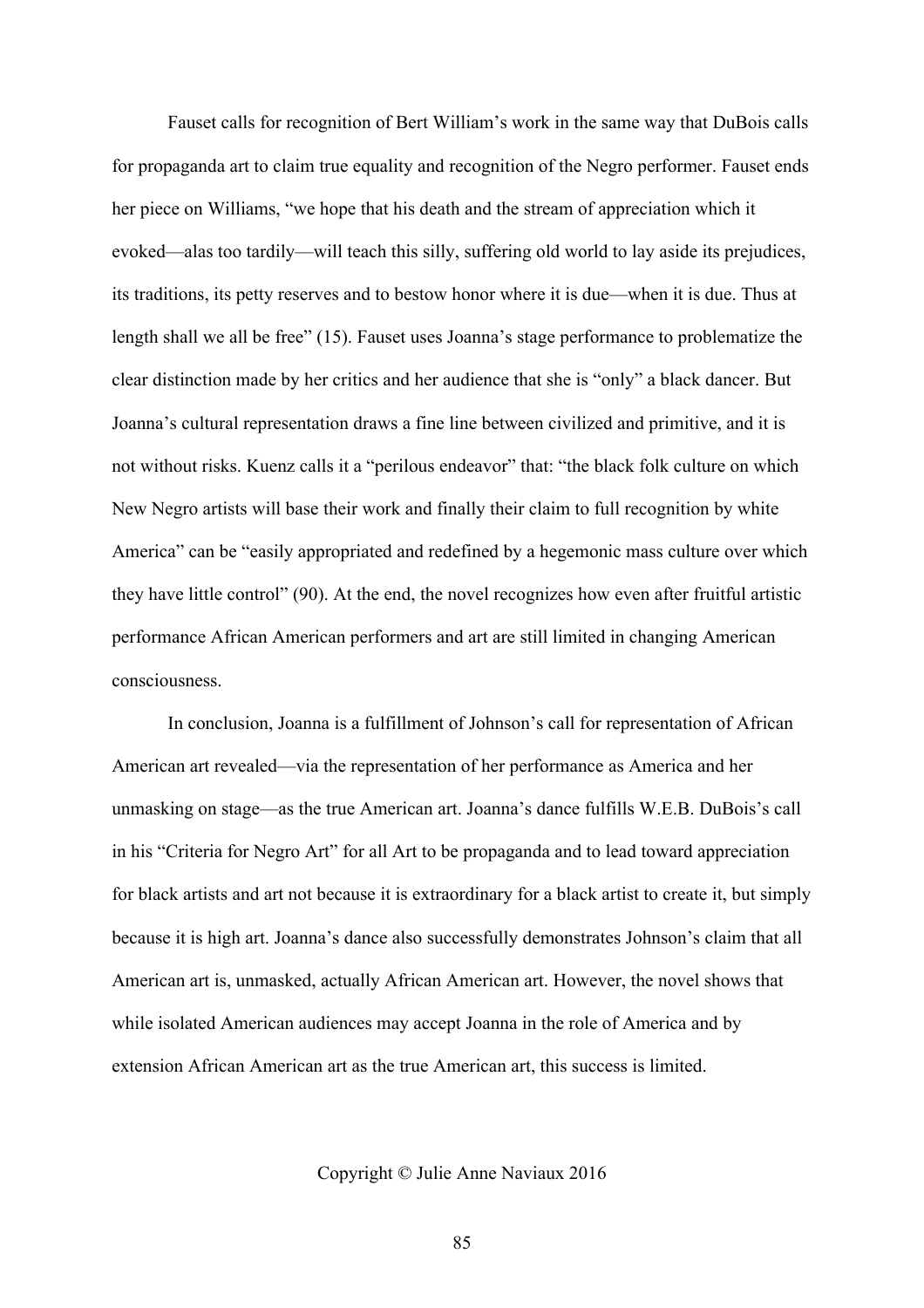#### **CHAPTER FOUR: CLAIMING BLACK ART AND ANCESTRY IN** *FLIGHT*

"[*Flight*] attempted to tell the story of an attractive New Orleans Creole girl who…decided to cross the color line and live as white, but who eventually decided that the benefits thus secured were not worth the price she had to pay." –Walter White, *A Man Called White: The Autobiography of Walter White*

"This is the mountain standing in the way of any true Negro art in America—this urge within the mold of American standardization, and to be as little Negro and as much American as possible." -Langston Hughes, "The Negro Artist and the Racial Mountain"

Walter White's essay "The Negro and the American Stage" boldly claims, "Of all the racial groups in American life, there is none whose history and experience on American soil is packed so tight with the stuff of which drama is made as that of the Negro" (249). He incorporates this drama into his second novel, *Flight: A Novel (Voices of the South)*, published in 1926 during the midpoint of the New Negro Renaissance. However, White's novel goes further than simply demonstrating the drama of American Negro life. Through his incorporation of African American stage performances throughout the novel, White draws the conclusion that, by the mid 1920s, black artists were already an inseparable mainstay in American popular culture. White's novel connects the solitary black protagonist, Mimi Daquin, to a larger, ongoing black historical memory accessible only to black people through their interaction with African American culture. Witnessing the performances, Mimi explores the cultural legacy accessible to African Americans. In her decision to pass and live as white, the lightly-complexioned Mimi also explores the social values of white America. Her experience demonstrates the shortcomings of being white and also the superiority available to black Americans through cultural memory. The fractured sense of past and present Mimi experiences comes together in performance scenes that allow her to come to terms with racial identity. Mimi's connection to African American history and ancestral past always occurs via witnessing performances. The chapter argues that the novel shows this cultural memory is only accessible to black audiences and thus simultaneously excludes white audiences.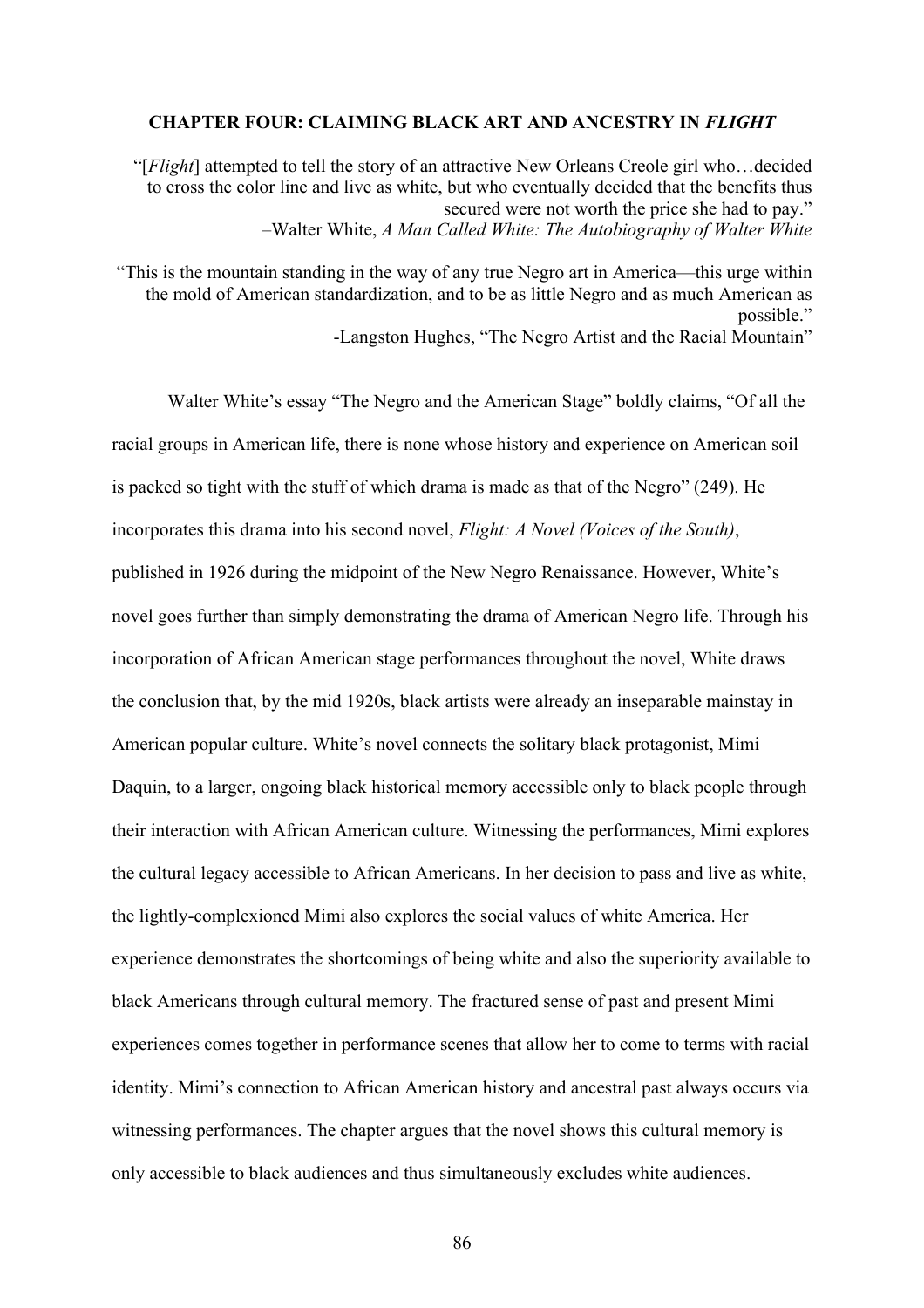Working from Langston Hughes' argument in the epigraph above that black Americans' cultural products have been devalued by white America, I demonstrate how *Flight* works to revalue black American culture. The novel accomplishes this via uncovering the class and racial biases of American value systems based in European definitions of "high art" that also lead to social and political corruption through overreliance on capitalism. The new cultural values that the novel proposes reclaim African American art from contemporary stereotypes of primitivism and find a deeper, more meaningful life existing within the black community for the protagonist over her seemingly more privileged white life.

Unlike other passing novels, *Flight* concludes with Mimi reclaiming her black racial identity and her right to black America's culture and history. Edward Waldron makes the statement in his 1978 book that, "To date, most of what has been written concerning the Harlem Renaissance has neglected Walter White almost entirely, and most of what has been written about White has focused on his later years of leadership in the NAACP" (x). Over thirty-five years after Waldron's statement, White's work as a novelist, essayist, and editor of Harlem Renaissance literature remains under-studied and excluded from Renaissance canonicity. This project reexamines White's novel and his nonfiction writings to argue for his significance as part of the literary scene of the Renaissance. The novel speaks directly to social concerns of the New Negro Renaissance regarding African American art's place on the American cultural landscape, class biases regarding socially acceptable behavior and artistic behavior within the black community, and breaking down (white) American racist perceptions of blackness as inferior to whiteness.

## NEW ORLEANS HERITAGE AND CULTURAL MEMORY

Most chapters *Flight* begin with a reference to performance and art, such as Chapter 10, which opens: "It was not long before Mimi knew in greater detail the reasons for Mrs.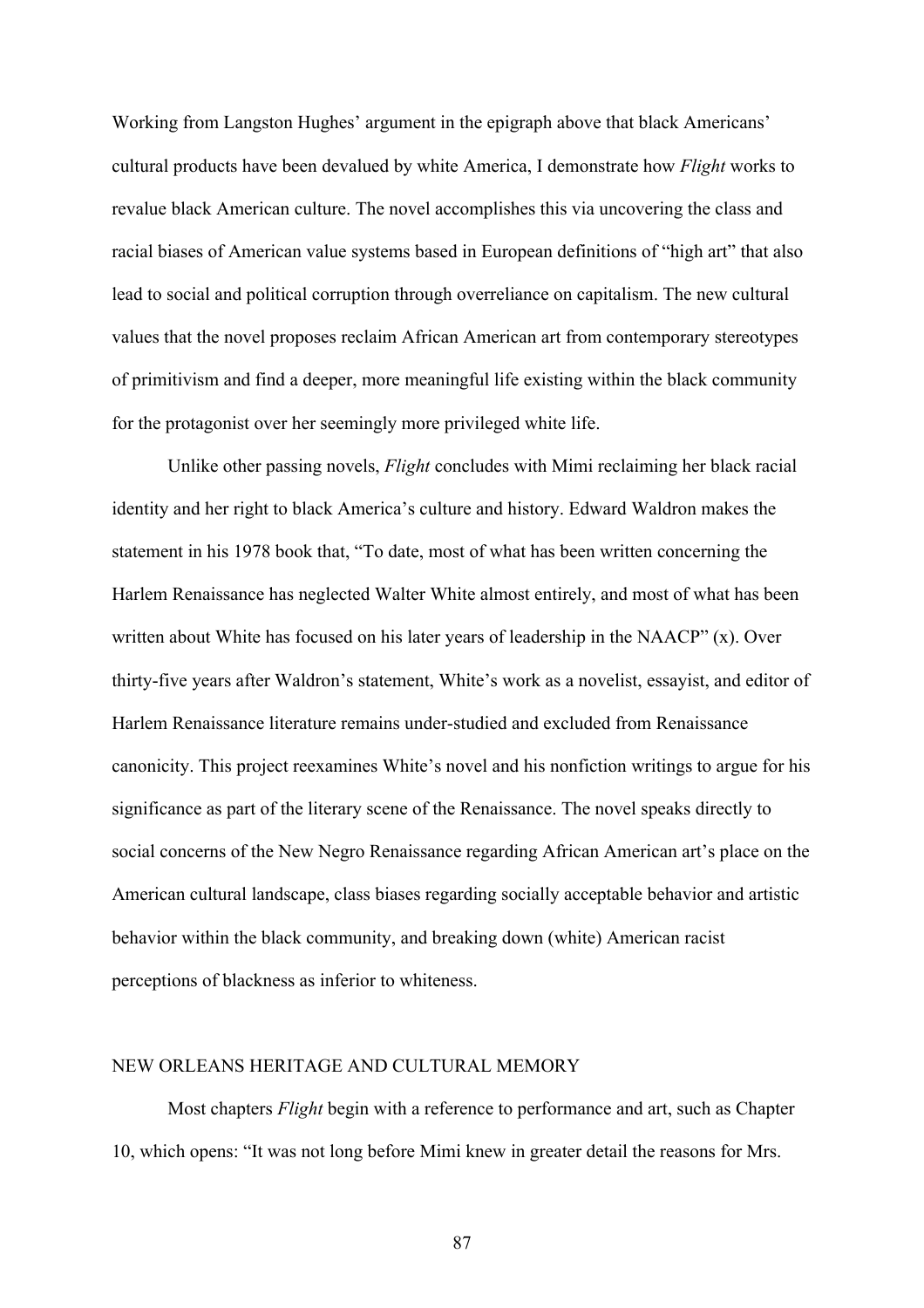Hunter's apprehension. Like a great orchestra beginning *pianissimo* upon a symphony, the tongues started clacking in soft and cryptic whisperings" (120). A character's actions are connected to cultural creators, performers, or audiences, such as Mimi's observations of her stepmother, Mrs. Daquin, after Jean's death: "To Mimi she seemed to have donned the atmosphere of the sorely tried and heavily bereaved with full attention to the effectiveness of details, wearing the role as an accomplished actress would" (137). Therefore, reading performance as integral to the text is not a stretch but a clear centrality in the novel. Art and performance are a crucial part of the novel, expressed throughout the story as a means to convey characters' emotions, describe scenes or locations, and to pull the varied locations and scenes of the novel together.

The novel opens in New Orleans and introduces the reader to New Orleans black American culture. Recent scholarship acknowledges the production of black American culture in New Orleans,<sup>23</sup> but Walter White demonstrates it as early at the 1920s through Mimi's familial history in New Orleans and her repeated references to singing, music, and the emotional connection this imports to the audience. Mimi's emotions experienced in New Orleans are each mirrored by a black American artistic performance. For example, when Mimi's new stepmother suggests changes in their older lifestyle to a new, bourgeois middleclass lifestyle, Mimi feels sadness at losing the past and observes her father, Jean, sharing this loss. In the midst of this feeling of sadness, she notices a blues singer outside the window:

The voice died away in the distance, but the poignant, nostalgic longing of the unseen singer remained. Jean and Mimi, used to the Creole dilution of the Negro songs, sat straining their ears to catch every note of this barbaric, melancholy wail as it died in

<sup>&</sup>lt;sup>23</sup> For example, Bettye J. Gardner and Niani Kilkenny explain that, "New Orleans, home to a musically sophisticated African American community and a vibrant black Creole culture, had access to rural Mississippi blues traditions via rail yards and waterfronts." This "vibrant Creole culture" is prevalent in the novel and "these elements combined to make New Orleans a fertile breeding ground for a new music call Jazz." Artists for this music include Charles Bolden, Jelly Roll Morton, and The Red Hot Peppers. Recordings from 1926 and 1927, at the same time as the novel's publication are, "generally thought to be the best recordings from that era of New Orleans Jazz" (89).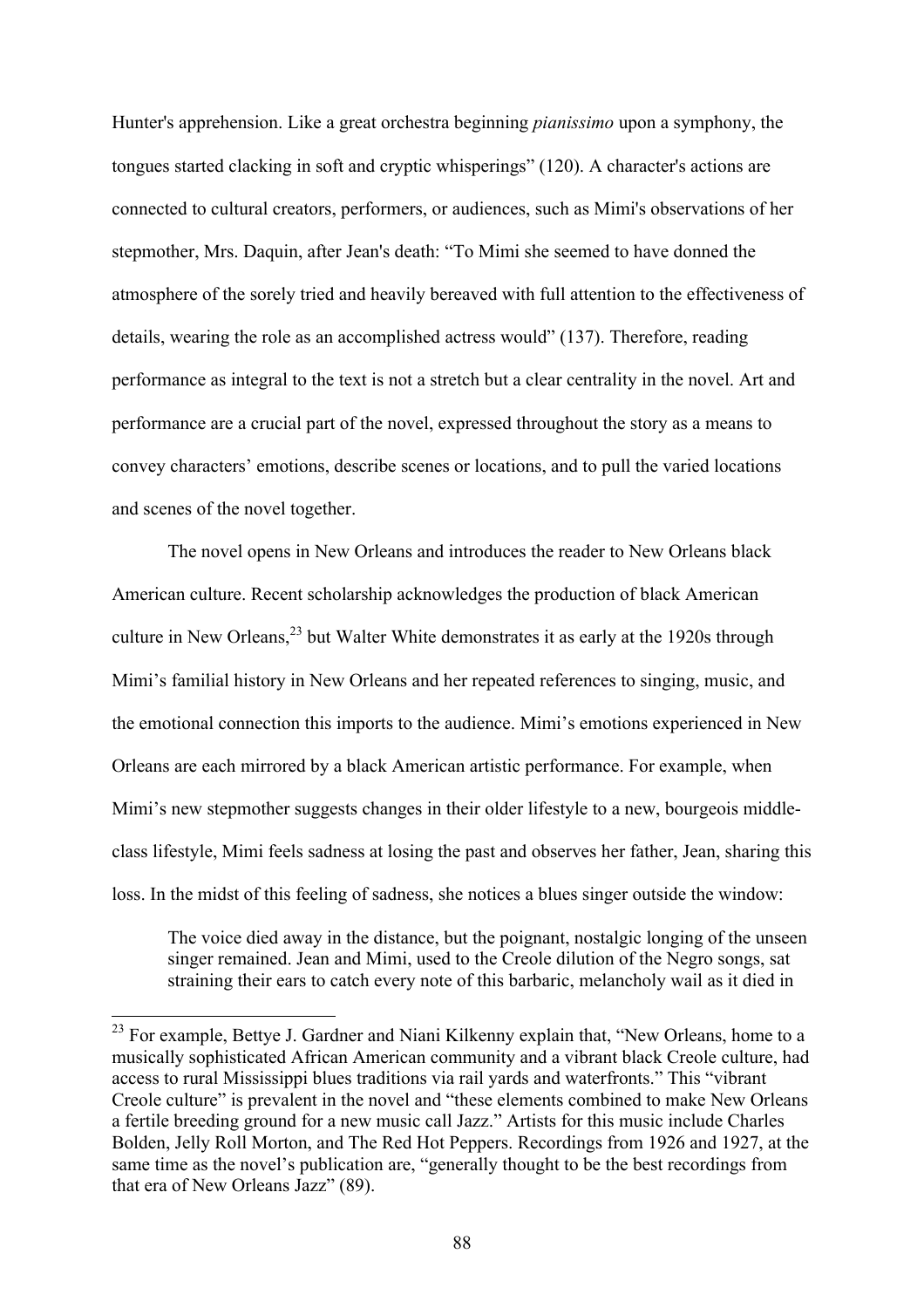the distance, a strange thrill filling them. The swiftly moving tragedy of the song, dying off abruptly as though the singer was too full for further words, stirred them both to the exclusion of all else. (17)

Later that day Mimi and Jean wander a New Orleans cemetery to avoid the changes Mrs. Daquin suggests. They overhear a funeral march, "Chant for the Dead," and the music once again mirrors their mood. Jean says to Mimi, "that's how I feel to-day...Leaving New Orleans, the old houses, the old friends--it makes me feel as though it were I in that coffin..." (36). The repeated presence of the singing and music work to connect Mimi and Jean to their past. Houston Baker calls this connection to the past "nostalgia" and explains that it "does not here mean arrested development, a distraught sentimentality ever pining for 'ole, unhappy, far-off things, and battles long ago.'" Instead, he uses the word to suggest "*heimweh* or homesickness. Nostalgia is a purposive construction of a past filled with golden virtues, golden men and sterling events" (3). Unlike the new Mrs. Daquin, whose family originates from outside New Orleans, Mimi and her father's family have for generations existed as a part of the city, and they are "used to" this artistic expression—feeling a sense of nostalgia for the past. This ancestral connection to the area also gives Mimi and her father a connection to the culture, as evidenced by their emotional connection with the music. They share, with the music, an ability to emotionally connect their own emotional experiences to the emotion expressed in the music. This connection becomes central to Mimi's ability to reclaim her racial identity and her racial heritage at the novel's conclusion.

After the Daquin family leaves New Orleans and moves to Atlanta, the novel distinguishes between two types of black American artistic production: that influenced by white culture and that unadulterated by outside influences. Mimi describes New Orleans art as "music which had a distinctive Negro note but which had been influenced to a definite extent by French songs that made it a sort of Africanized French." She contrasts it with her experiences in Atlanta where she "felt much more vividly the rhythmic surge and sweep of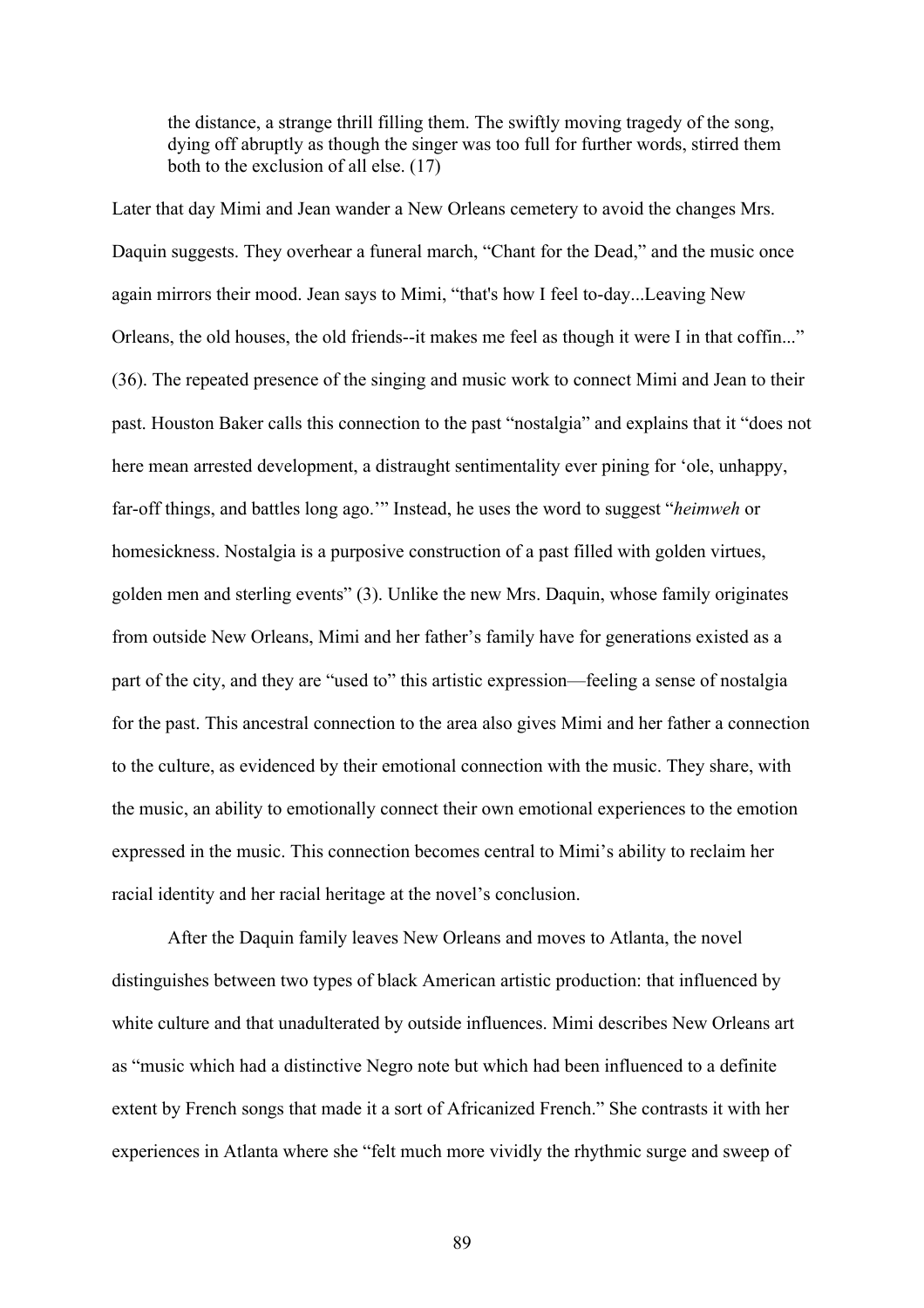the Negro music untouched by other influences--the ecstatic pouring forth of melodies that often were not melodies but a wild and intoxicating thing that made little chills run up and down her spine and filled her eyes with tears" (91). The novel notes the difference between hybrid cultural products and "pure" or "undiluted" products. Whereas the earlier African American music matched or was able to support her emotions, this "untouched" music is capable of influencing her emotions independently of how she felt prior to hearing the music. While attending a theater production and listening to the "untouched" music, "She began to see and understand the deep spirituality which lay back of this people of hers, to comprehend the gifts which had enabled them to withstand oppression which would long since have crushed a weaker race" (91). Here she notes the strength of black people as a race, and the novel credits that strength with the production of cultural products, which she calls "gifts." This scene notes both the presence of African American art outside of New Orleans and that Mimi still has a connection with the music. Even though she is not from Atlanta and has no direct heritage or ancestors in the area, she is still able to emotionally connect with the music. And not just connect—she is able to distinguish the influences within the music.

Mimi's transcendental experiences with music occur not only in a formal theater but also in impromptu performances by black Americans she encounters. On the same page as the theater performance, the novel relates Mimi witnessing a chain gang singing and states, "The day when a convict gang began to repair the street in front of their home was one Mimi never forgot" because "She awoke hearing a wild, plaintive, poignantly simple melody so strange she thought herself yet asleep…A crowd of Negro convicts, clad in the broad-striped and ill-fitting garb of rough material, huge balls of iron attached to their ankles by heavy chains, were tearing up the street with synchronized strokes of their pickaxes" (91). After describing the black convicts, Mimi notes one singer in particular: "A stalwart negro with a ringing barytone led them in the song which had awakened Mimi. On and on he sang, verse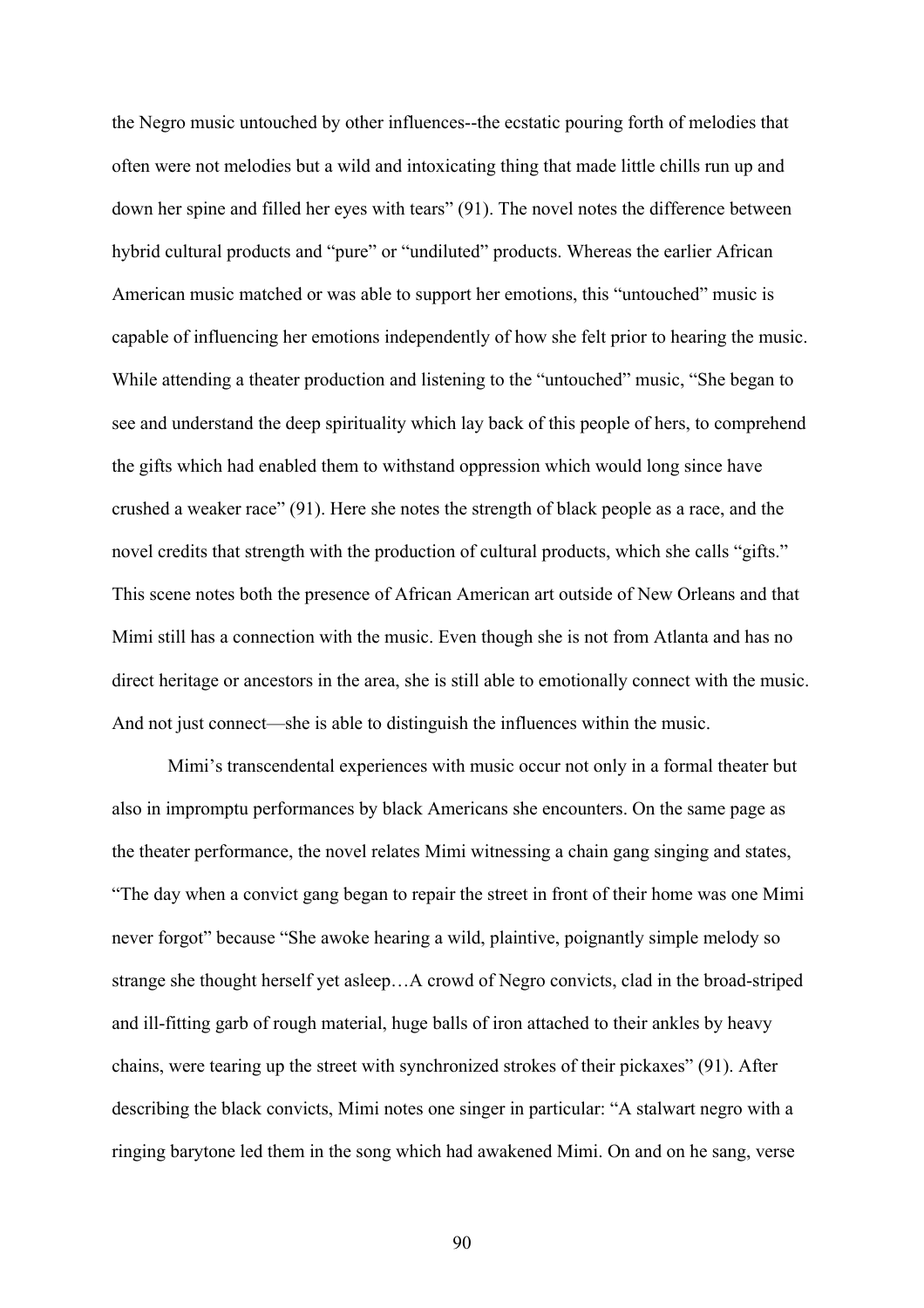after verse of a wildly sweet and simple song, joined in the chorus by the others" (92). The music's ability to transfer Mimi emotionally outside of her own experience relates to the aesthetics of the music. After including the lyrics, the narrative explains:

Mimi's heart beat faster and faster as she watched and listened. She sensed that the song carried the toilers far above their miserable lot. For them the toil and sweat, the louring guards who shouted staccato commands or flung crisp oaths when one of the convicts slackened or appeared to slacken in his labour, did not exist. (93)

Mimi witnesses the art being performed by these unknown artists, thereby acknowledging the art created by black Americans both in formal settings such as the theater performance prior and in impromptu public performances such as this example. Simultaneously, the scene values black American art distinctly and apart from values of Western art. Early collections of black folk art focused on the aesthetic over the historical because, as Eugene Metcalf explains, "early folk art promoters knew little about the circumstances in which the art they collected was produced…most of the artists were unknown." Furthermore, this valuing of aesthetics "sprang from a bias inherited from the study of high art, which placed art in an ennobled realm above history and beyond mundane human occupations." By valuing aesthetics over history, "Masterpieces transcended culture and were to be viewed in terms of aesthetics alone" (278). W. Fitzhugh Brundage makes a related point when he explains that, "As the sanctity of high culture eroded during the 1920s, black cultural arbiters called for a new black aesthetics to take its place." However, "serious disagreements arose over the manner and degree to which black artists were obligated to engage with and represent the experiences of African Americans. This debate about the politics of art framed the significance that black intellectuals assigned to the popular culture of their age" (11). The scene in the novel reconnects the aesthetic—the beauty and emotional influence—with the physical artistic creators and thereby discredits an assumption that Western art forms are the only true "high art." Instead, the scenes create a way to value art outside of Western tradition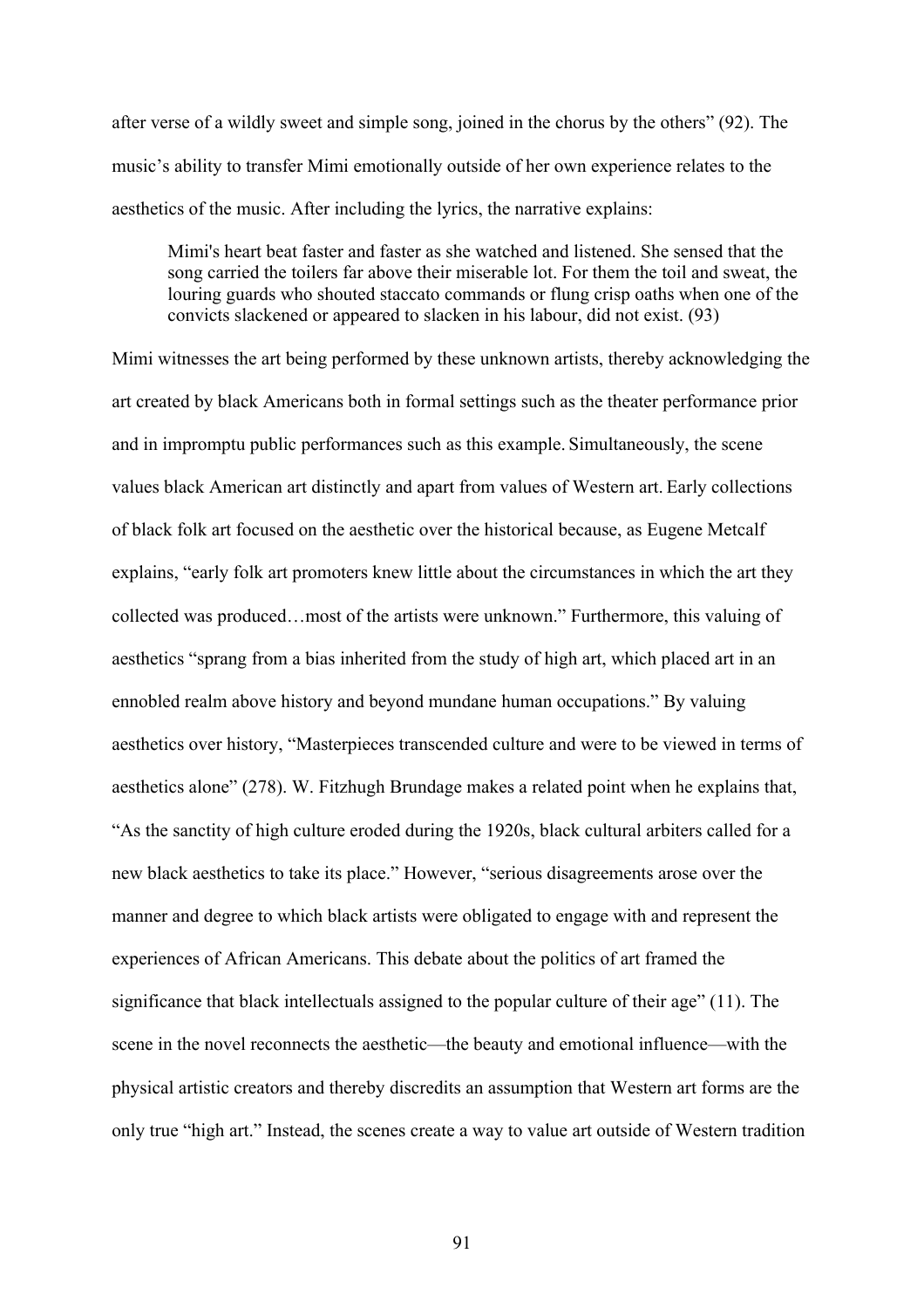and also show how these art forms are beautiful and artistic independently of Western (or white) support.

Langston Hughes calls this valuing of the aesthetic "*Negritude*" in his essay "Black Writers" and asks early twentieth century readers: "What is the function and significance of African Negro art in the life of the people and for the people?" He claims that "*Negritude*" "has its roots deep in the beauty of the black people—in what the younger writers and musicians in America call 'soul.'" He then defines "soul" as: "[A] synthesis of the essence of Negro folk art redistilled…expressed in contemporary ways so definitely and emotionally colored with the old, that it gives a distinctly 'Negro' flavor…" (*Collected Works* 477). Both Hughes' definition and White's novel embrace black culture free of Western (and white) influences and claim the freed culture as the more aesthetically pleasing. Hughes' embracing of African American culture can be seen in his poem "Weary Blues," where he writes that an old black man, "With his ebony hands on each ivory key / He made that poor piano moan with melody. */ O Blues!*" and the narrator explains that the music originates in "a black man's soul." Then the narrator, in the following stanza, explains the effect the music has: "The singer stopped playing and went to bed / While the Weary Blues echoed through his head." These lines demonstrate Hughes' concept of the soul and the relationship of both audience and performer within the poem. They also show the ability of African American art to emotionally influence the audience—in this case, the narrator/poet.

Jean-Philippe Marcoux's writing on Hughes' creative work is useful to understand how Hughes' writing exemplifies the historical value of art through its aesthetic value. He explains that, in Hughes' art "music and text intersect and inform one another, thereby perpetuating the passing of (hi)stories of the black experience through its liberalized representation" (41). In other words, the art itself provides or constructs the history. Because of this, Hughes' theory of "soul" becomes a "repository of cultural memory" and "unifies the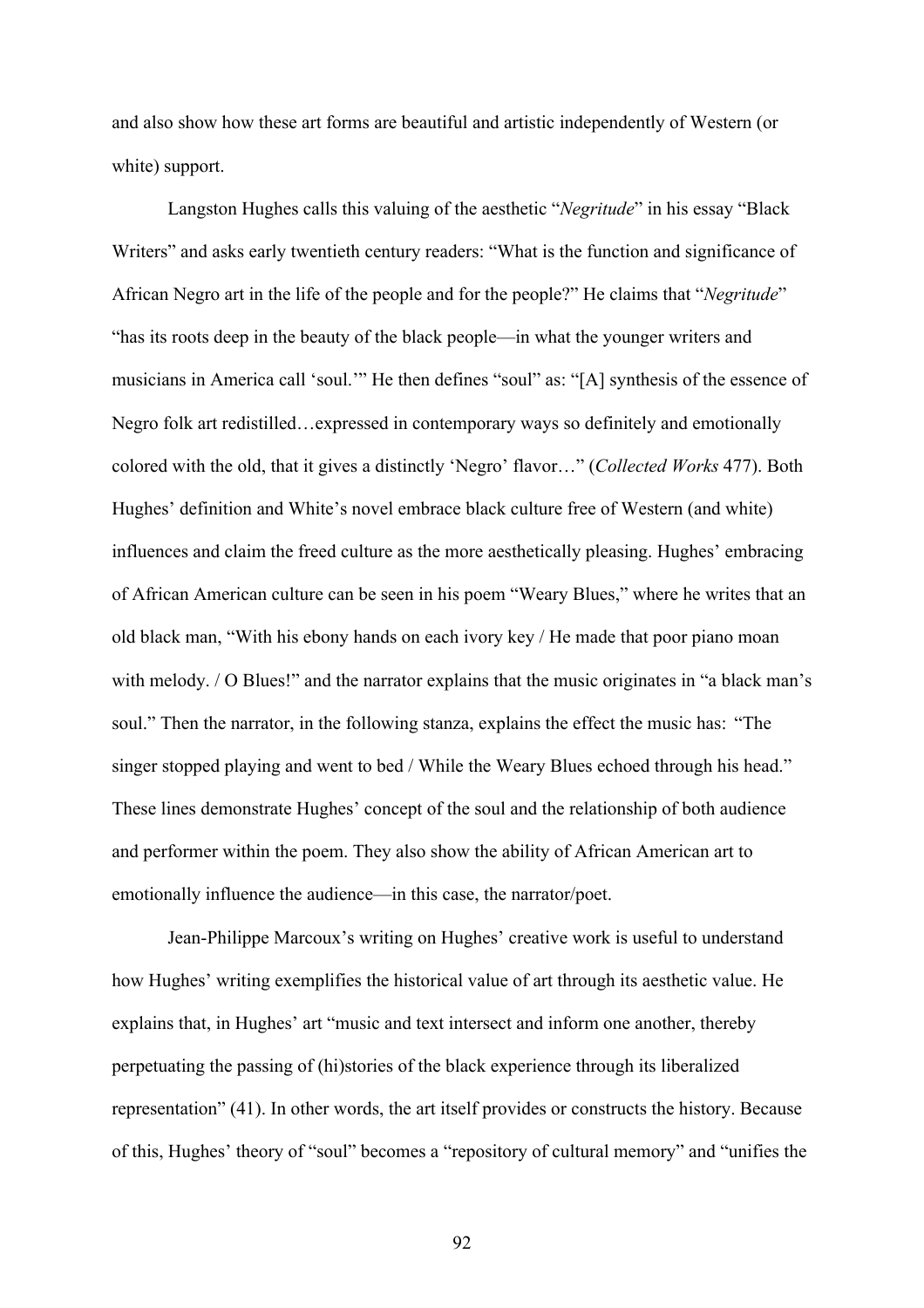collective black consciousness…" (41) According to Marcoux, Hughes' "soul" distinguishes the experience of black Americans from that of white Americans because of the "prejudiced environment" and African American art becomes the "pathway to freedom" and "the penultimate theme of black literature" (41). Marcoux explains the relationship between the performer and audience in Hughes's "The Weary Blues," calling it "the dialectics of experiential performativity." The exchange between audience and performer occurs where "The listener/poet's creativity derives directly from his interconnectedness with the performer's ritual..." (54). Furthermore, "both poem and song speak the same language: they enact a cathartic ritual of transcendence whose loci are a shared history, a shared language and a shared refusal to capitulate under the weight of oppression." In this poem both the listener/audience/poet (Hughes or the narrator) and the black performer "show abilities to 'converse' without literal word but through a coded musical language that underscore the resilience African Americans affirm through art" (55). As with the novel's demonstration of performances witnessed by black audiences via Mimi, Hughes' poem includes a black performer, performance, and black audience. As evidence that White was very familiar with Hughes' work and the influence of music and performance in the work, White reviewed Hughes' *Fine Clothes to the Jew* (1927), writing, "It will be interesting to watch these changes as they are developed by Mr. Hughes and others who may follow him in the growth of either a more universal medium of expression or a broadening of the scope of the moods themselves" (Waldron 135). The absence of Western valuation of the art form becomes central to understanding White's novel where a young black woman has a child out of wedlock, chooses to pass for white, then chooses—and the key here is that she chooses—to return to her identity as a black American.

White's own writings support this argument for a conscious focus on black American art and its use for racial progress. In a professional letter aimed at procuring funds for black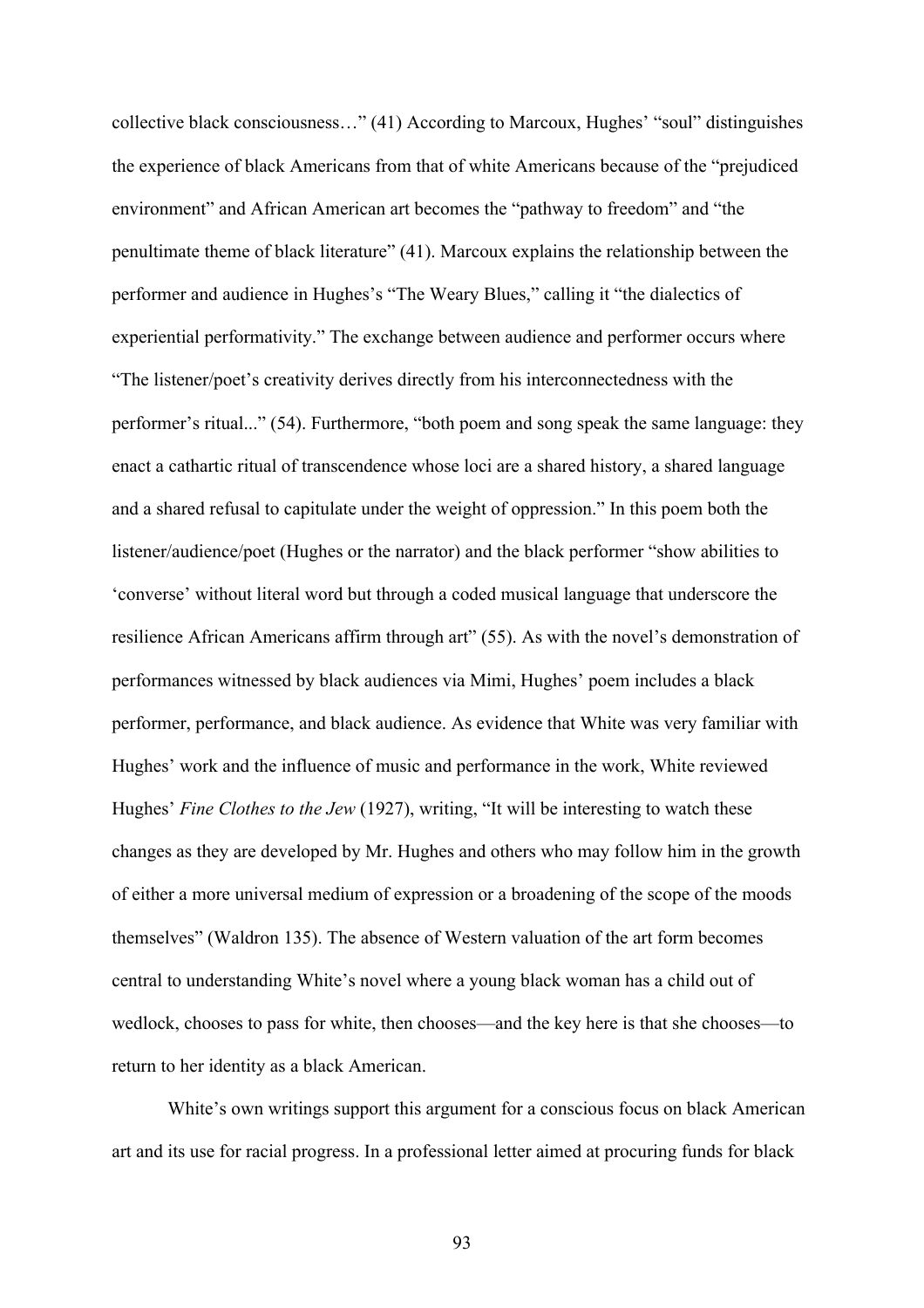artists, he writes that, "It is our idea that these students in acquiring these things would also be most serviceable to their people in acquainting foreign intellectual circles with the more representative types and the finer elements of the American Negro, and would therefore be effective agents in combating the further spread of racial prejudice and misunderstanding" (Waldron 117).<sup>24</sup> White also wrote a memorandum in 1927 to gain funds for black artists, echoing his mentor James Weldon Johnson, "I am convinced that there is no single factor of greater importance in solving this thing we call the race problem than the work of Negro artists, or in bringing new respect and a new arrangement of values and opinions concerning the Negro than the work of Negro artists" (Waldron 118). Therefore, Mimi's acknowledging the artistic value of both the formal theater performer and the informal street performer places the authority for judging art with the audience for the art. It removes the power of "high art" from Western (white/historical) values and places it with the local (black/aesthetic) observers. By claiming African American art as a valuable cultural form, White's novel thereby claims black Americans (the art's creators) as valuable contributors to American culture and, therefore, black Americans as integral citizens of the United States.

## CULTURE AND CONSEQUENCES OF RACISM

When first published, the greatest criticisms regarding White's novel were that white reviewers felt it did not "accurately" portray black Americans. A reviewer for *Survey* wrote that the novel was "more sophisticated, better designed, more artful in craftsmanship, but in white, not Negro craftsmanship…It contains no elemental emotion, no broad sunlit Rabelaisian humor, no folklore, no rhapsody of style or naive splendor of language" (Waldron 98). Another review by Emma B. Holden in *The New Republic* claims: "Mr. White

 $24$  In the letter, dated May 20, 1924, White writes to the American Fund for Public service on behalf of the Negro Foreign Fellowship. Whites' letters used in this chapter are from Edward Waldron's *Walter White and the Harlem Renaissance*. Waldron's book contains both critical work on White and also archival work in the NAACP records.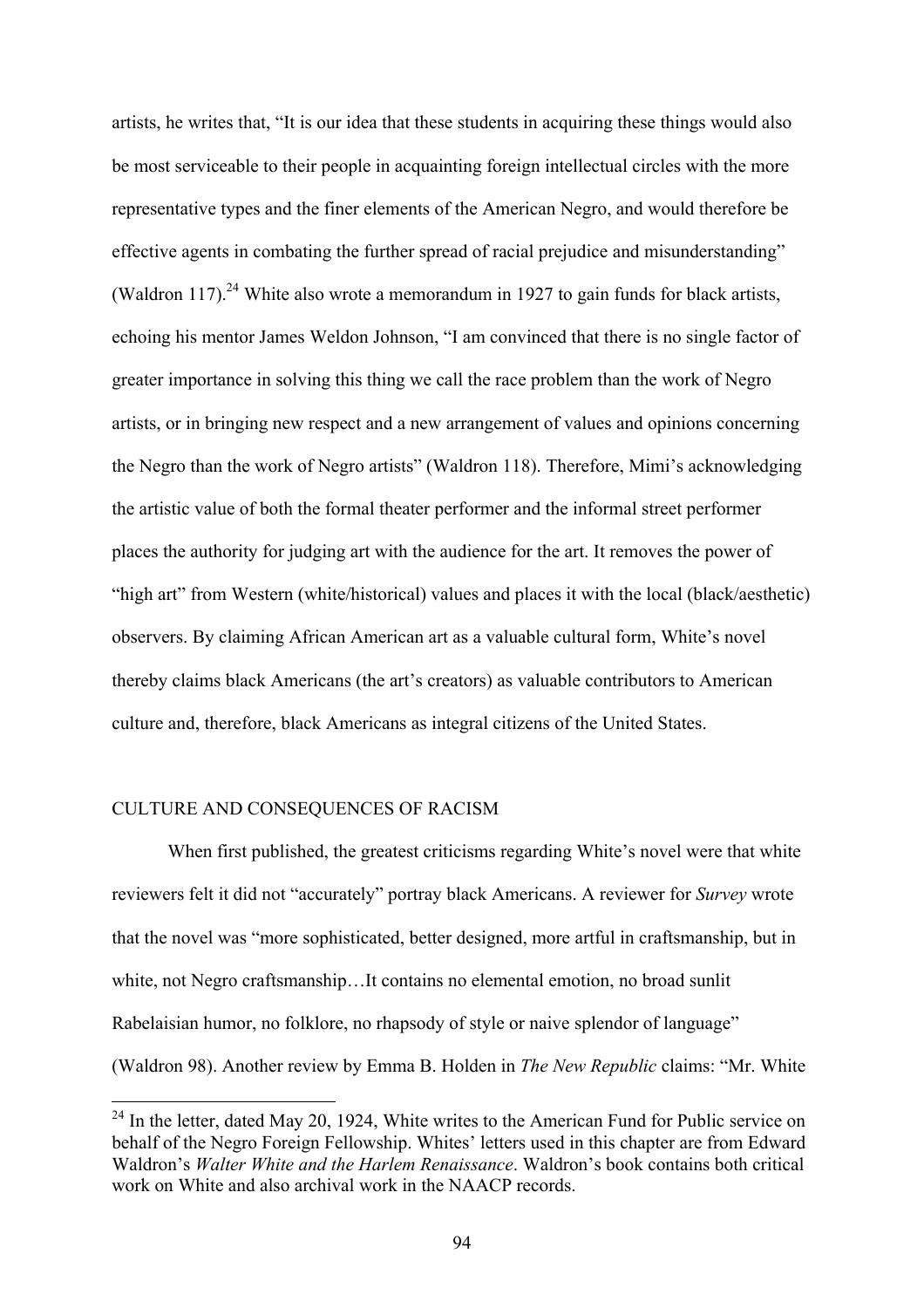seems to feel that he can handle his people from the same angle that one would use in treating a group of whites, and yet create a special interest by assuring us from time to time that they are colored, and by introducing the dramatic episode of Negro persecution." However, Holden feels that, "He fails, inevitably…It is neither a very consistent nor a very stirring story" (Waldron 98) because the novel does not conform to white expectations for black people's behavior. These reviewers missed the messages and the central goal of White's novel—to portray developed, educated African American characters—characters who did not fit stereotypes of the time. Paula Marie Seniors notes a similar contemporary reaction to Bob Cole and J. Rosamond Johnson's *The Shoo Fly Regiment* (1907) in that part of the musical's financial failure "lay in the certainty that whites rejected the production" and that "the racism of white audiences prevented them from appreciating the presence of black soldiers on stage and made them uncomfortable" (90). Seniors continues, "audience members found it difficult to wrap their minds around the new portrayals of African Americans and, in some cases, they missed the messages of black emancipation through education and war that were embedded in the show" (91). On the other hand, "It appears that black audiences enjoyed the production and remained cognizant of the messages that Cole and Johnson relayed" (91). Reviewers' responses to the novel reflect similar responses early reviewers had regarding the larger body of New Negro Renaissance art. In both, white audiences respond negatively to depictions of black Americans that do not fit their anticipated roles and characters for black people. The reviewers respond negativity to the characters themselves, deeming them unbelievable, and not the author's writing or development of those characters.

Multiple critics have faulted some writers of the Harlem Renaissance, including Walter White, for their sentimental stories and romantic characters. White's work goes beyond sentimentality to show readers examples of upper-class black people while also dealing with difficult and censored topics. Waldron explains that, "One very important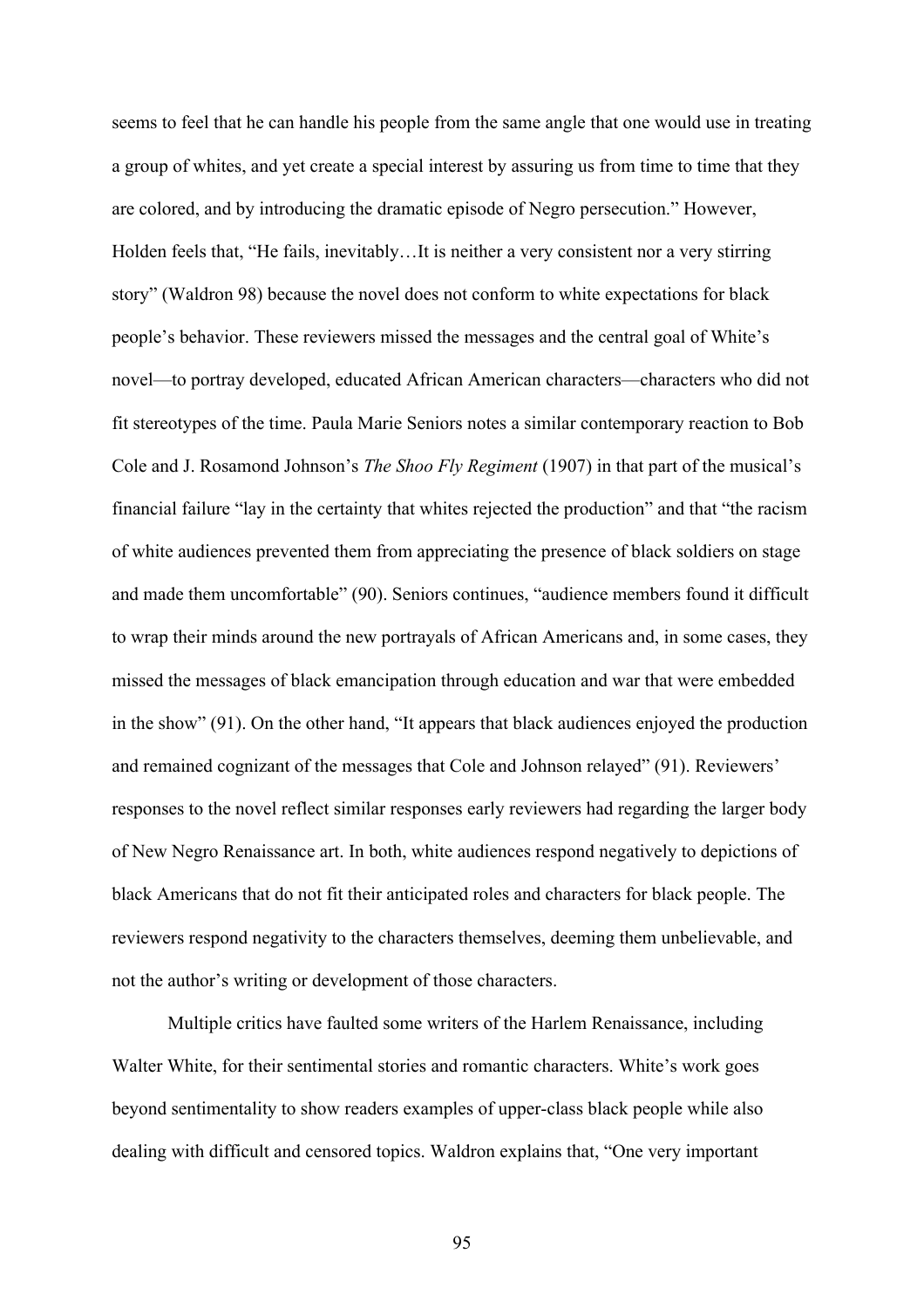contribution of the Renaissance writers was the creation of *real* black characters…While the new characters were in some ways almost as stereotyped as the predecessors, they were not demeaning portraits of the subhuman variety often found in the earlier literature" (32). He highlights a distinct difference between white and black writers. Unlike white writers, black authors such as White include "an examination of the interiors of these characters...In these works from the Harlem Renaissance, we see characters live complete lives, not just flashes of their dancing and drinking the night away" (32). White wrote in his 1931 essay "Negro Literature" that "The rigid wall between white and black which the former sought to erect…did help create certain stereotypes of the Negro which clung persistently to the American mind until very recent years ("The New Negro" 351). His essay, published a mere five years after his novel, shows that he was clearly aware of stereotypes in literature created and enforced by white readers. In addition to depicting African American art as culturally valuable, a second purpose of White's novel was to perform racial uplift, to show to white readers characters who were both educated and African American, who did not conform to expectations. Claire Corbould's historical work on depictions of black Americans in public spaces supports this type of racial uplift performed by the novel. She explains that "From the end of Reconstruction in the 1870s through to 1930 or so, many black American activists aimed to prove that racial inferiority was unfounded and that America's black citizens were the equal of white Americans." The literature was "a strategy of 'uplift,' whereby the leaders of the race would prove they were equal to whites" (4). White writes in his autobiography that he was reviewing another author's new novel and recounts a conversation with James Weldon Johnson and H.L. Mencken: "I said that [T.S.] Stribling's depiction of Negro servants was not too bad, but that he fell down badly in his portrayal of what educated Negroes feel and think." Mencken and Johnson encouraged him to write his own novel and White claims, "I had never even thought of attempting to write fiction. Mencken, Jim, and I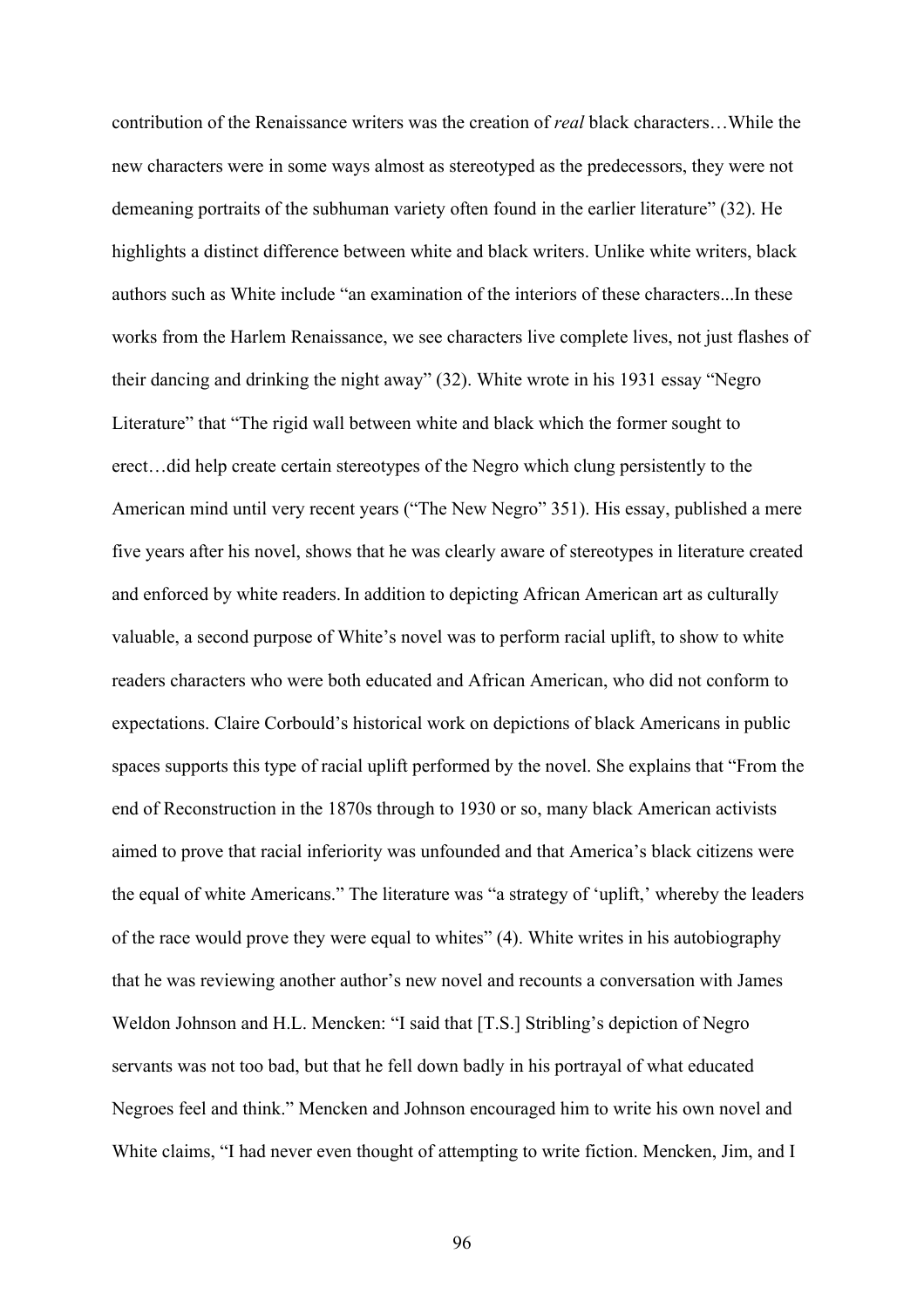talked over the notion as they both tried to convince me that the variety of experiences which my appearance made possible by permitting me to talk with white people as a white man and with my own people as a Negro gave me a unique vantage point" (*A Man Called White* 65). Charles Cooney quotes White as saying about *Flight*, "Colored people know everything in my book—they live and suffer the same things every day of their lives. It is not the colored reader at whom I am shooting but the white man and woman…" (232). For White to "take on" or "write against" stereotyped depictions of African Americans was also to critique, by extension, white influence on and consumption of black art.

Contemporaneous white readers, however, did not believe in White's educated, wellspoken black characters. White relates his experience with one publisher, George H. Doran, who told him, "Your novel has great drama and power…But there are some changes we want you to make. Your Negro characters—uh, uh—are not what readers expect. I'm sure you will be willing to make the necessary changes" (67). White goes on to write:

We talked for an hour or more, and it became increasingly clear that someone had convinced Mr. Doran that even though there were Negro college graduates who talked correct English instead of dialect, the number of such Negroes was too small to justify their being written of as educated and normal human beings. I learned some time later that Mr. Doran had submitted my novel to Irvin S. Cobb, the Kentucky humorist, who had been so shocked by its outspokenness that he had advised against its publication, fearing that it would cause race riots in the South. (*A Man Called White*, 67)

White did not make the changes and the scenes that "would cause race riots in the South" remain in the novel. In one such scene, Mimi attends a "honky-tonky" dance with her boyfriend, Carl. She watches the "dusky couple" dancing "in a fascinatingly free, peculiar rhythm." White's novel notes similar moments of cultural appropriation by white America as James Weldon Johnson notes in his *Autobiography of an Ex-Colored Man*. Amanda Page is one of several other critics who also compare White's fiction with his mentor's writing. Page explains that both men "saw the value in black literature as a means to promote racial equality" (107). In this scene the narrator remarks that: "Many years afterwards when [Mimi]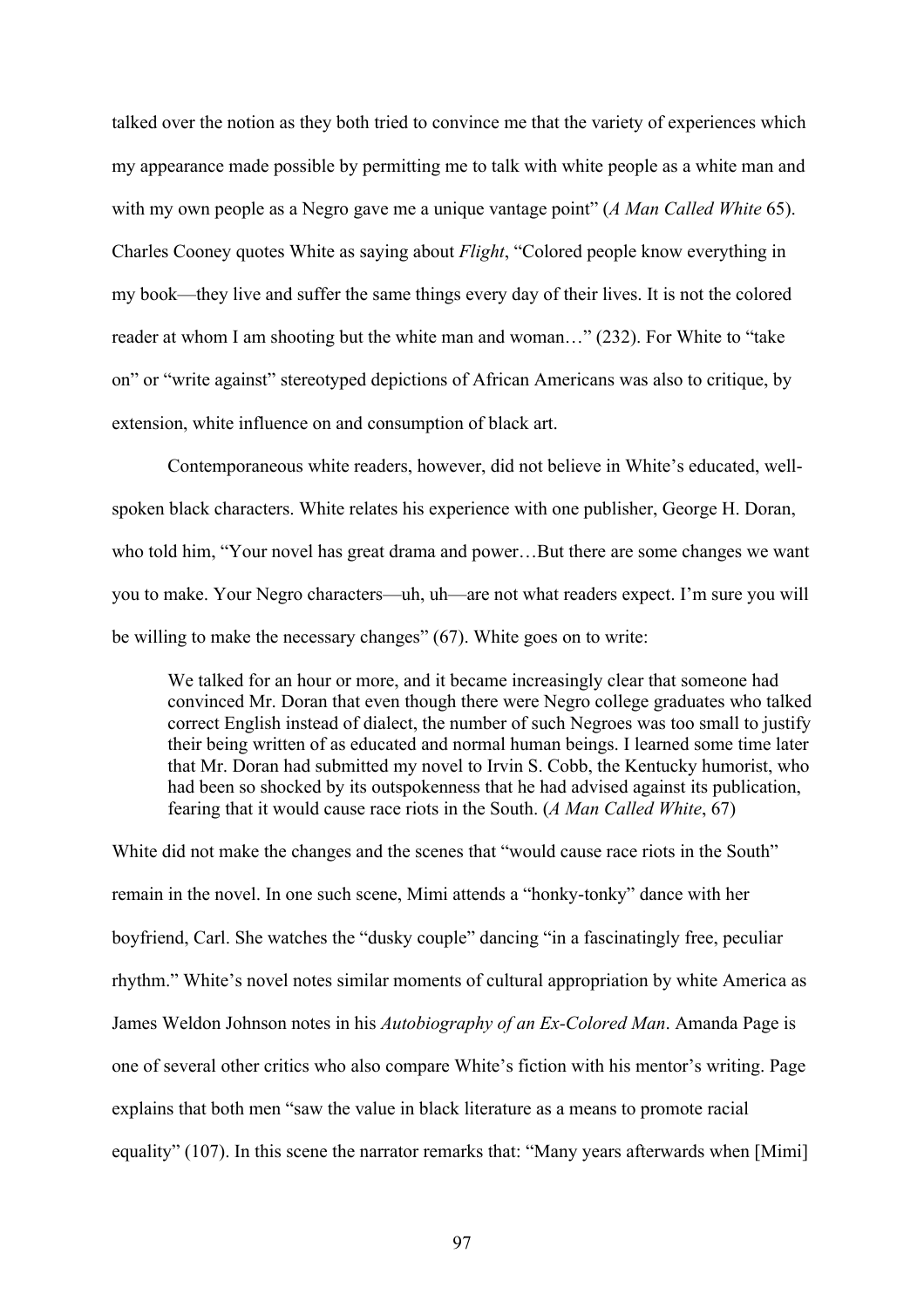saw blonde chorus girls on Broadway swaying their shoulders and bodies as these two were doing, she remembered always where she had first seen it done" (97). Mimi's thoughts directly echo Johnson's unnamed narrator who, while watching the black pianist play ragtime in the New York club, reflects to himself that, "There was also another set of white people who came frequently; it was made up of variety performers and others who delineated 'darky characters'; they came to get their imitations first-hand from the Negro entertainers they saw there" (*AECM*, 1960 107). *Flight*, like *Autobiography*, uses the scene of black American cultural performance to show how the art originated with black artists and to comment on how it was later appropriated for economic gain by white artists.

This scene further emphasizes the aesthetic and natural development of black American art over Western historical and formal development when the narrative, in addition to describing the dancers, also describes the musicians: "the orchestra was doing its share with the same joy as the dancers, as though it too had paid its way in for the pleasure of playing," which the narrative immediately follows with, "Carl explained that practically none of its members had ever taken a music lesson, none of them knew anything about the theory of music" (97). The scene continues with Mimi's reactions and reflections of the performance: "Mimi had never known that anything like this existed before. Over it all there was a primitive note, a freedom from inhibitions that gave grace and ecstasy to the dancers and the musicians. It exhilarated one and made him forget the stuffiness and dimness of the hall and the sometimes fetid shells which arose as the dance went on" (97). This is the first mention of "primitive" (although it is hinted at earlier in the novel) and it is presented as a separation from "respectable." David Krasner explains that "acting primitive" was "a catchphrase of the era." He also notes white America's "Co-opting the vogue of primitivism" and "fell in line with the 'realness' whites associated with primitive societies" (109). The novel introduces the word "primitive" on the same page the narrative comments that the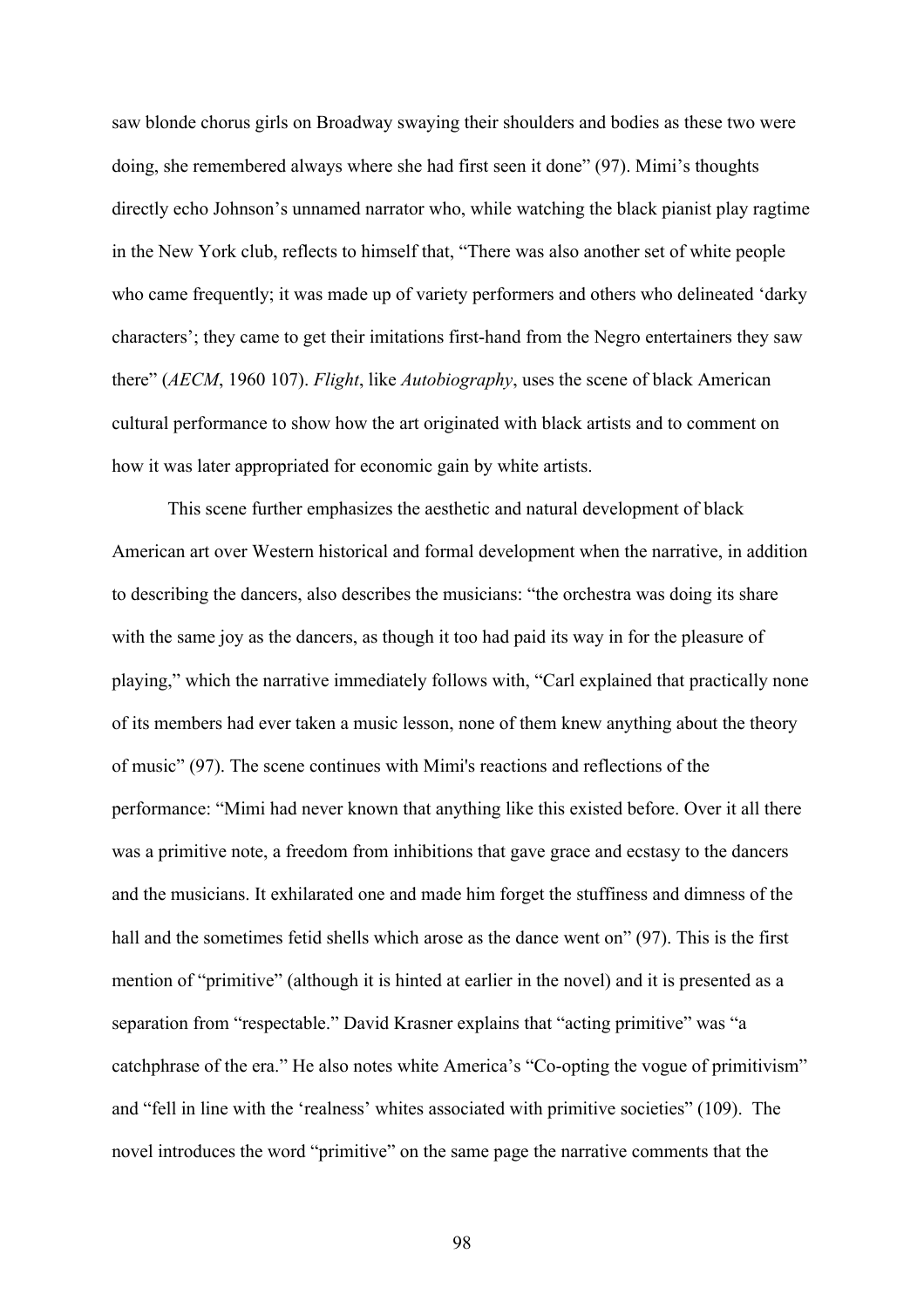honky-tonky dance moves performed by white people was witnessed many years before when danced by black people. The novel's re-appropriation of the "primitive" or folk-art into the black community contrasts sharply with the scene that follows in the novel.

Two of Atlanta's "respectable" middle-class black women witness Mimi at the dance alone with a young man and rumors about Mimi's "respectability" spread quickly. One woman accuses Mimi of "Playing off respectable and going in such places—" and declares, "That girl's headed straight for trouble—carrying on like that!" (98) When her stepmother confronts her for attending the dance, Mimi asks why anything is wrong with attending and Mrs. Daquin responds, "Wrong with it? Mimi, haven't you any sense of decency at all? Even if you didn't do anything but what you said, think of what the neighbors will say!" (106-107). Eric King Watts explains that the "black intelligentsia" was "presented as white-like—as a class for which race does not matter." By contrast, "images of the 'exotic' folk (composed largely by white artists) were projected a representation of 'real' blackness since folk lifestyles were deemed more 'natural' and free of social imposition." (182). When Mimi questions her stepmother's and the other "respectable" women's condemnation of the honkytonk and African American cultural spaces as places "inappropriate" for "respectable" black people, the novel calls into question all of black America's historical valuation of appropriate places, behavior, and spaces.

Judgments about Mimi's behavior occur not only in the novel itself, but also in historical reviews when the novel was first published. A reviewer found significant fault with Mimi, explaining that, "Mimi does not love enough to keep one from having sympathy with the society that condemns her. There is no centuries of home life back of the American Negro, and what the past two generations have laboriously striven to build up, should not be torn down..." (99). As Watts explains, artists and writers, such as White, "who dared to paint images of dignified racial difference" received the label "propagandists" because they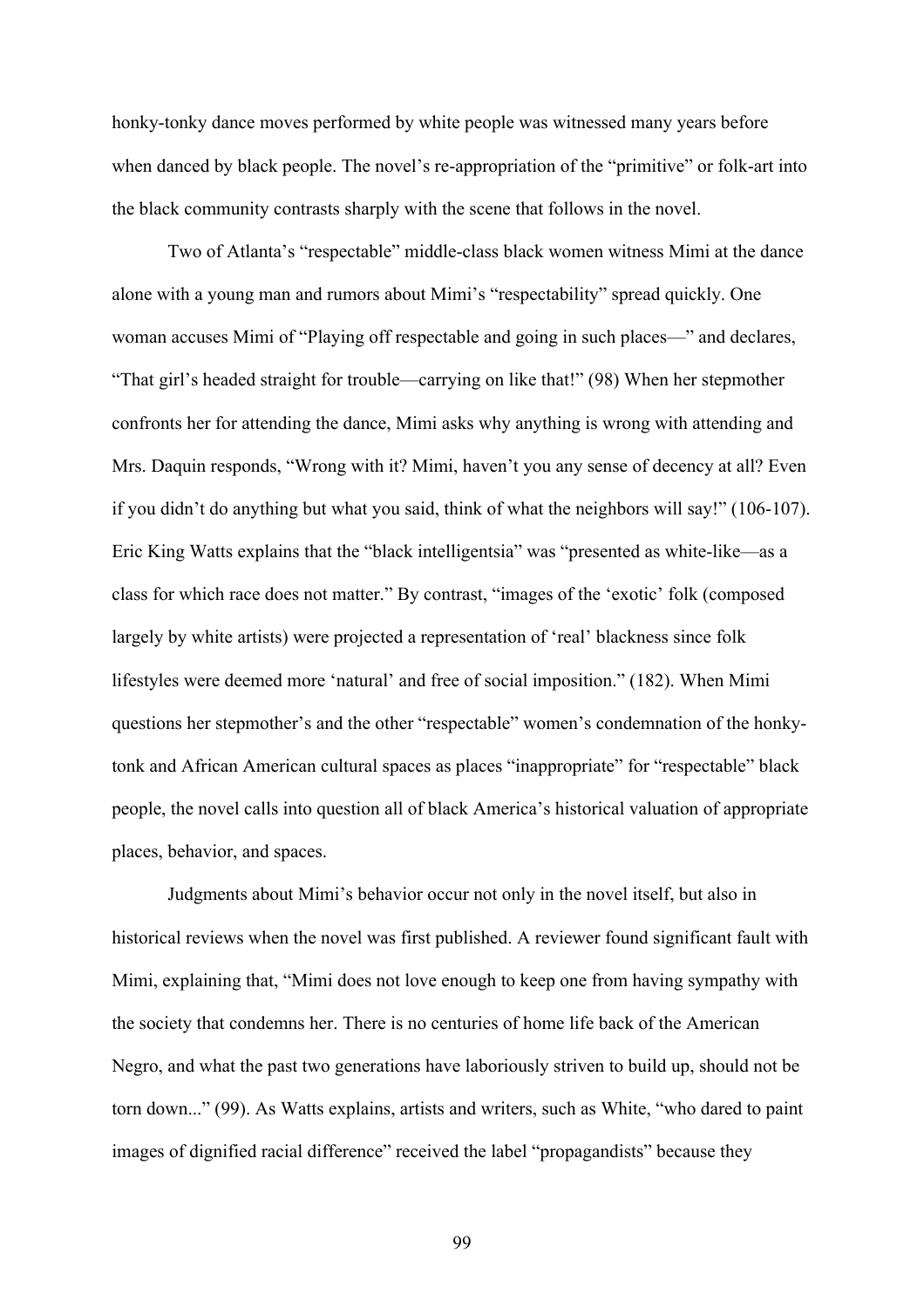"undermined or indicted (racist) conventional wisdom promoted by 'pure art'" (182). Waldron comments that "White was clearly violating some of the 'rules' of the rear guard…while he did not perfect his heroine, he did make her earthy enough to offend some of the more staid members of the NAACP" (99). Directly after demonstrating the originality of the art at the dance and the talent of the orchestra, the scene situates the honky-tonk dance as a place of ill-repute and a place for "respectable" women to avoid. The contrast serves multiple critiques to readers. First, it offers contrasting views of African Americans—rather than a single, undisturbed image. Second, it claims folk art as "pure art" when created by black artists, reclaiming the cultural artist as black instead of white. Third, it critiques the 1920s black community who has internalized white middle-class values and their negative judgments of African American art.

Hughes also criticizes this internalizing by the black community when he writes in "The Negro Artist and the Racial Mountain" that, "this is the mountain standing in the way of any true Negro art in America—this urge within the mold of American standardization, and to be as little Negro and as much American as possible"  $(32)$ <sup>25</sup> When the black women of Atlanta judge the black dance hall and African American art as "unrespectable," they demonstrate an internalizing of white judgment regarding appropriate public spaces and definitions of true art. The black women of Atlanta are not portrayed as pitying or laughable, but rather as fundamentally flawed by basing their values of culture and behavior on standards of white America. As Hughes claims, "the word white comes to be unconsciously a symbol of all the virtues. It holds for the children beauty, morality, and money." And Hughes writes that it is difficult for a black person "to interest himself in interpreting the beauty of his own people. He is never taught to see that beauty. He is taught rather not to see it, or if he

 <sup>25</sup> Hughes' essay is in *The Collected Works of Langston Hughes: Essays on Art, Race, Politics, and the World*. The essay was originally published in *The Nation* on June 23, 1926—the same year White's novel was published.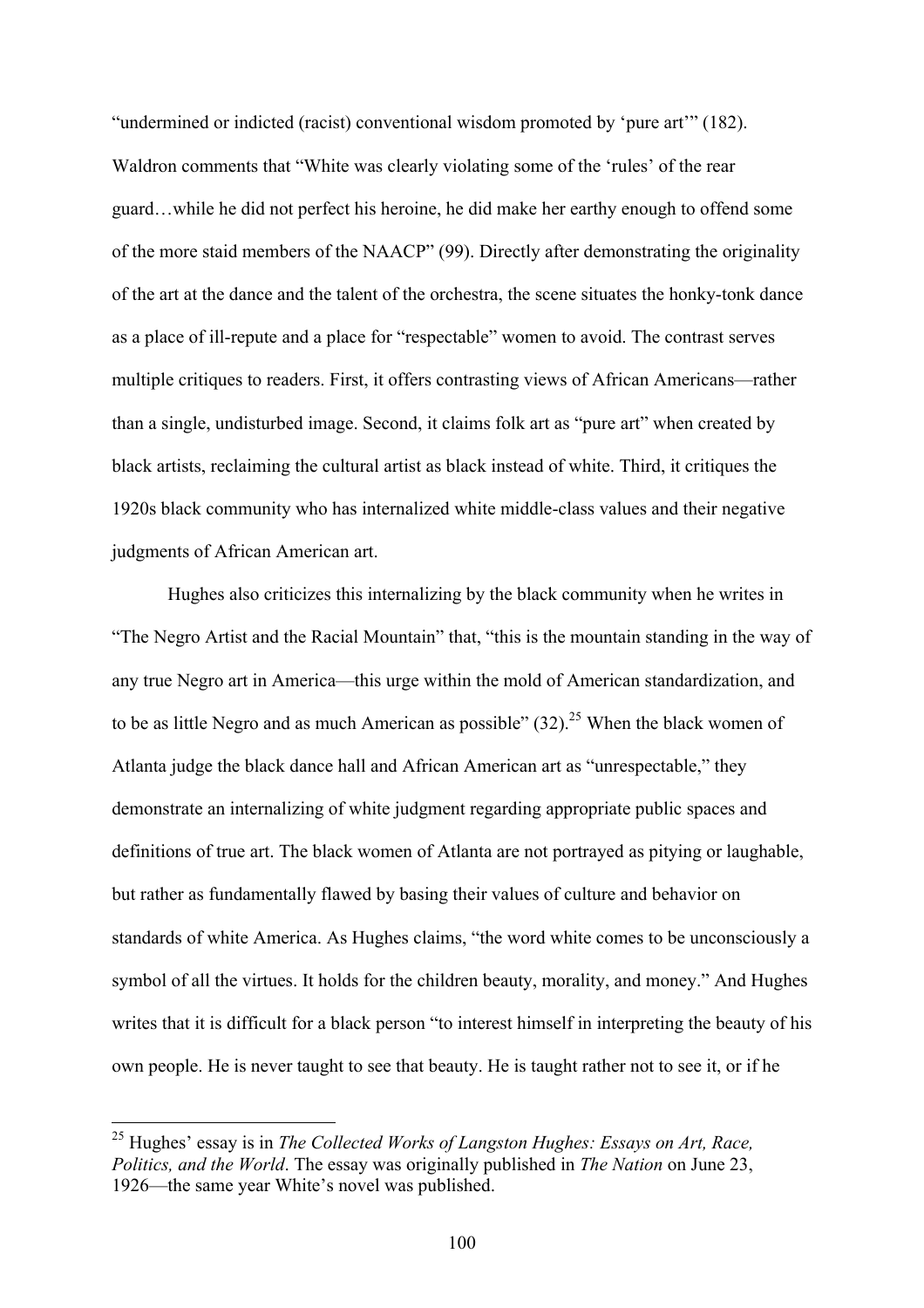does, to be ashamed of it when it is not according to Caucasian patterns" ("The Negro Artist and the Racial Mountain" 32). When Mimi's stepmother and the other black women are unable to see the beauty in the black performance, they judge only according to Western standards of artistic value. Hughes contrasts the black middle-class's inability to appreciate African American cultural work with the "common people" who are not "afraid" of African American art and beauty: "They furnish a wealth of colorful, distinctive material for any artist because they still hold their own individuality in the face of American standardizations" (33). By embracing white America's standards of appropriate behavior and spaces—and by extension what is considered artistic—the black women of Atlanta in the novel are therefore unable to see the beauty in their own people's creations.

Part of the novel's work, through the performance scenes, is to illustrate the fundamental concept that being white is NOT "better than" being black. Thus far, I have argued this claim through African American cultural demonstrations and the ability of black art to reach emotionally to the audience. But the novel and Walter White go further. White explains in his autobiography that when people found out he was "actually black" and identified as a Negro they asked, overcoming their surprise, why he would choose to be black when he could easily pass for white. People were startled by his claim: "I am not white. There is nothing within my mind and heart which tempts me to think that I am" and he elaborates:

There is magic in a white skin; there is tragedy, loneliness, exile, in a black skin. Why then do I insist that I am a Negro, when nothing compels me to do so but myself?... Whites can see no reason for a black man wanting to be black; there is only reason for a black man wanting to be white. That is the way whites think; that is the way their values are set up. It is the startling removal of the blackness that upsets people. (3-4)

And because White does not fit white people's stereotypes of black people, "[white people] are aware that these things are *not* part of me. They think there must be some mistake" (4 emphasis original). Instead of valuing whiteness and the stereotyped "magic" in white skin,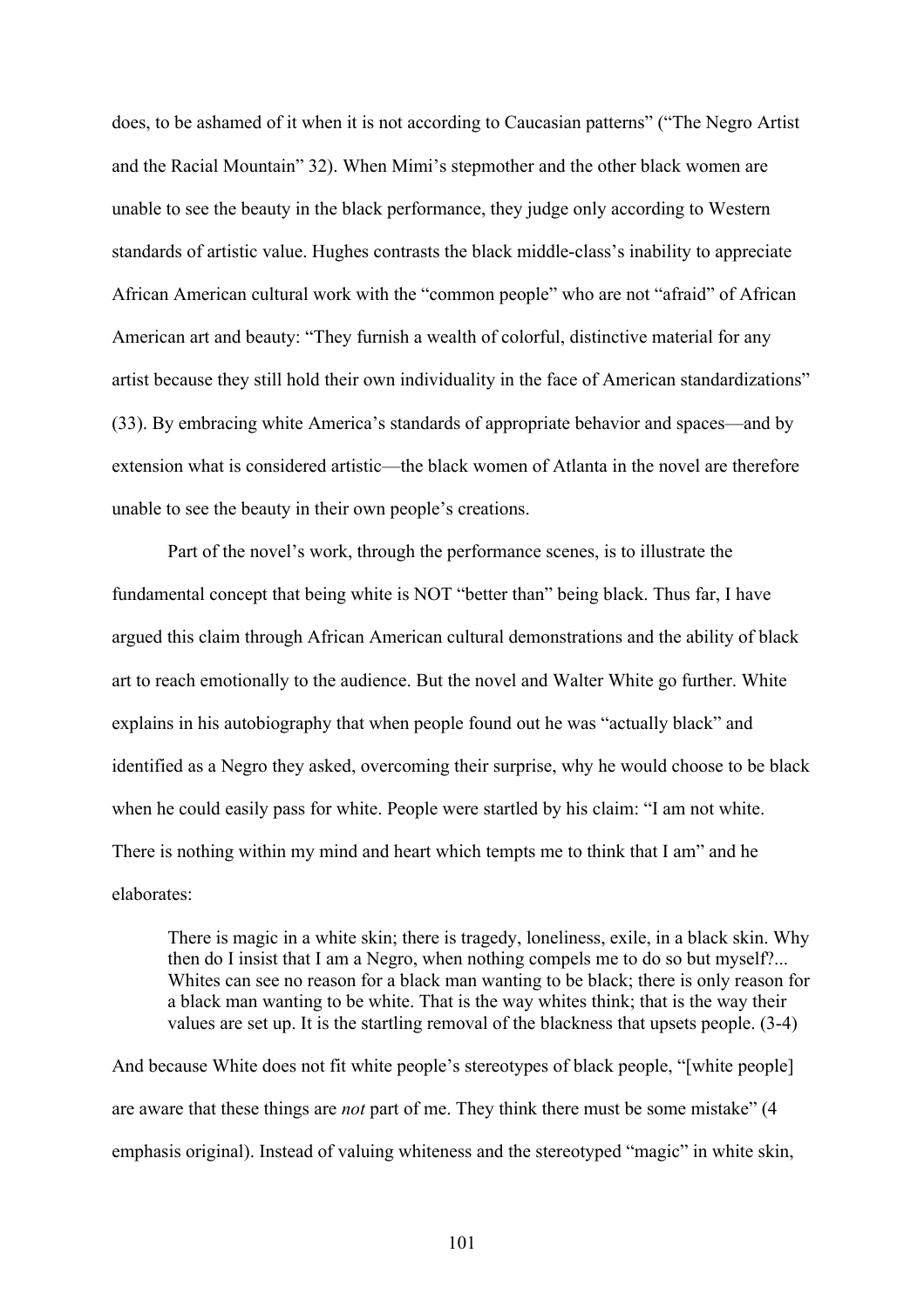White's novel argues for value that blackness offers and whiteness does not. The reason so many people believe that whiteness is superior, White explains, is that, "No matter how low a white man fell, he could always hold fast to the smug conviction that he was superior to twothirds of the world's population, for those two-thirds were not white" (11). White and the novel challenge the assumption that whiteness is better because of opportunities available, and they instead show positives offered by blackness. The novel passes judgment on the very concept of racial division and whiteness as a superior identity. Hughes calls for black artists "to change through the force of his art that old whispering, 'I want to be white,' hidden in the aspirations of is people, to 'Why should I want to be white? I am a Negro—and beautiful!" ("The Negro Artist" 35). White's personal claim and Hughes' call to black artists contain the same message: that African American art should be claimed as valuable by black audiences and should be a source of pride for the black community rather than attempting to fit into expectations and values decided by white America. In Amiri Baraka's words, "Art is one particular aspect of culture, *a* culture. Art expresses the values of its creator—the values being whatever you think is good and what you think is bad, what you think is beautiful and what you think is ugly." Because of this, "European art suggests European life. It is a manifestation of European values" (23, emphasis original). If European art manifests European values, then it consequently ignores or removes values that do not fit, such as African American art. By both valuing African American art and rejecting white American middle-class standards, White, Hughes, and *Flight* offer an alternative value system for art and behavior—not based in white American expectations.

When Mimi moves North to live with her aunt, the narrative connects the fictional world of the novel with historical Harlem and its African American culture. Mimi arrives in Harlem and describes the setting as "more familiar to her, yet strange, and her bewilderment was decreased but little. For here was a new lift, teeming, exotic, individual. Hurrying along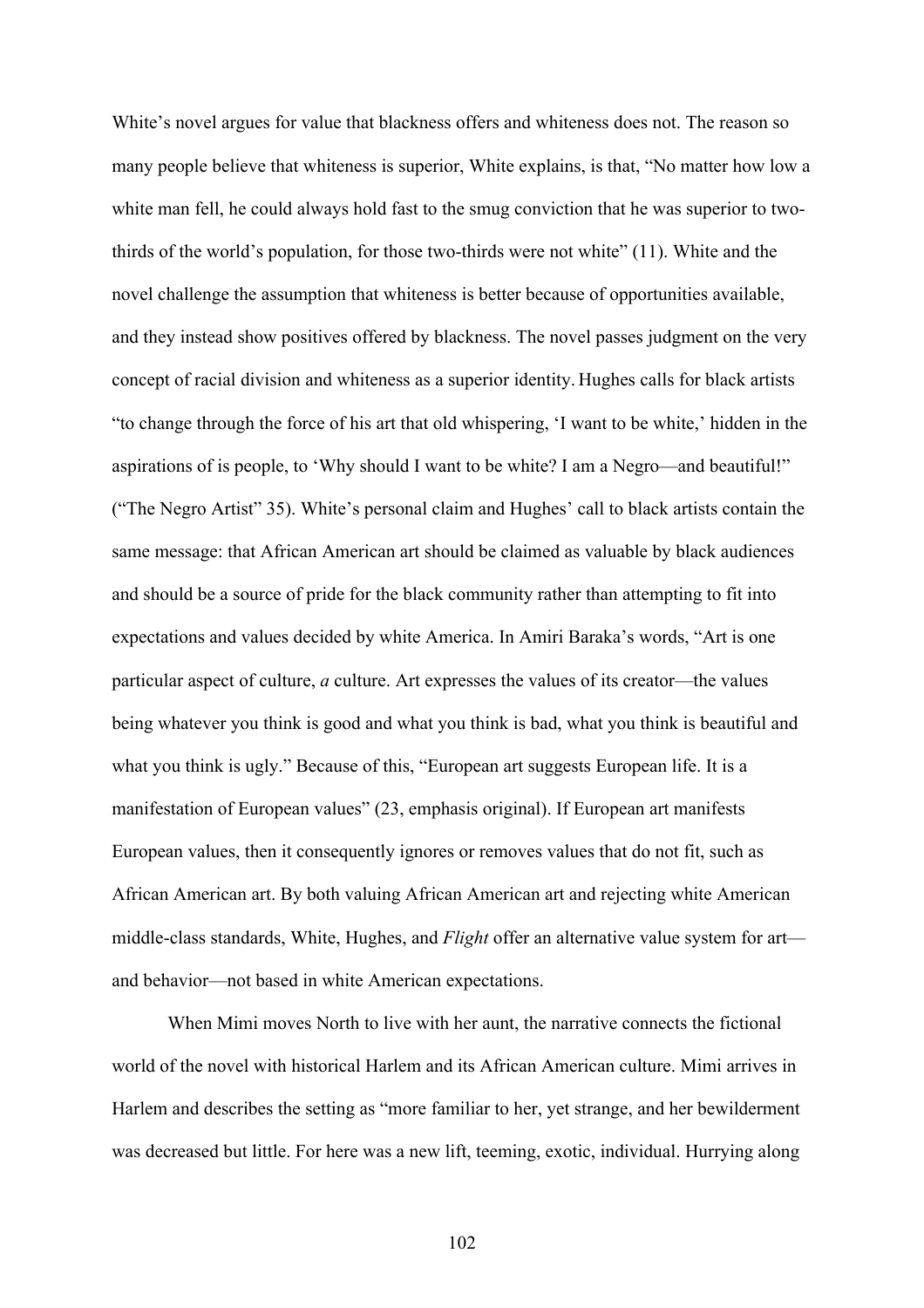the streets, coming out of restaurants, standing in doorways and on street corners were groups of Negroes, well dressed, jubilant, cheerful" (185). Even though she has never been to Harlem before, it seems familiar; not just to her personally, but black people she observes seem interconnected: "Black and brown and yellow faces flitted by, some carefree, some careworn. Mimi sensed again the essential rhythm, the oneness of these variegated colors and moods. It was all vivid, colorful, of a pattern distinctive and apart, and she warmed to the friendliness of it all…" (186). Mimi's introduction to Harlem also serves to introduce the reader to the novel's idea that black people are part of a collective. This theme plays repeatedly in the second half of the novel during Mimi's time in the North.

The scene continues, adopting the metaphor of a play, with Mimi as a spectator with insider understanding: "The colorful scenes fascinated her, made her want to stay there and watch the comedies, the tragedies, the shifting panoramas of life as it flowed, now swiftly, now slowly" (187). When she asks about African American cultural history in Harlem, Mimi's aunt tells her "of the Maceo and Marshall's and other rendezvous of Negro and white musicians and writers and bohemians." Mimi asks "many questions about Williams and Walker, Aida Overton, Jim Europe, Buddy Gilmore who served as model for trap drummers in all the orchestras, Ernest Hogan, Cole and Johnson, and many others of the stars of the stage" (193). Her aunt tells Mimi about "the brilliant Sunday nights when they used to dine to the music of a Negro orchestra at Marshall's" and describes the music as "the members of which played and sang and danced and established the vogue out of which sprang the modern cabaret" (193). Written from the aunt's perspective and as a memory, where these events already occurred, her aunt passes her own experiences as an audience for African American performers on to Mimi, the next generation of black audience. In this same way the novel records the names of famous black artists and names them for future generations—cementing their positions in the African American cultural canon. This also creates a physical space and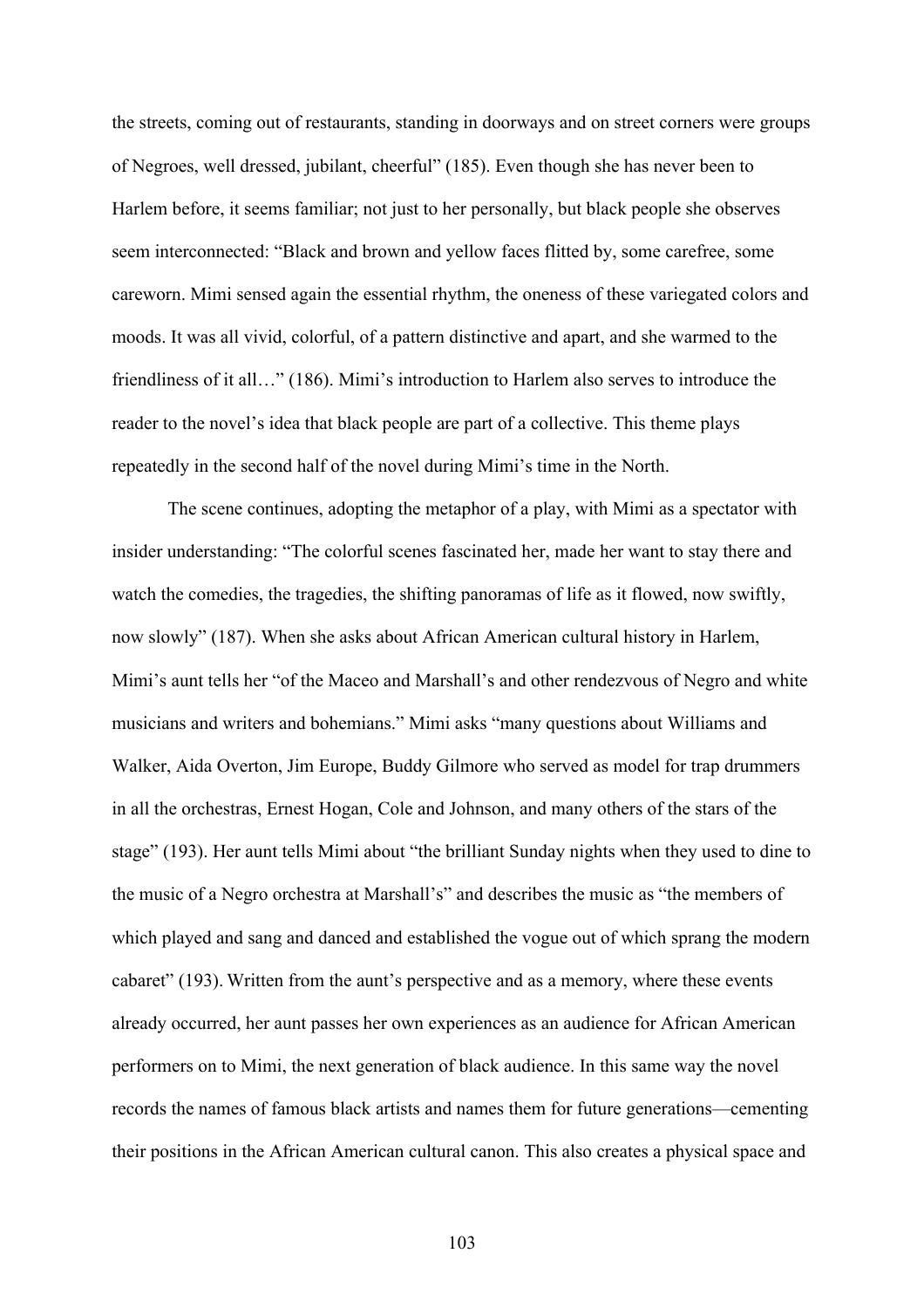sense of belonging for black Americans, demonstrating that they—by their elders' stories have existed in this space and that they belong here. Corbould's argument supports this when she explains that, "Black public culture was suffused with debate about identity, representation, history, and discussion about where black Americans belonged." This was exacerbated by "simply living in a nation where they were told constantly they were not wanted, black Americans were forced just as often to negotiate questions about who they were and where they belonged" (215). The novel creates a specific space where black Americans not only belong at that time but where they have a history and legacy of belonging.

On the novel's following pages, Mimi, as the younger generation, creates her own memories of Harlem's culture, thereby continuing the generational move from her aunt to herself. She experiences as a black audience witnessing African American art and cultural production. When Mimi attends a dance, "She had heard of Ford Dabney, had been told of the way in which his orchestra could play. But she had never dreamed that any human beings could entice from inanimate objects such intoxicating, inspiriting music" (198). The narrative repeats the scene of her aunt's memories, including historical performers in the fictional story, telling American history from the perspective of the black audience (Mimi) and including African American cultural events that demonstrate the originality and beauty of the cultural creations. As well, the scene provides a physical demonstration of African American art's power to bring together the black community. The narrative explains that when the music began, "Mimi sat and watched the kaleidoscopic scene, brilliant, colorful, fascinating." She describes the dancers as, "Like one body the crowd on the huge, densely packed floor swayed and moved with an easy grace, laughing, carefree, exuberant. There was a natural spontaneity to the movement, a rhythmic unity that gave Mimi the impression that the dancers had been rehearsed with great pains by an expert *maitre de dance.* They moved with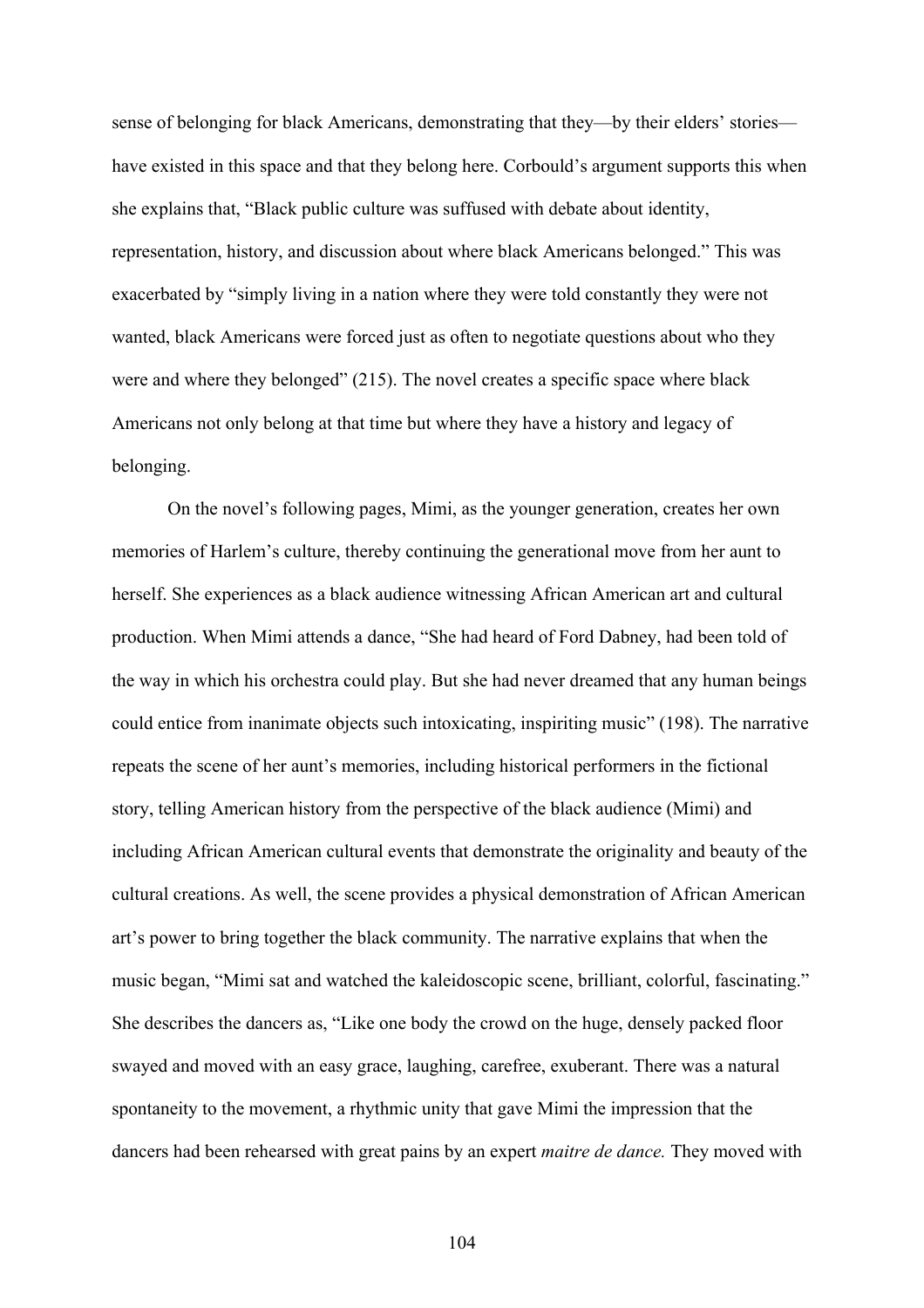graceful animation, with a decorous but fascinating abandon" (201). Baker uses the term "critical memory," which he defines as "the very faculty of revolution." He goes on to explain that, "The essence of critical memory's work is the cumulative, collective maintenance of a record that draws into a relationship significant instants of time past" (3), and that it "focuses the historical continuities of black-majority efforts, strategies and resources for leadership and liberation. Furthermore, it demonstrates the ever-renewing promise inherent in the contiguity between majority and "leadership' remembrance" (31). The scene performs a critical memory, joining the concept of Mimi's aunt passing on of historical memories with Mimi's own creation of cultural memories. In this way, experiencing African American culture becomes a community event, or a community memory, that joins all individuals into a single interconnected group.

Shortly after this experience Mimi chooses to live as a white woman to have access to better job opportunities to help raise her son. Her experience of community as a black woman at the black dance club sharply contrasts with a mirror-image experience she has as a white woman at a white dance club. The novel points to the white dance club as the key moment of expression for her unhappiness living as white: "her discontent was born one night at a gay party after the theatre at one of the very smart and very expensive night clubs." Pausing from dancing, Mimi sits to watch the white dancers: "Grimly they went about the task of acquiring pleasure, their faces set in hard, nervous lines as they executed or attempted to execute quick, jerky, ungraceful and intricate new steps. They are working at leisure and happiness just as though it were a trade, she concluded." She tells her white husband, Jimmie, that the white people dance "as though they were saying: 'This night is costing me a couple of hundred dollars and I *will* get two hundred dollars' worth of fun out of it!'" (267). Mimi comments on the lack of pleasure derived from dancing and cultural enjoyment, and the narrative remarks that Jimmie is "puzzled" at Mimi's comment, as though he cannot understand her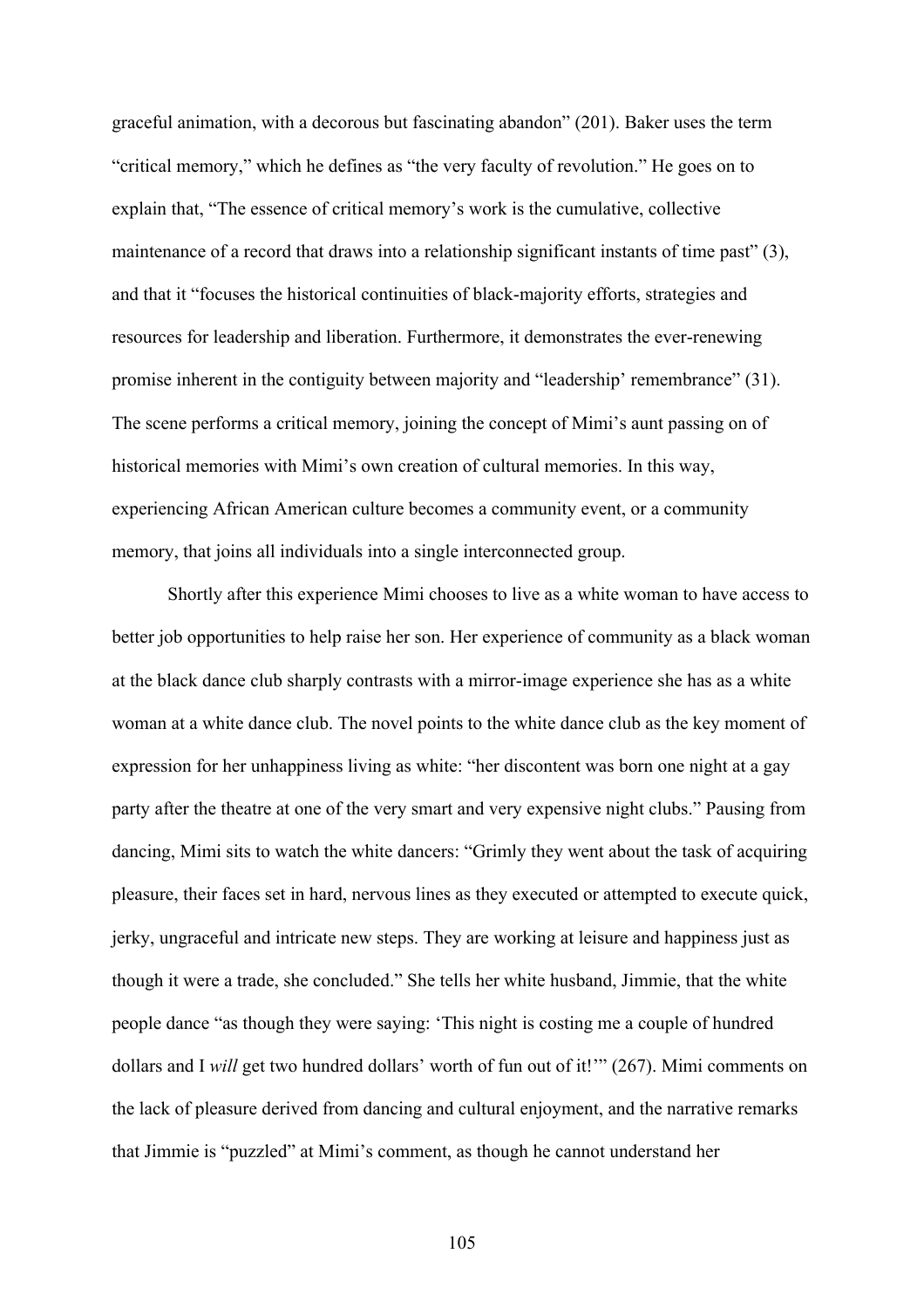perspective.

This scene contrasts markedly with the earlier scene Mimi witnesses at a club with black dancers. In that scene she describes the black dancers as "fascinatingly free." The same type of club with white dancers shows a different experience in the world of white people:

After that night she watched the faces in the street, in the theatre, wherever she happened to be. There was always that strained, unhappy expression on the countenances of these people who, like scurrying insects, rushed madly here and there, each as though upon his efforts depended the future of civilization and life and everything else. Like cogs in a machine… (267)

Waldron comments that when Mimi begins passing, she "becomes terribly conscious of the distinctions between the two lifestyles, the white and the black. There is a quality to the latter which is completely missing in the former" (89). The scene of the strained dancing, and attempt to embrace art through dance, becomes representative in the novel of white people's outlook on their lives, where "these people" represent white people and "the machine" represents Modern life. This is one of several times in the novel where the white/Western world is described as machine-like, calling to mind Karl Marx. Joseph R. Roach's analysis on cultural studies and performance explains a "Marxist idea" that culture "is the occasion and the instrument of struggle between contending groups with differing amounts of power or, at least, with different kinds of power" (10). The metaphor of the white machine-like dancers connects the earlier part of the novel prior to Mimi's passing for white with the end of the novel when she begins questioning her choice to live in the white world. Mimi first experiences the difference between white and black worlds at the dance clubs, and she makes the comparison as a white woman and a member of the white world. However, she first heard the Western world and its values described as "machinelike" by her father, Jean.

#### AGAINST WESTERN WHITE WORLD'S ROMANCE OF PRIMITIVISM

The theme of white America's preoccupation with industry and progress runs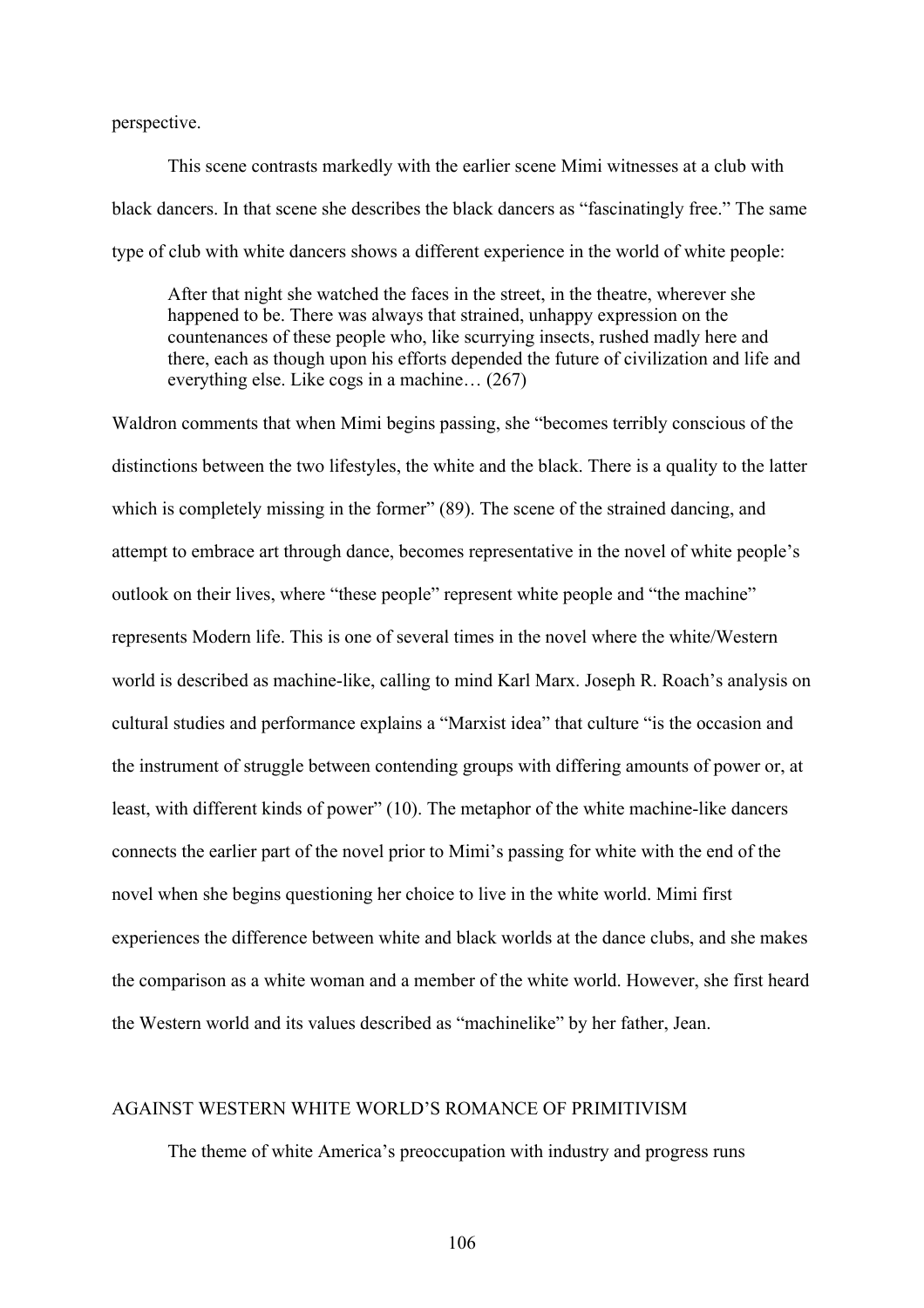throughout the story and reaches a crescendo at the novel's end. However, toward the novel's beginning Jean Daquin laments to Mimi, "The whole world's gone mad over power and wealth. The strongest man wins, not the most decent or the most intelligent or the best." In contrast to power and wealth, Jean places on art and culture: "All the old virtues of comradeship and art and literature and philosophy, in short, all the refinements of life," and explains that these "are being swallowed up in this monster, the Machine." The "Machine" is terrible because, "we are creating that which is slowly but surely making us mere automatons, dancing like marionettes when the machine pulls the strings and bids us prance." He continues, "I know you're thinking I sound like a masculine Cassandra—but some day, perhaps long after I'm gone, maybe you'll think back to this day, and agree with me" (54). Cassandra, the mythic Greek oracle, serves as a warning figure. Jean's dichotomy of the Machine (symbolizing Modernity and the Western world) versus art (symbolizing humanity) forewarns of a potential loss if the world chooses Modernity over humanity. White's scene echoes other authors of the 1920s as well as Modernism's preoccupation with Africa and black people as representations of a "simpler" and more "primitive" way of life. Many scholars have studied Modernist America and white authors' appropriation of primitivism. Waldron links primitivism to the Harlem Renaissance's cultural scene specifically where a "newly awakened interest within the white community in the 'primitive Negro' and the array of night spots that catered, exclusively for the most part, to a white clientele" who "gathered to watch professional entertainers represent themselves as 'typical' Harlemites." (26). Not only does the novel support claims for the beauty of folk art and black American artists, this statement and Mimi's experience claim that black people are able to access critical shared memories through exposure to art created (or performed) by black Americans. Metcalf explains that, "Art represents and sanctifies what is valued in a society; the ability to create and appreciate art implies heightened sensibility and confers social status and prestige."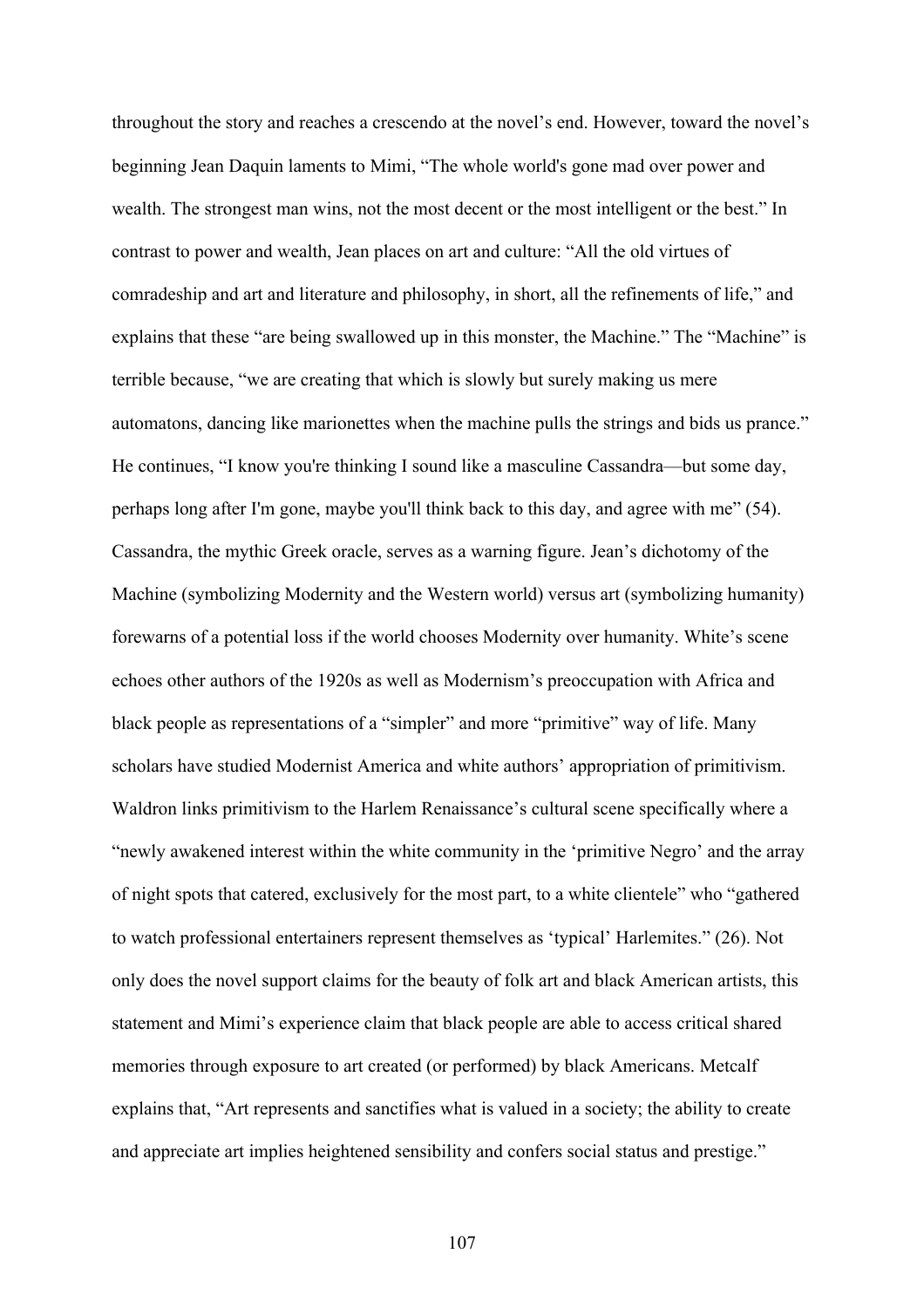People or groups without art are "lacking in the qualities that dignify human experience and social interaction" and are therefore "'uncultured,' 'primitive,' unable to participate in refined society." Because of the weight of art as a definition of refinement and civilized nature, "Definitions of art are therefore highly political. They are major battlegrounds on which the struggle for human and social recognition is waged. A people can ill afford to let others control the definitions by which their arts are classified and evaluated" (271). And if black Americans create art, can they really be primitive? If art represents civilization, then does valuing the Machine over art therefore demonstrate a lack of civilization?

Earlier, the novel argued for African American culture as valuable art because of its aesthetic beauty. With valuable art, black Americans are therefore civilized. However, the novel goes even further here and suggests that white people are actually less civilized than black people because white America values the Machine over art. White presents drama and performance as the quintessential art form for discussing concepts of civilization in modern America. In his 1932 essay "The Negro on the American Stage" White explains, "It was inevitable that this growing consciousness should find expression on the stage, seeking always as it does for legitimate exploitation of new themes and fresh thrills. This delving into the drama of Negro life was concurrent with and greatly aided by the rapidly developing preoccupation of American dramatists with the American scene and creation of a native American drama" (251). Connections between White's novel, his essay, and historical drama merit analysis. The historical prevalence of black artists on American stages during the Harlem Renaissance presents the stage as a uniquely situated art form for examining the place of black American art on the American cultural stage. The use of stages in *Flight* and other literature presents a space within the text to critique American appropriation of black American art *and* the use of stereotypes of black Americans for artistic purposes. Metcalf writes that before World War I "white writers had already suggested that black Americans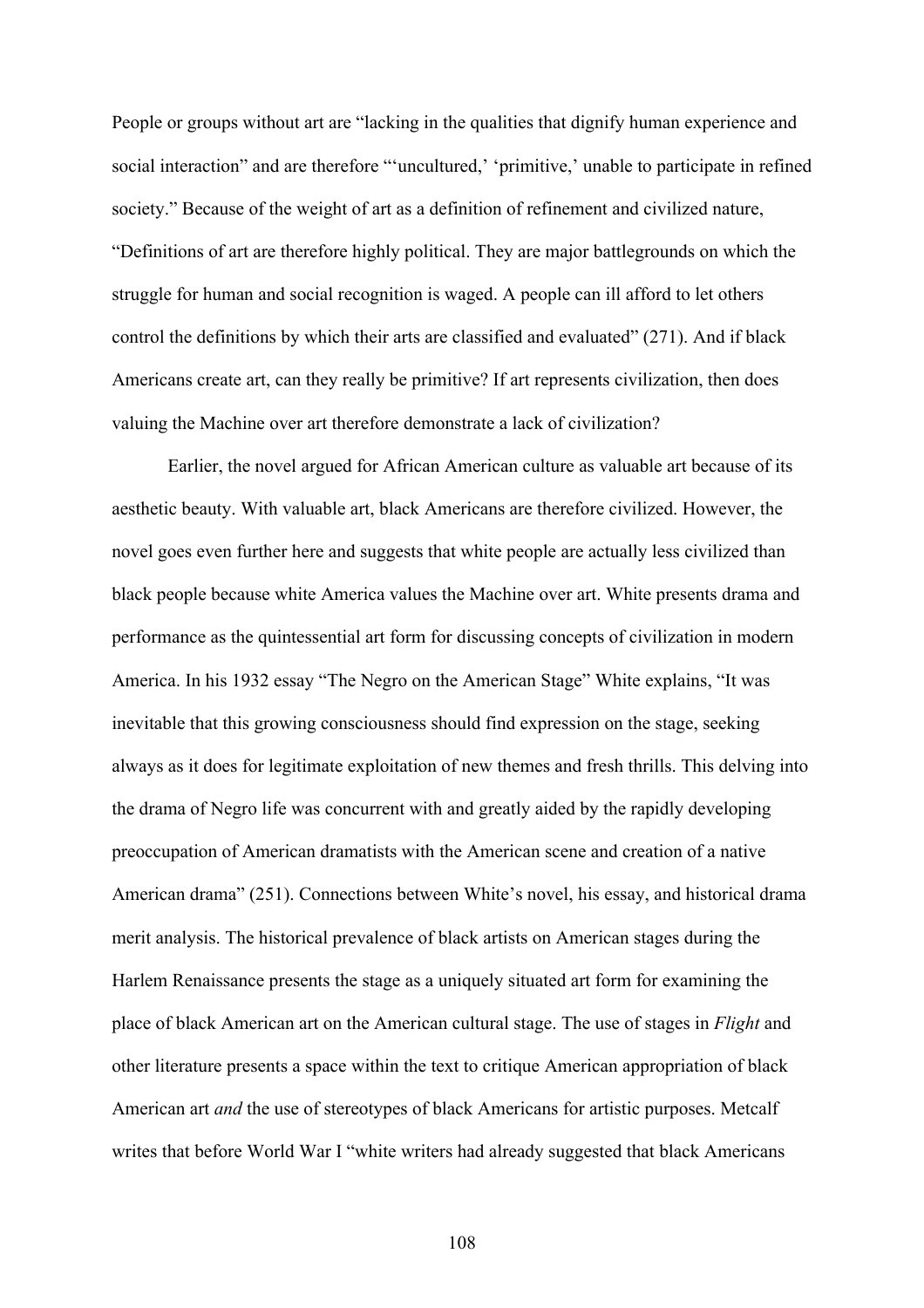might possess a gift of primitivism and simplicity that preserved them from the technological sterility of American society." However, after the war ended "black American primitivism…was discovered and celebrated by whites from all over the world…Blacks not only are discovering and defining themselves and their culture, but for perhaps the first time, they also were supported and encouraged in this endeavor by white America" (276). And as Metcalf notes this occurred at the same time as growing racial divides and Jim Crow laws. Black American art, or folk art, offered a new avenue for high art and "served to connect the artists of the twenties and thirties with a long tradition apparently unique to America, giving them not only historical and cultural roots but also a reply to critics of American modern art who claimed that it was only another version of decadent European civilization" (278). However, the novel stages Mimi's life as a white woman as distinctly separate—and unrelated—to her experiences in the black community. In other words, Mimi's contrasting racial experiences uncover a truth: that white America lacks the ancestral connection and "primitive" connection to African American art that invalidates white people's claim to the art as their own culture.

During Mimi's time living as white, she marries a white American, Jimmie. In a scene between Mimi's husband and a young white professor, Henry Meekins, the two men have a discussion about black people with Mimi as their audience. The novel uses this scene to allow racial conversation between two white people as though providing an inside look at racial issues, since Mimi is black as well as white. Daphne Brooks' analysis of Pauline Hopkins' novel *Of One Blood* and the issues passing presents are relevant to this scene. At a time of predominately segregated audiences, Brooks explains that a passing character who enters the theater audience "creates a sphere for considering the profound impact" that performers "may have had on black subjects who were questing for spiritual and philosophical consolation" (303). In a similar way, Mimi's identity as both black and white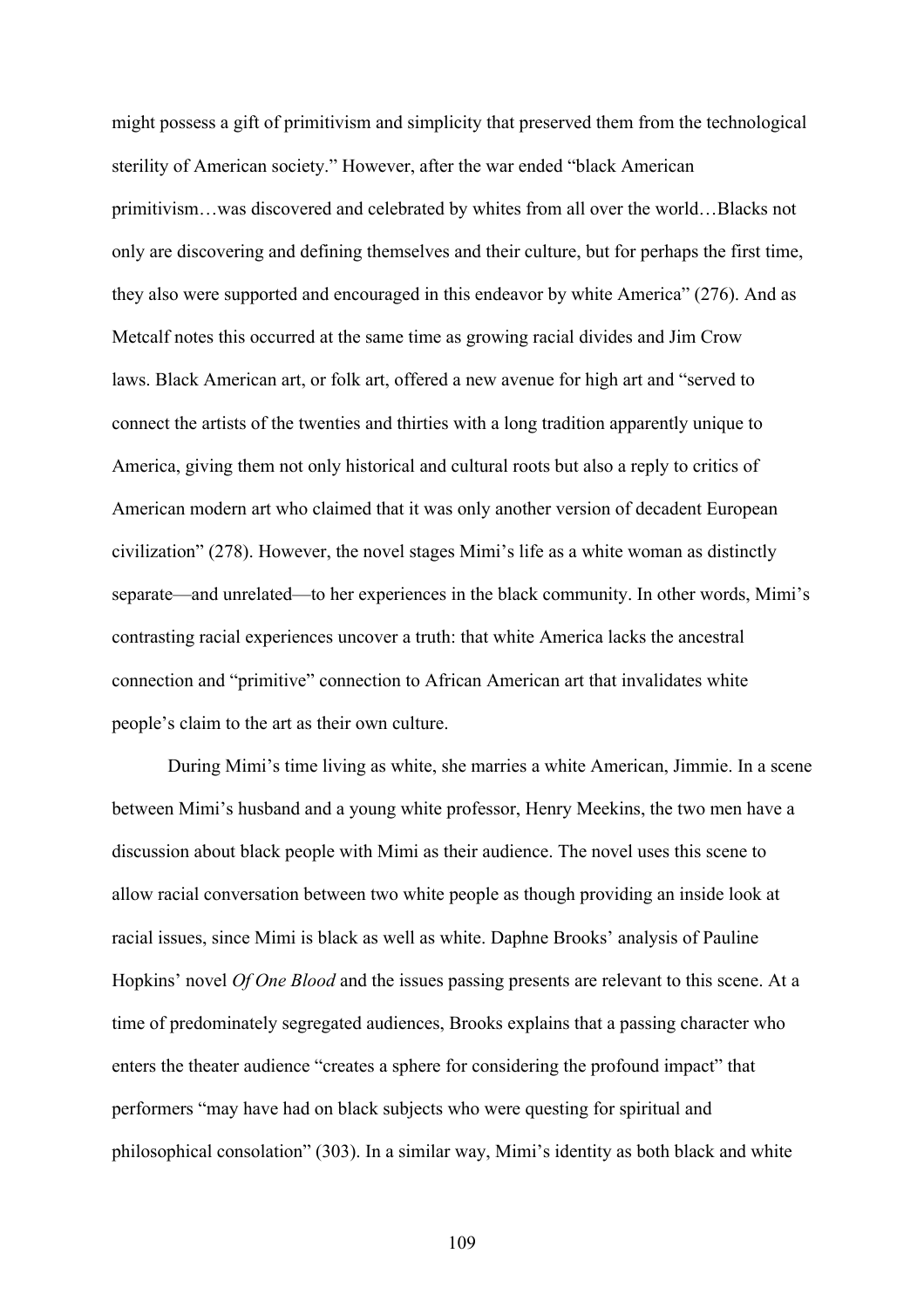American provides her (and the novel's audience) a unique insider perspective as both black and white audience. Mimi is passing and visibly white, so "we" means "white" and "they" means "all non-whites." Additionally, as Page explains, White's novel "complicates the dynamics of the African American passing narrative that often includes an element of 'race betrayal,'" because Mimi chooses first to live as a white person but then to return to the black community. Page notes that Mimi is not condemned for passing, as is the case in other "tragic mulatta" novels, and "White does not treat Mimi's act of passing as a betrayal of the race; instead, the race has betrayed her by conforming to the hypocritical middle-class standards of morality" (107). This scene is worth describing at length since it works through a connection of modern, twentieth century America with the value of art and culture. Meekins responds to Jimmie's derogatory statements regarding black people by saying, "Granted that we teach them sanitation, build them roads and railway lines…But do we teach them, or better, prove to them that our religion is better than theirs?" Mimi self-identifies as a black American, but her visual whiteness allows her to both be a part of the insider audience—someone Jimmie sees as a fellow white American—while simultaneously an outside observer—someone who understands herself as different and identifies with the group Jimmie critiques.

Meekins says that, "We've made it possible to spread faster and more easily bigotry and hatred and intolerance and give more power to the mob, whether represented by the crowd that beats up a crowd of Jews or Germans or Russians or Negroes or whether it's represented by nations fighting each other for spoils in some part of the world. And we call ourselves free men, boast of it" (271). Jimmie responds, "But you forget our art, our literature, all the other things we've created beside the machine you hate so…" and Meekins counters, "Our art? Our literature? As if other civilizations didn't have art and literature, ethics and philosophies of life and codes of conduct many of them much better than anything we, busy as we are with material things, have created" (271). The scene uses two successful,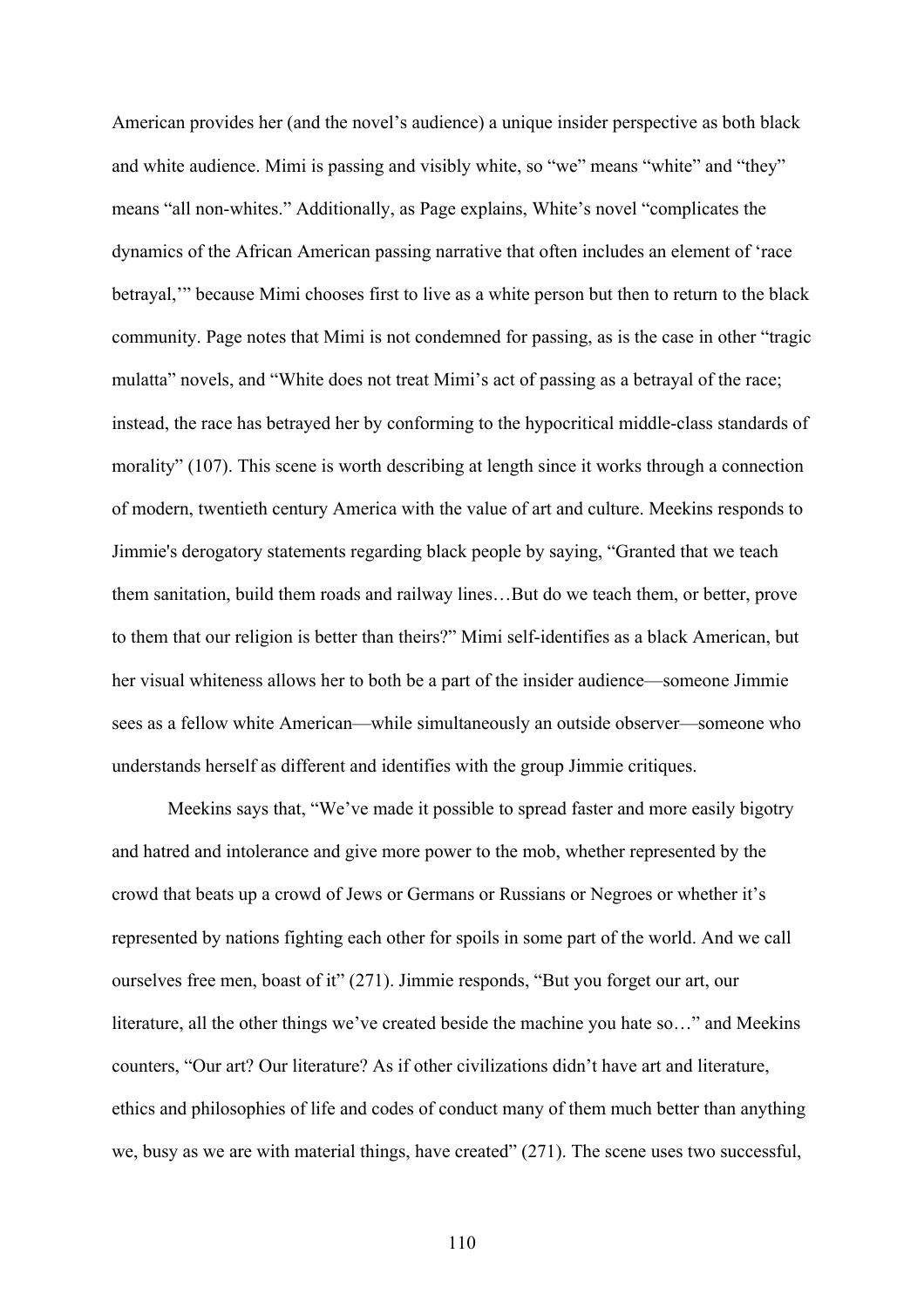educated white men—one upper middleclass businessman and one college professor—to debate the potential shortcomings of white America. Page explains that the novel uses Henry Meekins, a white professor, to explain the failings of white America in order to lay "the groundwork for White's final challenge to the white hierarchy: the presentation of a viable alternative philosophy to the Western (white) way of life" (110). The narrative uses this scene to call into question the imperative that "white is right" and that perhaps there are flaws in white logic that claims the Western world and white America as the best the world has to offer. As Meekins explains, white America has spread bigotry and war and, because of the preoccupation with power and material things, white America's value in terms of art and culture is decreased. If the value of a society is based in its art and culture, then by this logic white America is falling behind.

In the scene that follows this one, Mimi speaks with a visiting businessman from China, Mr. Chuan. Mr. Chuan, like the black American characters, is also non-white in the novel and therefore "othered" from Western ideals. When Mimi speaks with him, she explains that the previous night she was speaking with Professor Meekins "and he was telling us you of the East are beginning to look on Western civilization with considerable less enchantment than you used to." Mr. Chuan looks at Mimi "fleetingly but sharply and with acute inquiry. Mimi met his eyes frankly and he seemed satisfied with what he saw in him" (280). Then he responds, "There is a change…But it isn't against what you call your 'Western civilization' nor is it primarily against white people as white people—it's a healthy movement of people who for centuries have been asleep—it's a rising, given form by the late war, of peoples who have been exploited" (281). He continues:

As long as we produced only men of letter, men of knowledge, and artists, you treated us as barbarians. Now that we have learned to kill, you call us civilized?…The great nation or people civilization is not that one which has the greatest brute strength but the one which can serve mankind best. The machine has been created—and it in turn is mastering its creators. I have been in your country many times and I feel that only your Negroes have successfully resisted mechanization—they yet can laugh and they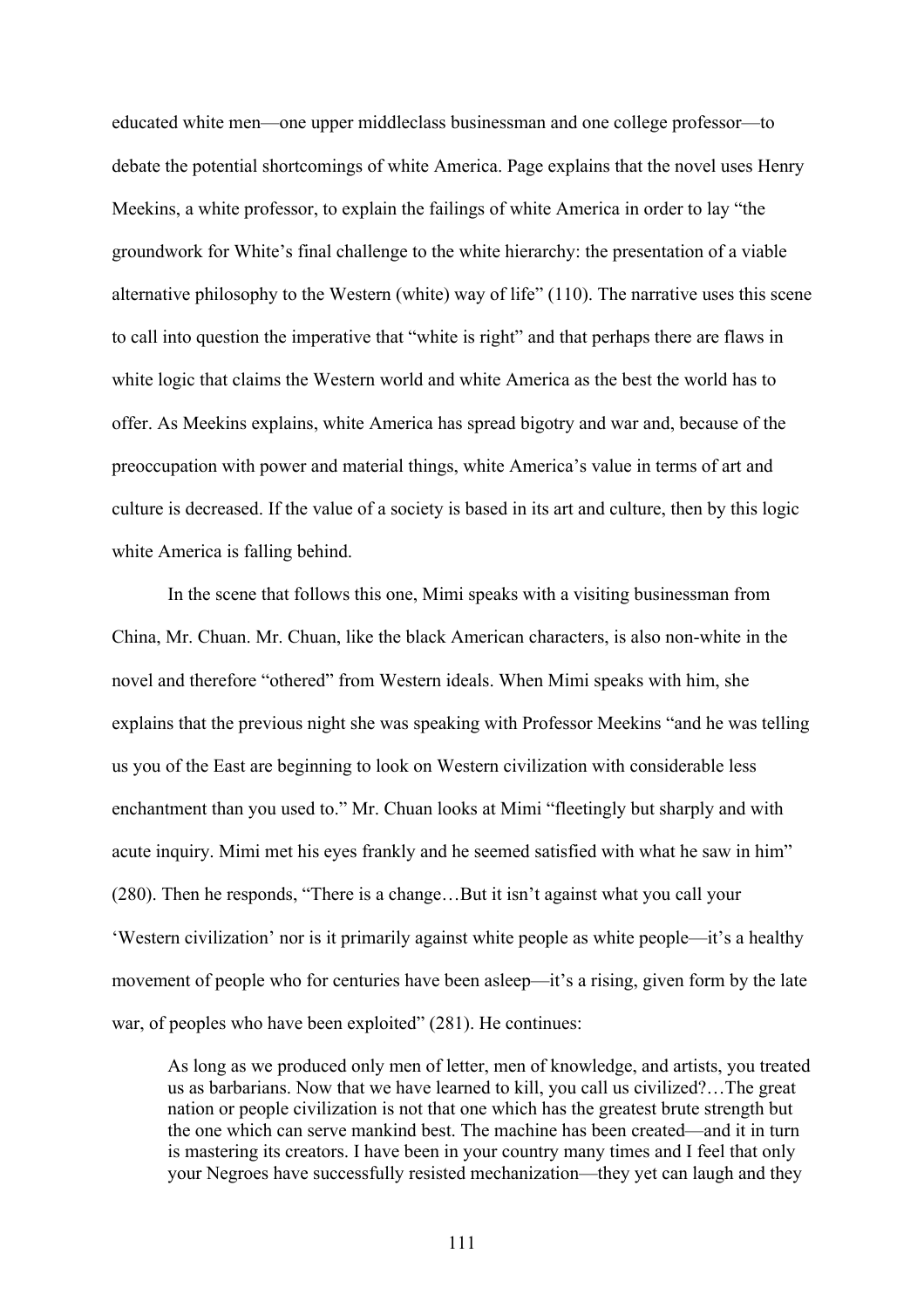yet can enjoy the benefits of the machine without being crushed by it… (282) Although Mr. Chuan is not American, the sentiments he expresses regarding white America parallel Mimi's own experiences as a black American. Mr. Chuan's comments regarding the Machine speak directly to her father's use of the same word. Both men—one Asian, one black American but both apart from mainstream (white) America—question white America's direction. Both support and define an alternative way of life that does not laud mechanization of the Western world as the preferred direction. Page's essay works significantly with this section of the novel and claims that "Critiquing white materialism while praising black warmth also becomes a means of challenging the dominant discourse of competing racial civilizations, a discourse that places African Americans on the bottom of the racial hierarchy" (109). Mr. Chuan, as a non-American and non-Westerner, provides an outsider perspective on America's values and unequivocally finds white America lacking. The scene disrupts social thought of white Americans at the top and black Americans at the bottom. Instead, those civilizations that develop according to Western standards actually lose part of their civilization. James Edward Smethurst notes that for white people "the trip to Harlem, Black Bottom, the Hill, or the South Side was one where visitors expected to encounter skilled and stylish musicians and, sometimes, dancers and waiters as well as the staging of more 'primitive' forms of exoticism and eroticism. Then the visitors were able to go home." (14) But as he notes, for the black performers, this space was often home: "In fact, one could think of the creation of these black territories as part of the root of an intensified sense of dualism encountered in the work of early twentieth-century black artists and intellectuals as it was possible to be in the new and to a large extent officially designated black homeland and still find that one had to go outside to be inside" (14). In her conversation with Mr. Chuan, Mimi as a black woman shares more of a similar perception of her own country than she does with other non-black Americans.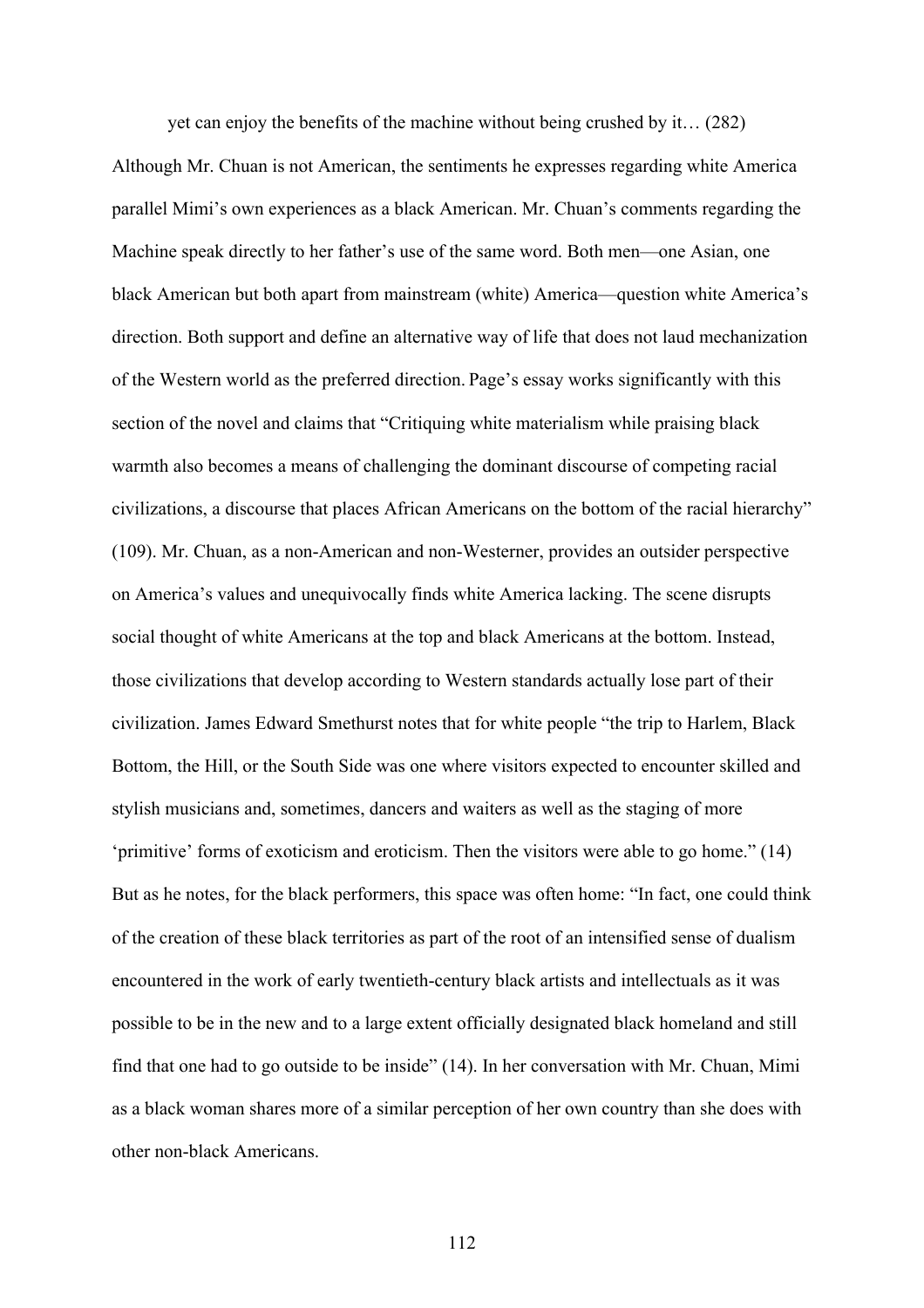Immediately following her conversation with Mr. Chuan Mimi feels "Her discontent was taking form" (283) and she thinks to herself, "I don't know what I can do about it all, I'm sure, but there's emptiness, emptiness, everywhere—" (283). Prior to the two conversations between Jimmie and Meekin and then Mimi and Mr. Chuan, Mimi does little to question her choice to live as white. However, when faced with lack of value for art and culture in the Western world, following her contrasting of black and white dance clubs, Mimi starts to wonder if she has made the smarter choice—to live as white instead of black. Mimi does not regret living as white, or feel that she has forsaken her own identity to do so. Page explains that, "Because Mimi has reasons to pass, rooted in the narrow-mindedness of her middleclass black community (rather than a desire to be part of a white community), she does not battle the guilt of having betrayed her race by taking on a white identity." Page's argument supports the use of the passing theme to compare "the respective values of black and white culture to decide whether to continue living as one race or another" (108). What the novel and Mimi question, rather, is whether life as a white American is truly better or preferable than living as a black American. Between her conversation with Mr. Chuan and the novel's climaxing performance scenes that follow, Mimi asks herself "Why was I given this restless spirit, this ceaseless inability to be content with what life has brought me?" (285). The selfreflection's timing is significant. Mimi feels "restless" during the period she lives as white. The sensation of restlessness "grows" the longer she continues living as white, and it comes to a crescendo when she returns to experiencing African American art through attending theater performances.

# CULTURE AND MEMORY FOR BLACK AMERICANS ONLY

Mimi accompanies her white friend, Bert, to the cabaret while Jimmie is out of town. The novel describes this theater as, "The vogue of Negro shows on Broadway, 'Shuffle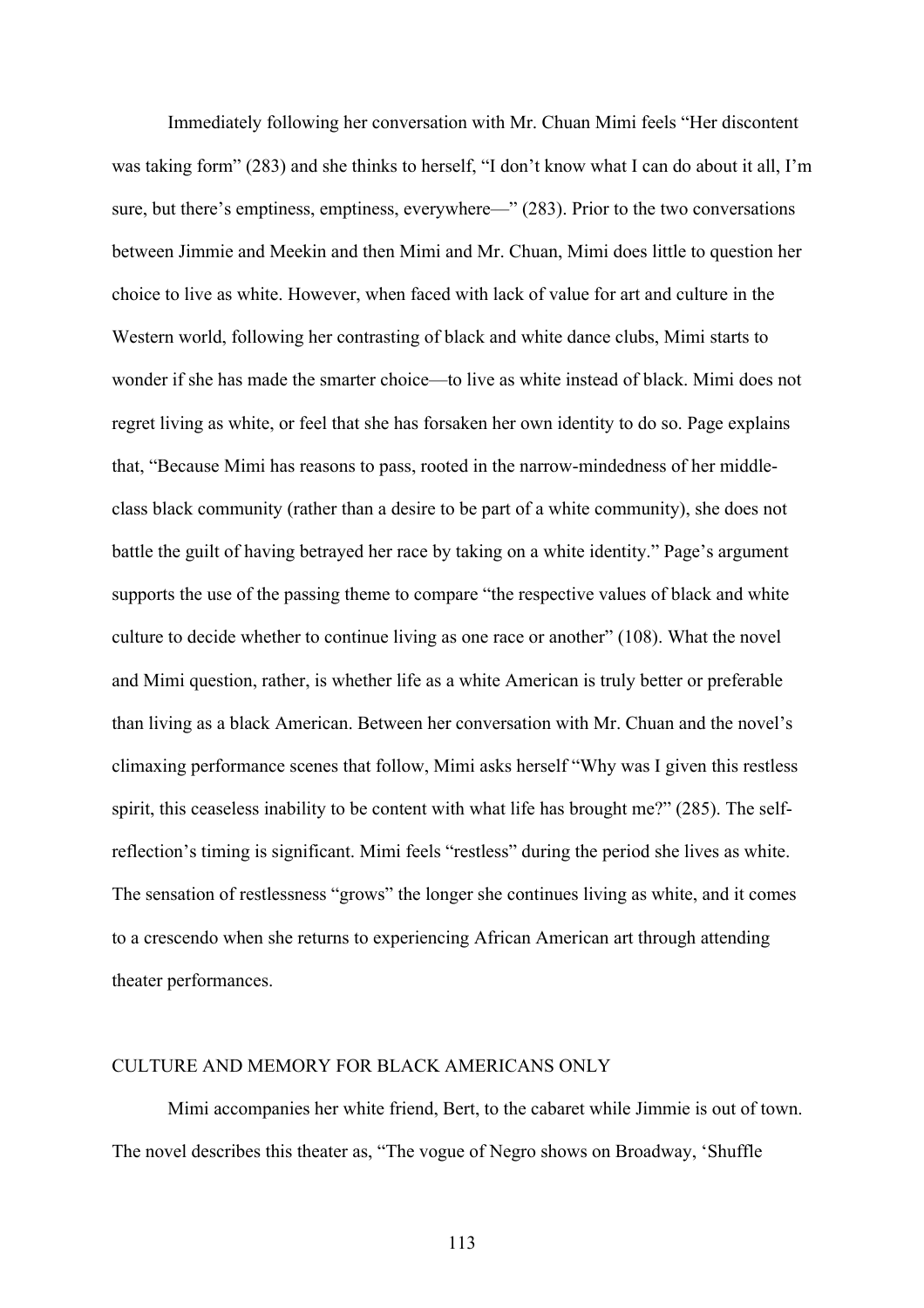Along,' 'Runnin' Wild' and others, the popularity of Miller and Lyles and of Florence Mills" (291) and references the actual historical shows. Mimi tells Bert, "I want to see a Negro cabaret in Harlem. I've hinted to Jimmie but he had never offered to take me. Though he seems to know a lot about them himself—" (291).By including the Harlem theater in the novel, the narrative both acknowledges the stereotyped reputation of the cabaret and reclaims the space from that stereotype. Shane Vogel's work on the Harlem cabaret supports both the novel's historical presentation of the scene and also Mimi's experience. By presenting an "actual" scene of a Harlem cabaret, the novel works to "redefine the meaning of blackness and racial identity in American popular consciousness and to forcefully assert the role of African Americans in the shaping of American culture." The scene "counter[s] images and representations of black inferiority with more 'truthful' representations and evidence of serious black cultural accomplishment" (3). As with the club honky-tonk in Atlanta, Mimi here as the respectable middle-class white woman—attends the performance and concentrates not on the negatives or inferiority of the space but instead on the strength of the African American art performed in the space. The scene in the cabaret contrasts with the earlier white theater and compares similarly to the black dancers at the Harlem club. The narrative explains that, "The music had a strange effect upon [Mimi]. Analysed, it was all wrong when judged by conventional musical standards. Taken as a whole, it formed a weird and oddly exciting cacophony of chords and exotic rhythms" (293). The music, "all wrong," reflects back to Mimi's earlier experiences with the orchestra and black dancers who had no formal training, as well as the music she heard in New Orleans that was "untouched" by white influences. Christine Gray points out that during this time period folk art for white writers "supplied an exotic foreign quality, one that fit in with the stereotypes of the 'exotic primitive'" (xiv). She notes that musicals especially perpetuated this conception as "the most popular form of entertainment," placing African American performers "in a world that was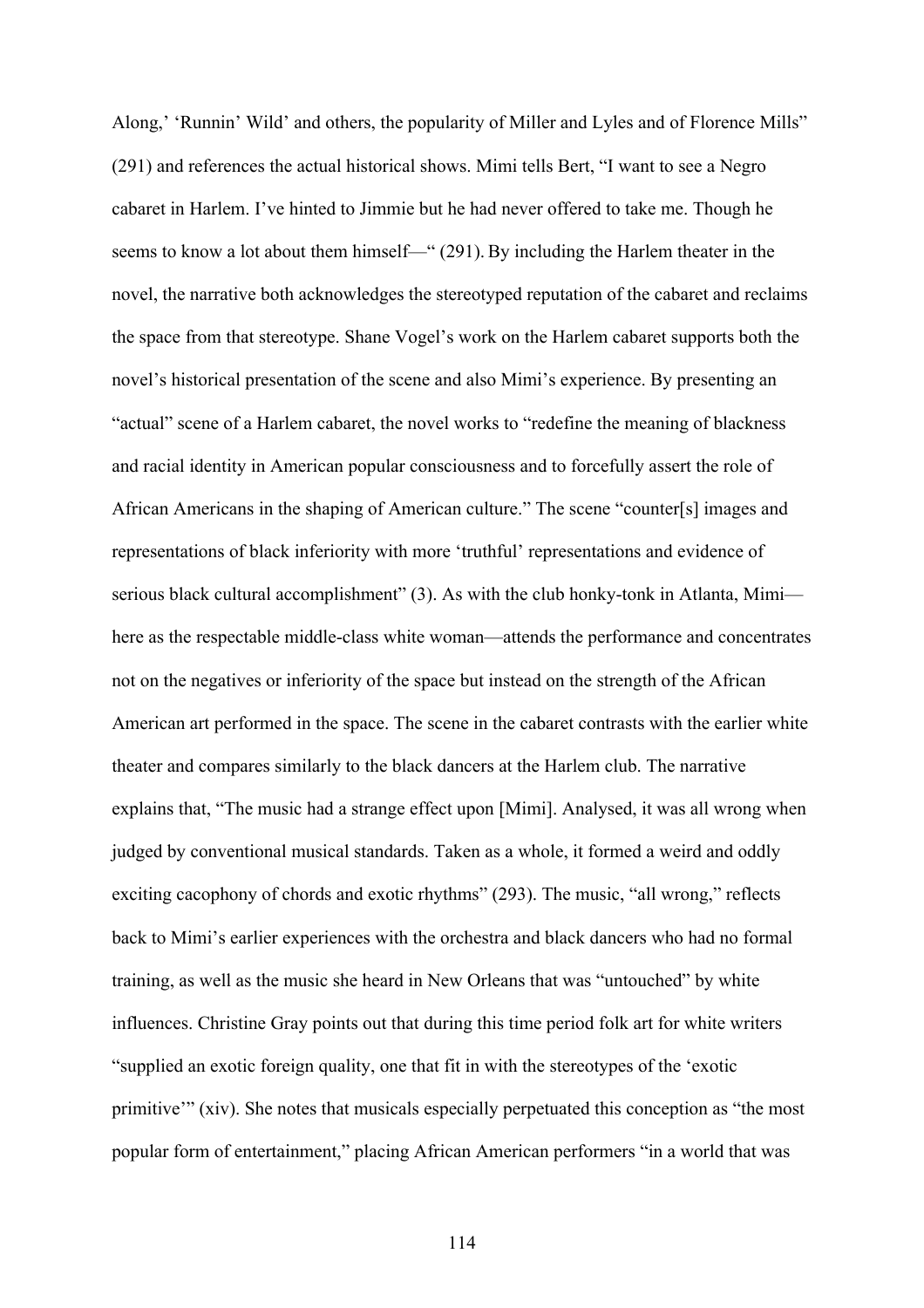controlled not only by white theater owners but by the tastes of a white audience. By continuing the stereotypes of the minstrel tradition, musicals promoted the very images that educators were working to extinguish" (xvi). Again, the novel demonstrates art lacking training and Western tradition but that has an "untouched" and "all wrong" sound that is still "oddly exciting." Mimi reacts to the "all wrong music" and "its freedom from rules, its complete disregard of set forms. It refused to be tied down, its creators wove harmonies out of thin air and transferred to their notes the ecstasy of a wild, unharnessed, free thing" (294). The music's freedom echoes the freedom Mimi witnessed in the black dancers and, once again, shows how differently the contained and Machine world of white people appears to Mimi.

Mimi reflects to herself at the beginning of the Harlem cabaret scene, "It came to her suddenly why the impulse to go to Harlem had sprung to her mind. It was the statement Wu Hseh-Chuan had made—only your Negroes have successfully resisted mechanization…" (291) After leaving the cabaret Mimi reflects on her experiences:

[S]he felt within her a renewing of her old eagerness towards life. Here was something real that the unknowing and unseeing had called "native humor" and "Negro comedy." But, somewhat vaguely, she felt the thing went deeper than that. She speculated as to the lasting value of machines and all that they brought…She loved the comforts of her home…But she wondered if the somber, cynical companions she met in her home and in other places were worth the price she was paying for these luxuries. (295)

Mimi's two reflections bookend the cabaret itself, and her reflections share how she experiences music by black artists that creates a feeling of shared intimacy between Mimi, the audience, and the musician, the performer. This section works with Vogel's definition of "intimacy," which "threatens (promises?) to undo the routines and routes, the familiar patterns and rote narratives, that organize psychic and social lives" (42). The space of a performance, involving both viewer (audience) and participant (performer) creates a focused space or event to direct attention and to have a "shared experience" and "common point of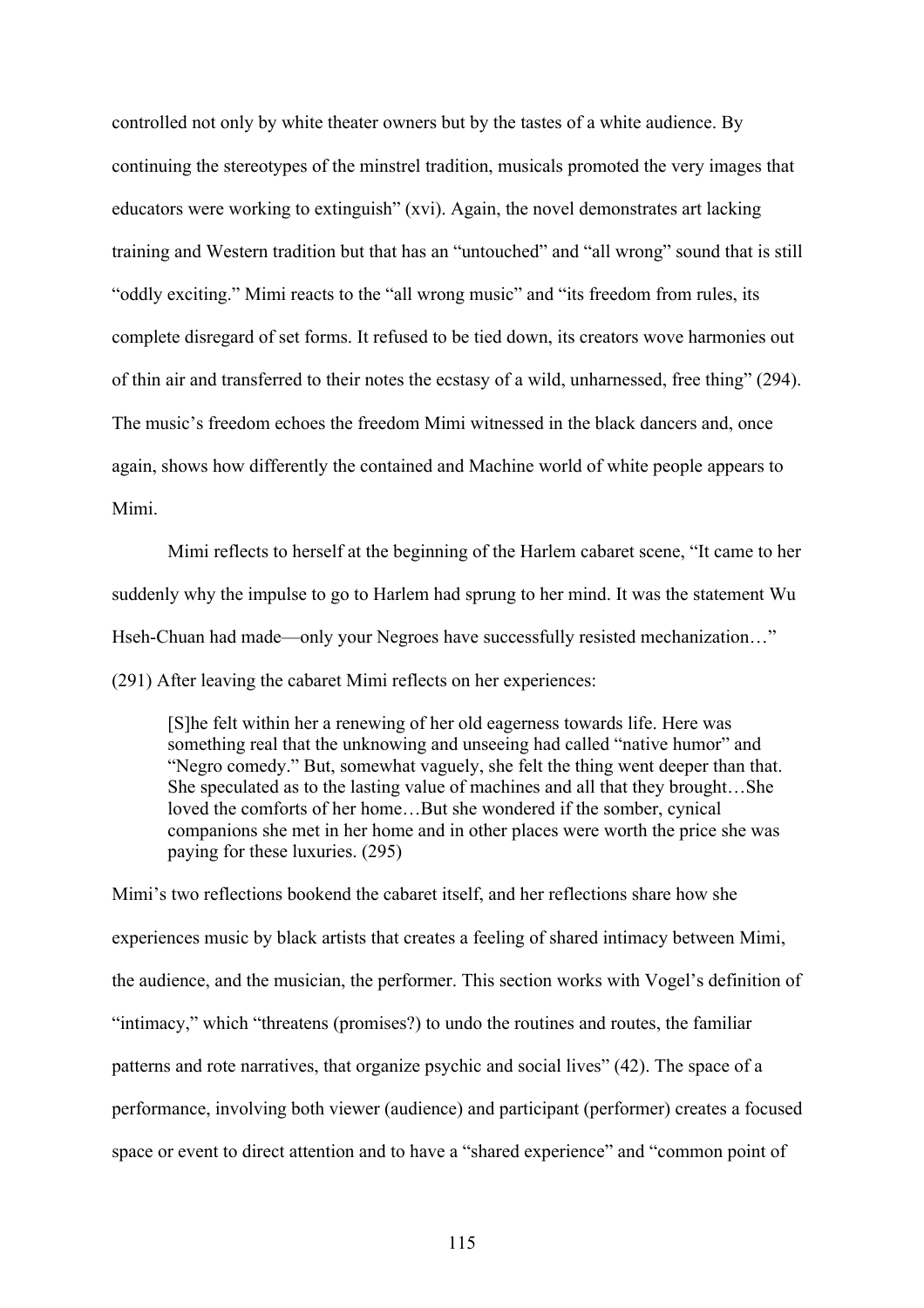reference," even if, as Vogel explains "the meaning of that shared experience may vary widely from spectator to spectator" (42). The shared moment Mimi experiences begins overturning her internalized concept that passing as white and living in the white world offers her better advantages than her life in the black community. Mimi experiences the shared history of her background in New Orleans with her witnessing/watching black performers in Harlem. This scene serves, through Mimi, to link black folk culture of the South to Northern stages and public spaces. As well, Mimi's reflection on the experience compares her New Orleans and Harlem experiences in the black community with her experiences in the white community. Against the black communities, the white one seems "somber" and "cynical." Hughes, in his essay "That Sad, Happy Music Called Jazz," explains that, "Jazz is such happy music because it was born out of such great sadness. Its rhythms of joy grew from the heartbeats of sorrow, for it was born of bondage...the music itself, for all its gaiety, remembered Africa, the ships of the Middle Passage, whips, chains, blood hounds, the slave markets, the lifetimes of work, past to come, without pay and without freedom" (216). Where the novel presents the white world as "cynical," despite its wealth and benefits, the black community has "freedom from rules" and "happy music" in spite of its "heartbeats of sorrow" and "lifetimes of work."

Following her experience at the cabaret, Mimi attends a performance at Carnegie Hall with her husband. As a member of the largely white audience, Mimi watches: "Out of a door on one side of the platform came a short dark figure followed by a taller one whose skin was brown." The performers begin with traditional Western classical pieces, "songs by Bach and Schubert, by Brahms and Franck, by Quilter and Jensen." Then the black singer, "whose skin was brown," sang "the sounds of his own people." And the novel describes the audience's reaction: "Not a sound disturbed the spell he had woven, the auditors dared hardly breathe. 'Nobody Knows de Trouble I see,' he sang, a strange wistful sadness pervading the music"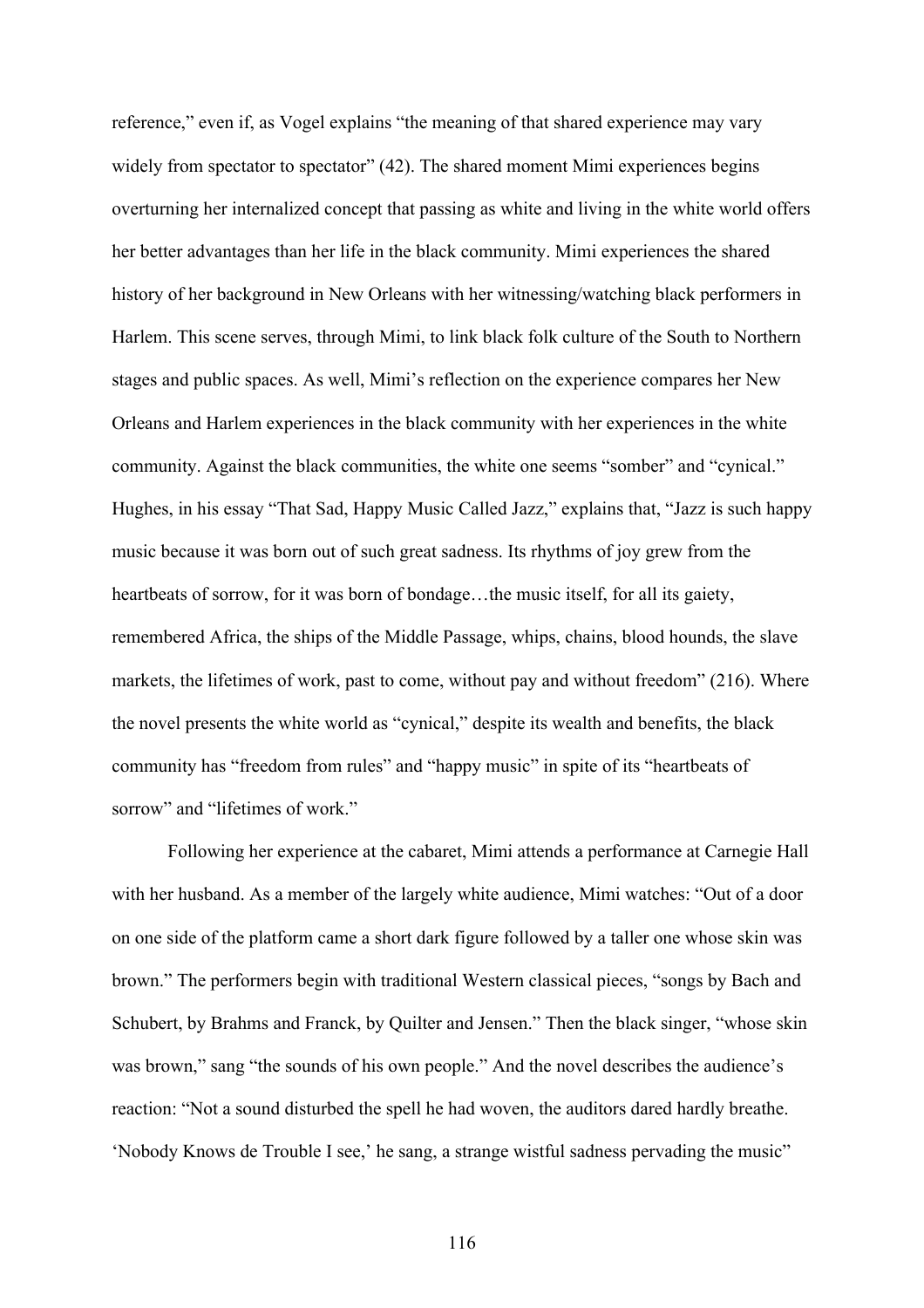(296-297). The music creates a visual transformative effect when the novel describes the music:

As from a fountain of bronze, tiny jets of gold and silver sound were flung in a pellucid stream high above the heads of the silent throng. It broke against the ceiling, the iridescent bubbles bursting in radiant glory, dissolving into myriad little drops of sound, each perfect and complete in itself. Down they were wafted in gentle benediction upon the heads of the listeners. Soothing, comforting, they brought peace and rest and happiness. Before them fled all worries, all cares, all lines of sex and class and race melting the heterogeneous throng into a perfect unity. (297)

Within the moment of the performance, the African American art creates a sense of transcendence where "all lines of sex and class and race" melt for Mimi as a black audience member. Mimi's own reaction to the music "opened before her eyes mystic rooms, some of them long closed, some of them never opened for her before," (297) which brings to life Mimi's historical memory and echoes Hughes' analysis of jazz music, which finds beauty in the sorrow of the past. Richard Schechner uses the term "restored behavior," which he explains as "the main characteristic of performance because it is behavior that can be 'stored, transmitted, manipulated, transformed.' The process of rehearsal is the essential element of restored behavior, but it is not the only one... Performance means: never for the first time" (517). Success for the black performer's performance exists because of its ability to connect Mimi both to her personal memory (of previous theater and street performers) and also "opening" her to her shared cultural history with the performer. This cultural history begins through sharing experiences with her aunt and her aunt's past. It comes to fulfillment in Mimi's own experiences witnessing the black performer and his African American performance.

While listening to the songs of "his own people," Mimi sees "Ghostly figures moved shadowily across the rooms—figures with eyes sad with the tragedies of a thousand years, eyes bright with the faith which is born of strength in trial…The transformation did not startle nor alarm her—instead, held fast in the spell woven by the black singer, the re-creation of life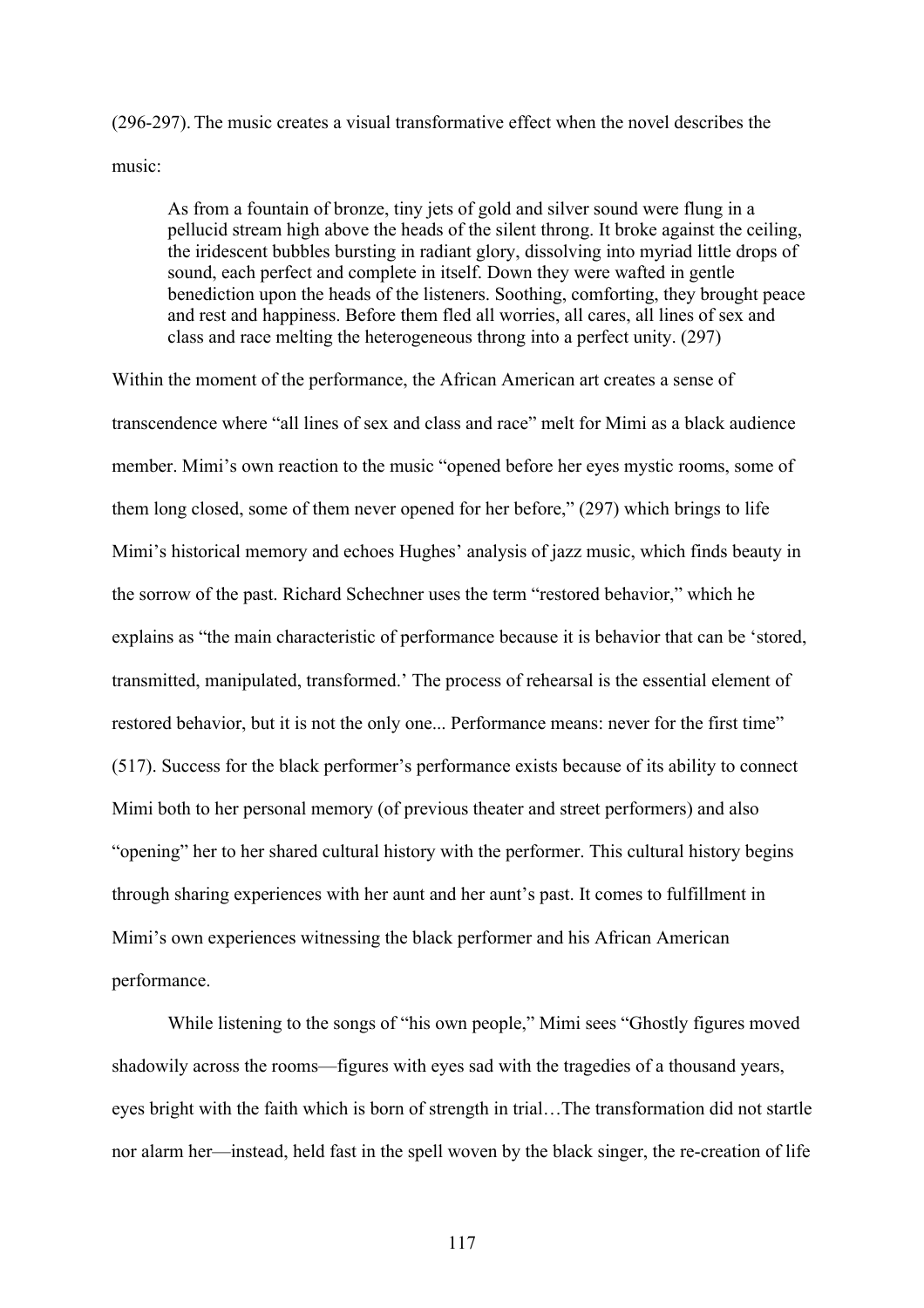in the figures before her seemed the most natural thing in the world" (297). The scene operates outside the physical space of a realistic theater and instead enters, for the first time in the novel, on a spiritual or unrealistic plane. Koritha Mitchell explains a concept such as this as: "Fully appreciating black expressive culture becomes impossible if readers assume that white oppression was so powerful that there could be no psychic or discursive space for anything other than resisting or protesting" (8). As Karen Sotiropoulos explains, "While white audiences enjoyed hearing black laughter from the gallery, they usually considered it to be little more than part of the show…For the most part, African American patrons' applause authenticated African American stage performances for white audience members" (195). Mimi's experience of the transformation under the performer's spell presents an experience outside of the white world of Mimi's experience and creates an alternative world of experiences. The scene protests assumptions of superiority in white experience and view of the world by presenting a world separate from the values and experiences of whiteness. As well, the scene reorients the stage performance with a black performer from the supposed white audience to an actual black audience in purpose.

White's essay elaborates on this idea when he writes, "It is impossible to estimate fully and accurately the influence this genuinely Negro theater has had... few forces which have directed Negro life have done more to debunk the Negro in his own estimation and to keep him free from the smugness and overweening self-esteem which afflicted and still does afflict white America" ("The Negro and the American Stage" 249). White's essay serves two purposes. First, it takes down the supposition of the superiority of white America—which White calls "smug" while also praising black America for not suffering from this affliction. Second, it calls attention to the Negro stage's centrality in accomplishing this. In a letter to Mordecai Johnson, White reflects on this idea of an alternative experience when he writes, "I am now at work on a novel dealing with white and colored characters but from as different an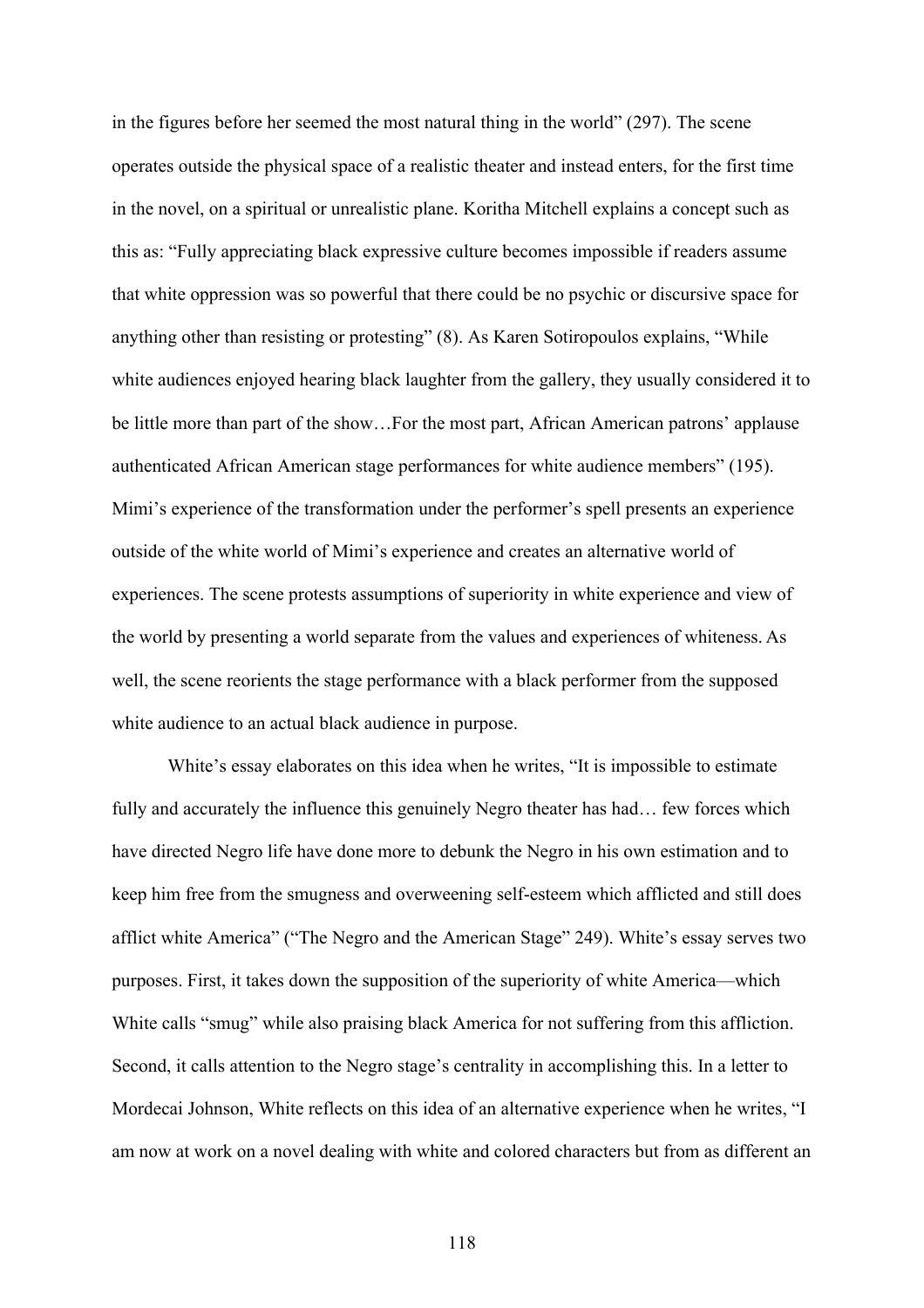angle from 'Fire in the Flint' as may well be imagined." His letter refers to his writing that would become *Flight* and explains, "It will be considerably less dramatic or melodramatic than 'Fire in the Flint' but I think it will go very much deeper beneath the surface particularly in the spiritual foundation in which we as a race have our root so firmly fixed…" (Waldron 82).

Still during the black man's performance of "his own people," Mimi's mind's eye moves from the physical space of the theater into a racial memory shared by all African Americans:

A vast impenetrable tangle of huge trees appeared, their pithy hulk in ebon beauty to prodigious heights. As she gazed, half afraid of the wild stillness, the trees became less and less blackly solid, shading off into every lighter greys. Then the trees were white, then there were none at all...In their stead an immense clearing in which moved at first slowly, then with increasing speed, a ring of graceful, rounded, lithe women and stalwart, magnificently muscled men, all with skins of midnight blackness. To music of barbaric sweetness and rhythm they danced with sinuous grace and abandon… (297-298)

Following this the scene in Mimi's mind is disrupted by invaders. As the invaders in Mimi's mind seized black men, women, and children, the black man on stage sings, "Sometimes I'm up / Sometimes I'm down / Oh, yes, Lord; / Sometimes I'm almost to the ground…" (298). The narrative perspective switches between Mimi's "flashbacks" and her current experiences in the theater. The "flashbacks" are not to Mimi's own personal experiences, but to black America's historical memories. Genevieve Fabre explains these flashback moments as, "The problem of ties with Africa pervades the black American's quest for identity." She compares the two images as "a mythic land belonging to a distant past, revived only by nostalgia of collective memory, with which solidarity must be established" and "the actual relation of black Americans to Africa," which she explains "is more symbol than fact" (2). Mimi's flashbacks are symbolic. They argue for a symbiotic relationship between Mimi, the modern black person, and her African ancestors. Even though Mimi herself has not had these experiences, the scene uses the performance and African American art (the black man's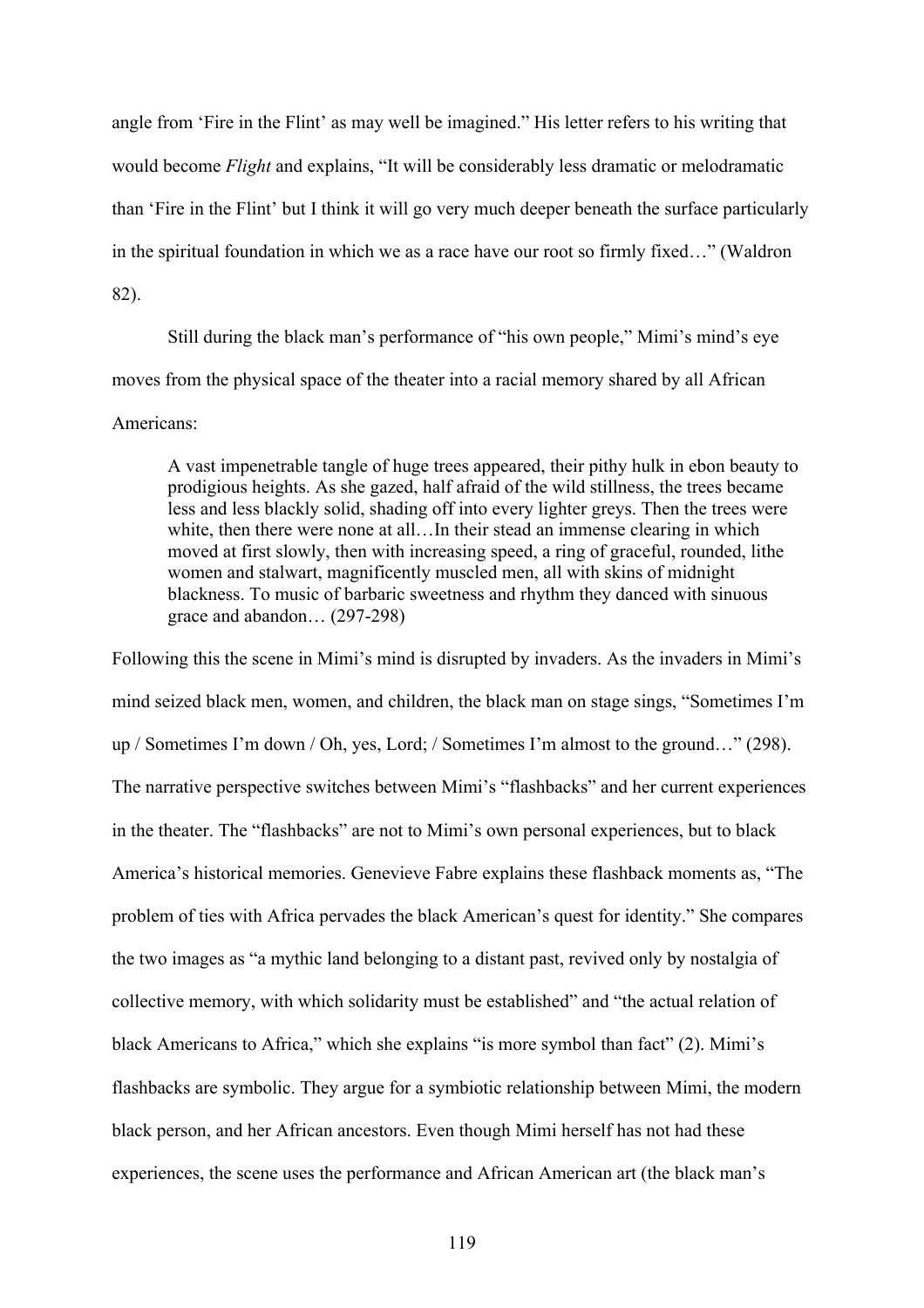performance) to argue for a legacy of interconnectedness between the modern generation of African Americans with the atrocities of the past. Theater and performances serve as reminders of the past and remind black people of this past. Fabre's work supports this point when she explains, that theater is "both the manifestation and the formulation of culture" and, therefore, can help to understand black American identity. Theater "is also the best forum to express the social roles around which images of the new identity will form (roles meted out authoritatively, accepted or rejected, held consciously, or unconsciously, inverted, subverted, or imagined)" (2). Richard Bauman argues for the importance of performance spaces when he writes that, "The consideration of the power inherent in performance to transform social structures opens the way to a range of additional considerations concerning the role of the performer in society" (45). Scenes of artistic performance, such as this one with Mimi at the theater watching a black American performer, demonstrates both the art itself (as theater is understood as an art form) while simultaneously also re-enacting historical moments as part of the performance. Manthai Diawara explains that performance "records the way in which black people, through a communicative action, engender themselves within the American experience" because it "presumes an existing tradition and an individual or group of people who interpret that tradition in front of an audience in such a way that the individual or group of people invent themselves for that audience" (209). For example, in this scene the African American artist sings the song "No One Knows the Trouble I've Seen," a black spiritual from the  $1800s$ <sup>26</sup> The song functions as a historical timeline for African Americans, linking its original beginnings as a slave song to its current publications in the 1920s. As the song itself connects African American's slave history to the contemporaneous day, it also links Mimi, the black audience, to the rest of the black community and historical memory.

This theme of interconnected experiences shared by black Americans—brought

<sup>&</sup>lt;sup>26</sup> Project Gutenberg's website on "Nobody Knows the Trouble I've Seen" gives a brief history of the song, including original lyrics.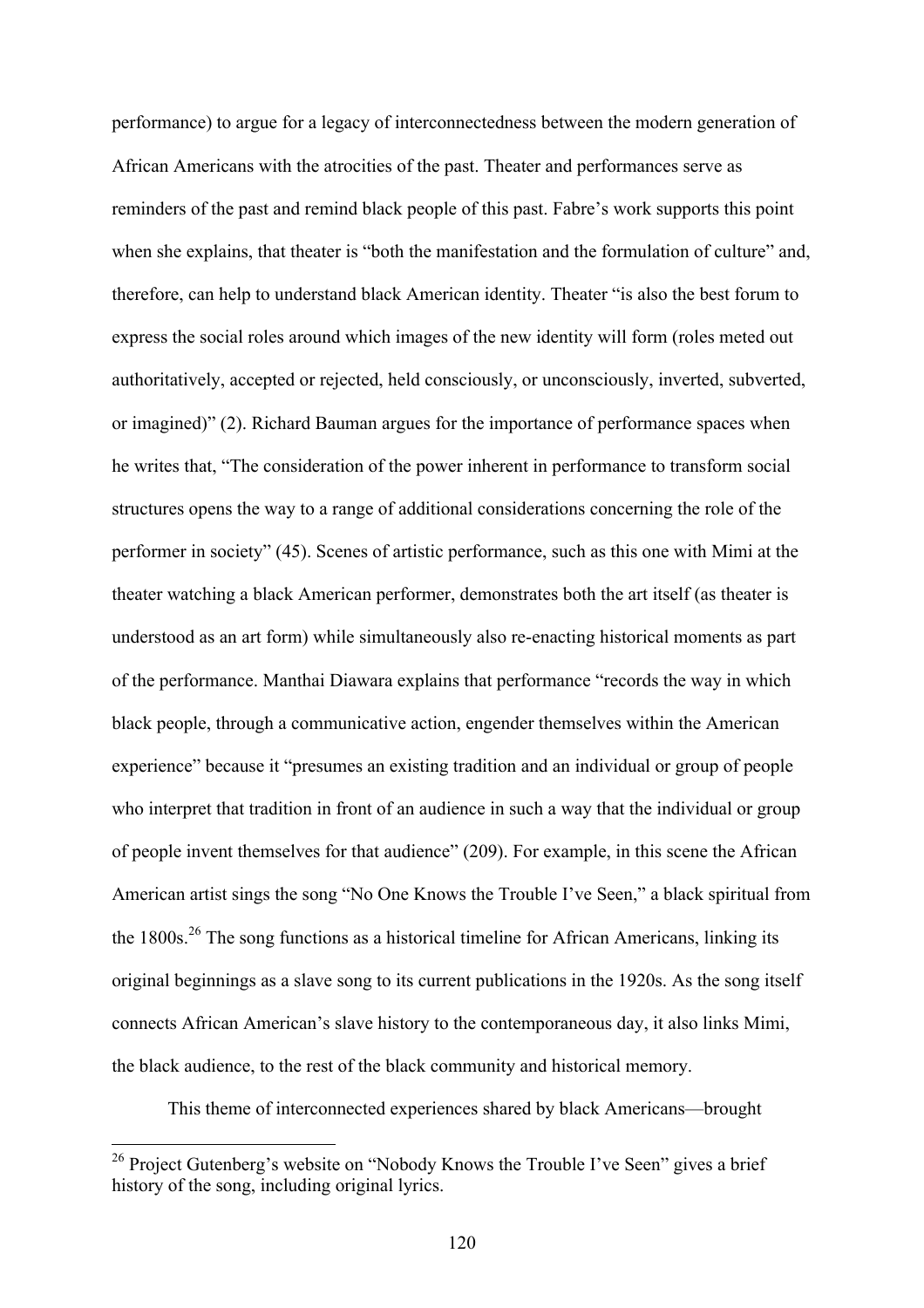together through shared history, remembered and shared through exposure to art and culture—is supported by J.A. Rogers' 1925 essay "Jazz at Home" where he claims that jazz, as an example of an African American original art form, is "one part American and three parts American Negro" (492). Because of its inherent origins in African American culture, "there still remains something elusive about jazz that few, if any of the white artists, have been able to capture. The Negro is admittedly its best expositor. That elusive something, for lack of a better name...I'll call Negro rhythm…" (494). White's novel introduces that "ellusiveness" through the "rhythm" Mimi finds in the black community but not in the white. Both Rogers' essay and White's novel describe the connections running between black people as a shared "rhythm." The rhythm develops when Mimi attends her first Harlem cabaret and becomes fully expressed in her first formal theater performance involving black performers. This use of performance to convey a shared history also appears in Jean Toomer's *Cane* (1923). The story "Theater" demonstrates art's ability to transport the audience and performer into a shared past. As Dorris dances, she forgets the formal dance routine and instead dances freely, much like the black dancers in the club that Mimi observes. The narrative describes Dorris' dance as, "Glorious songs are the muscles of her limbs. / And her singing is of canebrake loves and mangrove feastings" (55). When Dorris releases the formal portion of her dance and freely performs with the orchestra, the walls close in on Dorris and John and "John's heart beats tensely…And then, the shaft of light goes out the window high above him. John's mind sweeps up to follow it. Mind pulls him upward into a dream" and John is transported into a Southern canefield and a separate world (55). Just as the music of the African American artist transports Mimi out of the theater and into a flashback of cultural memory, the dancing transports John into a flashback of cultural memory of the South.

As she continues listening to the singer, Mimi's flashback takes her farther back into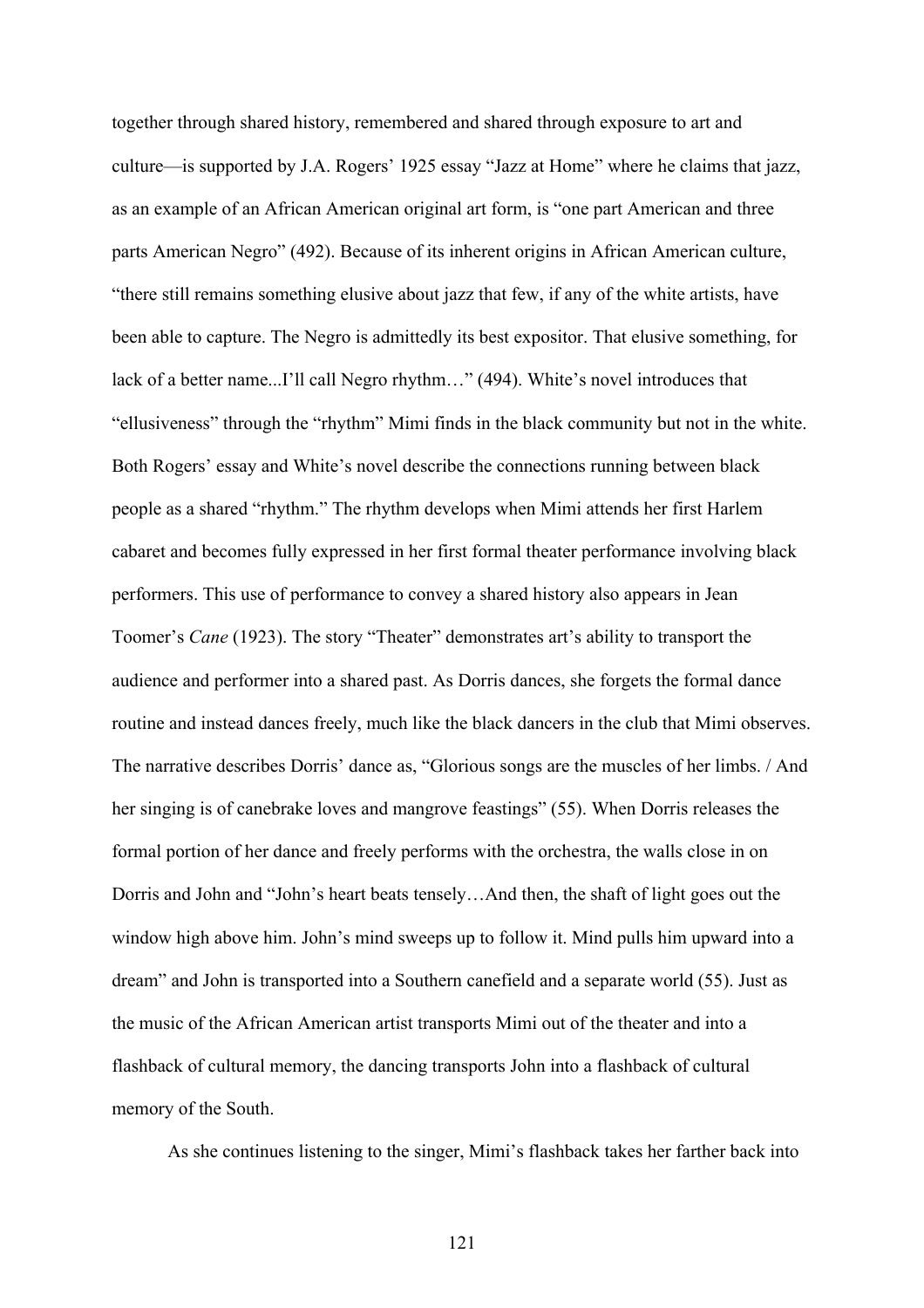cultural and historical memory, past American history and this time on a slave ship where, "Black figures bent low while near them stood with watchful eye and ready whip an overseer" (299). The scenes flashing in Mimi's mind echoes Hughes' words that black American art was born of "heartbeats of sorrow," which the novel depicts as:

A world of motion and of labour was caught up and held immobile in the tenuous, reluctant notes. Over them hovered that overtone of hope too great for extinction by whatever hardship or sorrow which might come to the singers. It was the personification of faith, a faith strong and immovable, a faith unshakable, a faith which made a people great. Against that faith, Mimi felt, contumely, brutality, oppression, scorn could do naught but dash and break life angry waves against huge granite cliffs. (299)

Mimi's sentiments echo White's essay when she thinks, "Whatever other faults they might possess, her own people had not been deadened and dehumanized by bitter hatred of their fellow men. The venom born of oppression practiced upon others weaker than themselves had not entered their souls" (299). Astrid Erll and Ann Rigney use the term "collective memories" that they explain, "are actively produced through repeated acts of remembrance using both a variety of media and a variety of genres" (112). The performances Mimi witnesses work as "cultural narratives" and they "contribute in a very specific manner to the ongoing production and reproduction of cultural memory, as well as to our reflection *on* that memory" (113, emphasis original). The novel's scenes of Mimi's experiences with collective memories "makes remembrance observable" and creates "cultural knowledge about how memory works for individuals and groups. Seen in this light, literature might be called a 'mimesis' of memory…it stands in dialogue with other memory-observing discourses such as philosophy and psychology" (113). The cultural histories (or collective memories) that Mimi experiences are not joyful ones. Instead the memories are ones of pain, and White writes the memories keep black people from experiencing the smugness and self-satisfaction evident in white experience. The novel *Flight* and Toomer's *Cane,* by including such scenes demonstrating this transference of collective memory, makes the phenomenon of collective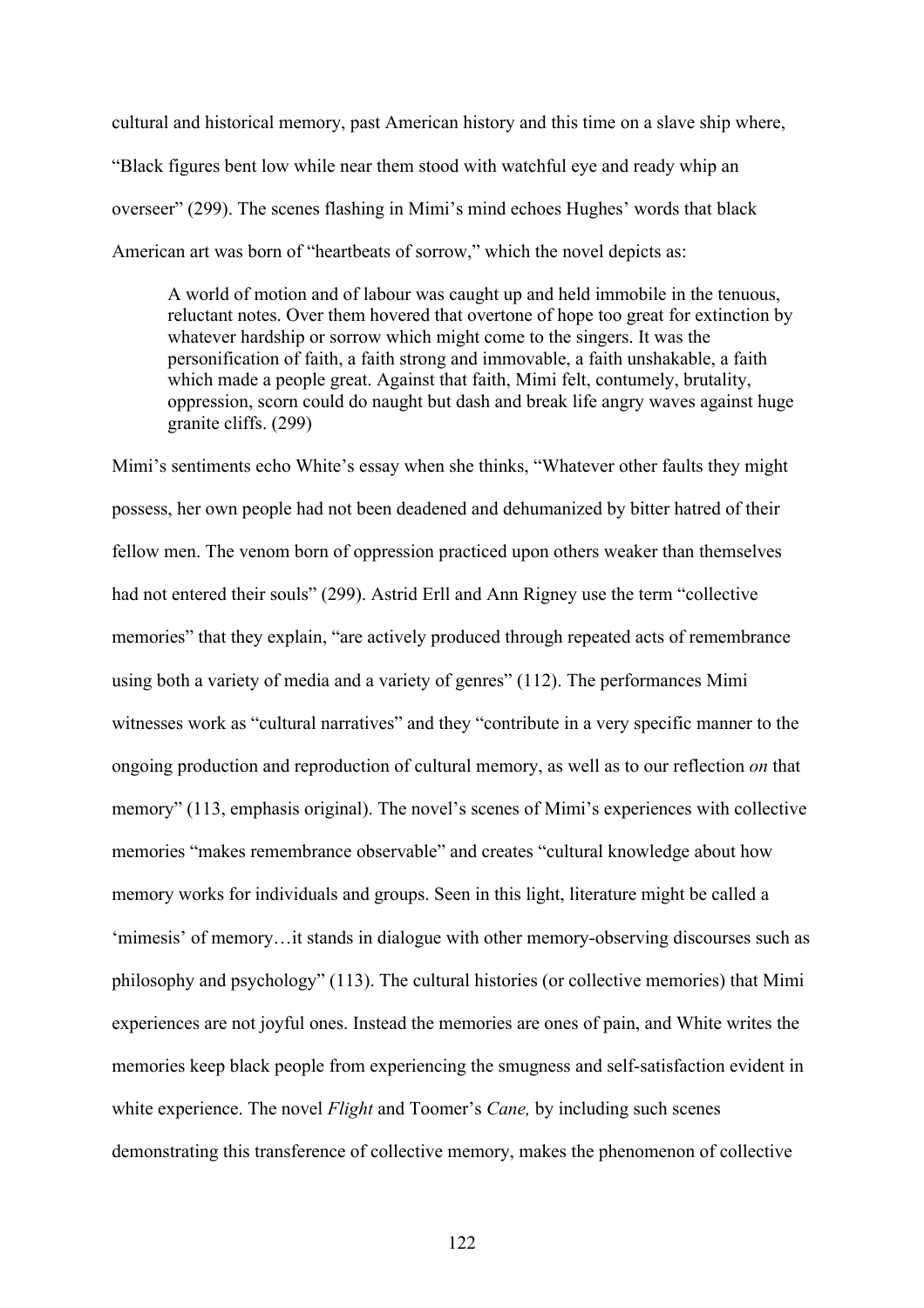memory observable. The literature also records the memories and the experience of transference, creating a written historical legacy of the occurrence.

On the novel's final page, "Tears crept unnoticed to Mimi's eyes and made little cascades down her cheeks. A line of verse sprang to her mind with poignant appropriateness: 'The music yearning like a God in pain.' She knew she had found the answer to the riddle which had puzzled her" (300). The black performers at the end of the novel can be defined as "griots," which Marcoux defines "in the historical African context" as "conveyors of their peoples' history, and they employ storytelling and the oral tradition in order to sensitize their audiences to the necessity of claiming one's ancestry. For those reasons, griots are poethistorians and genealogists…" (23). To continue, "In the U.S. African Americans perceive griots in terms of cultural identification; that is, griots enable the transmission of stories that continues to construct Black American History through authenticating performances of blackness" (13). The transference of cultural memories through the performance is deemed successful when the novel ends with Mimi exclaiming to herself, "Free! Free! Free!" as "another book in her life was being closed with the shutting of the door" (300). Mimi judges that her life will have more value living within the black community rather than as a white American because of access to African American artistic culture and the collective memories accessible through exposure to this art. White's critique of modern America and a claim for preference to be a black American over being a white American in the 1920s was revolutionary, and many critics found fault with his novel. Frank Horne's review in the 1926 July issue of *Opportunity* claims:

The climax meant to be so intense and sweeping, strikes a hollow, blatant note…She leaves a white world, with all its advantages of body and spirit…to go back to 'her people.' How then to be received?—how to adjust to a lower, cramped scale of life that had become so full?—how to compensate of the intense freedom of 'being white?' Truly, has Mimi been left in the lurch. (Waldron 101)

But reviews such as Horne's miss the novel's point entirely—that valuing art and culture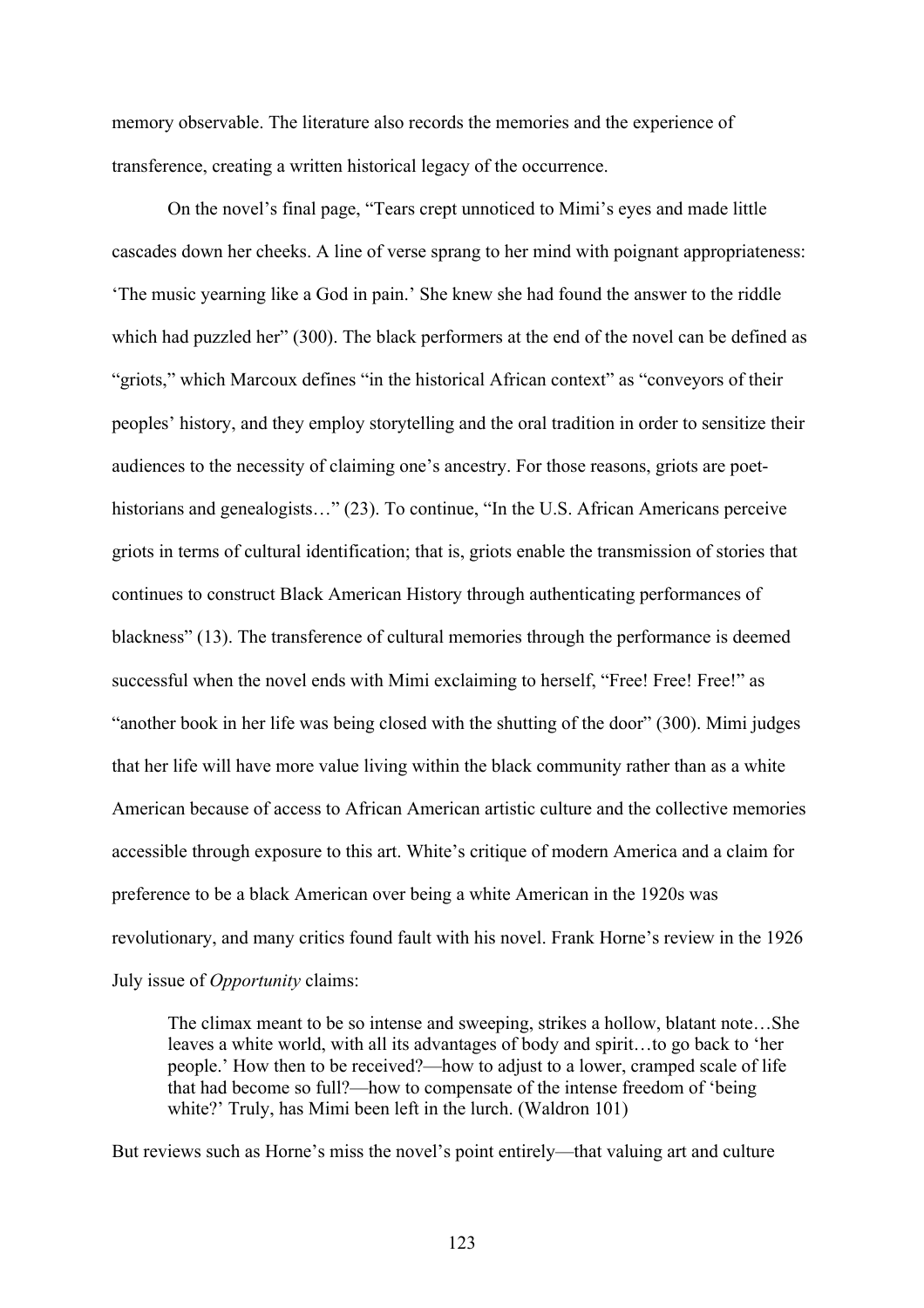over "advantages of body and spirit" offers a preferable way of life. The novel and

specifically the performance scenes at the end re-inscribe the value system in American,

claiming that black experience can, and does, supersede white experience.

Possibly prompted by White and Charles Johnson, Nella Larsen wrote a review of the

novel which appeared in *Opportunity* and responds directly to Horne's review:

[Frank Horne] fails to realize that this is the heart of the tale. A lost race. Yes. But I suspect that [Mr. Horne] refers to the black race, while Mr. White obviously means that it is the white race which is lost, doomed to destruction by its own mechanical gods…Surely, the thesis of 'Flight' is, 'What shall it profit a man if he gain the whole world and lose his own soul?'…Mimi Daquin came to realize that, for her, there were no advantages of the spirit in the white world… (Waldron 104)

White's novel works to claim American rights for black people via their participation in and claim to American culture, building on his mentor James Weldon Johnson's belief that cultural value would lead to political and social value. Ernest Gruening also offers a favorable review of the novel, even comparing it to James Weldon Johnson's earlier novel:

Besides hurling an additional brickbat at modern Western civilization from a new angle, 'Flight' invades the intriguing realm treated in book form but once before and then as a special and unique case in 'The Autobiography of an Ex-Colored Man,' that of colored Americans who 'go white.'….Throughout Mr. White's latest book one glimpses the ground stirring among American Negroes" (Waldron 100).

In addition to this, White's novel creates an alternative value system for American artistic culture, where the audience judges the value of art based on its aesthetics and emotional response. The novel manages to subvert dominant views of black primitivism in the era of Modernism—claiming the value of folk (primitive) art while simultaneously claiming it as the artistic property of African Americans. The novel faults white America for its valuing power and wealth over art and humanity, claiming that black Americans have a shared cultural history and memory available only to African Americans and accessible through the art that belongs to them. In the end White's novel challenges both art and world value systems and also claims black identity as a preferable way of life.

Copyright © Julie Anne Naviaux 2016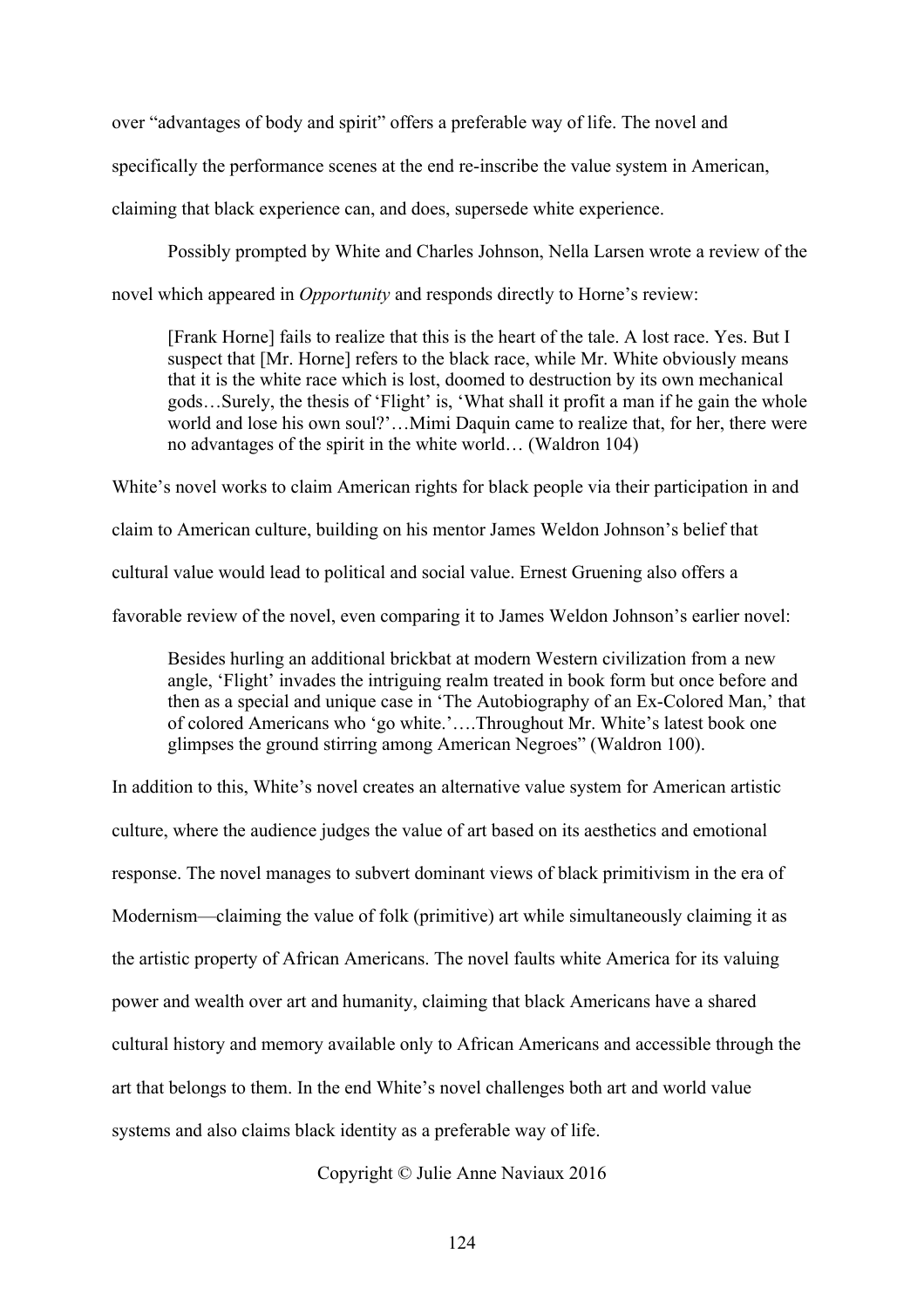#### **CHAPTER FIVE: PERFORMANCE IN THE POST-RENAISSANCE OF** *THE STREET*

*"I find it difficult to subscribe to the idea that art exists for art's sake. It seems to me that all truly great art is propaganda…The novel, like all other forms of art, will always reflect the political, economic, and social structure of the period in which it was created…"* -Ann Petry, "The Novel as Social Criticism"

*"Barred for decades from the theater and publishing houses, Negro writers have been made to feel a sense of difference. So deep has this white-hot iron of exclusion been burnt into their hearts that thousands have all but lost the desire to become identified with American civilization."* -Richard Wright, "Blueprint for Negro Writing"

African American literature of the first half of the twentieth century includes scenes of cultural performance to comment on the growing black American presence and involvement on the American cultural stage. This chapter works to re-examine Ann Petry's 1946 *The Street* and its use of performance scenes to critique American inclusion (and exclusion) of black cultural products. The protagonist, Lutie, is a blues singer whose performances demonstrate a legacy of performative culture and its power to evoke an ancestral past. *The Street*'s location between the Renaissance and the Black Arts and Civil Rights movements highlights the changing sentiments of black Americans and growing dissention of racial prejudice and class bias experienced as, in Richard Wright's words, the "white hot iron of exclusion" from theater, publishing houses, and more broadly American art and culture (106). This exclusion demonstrated within stage performances draws black audiences and performers together in shared histories and emphasizes the individual's frustration with discrimination, and the African American art becomes a conduit for the emotions caused by these exclusions and frustrations.

This exclusion comes in conflict with African American culture as a performative culture that is, in Wright's words, "folklore molded out of rigorous and inhuman conditions of life." The folklore includes blues, spirituals, and folktales passed orally through generations and "all these formed the channels through which the racial wisdom flowed"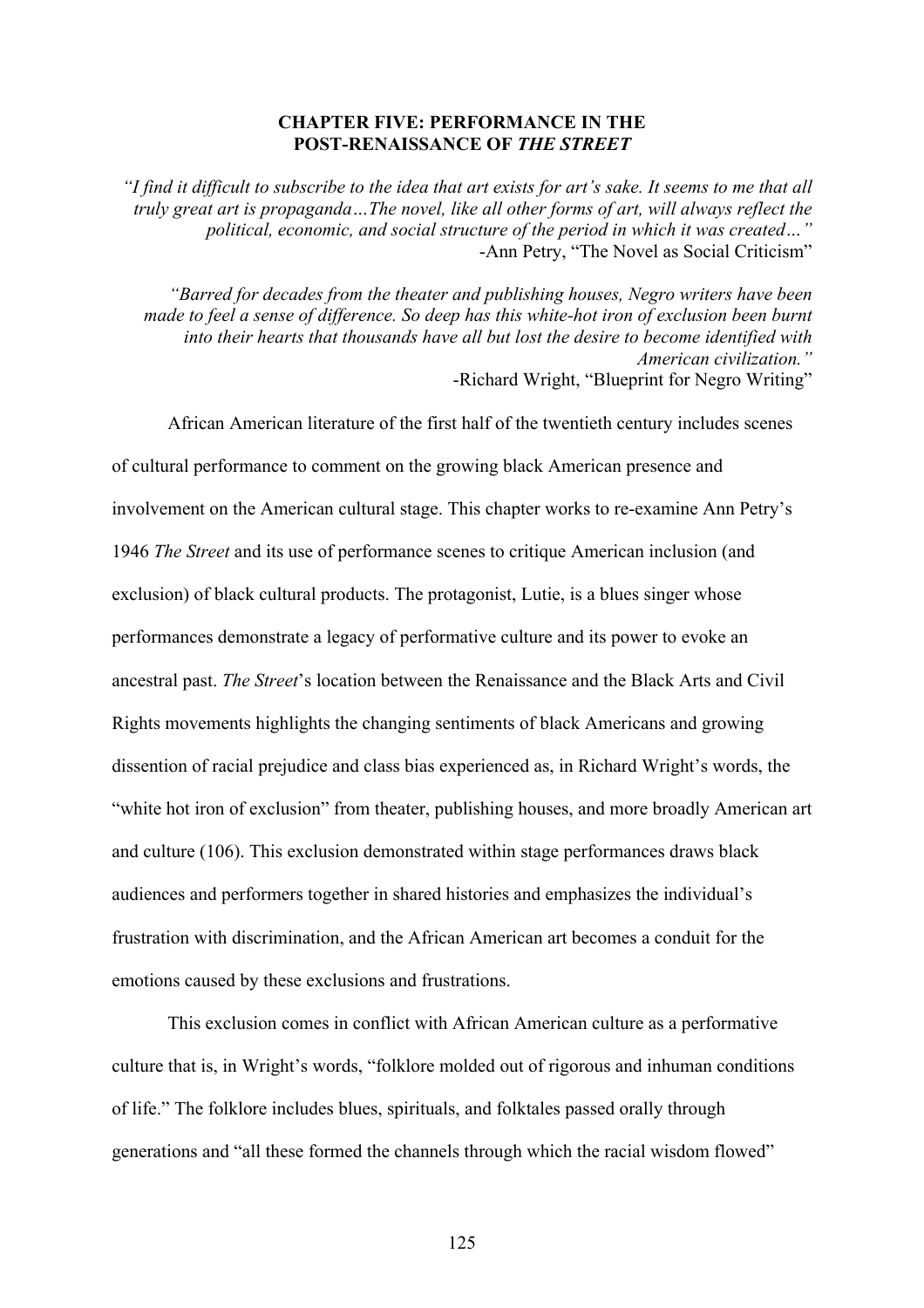(99). African American culture, using this logic, becomes a location of shared experiences and a way to pass on generational history. Earlier academic critics of Petry's work side-lined her as a female-authored version of the Richard Wright school of Naturalism.<sup>27</sup> In fact Petry was compared to Wright as early as 1946, when Ben Burns wrote a review explaining that, "Richard Wright's Bigger Thomas will have to move over this week to make room for Lutie Johnson" (Ervin 5). However, more recent critics have encouraged a re-examination of Petry's work.

Elisabeth Petry, Ann Petry's daughter, revelas in her recent publication of her mother's letters and diaries that Ann Petry was much more politically minded and culturally involved than previous critics have acknowledged. Ann Petry's "The Novel as Social Criticism" explains that, "Being a product of the twentieth century…I find it difficult to subscribe to the idea that art exists for art's sake. It seems to me that all truly great art is propaganda…" (99). This chapter focuses on the stage scenes and artistic musical performances in the novel to place Petry's writing in *The Street* in conversation with earlier texts of the New Negro Renaissance. The novel itself is a piece of the culture—cultural literature. It also serves to comment on the changing presence and role of African American culture/literature on the American landscape in the post-Renaissance. From celebrating African American art as a vital part of American culture but also the only original American culture, the critical conversation moves to an assumption that this is already known and to looking at the culture as a haunting reminder and presence ingrained into peoples' lives. *The* 

 <sup>27</sup> Critics such as Vernin Lattin, Richard Yarborough, and Bernard Bell analyzed *The Street* against its contemporary texts *If He Hollers Let Him Go* and *Native Son* as another example of a Naturalist text, but one written by a female author containing a female protagonist. Later critics, such as Marjorie Pryse and Calvin C. Herton began analyzing Petry's black female characters in *The Street* as contrasts to Lutie, addressing failures of Lutie's and black women's motherhood. More recent critics—including Nellie McKay, Kimberly Drake, and Heather Hicks—place Petry back in conversation with Wright, Himes, and Ellison claiming that Petry's use of a female protagonist allows a demonstration of different understandings of women's experiences and their meaning. These essays and reviews of the *The Street* used in this chapter are from Hazel Arnett Ervin's *The Critical Response to Ann Petry*.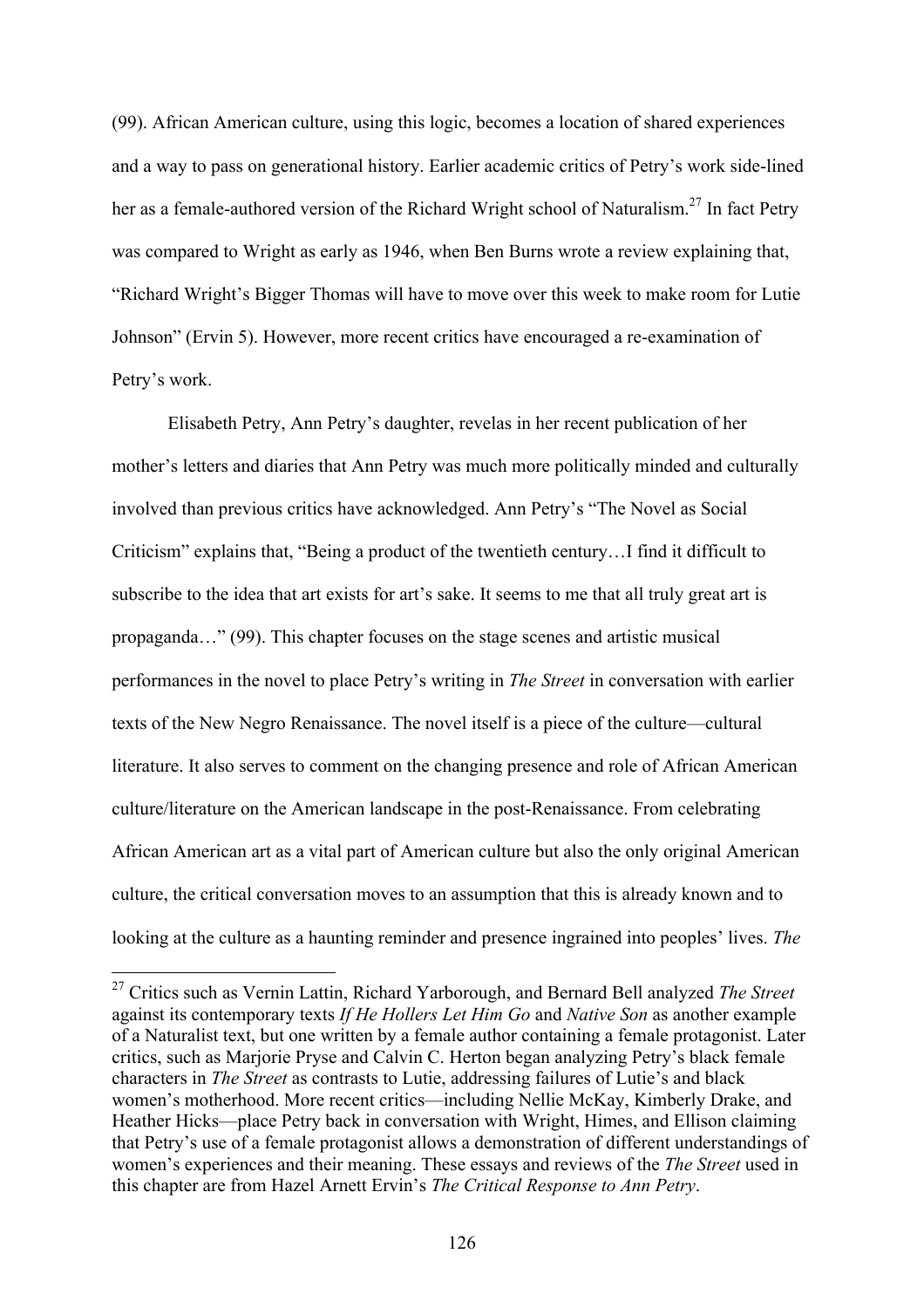*Street* specifically links these historical periods and reflects on what happened to African American culture after it entered the main stage of the American landscape. Wright's 1937 "Blueprint for Negro Writing," asks, "Shall Negro writing be for the Negro masses, molding the lives and consciousness of those masses toward new goals, or shall it continue begging the question of the Negroes' humanity?" (99). He claims that earlier African American writing, "has been addressed in the main to a small white audience rather than to a Negro one" (99). Lawrence P. Jackson explains that Wrights' concerns "to develop a literary style that competed on the stage of world opinion and a literature of ideas—were ambitions widely shared by his fellow black writers" (9). And Petry herself wrote that:

The novel, like all other forms of art, will always reflect the political, economic, and social structure of the period in which it was created…The moment the novelist begins to show how society affected the lives of his characters, how they were formed and shaped by the sprawling inchoate world in which they lived, he is writing a novel of social criticism whether he calls it that or not. ("Social Criticism" 32)

Petry views art as a form of social awareness and a tool to inspire change. Petry's use of the word "propaganda" loudly echoes W.E.B. DuBois's call in "Criteria for Negro Art" that, "[A]ll Art is propaganda and ever must be, despite the wailing of the purists…I do not care a damn for any art that is not used for propaganda." Elisabeth Petry summaries her mother's experiences at Hampton Normal and Agricultural Institute where she was sent by her parents to study housekeeping. This experience "placed her firmly on the side of family members who agreed with the W. E. B. Du Bois model that black people should receive the same kind of education as whites" and strongly against "those in the family who supported Booker T. Washington's notions of manual labor as the road to advancement for blacks" (38). Therefore, connecting Petry's novel to earlier critics makes sense. Her novel serves as an example of the fruition and failings of social critics such as James Weldon Johnson, Jessie Fauset, and Walter White who argued for valuation of African American culture as high art, for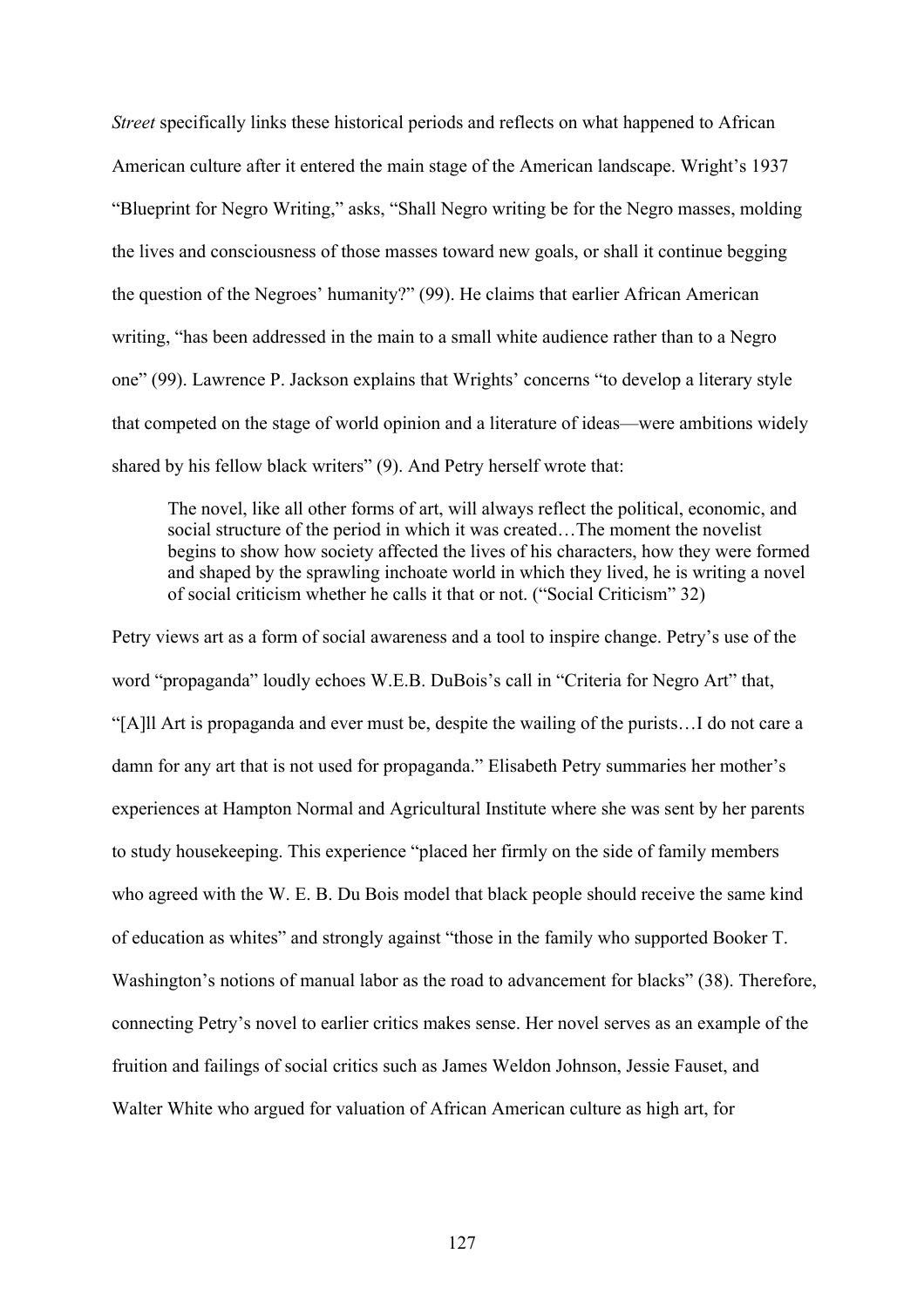acknowledgement of African American art as the *true* American art, and the warning of cultural appropriation and commodification.

## FULFILLMENT OF JAMES WELDON JOHNON'S WARNING

The closing lines of James Weldon Johnson's *Autobiography of an Ex-Colored Man*, the unnamed narrator reflects to the reader on his decision to pass as white and to relinquish recording Southern black music, explaining, "I sometimes open a little box in which I still keep my fast yellowing manuscripts, the only tangible remnants of a vanished dream, a dead ambition, a sacrificed talent, I cannot repress the thought, that, after all, I have chosen the lesser part, that I have sold my birthright for a mess of pottage" (211). The yellowing music manuscripts of the narrator's vanished dream represent the birthright of African American culture as the only original American art. The image leaves readers a warning of what could happen if black performers are not embraced as American cultural creators or if their creations are not accepted as original and legitimate American culture. Thirty-five years after Johnson first published his novel, Petry's novel unveils how Johnson's fears have come to fulfillment.<sup>28</sup> The unnamed narrator reflects at the novel's end, "I feel that I have been a coward, a deserter…" (*AECM*, 1960 210). Both the narrator and African American art are unable to fit into a form and structure of an America not designed for it, a form based on European—and white—values. Literature of the New Negro Renaissance attempted to create a new system of cultural value, as demonstrated in White's *Flight*. Rena Fraden's work on the black Federal Theater argues that, "Through the organized attempts to establish African American artistic movements in the twenties and thirties, critics believed they were proving the greatness of the race that would have to be acknowledged by anyone who appreciated the

 $\overline{a}$ 

<sup>28</sup> In an interview Petry names Frederick Douglas and James Weldon

Johnson's *Autobiography of an Ex-Colored Man* as black authors she read when she was young (Wilson 74), showing that she was both familiar with and influenced by Johnson's work.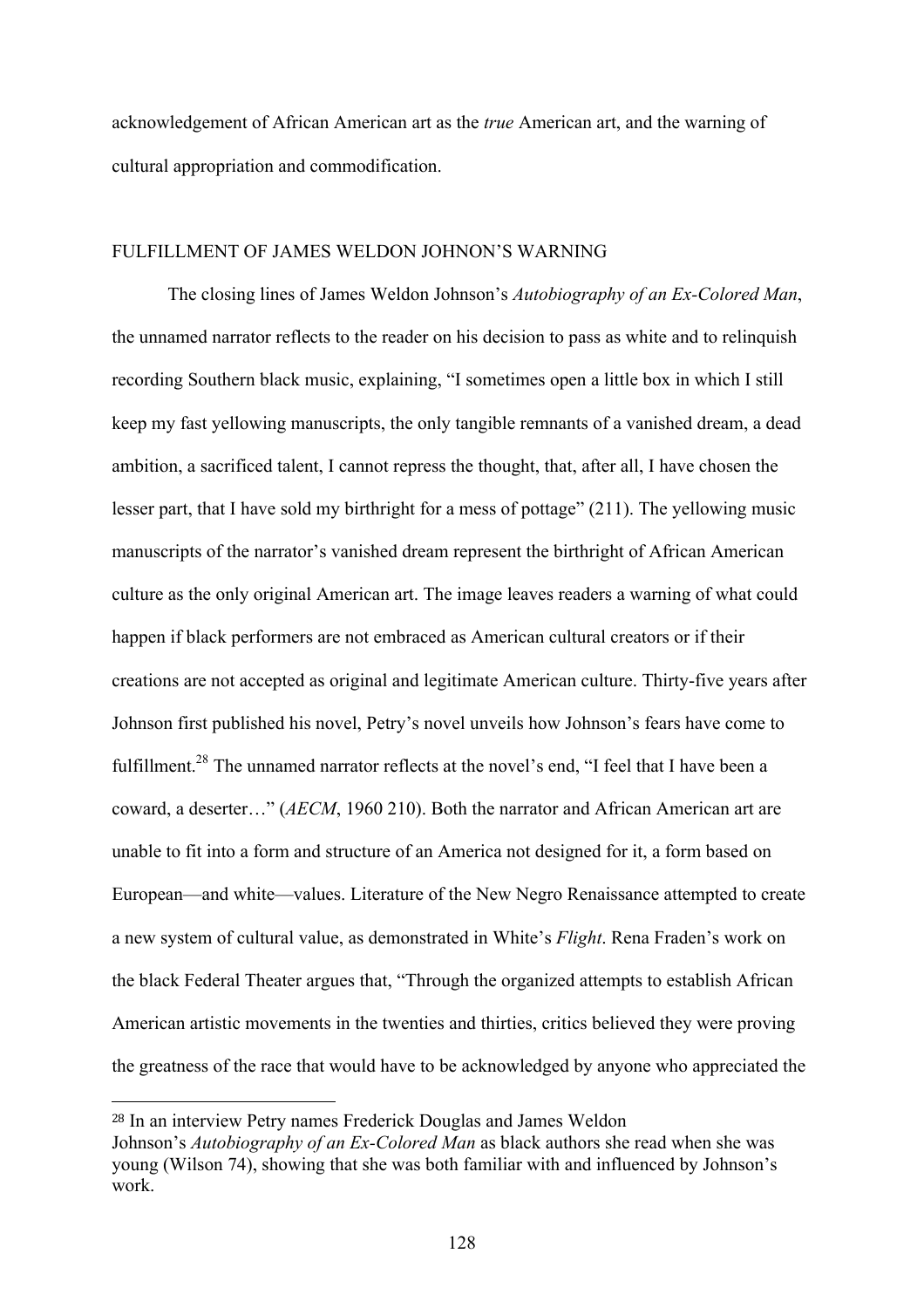greatness of art." She calls this, "no small ambition" since, "these critics meant through their criticism to effect fundamental political and cultural differences that would reshape the dynamics of white and black America" (51). Fauset's *There is Confusion* serves as an example of a critic attempting to "reshape the dynamics." *The Street,* written and set in the early 1940s, serves as a reflection of those earlier critics and critiques whether or not they "proved the greatness of the race" via cultural performances.

Petry's novel includes two main performers: Boots Smith, a black man, piano player, and lead band member; and Lutie Johnson, a black woman who dreams that becoming a lead singer in Boots's band will gain her economic independence. Both performers engage in musical art but do so solely for economic gain. Lutie dreams of raising her son, Bub, and herself out of the grasp of poverty and day-to-day substance living. She believes that performing as a nightclub singer will save them from this existence. When Boots asks if she would like a singing job with his band, "She was holding the beer glass so tightly that she could feel the impression of the glass on her fingers….She couldn't seem to stop the excitement that bubbled up in her…" Singing with the band, "would mean she and Bub could leave  $116<sup>th</sup> Street... There would not be any more worry about rent and gas bills and she could$ be home when Bub came from school" (151). This focus on the ability of cultural performance to provide economic gain rather than demonstrating artistic value shows a commodification of African American art since Johnson first voiced his concerns over thirtyfive years earlier. Johanna X. K. Garvey's analysis of the novel supports this, explaining that "Lutie's experiences illustrate how Black music has been commodified, its power diminished, some would argue, in its merging with the dominant culture" and that Lutie "participates in the belief that music makes money" (135). Lutie's belief in the possibilities of economic gain through her cultural performance stem partially from the novel's connection of race and class.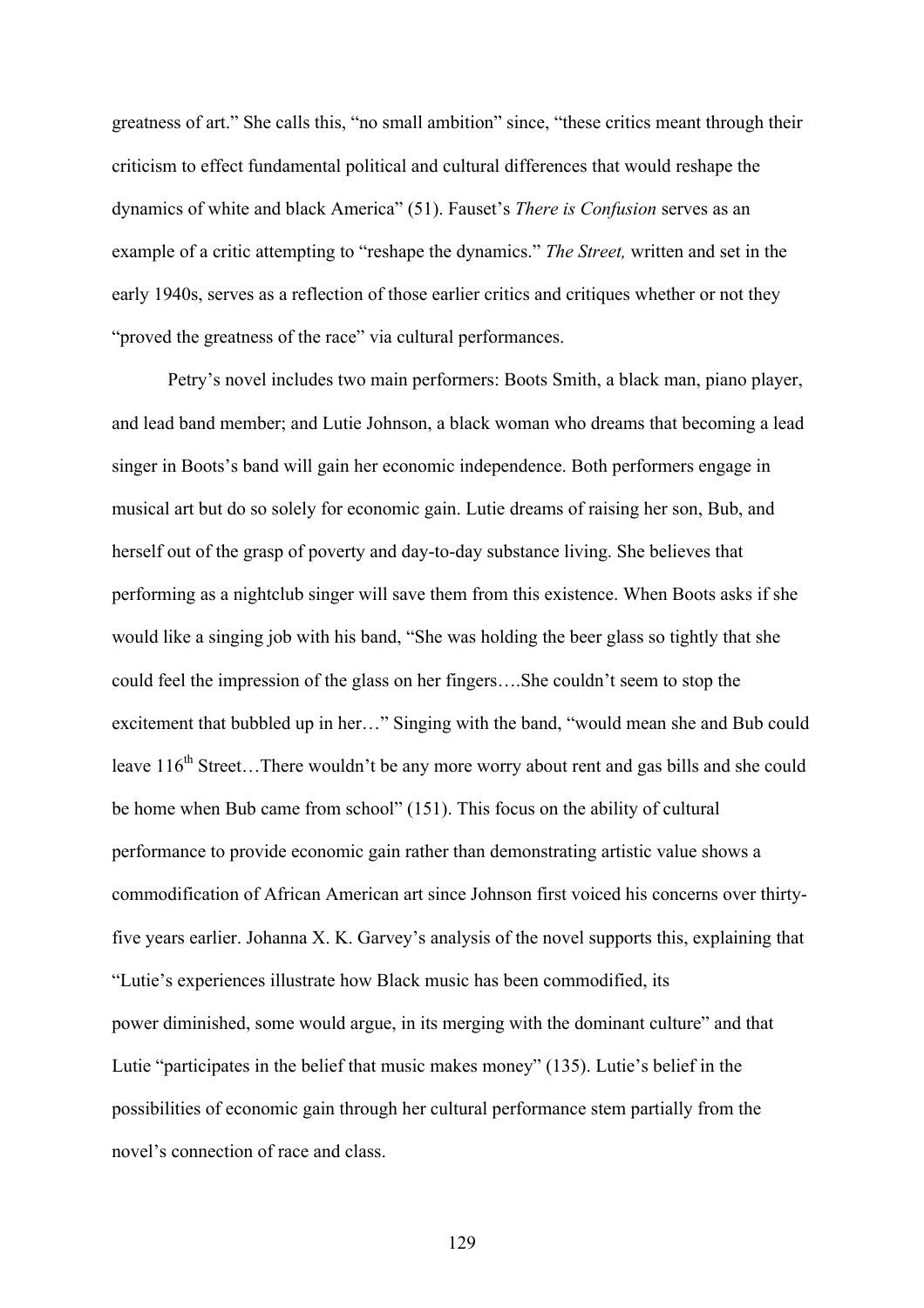Frustrations of racial discrimination and class hostility present time and time again in the novel. Directly after her focus on the economic gain she would get from performing as a singer, a police officer pulls over Lutie while she is riding in Boots's car on the way home. When the police officer first approaches the car, Lutie notes, "a slight stiffening of his face" which means that "he had seen they were colored" (165). At first, "The cop's mouth twisted into an ugly line" but then Boots pays the police officer with his name recognition and cash. Lutie thinks to herself, "Even with cops money makes a difference…Money could make a white cop almost smile when he caught a black man speeding" (166). Lutie recognizes the police officer's racial bias and understands that all Americans are complicit in this bias. This stilted white world-view of black Americans depends, as Lutie thinks "on where you sat" because, "If you looked at them from inside the framework of a fat weekly salary, and you thought of colored people as naturally criminal, then you didn't really see what any Negro looked like. You couldn't because the Negro was never an individual. He was a threat, or an animal, or a curse, or a blight, or a joke" (199). Lutie connects negative treatment of black people with their status as lower class, and believes that a "fat weekly salary" would make her an "individual" and would make people like the police officer "almost smile." The promise of a music career signifies to Lutie the opportunity to both escape from the street but to also become an "individual" in the eyes of whites.

The novel makes a clear distinction between racial discrimination and class bias through Lutie's experiences as a nanny and housekeeper. While working for the white Chandler family, Lutie questions to herself why the white family and their friends make assumptions that she is sexually available for their husbands—and the women believe Lutie attempts to entice the men—solely because of her identity as a young black woman. Ann Petry's diaries explain that women such as Mrs. Chandler and her friends are based on women her mother worked for, and Elisabeth Petry explains that Ann "overheard the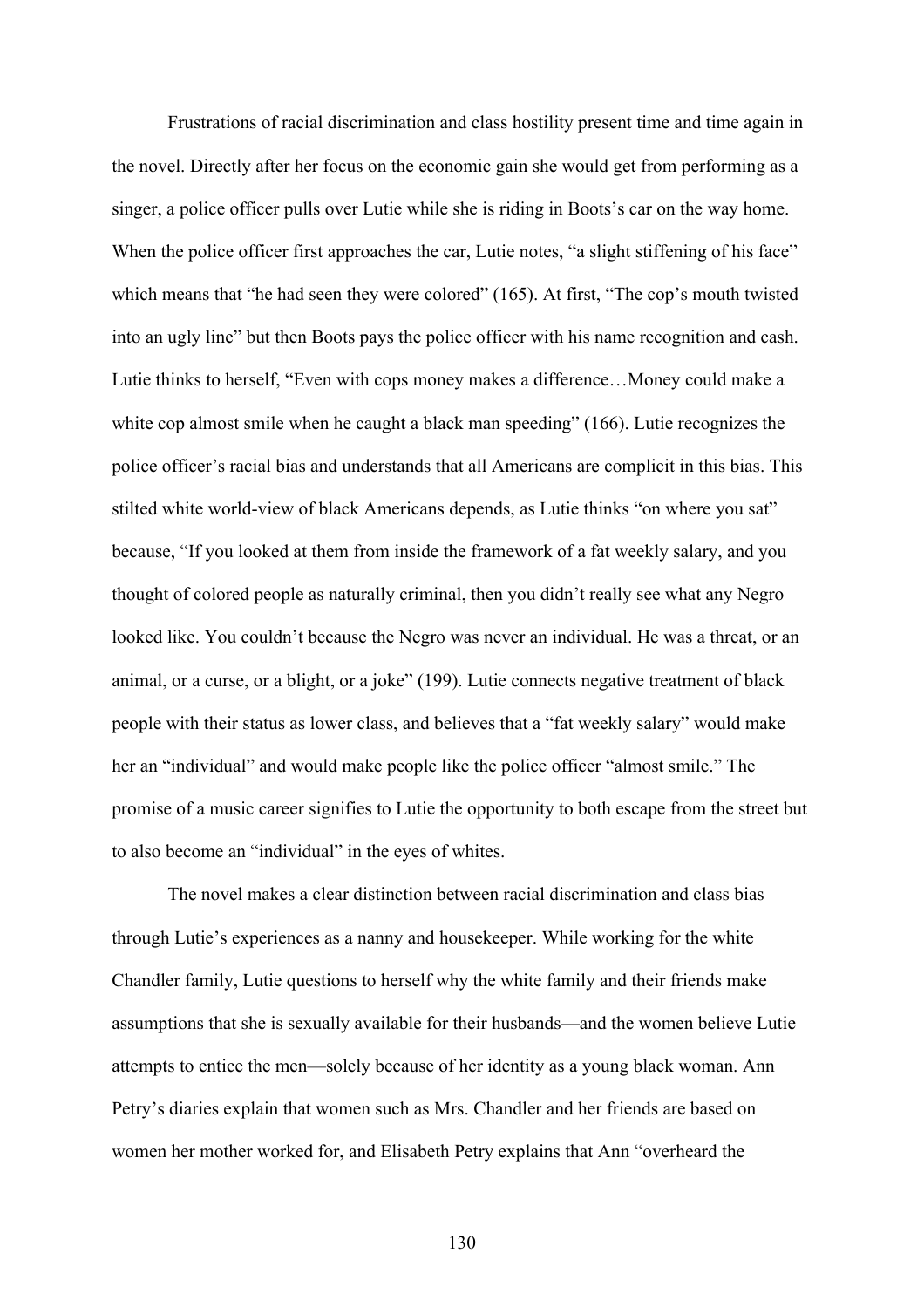personal conversations when they came to have prescriptions filled by her father and her aunt" (52). Lutie claims that the women's conversations *about* her while *in her presence* "made her feel that she was looking through a hole in a wall at some enchanted garden" where "She could see, she could hear, she spoke the language of the people in the garden." However, "she couldn't get past the wall…there was this wall in between which prevented them from mingling on an equal footing. The people on the other side of the wall knew less about her than she knew about them" (41). She notes that this is not class only—that the Chandler's gardener didn't "move behind the wall" in some "classification." This racial classification and the consequences of separation repeat throughout the novel. The separation between races is, in part, due to what DuBois in *The Souls of Black Folk* terms "the veil" and the novel calls "the wall." Earlier novels such as Fauset's *There is Confusion* celebrate the possibilities of claiming African American art as high art and its potential to overcome racial bias to show black Americans as equal to white Americans. But Lutie's "wall" complicates her belief in the ability of economic power to make her an individual in the eyes of white people. In other words, valuing art according to its economic potential questions the art's ability to tear down the wall between black and white Americans.

Like Lutie, Boots also uses African American cultural performance for economic gain. After meeting Lutie Boots reflects on his life before his position with the band. He would play the piano at a club and, "He would get a meal for playing in the joint and the hard-faced white man who owned it would toss a couple dollars at him when he left." Boots explains that, "He wanted to throw it back" but that "he had to live, and so he took it..." However, "He got so he hated the sight of the drunks and dopesters who frequented the places where he played" because "They never heard the music that came from the piano, for they were past caring about anything or listening to anything." Most important in Boots's reflection is: "But he had to eat, so he went on playing" (266). Like Lutie, Boots plays music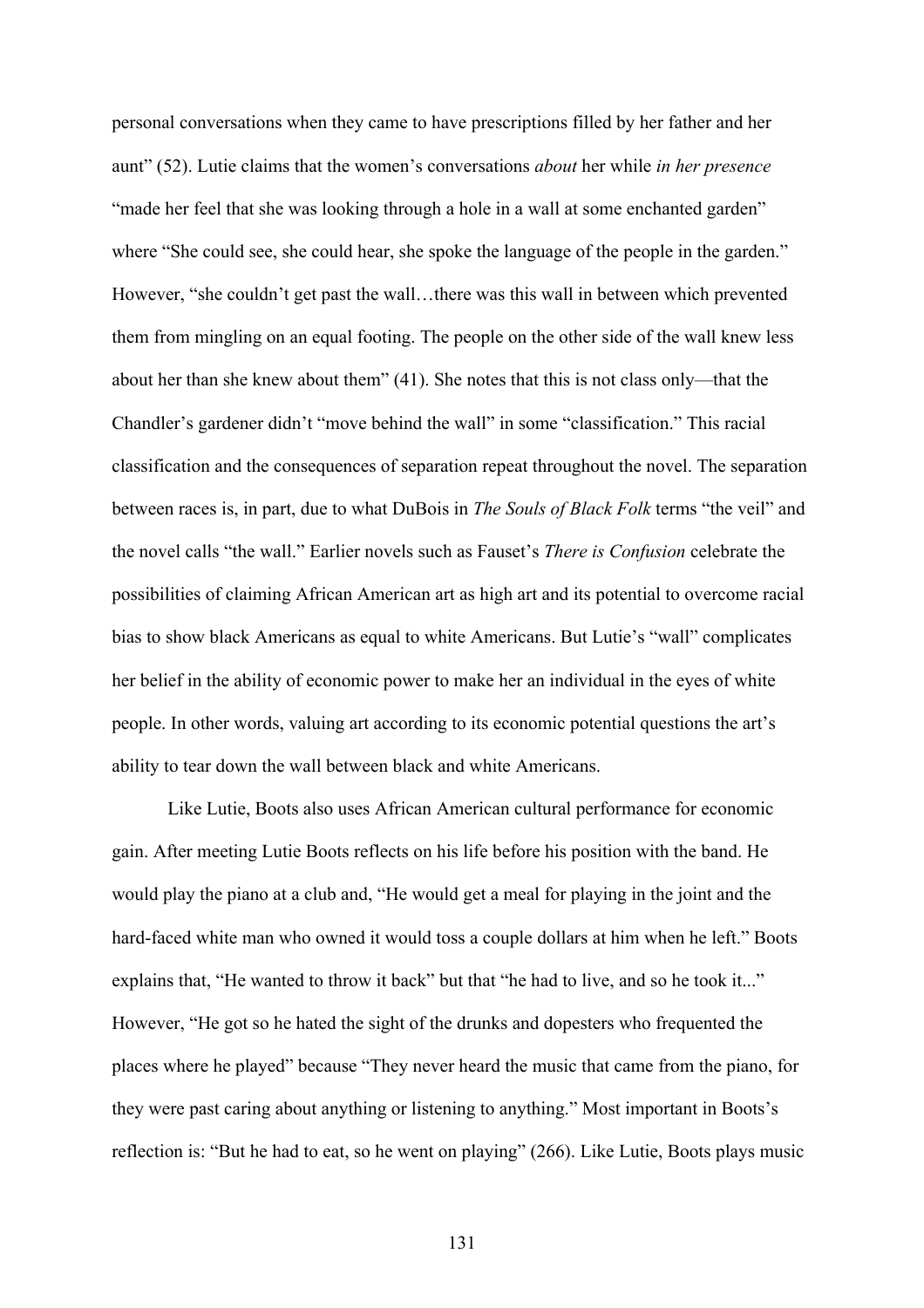for economic gain. Unlike earlier protagonists of the Harlem Renaissance, such as Walter White's Mimi from *Flight*, Boots does not relish the cultural experiences of the lower class clubs and he does not find inspiration in the music. Garvey explains that, "By the 1940s, the Great Migration and the era of the blues lie in the past; the music has become commercialized" and that, "Though evincing traces of a creative and nurturing blues aesthetic tied to earlier years, Boots compromises himself in order to survive and succeed in the city's world of entertainment and capital" (129). Where Mimi in the 1920s transgressed black middle class social norms to visit clubs with black performers and relished in the African American culture of the music, Boots as a black performer in the 1940s sells his African American culture and for very little profit. *The Street* highlights this transformation from the Harlem Renaissance. Where Renaissance cultural critics argued for value in black American folk art and its artistic spaces, *The Street* reflects on those same spaces twenty years later and questions if change has actually occurred. Additionally, the novel offers Boots as an example of the black performer from those clubs and how, even after the Harlem Renaissance brought African American art onto mainstream American stages, white audiences continued to undervalue that art.

Even when Boots does become an economically successful musician, he does so only under the control of a white man—Junto, who owns the clubs where Boots's band plays. On his own as a black performer, Boots could only perform at lower level establishments described by Boots as "dives and honkey-tonks and whorehouses, at rent parties and reefer parties" (266). To escape from poverty, Boots sells his art to the white man—literally and figuratively. Boots initially started working for Junto because, "It had been a pleasure" (273) since "There hadn't been any of that you're-black-and-I'm-white business involved" (274). Instead, Boots built the orchestra and "Junto had been pleased and revealed his pleasure by paying him a salary that had now grown to the point where he could afford to buy anything in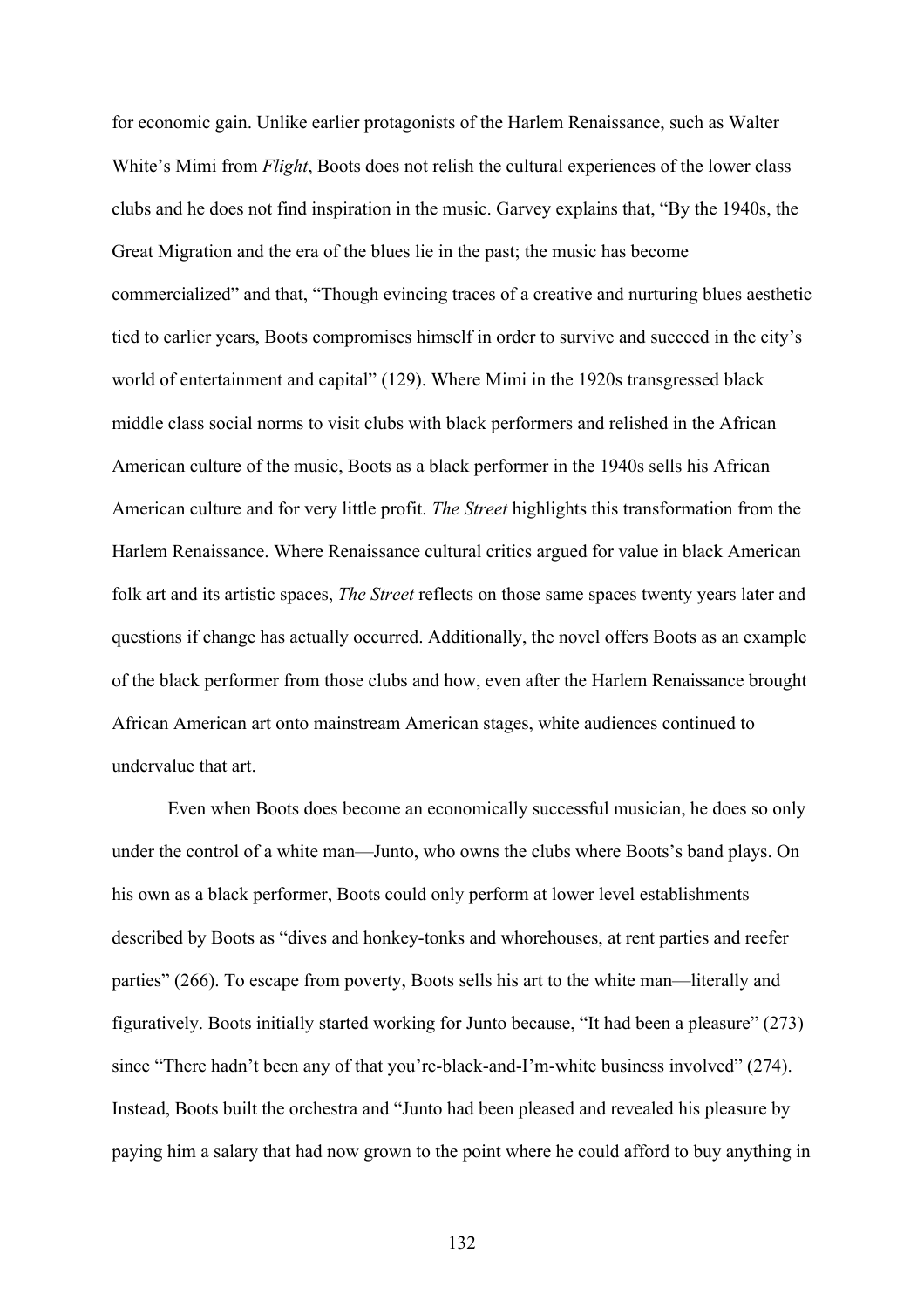the world he wanted" (274). Like Lutie, Boots's commercializing his art echoes James Weldon Johnson, allowing his career to follow, as Garvey argues, "an upward trajectory, largely due to his connections with Junto…he has climbed the proverbial ladder, with Junto's assistance." Because of this assistance, "The White man controls him, having made him and able to break him" (130). Heather Hicks also highlights the negative side of Junto's association with Boots's cultural art. Hicks explains that African American culture is commodified through "Petry's depiction of Junto as a means of speculating that a thoroughly systematic structure of power, driven primarily in this case by economic forces, might generate a culture that so dismantles human subjectivity itself that racial categories become inconsequential…" (29). In this argument, the lack of "I'm black and you're white" that Boots views as a positive change from his earlier experiences becomes inconsequential. Whether playing for the white man in a "dive" or playing for a white man in a nice theater, the cultural product is still created solely for economic gain and is under the control of the white man in both situations. So not only has African American culture in the post-Renaissance lost its value as a means of social uplift, but it has also been lost to white America through, as Boots demonstrates, indulging the desires of white audiences. Once again, *The Street* hints at a reminder of Johnson's *Autobiography*. Like the narrator must play only when commanded by his white patron, Boots plays where, when, and how Junto demands.

Boots even shows the lack of control he has over his own art. He explains that Junto the white man controls both Lutie's future career and Boots's current career. Boots works for Junto and, "Junto could break him all right. It would be easy. There weren't many places a colored band could play and Junto could fix it so he couldn't find a spot from here to the coast." Boots notes that this very thing occurred to other bands, whom Junto had "sewed up," and all Junto had to do "was refuse to send an outfit to places stupid enough to hire Boots's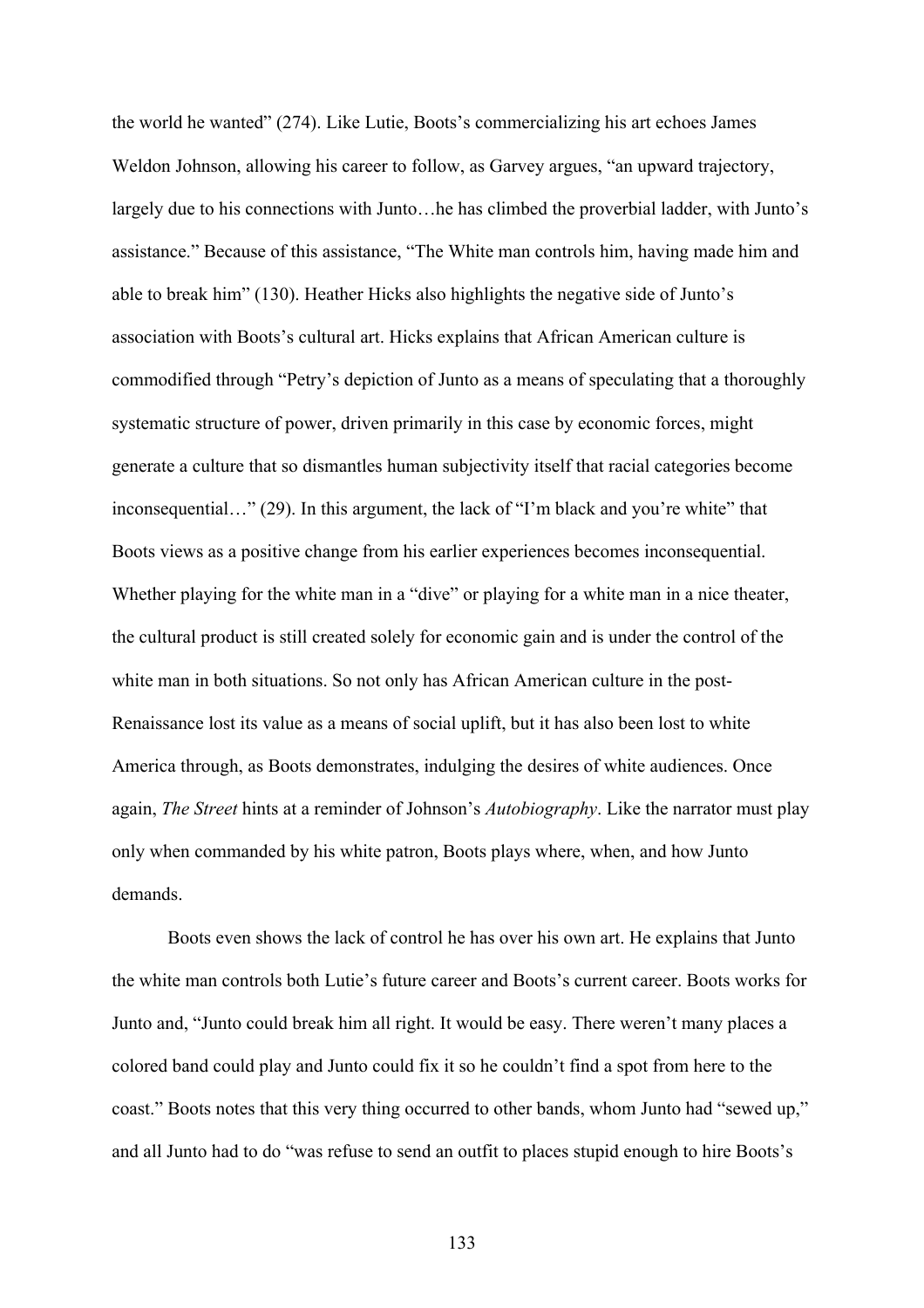band. Junto could put a squeeze on a place so easy it wasn't funny" (265). In this reading, "Junto dwells in a gray zone of economic imperative, where race is neutralized by an optics of dollars and cents." Despite Junto's "ostensible color-blindness," his actions "remain contextualized by the rigid hierarchy that the system of white power holds in place" (Hicks 29). William Scott also argues for reading of Junto's presence as harmful, explaining that, "Although Petry might be read as lauding such color-blindness, her emphasis on his treating each person 'the same' suggests that it is only another (idealistic) strategy for exerting authority over those who work for him" (109). Where Boots and Lutie (and their performances) represent the commodification of African American art, Junto represents the appropriation of that art—in this novel, the black characters don't even own their own artistic productions. Junto, the white man, controls all the economic avenues in the novel, from the music to the bar itself. Boots notes that, "All those people guzzling drinks at the bar" and "The ones standing outside on the street" and those "walking back and forth" were all "dumb, blind, deal to Junto's existence." Yet Boots explains that, "[Junto] had them coming and going. If they wanted to sleep, they paid him; if they wanted to drink, they paid him; if they wanted to dance, they paid him, and never knew it" (275). Although Boots is the face of the performance via his role as band leader and the visual presentation of the black American band on the stage, he does not control the art. And Boots is acutely aware of his lost control. Marjorie Pryse explains that the name "Junto" is a direct allusion to "the first significant men's club in American colonial history, the name [Ben] Franklin gave his secret group of friends." This club, Pryse explains, "Formed ostensibly for moral and intellectual improvement, Franklin's Junto actually served its members as a central sphere of social and political influence" (118). As a symbol of white America's cultural clubs and social power, Junto of the novel stands for white control of both performance space and economic control of African American art.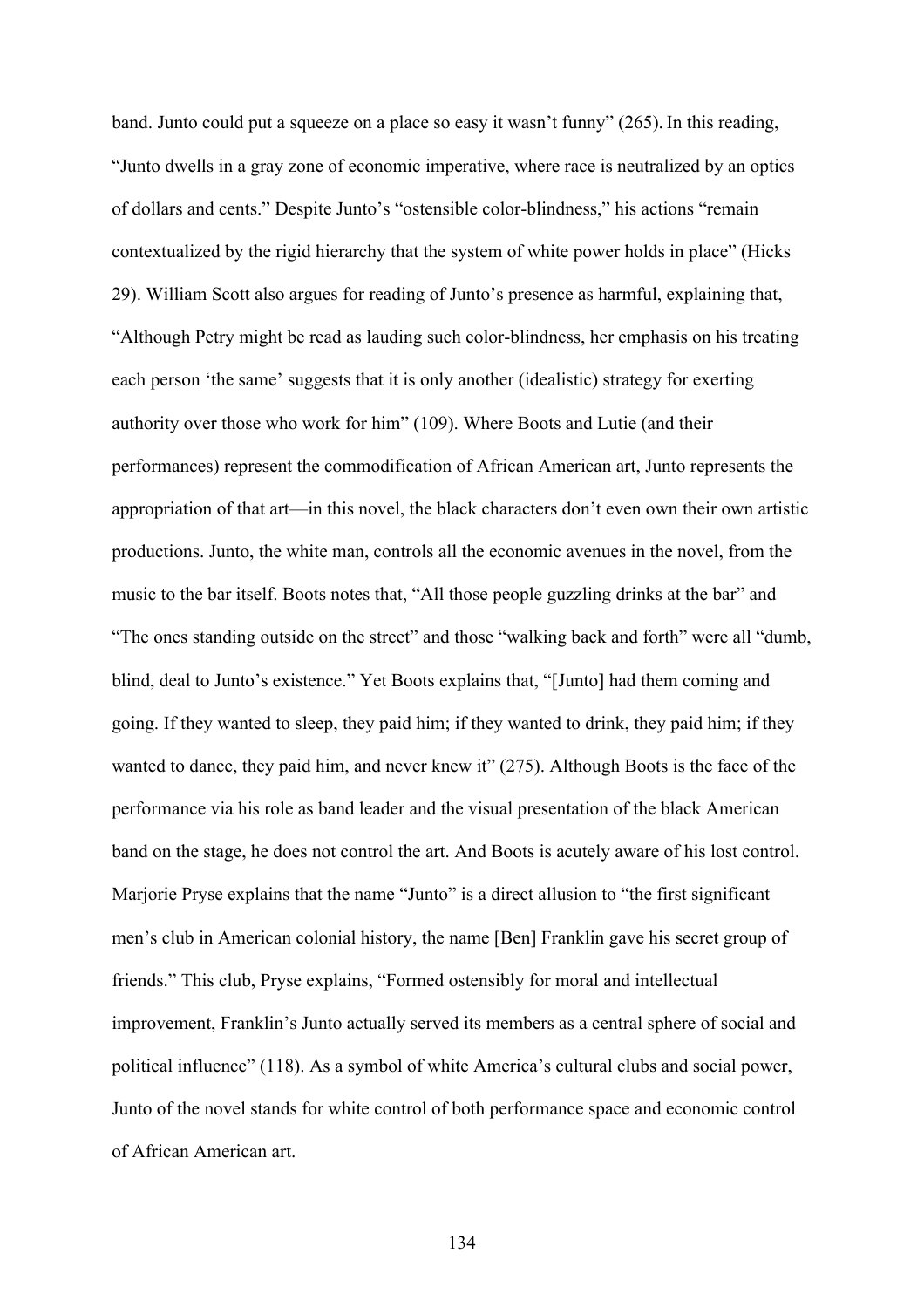### SUCCESS IS NOT WHITE AUDIENCE APPROVAL

The novel firmly demonstrates the loss of economic control over African American art but also argues for a re-examination of the purpose of African American art after the Renaissance. LeRoi Jones notes that, "Between the thirties and the end of World War II, there was perhaps as radical a change in the psychological perspective of the Negro American toward America as there was between the Emancipation and 1930" (179). Renaissance protagonists such as Fauset's Joanna Marshall "successfully" performed African American art as American art when white audiences could not distinguish the masked black woman Joanna from a white dancer in *There is Confusion*. Both black and white dancers were demonstrated as equally American. In contrast, *The Street* criticizes white audiences and locates "successful" black performance experiences only with those performed for black audiences. Jones's work supports this analysis when he explains that the generation of black Americans after the Renaissance "also began to understand the *worth* of the country, the society, which it was supposed to call its own." His statement is insightful because, as he elaborates, "To understand that you are black in a society where black is an extreme liability is one thing" but that this post-Renaissance generation understood "that it is the society that is lacking and is impossibly deformed because of this lack, and not yourself" resulting in isolation for that generation from its own society (185). Jones's concept of isolation builds on DuBois's concept of double consciousness, "this sense of always looking at one's self through the eyes of others, of measuring one's soul by the tape of a world that looks on in amused contempt and pity" and the feeling of "two-ness," "two warring ideals in one dark body" ("Souls of Black Folk"). David Krasner relates the concept of double consciousness to black stage performers explaining: "Becoming an object in the eyes of whites, and therefore becoming the dehumanized, central attention of their gaze, creates a double consciousness in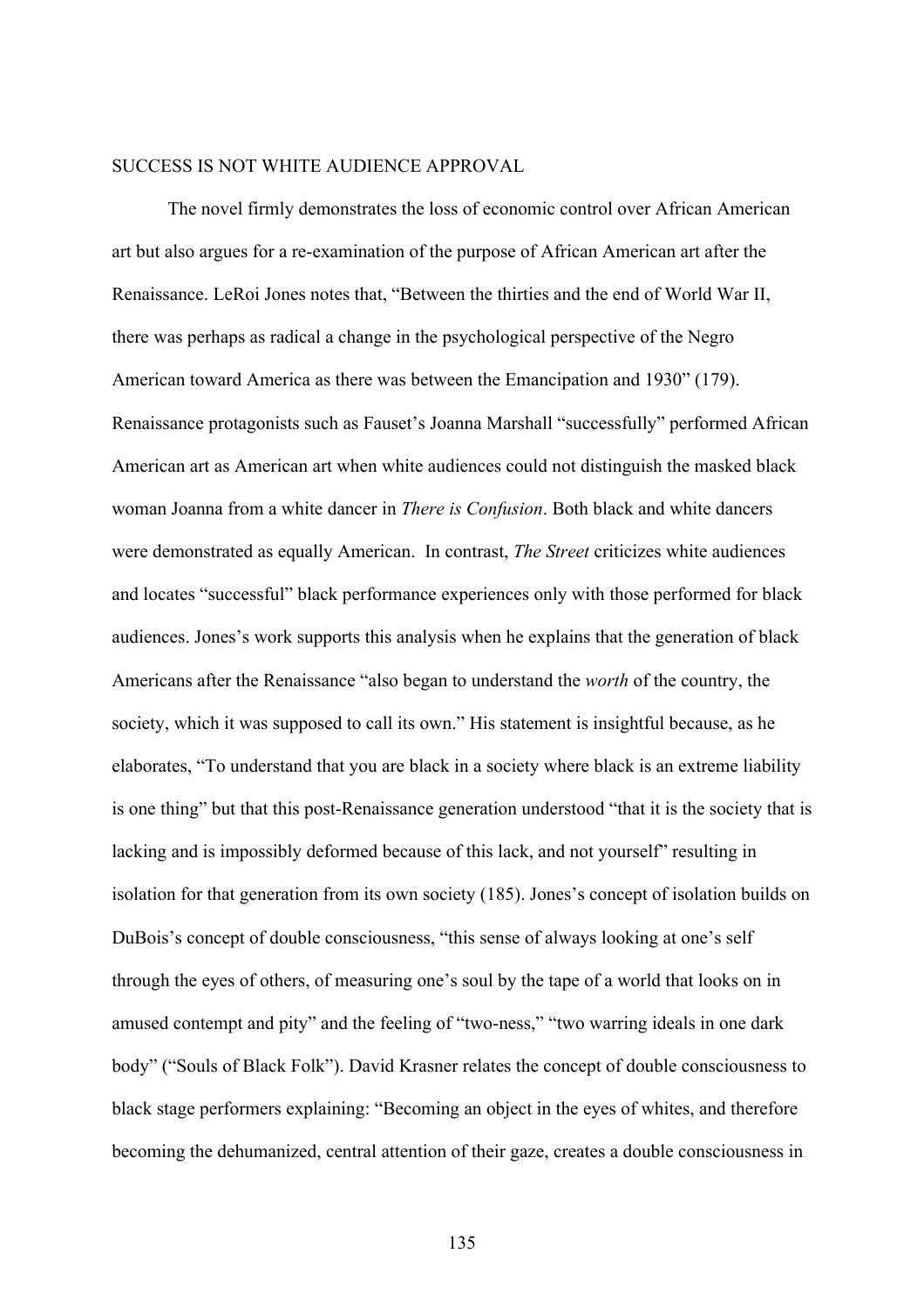the performer's sense of self" (71). However, Jones' isolation takes a step further than DuBois' double consciousness. Not only does Jones acknowledge the "two-ness," present in the post-Renaissance but it is *society* that is lacking, not black Americans. And, working with Krasner's argument, this concept of cultural and social isolation can be witnessed via stage performances.

This isolation of the black artist from his white/American society appears in Boots's reflections on his performances with white audiences. While relating his reliance and economic indebtedness to Junto, Boots also explains an earlier period in his life when he had vowed to give up performing. In his words, "More frequently than he cared to remember some drunken white couple would sway toward the piano, mumbling, 'Get the nigger to sing,' or, 'Get the nigger to dance'" (266). Unlike earlier novels, which lauded white audience appreciation for and valuing of black artists as successes, this scene instead shows the white audience—or white society—as a negative aspect of the performance. Garvey notes that the white audience's reactions to Boots's performance resemble minstrelsy in that "White folks drunkenly urging him to dance and sing, and in all the recollections, Whites possess power" (131) and explains that Boots's performances are limited in their ability to enact social changes because "he does not have a vision beyond his determination to avoid military service, seduce women, and maintain his lucrative career" (131). Boots's focus on the economic advantages of his art also leads to a degrading of the cultural value of the art. As Garvey argues, "Boots may draw an audience, but as his thoughts show, he performs most often for Whites and is indebted to Junto, rather than acting as shaman for his own group or expressing communal experience and concerns" (131). Boots's experience demonstrates the detrimental effects on black artists when performing for white audience approval. As Boots himself explains, "he would despise himself for not lunging at them, but the fact that the paltry pay he would get at the end of the night's work was his only means of assuaging his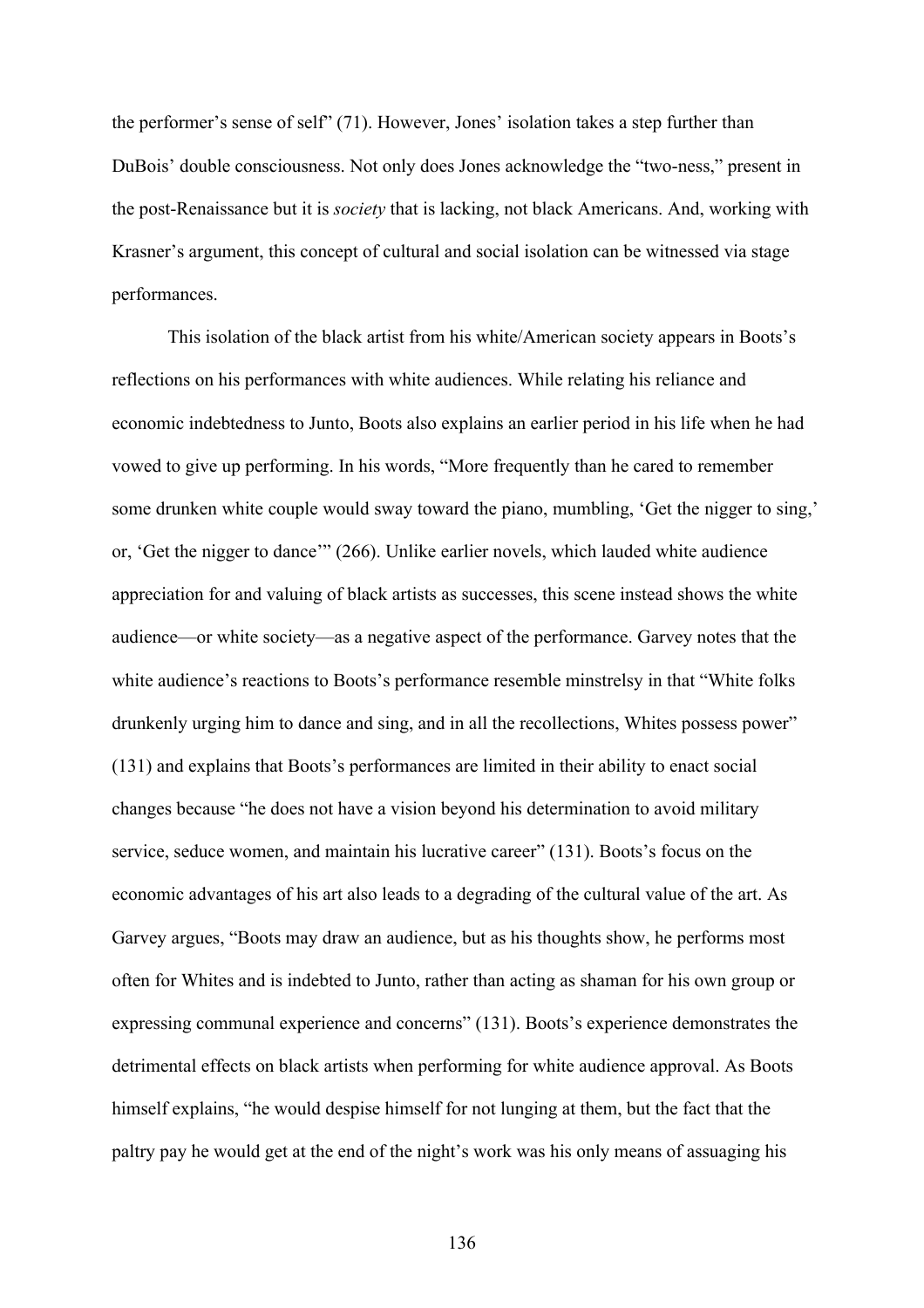constant hunger held him rigid on the piano bench" (266). Because he performs only for economic benefit, and only for white audiences, his performances lack cultural value and the ability to enact change.

In contrast, Lutie's first public performance singing occurs spontaneously at the local bar, The Junto, which Lutie explains she and other people go "because they couldn't bear to spend an evening alone in some small dark room; because they couldn't bear to look what they could see of the future smack in the face while listening to radios or trying to read an evening paper" (145). Although Lutie later dreams of cultural performance as a means of lifting herself out of the street, her first performance lacks this calculation and motivation. When the juke-box begins playing "Swing It, Sister," Lutie hums "not really aware that she was humming or why, knowing only that she felt free here where there was so much space" (146). In this initial humming, closely followed by her first moment singing, Lutie notes people who, like herself, come to the bar "to replace the haunting silences of rented rooms and little apartments" and describes the bar as "warm," "soft," and "sweet" (147). In this scene containing the first of Lutie's performances, people surround her who are "here for the same reason that she was," because "they couldn't bear to spend an evening alone in some small dark room" (145). Unlike Boots's aggressive and angry white audience who cause him to feel isolated as a performer, Lutie comes from within the audience. She is a part of and one of them. Scott explains that *The Street* shows "an economy of objectifying ideals" but that it "simultaneously reveals sites where the temporal construction of these ideals is interrupted, and at times totally dismantled, by the very materiality of the embodied people such an economy seeks to contain" (92). Lutie's recognition of her connection to the other people in the bar joins her with her audience prior to her beginning her performance. This marks her performance as distinctly different from Boots's performance.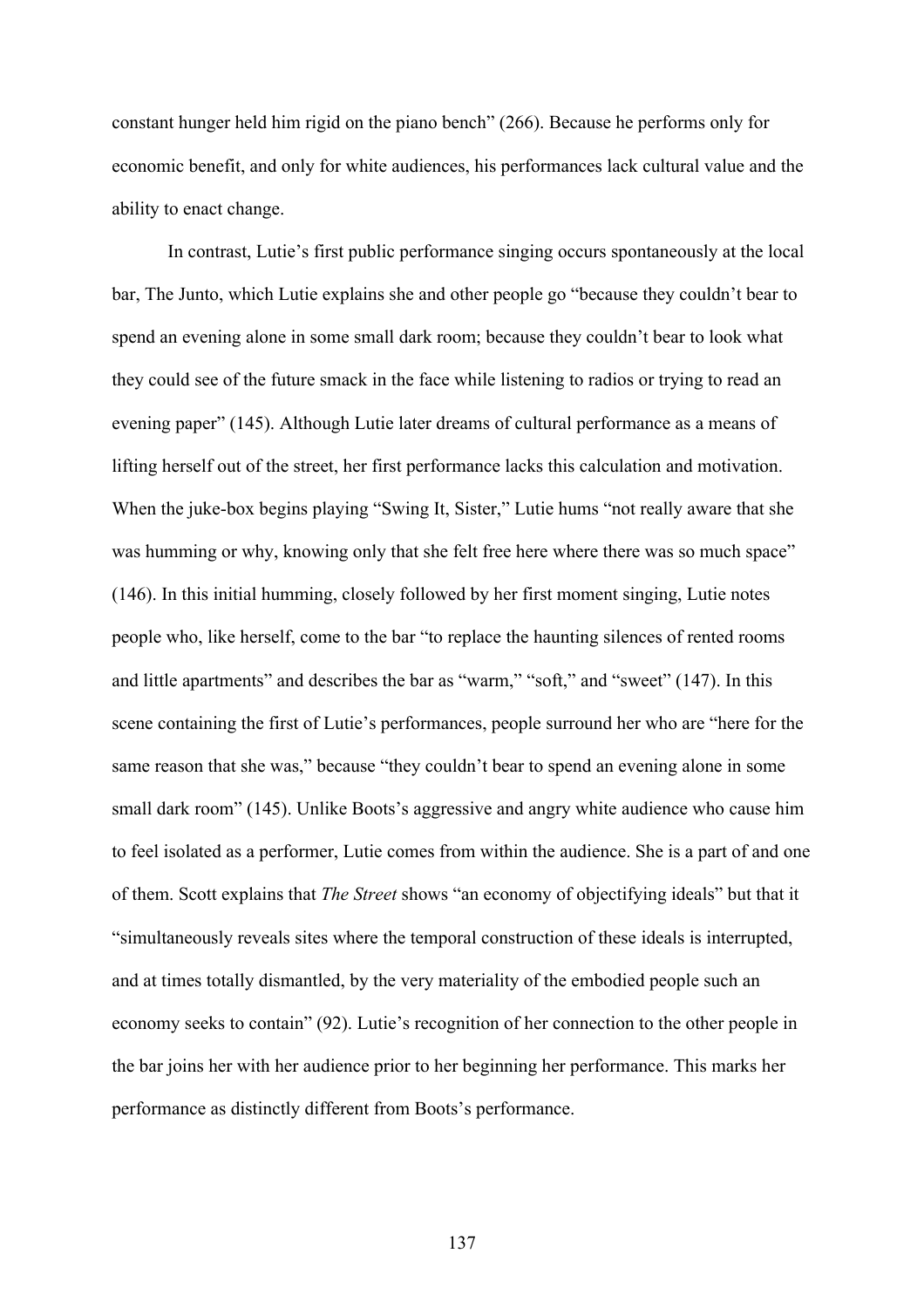The audience notes this distinction. When Lutie moves from humming to singing, she follows the juke-box playing the song "Darlin." Jurgen Grandt's work explains that the songs are historical pieces. "Swing It, Sister" was "a hit for the tremendously popular singing group and scat pioneers the Mills Brothers back in the 1930s" (32). And "Darlin'" is "a sentimental ballad composed by Lucky Milliner and Frances Kraft Reckling." Grandt explains that the song was "recorded on May 26, 1944, six months prior to Lutie's arrival on 116th Street" (33). Like previous African American literature, this novel uses historial songs and performers to locate the story within its contemporaneous time period. Using actual songs popular at the same time as the novel's setting permits reading Lutie and the people of the club as fictional representations of actual situations. Therefore, when the audience reacts to Lutie's performance, their reactions embody how 1940s black audiences would have reacted. The novel uses popular contemporaneous songs to bring the scene to life for readers, who would have known the songs and heard them in jukeboxes in local bars. When Lutie sings her audience physically reacts to her performance:

The men and women crowded at the bar stopped drinking to look at her. Her voice had a thin thread of sadness running through it that made the song important, that made it tell a story that wasn't in the words—a story of despair, of loneliness, of frustration. It was a story that all of them knew by heart and had always known because they had learned it soon after they were born and would go on adding to it until the day they died. (148)

In this moment the art that Lutie creates exists outside of her and becomes a shared part of the community's experience. In her work on blues music, Nghana tamu Lewis explains that, "The voice of the individual blues singer transcends the speaker at once to express and represent the 'experiences' of self and audience" and that the "blues text is never static and in fact always represents the site of a dynamic network of evolving, multi-dimensional experiences and communicative acts and reactions, calls and responses" (600-601). The narrator does not relate the exact words that Lutie sings. Instead, the scene focuses on the audience's reaction to Lutie's singing, rather than on the song itself. The emphasis of this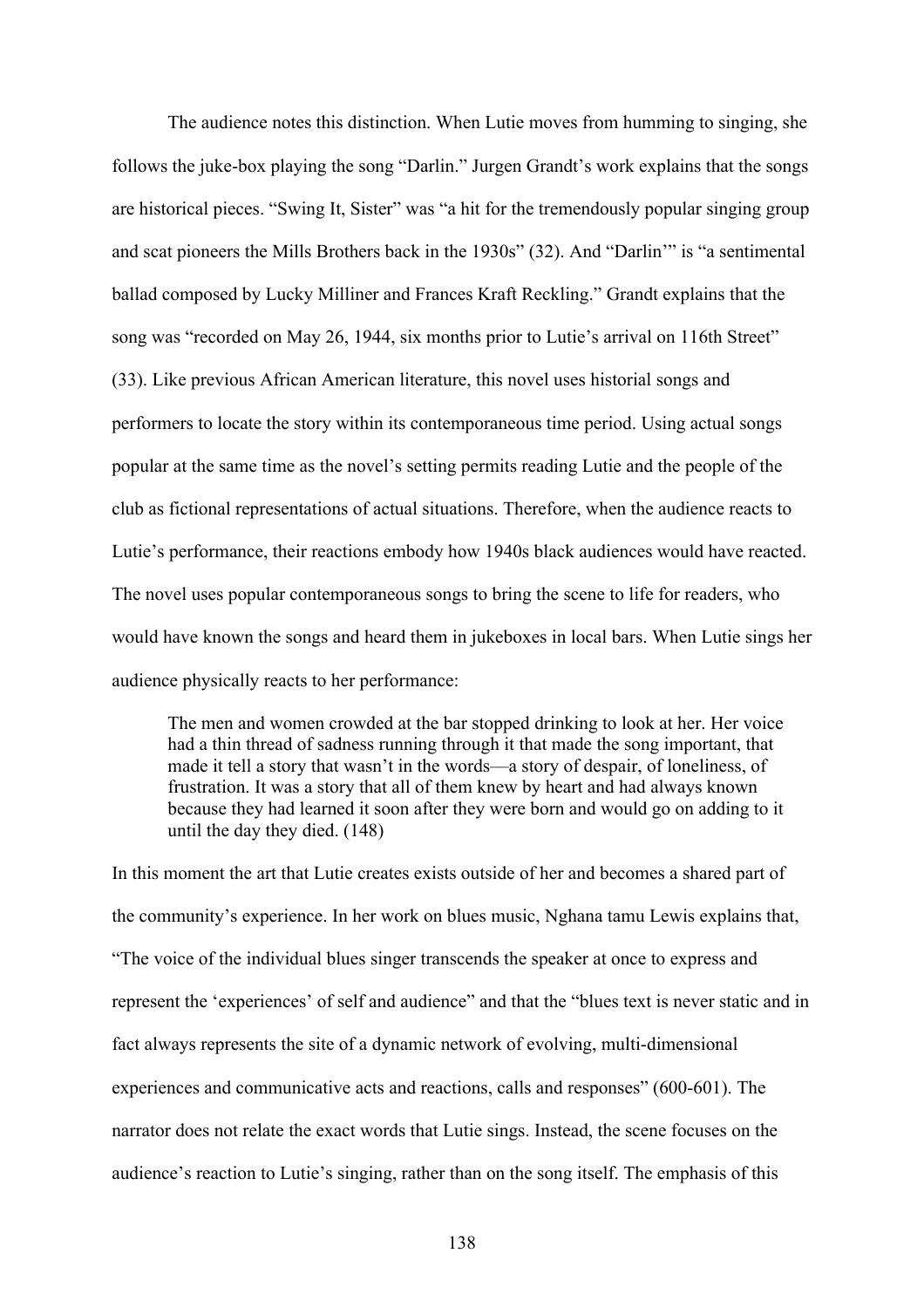moment becomes not the music itself—the recorded song of the jukebox—but what the performer is able to bring forth from the song and what her audience experiences through the performance.

In contrast to Boots's antagonistic audience, Lutie's shared background and selfidentification with her audience permits space in her performance for the audience to selfidentify with the performance. Lutie literally comes from the audience itself—she is one of the people in the bar and, prior to singing, acknowledges that the people in the bar are like her and come from the street. Margaret T. Gunderson's analysis of this scene labels this experience a "transcendence" from the shared troubles and that "such periods of feeling free are rare and communicate to a deeply felt need for expression. Only the blues can provide such a sense of shared grief" (106-107). Her analysis focuses on the idea that Lutie's singing of "Darlin," a blues song, emphasizes "the suffering and sorrow the city elicits has been a constant presence in the lives of these people." Lutie's singing a blues song "gives her that feeling of freedom from her troubles, even if it is only temporarily" (107). Lewis notes that "no single form of the medium can represent holistically the experiences of every individual" but that art and blues music specifically "has the ability to 'tap into' the experiences of some people…blues text is never static and in fact always represents the site of a dynamic network of evolving, multi-dimensional experiences and communicative acts and reactions, calls and responses" (601). Just prior to Lutie's performance, the novel "sets the stage" for the blues song by explaining the shared sense of suffering that both Lutie and her audience experience. Lutie's cultural performance of blues music transcends, if only for a moment, the shared despair, loneliness, and frustration. The performance serves as a space for catharsis. Rather than artistic performance as a site to bridge class and racial differences, the performance becomes a site of shared struggle and creates an insular community of people with mutual experiences. Gunderson does note that, "While the transcendence that the blues provide may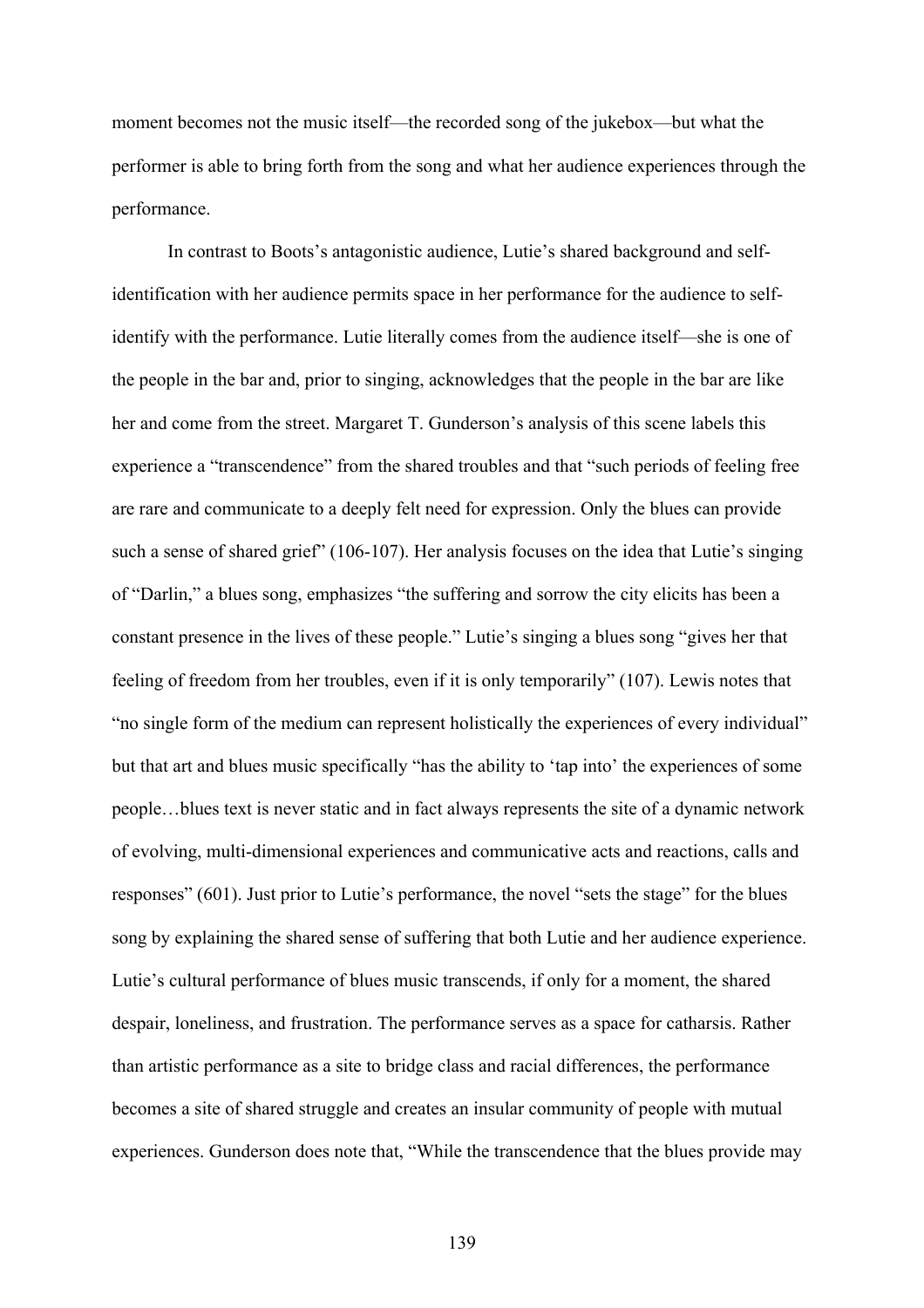not be long-term or have a lasting political of socio-economic impact" it can affect the individual. Gunderson continues, "The blues may not free a culture from oppressive bondage, but they help to provide the strength necessary to survive one day's battle long enough to take on the next" (28). The art that Lutie performances brings the audience together in their shared history of struggle and, as a Naturalist text, the impossibility of escape. The shared experience transfers between audience members but also between the performer and her audience. Lutie's singing joins her to the others in the bar because of a mutual history based both in shared racial experiences and class struggles.

Lutie's cultural performance returns the art (blues music) to the original artist (black Americans). Between the 1920s of the New Negro Renaissance and the 1940s of Petry's novel, much African American music was recorded, mass produced, and sold to American audiences. W. Fitzhugh Brundage explains that recording made blues music "peculiarly adaptable to a mass-consumer market that bridged previously stark divisions in American audiences" because "recorded musical performances were, in a literal sense, disembodied from the black performers who made them" (25-26). However, Lutie's singing the blues song from the recording returns the physical black body of the performer into the shared theater space with her audience. As Lutie herself explains regarding the bar, "she felt free here where there was so much space" (146). In the space with people like herself, Lutie—as an artist has the space (literally) of the bar to perform and the space (symbolically) to perform as a black artist. Harvey Young explains that historical documents of American culture "reveal the absence of the black body within recorded history" (132). Lutie's performance works to re-claim black art from the recorded public audiences of white American and re-situate it within the black community. As Young argues, "*Re*-claiming does not require that we erase the past and script a new one" but rather that, "To reclaim is to take something back. It is to possess something in the present while knowing that it has only recently been back in your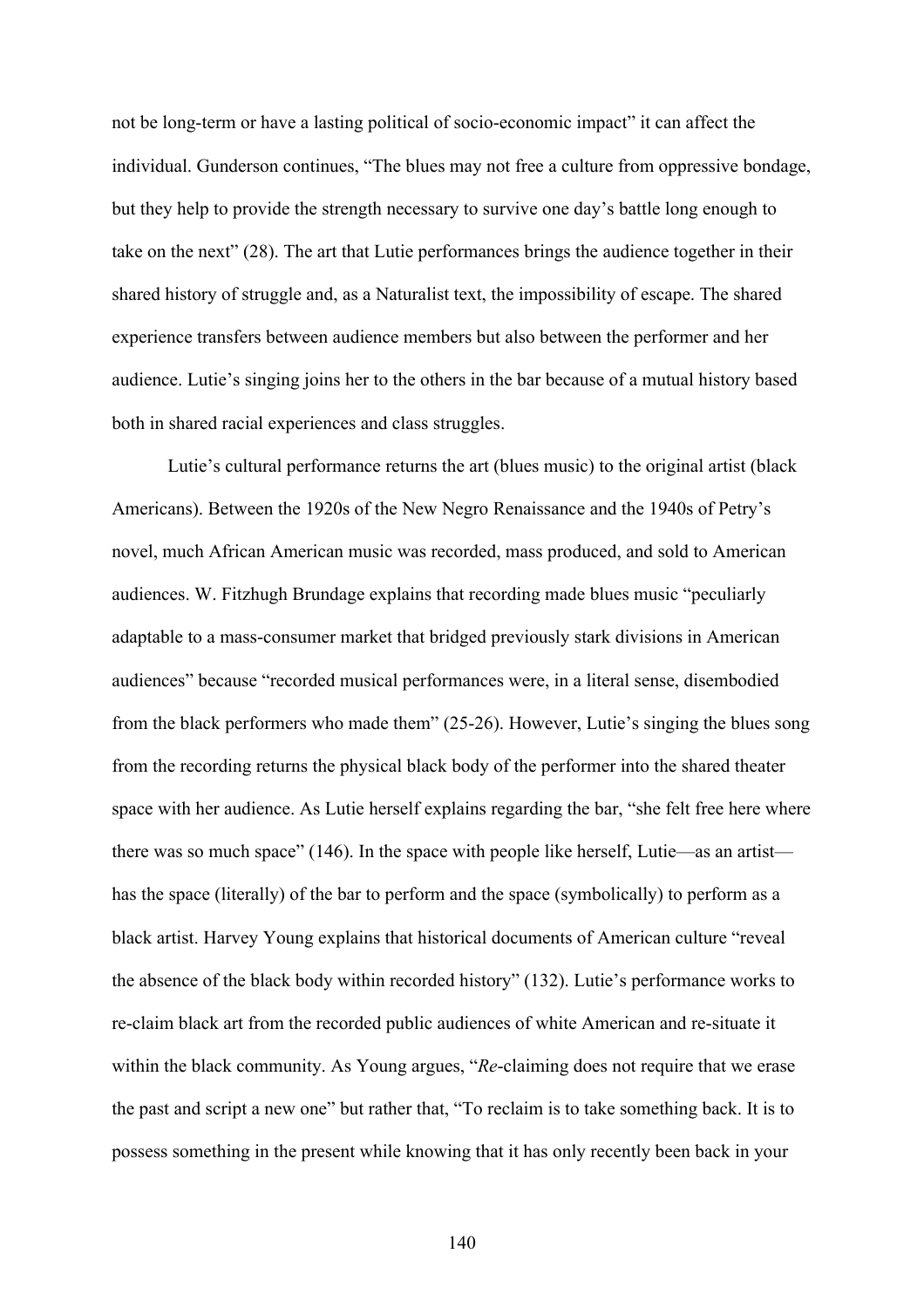possession" (135). At the same time, "It is to remain aware of its previous 'claims' even as you articulate your own. It is to know the past in the present as you work toward creating a future" (135). Where recordings removed the physical black artist from the art, the live stage performance reasserts the visual black body in front of the cultural consumer.

This critique of post-Renaissance culture is directed at both black and white audiences of the novel. As Jackson notes, "The marketing division at Houghton Mifflin seems to have taken on faith that, unlike Wright's book…Petry's novel would sell best among, if not exclusively to, blacks" (228); however, as Jackson argues, Petry's novel actually appeals to both racial audiences because, "Petry successfully yoked two audiences—the black middle class and the white liberals…" (230). Early reviews of the novel support Jackson's statement. Even as early as the year it was published, *The Street* was compared to Richard Wright's *Native Son.* One early reviewer wrote that the novel "will dismay and terrify many white audiences in the same manner that *Native Son* did. In some ways its negative aspects will have a disheartening, defeatist reaction that cannot but disarm many and cause them to turn to cynicism." But black readers who are "like Lutie" will "be incensed, will be moved to a vengeful anger and strike out desperately at the virus of racism that creates characters Lutie." The "anger" created "is the asset of *The Street* for all its hopelessness. It is a book to move people to action, perhaps wiser, more organized action" (Ervin 6). The novel's use of performances and the audience's reactions are significant. The anger the early reviewer feels that the novel taps into can also be found in Wright's depiction of African American art:

It was, however, in a folklore molded out of rigorous and inhuman conditions of life that the Negro achieved his most indigenous and complete expression. Blues, spirituals, and folk tales recounted from mouth to mouth…all these formed the channels through which the racial wisdom flowed. ("Blueprint" 99)

Wright makes two distinct points relative to Lutie's and Boots's performances. First, that African American culture is "molded" through the difficult experiences of racism and prejudice. Both Boots's personal history with struggle and racism and Lutie's (and her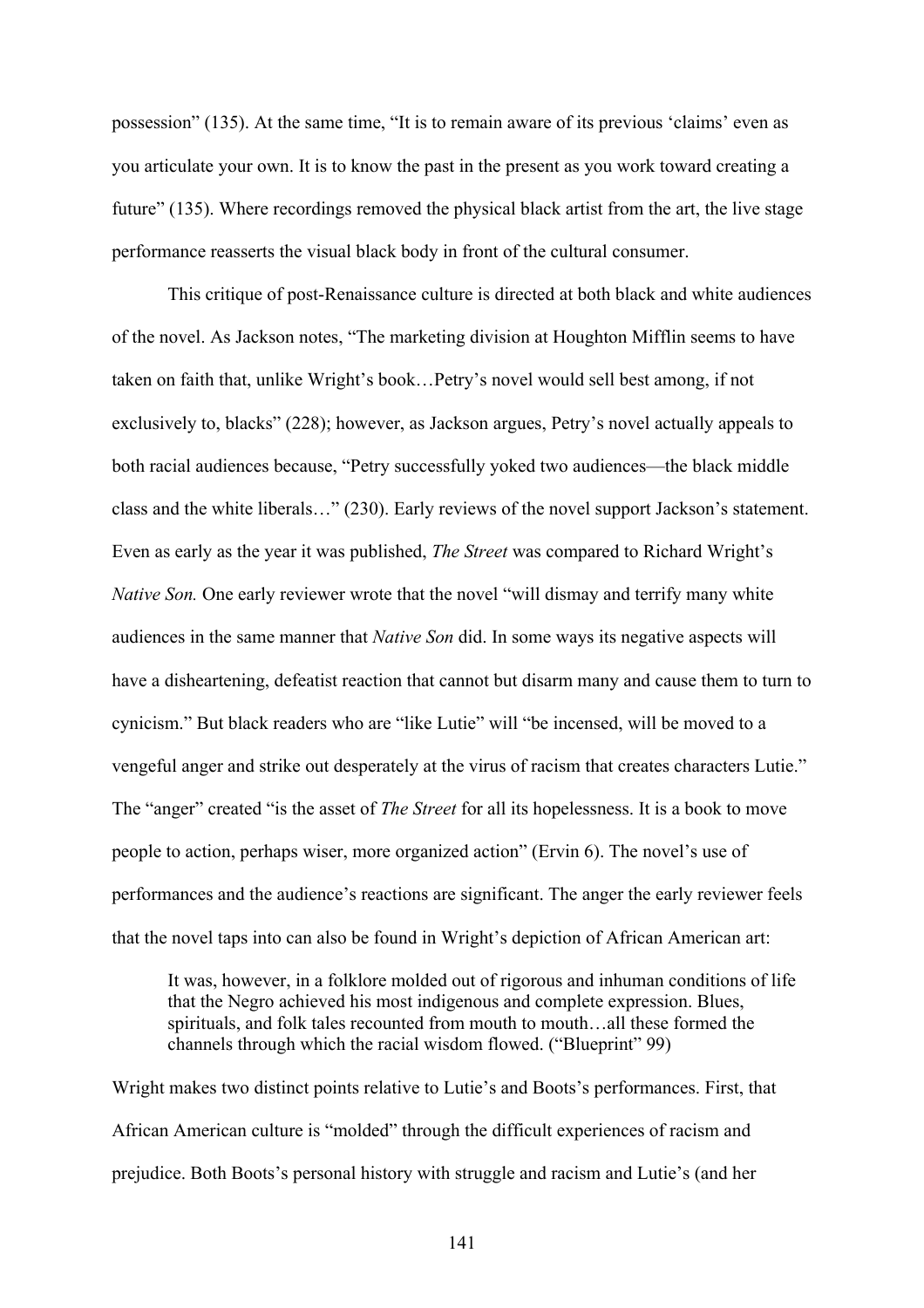audience's) experiences of discrimination share Wright's "inhuman conditions" that lead to the "complete expression" through the cultural art. Second, Lutie's ability to "completely express" those conditions permit her performance to share in the "racial wisdom." Claude McKay argues that, "The spirituals and the blues were not created out of sweet deceit. There is so much sublimated bitterness in them as there is humility, pathos and bewilderment." And, as McKay claims, "if the Negro is a little bitter, the white man should be the last person in the world to accuse him of bitterness. For the feeling of bitterness is a natural part of the black man's birthright as the feeling of superiority is of the white man's" (391). Like Wright and the novel, McKay notes a distinctive shared experience between black Americans that is inextricably connected to the cultural art.

Sterling Brown's "Ma Rainey" speaks to the same community connection in Rainey's singing that Lutie's audience experiences. In the poem the audience calls to the performer: "O Ma Rainey, / Sing yo' song; / Now you's back / Whah you belong, / Git way inside us, / Keep us strong…" The poem's speaker questions Ma Rainey's audience for why they enjoy listening to her, to which the audience member explains, "She jes' catch hold of us, somekindaway." In the same way that Lutie's audience shares her experience, Ma Rainey's audience in the moment of the performance calls for Rainey to "make them strong" because she is able to "catch hold of them." As a reviewer for *Opportunity,* Brown witnessed that "white writers getting into print and some of them making reputations out of Negro subject matter." Like Wright, "This fundamental dynamic of American cultural production—black creativity and white commercial success—infuriated [Brown]. It had played out ten years earlier on Broadway and ten years before that with ragtime and Dixieland jazz music" (Jackson 38). Brown himself wrote that, "Negro authors…must be allowed the privilege and the responsibility of being the ultimate portrayers of their own" (38). Brown's critical essay and his poem return African American art to the physical black performer in front of an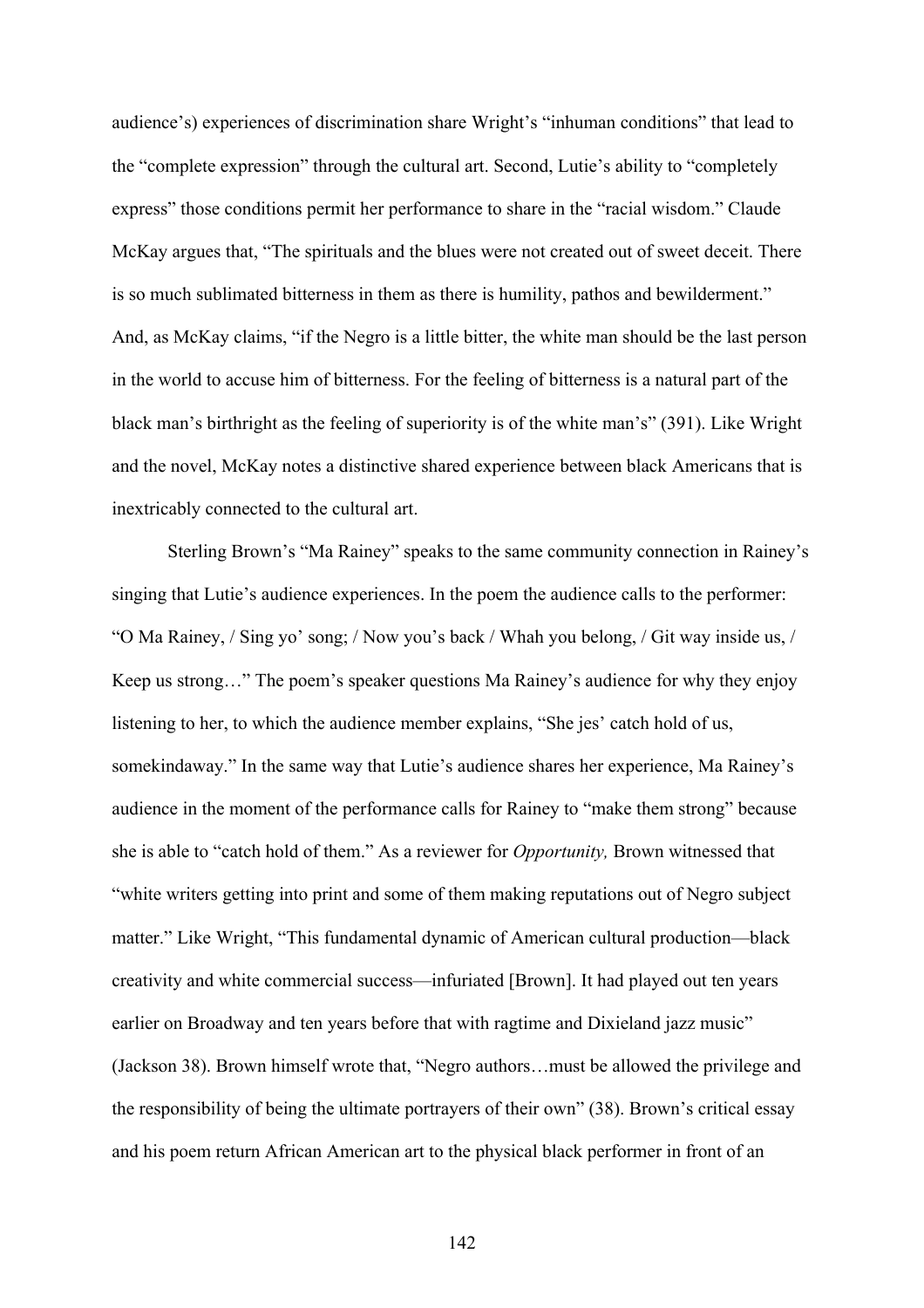audience, and a black audience who shares similar experiences with the performer.

The urban 1940s setting of the novel, according to Gunderson, stages that "All those who live on the street experience the blues because they have in common that cultural environment with which they must interact" (84). In an effort to negotiate "the difficulties" associated with life in America," Krasner argues that, "African Americans began to see their experiences as part of a *larger collective whole*" (emphasis original) and "attempted to make sense of their lives through an appreciation of overlapping events that signified the black experience." Krasner even notes that "Theatre marked indices of these experiences by way of symbolic references to the black experience" (131). Wright, McKay, Brown, Krasner, Gunderson, and the novel highlight the experience of a "collective whole" or a "racial wisdom" that black Americans share. This sharing of racial wisdom between black people results in an exclusion of white people, demonstrated in the different reactions *The Street's* two black performers experience. Lutie, with a shared history to her audience, experiences a positive cultural performance. Her performance "was a story that they all knew by heart" and results in a communal joining and sharing. In contrast, Boots's lack of shared history with his (white) audience leads to his "isolation." The difference lies not in the performer—both of whom are black Americans—but in the audience. The noted differences between how the racial makeup of the audiences impacts the success of the performance reflects, in part, the novel's historical situation. Hazel Carby argues that, "The mass migration of blacks to urban areas, especially to the cities of the North, forced these traditional intellectuals [in the North] to question and revise their imaginary vision of 'the people'" and to "directly confront the actual displaced rural workers who were, in large numbers, becoming a black working class in front of their eyes" (472). Published in the midst of Jim Crow laws and following on the heels of the Great Depression, the novel's characters and its commentary on cultural performances shows marked difference from literary texts of the New Negro Renaissance,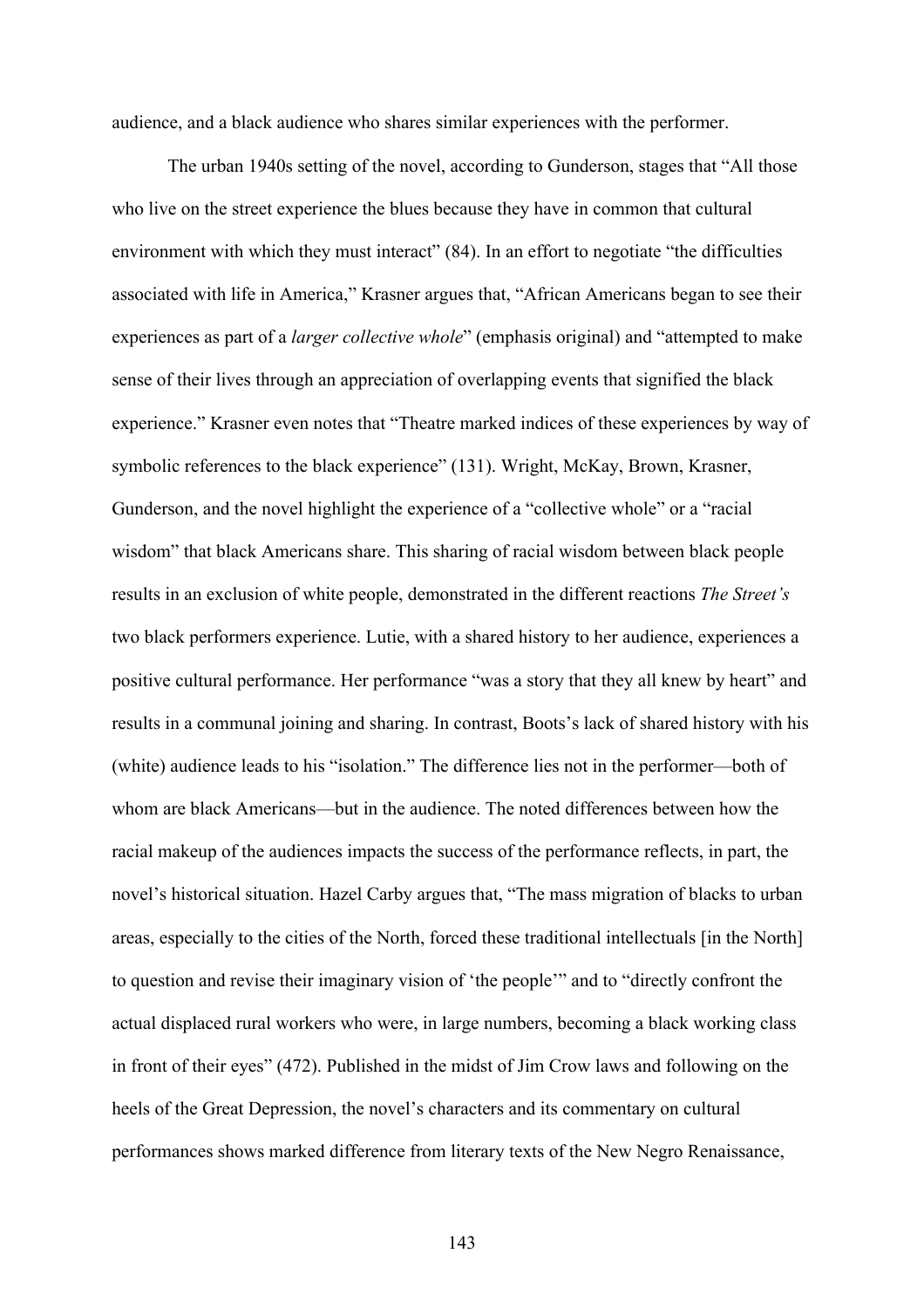both in terms of how a successful performance is no longer related to white audience reactions to the art but also in the types of emotions the performance invokes in its audience.

Lutie's performance reminds her audience of "despair, loneliness, of frustration." Everyone begins the novel already knowing suffering. When Lutie sings with the jukebox and brings the music to life, she becomes a "cultural ethnographer" who "seeks to portray the shared experiences of the African-American community realistically and even holistically" (Gunderson 10). Lutie's singing at the bar brings forth the shared suffering of her audience and signifies on the genre of blues music. Blues music developed through the 1920s and into the 1930s, and the novel's readers in the 1940s would have understood that, as Gunderson explains, "the concept of call and response is central to blues music" and, by extension, this call and response in blues music "is also found in the literary experience: the writer calls and the reader responds" (12). Angela Davis' work on historical black female performers helps to explain this. Davis explains Ma Rainey's 1928 song "Hustin' Blues" as "there are also underlying racial implications and political contradictions in this song, which Rainey's black audience would have been able to read" (108). In the same way Lutie's audience would be able to understand meanings behind her performance because, "The African-American community of that era did not need to be informed about the underlying social implications of such seemingly abstract notions. Their collective emotional experience of these themes almost certainly facilitated shared social interpretations" (118). Like Wright and McKay, Petry's novel signals to black readers to, as the early reviewer wrote, "strike out desperately at the virus of racism" via the shared common experiences brought together and voiced in the performance.

However, as a black female performer Lutie faces severe sexism. Davis argues that historical female performers "like Bessie Smith and Ida Cox presented and embodied sexualities associated with working-class black life." But these topics were "seen by some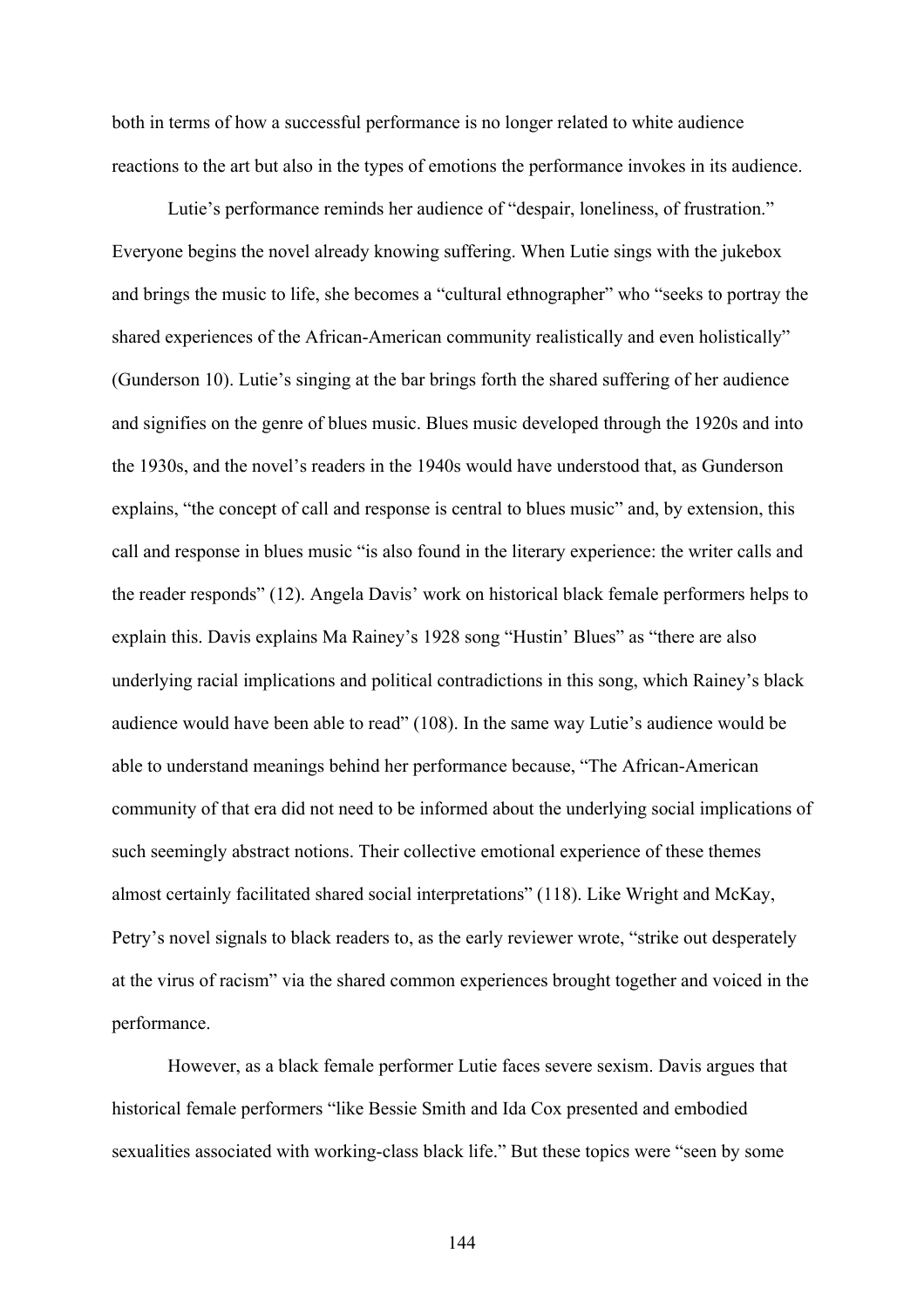Renaissance strategists as antithetical to the aims of their cultural movement—their music was designated as 'low' culture, in contrast, for example, to endeavors such as sculpture, painting, literature, and classical music" (xiii). Lutie's own treatment as an unequal performer can be seen when she auditions for Boots's band. Prior to her performance:

She avoided the eyes of the men in the orchestra because what they were thinking was plain on their faces. The fat pianist grinned. One of the trumpet players winked at the drummer. The others nudged each other and nodded knowingly. One of the saxophonists was raising his instrument in mock salute to Boots. It was quite obvious that they were saying to themselves and to each other, Yeah, Boots has got himself a new chick and this singing business is the old come-on. (221)

Rather than receiving automatic respect as an artist, Lutie must first demonstrate to the other performers that she deserves the performance space. Like the historical Bessie Smith and Ida Cox, Lutie's singing originates from "low" culture concerns of the working class and "embodied sexualities." However, Lutie's performance of these concerns works to claim their centrality to black American life and therefore as authentic topics for African American art. Elisabeth Petry explains that Ann Petry "eventually came to believe that there was no such thing as class strata among black people. We were all subject to a caste system because of the racism in American society" (52). Petry explained this clearly to a reporter who asked her "how she could identify with black people and write about them since she was so obviously not a 'ghetto black'" (52). Petry responded to this reporter, "The idea that there is a black middle class or a black upper middle class is a creation of white sociologists who refuse to acknowledge the existence of a caste system…based on skin color" (52). Petry's personal concerns with working class black Americans originated, Farah J. Griffin argues, in her "reporting, writing, and activism focused on issues of housing, segregation, equal opportunity, and the fight against white supremacy at home and abroad…As women's editor, features writer, and columnist Petry was involved in every aspect of the newspaper" (131). This journalism background shows through in characters in *The Street* and lends weight to claims for social activism in Petry's novel. Stephanie Leigh Batiste's explanation of "staged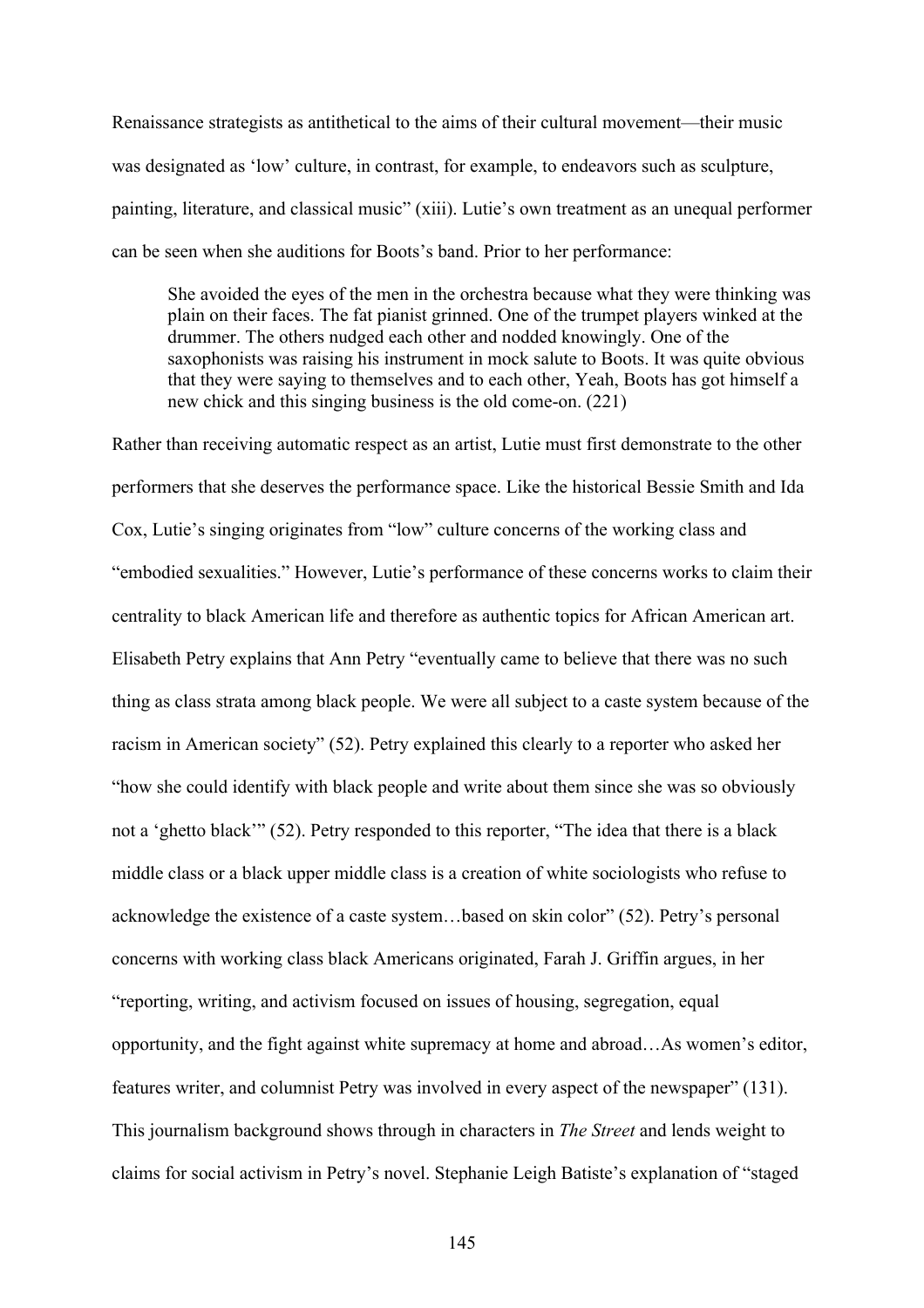performances" also works well to support claims for a connection between Petry's journalism work and the cultural claims of her novel. Batiste explains that, "Staged performances often act as a ritual of nation, national memory, and embodied identification with larger historical and imagined ideas and forces." Due to this connection, "Performers take on structures of cultural power in their bodies and in the narratives they perform as a means of exploring its dimensions, looking for spaces of manipulation and freedom in a manner far from binary" (7). Lutie's performance again re-places her visual black body as the performer (and creator) of blues music and African American art.

Furthermore, Lutie's connection of the performance as a space of mental escape from lower-class life struggles connects African American art to lower-class struggles as themes of that art. While Lutie sings, the music becomes something separate from her voice. It is described as, "[swelling] in back of her and she began to sing, faintly at first and then her voice grew stronger, clearer, for she gradually forgot the men in the orchestra, forgot even that she was there in the Casino and why she was there" (222). To use Batiste's words, Lutie finds space to manipulate traditional ideas of acceptable "high art" themes and, instead, shows the "cultural power" available to the lower class. Or, as Houston Baker writes, "no object, process, or single element possesses *intrinsic aesthetic value.* The 'art object' as well as its value are selective *constructions* of the critic's tropes and models" (Baker 10). Rather than a cultural product deemed "artistic" because of its form, Baker argues for a product to have value based on a critical understanding of the art. The power of an artistic performance exists not the song itself (and in the lyrics) but in the way that artist performs.

Lutie successfully performs the value of her art to the skilled artists of the orchestra. At the end of Lutie's audition, "The men in the orchestra stood up. They were bowing to her. It was an exaggerated gesture" and Lutie is "filled with triumph at the sight" because she knew that, "this absurd, preposterous bowing was their way of telling her they were accepting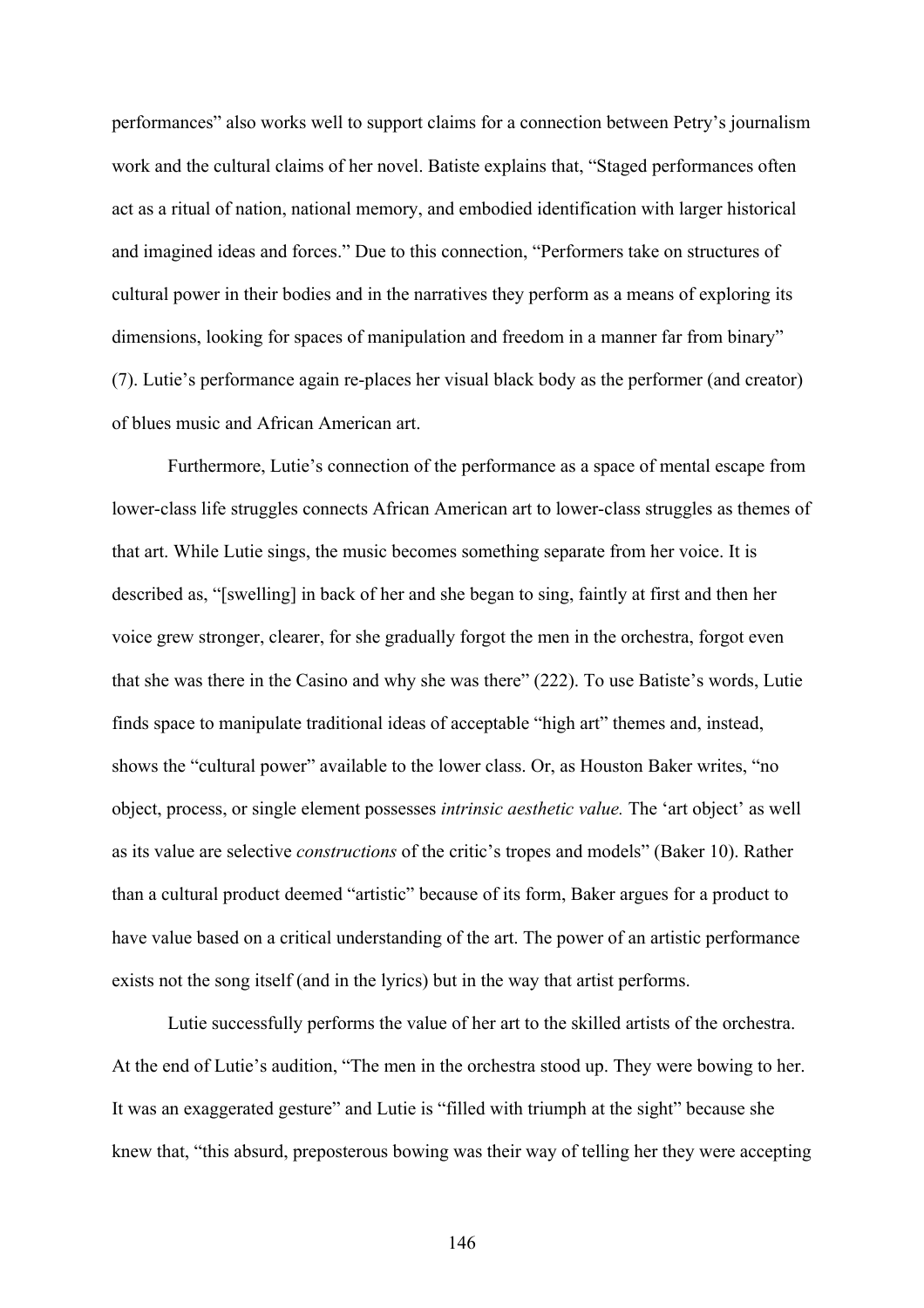her on merit as a singer, not because she was Boots's newest girl friend" (222). Lutie's art is deemed successful because it "appeals to tradition." Richard Bauman claims "an appeal to tradition may thus become a key to performance, a way of signaling the assumption of responsibility for the proper doing of a communicative act" (21). Grandt explains this moment of Lutie first performing with Boots's band as "the individual's ability to transcend in music the pain and suffering of history, the straining towards a metaphorical place of freedom" (26). The music becomes so much a part outside of Lutie and outside the song itself that the novel explains that, "Though she sang the words of the song, it was of something entirely different that she was thinking and putting into the music" (222). In reality Lutie cannot escape from her circumstances and the street, the art provides a temporary means of escape. The novel explains that through the song "she was leaving the street with its dark hallways, its mean, shabby rooms" (222). When Lutie performs, Daniel LeClair Hartley argues for a "hidden narrative" that "evokes the blues. He claims that, "Lutie's individual expression becomes representative of group experience, and she moves the group to silence" (85). The novel's demonstration of mutual recognition of race and class between audience and performer comments on the connection the room feels toward communal histories of discrimination. By singing "something entirely different" than just the words of the songs, and by performing in such a way as to connect with and identify with her audiences, Lutie's performances align with blues performance tradition and she successfully "appeals to the tradition" of blues music. Through her alignment with a performance tradition already known to the orchestra members by the 1940s, Lutie successfully performs a credible art form and receives praise for her performance from the other artists.

The same escape that Lutie experiences also occurs for Boots when he plays the piano. He "kept on until he forgot there were such things as Pullmans and rumpled sheets and wadded-up blankets to be handled. Forgot there was a world that was full of white voices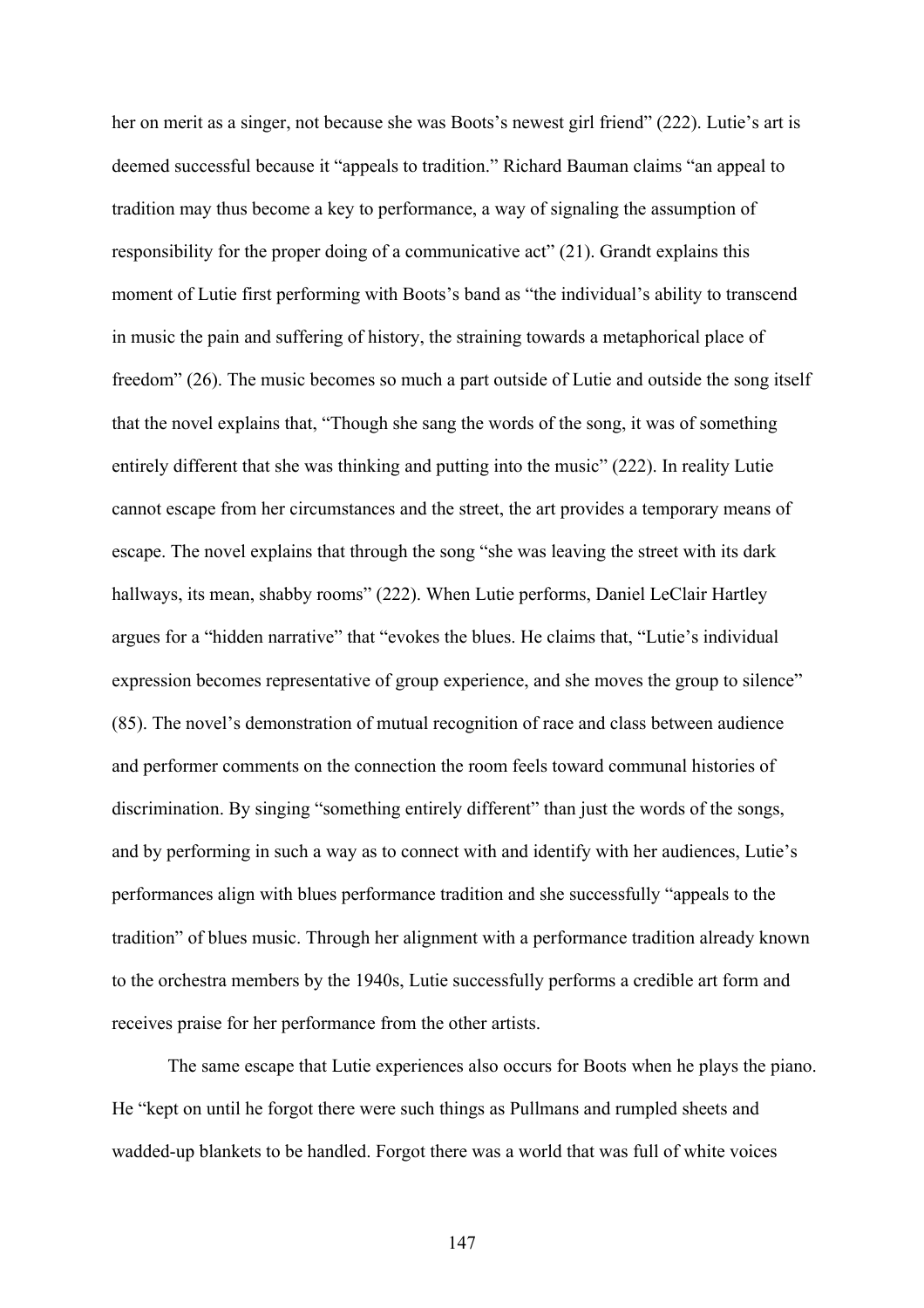saying; 'Hustle 'em up, boy'; 'Step on it, boy'…He forgot about bells that were a shrill command to 'come a-running, boy'" (273). Young explains that "When popular connotations of blackness are mapped across or internalized within black people, the result is the creation of *the black body"* (emphasis original). Young distinguishes the physical "black body" of the black person from racist assumptions placed on the visual "black body," and he argues that, "This second body, an abstracted and imagined figure, shadows or doubles the real one. It is the black body and not a particular, flesh-and-blood body that is the target of a radicalizing projection." When someone yells a racial slur, "The epithet, asserting an adjectival influence that locates within the seen (body) an aspect that is largely imagined, brings together the physical black body and the conceptual black body. It blurs them" (7). Like Lutie, Boots's performance permits a temporary escape from the label of "black body" and the blurring of the imagined prejudices placed on the individual black person. Therefore, the novel shows how African American art provides an escape from the streets and transcends physical labels associated with racial prejudice. The temporary escape occurs for the audience from their struggles against racism, as Wright argues, but also for the performer.

## INDIVIDUAL INTERNALIZED EXPRESSION OF PROTEST

Throughout the novel Lutie holds fast to Benjamin Franklin's concept of the American Dream as a means of pulling herself (and her son) out of life on the street. The moments Lutie fantasizes about the American Dream coincide with, as Ama S. Wattley describes them, the "physical spaces that are narrow, small, and confining as well as harsh realities such a racism and sexism" in order to "relate to the way in which Lutie is trapped and constricted within her urban environment as she attempts to realize the American Dream" (342). For example, returning home from work and the grocery, Lutie thinks "that if Ben Franklin could live on a little bit of money and could prosper, then so could she" (64).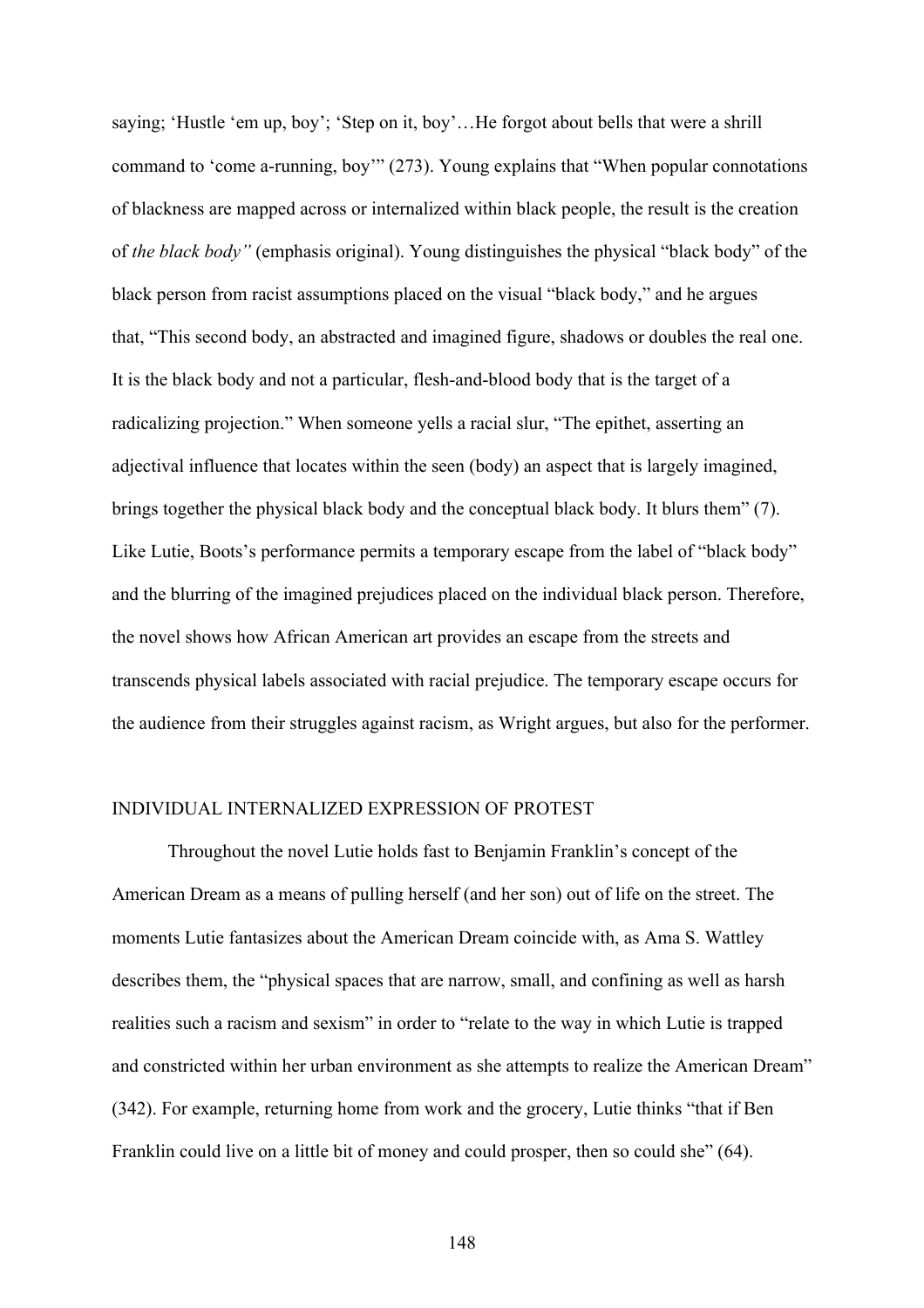However, Lutie's use of African American culture for economic gain, and her alignment of the American Dream with economic security lead to her failure to achieve the Dream.

This is due in part to Lutie's desire to achieve success without help from the black community. Lutie explicitly states this after auditioning for the orchestra: "And the thought that she had been able to accomplish this alone, without help from anyone…" (230). The thought repeats throughout the novel and reinforces Lutie as a representation of the Post-Renaissance cultural artist separated from the ancestral connection that earlier writers—such as White's *Flight—*worked to demonstrate. As Garvey explains, "Lutie has been acculturated, accepting messages from the dominant culture and concomitantly dismissing the remnant of ancestral memory embodied in granny…Significantly, the ancestral connection often expresses itself through music" (126-127). Lutie's ancestral connection is represented by her connection to her grandmother, Granny, who never appears in the novel but who echoes in Lutie's mind throughout the novel. Granny comes in as early as page 15 when Lutie thinks of "Tales that has been handed down and down and down until, if you tried to trace them back, you'd end up God knows where—probably Africa. And Granny had them all at the tip of her tongue." (15-16). After thinking about Granny Lutie makes a connection of music (representing African American cultural art) to Granny (representing the black American ancestral connection): "She started humming under her breath, not realizing she was doing it. It was an old song that Granny used to sing" (17). Garvey argues that Lutie's reliance on Ben Franklin and the white Western value system results in Lutie "not allow[ing] Granny's qualities enough recognition or respect." Unlike the ancestral connection, the white Western values "ultimately do not possess the subversiveness necessary to combat the hegemonic systems that govern the city" (Garvey 128). As a result, this "will lead to an isolation both extreme and self-destructive" (Garvey 134). While the novel critiques the black community's leadership for undervaluing working class art forms, it also finds fault with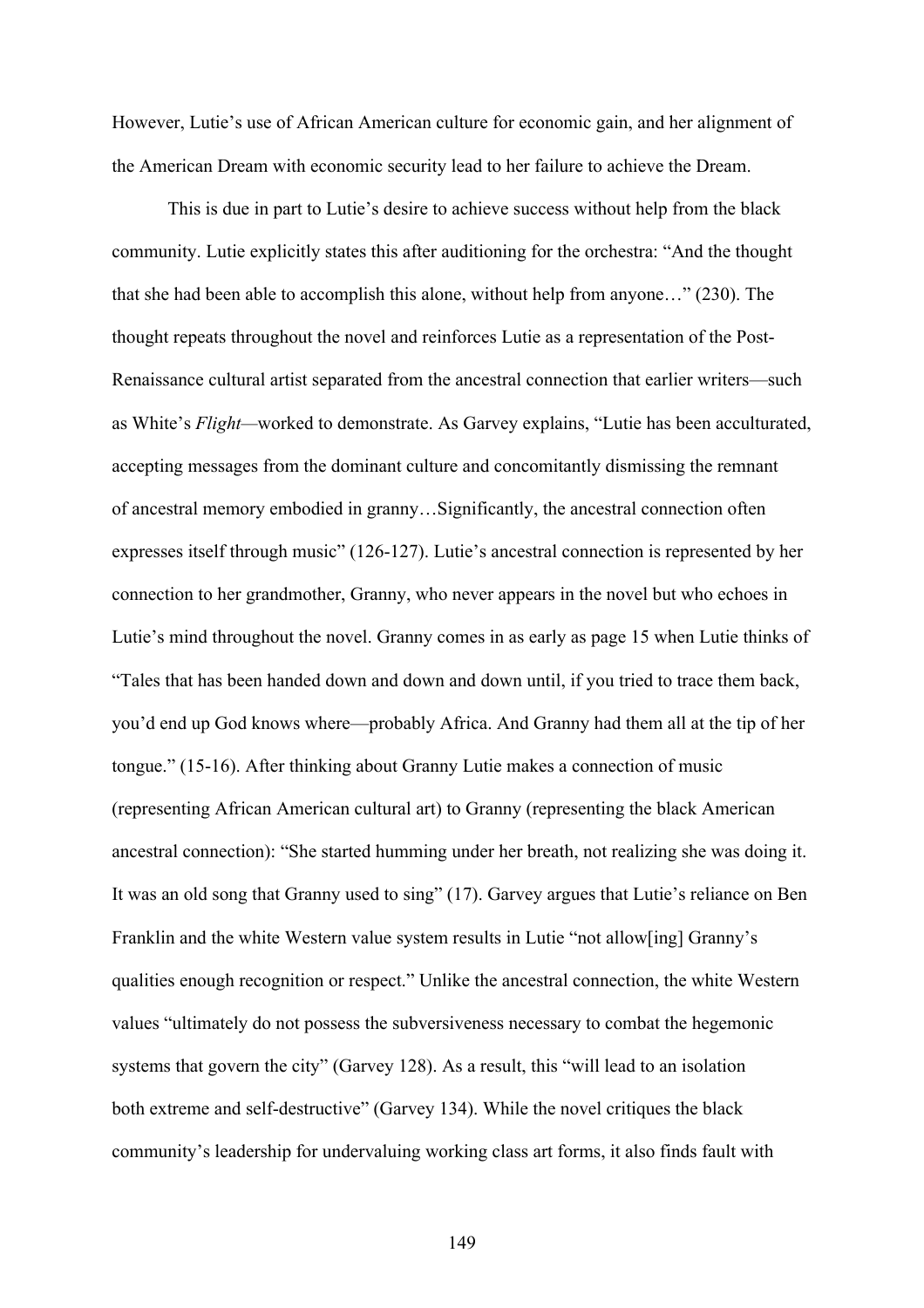artists who reject the support of the black community. In the same way that Johnson's unnamed narrator symbolizes a warning of white appropriation and commodification of African American art, Lutie symbolizes a warning to artists who reject the support and values of the black community and instead hold up white values as the standard and ideal for art.

The novel contrasts Lutie's individuality with the shared community of the black performers in the orchestra. During intermission, one of the trumpeters, "was experimenting with a tune that had been playing in his head for days" (302). The pianist begins to play with him and "groped for appropriate chords as the man the with trumpet played the tune over softly." Working together, "they produced a faint melody, barely a shred, a tatter of music that drifted through the big ballroom. Conversation and the clink of glasses and roars of laughter almost drowned it out, but it persisted—a slight, ghostly sound running through the room" (303). While the music is faint, it is present. Grandt argues that the orchestra members, "Unencumbered by the commercial demands of the venue and the artistic restrictions of prearranged scores," play improvised music "at its purest, spontaneously composing a new song, a new story, in the moment." And for these two performers, "jazz provides the opportunity for artistic self-actualization" (29). This music, unlike the performances that both Lutie and Boots give, does not serve economic gain. It is an informal and spontaneous performance of the music, created for the pleasure and self-expression of the performers.

Lutie overhears this same haunting music by the orchestra members as she speaks with Boots regarding pay for her performance. While the music fills the backdrop of the scene, Lutie relates feeling "trapped" when Boots tells her she won't be paid for her singing. This destroys her idea of escaping the street through the stage, as "She waited for his answer, leaning toward him, straining to hear it and hearing instead the faint, drifting sound of music. It disturbed her because at first she thought it wasn't real, that she was imagining the sound. She turned toward the bandstand and saw that two of the boys were practicing" (304). The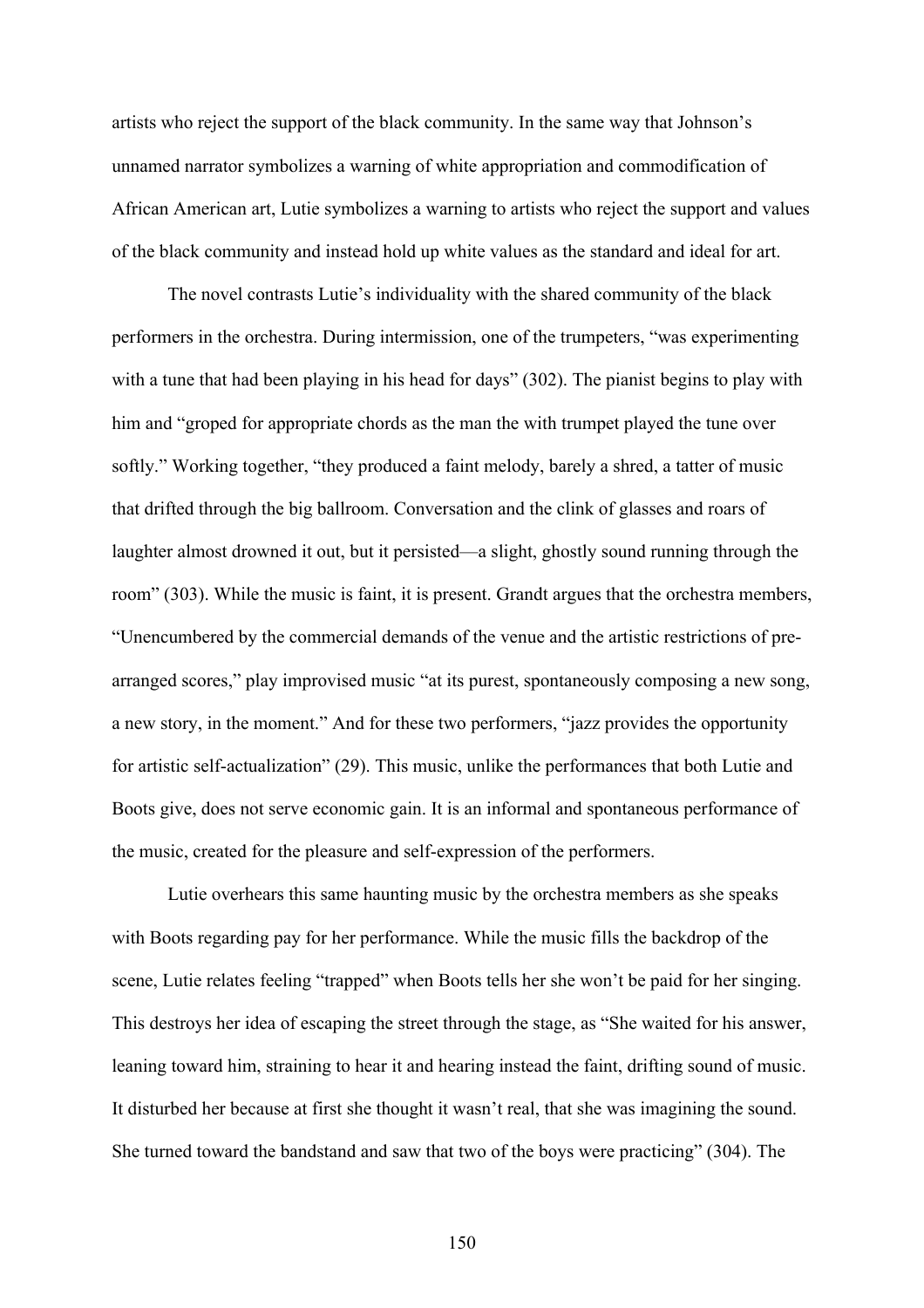"trapped" experience occurs when she perceives that, despite all of her efforts, the performances will not lead her to economic security and independence. The echo of the music, like the echo of Granny's voice, demonstrates the difference of Lutie's desire for independent success with the reliance the orchestra members have on one another and with the community. Lutie's idea of a Franklin-inspired escape from the street ignores how that same Franklin (read: white) based way of thinking re-traps her on the street. After all, it is Junto (the white man) who both permits Boots's band to play at the Casino and who orders that Lutie not be paid for singing. The white Junto permits and finances the performance opportunity but also prevents both black performers the freedom they desire. When Lutie realizes that she will not escape from the street, "she tried to remember the tone of his voice and couldn't. She could only remember the thin, ghostly, haunting music. But he had told her she could earn her living by singing" (304). She remains haunted by the dream of using her music for economic freedom and individual independence.

After Lutie has been made to feel the chains on her performance career and her music's inability to save her from the street, she experiences the white hot iron that Wright argues:

Barred for decades from the theater and publishing houses, Negro writers have been *made* to feel a sense of difference. So deep has this white-hot iron of exclusion been burnt into their hearts that thousands have all but lost the desire to become identified with American civilization. The Negro writers' acceptance of this enforced isolation and their attempt to justify it is but a defense-reflex of the whole special way of life which has been rammed down their throats. ("Blueprint" 106, emphasis original)

The novel combines the emotion of the music with the physical and emotional sensations Lutie experiences: "The music faded away, returned, was lost again…This was worse than being back where she started because she hadn't been able to prevent the growth of a bright optimism that had pictured a shining future" (305). Like the writers from Wright's "Blueprint," Lutie demonstrates the the desire to identify with American civilization. In her case, the loss of Ben Franklin's American Dream achievable through cultural art. Not only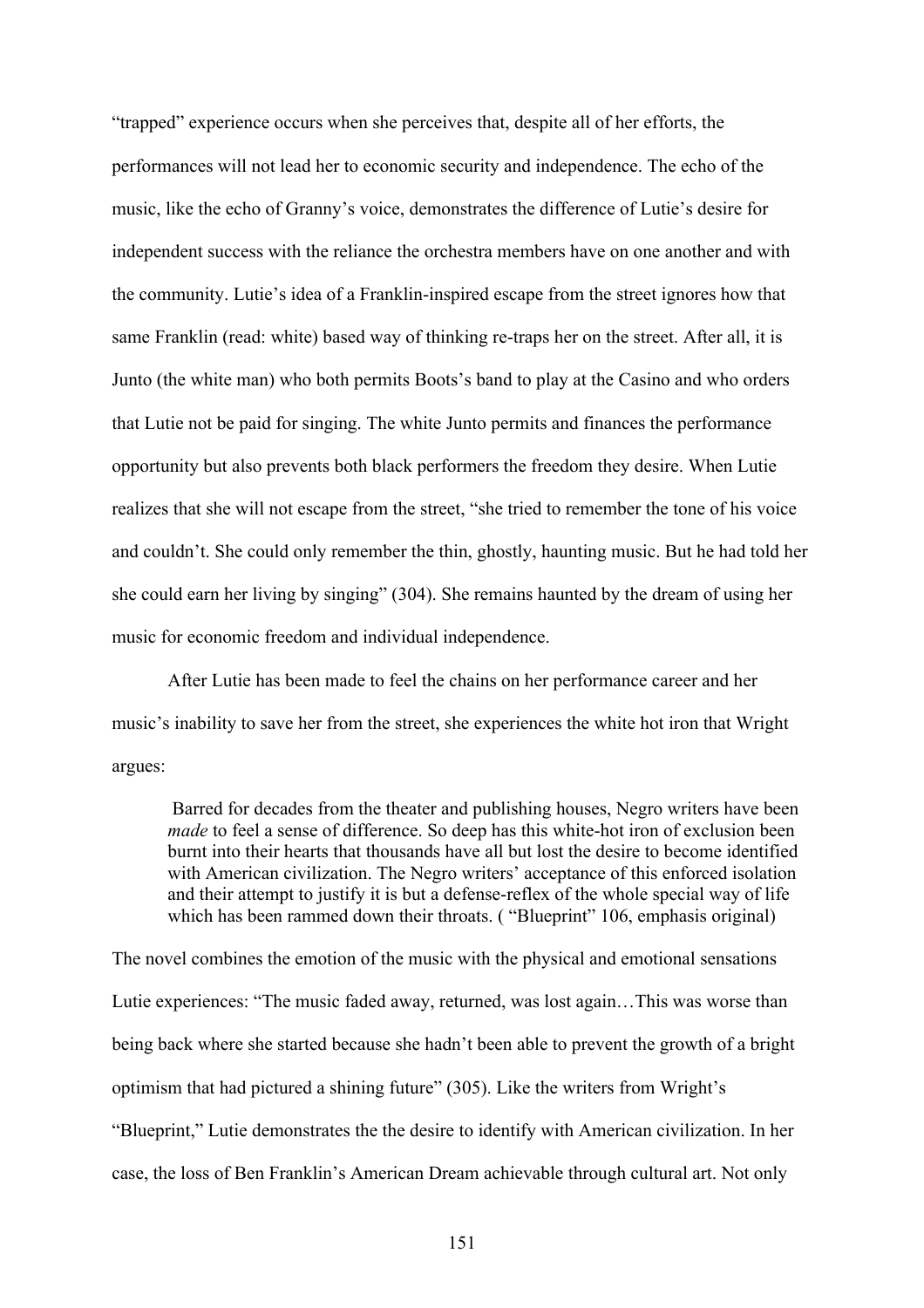has she lost her desire, but she has realized that the path to economic freedom through her music was never available to her; the economic power always belonged to the white Junto and by extension white America.

The haunting music repeats in the attempted rape scene, when Boots tells Lutie to "Just be nice to him as long as he wants" and he will take care of her. The trauma of the assault connects to the trauma of her art's loss of power. While Boots speaks, Lutie "heard what he said, knew exactly what he meant, and her mind skipped over his words and substituted other words." In her mind, "She was back in the big shabby ballroom at the Casino, straining to hear a thin thread of music that kept getting lost in the babble of voices, in the clink of glasses, in the bursts of laughter, so that she wasn't certain the music was real. Sometimes it was there and then again it was drowned out by other sounds" (421). Noel Schraufnagel explains that protest novels from the 1940s like *The Street* "are seldom concerned with the winning of civil rights, for the reason that they deal primarily with individuals who are trying merely to assure themselves as human beings." Due to the limitations of racism and economic powerlessness, "The only recourse that is open to them is violence" (19). The physical threat Lutie experiences here associates with the economic threat she faced earlier. In both, the black orchestra members' music runs as a thread throughout both scenes, tying them together. When Boots explains that Junto wants to sleep with her, Lutie "could still hear that floating, drifting tune. It was inside her head and she couldn't get it out…If she hummed that fragment of melody aloud, she would get rid of it. It was the only way to make it disappear; otherwise it would keep going around and around in her head" (422). Lutie's desire to hum brings forth memories of the previous scenes of humming: Granny's older song, and her humming of the juke box song. This critical scene draws together Lutie's performance and singing experiences with her reminders of Granny.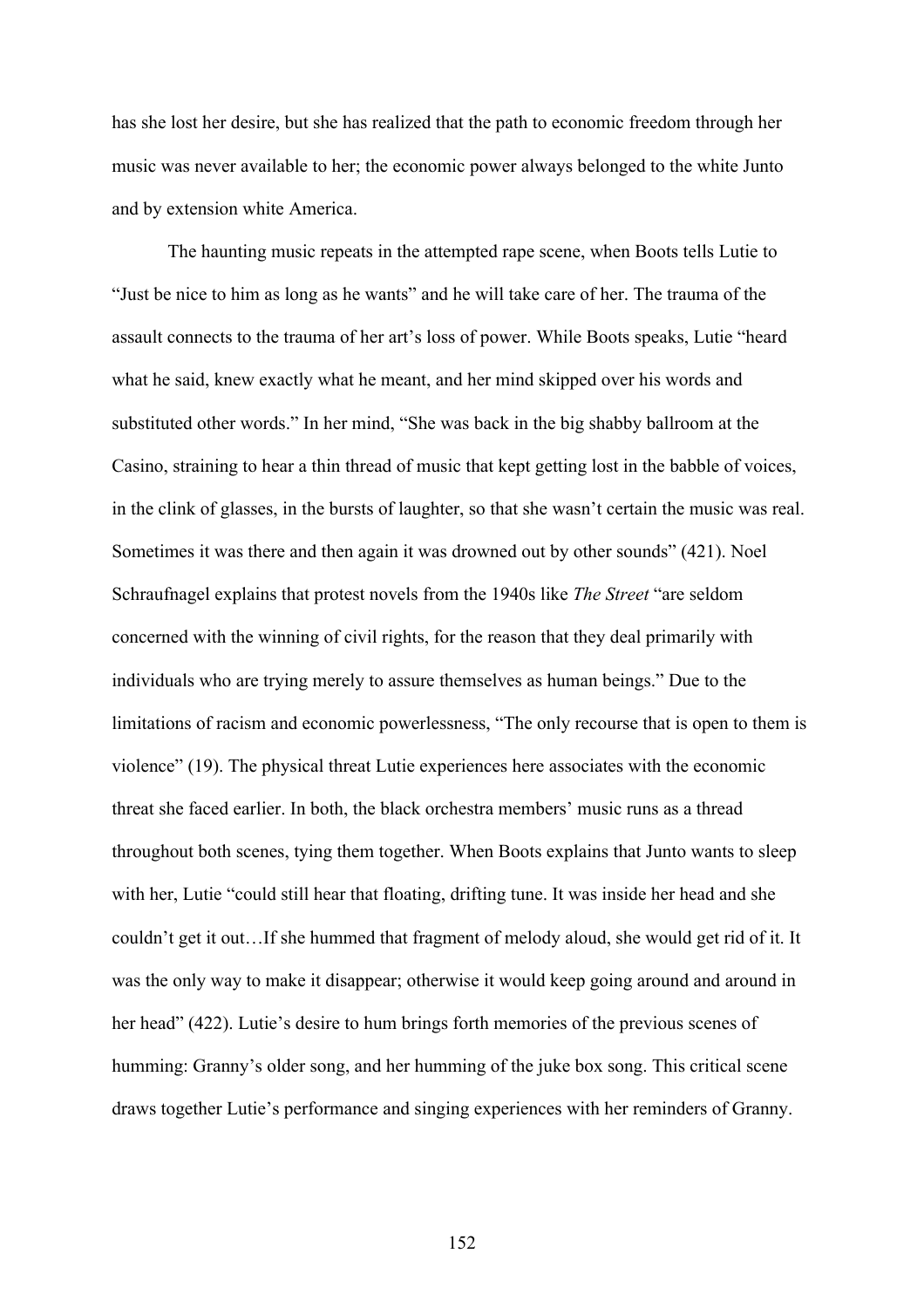The decision she makes in the scene evolves from her cultural experiences—both ancestral and her role as an African American artist.

When Lutie kills Boots with the candlestick, "she was striking, not at Boots Smith, but at a handy, anonymous figure—a figure which her angry resentment transformed into everything she had hated, everything she had fought against, everything that had served to frustrate her" (429). Scott explains that, "Lutie's final act is not to be understood as resistance to her material embodiment itself but as resistance to her radical disembodiment according to the plans of others" (111). Petry herself explained that Lutie's actions, which she calls "This pattern of violence," originates from "arguments used to justify slavery still influence American attitudes toward the Negro" (38). Petry notes that "if emotion is aroused by the use of certain words, and the emotion is violent" then "it seems fairly logical that novels which deal with race relations should reflect some of this violence" ("Social Criticism" 38). The physical violence Lutie commits reflects the violence and frustration committee against African American culture, as Carby argues. She claims that, while blues performers were able to exercise power and control over their art and their sexuality, this power was short lived and "the space occupied by these blues singers was opened up by race records but race records did not survive the Depression" (482). Lutie, too, claims performance space in the Post Renaissance of the 1940s, yet the space is limited to small clubs and cannot transition to economic success through her art. Carby acknowledges that some women "broke through the racial boundaries," but for the most part the blues era performers did not enact overt change for black female performers (482). As for Lutie, her power is limited to her ability to share personal experiences with her audience and to offer brief respite from lower class life through the stage. The anger Lutie vents at Boots represents the inability of African American art to substantially change the lives of lower class black people.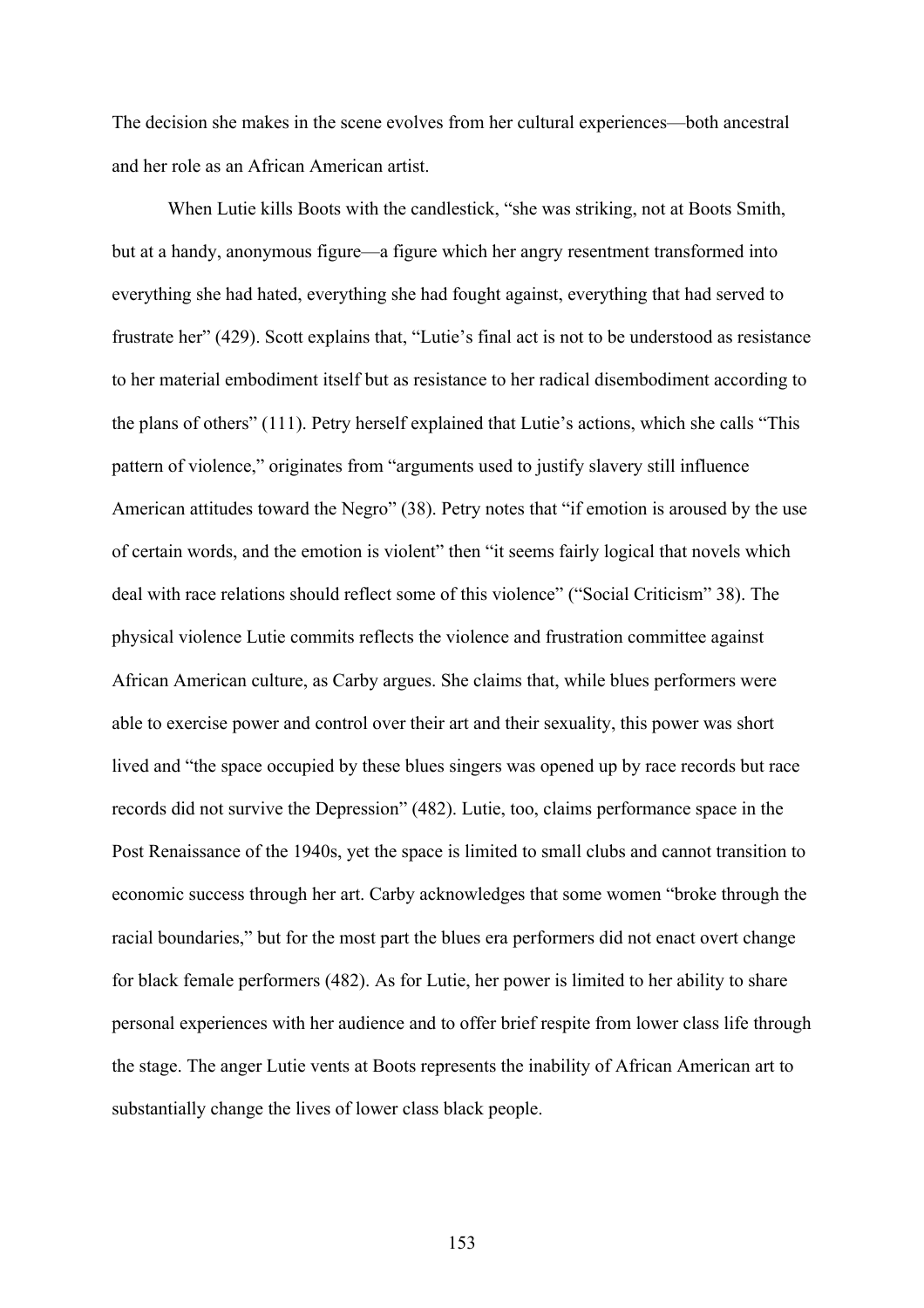#### CONCLUSION FOR POST RENAISSANCE CULTURAL PERFORMANCE

Early in the novel Lutie takes the train home from work as a menial office employee, and she realizes that "she never felt really human until she reached Harlem and thus got away from the hostility in the eyes of the white women who started at her on the downtown streets and in the subway." Downtown makes her feel that she needed to escape "from the openly appraising looks of the white men whose eyes seemed to go through her clothing to her long brown legs" (57). She perceives that the other black people on the train with her feel the same way, "that once they are freed from the contempt in the eyes of the downtown world, they instantly become individuals." Lutie contrasts the downtown world of white America with the Harlem world of black Americans: "Up here they are no longer creatures labeled simply 'colored' and therefore all alike…The same people who had made themselves small on the train, even on the platform, suddenly grew so large they could hardly get up the stairs to the street together" (57-58). Like the physical "smallness" Lutie imagines, the novel shows the "smallness" of power African American art had to enact lasting social change on America. The novel places the responsibility for this "smallness" on the point that black artists do not control the economic power over their art and that the art has been appropriated and "mainstreamed" into white America. Bernard Bell argues that, "the rural vision of the city is characterized mainly by sin, crime, and violence. At the same time, however, young Americans, especially blacks, dream of the city as a place of opportunity, wealth, and progress." He locates "the truth" of Petry's novel as "actually more complex and paradoxical. So, too, is the socialized ambivalence, the pride and shame of one's identity, and doubleconsciousness, the struggle to reconcile one's dual heritage, of black American character" (106). Bell notes the blame of social problems lies not with the black community, but "white people like Junto and the Chandlers, whose prosperity is based on the economic exploitation of blacks" (110). The novel relocates the possibility of social change through artistic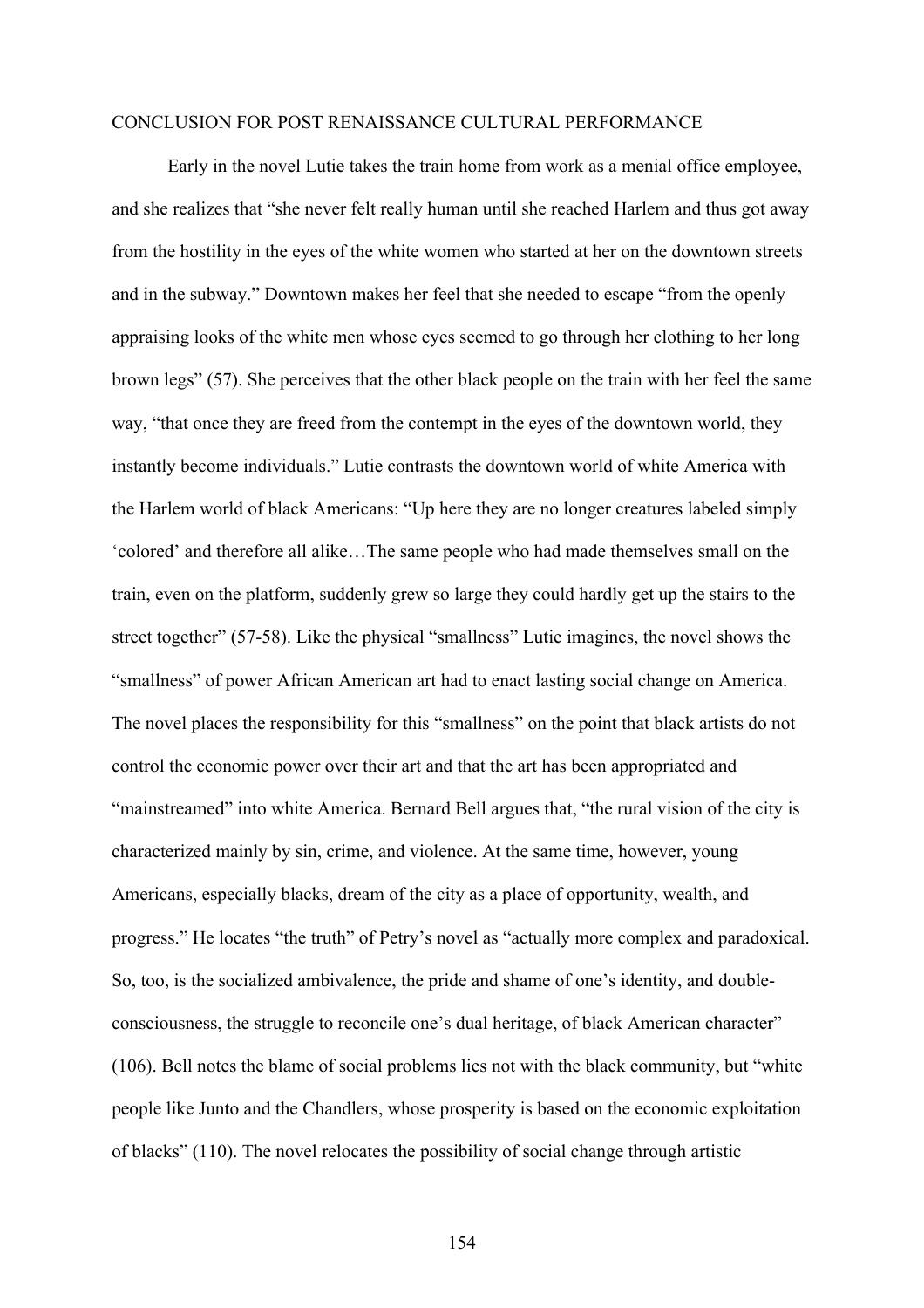endeavors within the black community via reconnecting with a legacy of performative culture and by embracing themes germane to the performers and their audiences. This returns the values of African American art and its creation and control to the black community while simultaneously noting the varied voices and stories of that community. Petry reaffirms claims made by earlier writers such as Johnson, Fauset, and White who argue for an authentic folk, independently valued, black authored and controlled artistic culture.

During the New Negro Renaissance art was a place for possibility, a claim to a cultural heritage and legacy. Post Renaissance and post-Depression the music serves as an escape from the reality of the after-effects of World War II and legacy of Jim Crow laws. As Lutie explains, the oppression she feels "wasn't just this city. It was any city where they set up a line and say black folks stay on this side and white folks on this side, so that the black folks were crammed on top of each other—jammed and packed and forced into the smallest possible space until they were completely cut off from light and air" (206). This novel's location between the Renaissance and the Black Arts and Civil Rights movements highlights the changing sentiments of black Americans and growing dissention of racial prejudice and class bias experienced as, in Richard Wright's words, the "white hot iron of exclusion." In Jones' words, "The American Negro is being asked to defend the American system as energetically as the American white man." He believes that, "There is no doubt that the middle-class Negro is helping and will continue to help in that defense" but believes that "there is perhaps a question mark in the minds of the many poor blacks...and also now in the minds of many young Negro intellectuals. What is is that they are being asked to save?" (236). This exclusion demonstrated within stage performances draws black audiences and performers together in shared histories and emphasizes the individual's frustration with discrimination. The African American art becomes a conduit for the emotions caused by these exclusions and frustrations.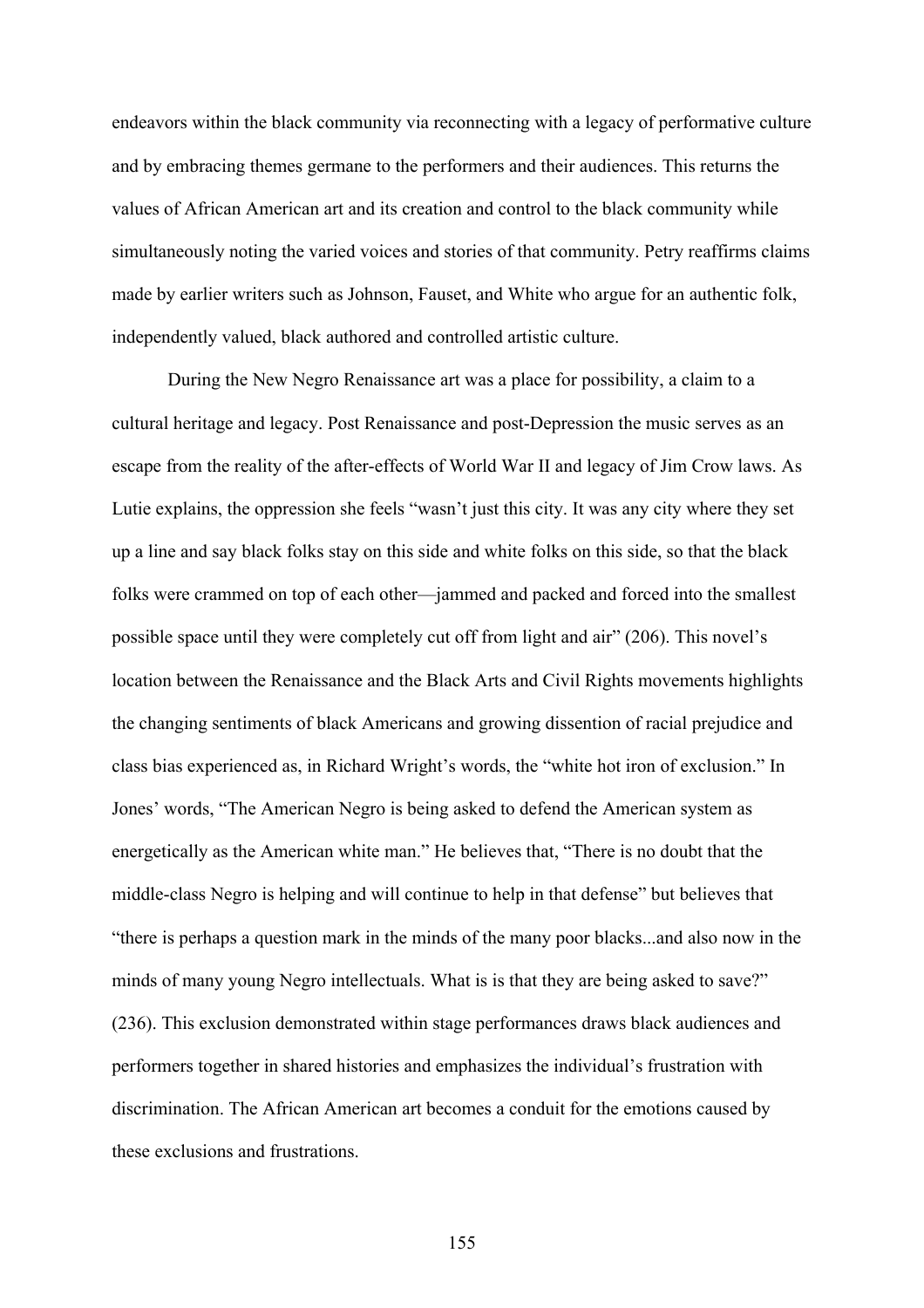Earlier twentieth century African American literature detailed the success of black performance with both white and black audiences to claim the cultural significance of African American art on the American cultural landscape. Post-Renaissance texts function very differently, not only in terms of the possibilities for social uplift through performance, but also in terms of a focus on the individual performer's motivations separately from a collective racial experience. Lutie's motivations for singing and Boots's motivations for playing highlight the performance as having value because of the emotion and freedom of expression experienced by the performer. However, this space for freedom that the individual performer experiences chafes against the limitations available to both black people and African American art in the 1940s United States. While the performance art permits a moment of freedom, it cannot lead to the economic freedom through traditional channels controlled by white Americans such as Junto. This is doubly so when the idea of "success" is tied only to economic means.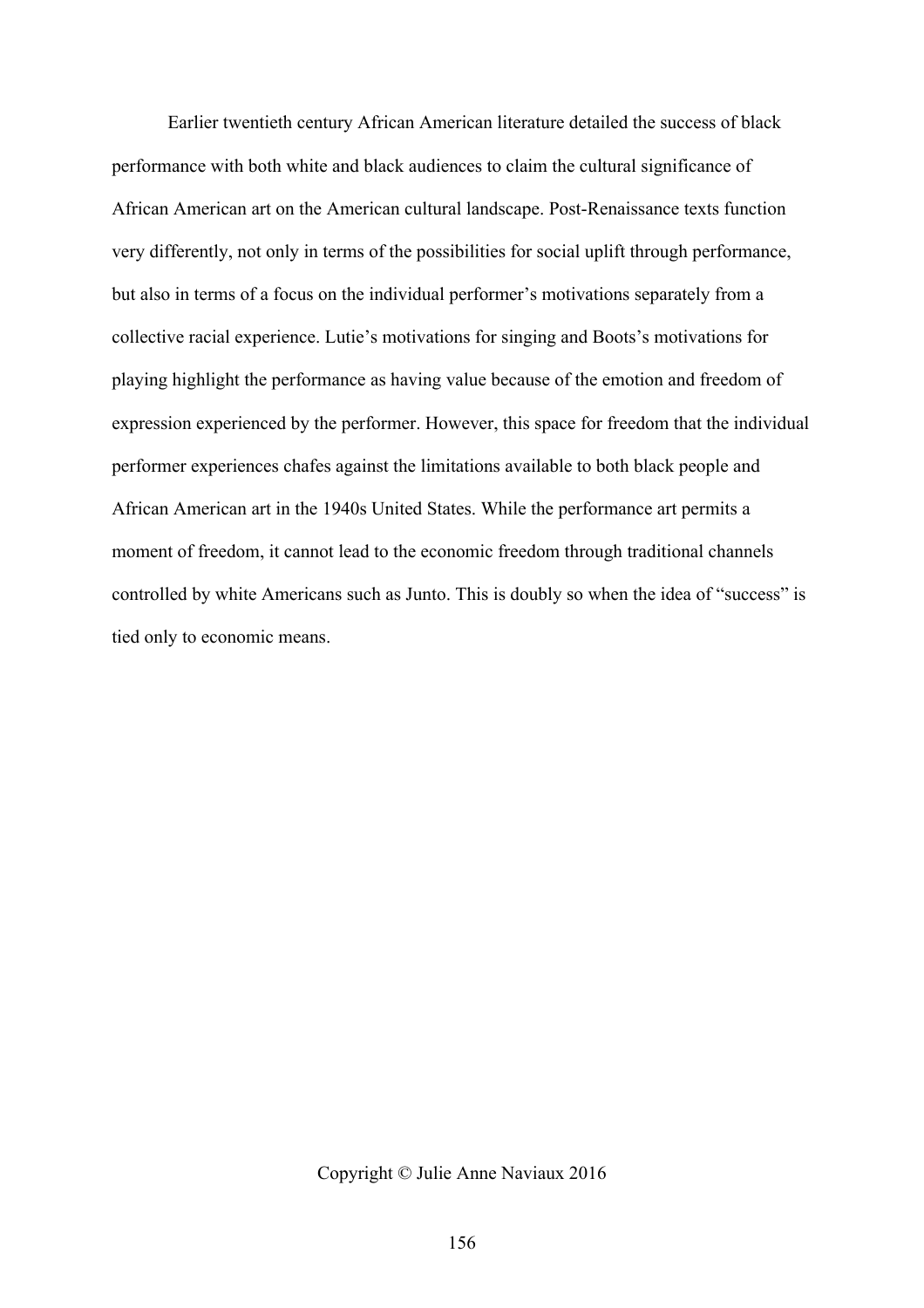#### **CHAPTER SIX: DISTINCTLY AMERICAN CONCLUSIONS**

My research has examined the importance and influence of performance in African American literature during the first half of the twentieth century. Drawing from American studies, African American theater history, and black performance studies I have shown how the literature demonstrates the significance of black artistic public performances and how these performances demonstrate the problematic nature of being both American and African American. Using previous critics' work to show the significance of public performances ranging from dance, speech, and music my project connected literary texts from multiple time periods of African American literature and investigated how these texts work within the performative nature of black culture to argue for an ongoing questioning of black America's cultural situating within—and yet apart from—American culture. In this project I have demonstrated how the fictional writings of James Weldon Johnson, Jessie Fauset, Walter White, and Ann Petry incorporate and reflect on contemporary historical developments of black Americans on American theater stages and contribute to American culture. My chapters analyzed historical black performers such as Bob Walker, Bert Williams, Josephine Baker, the Johnson brothers, Ma Rainey, and Bessie Smith to connect the historical world of American and black theater to the fictional worlds of the literature. By using references to historical performers as well as realistic fictional depictions of black performers, I have shown how the performance scenes in the texts create a credible reflection on the contemporary world to interrogate audience responses to black performers, spaces and locations permitted to black people as audience and performer, and the ways that America and white people—both assimilate and appropriate African American art and culture.

Furthermore, I argued that the literature serves as a social and political commentary (and critique) of the role of African American art within the larger American culture and how African American cultural products are both a part of and apart from American culture. In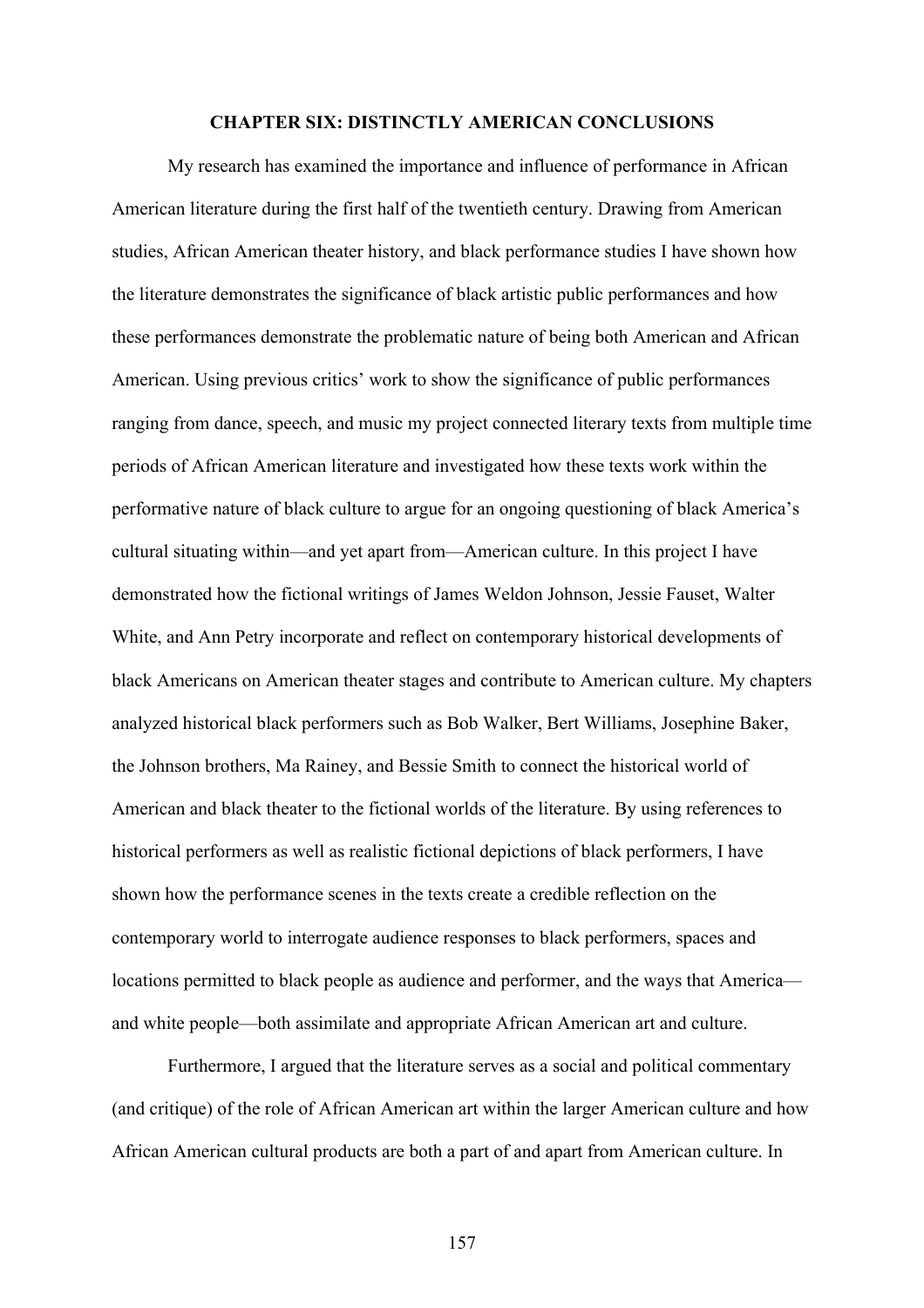addition to the fictional works themselves and critical studies on historical black theater, I used social critics contemporary to each of the central novels. By supporting my central work of fiction with an essay from the same time, I substantiated my own readings of the texts and also show how these issues were of great social concern when the texts were published. I spotlighted the stage, specifically, as the central location to study African American culture for two reasons. First, much of artistic production is performative in nature and relies on audience approval or enjoyment of the art for the product to be a "successful" enactment of its representative culture. Second, the physical space created by the theater creates two spaces for critiquing the cultural performance: 1) in terms of the scene within the novel, and 2) in terms of the reader and their cultural understanding. Stages, by their very definition, elevate the person on them above the crowd and create a performer (the person on the stage) and an audience (those gazing at the person on the stage). The dynamic of the two groups of people allows for commentary on how the performer acts and how the audience reacts to the performer.

By extending the historical scope of this project beyond the confines of "Harlem Renaissance," I was able to study not only the scenes in the texts and their performances but also the texts themselves as cultural representations. The project used *Autobiography* and *The Street* as bookends of the New Negro Renaissance. I argued for a re-evaluation of Johnson's novel and placed him at the cusp of the Post Reconstruction and the Renaissance. By demonstrating the importance of the novel's first publication in 1912 over its republication in 1927, my reading of *Autobiography* relocated Johnson's classification in the African American literary canon and demonstrates him as a much more influential author than previous critics have credited him. I argued for critically revisiting Walter White and his contributions to African American studies, and my chapter shows how his critical and creative works both support current arguments in the cannon but also show new ways of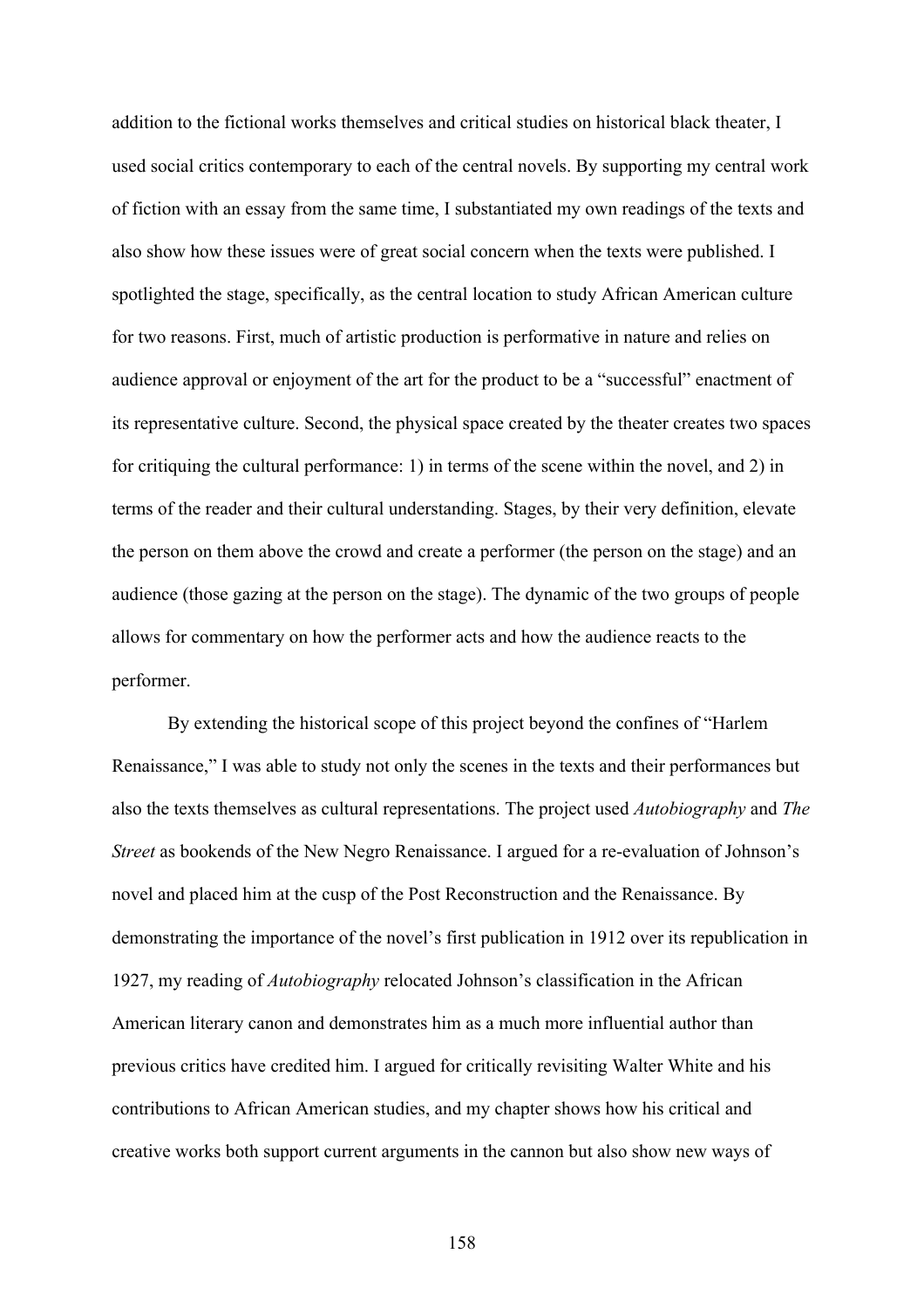overthrowing racism and reaffirming the importance of African American cultural contributions via calling into question the very notion that whiteness offers more opportunities and a "better life" than blackness. My chapter on *There is Confusion* revisited the known trope of masking and its associations with W.E.B. DuBois's concept of the veil and double consciousness; however, my work on the novel questioned that if black artists can successfully perform the role of America (both on the fictional stage and as citizens) then black artists (and black people) are therefore as quintessentially American as white people and deserving of the same rights of citizenship. I ended with *The Street*, published after the end of the New Negro Renaissance. I used this text to explore the changes on the American cultural landscape after the Harlem Renaissance and after African American art had been integrated into American culture. My work connected Petry's novel to Johnson and investigated how the cultural assimilation and appropriation Johnson warned of came to fruition. My project explored black America's role in the formation of twentieth century American art and culture, as well as demonstrated the stage as a cultural space to interrogate African American—and American—performances of humanity in the twentieth century United States.

Future research related to this project could develop in two directions. First, my concepts of performance studies and expanded definitions of theater, performance spaces, and performers could be applied to historical black American stage performers. This would add to the current critical discussion of presence and visual representations of black Americans on American stages. Second, arguments made in this project for the roles of African American art within American culture can be applied beyond literature alone and used in broader cultural studies projects. This project studied African American literature from the "proto to post" New Negro Renaissance and the novels' contemporary critical conversations about art's role in social and political conversations. The project also worked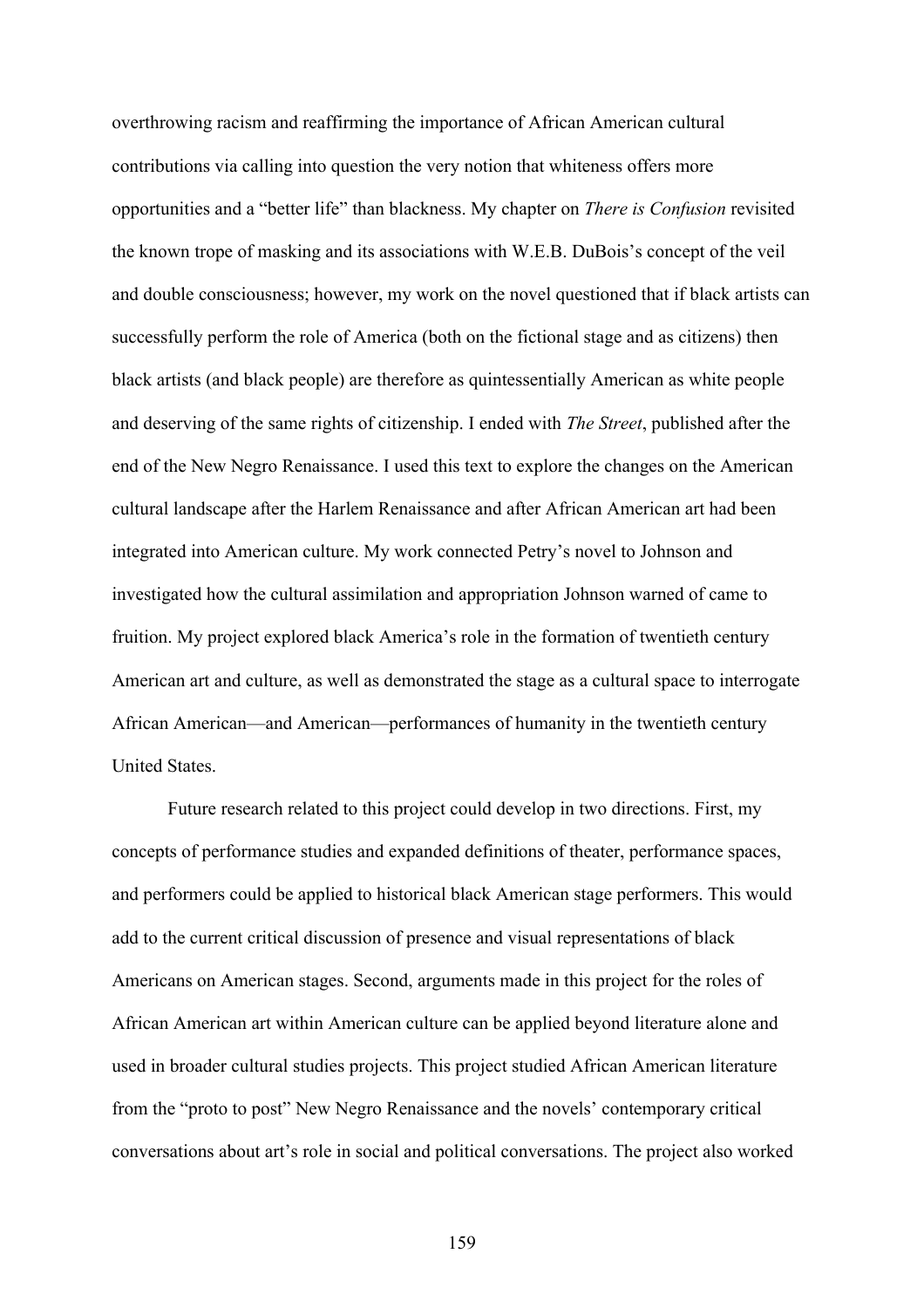with contemporary reviews of the novels. In a similar fashion, future critical discussions could study reviews and public audience responses of non-literary African American art to further expand our critical conversation of African American art's role in twentieth century America.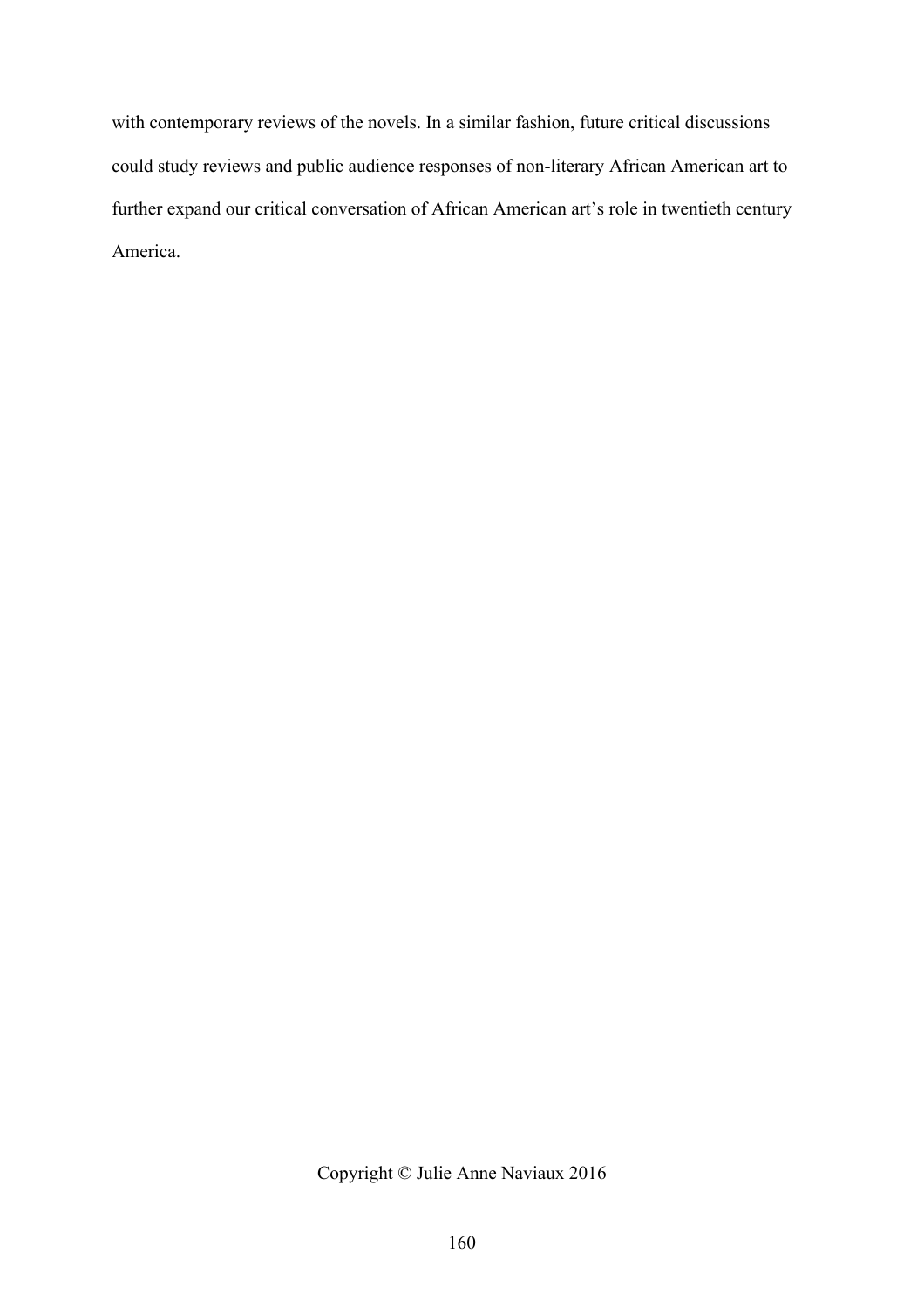#### **REFERENCES**

- Ahlin, Lena. *The "New Negro" in the Old World: Culture and Performance in James Weldon Johnson, Jessie Fauset, and Nella Larsen*. Lund; Stockholm: Department of English, Centre for Language and Literature, Lund University; Almqvist & Wiksell International, 2006.
- Andrews, William L, ed. *The Essential Writings of James Weldon Johnson*. Random House Publishing Group, 2011.
- Baker, Houston A. *Blues, Ideology, and Afro-American Literature: A Vernacular Theory*. Chicago: University of Chicago Press, 1984.
- ———. "Critical Memory and the Black Public Sphere." *Public Culture* 7, no. 1 (1994): 3. Baraka, Amiri. "Black Art." *The Black Scholar* 18, no. 1 (1987): 23–30.
- Barnhart, B. "Chronopolitics and Race, Rag-Time and Symphonic Time in The Autobiography of an Ex-Colored Man." *African American Review.* 40, no. 3 (2006): 551–70.
- Batiste, Stephanie Leigh. *Darkening Mirrors: Imperial Representation in Depression-Era African American Performance*. Durham, NC: Duke University Press, 2011.
- Bauman, Richard. *Verbal Art as Performance*. Waveland Press, 1984.
- Bell, Bernard. "Ann Petry's Demythologizing of American Culture and Afro-American Character." In *Conjuring: Black Women, Fiction, and Literary Tradition*, edited by Hortense J. Spillers and Marjorie Pryse. Everywoman. Bloomington: Indiana University Press, 1985.
- Bontemps, Arna Wendell. *The Harlem Renaissance Remembered; Essays*. New York, Dodd, Mead, 1972.
- Bordman, Gerald Martin. *American Musical Theatre: A Chronicle*. New York: Oxford University Press, 1978.
- Brooks, Daphne. *Bodies in Dissent: Spectacular Performances of Race and Freedom, 1850- 1910*. Duke University Press, 2006.
- Brown, Jayna. *Babylon Girls: Black Women Performers and the Shaping of the Modern*. Durham: Duke University Press, 2008.
- Brown, Sterling Allen. "Ma Rainey." *Callaloo* 21, no. 4 (1998): 735–36.
- Brundage, W. Fitzhugh. *Beyond Blackface: African Americans and the Creation of American Popular Culture, 1890-1930*. H. Eugene and Lillian Youngs Lehman Series. Chapel Hill: University of North Carolina Press, 2011.
- Brundage, William Fitzhugh. "Working in the 'Kingdom of Culture.'" In *Beyond Blackface: African Americans and the Creation of American Popular Culture, 1890-1930*, edited by W. Fitzhugh Brundage. Univ of North Carolina Press, 2011.
- Buckner, Jocelyn L. "'Spectacular Opacities': The Hyers Sisters' Performances of Respectability and Resistance." *African American Review* 45, no. 3 (2012): 309–23.
- Burns, Ben. "Off the Book Shelf (1946)." In *The Critical Response to Ann Petry*, edited by Hazel Arnett Ervin. Critical Responses in Arts and Letters, No. 44. Westport, Conn: Praeger, 2005.
- Carby, Hazel V. "It Jus Be's Dat Way Sometime: The Sexual Politics of Women's Blues." In *The Jazz Cadence of American Culture*, edited by Robert G. O'Meally. New York: Columbia University Press, 1998.
- Chude-Sokei, Louis Onuorah. *The Last "Darky" : Bert Williams, Black-on-Black Minstrelsy, and the African Diaspora*. Durham NC: Duke University Press, 2006.
- Conquergood, Lorne Dwight, and E. Patrick Johnson. *Cultural Struggles: Performance, Ethnography, Praxis*, 2013.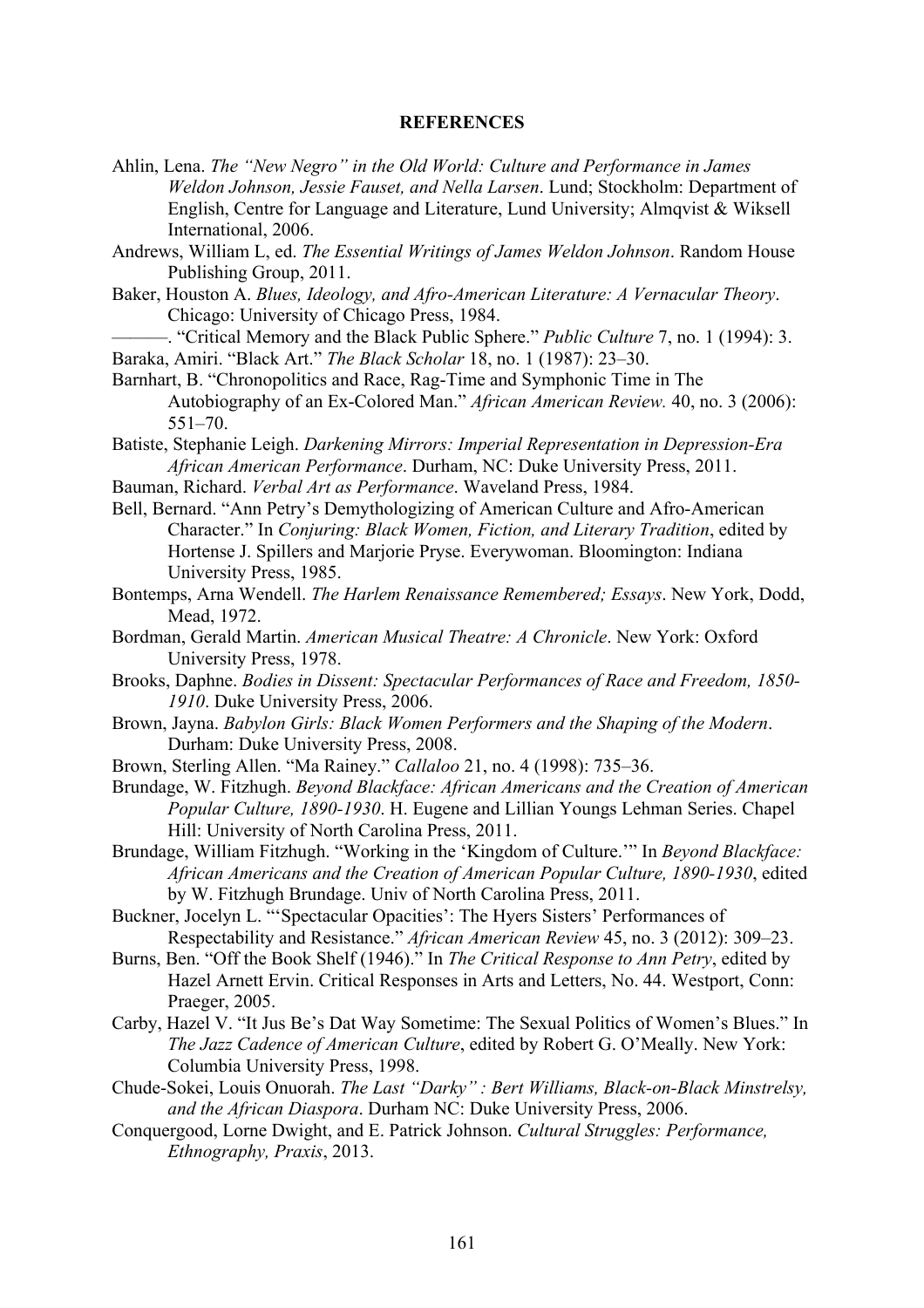- Cooney, Charles F. "Walter White and the Harlem Renaissance." *The Journal of Negro History* 57, no. 3 (1972): 231–40.
- Corbould, Clare. *Becoming African Americans*. Harvard University Press, 2009.
- Davis, Angela Y. *Blues Legacies and Black Feminism: Gertrude "Ma" Rainey, Bessie Smith, and Billie Holiday*. New York: Pantheon Books, 1998.
- Diawara, Manthai. "Cultural Studies / Black Studies." In *Borders, Boundaries, and Frames: Essays in Cultural Criticism and Cultural Studies*, edited by Mae Henderson. Essays from the English Institute. New York: Routledge, 1995.
- Du Bois, W. E. B. "Criteria for Negro Art." *W.E.B. Du Bois*. Accessed August 20, 2015. http://www.webdubois.org/dbCriteriaNArt.html.
	- ———. "Krigwa Players Little Negro Theatre" In *Lost Plays of the Harlem Renaissance, 1920-1940*, edited by James V Hatch and Leo Hamalian, 1996.
	- ———. *The Souls of Black Folk*. Edited by Brent Hayes Edwards. OUP Oxford, 2007.
- Du Bois, W. E. B, and Herbert Aptheker. *The Correspondence of W.E.B. Du Bois. Volume 1, Volume 1,* [Amherst]: University of Massachusetts Press, 1973.
- Dunbar-Nelson, Alice. "'As in a Looking Glass,' Sept 2, 1927, Washington Eagle." In *The Autobiography of an Ex-Colored Man: Authoritative Text, Backgrounds and Sources, Criticism*, edited by Jacqueline Denise Goldsby, 2015.
	- ———. "'Our Book Shelf,' Nov 1927, Opportunity." In *The Autobiography of an Ex-Colored Man: Authoritative Text, Backgrounds and Sources, Criticism*, edited by Jacqueline Denise Goldsby, 2015.
- Dunbar, Paul Laurence. *The Paul Laurence Dunbar Reader: A Selection of the Best of Paul Laurence Dunbar's Poetry and Prose, Including Writings Never Before Available in Book Form*. Edited by Gossie Harold Hudson and Jay Martin. Gateway Press, 1999. ———. *The Sport of the Gods*. New York: Signet Classic, 1999.
- Erll, Astrid, and Ann Rigney. "Literature and the Production of Cultural Memory: Introduction." *European Journal of English Studies* 10, no. 2 (2006): 111–15.
- Ervin, Hazel Arnett, ed. *The Critical Response to Ann Petry*. Critical Responses in Arts and Letters, No. 44. Westport, Conn: Praeger, 2005.
- Fabi, M. Giulla. "The Mark Within: Parody in James Weldon Johnson's The Autobiography of an Ex-Coloured Man." In *The Autobiography of an Ex-Colored Man: Authoritative Text, Backgrounds and Sources, Criticism*, edited by Jacqueline Denise Goldsby, 2015.
- Fabre, Geneviève. *Drumbeats, Masks, and Metaphor: Contemporary Afro-American Theatre*. Harvard University Press, 1983.
- Faulkner, Howard. "James Weldon Johnson's Portrait of the Artist as Invisible Man." *Black American Literature Forum* 19, no. 4 (1985): 147–51.
- Fauset, Jessie Redmon. "The Gift of Laughter." In *The New Negro: Readings on Race, Representation, and African American Culture, 1892-1938*, edited by Henry Louis Gates and Gene Andrew Jarrett. Princeton, NJ: Princeton University Press, 2007. ———. *There Is Confusion*. New York, AMS Press, 1974.
- ———. "The Symbolism of Bert Williams." *The Crisis: A Record of the Darker Races* 24,
	- no. 1 (May 1922): 12–15.
- Federmayer, Éva. "Black Woman and the Reconstruction of the Black Family: Jessie Fauset's 'There Is Confusion.'" *Hungarian Journal of English and American Studies (HJEAS)* 2, no. 1 (1996): 93–102.
- Fleming, Robert E. "Irony as a Key to Johnson's The Autobiography of an Ex-Coloured Man." *American Literature* 43, no. 1 (1971): 83–96.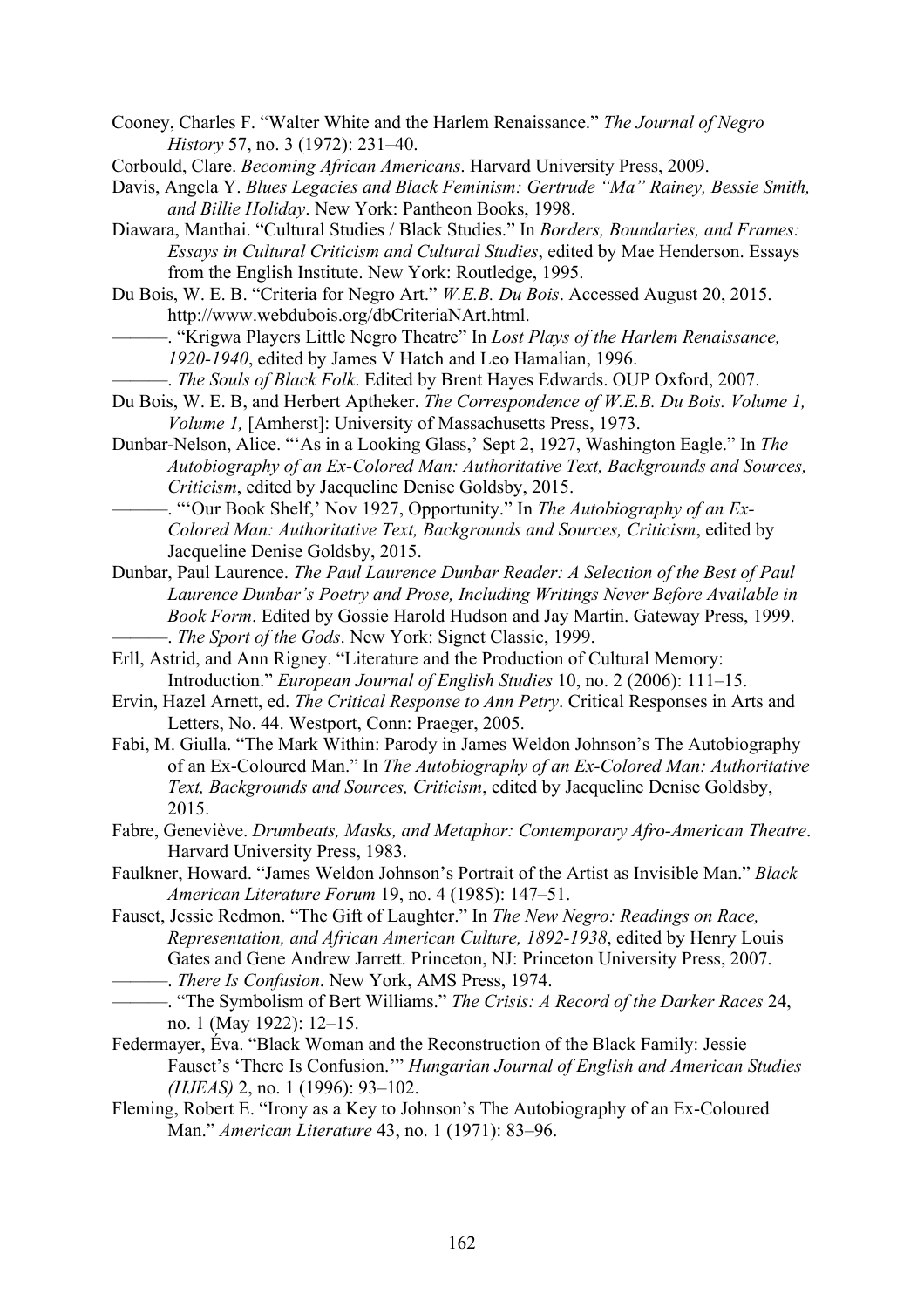- Fraden, Rena. *Blueprints for a Black Federal Theatre, 1935-1939*. Cambridge Studies in American Literature and Culture; 80. Cambridge ; New York, NY, USA: Cambridge University Press, 1994.
- Gardner, Bettye J., and Niani Kilkenny. "In Vogue: Josephine Baker and Black Culture and Identity in the Jazz Age." *The Journal of African American History* 93, no. 1 (2008): 88–93.
- Garvey, Johanna X. K. "The Old Black Magic? Gender and Music in Ann Petry's Fiction." In *Black Orpheus: Music in African American Fiction from the Harlem Renaissance to Toni Morrison*, edited by Sa ʻdī Samāwī. Garland Reference Library of the Humanities; Vol. 2097. New York: Garland Pub, 2000.
- Gates, Henry Louis, and Gene Andrew Jarrett, eds. *The New Negro: Readings on Race, Representation, and African American Culture, 1892-1938*. Princeton, NJ: Princeton University Press, 2007.
- George-Graves, Nadine. *The Royalty of Negro Vaudeville: The Whitman Sisters and the Negotiation of Race, Gender and Class in African American Theater, 1900-1940*. 1st ed. New York: St Martin's Press, 2000.
- Gilbert, Sandra M., and Susan Gubar. *No Man's Land: The Place of the Woman Writer in the Twentieth Century*. Yale University Press, 1996.
- Goellnicht, D. C. "Passing as Autobiography: James Weldon Johnson's The Autobiography of an Ex-Coloured Man." *African American Review.* 30, no. 1 (1996): 17.
- Goffman, Erving. *The Presentation of Self in Everyday Life.* Garden City, NY, Doubleday, 1959.
- Goldsby, Jacqueline Denise, ed. *Autobiography of an Ex-Colored Man: Authoritative Text, Backgrounds and Sources, Criticism*, 2015.
- Gottschild, Brenda Dixon. *The Black Dancing Body: A Geography from Coon to Cool*. 1st ed.. New York: Palgrave Macmillan, 2003.
- ———. *Waltzing in the Dark: African American Vaudeville and Race Politics in the Swing Era*. 1999 edition. New York: Palgrave Macmillan, 2002.
- Grandt, Jürgen E. *Kinds of Blue: The Jazz Aesthetic in African American Narrative*. Columbus: Ohio State University Press, 2004.
- Gray, Christine R. "Introduction." In *Plays and Pageants from the Life of the Negro*, edited by Willis Richardson and Christine R. Gray. Univ. Press of Mississippi, n.d.
- Griffin, Farah J. "Ann Petry's Harlem." In *Toward an Intellectual History of Black Women*, edited by Mia Bay. The John Hope Franklin Series in African American History and Culture. Chapel Hill: University of North Carolina Press, 2015.
- Gunderson, Margaret. "Transcending Oppression: The Blues Theme in African-American Literature." ProQuest Dissertations Publishing, 2001.
- Hartley, Daniel. "Transnational Jazz and Blues: Aural Aesthetics and African Diasporic Fiction." ProQuest Dissertations Publishing, 2010.
- Hatch, James V. "Introduction." In *Lost Plays of the Harlem Renaissance, 1920-1940*, edited by James V Hatch and Leo Hamalian, 1996.
- Henderson, Mae. *Speaking in Tongues and Dancing Diaspora: Black Women Writing and Performing*. Oxford University Press, 2014.
- Hicks, Heather. "'This Strange Communion': Surveillance and Spectatorship in Ann Petry's 'The Street.'" *African American Review* 37, no. 1 (2003): 21–37.
- Hill, Errol, and James V Hatch. *A History of African American Theatre*. Cambridge, UK; New York: Cambridge University Press, 2005.
- Hopkins, Pauline E. *Contending Forces*. Schomburg Library of Nineteenth-Century Black Women Writers. New York: Oxford University Press, 1988.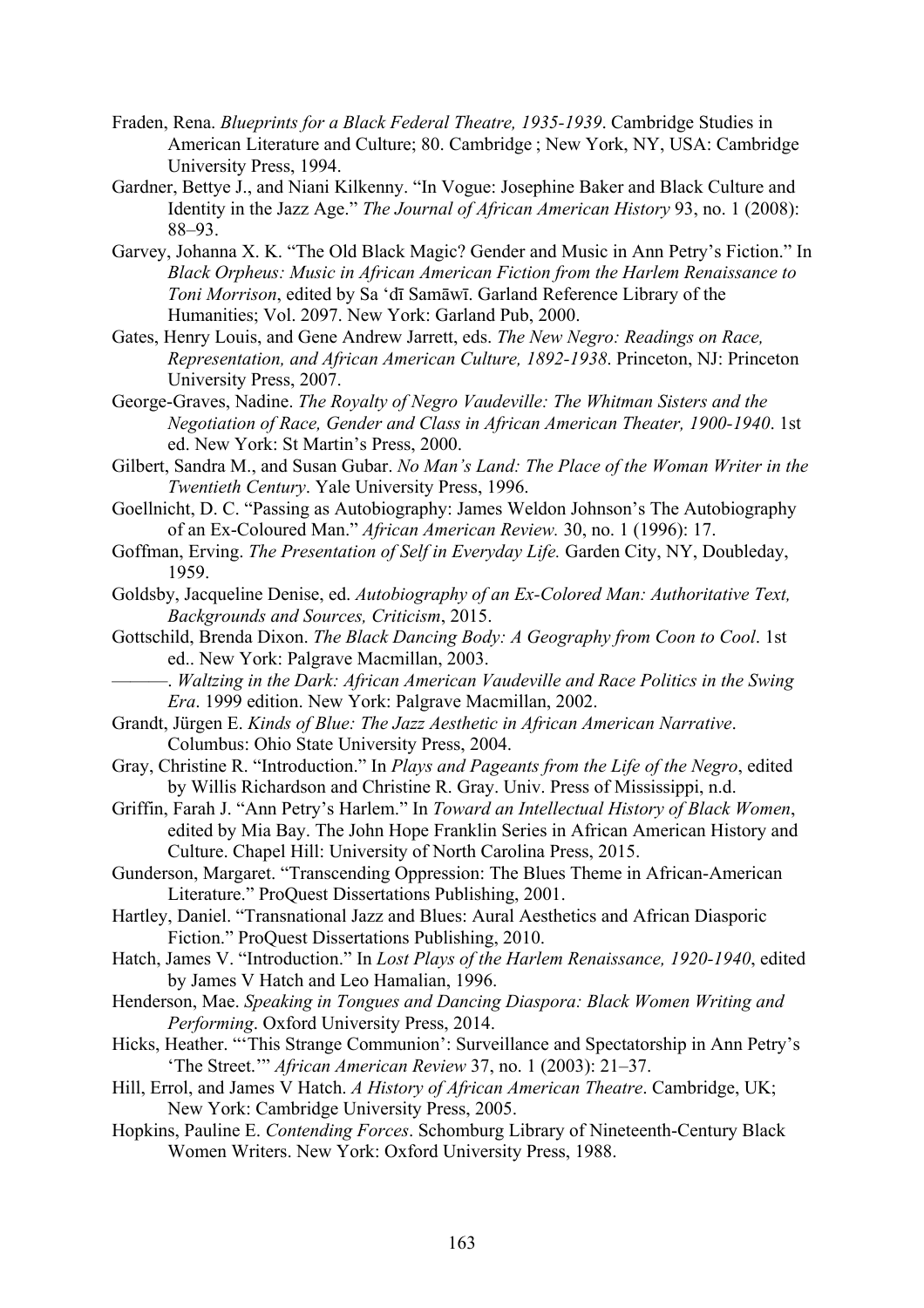- Hughes, Langston. *Black Magic: A Pictorial History of the African-American in the Performing Arts*. A Da Capo Paperback. New York, NY: Da Capo Press, 1990. ———. "That Sad, Happy Music Called Jazz." In *Langston Hughes and the Chicago* 
	- *Defender: Essays on Race, Politics, and Culture, 1942-62*, edited by Christopher C. De Santis. University of Illinois Press, 1995.
	- ———. *The Collected Poems of Langston Hughes: Arnold Rampersad, Editor: David Roessel, Associate Editor*. Twentieth Century American Poetry. Alfred AKnopf, Inc, 1995.
	- ———. *The Collected Works of Langston Hughes: Essays on Art, Race, Politics, and World Affairs*. University of Missouri Press, 2002.
	- ———. "The Negro Artist and the Racial Mountain." In *The Collected Works of Langston Hughes, Vol 9: Essays on Art, Race, Politics, and World Affairs*. University of Missouri Press, 2002.
		- ———. "The Weary Blues." In *The Norton Anthology of African American Literature*, edited by Henry Louis Gates Jr, Valerie Smith, William L. Andrews, Kimberly Benston, Brent Hayes Edwards, Frances Smith Foster, Deborah E. McDowell, Robert G. O'Meally, Hortense Spillers, and Cheryl A. Wall, 3rd edition. New York: W. W. Norton & Company, 2014.
- Hurston, Zora Neale. "Characteristics of Negro Expression." In *The Norton Anthology of African American Literature*, edited by Henry Louis Gates, Jr. and Smith, Third Edition edition. New York: W. W. Norton & Company, 2014.
- Hutchinson, George. *The Cambridge Companion to the Harlem Renaissance*. New York: Cambridge University Press, 2007.
- Hutchinson, George, and John K Young. "Introduction." In *Publishing Blackness: Textual Constructions of Race since 1850*, edited by George Hutchinson and John K Young. Ann Arbor: University of Michigan, 2013.
- Jackson, Lawrence Patrick. *The Indignant Generation: A Narrative History of African American Writers and Critics, 1934-1960*. Princeton, NJ: Princeton University Press, 2011.
- Johnson, James Weldon. "'Art' from Yale Collection of Johnson Papers." In *The Autobiography of an Ex-Colored Man: Authoritative Text, Backgrounds and Sources, Criticism*, edited by Jacqueline Denise Goldsby, 2015.
	- ———. *Black Manhattan*. New York: A.A. Knopf, 1930.
- ———. "Letter to Carl Van Vechten, March 6, 1927." In *The Autobiography of an Ex-Colored Man: Authoritative Text, Backgrounds and Sources, Criticism*, edited by Jacqueline Denise Goldsby, 2015.
	- ———. "Letter to Sherman, French & Company, New York City, February 17, 1912." In *The Autobiography of an Ex-Colored Man: Authoritative Text, Backgrounds and Sources, Criticism*, edited by Jacqueline Denise Goldsby, 2015.
- ———. "Preface." In *The Book of American Negro Poetry*, edited by James Weldon Johnson. New York: Harcourt, Brace and Co., 1931.
- ———. "Race Prejudice and the Negro Artist." In *Writings*, edited by William L Andrews, 2004.
- ———. *The Autobiography of an Ex-Colored Man*. Edited by Jacqueline Denise Goldsby. W. W. Norton, Incorporated, 2014.
- ———. *The Autobiography of an Ex-Coloured Man*. New York: Hill and Wang, 1960.
- ———. *Writings*. Edited by William L Andrews, 2004.
- Johnson, James Weldon, and Jacqueline Denise Goldsby. *The Autobiography of an Ex-Colored Man: Authoritative Text, Backgrounds and Sources, Criticism*, Norton, 2015.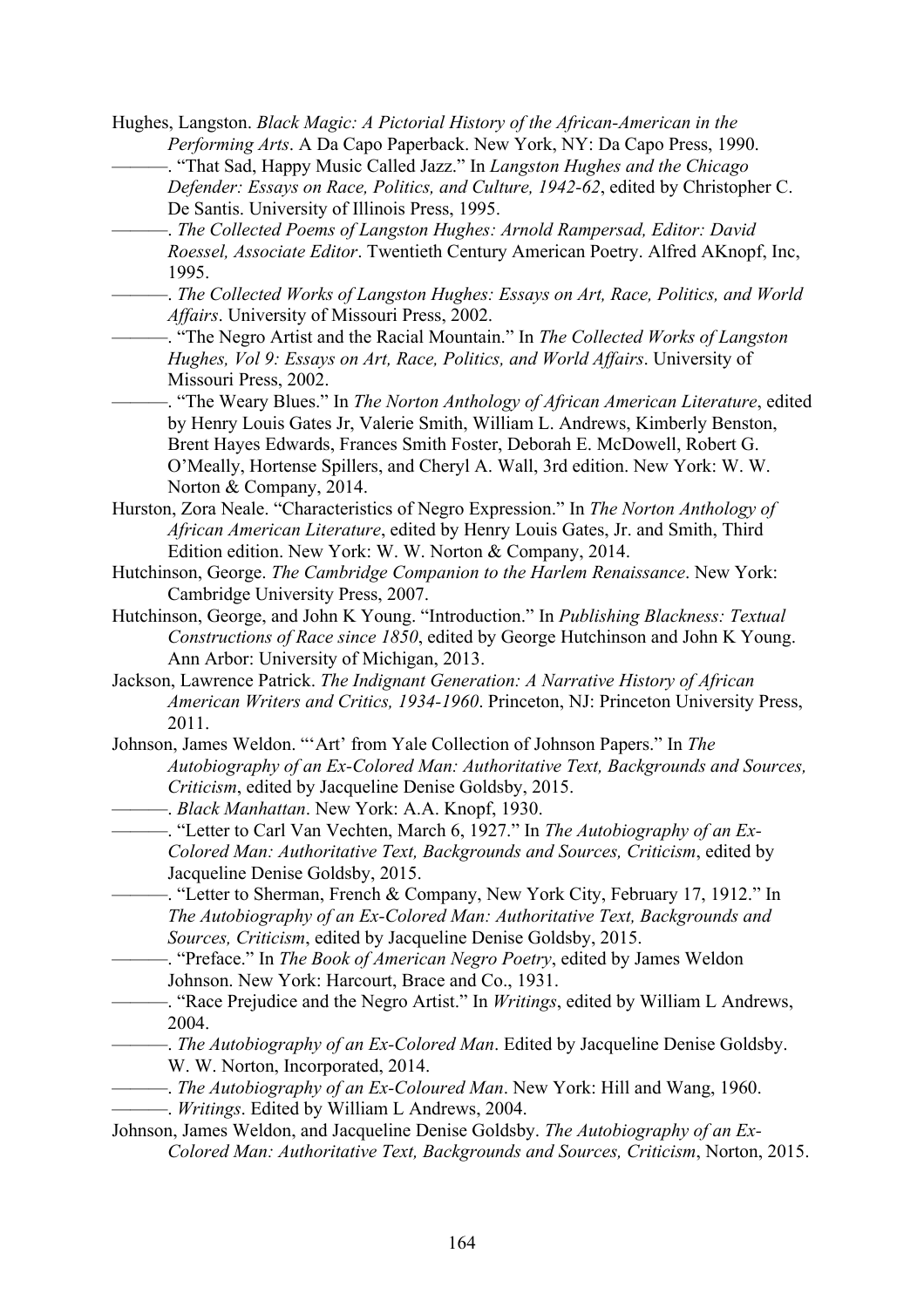- Jones, LeRoi. *Blues People: The Negro Experience in White America and the Music That Developed From It.* New York, NY: William Morrow & Co, 1963.
- Krasner, David. *Resistance, Parody, and Double Consciousness in African American Theatre, 1895-1910*. New York: StMartin's Press, 1997.
	- ———. "The Real Thing." In *Beyond Blackface: African Americans and the Creation of American Popular Culture, 1890-1930*, edited by W. Fitzhugh Brundage. Univ of North Carolina Press, 2011.
- Kuenz, Jane. "The Face of America: Performing Race and Nation in Jessie Fauset's There Is Confusion." *The Yale Journal of Criticism* 12, no. 1 (April 1, 1999): 89–111.
- Larsen, Nella. *Quicksand*. Edited by Thadious M Davis. New York: Penguin Books, 2002.
- Levison, Susan. "Performance and the 'Strange Place' of Jessie Redmon Fauset's There Is Confusion." *MFS Modern Fiction Studies* 46, no. 4 (2000): 825–48.
- Lewis, Nghana Tamu. "In a Different Chord: Interpreting the Relations among Black Female Sexuality, Agency, and the Blues." *African American Review* 37, no. 4 (2003): 599– 609.
- Locke, Alain. *The Works of Alain Locke*. Edited by Charles Molesworth. Oxford; New York: Oxford University Press, 2012.
- Marcoux, Jean-Philippe. "In the Circle: Jazz Griots and the Mapping of African American Cultural Memory in Poetry." ProQuest Dissertations Publishing, 2009.
- McCoy, Beth. "Is This Really What You Wanted Me To Be?": The Daughter's Disintegration in Jessie Redmon Fauset's There Is Confusion." *Modern Fiction Studies* 40, no. 1 (1994): 101–17.
- McKay, Claude. "A Negro Writer to His Critics (1932)." In *The New Negro: Readings on Race, Representation, and African American Culture, 1892-1938*, edited by Henry Louis Gates and Gene Andrew Jarrett. Princeton University Press, 2007.
- Mercer, Kobena. *Welcome to the Jungle: New Positions in Black Cultural Studies*. Routledge, 2013.
- Metcalf, Eugene. "Black Art, Folk Art, and Social Control." *Winterthur Portfolio* 18, no. 4 (1983).
- Mijuskovic, Ben Lazare. *Loneliness in Philosophy, Psychology, and Literature*. Assen; Atlantic Highlands, N.J.: Van Gorcum ; Distributed in the U.S.A. by Humanities Press, 1979.
- Miller, Nina. "Femininity, Publicity, and the Class Division of Cultural Labor: Jessie Redmon Fauset's There Is Confusion." *African American Review* 30, no. 2 (1996): 205–20.
- Mitchell, Koritha. *Living with Lynching: African American Lynching Plays, Performance, and Citizenship, 1890-1930*. University of Illinois Press, 2011.
- Morgan, Thomas L. "The City as Refuge: Constructing Urban Blackness in Paul Laurence Dunbar's 'The Sport of the Gods' and James Weldon Johnson's 'The Autobiography of an Ex-Colored Man.'" *African American Review* 38, no. 2 (2004): 213–37.
- Morrissette, Noelle. *James Weldon Johnson's Modern Soundscapes*. Iowa City: University of Iowa, 2013.
- Nielsen, Aldon Lynn. "James Weldon Johnson's Impossible Text: The Autobiography of an Ex-Colored Man." In *Writing between the Lines: Race and Intertextuality*, edited by Aldon Lynn Nielsen, 172–84. Athens: University of Georgia Press, 1994.
- "Nobody Knows the Trouble I See." *Free Ebooks from Project Gutenberg*, n.d. Accessed May 4, 2016.
- Page, Amanda M. "Consolidated Colors: Racial Passing and Figurations of the Chinese in Walter White's and Darryl Zanuck's." *MELUS* 37, no. 4 (2012): 93–117.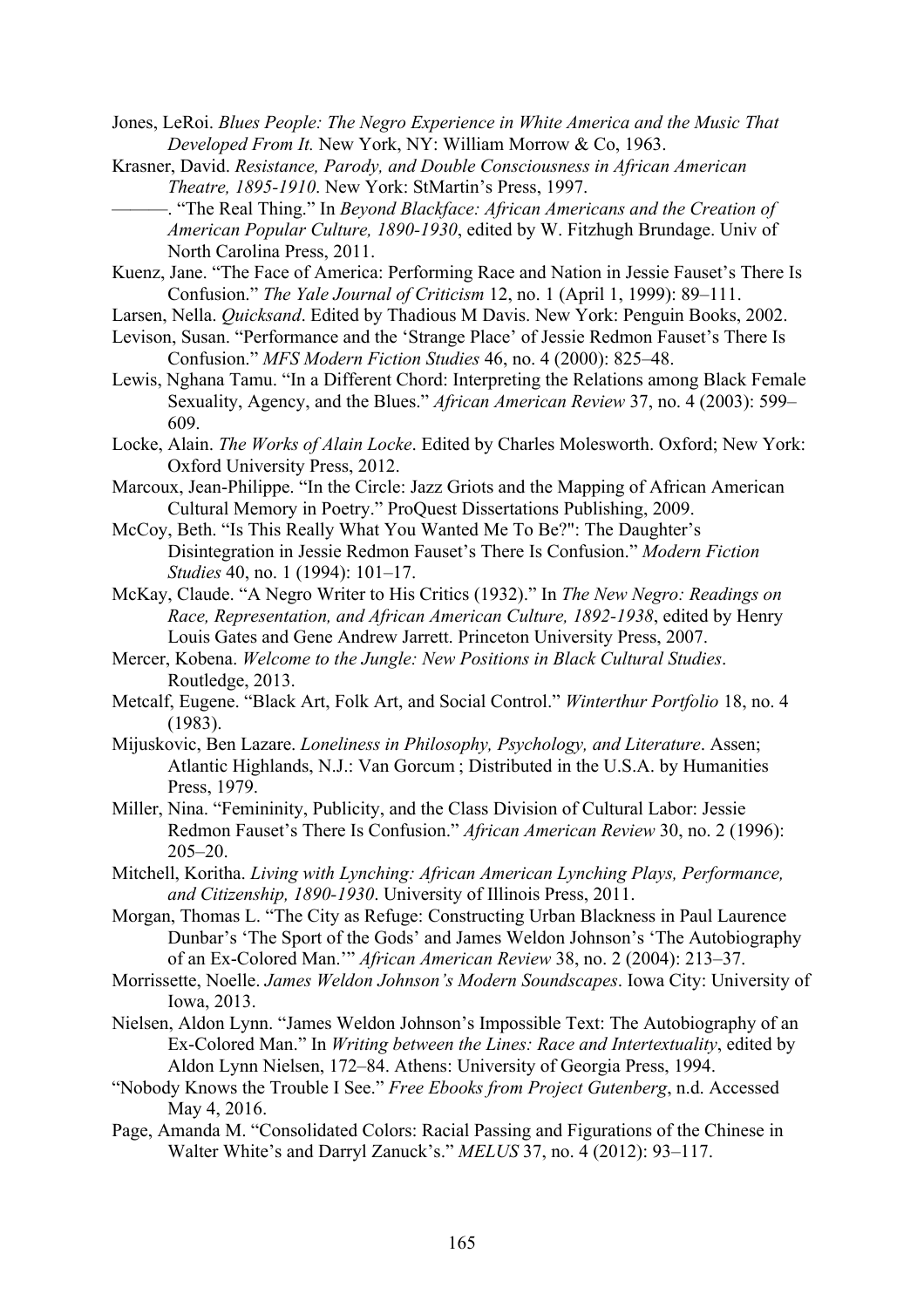- Petry, Ann. "The Novel as Social Criticism." In *The Writer's Book.*, edited by ed Helen R. Hull (Helen Rose), [1st ed.]. New York, Harper, 1950. ———. *The Street: A Novel*. Boston: Mariner Books, 1998.
- Petry, Elisabeth. *At Home inside: A Daughter's Tribute to Ann Petry*. Jackson: University Press of Mississippi, 2009.
- Picart, Caroline Joan. *Critical Race Theory and Copyright in American Dance: Whiteness as Status Property*. 2013 edition. New York, NY: Palgrave Macmillan, 2013.
- Pryse, Marjorie. "'Pattern against the Sky': Deism and Motherhood in Ann Petry's The Street." In *Conjuring: Black Women, Fiction, and Literary Tradition*, edited by Hortense J. Spillers and Marjorie Pryse. Everywoman. Bloomington: Indiana University Press, 1985.
- Roach, Joseph R. "Introduction." In *Critical Theory and Performance*, edited by Janelle G. Reinelt and Joseph R. Roach. University of Michigan Press, 2007.
- Rogers, J.A. "Jazz at Home." In *The New Negro: Readings on Race, Representation, and African American Culture, 1892-1938*, edited by Henry Louis Gates and Gene Andrew Jarrett. Princeton University Press, 2007.
- Ruotolo, Cristina L. "James Weldon Johnson and the Autobiography of an Ex-Colored Musician." *American Literature* 72, no. 2 (2000): 249–74.
- Rusert, Britt. "The Science of Freedom: Counterarchives of Racial Science on the Antebellum Stage." *African American Review* 45, no. 3 (2012): 291–308.
- Schechner, Richard. *Performance Studies: An Introduction*. 3rd ed. London; New York: Routledge, 2013.

———. "What Is Performance Studies Anyway." In *Theatre in Theory 1900-2000: An Anthology*, edited by David Krasner. Malden, MA: Blackwell Pub., 2008.

- Schechner, Richard, and Sara Brady. *Performance Studies: An Introduction*. London; New York: Routledge, 2013.
- Schraufnagel, Noel. *From Apology to Protest: The Black American Novel.* Deland, Fla, Everett/Edwards, 1973.
- Scott, William. "Material Resistance and the Agency of the Body in Ann Petry's the Street." *American Literature* 78, no. 1 (2006): 89.
- Seniors, Paula Marie. *Beyond Lift Every Voice and Sing: The Culture of Uplift, Identity, and Politics in Black Musical Theater*. Ohio State University Press, 2009.
- Smethurst, James Edward. *The African American Roots of Modernism: From Reconstruction to the Harlem Renaissance*. John Hope Franklin Series in African American History and Culture. Chapel Hill: University of North Carolina Press, 2011.
- Somerville, Siobhan B. "Double Lives on the Color Line: 'Perverse' Desire in The Autobiography of an Ex-Coloured Man." In *The Autobiography of an Ex-Colored Man: Authoritative Text, Backgrounds and Sources, Criticism*, edited by Jacqueline Denise Goldsby, 2015.
- Sotiropoulos, Karen. *Staging Race: Black Performers in Turn of the Century America*. Harvard University Press, 2009.
- Stepto, Robert. "Lost in a Quest: James Weldon Johnson's The Autobiography of an Ex-Coloured Man." In *The Autobiography of an Ex-Colored Man: Authoritative Text, Backgrounds and Sources, Criticism*, edited by Jacqueline Denise Goldsby, 2015.
- Sundquist, Eric J. *The Hammers of Creation: Folk Culture in Modern African-American Fiction*. Athens: Univ of Georgia, 1992.
- Thaggert, Miriam. *Images of Black Modernism: Verbal and Visual Strategies of the Harlem Renaissance*. Amherst: University of Massachusetts Press, 2010.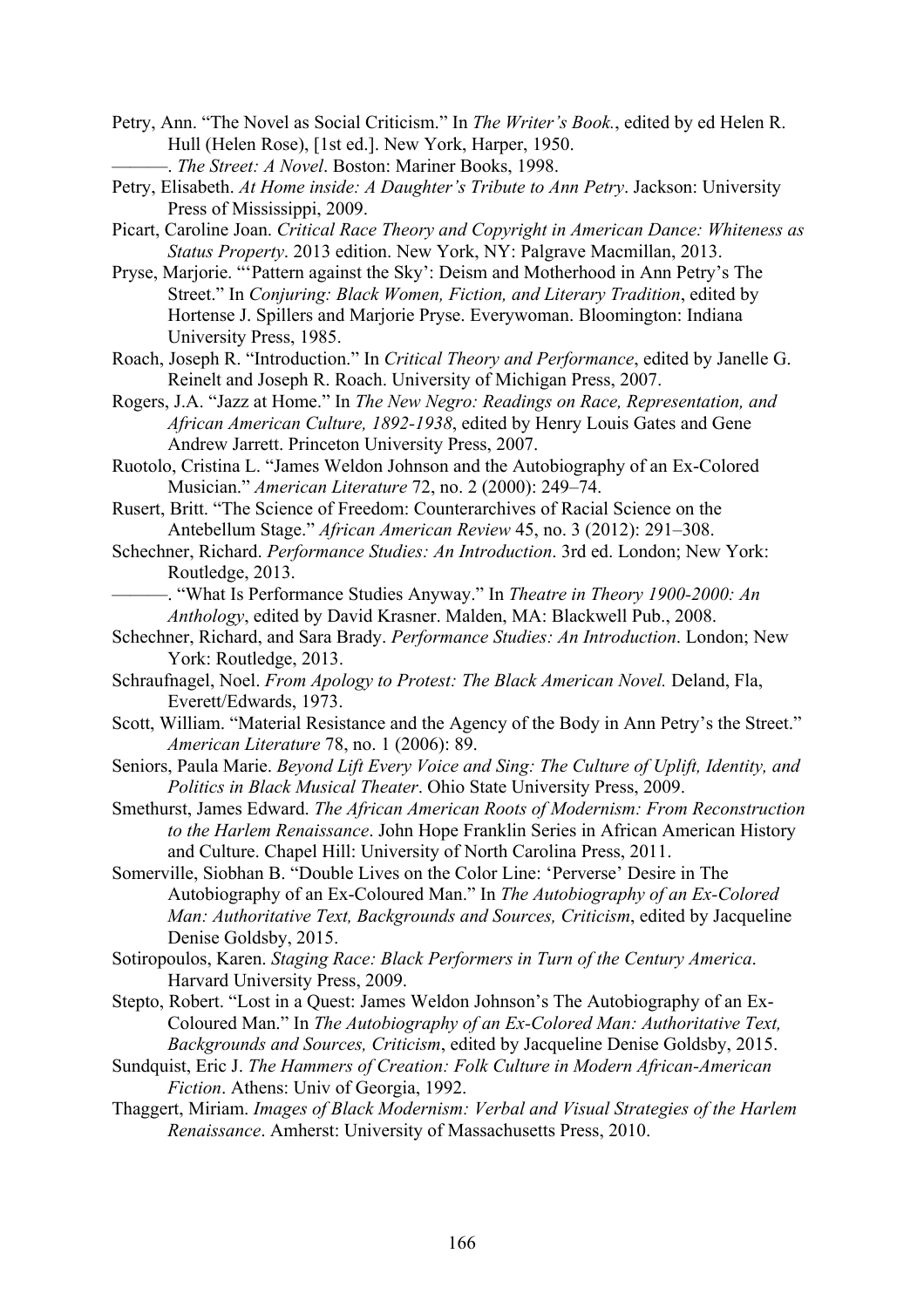Thurman, Wallace. "Sept 24, 1927, The Independent." In *The Autobiography of an Ex-Colored Man: Authoritative Text, Backgrounds and Sources, Criticism*, edited by Jacqueline Denise Goldsby, 2015.

Toomer, Jean, Rudolph P. Byrd, and Henry Louis Gates. *Cane: Authoritative Text, Contexts, Criticism*. W. W. Norton & Company, 2011.

Van Vechten, Carl. "Letter to James Weldon Johnson, March 23, 1925." In *The Autobiography of an Ex-Colored Man: Authoritative Text, Backgrounds and Sources, Criticism*, edited by Jacqueline Denise Goldsby, 2015.

- Vogel, Shane. *The Scene of Harlem Cabaret: Race, Sexuality, Performance*. University of Chicago Press, 2009.
- Wald, Gayle. "The Satire of Race in James Weldon Johnson's Autobiography of an Ex-Colored Man." In *Cross-Addressing Resistance Literature and Cultural Borders*, edited by John C Hawley. Albany: State University of New York Press, 1996.
- Waldron, Edward E. *Walter White and the Harlem Renaissance*. Kennikat Press, 1978.
- Wattley, Ama S. "'Beating Unavailing Palms Against the Stone': Spatiality, Sexuality, Stereotyping, and the Myth of the American Dream in Ann Petry's The Street." In *The Critical Response to Ann Petry*, edited by Hazel Arnett Ervin. Critical Responses in Arts and Letters, No. 44. Westport, Conn: Praeger, 2005.
- Watts, Eric King. "Cultivating a Black Public Voice: W.E.B. Du Bois and the 'Criteria of Negro Art.'" *Rhetoric & Public Affairs* 4, no. 2 (2001): 181–201.
- White, Walter. *Flight: A Novel*. LSU Press, 1998.

———. "Negro Literature." In *The New Negro: Readings on Race, Representation, and African American Culture, 1892-1938*, edited by Henry Louis Gates and Gene Andrew Jarrett. Princeton University Press, 2007.

- ———. "The Negro Artist on the American Stage." In *In Search of Democracy: The NAACP Writings of James Weldon Johnson, Walter White, and Roy Wilkins (1920-1977)*, edited by Sondra Kathryn Wilson. Oxford University Press, 1999.
- White, Walter Francis. *A Man Called White: The Autobiography of Walter White*. University of Georgia Press, 1948.
- Wilson, Mark K., and Ann Petry. "A MELUS Interview: Ann Petry. The New England Connection." *MELUS* 15, no. 2 (1988): 71–84.
- Wood, Alfred L.S. "'Agates and Migs,' Sept 21, 1927, Springfield Union." In *The Autobiography of an Ex-Colored Man: Authoritative Text, Backgrounds and Sources, Criticism*, edited by Jacqueline Denise Goldsby, 2015.
- Wright, Richard. "Blueprint to Negro Writing." In *Within the Circle: An Anthology of African American Literary Criticism from the Harlem Renaissance to the Present*, edited by Angelyn Mitchell. Durham NC: Duke University Press, 1994.
- Young, Harvey. *Embodying Black Experience: Stillness, Critical Memory, and the Black Body*. Theater--Theory/text/performance. Ann Arbor: University of Michigan Press, 2010.
- ———. "Introduction." In *The Cambridge Companion to African American Theatre*, edited by Harvey Young. Cambridge Companions to Literature. Cambridge: Cambridge University Press, 2013.
	- ———. *Theatre & Race*. New York: Palgrave Macmillan, 2013.

Copyright © Julie Anne Naviaux 2016